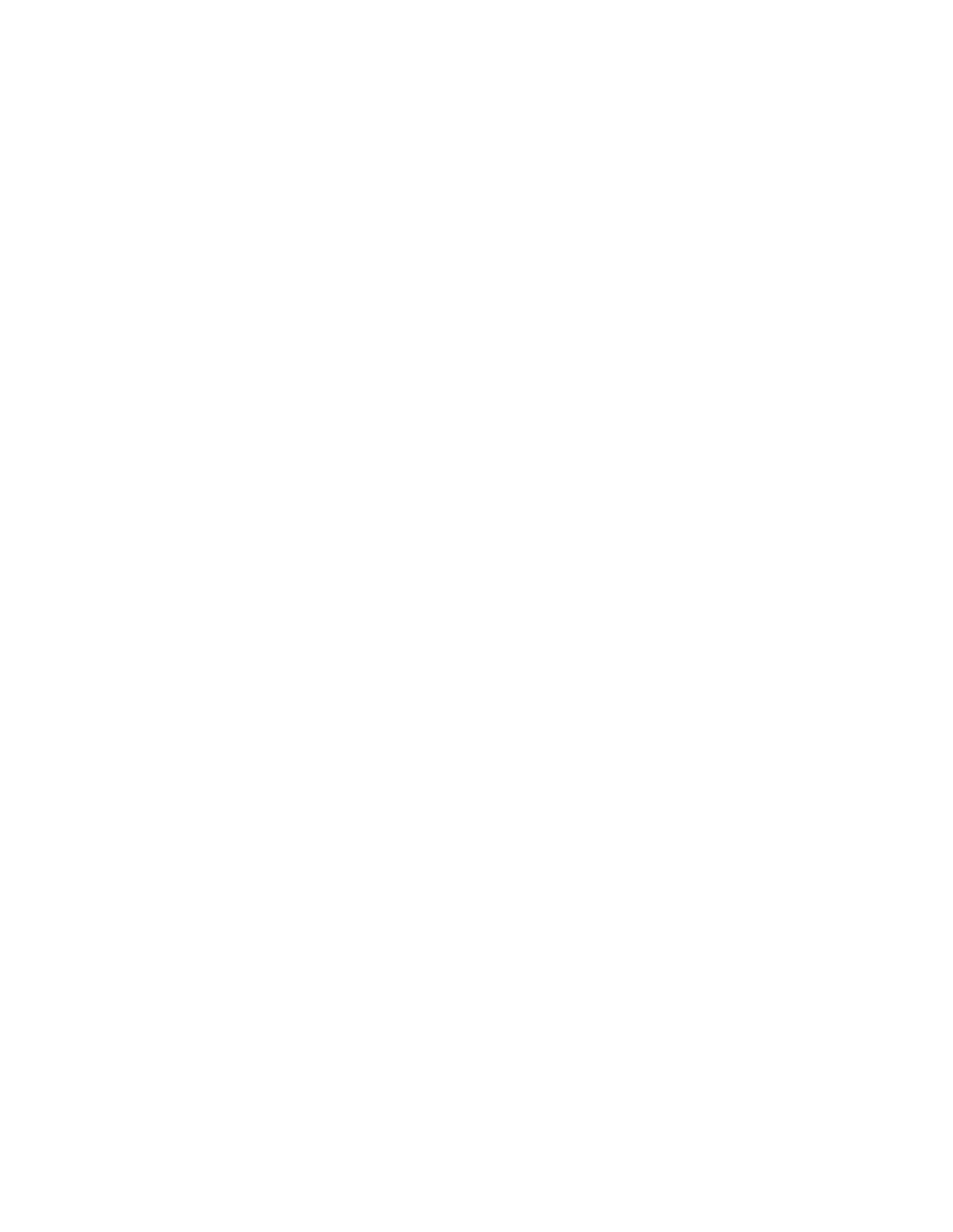## Data Structures: Sequence Problems, Range Queries and Fault Tolerance

A Dissertation Presented to the Faculty of Science of Aarhus University in Partial Fulfilment of the Requirements for the PhD Degree

> by Allan Grønlund Jørgensen February 1, 2010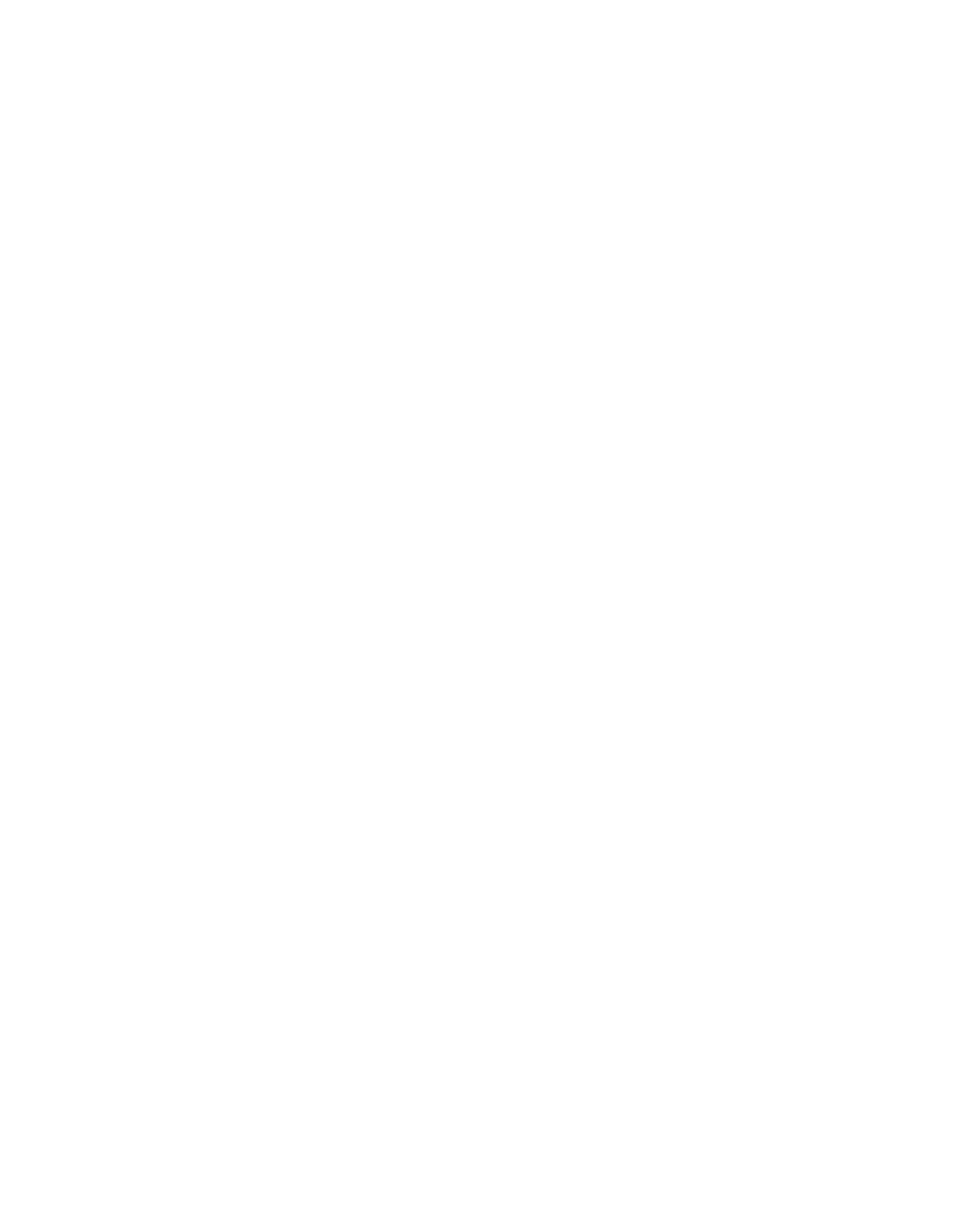## Abstract

<span id="page-4-0"></span>The focus of this dissertation is on algorithms, in particular data structures that give provably efficient solutions for sequence analysis problems, range queries, and fault tolerant computing. The work presented in this dissertation is divided into three parts.

In Part [I](#page-34-0) we consider algorithms for a range of sequence analysis problems that have risen from applications in pattern matching, bioinformatics, and data mining. On a high level, each problem is defined by a function and some constraints and the job at hand is to locate subsequences that score high with this function and are not invalidated by the constraints. Many variants and similar problems have been proposed leading to several different approaches and algorithms. We consider problems where the function is the sum of the elements in the sequence and the constraints only bound the length of the subsequences considered. We give optimal algorithms for several variants of the problem based on a simple idea and classic algorithms and data structures.

In Part [II](#page-60-0) we consider range query data structures. This a category of problems where the task is to preprocess an input sequence using as little time and space as possible such that one can efficiently compute a certain function on the elements in a given query subsequence. There are many types of functions that has been considered in connection with input from different sources. The input could be ip-data sorted by ip-address, real estate prices sorted by zip code, advertising cost sorted by time etc. We consider data structures for two classic statistics functions, namely median and mode.

Finally, Part [III](#page-88-0) investigates fault tolerant algorithms and data structures. This deals with the trend of avoiding elaborate error checking and correction circuitry that would impose non-negligible costs in terms of hardware performance and money in the design of todays high speed memory technologies. Hardware, power failures, and environmental conditions such as cosmic rays and alpha particles can all alter the memory in unpredictable ways. In applications where large memory capacities are needed at low cost, it makes sense to assume that the algorithms themselves are in charge for dealing with memory faults. We investigate searching, sorting and counting algorithms and data structures that provably returns sensible information in spite of memory corruptions.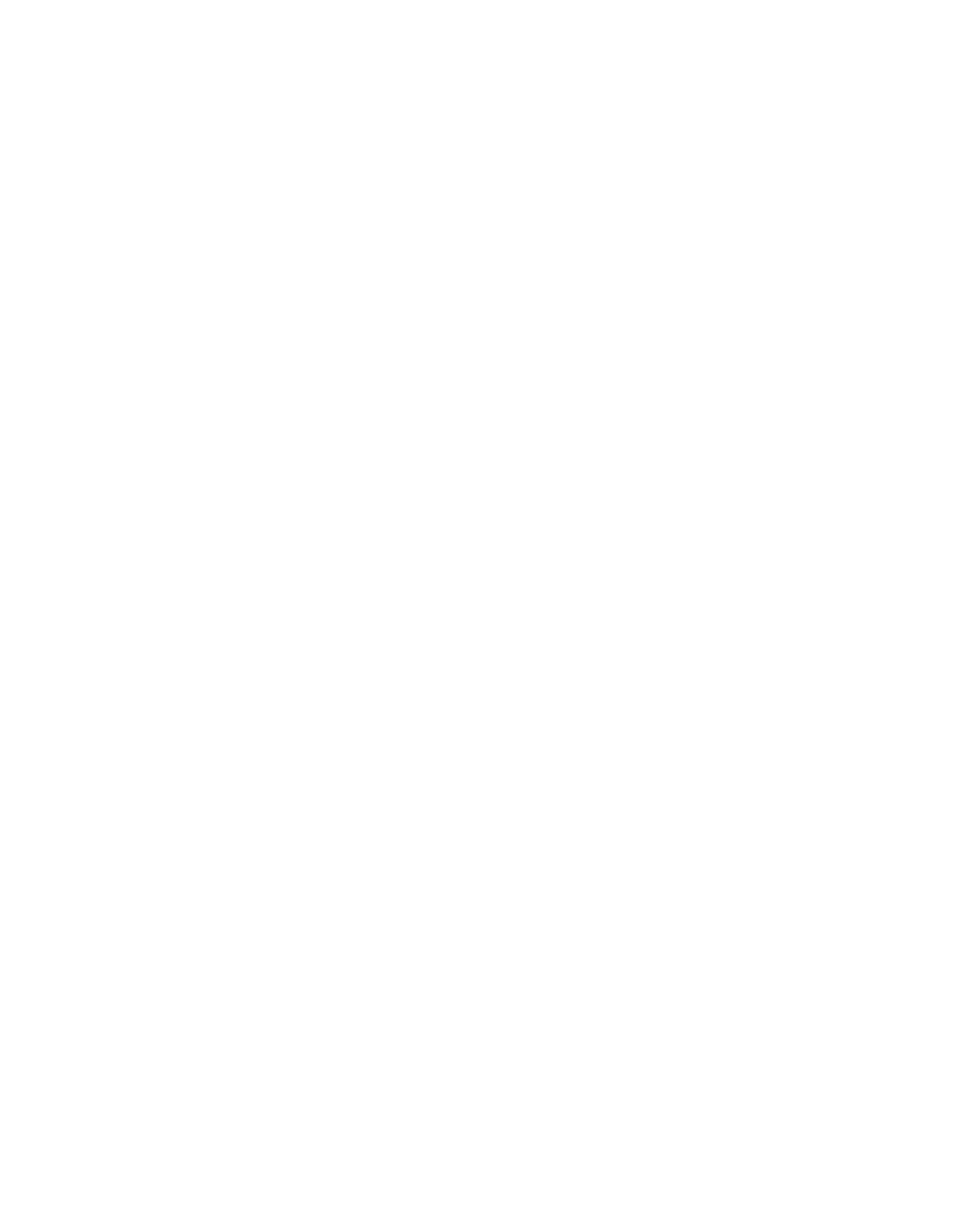# Acknowledgements

<span id="page-6-0"></span>My four years of ph.d. study is at an end. It is time to thank all the people who has helped me through the years. First, I would like to thank my advisor Gerth S. Brodal for all the time and help. Furthermore, I would like to thank Madalgo center leader Lars Arge for the opportunity. Additionally, I would like to thank my co-authors Gerth S. Brodal, Thomas Mølhave, Rolf Fagerberg, Irene Finocchi, Giuseppe F. Italiano, Fabrizio Grandoni, Gabriel Moruz, Maarten Löffler, Jeff Phillips, Mark Greve, Kasper D. Larsen and Jakob Truelsen.

> Allan Grønlund Jørgensen,  $Århus, February 1, 2010.$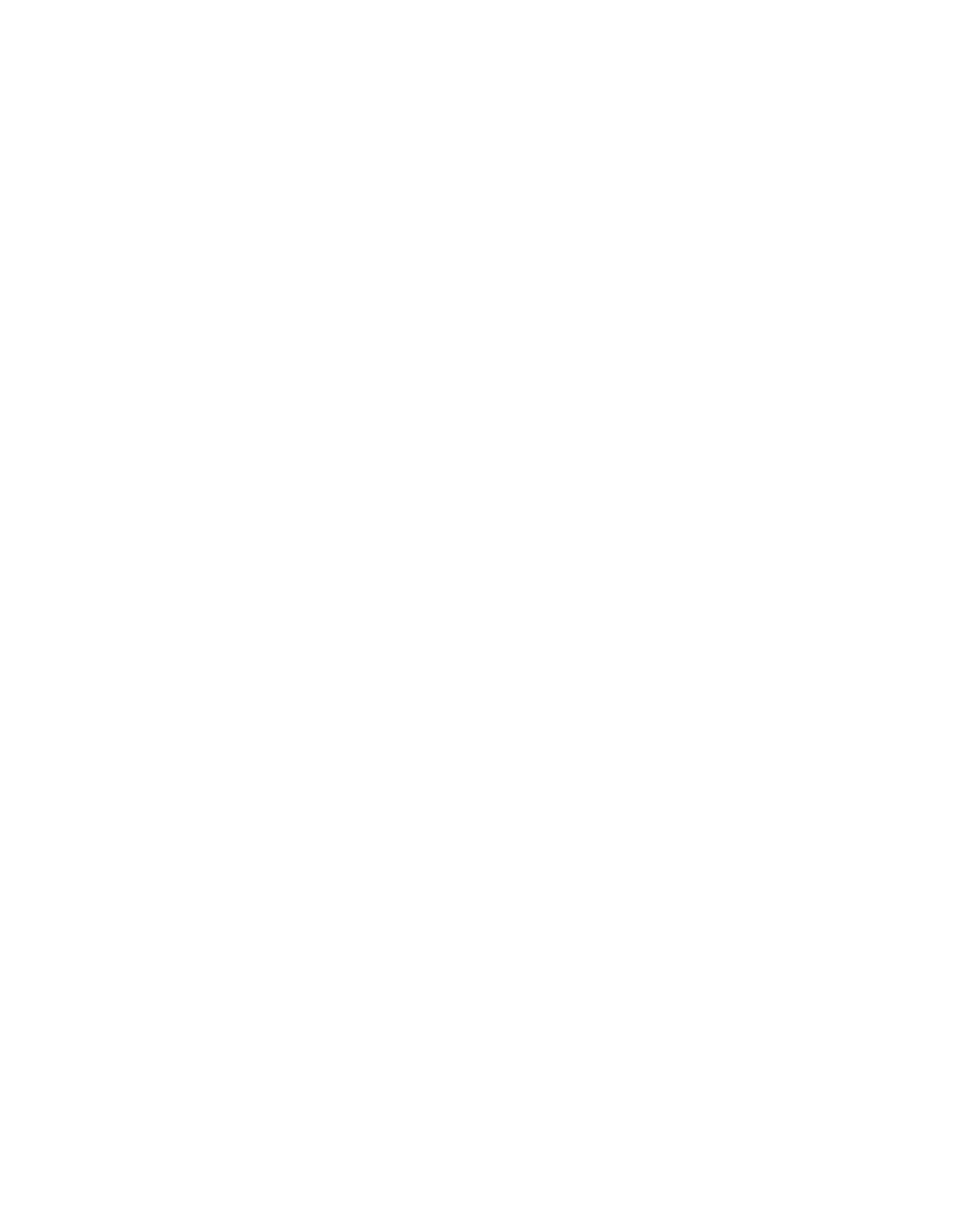# **Contents**

| Abstract<br>$\mathbf{v}$ |             |                                                                                                                                       |                |  |
|--------------------------|-------------|---------------------------------------------------------------------------------------------------------------------------------------|----------------|--|
|                          |             | Acknowledgements                                                                                                                      | vii            |  |
| 1                        |             | Introduction                                                                                                                          | 1              |  |
|                          | 1.1         | Selecting and Reporting Sums from Sequences                                                                                           | $\overline{2}$ |  |
|                          |             | 1.1.1<br>Reporting the $k$ largest sums $\ldots \ldots \ldots \ldots \ldots$                                                          | $\overline{4}$ |  |
|                          |             | 1.1.2                                                                                                                                 | $\overline{5}$ |  |
|                          | 1.2         | Range Queries                                                                                                                         | 7              |  |
|                          |             | 1.2.1                                                                                                                                 | 7              |  |
|                          |             | 1.2.2<br>Range Mode recovered a recovered a recovered a recovery and a recovery and the Range                                         | 11             |  |
|                          | 1.3         |                                                                                                                                       | 14             |  |
|                          |             | 1.3.1<br>Priority Queues Resilient to Memory Faults                                                                                   | 16             |  |
|                          |             | 1.3.2<br>Searching in the Presence of Memory Corruptions                                                                              | 17             |  |
|                          |             | 1.3.3<br>Fault Tolerant External Memory Algorithms                                                                                    | 19             |  |
|                          |             | 1.3.4<br>Counting in a Hostile Environment                                                                                            | 20             |  |
|                          |             |                                                                                                                                       |                |  |
| I                        | <b>Sums</b> |                                                                                                                                       | 23             |  |
|                          |             |                                                                                                                                       |                |  |
| $\bf{2}$                 |             | The k Maximal Sums Problem                                                                                                            | 25             |  |
|                          | 2.1         |                                                                                                                                       | 26             |  |
|                          | 2.2         |                                                                                                                                       | 28             |  |
|                          | 2.3         | Partial Persistence and $H_{\text{surf}}^j$ Construction                                                                              | 28             |  |
|                          | 2.4         | Fredericksons Heap Selection Algorithm                                                                                                | 30             |  |
|                          | 2.5         |                                                                                                                                       | 31             |  |
|                          | 2.6         |                                                                                                                                       | 31             |  |
|                          | 2.7         | Space Reduction $\dots \dots \dots \dots \dots \dots \dots \dots \dots \dots \dots$                                                   | 33             |  |
| 3                        |             | <b>Selecting Sums in Arrays</b>                                                                                                       | 35             |  |
|                          | 3.1         | The Length Constrained $k$ Maximal Sums Problem $\ldots \ldots \ldots$                                                                | 36             |  |
|                          |             | 3.1.1                                                                                                                                 | 36             |  |
|                          | 3.2         | Sum Selection Problem                                                                                                                 | 39             |  |
|                          |             | 3.2.1<br>The Bheap<br>and a series of the contract of the contract of the contract of the contract of the contract of the contract of | 39             |  |
|                          |             | 3.2.2<br>An $O(n \log(k/n))$ Time Algorithm                                                                                           | 41             |  |
|                          |             | 3.2.3<br>Selection in Weight Balanced Trees                                                                                           | 44             |  |
|                          |             | 3.2.4                                                                                                                                 | 46             |  |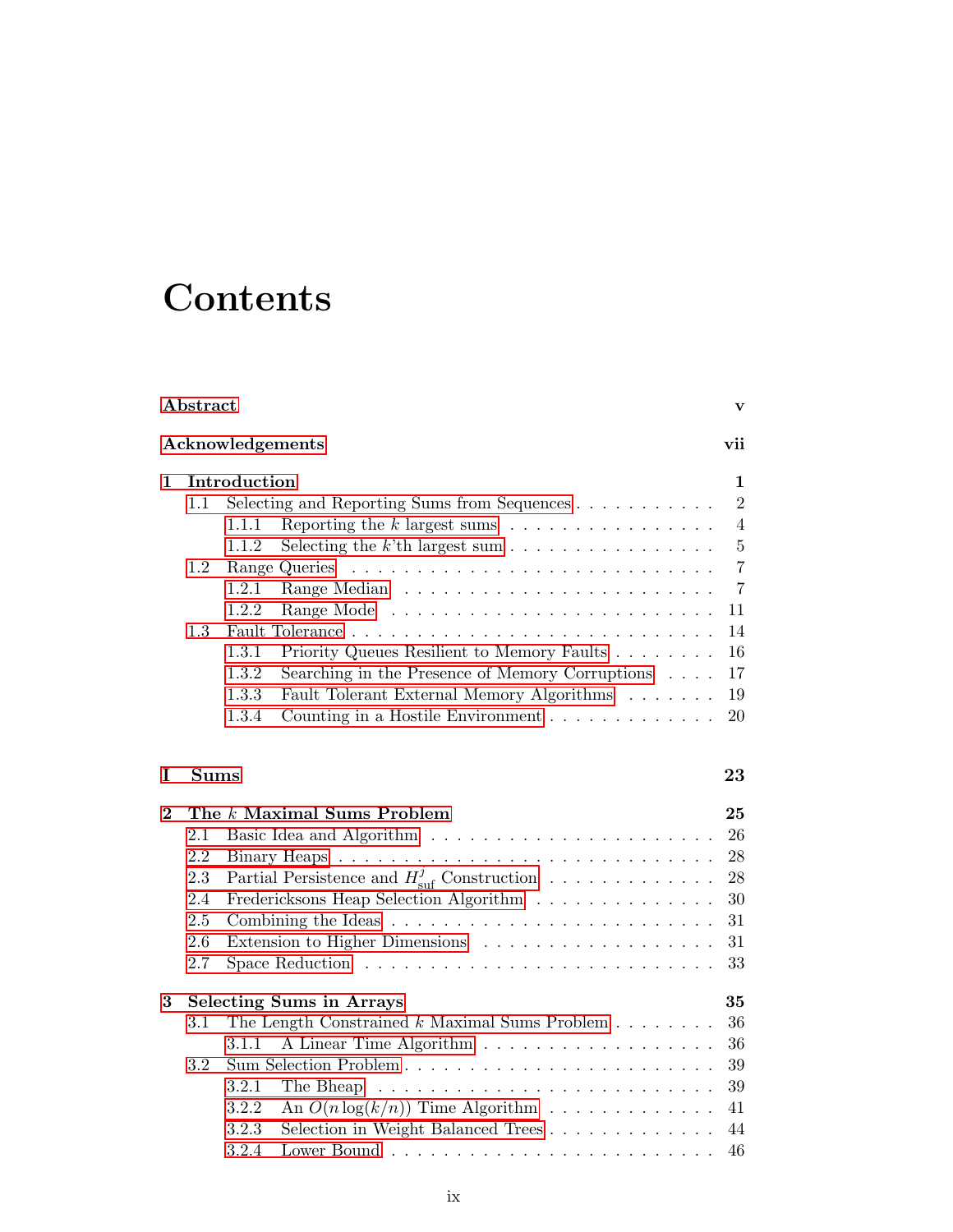|             | 3.3 | Length Constrained Sum Selection                          | 47     |
|-------------|-----|-----------------------------------------------------------|--------|
| $\mathbf H$ |     | <b>Range Queries</b>                                      | 49     |
| 4           |     | Data Structures for Range Median Queries                  | 51     |
|             | 4.1 | Simple Range Selection Data Structure                     | 52     |
|             |     | 4.1.1                                                     | 52     |
|             |     | 4.1.2                                                     | 53     |
|             | 4.2 |                                                           | 54     |
|             |     | 4.2.1                                                     | 54     |
|             |     | 4.2.2                                                     | $55\,$ |
|             |     | 4.2.3                                                     | 58     |
|             |     | 4.2.4<br>Construction in $O(n \log n)$ Time               | 60     |
|             | 4.3 |                                                           | 61     |
|             |     | 4.3.1                                                     | 61     |
|             |     | 4.3.2                                                     | 62     |
|             |     | 4.3.3                                                     | 63     |
|             | 4.4 | Lower Bound for Dynamic Data Structures                   | 64     |
|             | 4.5 | Main Open Problems                                        | 64     |
| 5           |     | Cell Probe Lower Bounds and Approximations for Range Mode | 65     |
|             | 5.1 | Cell Probe Lower Bound for Range Mode                     | 67     |
|             | 5.2 |                                                           | 70     |
|             | 5.3 |                                                           | 72     |
|             | 5.4 |                                                           | 73     |
|             |     |                                                           |        |
| ш           |     | <b>Fault Tolerant Algorithms</b>                          | 77     |
| 6           |     | <b>Priority Queue Resilient to Memory Faults</b>          | 79     |
|             | 6.1 |                                                           | 80     |
|             |     | 6.1.1<br>Structure                                        | 80     |
|             |     | 6.1.2                                                     | 81     |
|             |     | 6.1.3                                                     | 82     |
|             | 6.2 |                                                           | 83     |
|             |     | 6.2.1                                                     | 83     |
|             |     | 6.2.2                                                     | 84     |
|             | 6.3 |                                                           | 86     |
| 7           |     | <b>Optimal Resilient Dictionaries</b>                     | 89     |
|             | 7.1 | Optimal Randomized Static Dictionary                      | 90     |
|             | 7.2 |                                                           | 91     |
|             | 7.3 |                                                           | 96     |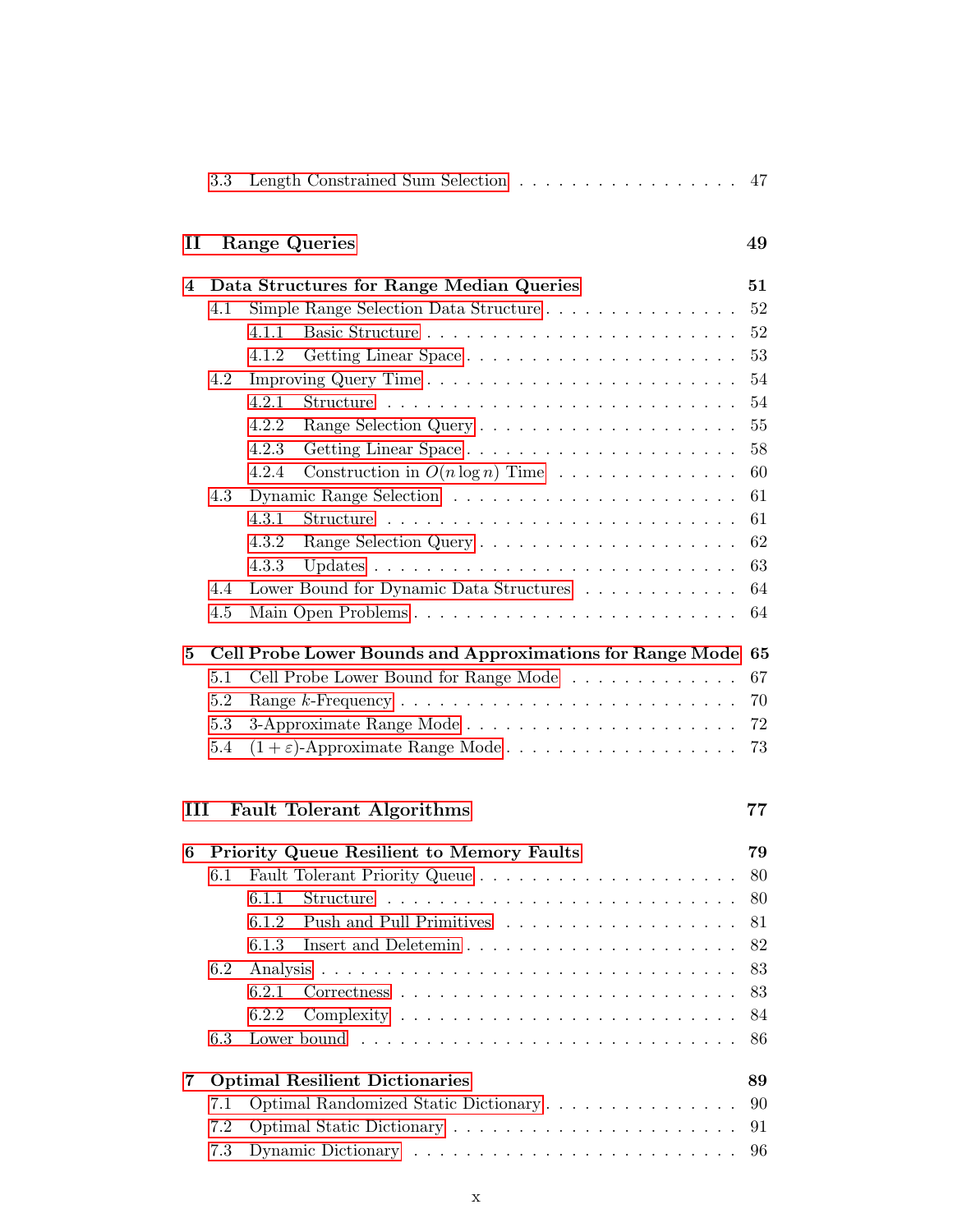| 8 | <b>Fault Tolerant External Memory Algorithms</b><br>101 |                                                                                         |     |  |  |  |
|---|---------------------------------------------------------|-----------------------------------------------------------------------------------------|-----|--|--|--|
|   | 8.1                                                     |                                                                                         |     |  |  |  |
|   | 8.2                                                     |                                                                                         |     |  |  |  |
|   | 8.3                                                     |                                                                                         |     |  |  |  |
|   | 8.4                                                     |                                                                                         |     |  |  |  |
|   |                                                         | 8.4.1                                                                                   |     |  |  |  |
|   |                                                         | 8.4.2                                                                                   |     |  |  |  |
|   | 8.5                                                     |                                                                                         |     |  |  |  |
|   |                                                         | 8.5.1                                                                                   |     |  |  |  |
|   |                                                         | 8.5.2                                                                                   |     |  |  |  |
|   | 8.6                                                     |                                                                                         |     |  |  |  |
|   |                                                         | 8.6.1                                                                                   |     |  |  |  |
|   |                                                         | Operations on Internal Buffers 117<br>8.6.2                                             |     |  |  |  |
| 9 |                                                         | Counting in Unreliable Memory                                                           | 119 |  |  |  |
|   | 9.1                                                     |                                                                                         |     |  |  |  |
|   | 9.2                                                     |                                                                                         |     |  |  |  |
|   |                                                         | Replicating Bits $\ldots \ldots \ldots \ldots \ldots \ldots \ldots \ldots 121$<br>9.2.1 |     |  |  |  |
|   |                                                         | 9.2.2<br>Round-Robin Counting $\ldots \ldots \ldots \ldots \ldots \ldots 122$           |     |  |  |  |
|   |                                                         | 9.2.3<br>Counting by Scanning Bits 123                                                  |     |  |  |  |
|   |                                                         | Using Randomization to Obtain Fast Increments $\ldots$ . 125<br>9.2.4                   |     |  |  |  |
|   | 9.3                                                     |                                                                                         |     |  |  |  |
|   | <b>Bibliography</b><br>129                              |                                                                                         |     |  |  |  |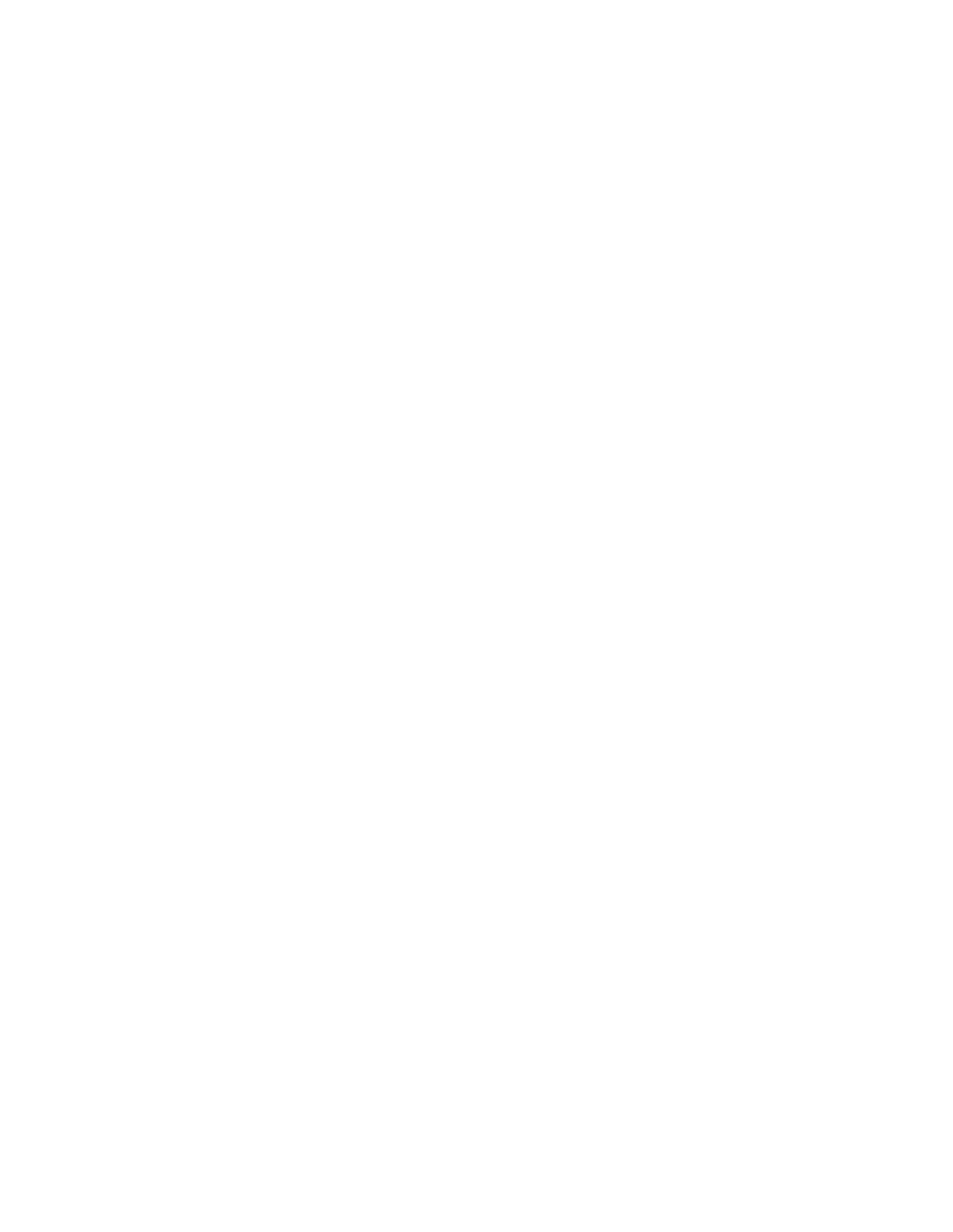## <span id="page-12-0"></span>Chapter 1

## Introduction

The focus of this dissertation is on algorithms, in particular data structures that give provably efficient solutions for sequence analysis problems, range queries, and fault tolerant computing. It is based on eight papers, seven are already published and the last paper is in the submission stage. The papers are naturally divided into three groups which defines the structure of the dissertation.

Part [I](#page-34-0) considers sequence analysis problems and is based on the papers

- [D2] A Linear Time Algorithm for the k Maximum Sums Problem with Gerth Stølting Brodal. Proceedings of the 32nd International Symposium on Mathematical Foundations of Computer Science, 2007.
- [D3] Selecting Sums In Arrays with Gerth Stølting Brodal. Proceedings of the 19th International Symposium on Algorithms and Computation, 2009.

Compared to the published version of [D3] we have added Section [3.2.3](#page-55-0) and Section [3.2.1.](#page-50-1)

Part [II](#page-60-0) investigates range query data structures and is formed by the papers

- [D4] Data Structures for Range Median Queries with Gerth Stølting Brodal. Proceedings of the 20th International Symposium on Algorithms and Computation, 2009.
- [D7] Approximating the Mode and Determining Labels with Fixed Frequency with Mark Greve, Kasper Dalgaard Larsen and Jakob Truelsen. Manuscript.

Most of Section [4.3](#page-72-0) and Section [4.2.4](#page-71-0) has been added when compared to [D4]. The added part was in the appendix of the paper when it was submitted. The paper [D4] has been merged with [47] for a journal submission and parts added in this dissertation is also included in this merged paper.

Finally, Part [III](#page-88-0) considers algorithms and data structures that are tolerant to memory faults and it is based on the papers

[D8] Priority Queues Resilient To Memory Faults with Gabriel Moruz and Thomas Mølhave. Proceedings of the 10th Workshop on Algorithms and Data Structures, 2007.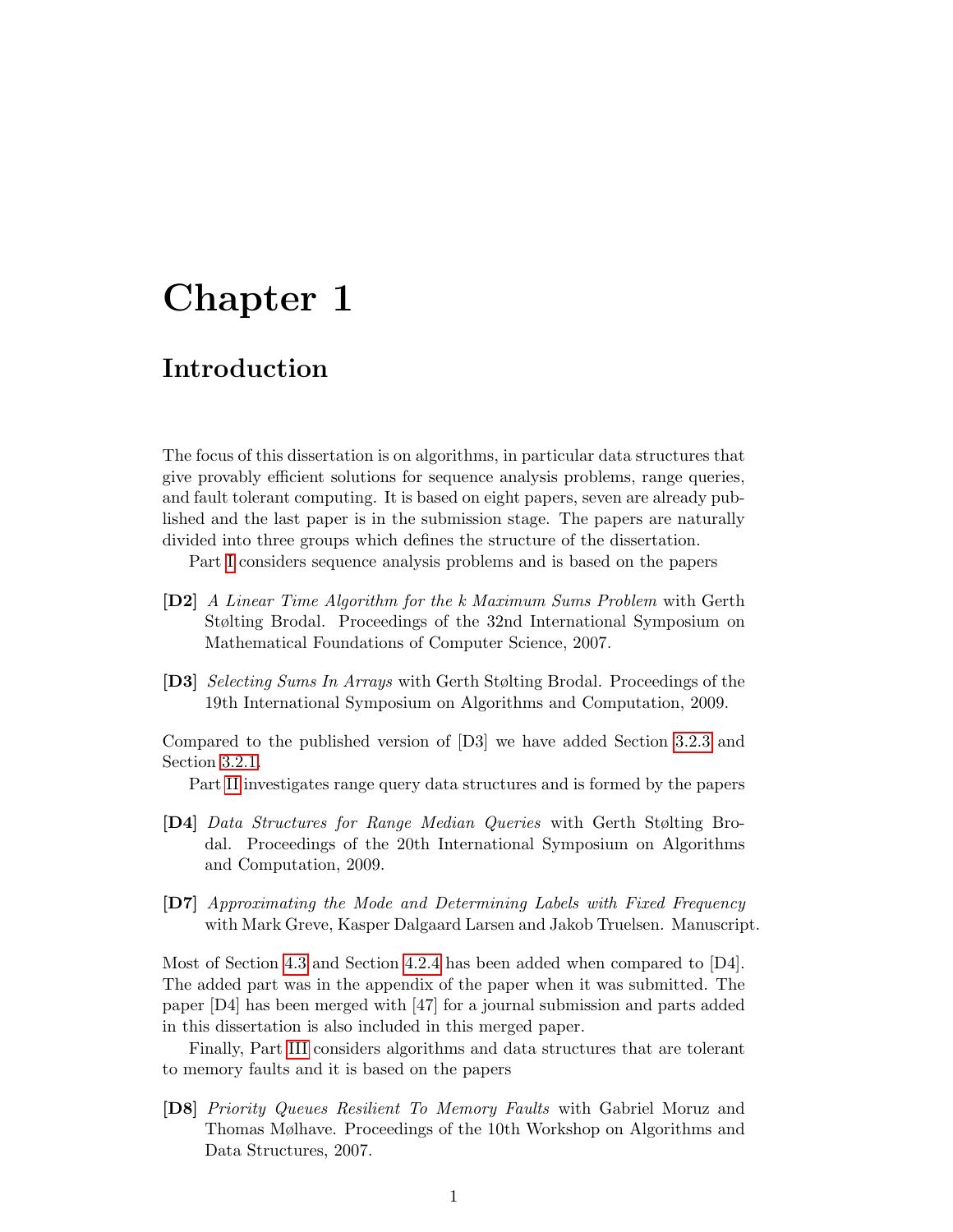- [D1] Optimal Resilient Dictionaries with Gerth Stølting Brodal, Rolf Fagerberg, Gabriel Moruz, and Thomas Mølhave. Technical Report DAIMI PB-585, 2007.
- [D5] Fault Tolerant External Memory Algorithms with Gerth Stølting Brodal and Thomas Mølhave. Proceedings of the 11th Workshop on Algorithms and Data Structures, 2009.
- [D6] Counting in the Presence of Memory Faults with Gerth Stølting Brodal, Gabriel Moruz, and Thomas Mølhave. Proceedings of the 20th International Symposium on Algorithms and Computation, 2009.

The paper [D1] is a technical report which was merged with a paper by Irene Finocchi, Fabrizio Grandoni and Giuseppe F. Italiano into the paper [C1] presented at the 15th Annual European Symposium on Algorithms in 2007. Compared to our paper [D5] we have added Section [8.6.](#page-123-1)

In this chapter we provide a thorough overview and description of the problems that we have considered in this dissertation. We describe the origin of each problem and the results we achieve. We also give a description of the ideas and techniques we used and how we apply them and to obtain the result. This description is informal and we try to give as much insight as we can without getting caught in technical issues. These can of course be found later in the dissertation where all the details are included.

## <span id="page-13-0"></span>1.1 Selecting and Reporting Sums from Sequences

In Part [I](#page-34-0) we consider sequence analysis problems that have risen from applications in pattern matching, bioinformatics, and data mining. On a high level, each problem is defined by a function and some constraints and the job at hand is to locate subsequences that score high with this function and are not invalidated by the constraints. Many variants and similar problems have been proposed leading to several different approaches and algorithms. We consider problems where the function is the sum of the elements in the sequence and the constraints bound the length of the subsequences considered.

In an array,  $A[1,\ldots,n]$ , of numbers each subarray,  $A[i,\ldots,j]$  for  $1 \leq i \leq j$  $j \leq n$ , of A defines a sum,  $\sum_{t=i}^{j} A[t]$ . There are  $\binom{n}{2}$  $n \choose 2 + n$  different subarrays each inducing a sum. The task at hand is to locate a subarray  $A[i, \ldots, j]$  of A maximizing the sum of its elements,  $\sum_{t=i}^{j} A[t]$ . The problem is known as the maximal sum problem and was formulated in a pattern matching context by Ulf Grenander, and has been considered by applications in Data Mining [43] and Bioinformatics [3].

Bentley describes the problem and an elegant optimal linear time algorithm credited to Jay Kadane in [18]. The algorithm is based on the following insight: The largest sum in  $A[1,\ldots,t+1]$  is either the largest sum in  $A[1,\ldots,t]$  or it is the largest sum that ends at index  $t + 1$ . The algorithm scans the input array from left to right and maintains the best solution,  $\max_{1 \leq i \leq j \leq x} \sum_{t=i}^{j} A[t]$ ,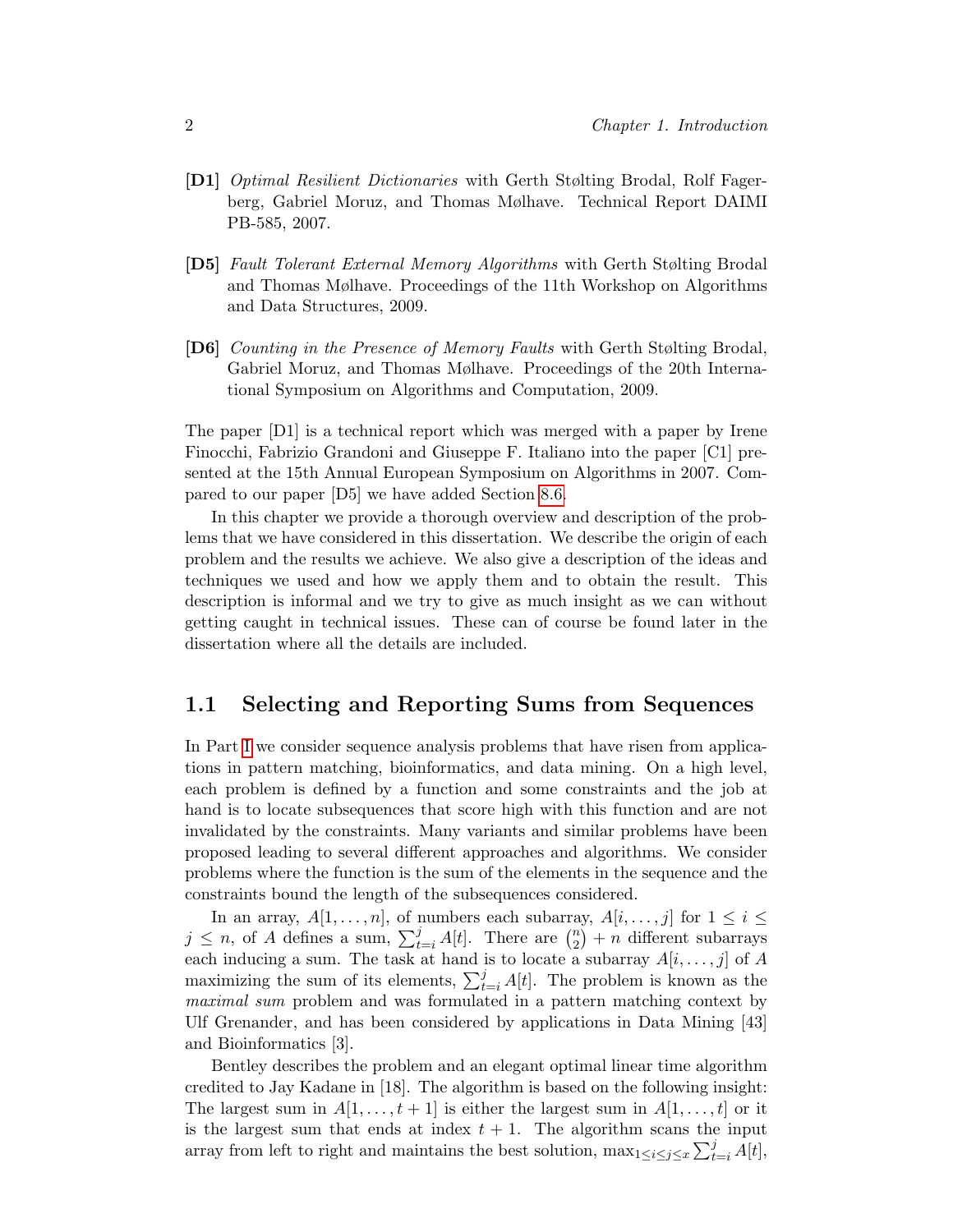| Problem                          | Time Bound            |
|----------------------------------|-----------------------|
| $k$ Max Sums                     | $O(n+k)$              |
| Length Constrained $k$ Max Sums  | $O(n+k)$              |
| Sum Selection                    | $\Theta(n \log(k/n))$ |
| Length Constrained Sum Selection | $O(n \log(k/n))$      |

Table 1.1: Results we achieve for selecting and reporting sums in sequences.

and the best suffix solution,  $\max_{1 \leq i \leq x} \sum_{t=i}^{x} A[t]$ , in the part of the input array,  $A[1, \ldots, x]$ , scanned so far. Both values are updated in constant time in each step yielding a linear time algorithm using  $O(1)$  additional space.

The maximal sum problem has been considered in higher dimensions as well. In two dimensions the input is an  $m \times n$  matrix of numbers, and the task is to locate the connected submatrix storing the largest aggregate. This problem can be solved by a reduction to  $\binom{m}{2} + m$  one-dimensional instances of size n, but the resulting algorithm is not optimal [87, 88]. As far as we know the fastest known algorithm uses  $O(m^2 n \sqrt{\log \log m / \log m})$  time [87]. Interestingly, the best known lower bound is the trivial bound of  $\Omega(mn)$  (the time needed to read input) leaving a significant gap. The two-dimensional version was the first problem studied, introduced as a method for maximum likelihood estimations of patterns in digitized images [18].

A natural extension of the maximum sum problem is to compute the  $k$ largest sums for  $1 \leq k \leq {n \choose 2}$  $\binom{n}{2} + n$ . The subarrays are allowed to overlap and the sums that are output are not required to be sorted. This extended problem was introduced in [12] and further investigated in [13, 14, 17, 29, 67]. We refer to this problem as the  $k$  maximal sums problem. Another generalization of the maximal sum problem is to restrict the length of the subarrays considered. This generalization is considered in [35,55,69] mainly motivated by applications in Bioinformatics such as finding tandem repeats [93], locating GCrich regions [49], and constructing low complexity filters for sequence database search [5]. This naturally leads us to the *length constrained k maximal sums* problem. Given the input array A and integers  $l$  and  $u$ , return the k largest sums consisting of at least  $l$  and at most  $u$  numbers (length of subarray between l and u). Of course, the k maximal sums problem is the special case of this problem where  $l = 1$  and  $u = n$ . This problem is considered in [68]. In [67,68] the authors generalize the maximal sum problem to sum selection, e.g. return a k'th largest sum. In [68] the authors consider the length constrained sum selection problem, e.g. return a k'th largest sum among all sums of length at least  $l$  and at most  $u$ .

Our Results: In [D2, D3] we give algorithms for all of these problems based on the same techniques. We have shown the results we achieve in Table [1.1.](#page-13-0) Our algorithms are based on the following idea: Assume that we know the order of all the sums ending at index  $t$  and that we want to compute the order of all the sums that end at index  $t + 1$ . If we ignore the sum that consists only of  $A[t+1]$  then the sums ending at index  $t+1$  are ordered exactly like the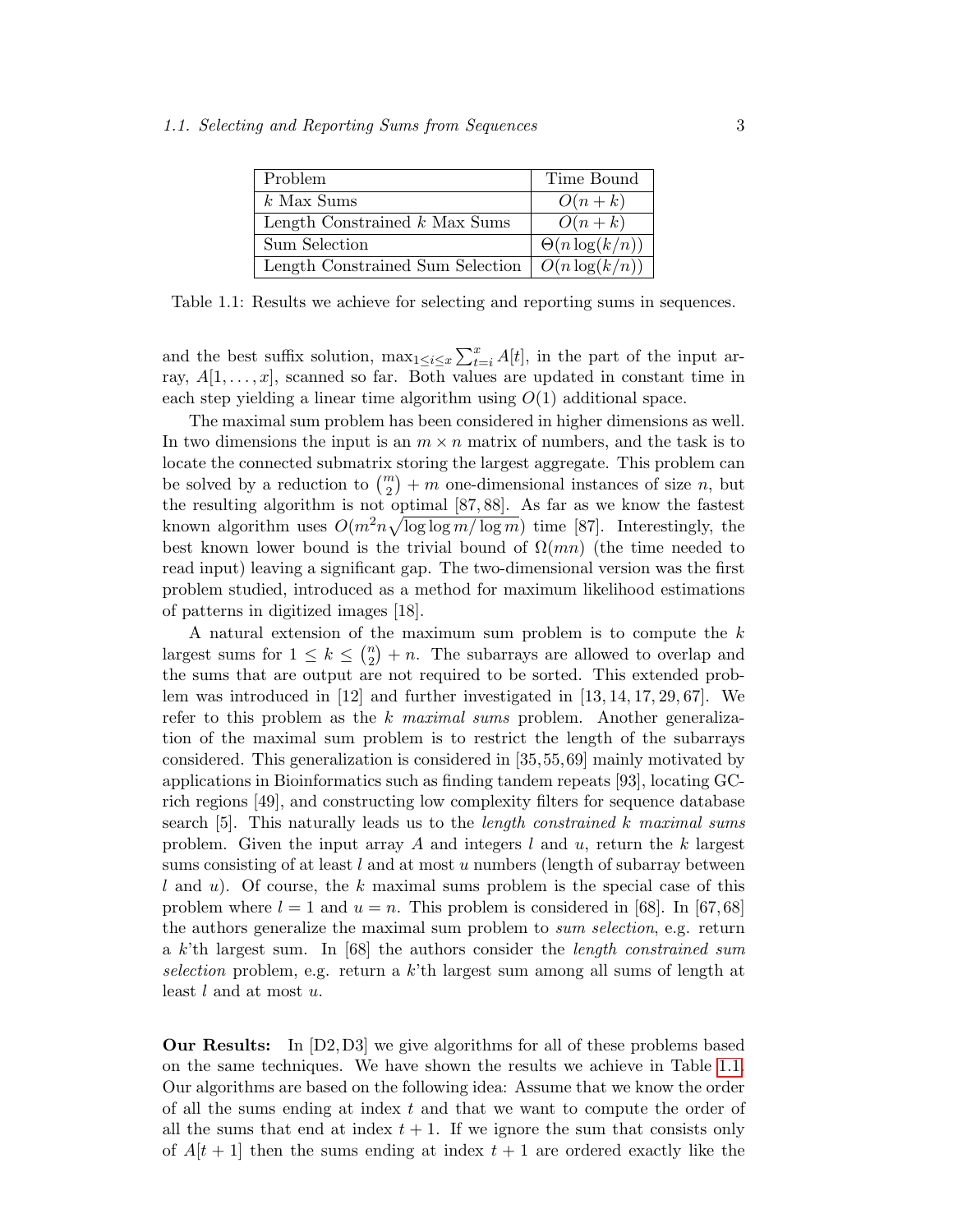| $-22$<br>42<br>37<br>30                  | $-22$<br>42<br>37<br>30                |
|------------------------------------------|----------------------------------------|
| $42 - 11 + 37 - 22 = 46$                 | $42 - 11 + 37 - 22 + 30 = 76$          |
| $-11+37-22=4$                            | $-11+37-22+30=34$                      |
| $37 - 22 = 15$                           | $37 - 22 + 30 = 45$                    |
| $-22$                                    | $+22+30=8$                             |
|                                          | 30                                     |
| $L_4 = \{-22, 4, 15, 46\}$               | $L_5 = \{8, 34, 30, 45, 76\}$          |
| $L_4 \cup \{0\} = \{-22, 4, 0, 15, 46\}$ | $=\{x+30 \mid x \in L_4 \cup \{0\}\}\$ |

<span id="page-15-1"></span>Figure 1.1: Illustration of the relation between sums ending at succeeding indices. The input array is shown twice at the top. On the left side we have illustrated all sums ending at index 4, and on the right side we have shown all sums ending at index 5.  $L_i$  is the sorted version of the sums ending at index i. Notice how  $L_5$  can be constructed from  $L_4$ .

sums ending at index t, since the only difference is that we add  $A[t + 1]$  to all sums. Thus, to order the sums ending at index  $t + 1$  we only need to compute how a single sum relates to the sums ending at index t. This is illustrated in Figure [1.1.](#page-15-1)

This also allows for an efficient representation of the  $O(n^2)$  sums in the array since the sums ending at index  $t + 1$  are the same as the sums ending at index t with a fixed constant added to each, plus one more sum. This is a perfect place to use persistent data structures [33]. In short, a partially persistent data structure allows the newest version of the data structure to be updated (which yields a new version), while supporting queries to the new version and all previous versions of the data structure. In our papers we use the node copying technique to achieve partial persistence [33].

## <span id="page-15-0"></span>1.1.1 Reporting the k largest sums

In [D2], we use this idea and represent the  $O(n^2)$  sums using  $O(n)$  space in partially persistent heap-ordered binary trees. We use a very simple heapordered binary tree which sole feature is that it supports insertions in amortized constant time. For  $t = 1, \ldots, n$  we construct a representation for all sums ending at index t from the representation of the sums ending at index  $t - 1$  in constant time<sup>1</sup>. After this construction, we extract the k largest sums from the n partially persistent heap-ordered binary trees using Fredericksons heap selection algorithm  $[42]$  that outputs the k largest elements in a heap-ordered binary tree in  $O(k)$  time. As a result we get an optimal  $O(n + k)$  time algorithm for the

<sup>&</sup>lt;sup>1</sup> we add a constant to all numbers in our data structure by writing it in the root of the tree and pushing it downwards during traversal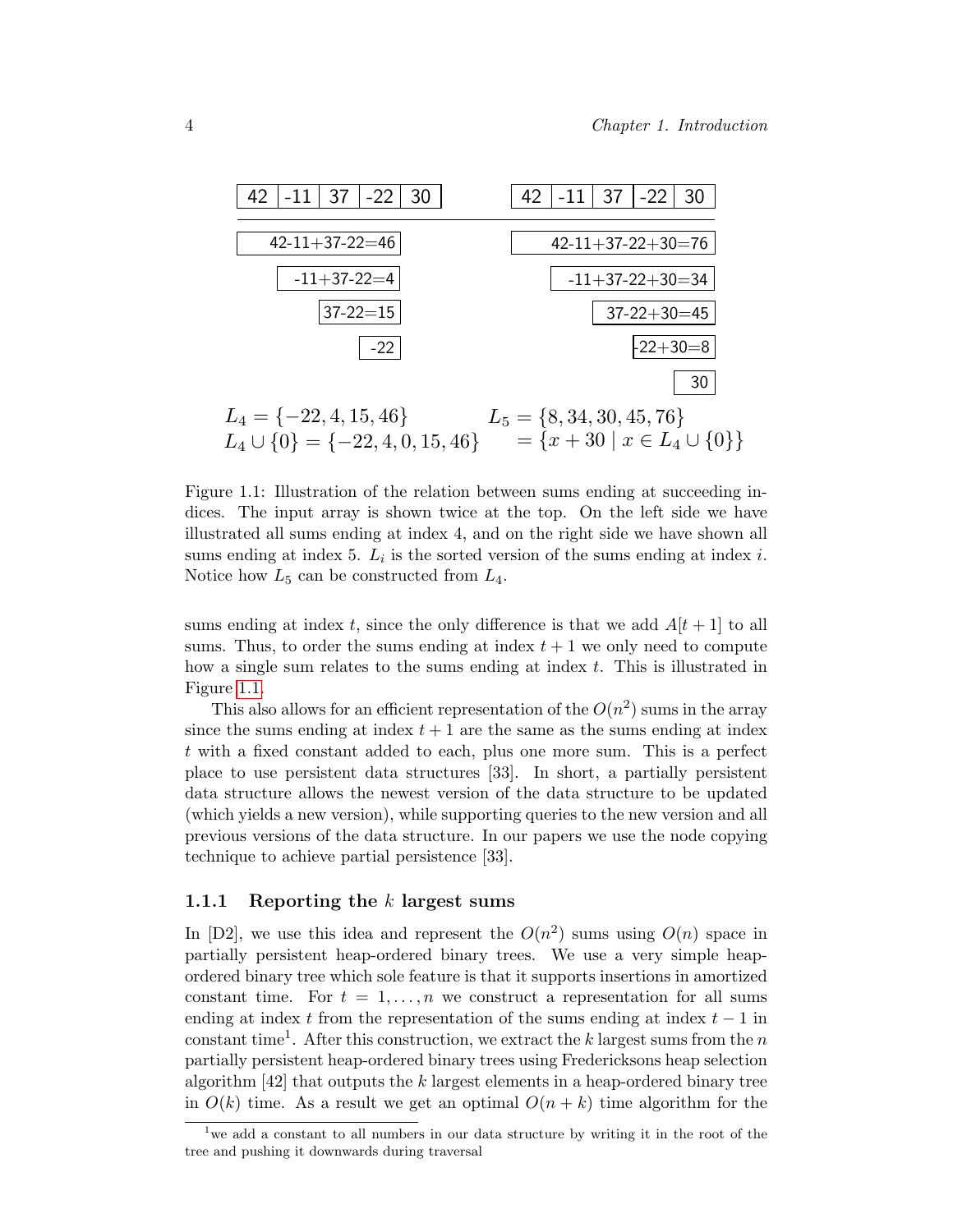k maximal sums problem that uses  $O(n + k)$  additional space. By considering  $k$  input elements from the input array at a time, we reduce the additional space usage of our algorithm to  $O(k)$ , which is needed to store the output. The resulting algorithm becomes a natural generalization of Kadanes algorithm. We also show how to use our algorithm to solve the d dimensional version of the problem where the input sides have size  $n_1, \ldots, n_d$  in  $O(n_1 \prod_{i=2}^d n_i^2 + k)$  time using  $O(\prod_{i=1}^{d-1} n_i + k)$  additional space. These algorithms are, however, not optimal for all k.

If we use a heap-ordered binary tree data structure that also supports deletions efficiently our approach immediately gives an  $O(n \log(u - l) + k)$  time algorithm for the length constrained k maximal sums problem: In the  $t$ 'th step of the construction described above we insert the sum of length l ending at index t and delete the sum of length  $u+1$  ending at index t. After the construction we extract the k largest sums with Fredericksons heap selection algorithm. In [D3] we give an  $O(n+k)$  time algorithm for the length constrained k maximal sums problem using the same ideas. The only difference compared to the algorithm described above is how we insert all sums of length between  $l$  and  $u$  in partially persistent heap-ordered binary trees without performing deletions. We divide the input array into slabs of size  $u - l + 1$  and for each slab use the same construction as above, and the same construction applied *backwards*: If we have a representation of all sums ending at index t that starts after index  $s + 1$ , we can get a representation of all sums ending at index  $t$  starting after index  $s$ by adding the single sum  $A[s, \ldots, t]$ . This idea allows us to *delete* the sum of length  $u + 1$  in each step of the algorithm by considering the previous version of the representation of these sums. We have illustrated the idea in Figure [1.2.](#page-17-0) Again, we use partially persistent heap-ordered binary trees to represent the sets of sums and Fredericksons heap selection algorithm to extract the k largest sums.

#### <span id="page-16-0"></span>1.1.2 Selecting the k'th largest sum

We also consider the sum selection problem in [D3]. With our basic approach we can almost immediately get an  $O(n \log n)$  time algorithm for the sum selection problem as follows. Replace the heap-ordered binary trees with weight balanced search trees [10,72]. Similarly to above, for  $t = 1, \ldots, n$ , we construct a weight balanced tree storing the sums ending at index t from the data structure for  $t-1$  in  $O(\log n)$  time. Then, we input the n trees to the sorted column matrix selection algorithm of Frederickson and Johnson [42] that selects the  $k$ 'th largest element from a set of n sorted arrays in  $O(n \log(k/n))$  time. Adapting Frederickson and Johnsons algorithm to work on the weight balanced trees we construct instead of sorted arrays is a technical exercise and it is described in Chapter [3.](#page-46-0)

We reduce the time for the sum selection problem to  $O(n \log(k/n))$  by carefully extracting  $O(k)$  sums to perform the final selection on. We consider the input array in consecutive slabs of  $k/n$  elements. From this division, we divide the sums into two overall sets, sums where the start and end index are in the same slab, and the rest. We represent the  $O(k)$  sums that start and end in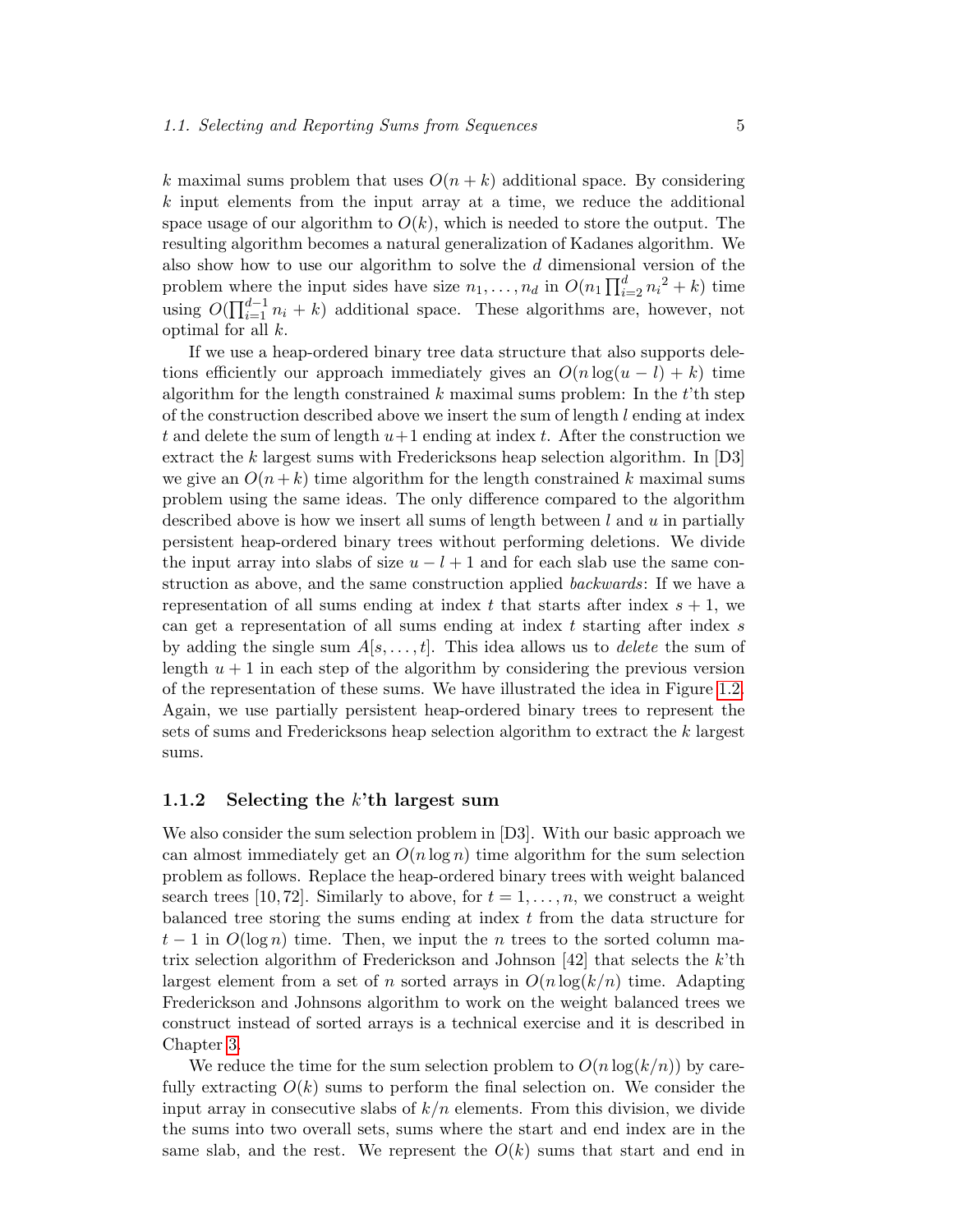

<span id="page-17-0"></span>Figure 1.2: Organizing the sums of length between  $l$  and  $u$ . The dashed line depicts the separation of two slabs.  $B_a$  is the a shortest sums that end at index  $i-1$  and the sets are incrementally constructed by scanning backwards.  $L_a$  are the a shortest sums that end at index  $i + a - 1$  constructed as in Figure [1.1.](#page-15-1) The constants  $c_{a,b} = \sum_{t=a}^{b} A[t]$  are the sum of the elements between index a and b, for any a,b.  $S_{j+l-1}$  are the  $u-l+1$  sums of length between l and u that end at index  $j + l - 1$ , and as it is shown, this is the union of two sets. For the following index  $(j + l)$  we use two different constants and use the previous version of the  $B$  set and the following version of the  $F$  set.

the same slab in partially persistent weight balanced trees and these sums are constructed as earlier, e.g. for every slab we start with the empty tree, and for the following  $k/n$  indices we construct the sums ending there by inserting an element into this partially persistent weight balanced tree. This takes  $O(\log(k/n))$  time per element since there is at most  $k/n$  elements in each tree considered. This takes care of all sums that start and end inside the same slab. For the remaining sums, each ending in a different slab in which it starts, we use a partially persistent heap-ordered tree data structure where each node stores a sorted array of  $k/n$  elements (we get a partial order of sorted arrays of size  $k/n$ . This data structure we denote a block heap and it supports the insertion of  $k/n$  elements in  $O(k/n)$  amortized time. As several times before, the sums in this set ending at index i are constructed from the sums ending at index  $i - 1$ . Consider an index  $i$  contained inside a slab. The sums ending at index  $i$  that does not start in this slab is the sums ending at index  $i - 1$  that does not start in this slab with  $A[i]$  added to each sum. So getting these from the previous set is simple. Whenever we finish a slab we add the  $k/n$  sums from the weight balanced tree we created for the last index of the slab to the set by inserting them into the block heap data structure. In the end we extract the  $O(k)$  only sums that can be the  $k<sup>i</sup>$ th largest sum from the block heaps using Fredericksons heap selection algorithm. These sums are located in  $O(n)$  arrays. Combined with the  $O(k)$  sums stored in the weight balanced trees we have all sums that could be the k'th largest sum. Next we use Fredericksons and Johnsons sorted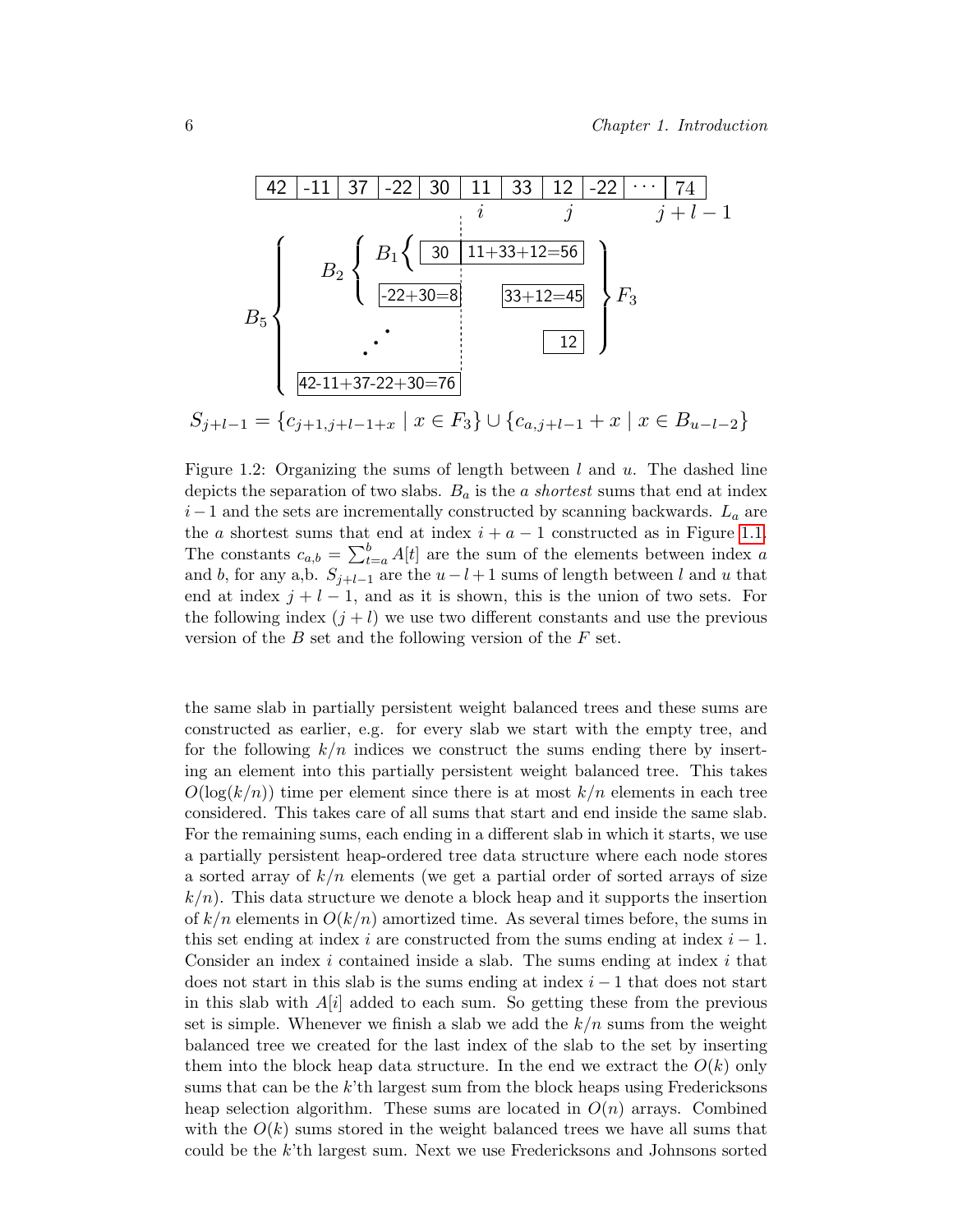column matrix selection algorithm that we have adapted and retrieve the  $k$ <sup>th</sup> largest sum.

We also prove a matching  $\Omega(n \log(k/n))$  lower bound on the number of comparisons between linear combinations of the input elements any algorithm needs to solve the problem by a reduction from the cartesian sum selection problem [42]. Finally, we combine our two algorithms described above and obtain an  $O(n \log(k/n))$  time algorithm for the length constrained sum selection problem.

## <span id="page-18-0"></span>1.2 Range Queries

There is a large group of problems where the input is an *unordered* array and the task is to preprocess this array using as little time and space as possible such that one can efficiently compute a certain function on the elements in a given query interval (subrange of the input array). These problems are denoted range query problems, and natural candidates for such function are

- Sum: This problem is easily solved with  $O(n)$  preprocessing time and space and constant query time by computing prefix sums, since each query can be answered by subtracting two prefix sums.
- Semigroup operator: This function is harder to compute than the sum, since subtraction is not available. However, there exists a very efficient solution. Using  $O(n)$  processing time and space, each query can be answered in  $O(\alpha(n))$  time, where  $\alpha(n)$  is the inverse Ackerman function [97]. A matching lower bound is known [98].
- Maximum, Minimum: For these particular semigroup operators, the problem can be solved slightly more efficiently:  $O(n)$  preprocessing time and space is sufficient to allow constant time queries, see e.g. [44].
- Rank: The problem of finding the number of elements smaller than a query element within a query range. This is a natural problem appearing frequently in data bases and it has been studied extensively. A linear space data structure supporting queries in  $O(\log n / \log \log n)$  time is presented in [57], and a matching lower bound in the cell probe model for any data structure using  $O(n \log^{O(1)} n)$  space is shown in [75,76].

Several of these problems have been extended to higher dimensions and have also been considered in dynamic scenarios. In the following we denote the input array by A and we let  $A[i, j] = A[i, \ldots, j]$  denote the subarray of A from index i to index j, both included. In  $[D4]$  we consider the range median problem and in [D7] we consider the range mode problem. The model of computation is the RAM model with a word size of  $w \geq \log n$  bits.

### <span id="page-18-1"></span>1.2.1 Range Median

The median of a set S of size n is an element in S that is larger than  $\lfloor \frac{n-1}{2} \rfloor$ other elements from S and smaller than  $\lceil \frac{n-1}{2} \rceil$  other elements from S. In the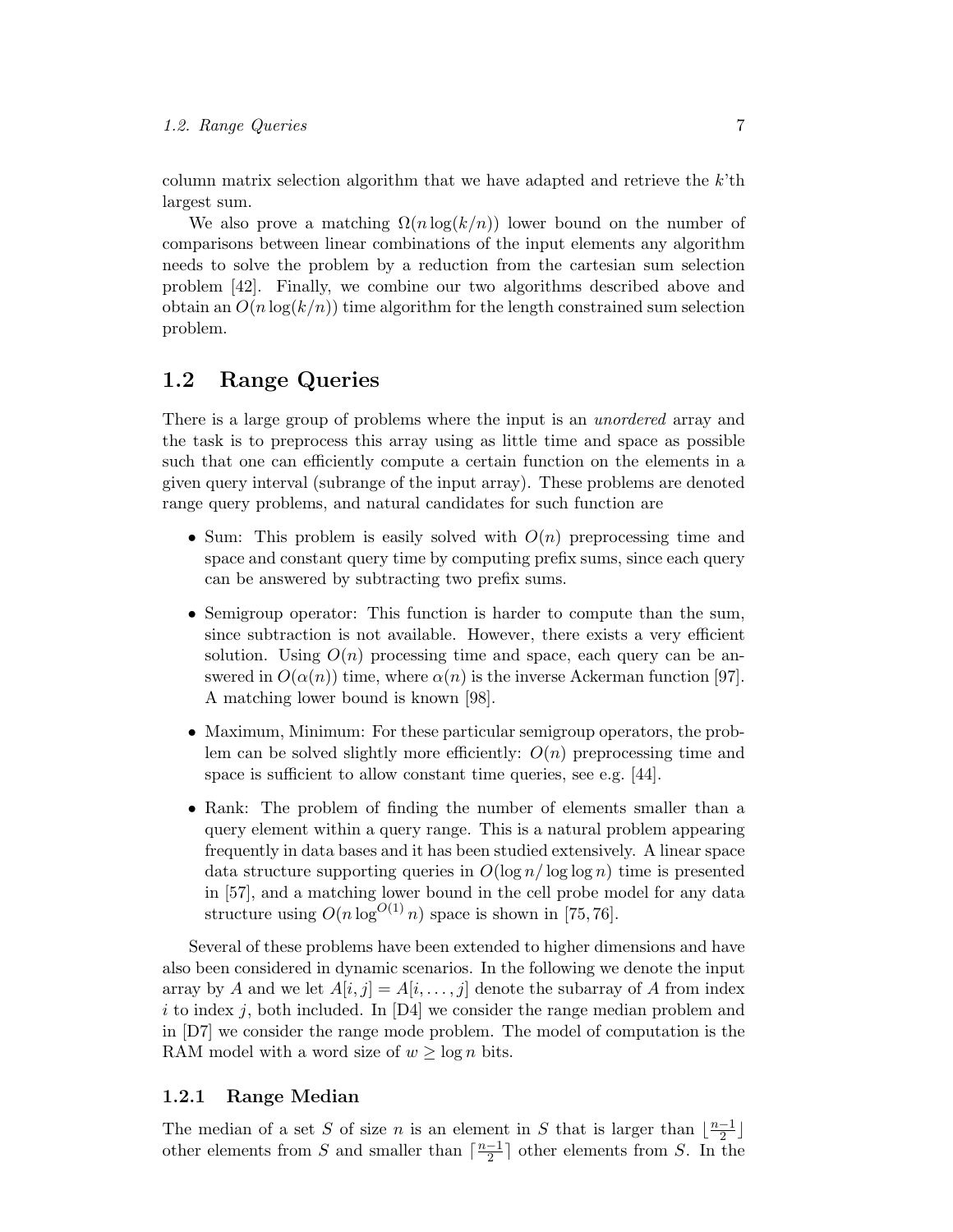|             | Query Time                | Space                               | <b>Batched Problem</b>                    |
|-------------|---------------------------|-------------------------------------|-------------------------------------------|
| [62]        | $O(\log n)$               | $O(n \frac{\log^2 n}{\log \log n})$ |                                           |
| [79]        | O(1)                      | $O(n^2\frac{\log^2\log n}{n})$      |                                           |
| [50]        |                           |                                     | $O(n \log k + k \log(k) \log n)$          |
| [47]        | $O(\log n)$               | O(n)                                | $O(n \log k + k \log n)$                  |
| Our Results | $\log n$<br>$\log \log n$ | O(n)                                | $O(n\log k + k\frac{\log n}{\log\log n})$ |

<span id="page-19-0"></span>Table 1.2: Overview of the most important results on range median/selection queries.

range median problem the input array A must be preprocessed into a data structure that given indices i and j,  $1 \leq i \leq j \leq n$ , returns an index i',  $i \leq i' \leq j$ , such that  $A[i']$  is the median of the elements in the subarray  $A[i, j]$ . In addition to being a natural extension of the median problem, the problem has applications in practice, namely obtaining a *typical* element in a given time series out of a given time interval [50]. The range median problem is considered in  $[45, 47, 62, 78, 79]$ .

Consider analyzing logs of internet advertisements run by for instance Google for various companies. Every click on a sponsored link by an internet user records a timestamp and the price paid by the advertiser for this click. Advertisers usually runs several add campaigns over different time intervals and wants to compare the prices paid with the overall market cost in their campaign periods. A typical comparison is with the median price paid by all advertisers in this time interval. This boils down to a range median query for each interval in an array storing the price of each click sorted by the corresponding timestamps. With this and other applications in mind Muthukrisnan and Har-Peled defined and considered the batched range median problem in [50]. The input to the batched range median problem is an array of size  $n$  and a set of  $k$  queries,  $(i_1, j_1), \ldots, (i_k, j_k)$ , and the task is to output the answer to these k queries. We have shown the most important results for range median queries in Table [1.2.](#page-19-0) Range median queries are naturally generalized to range selection, given indices  $i, j$  and s, return the index of the s'th smallest element in  $A[i, j]$ . In the following we consider these queries instead since they are more general and fits more naturally with the data structures we develop.

Our Results Our main result is a linear space data structure that answers range selection queries in  $O(\log n/\log \log n)$  time. Our data structure also supports range rank queries in  $O(\log n / \log \log n)$  if we can perform a predecessor search on the elements stored in  $A$  in the same time bound, e.g. for instance if the elements stored in A are integers.

The data structure is based on the following observation, used in [47]. Suppose we partition the elements in A into two arrays: one storing the  $n/2$  smallest values, and one storing the  $n/2$  largest values, the elements ordered in each array by their position in A. Denote these two arrays  $A_{small}$  and  $A_{large}$  respectively. Assume we are searching for the element of rank s in  $A[i, j]$ . We compute how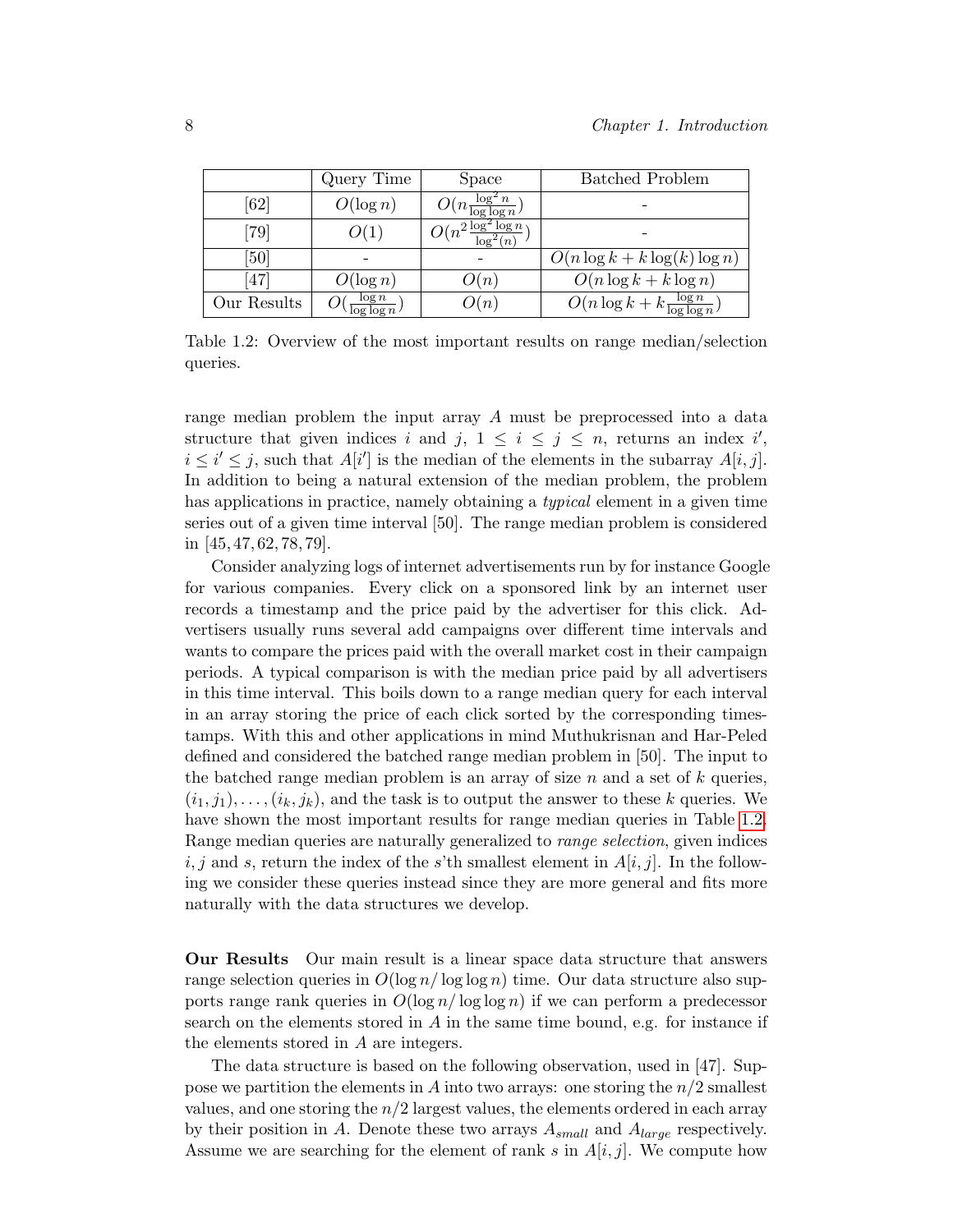

<span id="page-20-0"></span>Figure 1.3: An example of the prefix counts we consider. In this example the fanout is 5 and the elements in  $A[i, j]$  are underlined in the partition of the elements into 5 subtrees. M is the list of prefix counts for the query  $A[i, j]$ , e.g the  $\ell$ 'th row stores the number of element from  $A[i, j]$  that are contained in the first  $\ell$  subtrees. If a query is searching for the fourth smallest element in  $A[i, j]$ it is contained in  $T_2$  as indicated by the prefix counts.

many elements from  $A[i, j]$  there are in  $A_{small}$  which is the rank difference between  $i - 1$  and j in  $A_{small}$  when elements are represented by their position in A. Denote this count c. If  $c \geq s$  then the element of rank s in  $A[i, j]$  is the element of rank s in  $A_{small} \cap A[i, j]$ . Otherwise, it is the element of rank s – c in  $A.high ∩ A[i, j]$ . Thus we have to solve the same problem in an array of half the size. This idea leads naturally to a binary search tree similar in structure to a range tree.

In [D4] we generalize this idea and develop a data structure that uses  $O(n)$ words of space and supports queries in  $O(\log n/\log \log n)$  time. The idea is to use a tree with branching factor  $f = \lceil \log^{\varepsilon} n \rceil$  for some  $0 < \varepsilon < 1$ , instead of a binary tree. This reduces the depth of the tree to  $O(\log n / \log \log n)$ .

A query is answered by descending the tree, starting from the root, until we reach the leaf that stores the element of the given rank s in  $A[i, j]$ . There are two different cases for computing the child to continue the descend: First, an attempt is made to identify the correct child in constant time, by computing, for every  $l \in \{1, \ldots, f\}$ , an approximation of how many elements of  $A[i, j]$  that are contained in the first l subtrees (called *prefix count* in the following). Note that the element of rank s is contained in the leftmost subtree of  $T_v$  whose prefix count is at least s. Figure [1.3](#page-20-0) shows a small example of such prefix counts. To compute all approximate prefix counts in constant time, the approximation only computes  $g = O(\log n/f)$  bits of each prefix count. This approximation reduces the branching decision to an interval  $[\ell_1, \ell_2]$ , and this interval is found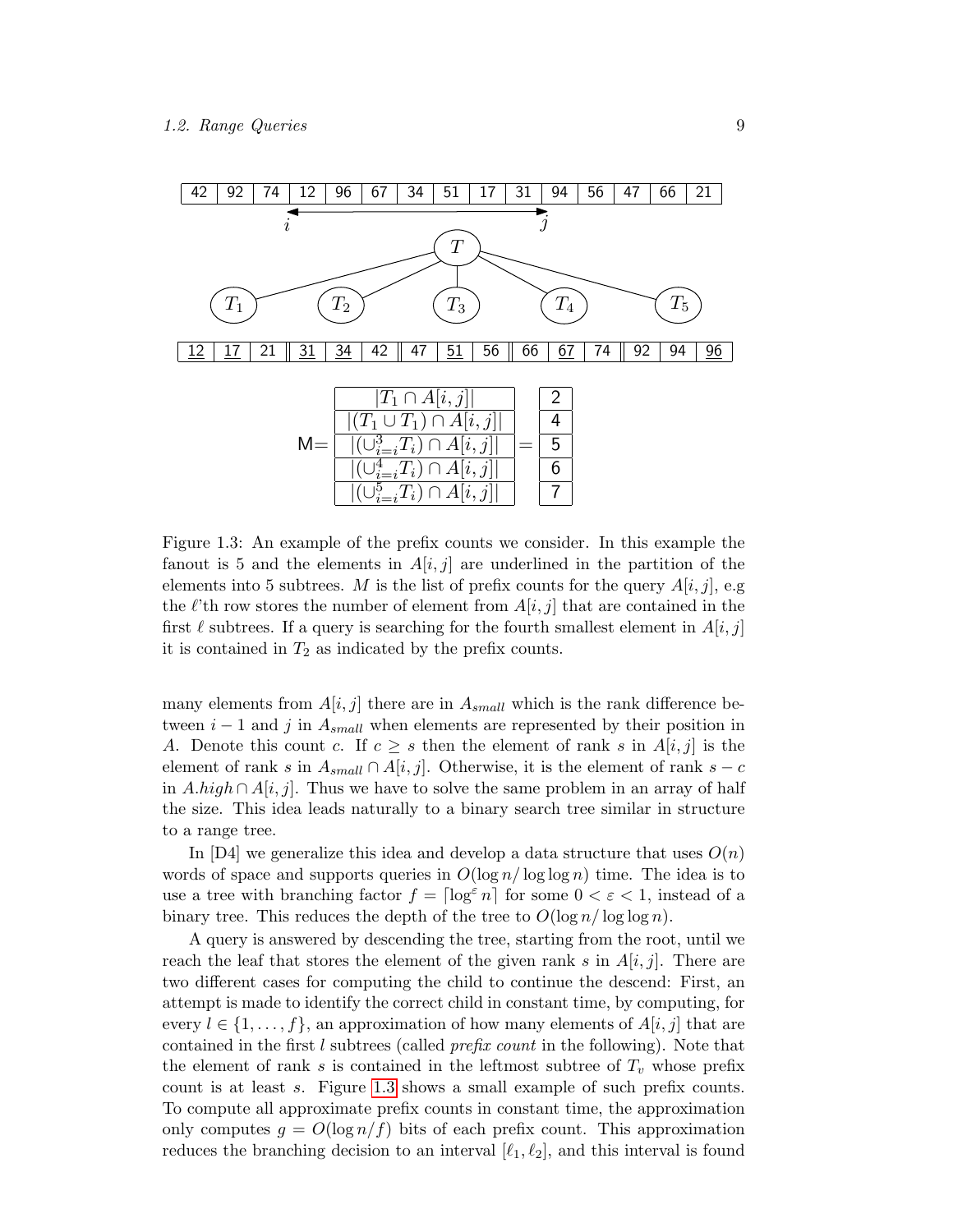| 103200345   | 103 | 200 | 345 |
|-------------|-----|-----|-----|
| 109002233   | 109 | 002 | 233 |
| 109122324   | 109 | 122 | 324 |
| 109367210   | 109 | 367 | 210 |
| 109666010   | 109 | 666 | 010 |
| 112111099   | 112 | 111 | 099 |
| $\mathbf a$ |     | b   |     |

<span id="page-21-0"></span>Figure 1.4: (a) A set prefix sums (M) as in Figure [1.3](#page-20-0) - the numbers are this large for sake of exposition. (b) A division of the prefix sums into three sections (columns). Each section stores the same number of digits from each prefix count and can be stored in one machine word. Our algorithm (approximately) computes such a section in constant time. If a query searches for the element of rank 104400234 we can determine in constant time that the second subtree contains this element just by looking at the first section. However, if a query searches for the element of rank 109221123 we cannot determine in which subtree to descend from the information in the first section. We can only conclude that it is between the second and the sixth subtree.

in constant time using word level parallelism. If the interval contains only a constant number of indices, the branching decision in this node is made in constant time, by exactly computing the prefix count for these indices. If this is not the case the correct child is computed using a binary search (where each step, computes the exact prefix count for a given subtree), which takes  $O(\log f) = O(\log \log n)$  time. An example of the approximation we compute is shown in Figure [1.4.](#page-21-0) The important property that we show is that every time we perform a binary search, the number of relevant bits in all prefix counts that remains to be considered is reduced by  $g$  (in the example from Figure [1.4](#page-21-0)) this means that in the following nodes the first section contains only zeroes and is ignored). Therefore, this second case can only occur  $O(\log n/q) = O(f)$ times, and the total time for the search is  $O(f \log \log n + \log n / \log \log n)$  $O(\log n/\log\log n)$ .

We use the same idea to design a dynamic data structure for the range median problem. Basically, we combine the standard dynamization techniques of using a weight-balanced tree, where associated data structures are rebuilt from scratch when a rotation occurs, with our static data structure. This way we get an  $O(n \log n / \log \log n)$  space data structure that supports queries and updates in  $O((\log n/\log \log n)^2)$  time, worst case and amortized respectively. We also prove a lower bound of  $\Omega(\log n / \log \log n)$  on the query time for data structures that support updates in  $O(\log^{O(1)} n)$  time by a reduction from the marked ancestor problem [4].

Our data structure uses  $O(n)$  words of space and supports range selection queries in  $O(\log n / \log \log n)$  time and it can be constructed in  $O(n \log n)$  time. Combining this with the algorithm for the batched problem in [47], we get an algorithm for the batched range median problem with a running time of  $O(n \log k + k \log n / \log \log n)$ . Both results are the best known.

We were not able to prove a matching lower bound for range selection data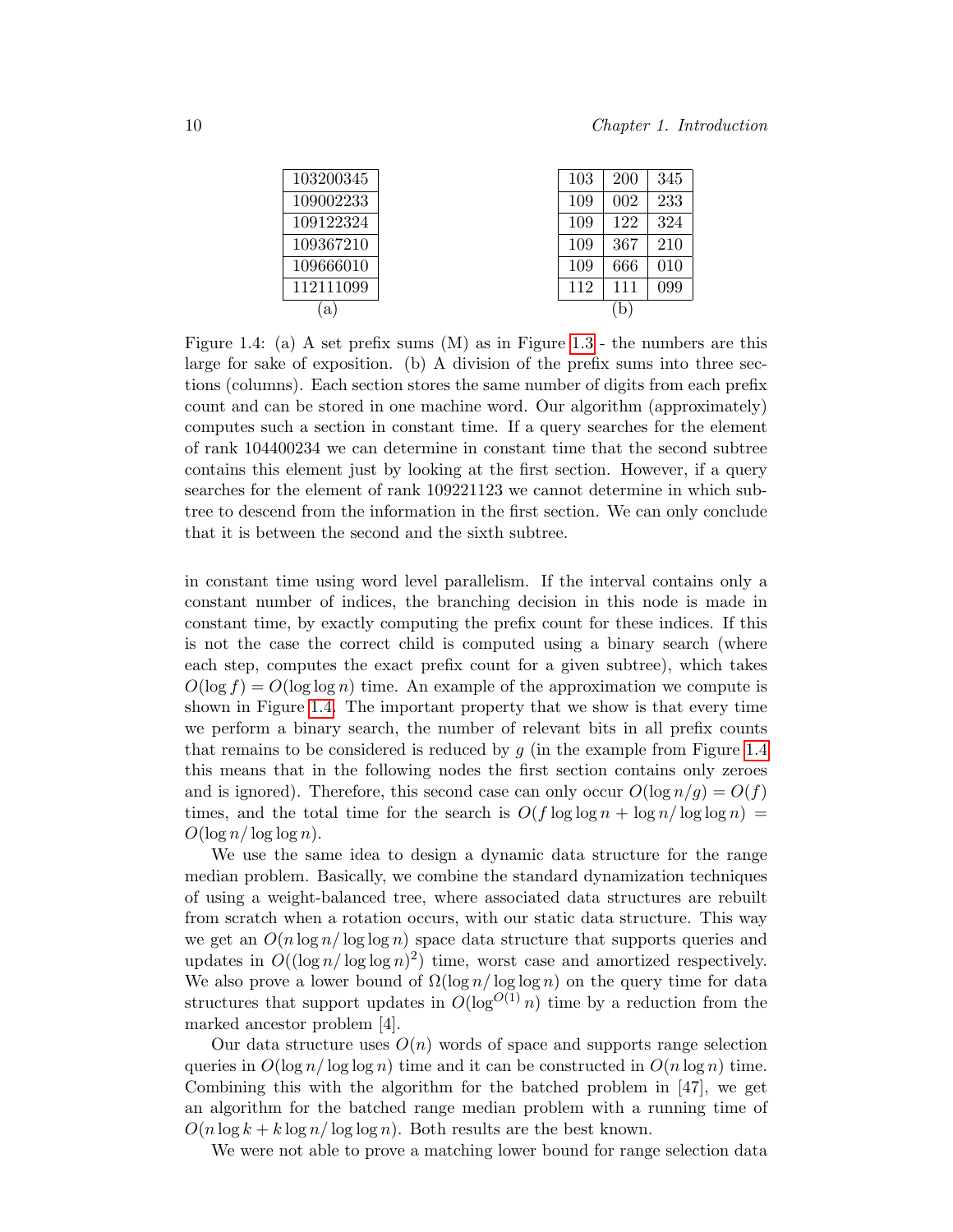| Problem                                   | Query Time                    | Space              |
|-------------------------------------------|-------------------------------|--------------------|
| Range Mode                                | $\log n$                      |                    |
| 3-Approximate Range Mode                  |                               | O(n)               |
| $(1+\varepsilon)$ -Approximate Range Mode | $O(\log 1/\varepsilon)$       | $O(n/\varepsilon)$ |
| Range 1-Frequency                         | $\overline{O(\log^2 \log n)}$ | $O(n \log n)$      |
| Range $k$ -Frequency                      | $O(\log n/\log\log n)$        | O(n)               |
| Range k-Frequency                         | $\log n$                      |                    |

<span id="page-22-1"></span>Table 1.3: Results we achieved for range mode and related problems. For range  $k$ -frequency the upper bound works for any  $k$  while the lower bound holds for any constant  $k \geq 2$ .

structures. So the main open problem that remains is whether range selection is easier than range rank. Our results prove that it is not harder. Consider the following *easier* range rank queries, given  $i, j, e$  and  $t$  return whether there is exactly t elements in  $A[i, j]$  smaller than e, i.e. will a range rank query with i, j and  $e$  return  $t$ . Is this problem as hard as range rank? If so, then range selection is as hard as range rank, since this can be solved by a range selection and a range predecessor query, and there is a simple  $O(n \log n)$  space data structure that supports range predecessor searches in  $O(\log \log n)$  time.

### <span id="page-22-0"></span>1.2.2 Range Mode

The frequency of a label  $l$  in a multiset  $S$  of labels, is the number of occurrences of  $l$  in  $S$ . The mode of  $S$  is the most frequent label in  $S$ . In case of ties, any of the most frequent labels in S can be designated the mode.

The range mode problem has been considered in [62, 78, 79]. We let  $M_{i,j}$ denote the mode in the subarray  $A[i, j]$ , and let  $F_{i,j}$  denote the frequency of  $M_{i,j}$ in  $A[i, j]$ . The approximation variant of the range mode problem, we denote the c-approximate range mode problem. In a c-approximate range mode query in  $A[i, j]$  we are searching for a label that has a frequency that is at most a factor c from  $F_{i,j}$ . We also define the range k-frequency problem. In a range k-frequency query in  $A[i, j]$  we want to determine whether there is a label occurring precisely k times in  $A[i, j]$ .

There are two results on range mode queries neither very satisfying. For any constant  $\varepsilon \leq \frac{1}{2}$  $\frac{1}{2}$ , there is a data structure that uses  $O(n^{2-2\varepsilon})$  space that supports range mode queries in  $O(n^{\epsilon})$  time [78], and for constant query time the best space bound achieved is  $O(n^2 \log \log n / \log^2 n)$  [79]. Given the rather large bounds for the range mode problem, the approximate variant of the problem was considered in [22].

Our Results The results on range mode and related problems we achieve in our paper [D7] are shown in Table [1.3.](#page-22-1) Our main result is a cell probe lower bound for range mode data structures. We prove that any data structure that uses S space needs  $\Omega(\log n / \log \frac{Sw}{n})$  time for a range mode query. In particular this means that nay data structure that supports queries in constant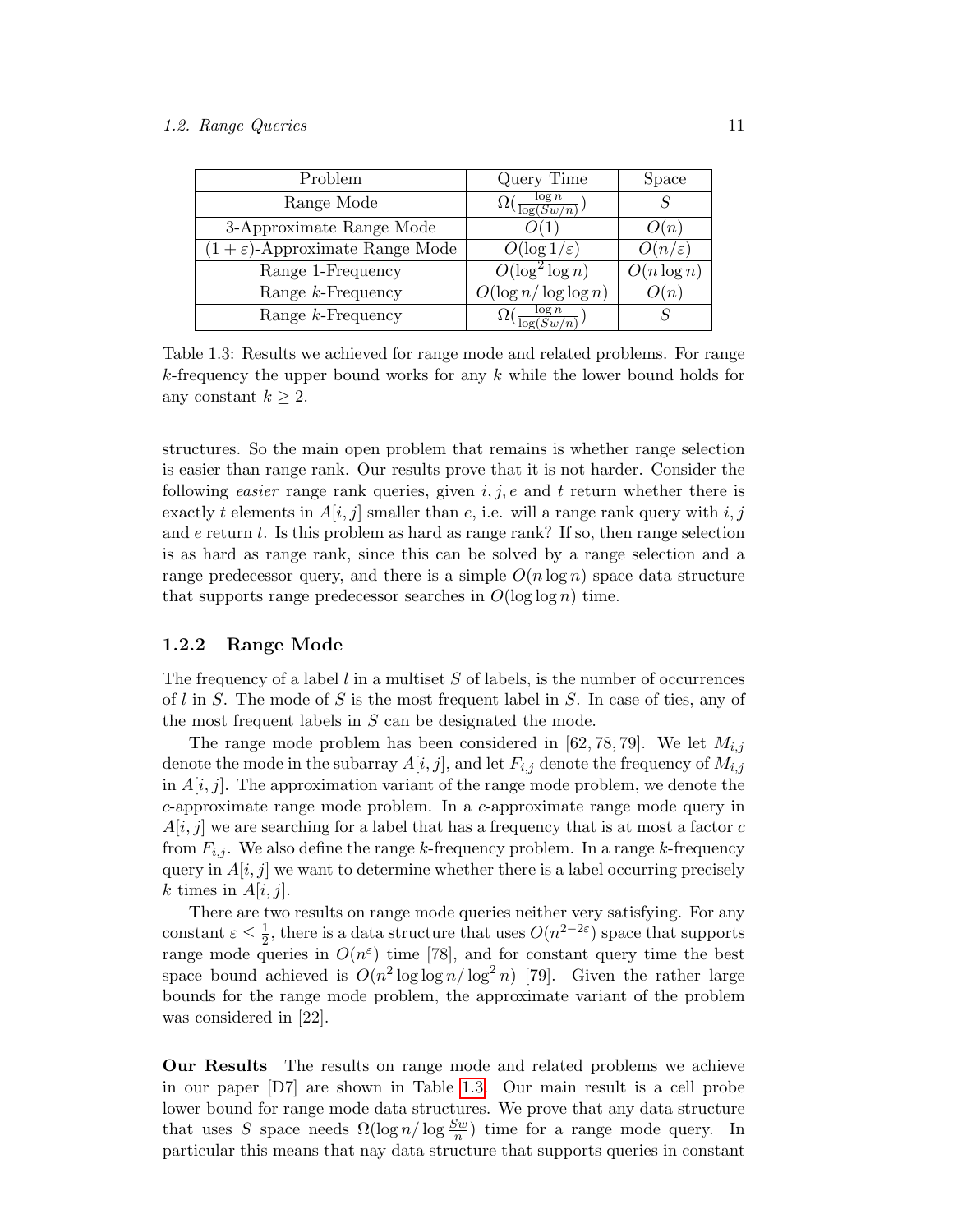

<span id="page-23-0"></span>Figure 1.5: Idea for our 3-Approximate Range Mode data structure.

time needs  $\Omega(n^{1+O(1)})$  space and data structures that uses  $O(n \log^{O(1)} n)$  space needs  $\Omega(\log n / \log \log n)$  time for a range mode query. We prove our lower bound with the technique developed by Pǎtraşcu and Thorup in  $[76, 77]$ , by reducing the lopsided set disjointness problem from a communication complexity to a set of approximately  $n/\log n$  parallel queries on a range mode data structure.

We also consider the range k-frequency problem and using reductions we show that for any constant  $k > 1$  the problem is equivalent to 2D range stabbing. In the restricted case where  $k = 1$ , the problem corresponds to determining whether there is a unique label in a subarray. We show, somewhat surprisingly, that for near-linear space data structures, determining whether there is a label occurring exactly twice (or  $k > 1$  times) in a subarray, is exponentially harder than determining if there is a label occurring exactly once. Specifically, we reduce range 1-frequency to four-sided 3D orthogonal range emptiness, which can be solved with  $O(\log^2 \log n)$  query time and  $O(n \log n)$  space by a slight modification of the data structure presented in [1].

We give improved upper bounds for the c-approximate range mode problem. First we present a data structure for the 3-approximate range mode problem that uses  $O(n)$  space and supports queries in constant time.

Finally, we use our 3-approximate range mode data structure, to develop a data structure for  $(1 + \varepsilon)$ -approximate range mode. This data structure uses  $O(\frac{n}{\epsilon})$  $\frac{n}{\varepsilon}$ ) space and answers queries in  $O(\log \frac{1}{\varepsilon})$  time. This removes the dependency on  $n$  in the query time compared to the previously best data structure, while matching the space bound. Thus, we have a linear space data structure with constant query time for the c-approximate range mode problem for any constant  $c > 1$ . We note that we get the same bound if we build on the 4-approximate range mode data structure from [22].

Our data structure for 3-approximate range mode it is based on the following simple idea. Assume that we have partitioned a query into three parts, then the frequency of the mode in the entire range is at most three times the maximum individual frequency found in one of the parts. We do a recursive subdivision based on this insight. The input array of size *n* is partitioned into  $\sqrt{n}$  slabs of equal size and we store the mode for every consecutive sequence of slabs (multislab), and for each slab we additionally store the mode of all prefixes and suffixes of the slab. This way we can divide all queries that cover a slab into three, a suffix of one slab, a multi-slab, and a prefix of one slab, see Figure [1.5.](#page-23-0) Queries contained in one slab are handled recursively. We employ a lowest common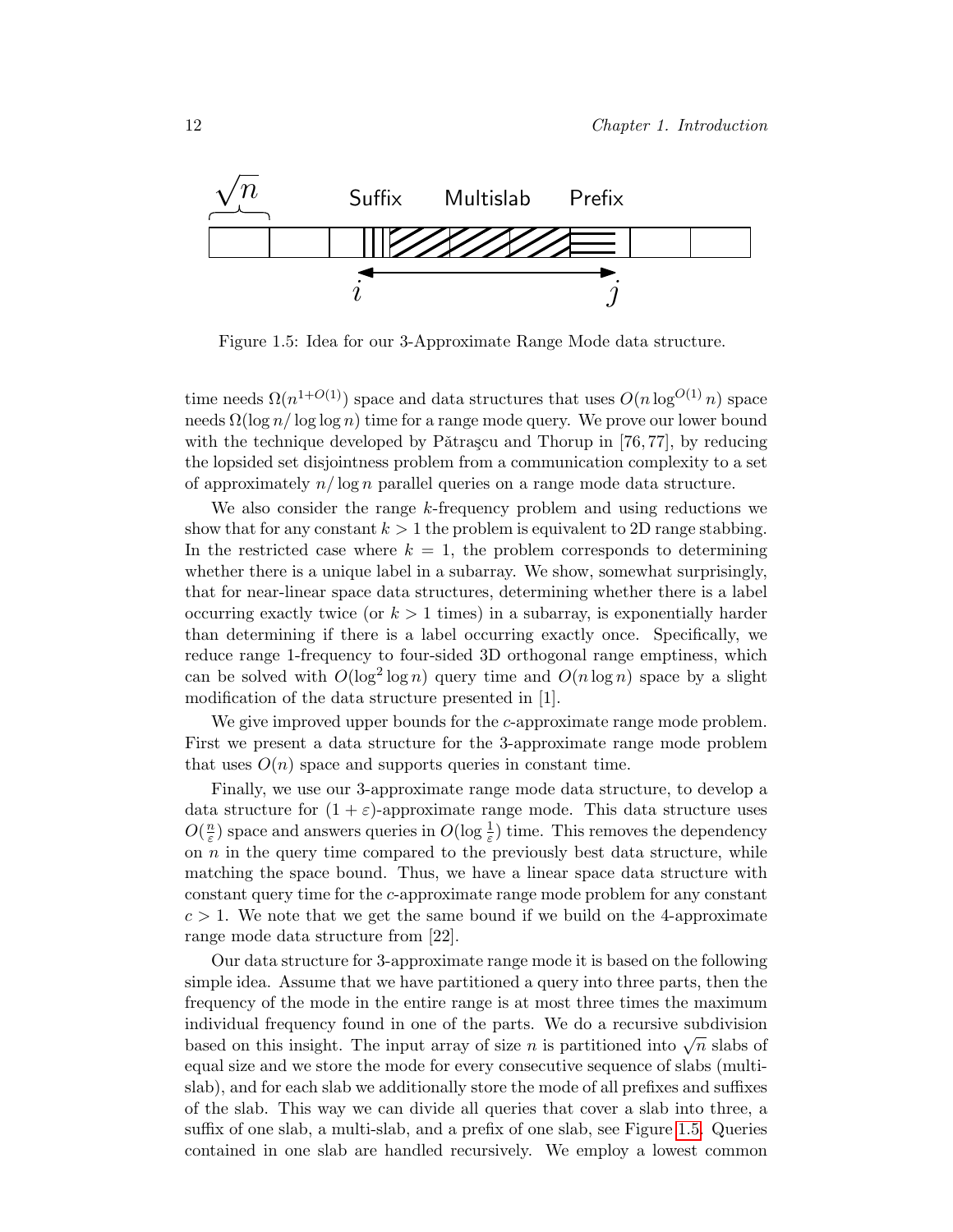

<span id="page-24-0"></span>Figure 1.6: Idea for  $(1 + \varepsilon)$ -approximate range mode data structure. The figure shows the consecutive ranges of A where the frequency of the mode in  $A[i, t]$ for  $t \geq 1$  is between  $(1+\varepsilon)^{k-1}$  and  $(1+\varepsilon)^k$  and the indices  $j_k$  separating them for  $k = 1, ..., \log_{(1+\varepsilon)}(n)$ . These indices defines the sorted array  $T_i$ . An  $(1+\varepsilon)$ approximation of  $F_{i,j}$  can be computed by a predecessor search for j in  $T_i$ . In the example query, this search yields  $j_2$ , and we know that the frequency of  $A[j_2]$  in  $A[i, j]$  is at least  $(1 + \varepsilon)$  and that  $F_{i,j}$  is at most  $(1 + \varepsilon)^2$ .

ancestor (LCA) data structure [44] on top of this tree. We use the LCA data structure to locate the highest node where the subdivision divides the query, and in this node we determine the maximum in the three parts that constitute the query in constant time. Finally we reduce the space to  $O(n)$  by using simple bit packing techniques.

We use our 3-approximate range mode data structure to develop a data structure for  $(1 + \varepsilon)$ -approximate range mode. This data structure is based on the following simple insight also used in [22]. To approximate the answer to any query starting at index one, we only need to know the indices,  $t \geq 1$ where  $F_{1,t}$  becomes  $(1+\varepsilon)^k$  for  $k=0,1,\ldots$ , e.g. it has increased by a factor of  $(1+\varepsilon)$ . This gives a sorted list of  $O(\log_{(1+\varepsilon)}(n)) = O(\frac{1}{\varepsilon})$  $\frac{1}{\varepsilon} \log n$ ) indices where the approximation changes. An approximate range mode query in  $A[1, j]$  is then answered by doing a predecessor search for  $j$  in this list, and returning the associated element. For a simple example see Figure [1.6.](#page-24-0) We can repeat this construction for all n possible starting indices which requires  $O((n/\varepsilon) \log n)$ space. These lists are, however, very similar, and by exploiting this one can reduce the space needed to store the information contained in these lists to  $O(n/\varepsilon)$ . In [22] the authors employ partially persistent search trees to represent these lists in  $O(n/\varepsilon)$  space while supporting predecessor searches in any version. This gives a query bound of  $O(\log \log_{(1+\epsilon)} n)$  time. Instead of using persistence we use various tables to store the  $O(n/\varepsilon)$  needed values and we employ succinct rank and select data structures [56] to efficiently extract the information we need from these tables. We end up with a data structure that can access any entry in any of the  $n$  lists defined above in constant time. To avoid searching a list of size  $O(\log_{(1+\varepsilon)} n)$  in a query, we initially use our 3-approximate range mode data structure to reduce the size of the interval of indices we need to consider to  $O(\log_{(1+\varepsilon)} 3) = O(\frac{1}{\varepsilon})$  $(\frac{1}{\varepsilon})$  which we then binary search.

In conclusion, our data structure for the  $(1 + \varepsilon)$  approximate range mode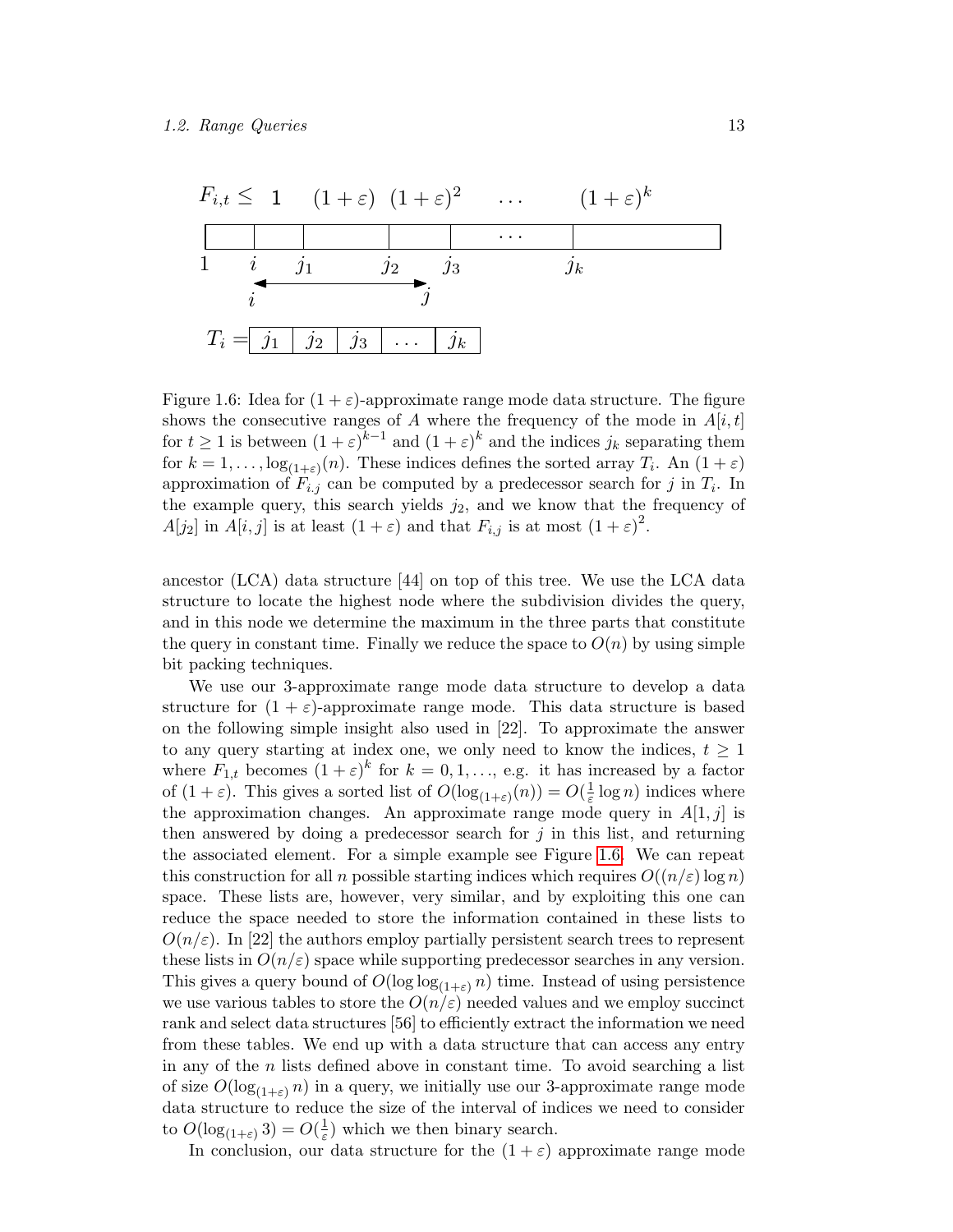problem uses  $O(\frac{n}{\epsilon})$  $(\frac{n}{\varepsilon})$  space and answers queries in  $O(\log \frac{1}{\varepsilon})$  time. This removes the dependency on  $n$  in the query time compared to the previously best data structure, while matching the space bound. Thus, we have a linear space data structure with constant query time for the c-approximate range mode problem for any constant  $c > 1$ .

## <span id="page-25-0"></span>1.3 Fault Tolerance

The final part originates from a tendency to avoid sophisticated error checking and correction circuitry that would impose non-negligible costs in hardware performance and price in the design of todays high speed memory technologies. Contemporary memory devices such as SRAM and DRAM can be unreliable due to a number of factors, such as hardware errors, power failures, radiation, and cosmic rays that can temporarily affect the memory behavior resulting in unpredictable, random, independent failures known as soft memory errors. In applications where large memory capacities are needed at low cost, it makes sense to assume that the algorithms themselves are in charge for dealing with memory faults. Since the amount of cosmic rays increases dramatically with altitude, soft memory errors are of special concern in fields like avionics or space research.

Memory devices continually become smaller, work at higher frequencies and lower voltages, and in general have increased circuit complexity [30]. Unfortunately, these improvements come at the cost of reliability [89,90] and soft memory error rates are expected to rise for both DRAM and SRAM memories [89].

An unreliable memory can cause problems in most software ranging from the harmless to the very serious, such as breaking cryptographic protocols [20,95], taking control of a Java Virtual Machine [48] or breaking smart-cards and other security processors [6, 7, 85]. Corrupted content in memory cells can greatly affect many standard algorithms. For instance, in a typical binary search in a sorted array, a single corruption encountered in the early stages of the search can cause the search path to end  $\Omega(N)$  locations away from its correct position, and a single corrupted value can induce as much as  $\Theta(n^2)$  inversions in the output of a standard implementation of mergesort [39]. Replication of data can help in dealing with corruptions, but is not always feasible, since the time and space overheads of storing and fetching replicated values can be significant.

Memory corruptions have been addressed in various ways, both at the hardware and software level. At the hardware level, the soft memory errors can be handled by means of error detection mechanisms such as parity checking, redundancy or Hamming codes. Unfortunately, implementing these mechanisms incur penalties with respect to performance, size and money. Therefore, memories using these technologies are rarely found in large scale computing clusters or ordinary workstations. On the software level, a series of low-level techniques have been proposed for dealing with the soft memory errors, many of them coping with corrupted instructions. Examples include algorithm based fault tolerance [54], assertions [84], control flow checking [99], or procedure duplication [82].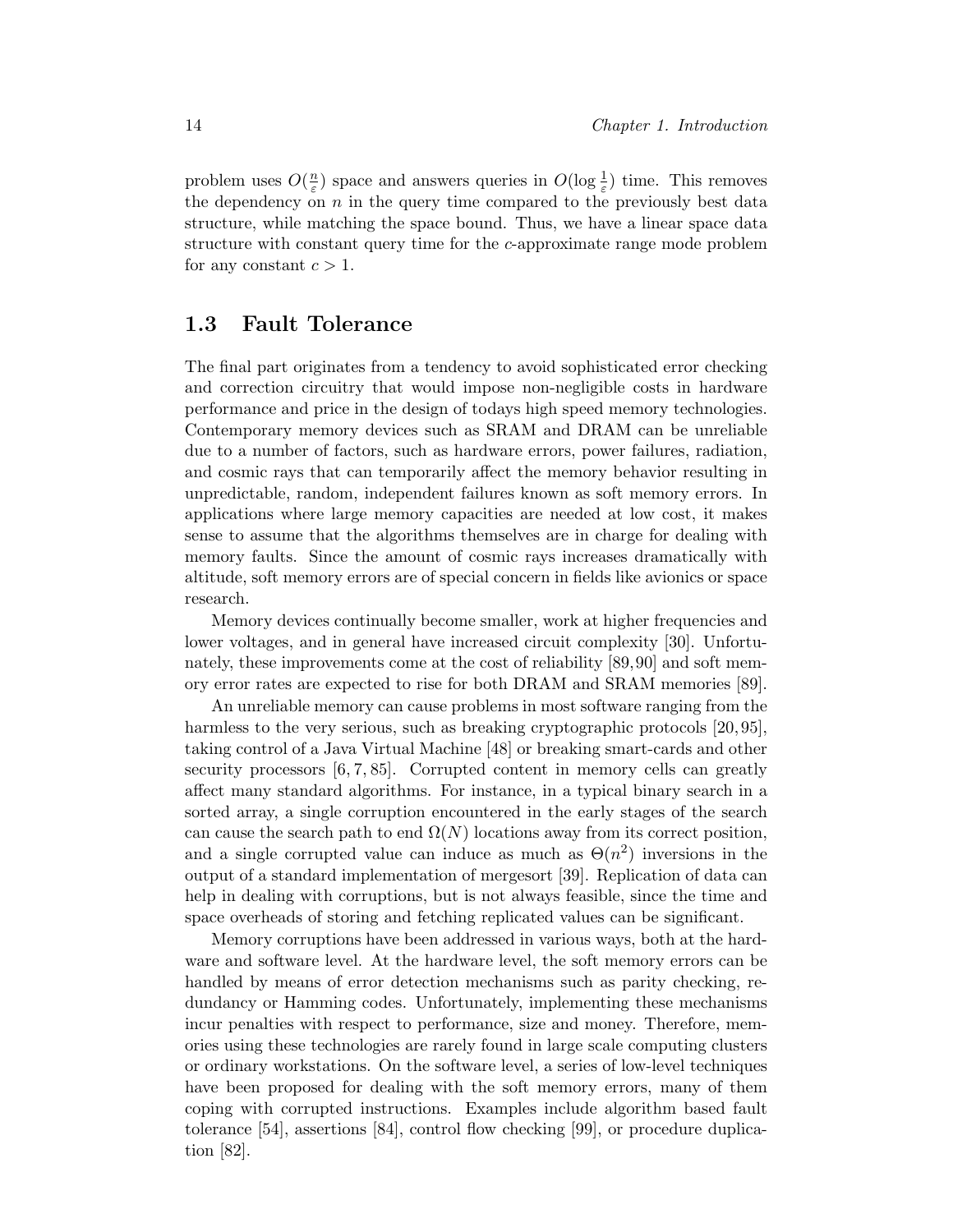#### 1.3. Fault Tolerance 15

A multitude of algorithms that deal with unreliable information in various ways were developed during the last decades. Aumann and Bender [11] introduced fault tolerant pointer-based data structures. In their model, error detection is done upon access, i.e. accessing a faulty pointer yields an error message. Obviously, this is not always the case in practice, since a pointer might get corrupted to a valid value and thus an error is not reported. Furthermore, their algorithms allow a certain amount of the data structure to be lost upon corruptions, and this is not accepted in many practical applications. The liar model considers algorithms in a comparison model where the result of a comparison is unreliable. Work in this model include fundamental problems such as sorting and searching [21,65,83]. A standard technique used in the design of algorithms in the liar model is query replication, which is not of much help when memory cells, and not comparisons, are unreliable. Kutten and Peleg [63,64] introduced the concept of fault local mending in the context of distributed networks. A problem is fault locally mendable if there exists a correction algorithm whose running time depends only on the (unknown) number of faults. Some other works studying network fault tolerance include [32, 46, 52, 53, 60, 66, 74].

Finocchi and Italiano [39] introduced the faulty-memory random access machine, based on the traditional RAM model. In this model, memory corruptions can occur at any time and at any place in memory during the execution of an algorithm, and corrupted memory cells cannot be distinguished from uncorrupted cells. In the faulty-memory RAM, it is assumed that there is an adaptive adversary, that chooses how, where, and when corruptions occur. The model is parameterized by an upper bound,  $\delta$ , on the number of corruptions the adversary can perform during the lifetime of an algorithm, and  $\alpha \leq \delta$  denotes the actual number of corruptions that takes place. Note that  $\alpha$  is not known by the algorithm. Motivated by the fact that registers in the processor are considered incorruptible,  $O(1)$  safe memory locations are provided. Moreover, it is assumed that reading a word from memory is an atomic operation. In randomized computation, as defined in [39], the adversary does not see the random bits used by an algorithm. An algorithm is resilient if it works correctly on the set of uncorrupted cells in the input. For instance, a resilient sorting algorithm outputs all uncorrupted elements in sorted order while corrupted elements can appear at arbitrary positions in the output. We say that a sequence of elements is faithfully ordered if all the uncorrupted elements in the sequence appear in sorted order.

Several important results has been achieved in the faulty-memory RAM. In the original paper, Finocchi and Italiano [39] proved lower bounds and gave (non-optimal) resilient algorithms for sorting and searching. Algorithms matching the lower bounds for sorting and searching(expected time) were presented in [36]. An optimal resilient sorting algorithm takes  $\Theta(n \log n + \delta^2)$  time, whereas optimal searching is performed in  $\Theta(\log n + \delta)$  time. Furthermore, in [38] a resilient deterministic search tree that performs searches and updates in  $O(\log n + \delta^2)$  time amortized was developed. Finally, in [80] it was shown that resilient sorting algorithms are of practical interest.

The cost of resilient algorithms can be expressed in two slightly different ways. For example, a resilient sorting algorithm using  $O(N \log N + \delta^2)$  time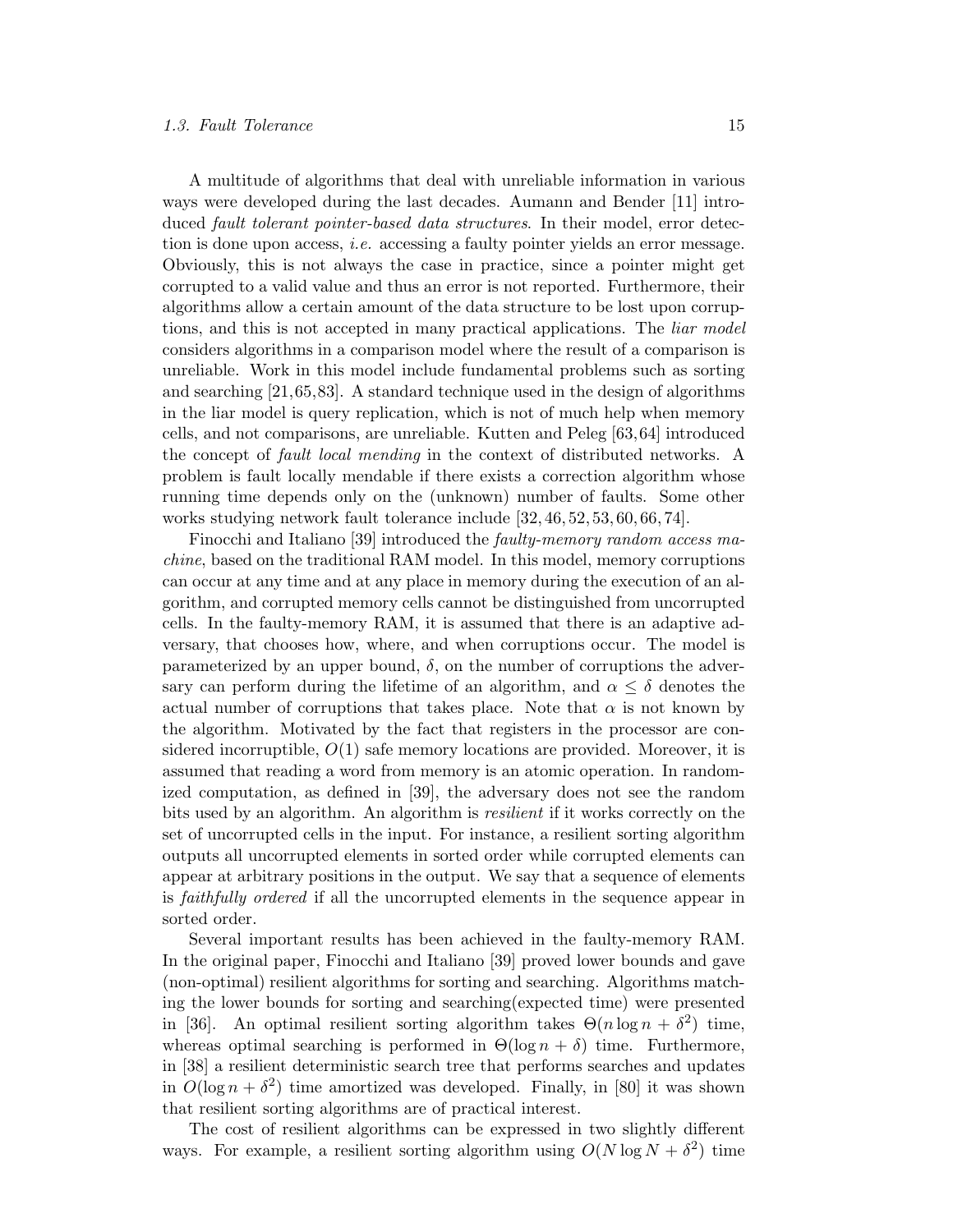can also be described as a sorting algorithm that uses  $O(N \log N)$  time while tolerating  $O(\sqrt{N \log N})$  corruptions. While the former version is more general, the latter emphasizes the fact that one can use a resilient sorting algorithm for "free" asymptotically as long as the number of corruptions is  $O(\sqrt{N \log N})$ .

Reliable Values Perhaps the most important concept used in the design of resilient algorithms, in particular resilient data structures, is reliable values (or variables). A reliable value is stored solely in unreliable memory and can be retrieved and updated reliably. The idea is fairly simple. To store a value  $v$  as a reliable value, v is written in  $2\delta + 1$  consecutive memory cells in the unreliable memory. The point is that only  $\delta$  corruptions can occur and thus at least  $\delta + 1$ , more than half, of the cells will always contain v. Here we note that if we use  $\delta$ cells or less, they may be all be corrupted and we cannot guarantee that  $v$  can be retrieved. To extract v all, we find the most frequent element in the  $2\delta + 1$ cells and we know that this value appears in more than half of cells. This leads is to the *majority problem* considered in [23]. Here, the input is a sequence of  $k$ elements and we are promised that at least  $\lceil \frac{k+1}{2} \rceil$  of the elements are equal. Let  $x$  denote this uniquely determined value. The goal is to recover  $x$  from the  $k$ items efficiently. In the comparison model there is a simple algorithm by Boyer and Moore [23] that extracts x while using  $O(1)$  additional space and  $O(k)$ time. The algorithm keeps two variables in memory: a majority candidate, a, and a counter, c, initially equal to zero. The sequence of elements is scanned once and in each step one of the following three operations is performed. If  $c$  is zero the current element is made the new candidate stored in a and c is set to one. If the current element is equal to  $a, c$  is incremented by one, and if they differ c is decremented by one. When the scan has completed,  $a$  is the majority element of the sequence. If the sequence does not have a majority elements the output of the algorithm is undefined (it returns some arbitrary element).

We can extract a reliable variable  $v$  by running the majority algorithm while keeping the candidate element and the counter in the  $O(1)$  safe memory cells. It follows that any value can be maintained reliably in  $O(\delta)$  space and it can be accessed and updated in  $O(\delta)$  time. This means that we can make any algorithm or data structure resilient with a multiplicative cost of  $O(\delta)$  in time and space. We call these naive algorithms.

### <span id="page-27-0"></span>1.3.1 Priority Queues Resilient to Memory Faults

In [D8] we give a resilient priority queue that supports *insert* and *deletemin* in  $O(\log n + \delta)$  amortized time. The deletemin operation of a resilient priority queue must either return the smallest uncorrupted element in the queue or a corrupted one. In particular this means that inserting n elements into the priority queue and calling deletemin  $n$  times must be a resilient sorting algorithm. Our priority queue was the first data structure that achieved a time bound of  $O(\log n + \delta)$  for queries and updates.

The organization of our data structure is inspired by the cache oblivious priority queue in [9], and we make extensive use of the resilient binary merging algorithm from [40]. We store the elements in levels of increasing size, each level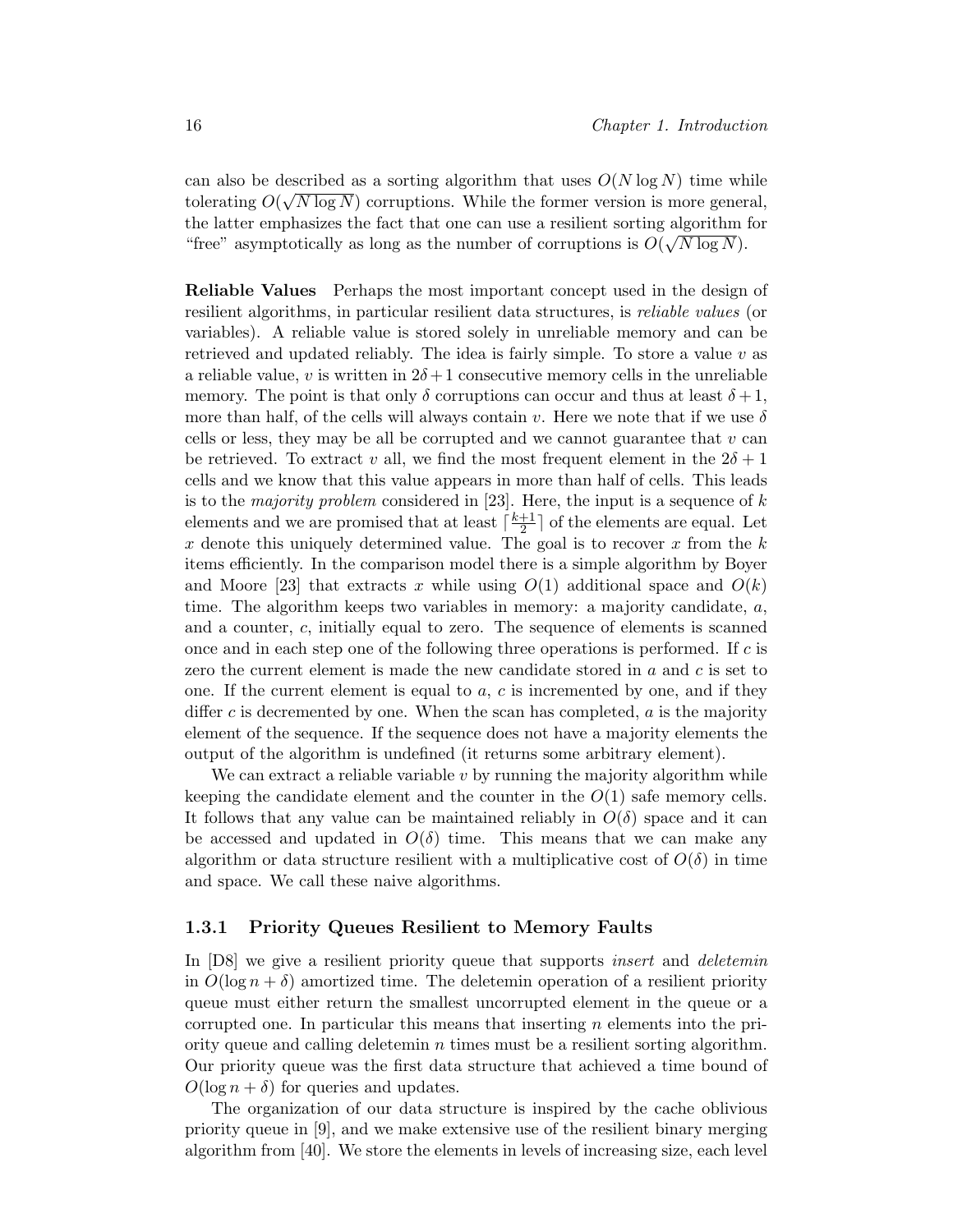storing an up buffer and a down buffer. We maintain a natural invariant in our data structure stating that uncorrupted elements in the down buffer at level  $i$  are smaller than the uncorrupted elements in the up and down buffer at level  $i+1$ . We use the resilient merging algorithm to efficiently move the elements between the levels, such that large elements are pushed *upwards* into the larger lists and small are pulled *downwards* into the small lists without breaking the invariant. We use a simple unsorted insertion buffer of size  $\Theta(\log n + \delta)$ . Whenever this list is full we merge it with the smallest level where the up and down buffer are of size  $\Theta(\log^2 n + \delta^2)$ . If this level is filled elements are recursively pushed to the second level, which is twice as large, and so on. In a deletemin we consider all the elements in the insertion buffer and the smallest  $O(\log n + \delta)$  elements from the first level. If this deletion makes the lowest level to small we fetch elements from the next level, and this continues recursively.

The hardest part is to ensure that we maintain the relationship between the elements in lists of different levels in spite of corruptions when we merge sorted lists and redistribute the elements. This is a somewhat technical issue that we will not consider here. The main point is that the extra cost we incur for this as well as the extra time we need for resilient merging compared to standard merging is dwarfed because of rather large sizes we have chosen for our buffers.

We also prove a lower bound stating that any data structure that does not use  $\delta$  time for an insert followed by a deletemin cannot be a resilient priority queue. This lower bound is only valid under the assumption that the data structure does not store any elements in safe memory between operations. Basically, the lower bound proves that if we insert an element and it is not compared to at least  $\delta$  other elements from the data structure, then an adversary can force the deletemin operation to return a wrong answer. Combining this with the lower bound of  $\Omega(\log n)$  from the comparison model we get a matching lower bound of  $Ω(log n + δ)$  comparisons.

## <span id="page-28-0"></span>1.3.2 Searching in the Presence of Memory Corruptions

In [D1] we consider comparison based search problems in the faulty memory RAM. A resilient searching algorithm [36] has the following semantics when searching for an element e in a set S. If there is an uncorrupted copy of  $e$  in S the query must return yes, if zero elements in  $S$  are equal to  $e$  it must return no. Otherwise, the result is undefined, e.g. an algorithm cannot give a wrong answer.

In [D1] we give an optimal resilient algorithm for searching a sorted input array of n elements. This algorithm uses  $O(\log n + \delta)$  time, matching the lower bound proved in [40]. Our algorithm is based on the classic binary search algorithm which we extend and achieve the following three things. First, we ensure that we only advance one level in the binary search into the wrong part of the array for each corrupted element we encounter. This we achieve making each step verify both the left and the right boundary of the subarray not yet ruled out by our binary search. Secondly, we design a verification procedure that determines whether the search has been misled. This is invoked whenever a binary search would normally end, that is, when the algorithm has located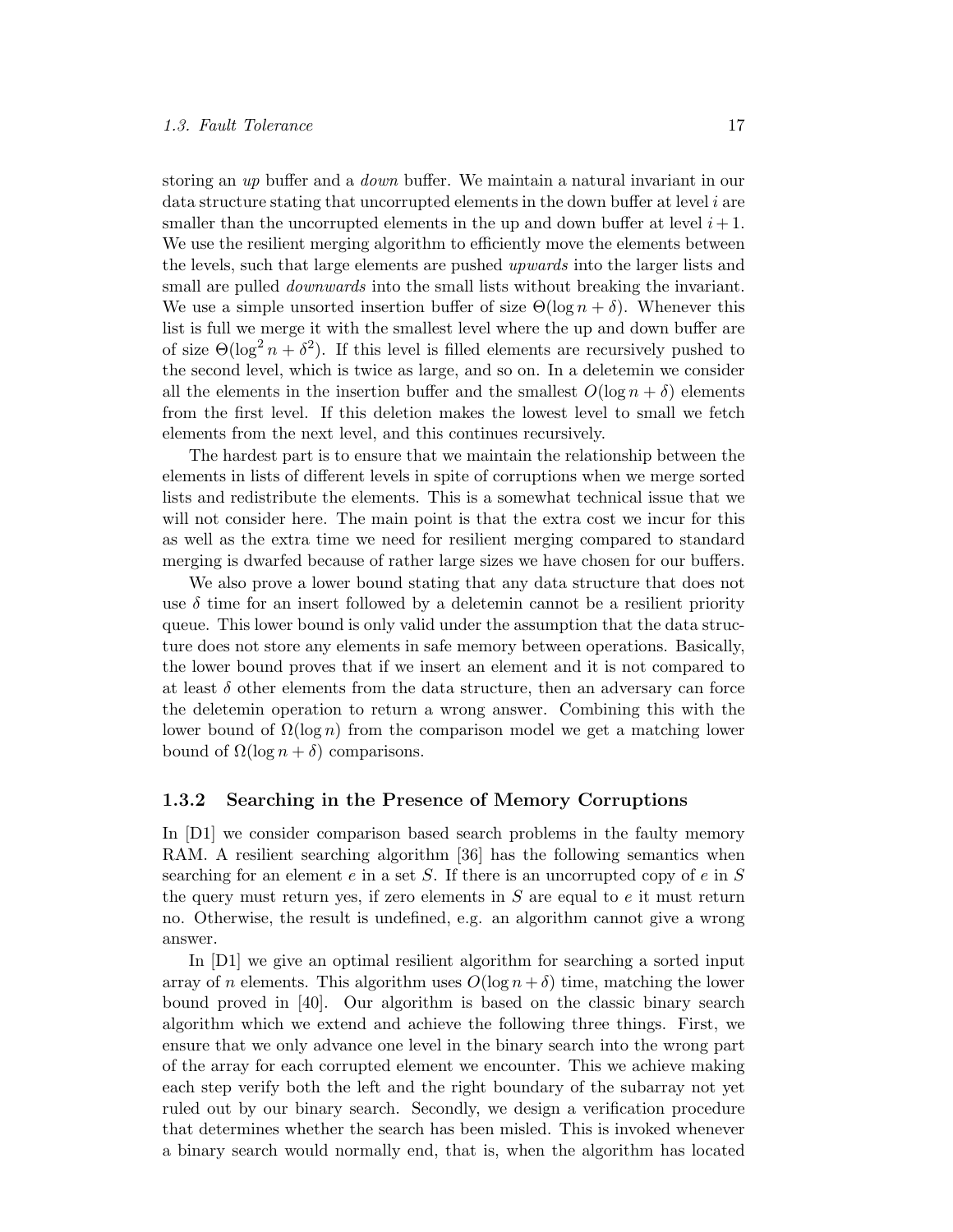

<span id="page-29-0"></span>Figure 1.7: Verifying the result of a binary search. L and R are the left and right boundary computed by a binary search, and the underlined elements are corrupted. Each arrow indicate in what direction the search should continue if you query that element. Two arrows pointing in opposite directions means that at least one of the two corresponding elements are corrupted. The figure also shows that if the confidence in  $L$  or  $R$  reaches zero and we have scanned  $t$ elements in either direction then we have discovered  $t/2$  corrupted elements at least.

two consecutive elements that compare differently to the search element. This algorithm scans the neighborhoods of the these two elements in parallel. An element to the left agrees if it is smaller than the search element and disagrees if it is larger. The point is that if we find an agreeing and then a disagreeing element to the left, then at least one of them is corrupted. If the number of disagreeing elements becomes equal to the number of agreeing elements on one of the sides the procedure fails. In this case we backtrack the search. If the difference becomes larger than the number of remaining corruptions possible on both sides, the procedure succeeds. In this case we know that there is at least one uncorrupted agreeing element on each side and we can safely end the search. The important thing about this procedure is that the running time is linear in the number of corrupted elements it reads or the algorithm ends. The algorithm is illustrated in Figure [1.7.](#page-29-0) Finally, we ensure that we only read each corrupted element once by ensuring that we only read each element once. This we achieve by considering the input as  $\delta + 1$  disjoint sequences, where the *i*'th sequence consists of every  $\delta + 1$ 'th element from the input<sup>2</sup>. Initially, we search the first sequence and whenever we determine that we have been misled by a corruption (failed verification) we skip to the following sequence. These three properties ensure that the combined time we need for verifying and backtracking our search is  $O(\delta)$ , and we get an algorithm with a running time of  $O(\log n + \delta)$ .

With our optimal binary search algorithm in hand we design a dynamic data structure that uses linear space and supports updates and queries in  $O(\log n+\delta)$ time, amortized and worst case respectively. Our data structure is based on the binary search trees in [24] that maintain the elements in a tree that is almost completely balanced, e.g. only the  $O(1)$  last levels are not complete,

<sup>&</sup>lt;sup>2</sup>This is not completely true since we also reserve elements to be used only by the verification algorithm, but almost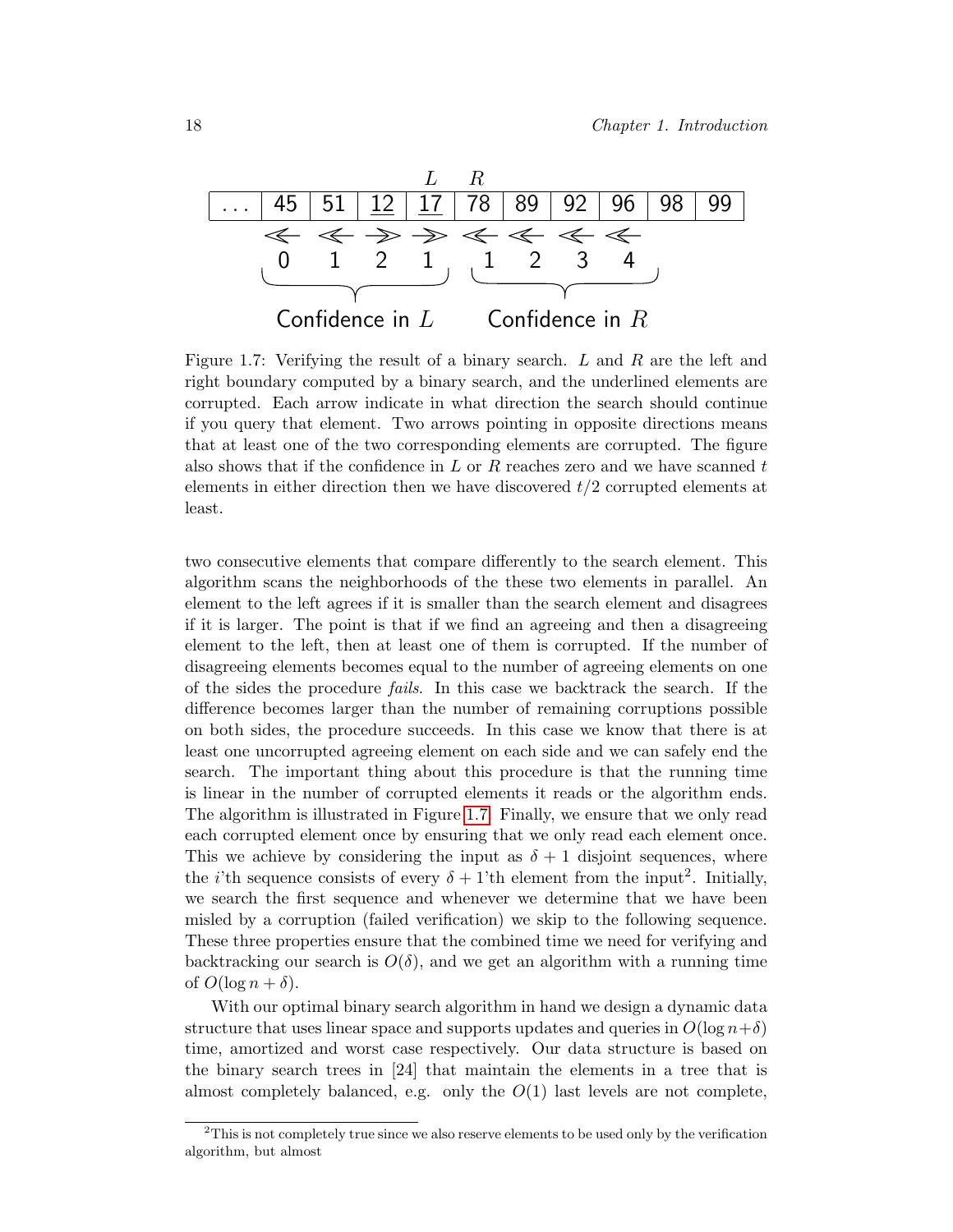and standard bucketing techniques.

We divide the elements in sorted order into simple bucket data structures each storing  $\Theta(\delta \log n)$  elements. We represent each bucket by its largest element and these elements are stored naively in the binary search tree data structure from [24], e.g. the entire tree is stored as a reliable variable by replicating both elements and structural information of the tree  $2\delta + 1$  times. The tree is stored in breadth-first order. In a query we run our resilient binary search algorithm on the last complete level of the tree and do a naive tree search on the subtree this search identifies. This yields a simple bucket data structure which is also searched naively. Since the bucket structures are so large and we allow them to vary by a constant factor, updates to the top tree are very few and the amortized cost of these is small.

### <span id="page-30-0"></span>1.3.3 Fault Tolerant External Memory Algorithms

In [D5] we consider resilient algorithms in the external memory model (IO model). Memory corruptions are of particular concern for applications dealing with massive amounts of data since such applications typically run for a very long time, and are thus more likely to encounter memory cells containing corrupted data. However, algorithms designed in the RAM model assume that an infinite amount of memory cells are available. This is not true for typical computers where internal memory is limited and elements are transferred between the memory and a much larger, but dramatically slower, hard drive in large consecutive blocks. This means that it is important to design algorithms with a high degree of locality in their memory access pattern, that is, algorithms where data accessed close in time is also stored close in memory. This situation is modeled in the  $I/O$  model of computation [2]. In this model a disk of unlimited size and a memory of size  $M$  are available. Elements are transferred between disk and memory in blocks of size  $B$  and computation is performed on elements in memory only. The complexity measure is the number of block transfers  $(I/Os)$  performed.

For the I/O model, a comprehensive list of results have been achieved. It is shown in [2] that sorting N elements requires  $\Theta(N/B \log_{M/B}(N/B))$  I/Os. See recent surveys  $[8, 92]$  for an overview of other results. In the I/O model, a comparison based dictionary with optimal queries can be achieved with a B-tree [15], which supports queries and updates in  $O(\log_B N)$  I/Os.

Current resilient algorithms do not scale past the internal memory of a computer and thus, it is currently not possible to work with large sets of data I/O-efficiently while maintaining resiliency to memory corruptions. Since both models become increasingly interesting as the amount of data increases, it is natural to consider whether it is possible to achieve resilient algorithms that use the disk optimally. Very recently, this was also proposed as an interesting direction of research by Finocchi *et al.* [37, 40].

We extend the faulty memory RAM to an external memory equivalent by allowing the adversary to corrupt elements on disk as well as elements in memory. We give IO efficient versions of all algorithms and data structures considered in the resilient memory model. These algorithms can tolerate orders of magni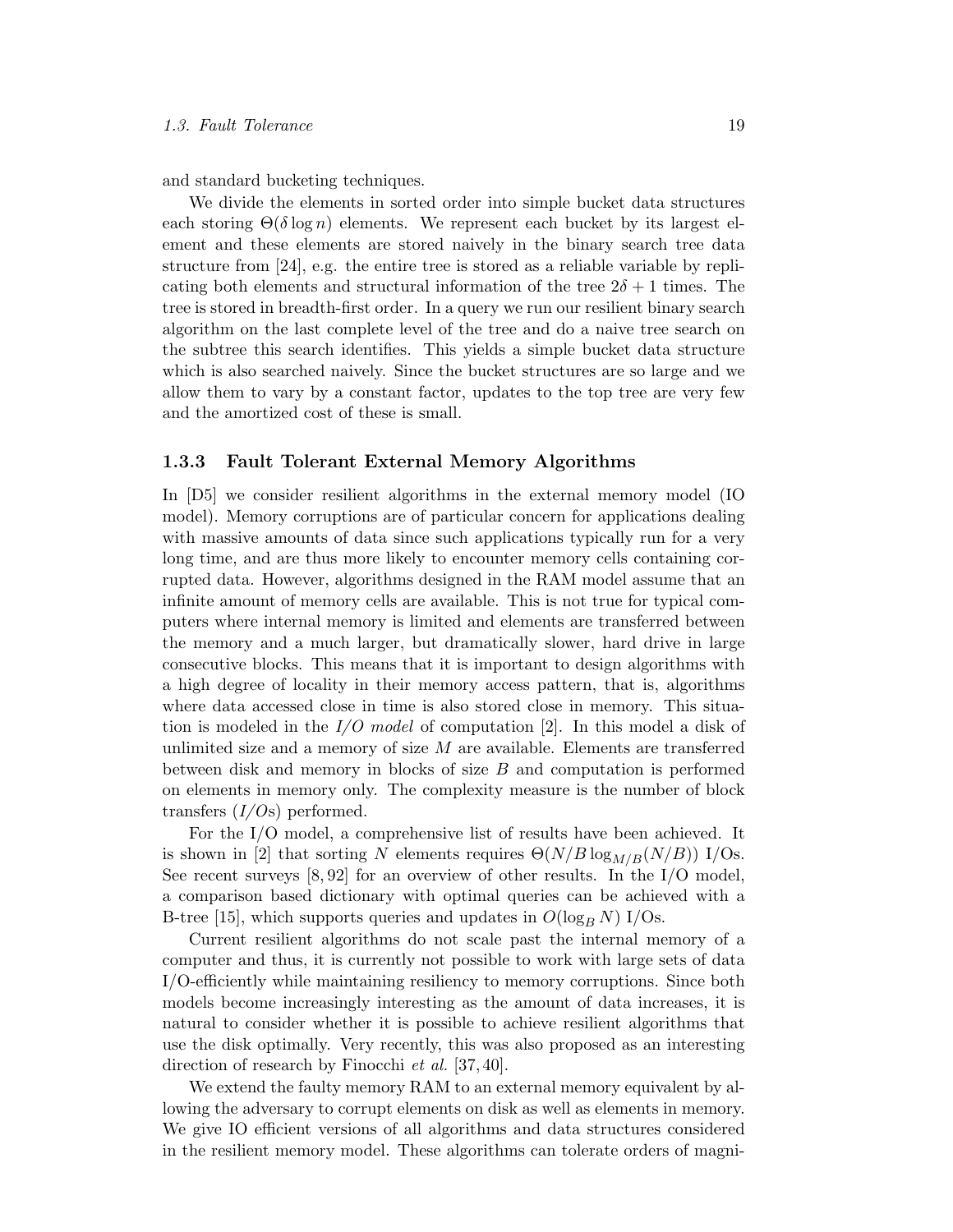tude more corruptions compared to their internal memory counterparts without affecting the asymptotic IO complexity for realistic values of  $N, B$  and  $\delta$ .

We prove an  $\Omega(\frac{1}{\varepsilon}\log_B n + \delta/B^{1-\varepsilon})$  lower bound on the IO complexity for resilient comparison based search algorithms. This bound is achieved by considering a worst case adversary model. In this adversary model every block of elements fetched from disk is first passed to the adversary who then decides what elements to corrupt before the algorithm sees them. We let the same adversary decide where the search element resides among the elements that have not yet been ruled out by previous IOs. The adversary uses the following strategy. The search algorithm performs an IO and fetches  $B$  elements from disk. The adversary artificially divides the sorted set of input elements into  $B^{\varepsilon}$  slabs of equal size and finds the slab containing the fewest elements from this last IO. The adversary decides that search element lies in this slab and corrupts all the elements in the slab from the IO. This game is then played recursively on this slab. After a bit of analysis of this strategy we end up with a lower bound of  $\Omega(\frac{1}{\varepsilon}\log_B n + \delta/B^{1-\varepsilon})$  IOs.

We design a linear space data structure with a matching query bound by combining the B-tree with our resilient binary searching algorithm from [D1] described above. Given a constant  $1/\log B < c \leq 1$ , we make a tree with fanout  $B<sup>c</sup>$  and replicate each guiding element  $B<sup>1-c</sup>$  times. This gives a tradeoff between the height of the tree and the number of corruptions needed to misguide a search. Similar to the division into  $n/\delta$  sequences in our binary search algorithm, we store  $\Theta(\delta/B^{1-c})$  copies of the tree, such that the tree is stored as a reliable value, and whenever a query discovers  $\Theta(B^{1-c})$  corruptions we switch to the following tree. We use a verification procedure similar to the procedure we designed for our optimal binary search algorithm and get a data structure that supports queries using  $O(\frac{1}{c})$  $\frac{1}{c} \log_B N + \frac{\delta}{B^{1-c}}$  IOs and  $O(\log n + \delta)$  time.

We also consider IO efficient resilient sorting algorithms. Under the assumption that  $\delta < M^{\gamma}$  for  $\gamma < 1$ , we can construct a multi-way merging algorithm based on the resilient binary merging algorithm. This is basically a binary tree where each node reliably stores a running instance of the resilient merging algorithm from [40]. With this multi-way merging algorithm we can perform the standard IO efficient version of merge-sort, and we get a sorting algorithm that uses  $O(\frac{N}{B})$  $\frac{N}{B} \log_B \frac{N}{B}$  $\frac{N}{B}$ ) IOs. The multi-way merging algorithm is also the main component in the IO efficient priority queue we design which supports insert and deletemin in optimal  $O(\frac{1}{R})$  $\frac{1}{B} \log_{M/B} N/B$  IOs and  $O(\log n + \delta)$  time amortized.

### <span id="page-31-0"></span>1.3.4 Counting in a Hostile Environment

Finally, in our efforts to understand the possibilities and limits of the model we consider counter data structures that are stored exclusively in the faulty memory in [D6]. Such data structures makes sense when  $\omega(1)$  counters are needed.

There are some simple lower bounds that set the rules for what we can achieve with a counter data structure stored solely in corruptible memory. For instance, if a data structure uses  $\delta$  space or less then the adversary can corrupt the entire thing. Secondly, any deterministic query algorithm that uses  $\delta$  time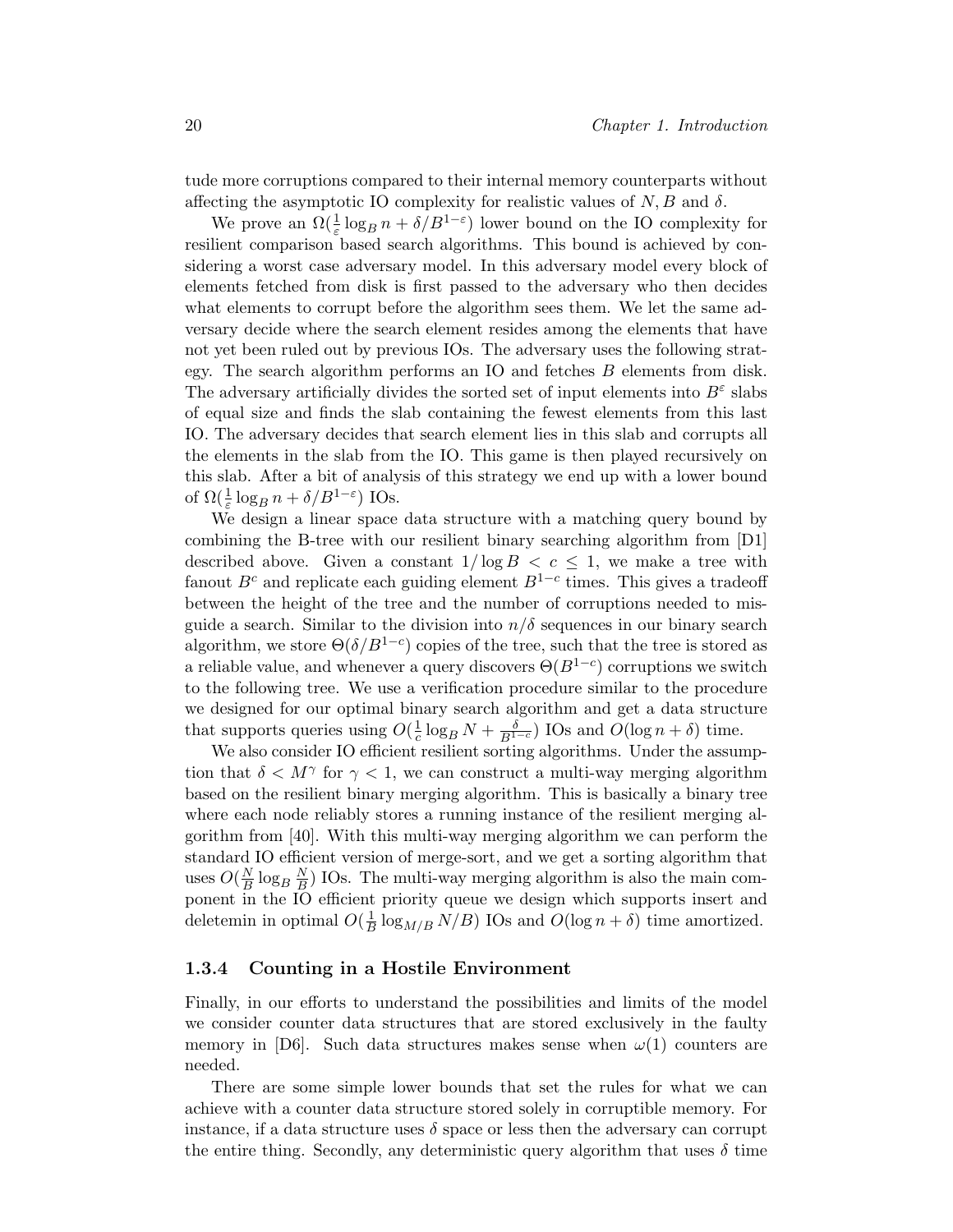| Time $(n$ increments)                          | Query time | Additive error $\gamma$ | Space |
|------------------------------------------------|------------|-------------------------|-------|
| $O(\delta n)$                                  |            |                         |       |
| $O(nt \log(\delta/t) + \alpha \log(\alpha/t))$ |            | $\alpha/t$              |       |
| $O(n + \alpha \log \alpha)$                    |            | $\alpha$ log $\delta$   |       |
| O(n)                                           |            | $O(\alpha^2)$           |       |
| $O(n + \alpha \sqrt{\delta})$                  |            | $\alpha$                |       |
| Expected $O(n)$                                |            | $\alpha$                |       |

<span id="page-32-0"></span>Table 1.4: Overview of the different trade-offs we obtain for counter data structures stored solely in corruptible memory. The first data structure is the naive way of counting.

or less could end up only reading data controlled by the adversary and cannot guarantee anything. Finally, if an increment takes  $t \leq \delta$  time, the adversary can simulate  $\delta/t > 1$  increments without detection. This lower bound gives a tradeoff between the update time and the accuracy of the counter data structure, e.g. any data structure that supports increments in  $t$  time can only guarantee that a query returns a value that is at most  $\delta/t$  away from the number of increments performed. Formally, let C be the number of times a counter has been incremented, we say that a counter data structure has additive error  $\gamma$ if it returns a value  $v \in [C - \gamma, C + \gamma]$ . First we note that it is trivial to store a counter exactly in faulty-memory using  $O(\delta)$  space and  $O(\delta)$  time for increments and queries by storing the value of the counter as a reliable value, e.g. the naive approach. This only touches one part of the trade-off. In our paper [D6] we give a range of data structures giving different trade-offs between the update time and the additive error when the update time is  $o(\delta)$ .

Our Results We have shown the various trade-offs we obtain in Table [1.4.](#page-32-0)

The first row shows the bounds of the naive approach. The second and third row in the table are the result of replicating each bit of the number of the increments depending on the significance of the bit. The fourth data structure is a simple round robin scheme that obliviously stores  $\Theta(\delta)$  counters that are incremented in round robin fashion. The interesting part here is that we actually get a non-trivial bound on the error, albeit the query time is quite large. The final two data structures uses one cell to store one increment and keeps the additive error down to one per corruption. Whenever  $\Theta(\delta)$  increments have been performed we record this in a reliable value and reset the data structure. The hard part is to find a cell that does not yet store an increment or determine that  $\Omega(\delta)$  increments have been performed since the last reset. In the deterministic case we get a penalty of  $O(\alpha\sqrt{\delta})$  time over n increments to actually do this. When we employ randomization to handle both problems we get a data structure with amortized constant increment time in expectation.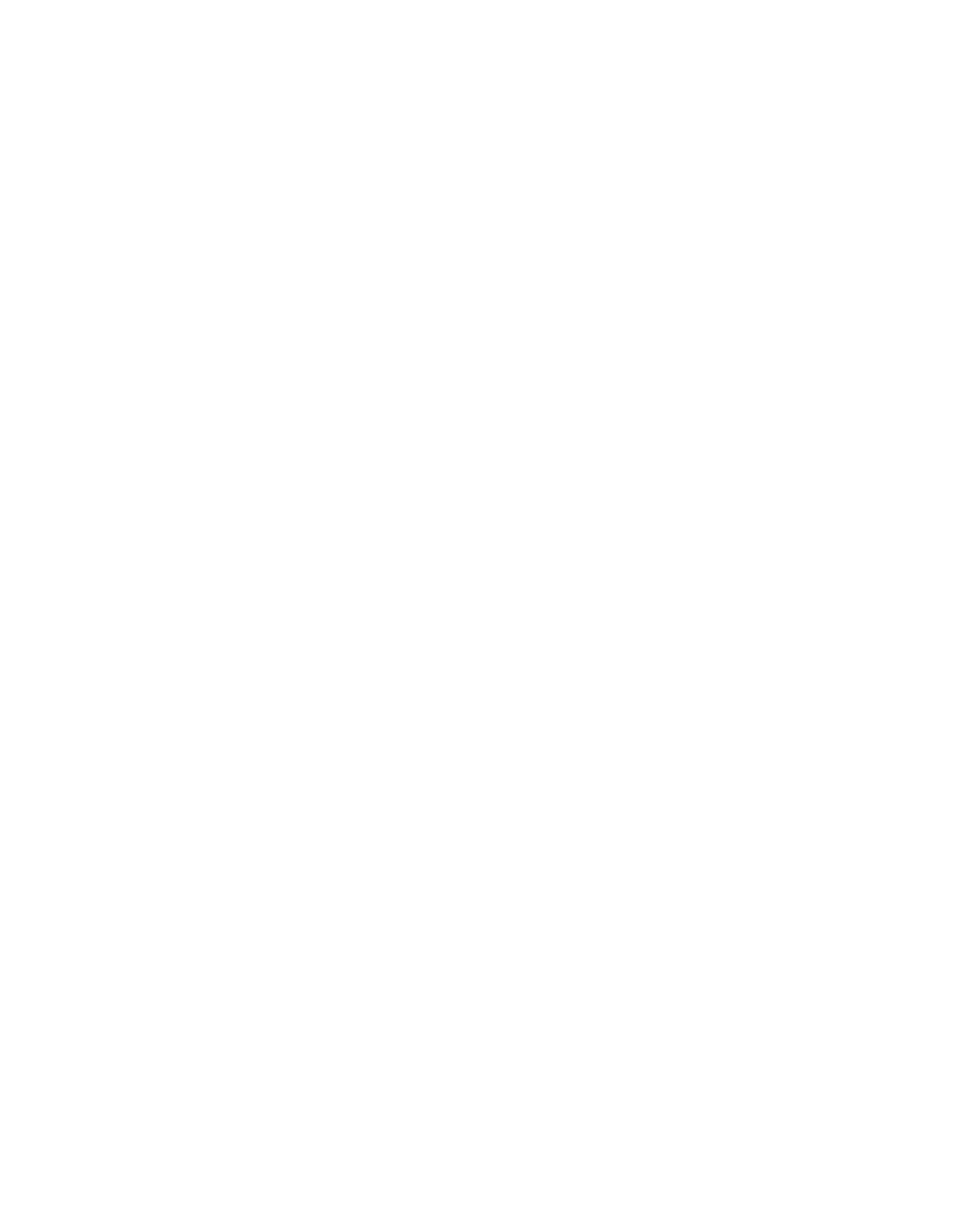<span id="page-34-0"></span>Part I Sums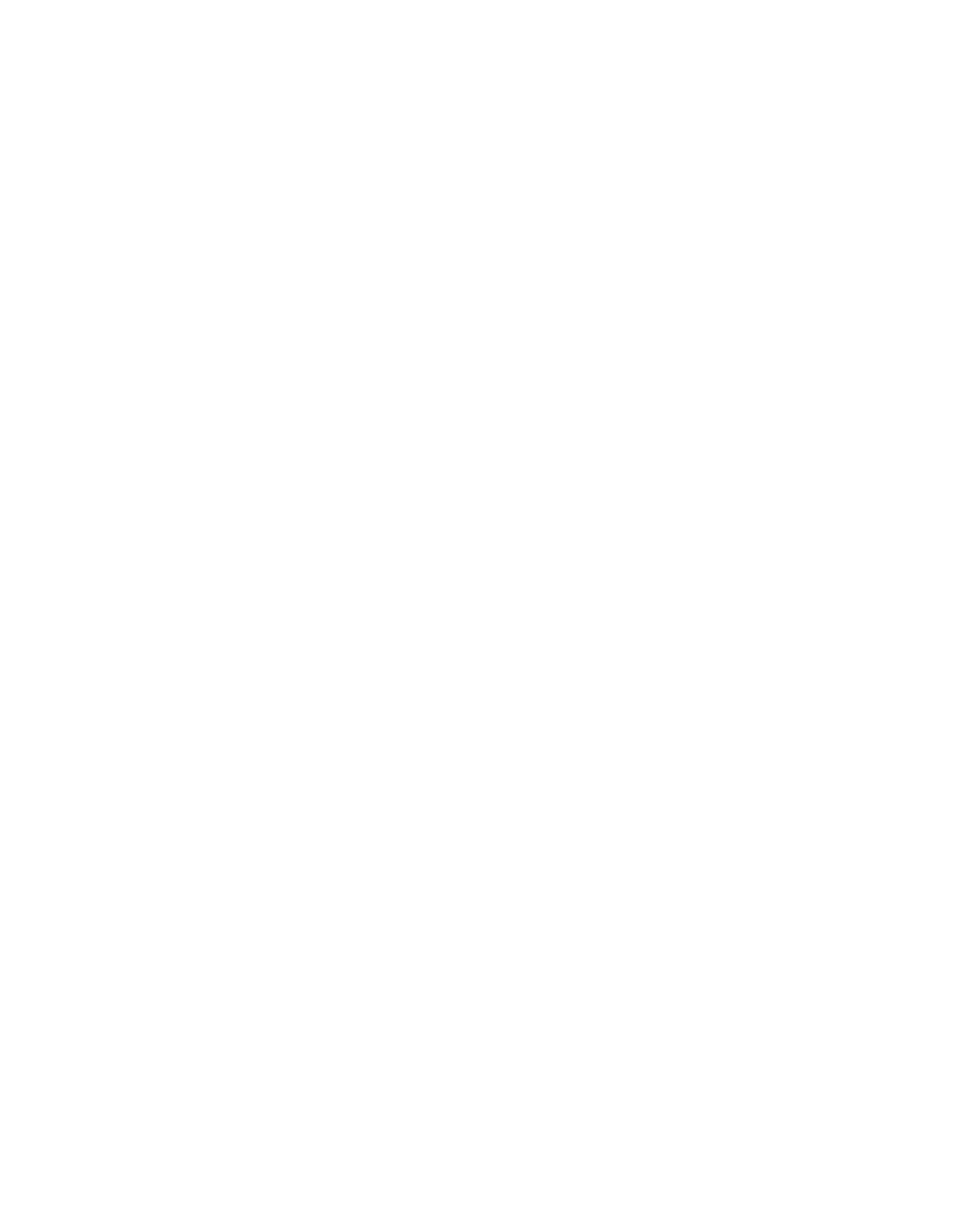# Chapter 2

# The k Maximal Sums Problem

In the  $k$  maximal sums problem the input is an array  $A$  of size  $n$  and the task is to compute the k largest sub-vectors for  $1 \leq k \leq {n \choose 2}$  $n_2(n) + n$ . The sub-vectors are allowed to overlap, and the output is k triples of the form  $(i, j, sum)$  where  $sum = \sum_{s=i}^{j} A[s]$ . This extension was introduced in [12]. The solution for  $k = 1$  does not seem to be extendable in any simple manner to obtain a linear algorithm for any k. Therefore, different solutions to this extended problem has emerged over the past few years. These results are summarized in Table [2.1.](#page-37-0)

A lower bound for the k maximal sums problem is  $\Omega(n+k)$ , since an adversary can force any algorithm to look at each of the  $n$  input elements and the output size is  $\Omega(k)$ .

Our Results In this chapter we close the gap between upper and lower bounds for the k maximal sums problem. We design an algorithm computing the k sub-vectors with the largest sums in an array of size n in  $O(n + k)$ time. We also describe algorithms solving the problem extended to any dimension. We begin by solving the two-dimensional problem where we obtain an  $O(m^2 \cdot n + k)$  time algorithm for an  $m \times n$  input matrix with  $m \leq n$ . This improves the previous best result [29], which was an  $O(m^2 \cdot n + k \log k)$  time algorithm. This solution is then generalized to solve the  $d$  dimensional problem in  $O(n^{2d-1}+k)$  time, assuming for simplicity that all sides of the d-dimensional input matrix are equally long. Furthermore we describe how to minimize the additional space usage of our algorithms. The additional space usage of the one dimensional algorithm is reduced from  $O(n + k)$  to  $O(k)$ . The input array is considered to be read only. The additional space usage for the algorithm solving the two-dimensional problem is reduced from  $O(m^2 \cdot n + k)$  to  $O(n+k)$ and for the general algorithm solving the  $d$  dimensional problem the space is reduced from  $O(n^{2(d-1)}+k)$  to  $O(n^{d-1}+k)$ .

Our main contribution is the first algorithm solving the  $k$  maximal sums problem using  $O(n + k)$  time and  $O(k)$  space. The result is achieved by generating a binary heap that implicitly contains the  $\binom{n}{2}$  $\binom{n}{2} + n$  sums in  $O(n)$  time.

<sup>&</sup>lt;sup>1</sup>The k maximal sums problem can also be solved in  $O(n + k)$  time by a reduction to Eppstein's solution for the  $k$  shortest paths problem [34] which also makes essential use of Fredericksons heap selection algorithm. This reduction was observed independently by Hsiao-Fei Liu and Kun-Mao Chao [27].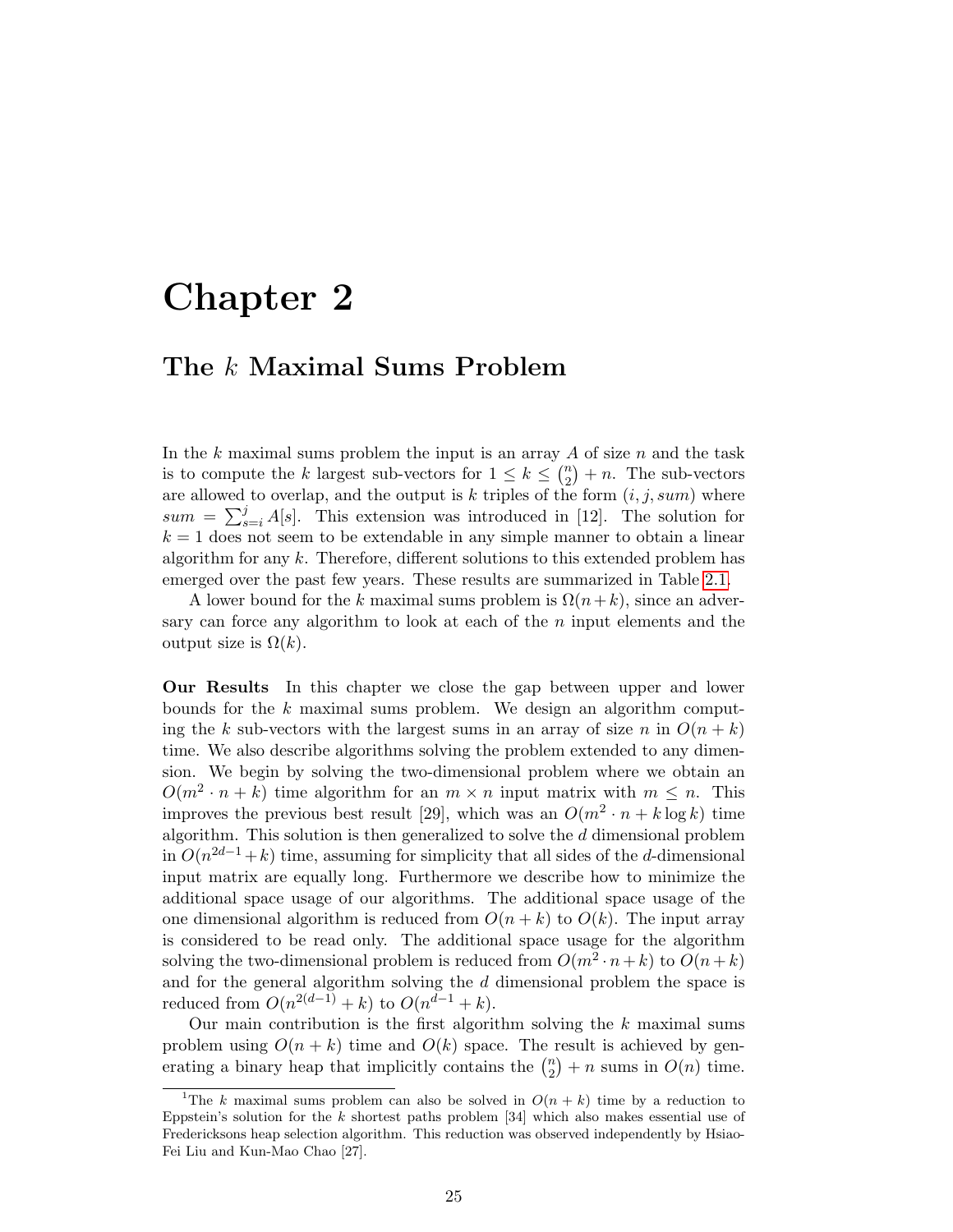| Paper                          | Time complexity                     |
|--------------------------------|-------------------------------------|
| Bae & Takaoka [12]             | $O(n \cdot k)$                      |
| Bengtson $& Chen [17]$         | $O(\min\{k+n\log^2 n, n\sqrt{k}\})$ |
| Bae & Takaoka [13]             | $O(n \log k + k^2)$                 |
| Bae & Takaoka [14]             | $O((n+k)\log k)$                    |
| Lie & Lin $[68]$               | $O(n \log n + k)$ expected          |
| Cheng <i>et al.</i> [29]       | $O(n+k\log k)$                      |
| Liu & Chao $[27]$ <sup>1</sup> | $O(n+k)$                            |
| Our Contribution               | $O(n+k)$                            |

<span id="page-37-0"></span>Table 2.1: Overview of results for the k maximal sums problem

The k largest sums from the heap are then selected in  $O(n + k)$  time using the heap selection algorithm of Frederickson [41]. The heap is build using partial persistence [33]. The space is reduced by only processing  $k$  elements at time. The resulting algorithm can be viewed as a natural extension of Kadane's linear time algorithm for solving the maximum sum problem introduced earlier.

Outline of Paper The remainder of the paper is structured as follows. In Section [2.1](#page-37-1) the overall structure of our solution is explained. Descriptions and details regarding the algorithms and data structures used to achieve the result are presented in Sections [2.2,](#page-39-0) [2.3](#page-39-1) and [2.4.](#page-41-0) In Section [2.5](#page-42-0) we combine the different algorithms and data structures completing our algorithm. This is followed by Section [2.6](#page-42-1) where we show how to use our algorithm to solve the problem in d dimensions. Finally in Section [2.7](#page-44-0) we explain how to reduce the additional space usage of the algorithms without penalizing the asymptotic time bounds.

# <span id="page-37-1"></span>2.1 Basic Idea and Algorithm

The term heap denotes a max-heap ordered binary tree. The basic idea of our algorithm is to build a heap storing the sums of all  $\binom{n}{2}$  $n_2(n) + n$  sub-vectors and then use Fredericksons binary heap selection algorithm to find the  $k$  largest elements in the heap.

In the following we describe how to construct a heap that implicitly stores all the  $\binom{n}{2}$  $\binom{n}{2} + n$  sums in  $O(n)$  time. The triples induced by the  $\binom{n}{2}$  $n \choose 2 + n$  sums in the input array are grouped by their end index. The suffix set of triples corresponding to all sub-vectors ending at position j we denote  $Q_{\text{surf}}^j$ , and this is the set  $\{(i, j, sum) \mid 1 \leq i \leq j \land sum = \sum_{s=i}^{j} A[s]\}.$  The  $Q_{\text{sur}}^{j}$  sets can be incrementally defined as follows:

<span id="page-37-2"></span>
$$
Q_{\text{surf}}^j = \{(j, j, A[j])\} \cup \{(i, j, s + A[j]) \mid (i, j - 1, s) \in Q_{\text{surf}}^{j-1}\}. \tag{2.1}
$$

As stated in equation [\(2.1\)](#page-37-2) the suffix set  $Q_{\text{surf}}^j$  consists of all suffix sums in  $Q_{\text{surf}}^{j-1}$ As stated in equation (2.1) the sum set  $Q_{\text{surf}}$  consists of an sum sums in  $Q_{\text{surf}}$  with the element  $A[j]$  added as well as the single element suffix sum  $A[j]$ .

Using this definition, the set of triples corresponding to all  $\binom{n}{2}$  $n \choose 2 + n$  sums in the input array is the union of the n disjoint  $Q_{\text{surf}}^j$  sets. We represent the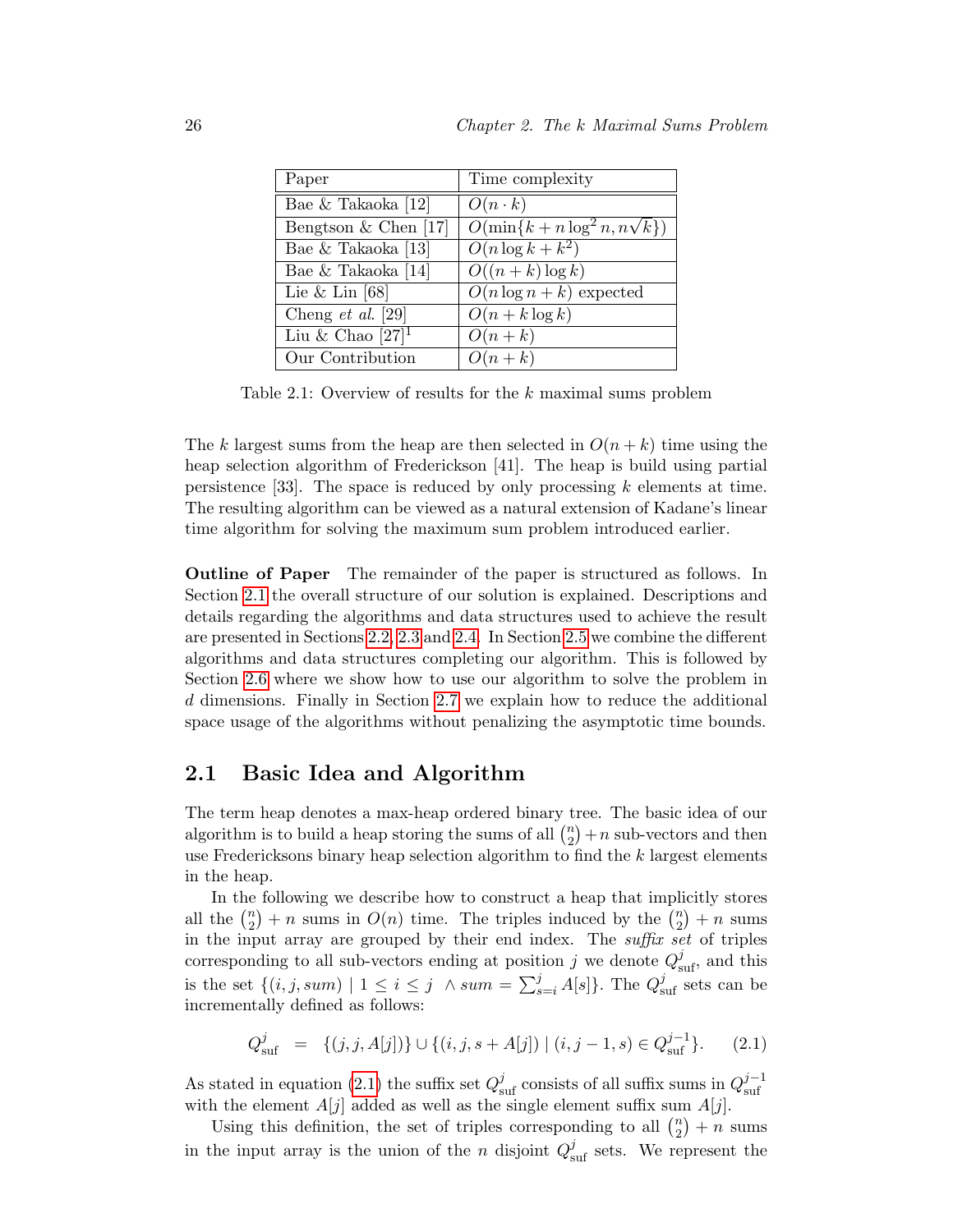

<span id="page-38-0"></span>Figure 2.1: Example of a complete heap H constructed on top of the  $H_{\text{surf}}^j$  heaps. The input size is 7.

 $Q_{\text{Suf}}^j$  sets as heaps and denote them  $H_{\text{Suf}}^j$ . Assuming that for each suffix set  $Q_{\text{surf}}^j$ , a heap  $H_{\text{surf}}^j$  representing it has been build, we can construct a heap H containing all possible triples by constructing a complete binary heap on top of these heaps. The keys for the  $n-1$  top elements is set to  $\infty$  (see Figure [2.1\)](#page-38-0). To find the k largest elements, we extract the  $n-1+k$  largest elements in H using the binary heap selection algorithm of Frederickson [41] and discard the  $n-1$  elements equal to  $\infty$ .

Since the suffix sets contain  $\Theta(n^2)$  elements the time and space required is still  $\Theta(n^2)$  if they are represented explicitly. We obtain a linear time construction of the heap by constructing an implicit representation of a heap that contains all the sums. We make essential use of a heap data structure to represent the  $Q_{\text{suf}}^j$  sets that supports insertions in amortized constant time.

Priority queues represented as heap ordered binary trees supporting insertions in constant time already exist. One such data structure is the selfadjusting binary heaps of Tarjan and Sleator described in [86] called Skew Heaps. The Skew heap is a data structure reminiscent of Leftist heaps [31, 61]. Even though the Skew heap would suffice for our algorithm it is able to do much more than we require. Therefore, we design a simpler heap which we will name *Iheap*. The essential properties of the Iheap are that it is represented as a heap ordered binary tree and that insertions are supported in amortized constant time.

We build  $H_{\text{surf}}^{j+1}$  from  $H_{\text{surf}}^j$  in  $O(1)$  time amortized without destroying  $H_{\text{S}}^j$ suf by using the partial persistence technique of [33] on the Iheap. This basically means that the  $H_{\text{surf}}^j$  heaps become different versions of the same Iheap. To make our Iheap partially persistent we use the node copying technique [33]. The cost of applying this technique is linear in the number of changes in an update. Since only the insertion procedure is used on the Iheap, the extra cost of using partial persistence is the time for copying amortized  $O(1)$  nodes per insert operation. The overhead of traversing a previous version of the data structure is  $O(1)$  per data/pointer access.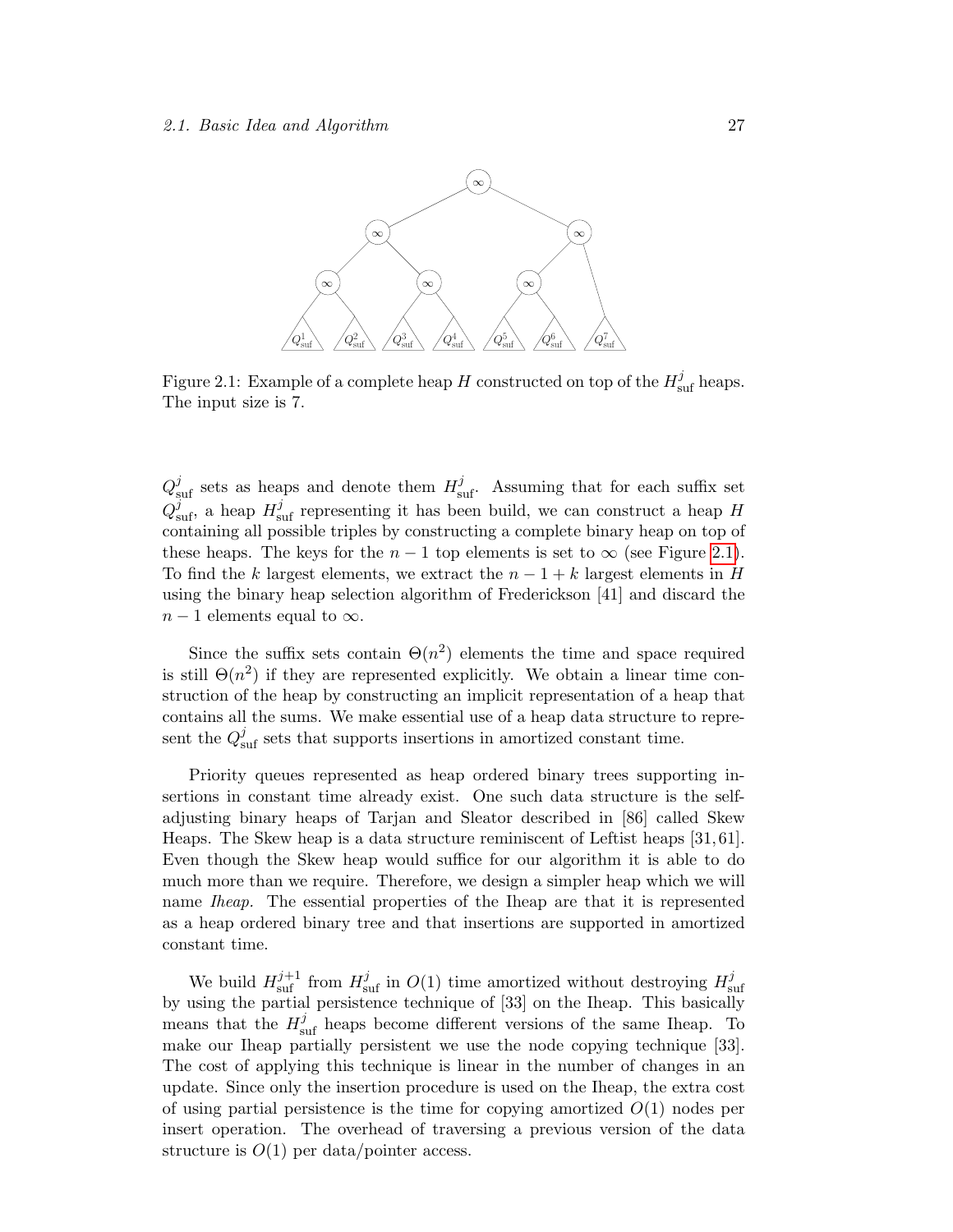

<span id="page-39-2"></span>Figure 2.2: An example of an insertion in the Iheap. The element 7 is compared to 2,4 and 5 in that order, and these elements are then removed from the rightmost path.

# <span id="page-39-0"></span>2.2 Binary Heaps

The main data structure of our algorithm is a heap supporting constant time insertions in the amortized sense. The heap is not required to support operations like deletions of the minimum or an arbitrary element. All we do is insert elements and traverse the structure top down during heap selection. We design a simple binary heap data structure Iheap by reusing the idea behind the Skew heap and perform all insertions along the rightmost path of the tree starting from the rightmost leaf.

A new element is inserted into the Iheap by placing it in the first position on the rightmost path where it satisfies the heap order. This is performed by traversing the rightmost path bottom up until a larger element is found or the root is passed. The element is then inserted as a right child of the larger element found (or as the new root). The element it is replacing as a right child (or as root) becomes the left child of the inserted element. An insertion in an Iheap is illustrated in Figure [2.2.](#page-39-2) If  $O(\ell)$  time is used to perform an insertion operation because  $\ell$  elements are traversed, the rightmost path of the heap becomes  $\ell - 1$ elements shorter. Using a potential function on the length of the rightmost path of the tree we get amortized constant time insertions for the Iheap. Each element is passed on the rightmost path only once, since it is then placed on the left-hand side of element passing it, and never returns to the rightmost path.

<span id="page-39-3"></span>**Lemma 2.1** The Iheap supports insertion in amortized constant time.

# <span id="page-39-1"></span>2.3 Partial Persistence and  $H_{\text{surf}}^j$  Construction

As mentioned in Section [2.1](#page-37-1) the  $H_{\text{surf}}^j$  heaps are build based on equation [\(2.1\)](#page-37-2) using the partial persistence technique of [33] on an Iheap.

Data structures are usually ephemeral, meaning that an update to the data structure destroys the old version, leaving only the new version available for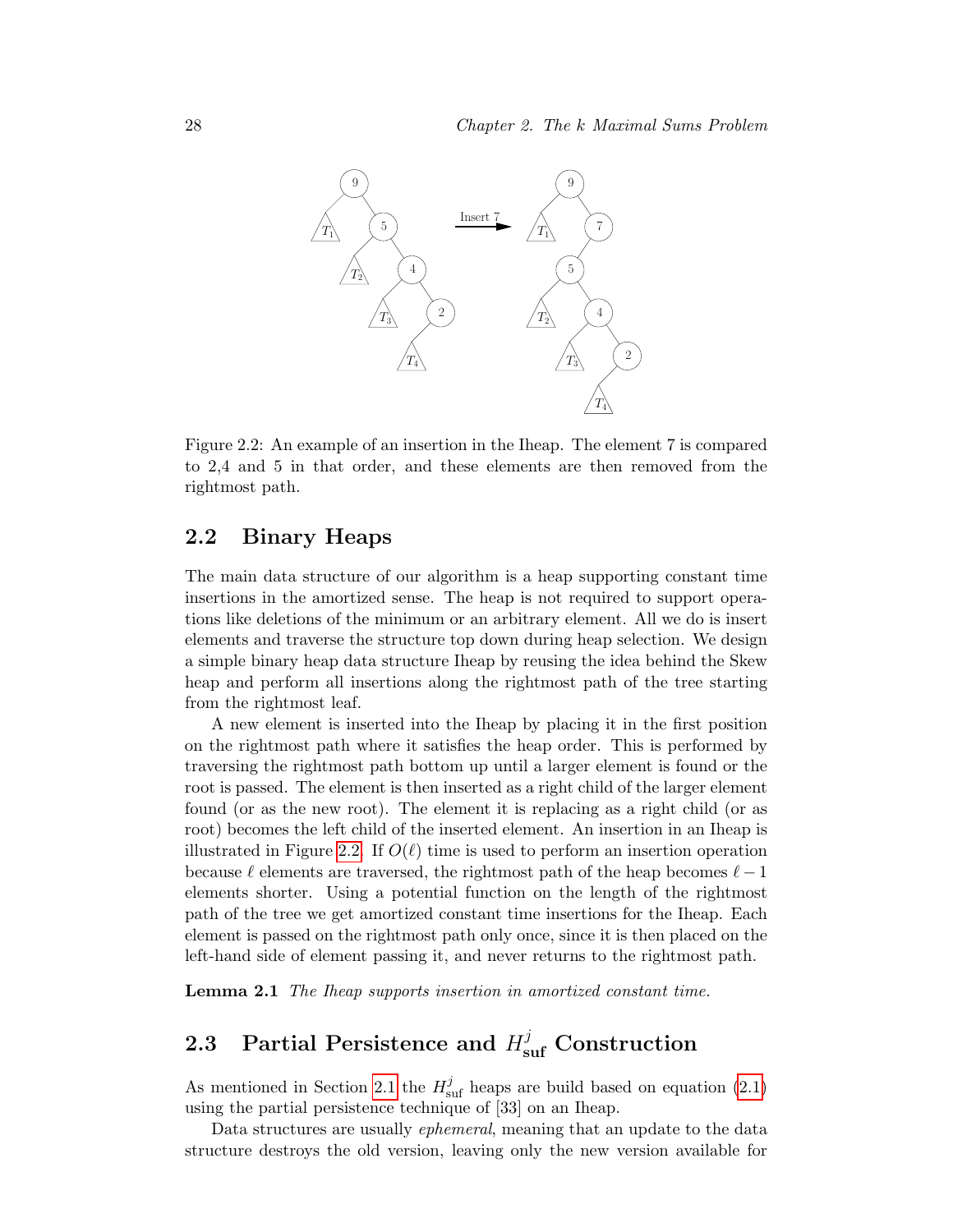use. An update changes a pointer or a field value in a node. Persistent data structures allow access to any version old or new. Partially persistent data structures allow updates to the newest version, whereas fully persistent data structures allow updates to any version. With the partial persistence technique known as node copying, linked ephemeral data structures, with the restriction that for any node the number of other nodes pointing to it is  $O(1)$ , can be made partially persistent [33]. The Iheap is a binary tree and therefore trivially satisfies the above condition. The amortized cost of using the node copying technique is bounded by the cost of copying and storing  $O(1)$  nodes from the ephemeral structure per update.

The basic idea of applying node copying to the Iheap is the following (see [33] for further details). Each persistent node contains one version of each information field in an original node, but it is able to contain several versions of each pointer (link to other node) differentiated by time stamps (version numbers). However, there are only a constant number of versions of any pointer, why each partially persistent Iheap node only uses constant space. Accessing relatives of a node in a given version is performed by finding the pointer associated with the correct time stamp. This is performed in constant time making the access time in the partially persistent Iheap asymptotically equal to the access time in an ephemeral Iheap.

According to equation [\(2.1\)](#page-37-2), the set  $Q_{\text{surf}}^{j+1}$  can be constructed from  $Q_{\text{surf}}^j$  by adding  $A[i+1]$  to all elements in  $Q_{\text{surf}}^j$  and then inserting an element representing  $A[i+1]$ . To avoid adding  $A[i+1]$  to each element in  $Q_{\text{surf}}^j$ , we represent each  $Q_{\text{suf}}^j$  set as a pair  $\langle \delta_j, H_{\text{suf}}^j \rangle$ , where  $H_{\text{suf}}^j$  is a version of a partial persistent Iheap containing all sums of  $Q_{\text{surf}}^j$  and  $\delta_j$  is an element that must be added to all elements. With this representation a constant can be added to all elements in a heap implicitly by setting the corresponding  $\delta$ . Similar to the way the  $Q^j_{\text{surf}}$  sets were defined by equation [\(2.1\)](#page-37-2) we get the following incremental construction of the pair  $\langle \delta_{j+1}, H_{\text{surf}}^{j+1} \rangle$ :

<span id="page-40-0"></span>
$$
\langle \delta_0, H_{\text{surf}}^0 \rangle = \langle 0, \emptyset \rangle , \qquad (2.2)
$$

$$
\langle \delta_{j+1}, H_{\text{surf}}^{j+1} \rangle = \langle \delta_j + A[i+1], H_{\text{surf}}^j \cup \{-\delta_j\} \rangle. \tag{2.3}
$$

Let  $\langle \delta_j, H_{\text{surf}}^j \rangle$  be the latest pair built. To construct  $\langle \delta_{j+1}, H_{\text{surf}}^{j+1} \rangle$  from this pair, an element with  $-\delta_j$  as key is inserted into  $H^j_{\text{surf}}$ . We insert this value, since  $\delta_j$  has not been added to any element in  $H_{\text{surf}}^j$  explicitly, and because the sum  $A[i + 1]$  that the new element are to represent must be added to all elements in  $H_{\text{surf}}^j$  to obtain  $H_{\text{surf}}^{j+1}$ . Since we apply partial persistence on the heap,  $H_{\text{surf}}^j$  is still intact after the insertion, and a new version of the Iheap with the inserted element included has been constructed.  $H_{\text{surf}}^{j+1}$  is this new version and  $\delta_{i+1}$  is set to  $\delta_i + A[i+1]$ . Therefore, the newly inserted element represents the sum  $-\delta_j + \delta_j + A[i+1] = A[i+1]$ . This ends the construction of the new pair  $\langle \delta_{j+1}, H_{\text{surf}}^{j+1} \rangle$ . Since all sums from  $H_{\text{surf}}^j$  gets  $A[i+1]$  added because of the increase of  $\delta_{j+1}$  compared to  $\delta_j$  and the new element represents  $A[i+1]$ we conclude that  $\langle \delta_{j+1}, H_{\text{surf}}^{j+1} \rangle$  represents the set  $Q_{\text{surf}}^{j+1}$ . The time needed for constructing  $H_{\text{surf}}^{j+1}$  is the time for inserting an element into a partial persistent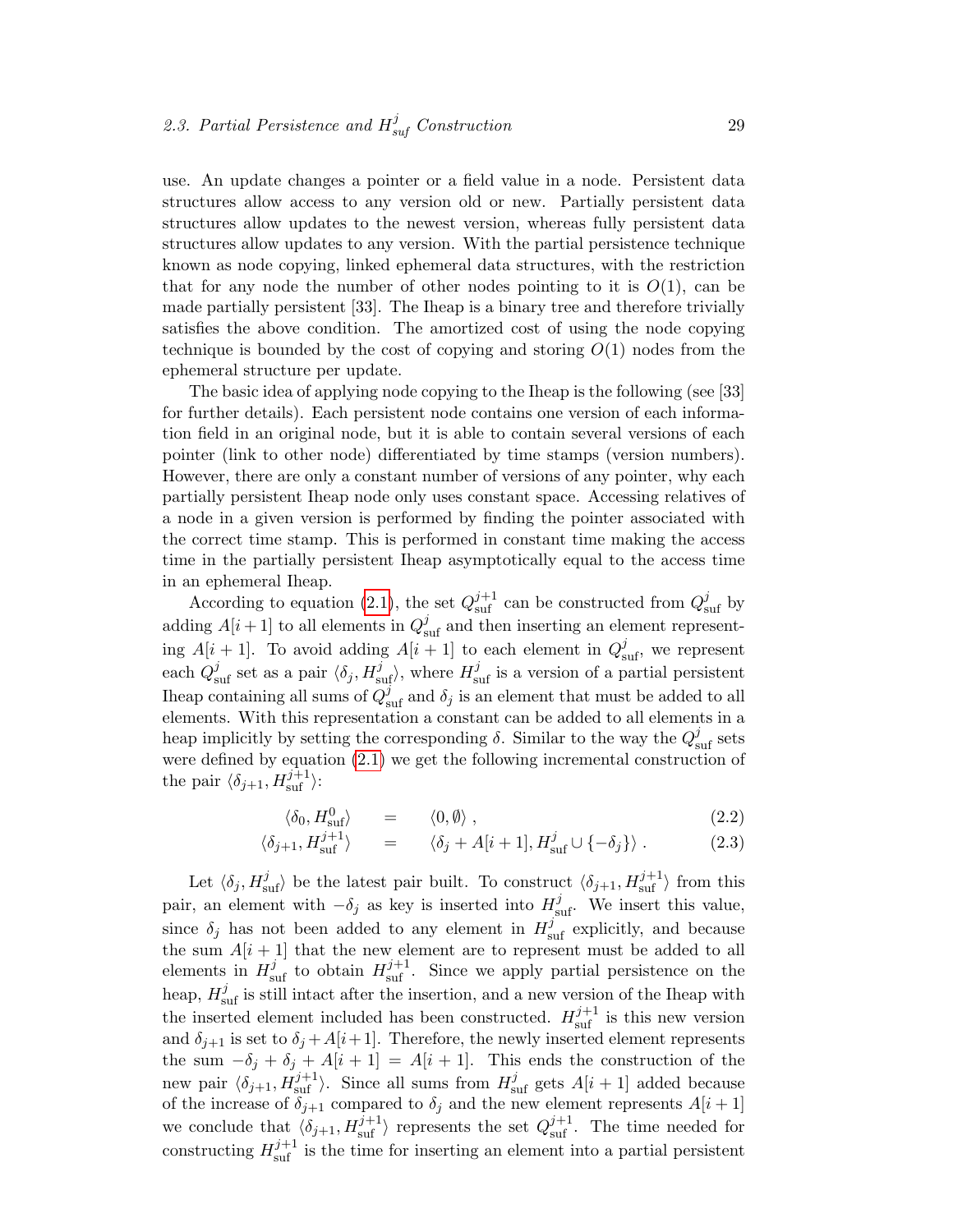<span id="page-41-1"></span>Iheap. Since the size of an Iheap node is  $O(1)$ , by Lemma [2.1](#page-39-3) and the node copying technique, this is amortized constant time

**Lemma 2.2** The time for constructing the n pairs  $\langle \delta_j, H_{suf}^j \rangle$  is  $O(n)$ .

# <span id="page-41-0"></span>2.4 Fredericksons Heap Selection Algorithm

The last algorithm used by our algorithm is the heap selection algorithm of Frederickson, which extracts the k largest<sup>2</sup> elements in a heap in  $O(k)$  time. Input to this algorithm is an infinite heap ordered binary tree. The infinite part is used to remove special cases concerning the leafs of the tree, and is implemented by implicitly appending nodes with keys of  $-\infty$  to the leafs of a finite tree. The algorithm starts at the root, and otherwise only explores a node if the parent already has been explored.

The main part of the algorithm is a method for locating an element, e, with  $k \leq rank(e) \leq ck$  for some constant  $c^3$ . After this element is found the input heap is traversed and all elements larger than  $e$  are extracted. Standard selection [19] is then used to obtain the k largest elements from the  $O(k)$ extracted elements. To find  $e$ , elements in the heap are organized into appropriately sized groups named clans. Clans are represented by their smallest element, and these are managed in classic binary heaps [94].

By fixing the size of clans to  $\log k$  one can obtain an  $O(k \log \log k)$  time algorithm as follows. Construct the first clan by locating the  $\log k$  largest elements and initialize a clan-heap with the representative of this clan. The children of the elements in this clan are associated with it and denoted its offspring.

A new clan is constructed from a set of  $\log k$  nodes in  $O(\log k \log \log k)$  time using a heap. However, not all the elements in an offspring set are necessarily put into such a new clan. The leftover elements are then associated to the newly created clan and are denoted the *poor relatives* of the clan.

Now repeatedly delete the maximum clan from the clan heap, construct two new clans from the offspring and poor relatives, and insert their representatives into the clan-heap. After  $\lfloor k/\lfloor \log k \rfloor \rfloor$  iterations an element of rank at least  $k$  is found, since the representative of the last clan deleted, is the smallest of  $\lfloor k/\lfloor \log k \rfloor \rfloor$  representatives. Since  $2\lfloor k/\lfloor \log k \rfloor \rfloor + 1$  clans are created at most, each using time  $O(\log k \log \log k)$ , the total time becomes  $O(k \log \log k)$ .

<span id="page-41-2"></span>By applying this idea recursively and then bootstrapping it Frederickson obtains a linear time algorithm.

**Theorem 2.1** ( [41]) The k largest elements in a heap can be found in  $O(k)$ time.

 $^{2}$ Actually Frederickson [41] considers min-heaps.

<sup>&</sup>lt;sup>3</sup>The largest element has rank one.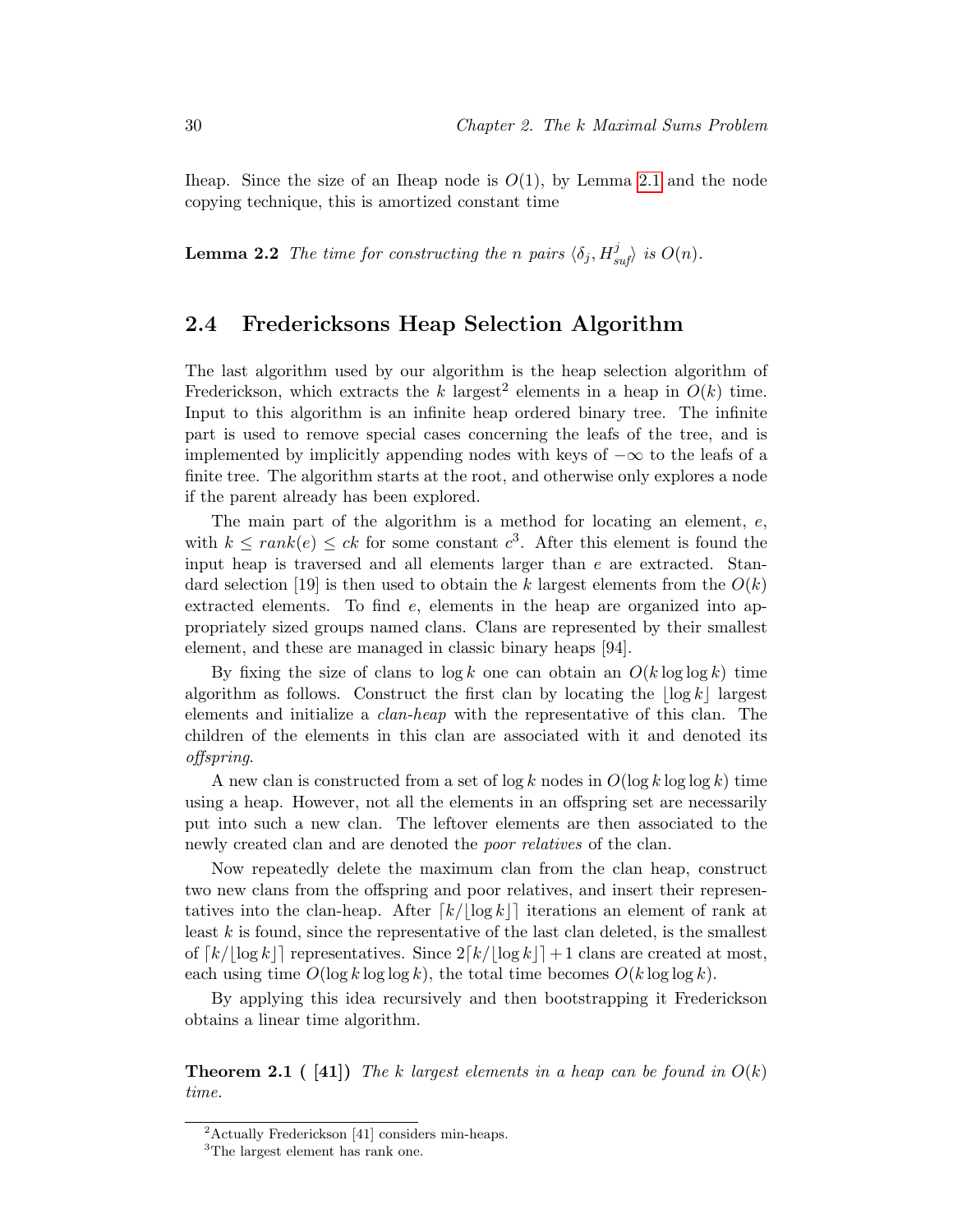### <span id="page-42-0"></span>2.5 Combining the Ideas

The heap constructed by our algorithm is actually a graph because the  $H_s^j$ suf heaps are different versions of the same partially persistent Iheap. Also, the roots of the  $H_{\text{surf}}^j$  heaps include additive constants  $\delta_j$  to be added to all of their descendants. However, if we focus on any one version, it will form an Iheap. This Iheap we can construct explicitly in a top down traversal starting from the root of this version, by incrementally expanding it as the partial persistent nodes are encountered during the traversal. Since the size of a partially persistent Iheap node is  $O(1)$ , the explicit representation of an Iheap node in a given version can be constructed in constant time.

However, the entire partially persistent Iheap does not need to be expanded into explicit heaps, only the parts actually visited by the selection algorithm. Therefore, we adjust the heap selection algorithm to build the visited parts of the heap explicitly during the traversal. This means that before any node in a  $H_{\text{surf}}^j$  heap is visited by the selection algorithm, it is build explicitly, and the newly built node is visited instead. We remark that the two children of an explicitly constructed Iheap node, can be nodes from the partially persistent Iheap.

The additive constants associated with the roots of the  $H_{\text{surf}}^j$  are also moved to the expanding heaps, and they are propagated downwards whenever they are encountered. An additive constant is pushed downwards from node  $v$  by adding the value to the sum stored in  $v$ , removing it from  $v$ , and instead inserting it into the children of  $v$ . Since nodes are visited top down by Fredericksons selection algorithm, it is possible to propagate the additive constants downwards in this manner while building the visited parts of the partially persistent Iheap. Therefore, when a node is visited by Fredericksons algorithm the key it contains is equal to the actual sum it represents.

<span id="page-42-2"></span>Lemma 2.3 Explicitly constructing t connected nodes in any fixed version of a partially persistent Iheap while propagating additive values downwards can be done in  $O(t)$  time.

**Theorem 2.2** The algorithm described in Section [2.1](#page-37-1) is an  $O(n + k)$  time algorithm for the k maximal sums problem.

*Proof.* Constructing the pairs  $\langle \delta_j, H_{\text{surf}}^j \rangle$  for  $i = 1, ..., n$  takes  $O(n)$  time by Lemma [2.2.](#page-41-1) Building a complete heap on top of these  $n$  pairs, see Figure [2.1,](#page-38-0) takes  $O(n)$  time. By Lemma [2.3](#page-42-2) and Theorem [2.1](#page-41-2) the result follows.  $\Box$ 

## <span id="page-42-1"></span>2.6 Extension to Higher Dimensions

In this section we use the optimal algorithm for the one-dimensional  $k$  maximum sums problem to design algorithms solving the problem in  $d$  dimensions for any natural number d. We start by designing an algorithm for the  $k$  maximal sums problem in two dimensions, which is then extended to an algorithm solving the problem in d dimensions for any d.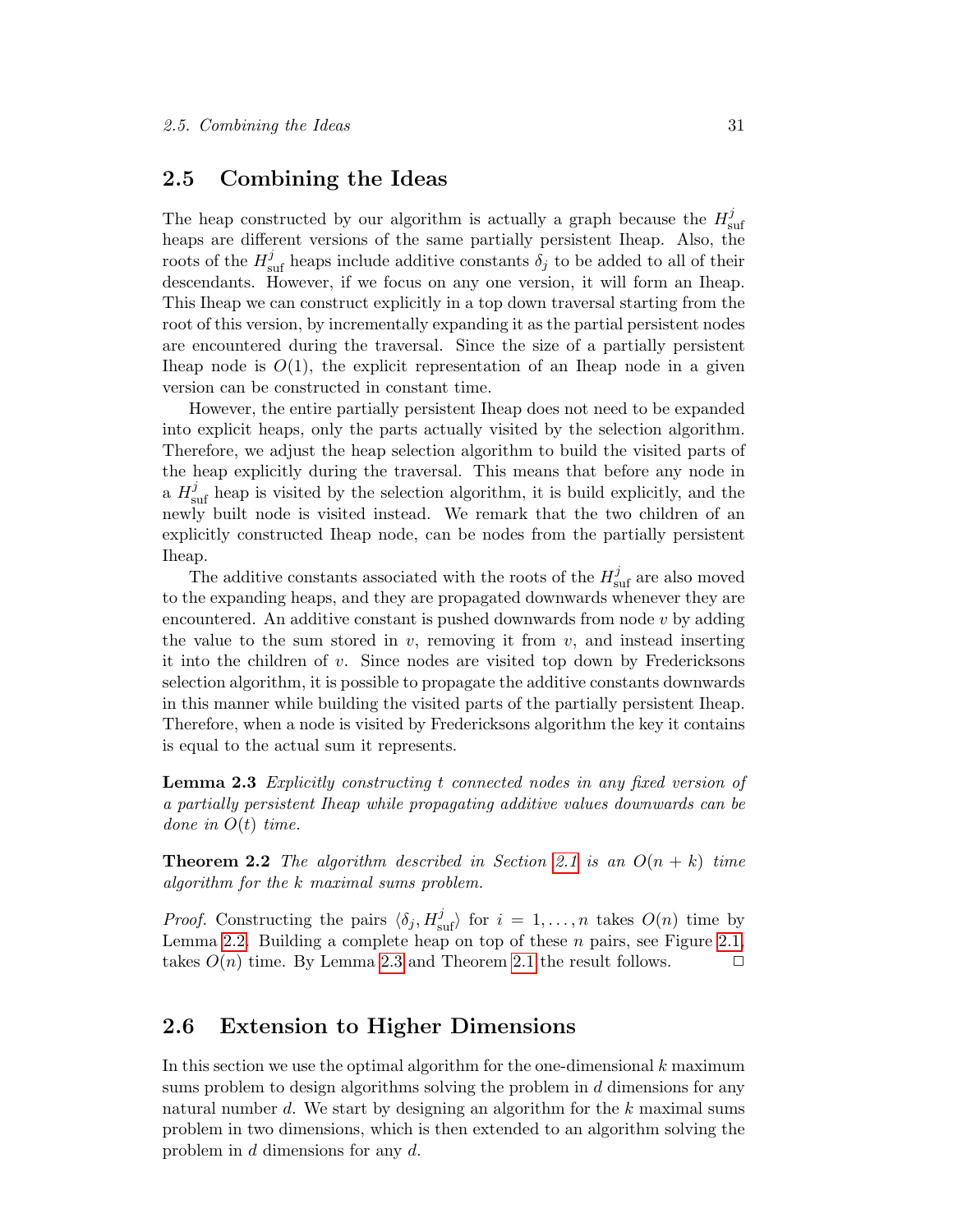Theorem 2.3 There exists an algorithm for the two-dimensional k maximal sums problem, where the input is an  $m \times n$  matrix, using  $O(m^2 \cdot n + k)$  time and space with  $m \leq n$ .

*Proof.* Without loss of generality assume that m is the number of rows and n the number of columns. This algorithm uses the reduction to the one-dimensional case mentioned in the introduction by constructing  $\binom{m}{2} + m$  one-dimensional problems. For all i, j with  $1 \leq i \leq j \leq m$  we take the sub-matrix consisting of the rows from  $i$  to  $j$  and sum each column into a single entrance of an array. The array containing the rows from i to j can be constructed in  $O(n)$  time from the array containing the rows from i to  $j-1$ . Therefore, we for each  $i = 1, \ldots, m$  construct the arrays containing rows from i to j for  $j = i, \ldots, m$ in this order.

For each one-dimensional instance we construct the n heaps  $H_{\text{surf}}^j$ . These heaps are then merged into one big heap by adding nodes with  $\infty$  keys, by the same construction used in the one-dimensional algorithm, and use the heap selection algorithm to extract the result. This gives  $\binom{m}{2} + m \cdot (n-1) + \binom{m}{2} +$  $m-1$  extra values equal to  $\infty$ .

It takes  $O(n)$  time to build the  $H_{\text{surf}}^j$  heaps for each of the  $\binom{m}{2} + m$  onedimensional instances and  $O(m^2 \cdot n + k)$  time to do the final selection.  $\Box$  The

<span id="page-43-0"></span>above algorithm is naturally extended to an algorithm for the  $d$ -dimensional k maximum sums problem, for any constant  $d$ . The input is a  $d$ -dimensional vector A of size  $n_1 \times n_2 \times \cdots \times n_d$ .

Theorem 2.4 There exists an algorithm solving the d-dimensional k maximal sums problem using  $O(n_1 \cdot \prod_{i=2}^d n_i^2)$  time and space.

*Proof.* The dimension reduction works for any dimension  $d$ , *i.e.* we can reduce an d-dimensional instance to  $\binom{n_d}{2} + n_d$  instances of dimension  $d-1$ . We iteratively use this dimension reduction, reducing the problem to one-dimensional instances. Let  $A^{i,j}$  be the d–1-dimensional matrix, with size  $n_1 \times n_2 \times \cdots \times n_{d-1}$ and  $A^{i,j}[i_1]\cdots[i_{d-1}]=\sum_{s=i}^j A[i_1]\cdots[i_{d-1}][s].$ 

We obtain the following incremental construction of a  $d-1$ -dimensional instance in the dimension reduction,  $A^{i,j} = A^{i,j-1} + A^{j,j}$ . Therefore, we can build each of the  $\binom{n_d}{2}$  +  $n_d$  instances of dimension  $d-1$  by adding  $\prod_{i=1}^{d-1} n_i$ values to the previous instance. The time for constructing all these instances is bounded by:

$$
T(1) = 1
$$
  
\n
$$
T(d) = \left( \binom{n_d}{2} + n_d \right) \cdot \left( T(d-1) + \prod_{i=1}^{d-1} n_i \right),
$$

which solves to  $O(n_1 \cdot \prod_{i=2}^d n_i^2)$  for  $n_i \geq 2$  and  $i = 1, \ldots, d$ . This adds up to  $\prod_{i=2}^{d} \binom{n_i}{2} + n_i = O(\prod_{i=2}^{d} n_i^2)$  one-dimensional instances in total. For each one-dimensional instance the  $n_1$  heaps,  $H_{\text{surf}}^j$ , are constructed. All heaps are assembled into one complete heap using  $n_1 \cdot \prod_{i=2}^d \left( \binom{n_i}{2} + n_i \right) - 1$  infinity keys  $(\infty)$  and heap selection is used to find the k largest sums.  $\Box$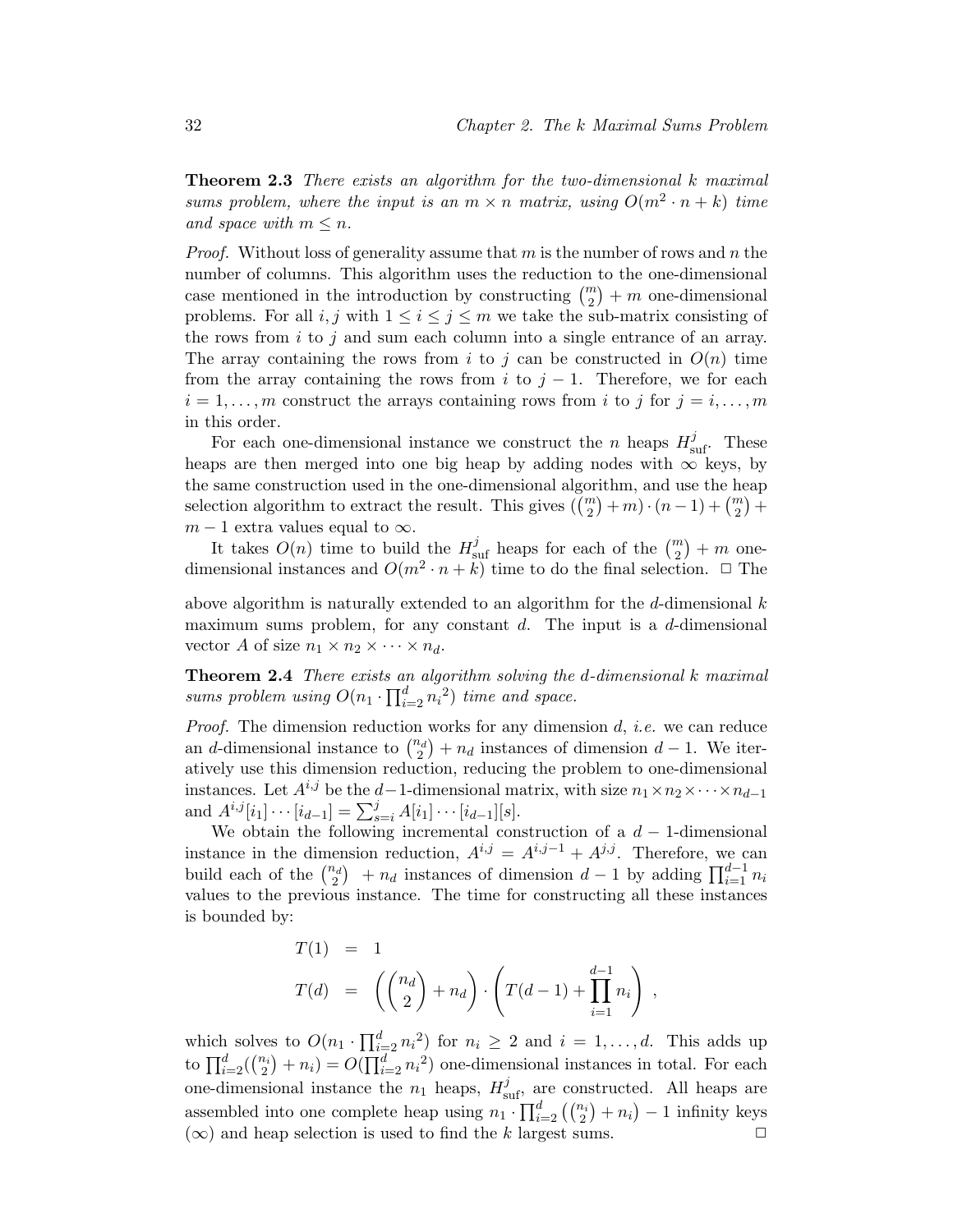### <span id="page-44-0"></span>2.7 Space Reduction

In this section we explain how to reduce the space usage of our linear time algorithm from  $O(n + k)$  to  $O(k)$ . This bound is optimal in the sense that at least k values must be stored as output.

**Theorem 2.5** There exists an algorithm solving the k maximal sums problem using  $O(n+k)$  time and  $O(k)$  space.

*Proof.* The original algorithm uses  $O(n + k)$  space. Therefore, we only need to consider the case where  $k \leq n$ . Instead of building all n heaps at once, only k heaps are built at a time. We start by building the k first heaps,  $H<sup>1</sup><sub>suf</sub>$  $,...,H_{\text{surf}}^k$ , and find the k largest sums from these heaps using heap selection as in the original algorithm. These elements are then inserted into an applicant set. Then all the heaps except the last one are deleted. This is because the last heap is needed to build the next  $k$  heaps. Remember the incremental construction of  $H_{\text{surf}}^{j+1}$  from  $H_{\text{surf}}^{j}$  defined in equation [\(2.3\)](#page-40-0) based on a partial persistent Iheap.

We then build the next  $k$  heaps and find the  $k$  largest elements as before. These elements are merged with the applicant set and the k smallest are deleted using selection [19]. This is repeated until all  $H_{\text{surf}}^j$  heaps have been processed. The space usage of the last heap grows by  $O(k)$  in each iteration, ruining the space bound if it is reused. To remedy this, we after each iteration find the  $k$ largest elements in the last heap and build a new Iheap with these elements using repeated insertion. The old heap is then discarded. Only the  $k$  largest elements in the last heap can be of interest for the suffix sums not yet constructed, thus the algorithm remains correct.

At any time during this algorithm we store an applicant set with  $k$  elements and k heaps which in total contains  $O(k)$  elements. The time bound remains the same since there are  $O(\frac{n}{k})$  $\frac{n}{k}$ ) iterations each performed in  $O(k)$  time.  $\Box$ 

In the case where  $k = 1$ , it is worth noticing the resemblance between the algorithm just described and the optimal algorithm of Jay Kadane described in the introduction. At all times we remember the best sub-vector seen so far. This is the single element residing in the applicant set. In each iteration we scan one entrance more of the input array and find the best suffix of the currently scanned part of the input array. Because of the rebuilding only two suffixes are constructed in each iteration and only the best suffix is kept for the next iteration. We then update the best sub-vector seen so far by updating the applicant set. In these terms with  $k = 1$  our algorithm and the algorithm of Kadane are the same and for  $k > 1$  our algorithm can be seen as a natural extension of it.

The original algorithm solving the two-dimensional version of the problem requires  $O(m^2 \cdot n + k)$  space. Using the same ideas as above, we design an algorithm for the two-dimensional k maximal sums problem using  $O(m^2 \cdot n + k)$ time and  $O(n+k)$  space.

**Theorem 2.6** There exists an algorithm for the k maximal sums problem in two dimensions using  $O(m^2 \cdot n + k)$  time where  $m \leq n$  and  $O(n + k)$  additional space.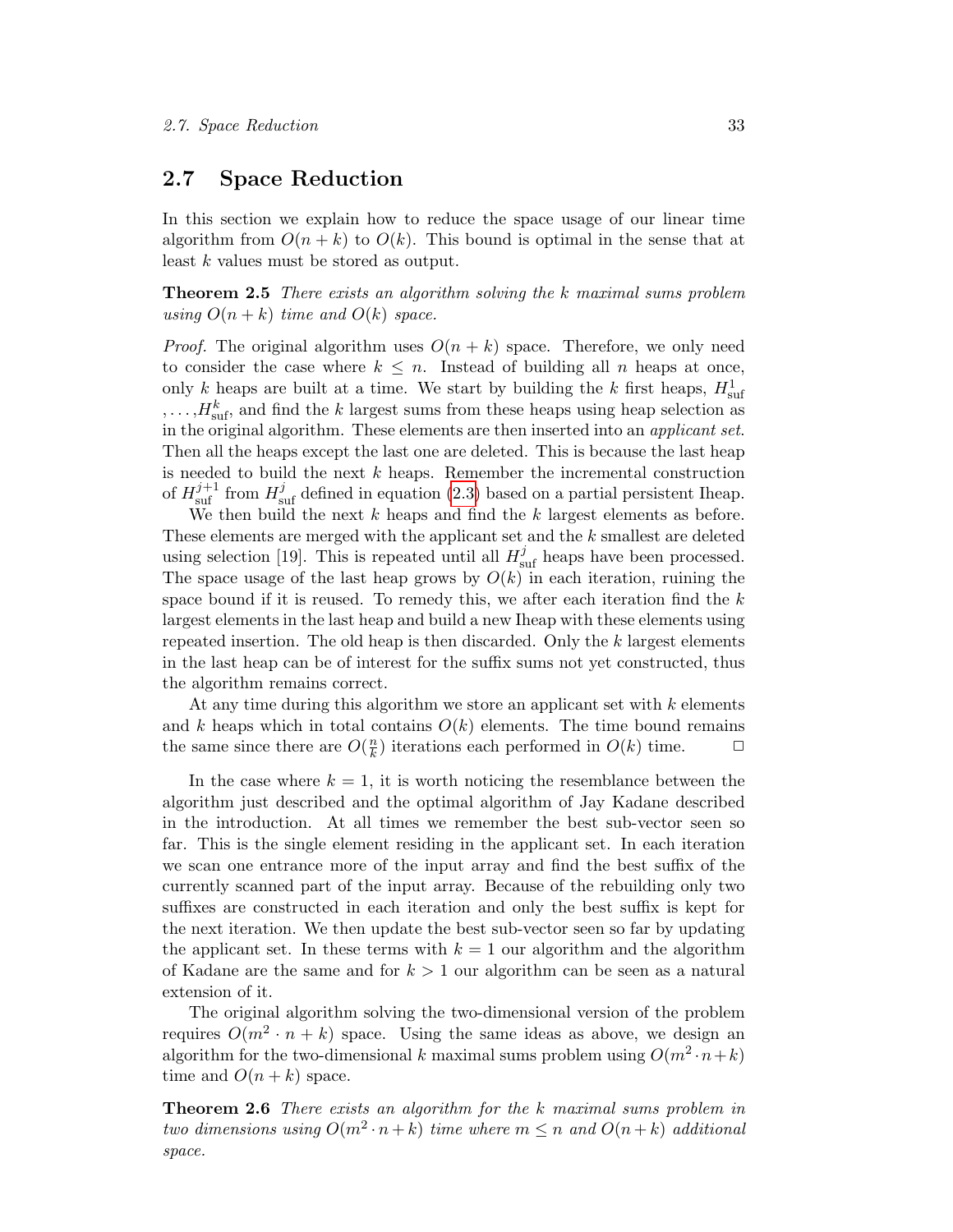*Proof.* Using  $O(n)$  space for a single array we iterate through all  $\binom{m}{2} + m$  onedimensional instances in the standard reduction creating each new instance from the last one in  $O(n)$  time. We only store in memory  $\lceil \frac{k}{n} \rceil$  $\frac{k}{n}$  instances at a time.

We start by finding the k largest sub-vectors from the first  $\left[\frac{k}{n}\right]$  $\frac{k}{n}$  instances by concatenating them into a single one-dimensional instance separated by  $-\infty$ values and use our one-dimensional algorithm. No returned sum will contain values from different instances because that would imply that the sum also included a  $-\infty$  value. The k largest sums are saved in the applicant set. We then repeatedly find the k largest from the next  $\left[\frac{k}{n}\right]$  $\frac{k}{n}$  instances in the same way and update the applicant set in  $O(k)$  time using selection. When all instances have been processed the applicant set is returned.

If  $k \leq n$  we only consider one instance in each iteration. The k largest sums from this instance is found and the applicant set is updated. This can all be done in  $O(n + k) = O(n)$  time using the linear algorithm for the onedimensional problem and standard selection. There are  $\binom{m}{2} + m$  iterations resulting in an  $O(m^2 \cdot n) = O(m^2 \cdot n + k)$  time algorithm.

If  $k > n$  each iteration considers  $\left\lceil \frac{k}{n} \right\rceil$  $\left| \frac{k}{n} \right| \geq 2$  instances. These instances are concatenated using  $\left[\frac{k}{n}\right]$  $\left\lfloor \frac{k}{n} \right\rfloor - 1$  extra space for the  $\infty$  values. The k largest sums from these instances are found from the concatenated instance using the linear one-dimensional algorithm in  $O((\frac{k}{n})$  $\left\lfloor \frac{k}{n} \right\rfloor \cdot n$  + k) =  $O(k)$  time. The number of iterations is  $\left(\binom{m}{2}+m\right)/\left\lceil \frac{k}{n}\right\rceil$  $\left\lfloor \frac{k}{n} \right\rfloor \leq (\binom{m}{2}+m)\cdot \frac{n}{k}$  $\frac{n}{k}$ , leading to an  $O(m^2 \cdot n + k)$  time algorithm.

For both cases the additional space usage is at most  $O(n + k)$  at any point during the iteration since only the applicant set,  $\left[\frac{k}{n}\right]$  $\frac{k}{n}$  instances, and  $\left\lceil \frac{k}{n} \right\rceil$  $\frac{k}{n}$  |  $-1$ dummy values are stored in memory at any one time.

algorithm is extended naturally to solve the problem for  $d$  dimensional inputs of size  $n_1 \times n_2 \times \cdots \times n_d$ .

Theorem 2.7 There exists an algorithm solving the d-dimensional k maximal sums problem using  $O(n_1 \cdot \prod_{i=2}^d n_i^2)$  time and  $O(\prod_{i=1}^{d-1} n_i + k)$  additional space.

Proof. As in Theorem [2.4,](#page-43-0) we apply the dimension reduction repeatedly, using  $d-1$  vectors of dimension  $1, 2, \ldots, d-1$  respectively, to iteratively construct each of the  $\prod_{i=2}^{d} \binom{n_i}{2} + n_i = O(\prod_{i=2}^{d} n_i^2)$  one-dimensional instances. Every time a  $d-1$ -dimensional instance is created we recursively solve it. Again only  $\lceil \frac{k}{n} \rceil$  $\frac{k}{n_1}$  one-dimensional instances and the applicant set is kept in memory at any one time and the algorithm proceeds as in the two-dimensional case. The space required for the arrays is  $\sum_{i=1}^{d-1} \prod_{j=1}^{i} n_j = O(\prod_{i=1}^{d-1} n_i)$  with  $n_i \geq 2$  for all i.  $\Box$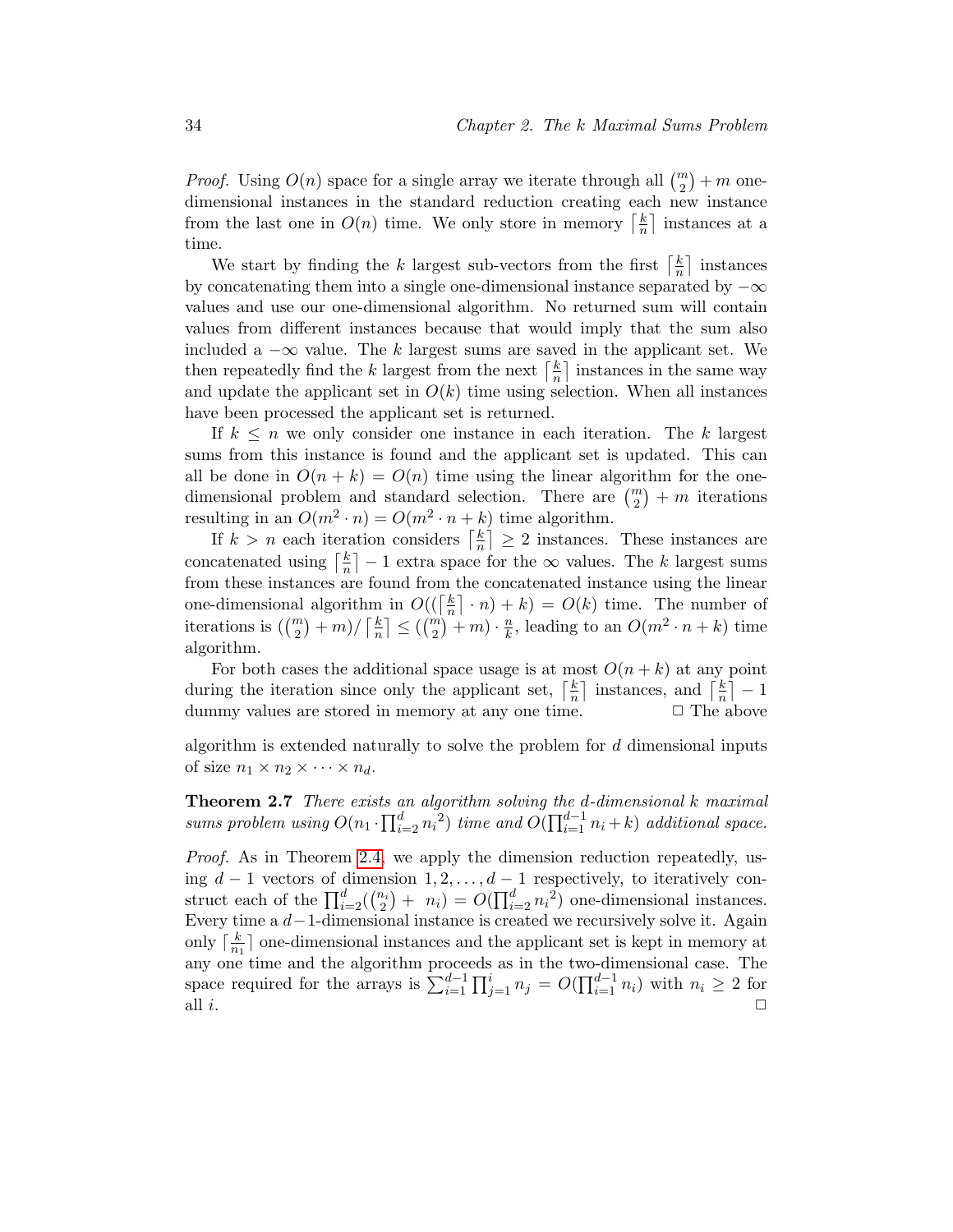# Chapter 3

# Selecting Sums in Arrays

A generalization of the maximal sum problem is to restrict the length of the subarrays considered. In [55] Huang describes an  $O(n)$  time algorithm locating the largest sum of length at least l, while in [69] an  $O(n)$  time algorithm locating the largest sum of length at most  $u$  is described. The algorithms can be combined into at linear time algorithm finding the largest sum of length at least l and at most u [69]. In [35] it is shown how to solve the problem in  $O(n)$ time when the input elements are given online one by one.

The *length constrained k maximal sums* problem is defined as follows. Given an array A of length n, find the k largest sums consisting of at least l and at most u numbers. Lin and Lee solved the problem using a randomized algorithm with an expected running time of  $O(n \log(u - l) + k)$  [68]. Their algorithm is based on a randomized algorithm that selects the k'th largest length constrained sum from an array in  $O(n \log(u - l))$  expected time. The authors state as an open problem whether this is optimal. Furthermore, in [67] Lin and Lee describe a deterministic  $O(n \log n)$  time algorithm that selects the k'th largest sum in an array of size n. They propose as an open problem whether this bound is tight. This problem is known as the *sum selection* problem.

Our Contribution In this chapter we settle the time complexity for the sum selection problem and the length constrained  $k$  maximal sums problem. First, we describe an optimal  $O(n + k)$  time algorithm for the length constrained k maximal sums problem in Section [3.1.](#page-47-0) This algorithm is an extension of our optimal algorithm solving the k maximal sums problem from  $[D2]$ . Secondly, we prove a time bound of  $\Theta(n \log(k/n))$  for the sum selection problem in Sec-tion [3.2.](#page-50-0) An  $O(n \log(k/n))$  time algorithm that selects the k'th largest sum is described in Section [3.2.2,](#page-52-0) and in Section [3.2.4](#page-57-0) we prove a matching lower bound using a reduction from the cartesian sum problem [42]. Finally, in Section [3.3](#page-58-0) we combine the ideas from the two algorithms we have designed and obtain an  $O(n \log(k/n))$  time algorithm that selects the k'th largest sum among all sums consisting of at least  $l$  and at most  $u$  numbers. This bound is always as good as the previous randomized bound of  $O(n \log(u - l))$  by Lin and Lee [68], since there are  $\sum_{t=l}^{u} n - t + 1 \le n(u - l + 1)$  subarrays of length between l and u in an array of size n and thus  $k/n \le u - l + 1$ . The results are summarized in Table [3.1.](#page-47-1)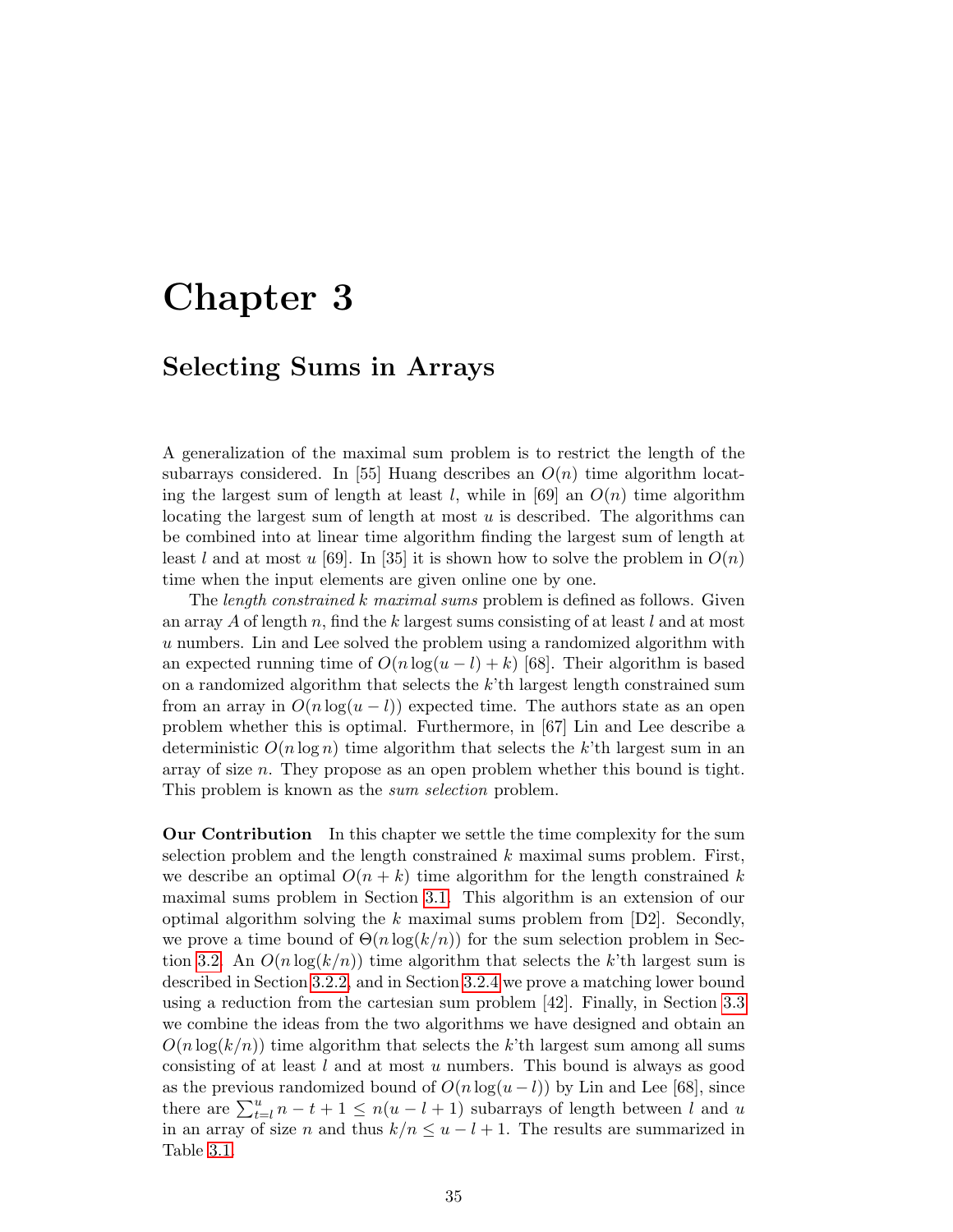| Problem                                | Previous Work                             | Our Contribution      |  |
|----------------------------------------|-------------------------------------------|-----------------------|--|
| Length Constrained<br>$k$ Maximal Sums | $O(n \log(u-l) + k)$ exp. [68] $ O(n+k) $ |                       |  |
| Sum Selection                          | $O(n \log n)$ [67]                        | $\Theta(n \log(k/n))$ |  |
| Length Constrained<br>Sum Selection    | $O(n \log(u-l))$ exp. [68]                | $O(n \log(k/n))$      |  |

<span id="page-47-1"></span>Table 3.1: Overview of results on length constrained k maximal sums and sum selection.

# <span id="page-47-0"></span>3.1 The Length Constrained k Maximal Sums Problem

In this section we present an optimal  $O(n + k)$  time algorithm that reports the k largest sums of an array A of length  $n$  with the restriction that each sum is an aggregate of at least  $l$  and at most  $u$  numbers. We reuse the idea from the k maximal sums algorithm in  $[D2]$ , and construct a heap<sup>1</sup> that implicitly represents all  $\sum_{t=l}^{u} n - t + 1 = O(n(u - l))$  valid sums from the input array using only  $O(n)$  time and space. The k largest sums are then retrieved from the heap using Fredericksons heap selection algorithm [41] that extracts the  $k$ largest elements from a heap in  $O(k)$  time. We note that the k maximal sums algorithm from [D2] can be altered to use a heap supporting deletions to obtain an  $O(n \log(u - l) + k)$  algorithm solving the problem without randomization. The difference between our new  $O(n + k)$  time algorithm and the algorithm solving the  $k$  maximal sums problem  $[D2]$  is in the way the sums are grouped in heaps. This change enables us to solve the problem without deleting elements from a heap. In the following we assume that  $l < u$ . If  $l = u$  the problem can be solved in  $O(n)$  time using a linear time selection algorithm [19].

#### 3.1.1 A Linear Time Algorithm

For each array index j, for  $j = 1, ..., n - l + 1$ , we build data structures representing all sums of length between l and u ending at index  $j + l - 1$ . This is achieved by constructing all sums ending at  $A[j]$  with length between 1 and  $u-l+1$ , and then adding the sum of the  $l-1$  elements,  $A[j+1,\ldots,j+l-1]$ , following  $A[j]$  in the input array to each sum. To construct these data structures efficiently, the input array is divided into slabs of  $w = u - l$  consecutive elements, and the sums are grouped in disjoint sets,  $\hat{Q}_j$  and  $\bar{Q}_j$  for  $j = 1, \ldots, n$ , depending on the slab boundaries.

Let a be the first index in the slab containing index j, i.e.  $a = 1 + \left| \frac{j-1}{m} \right|$  $\frac{-1}{w}\,|w.$ The set  $\hat{Q}_j$  contains all sums of length between l and u ending at index  $j+l-1$ that start in the slab containing index  $j$  and is defined as follows:

 $\hat{Q}_j = \{(i, j + l - 1, sum) | a \le i \le j, sum = c + \sum_{t=i}^{j} A[t] \},\$ 

<sup>&</sup>lt;sup>1</sup>For simplicity of exposition, by heap we denote a heap ordered binary tree where the largest element is placed at the root.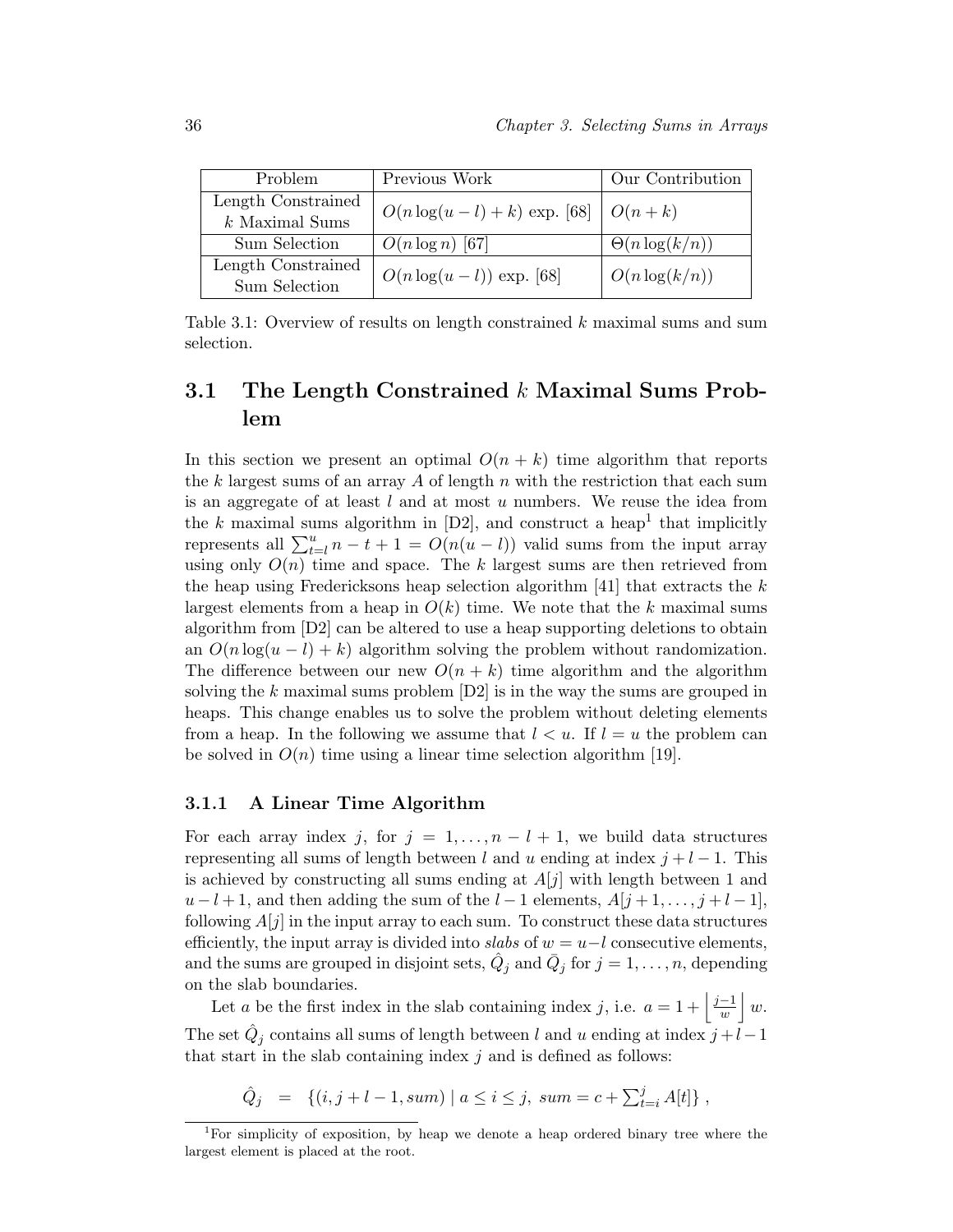

<span id="page-48-0"></span>Figure 3.1: Overview of the sets,  $l = 4, u = 9, c = \sum_{t=j+1}^{j+l-1} A[t]$  and  $d =$  $\sum_{t=a}^{j+l-1} A[t]$ . A new slab begins at index a and ends at index b.

where  $c = \sum_{t=j+1}^{j+l-1} A[t]$  is the sum of  $l-1$  numbers in  $A[j+1,\ldots,j+l-1]$ . The set  $\overline{Q}_j$  contains the  $(u - l + 1) - (j - a + 1) = u - l - j + a$  valid sums ending at index  $j + l - 1$  that start to the left of index a, thus:

$$
\bar{Q}_j = \{(i, j + l - 1, sum) | j - u + l \le i < a, sum = d + \sum_{t=i}^{a-1} A[t] \},
$$

where  $d = \sum_{t=a}^{j+l-1} A[t]$  is the result of summing the  $j - a + l$  numbers in  $A[a, \ldots, j+\overline{l-1}]$ . The sets are illustrated in Figure [3.1.](#page-48-0)

By construction, the sets  $\hat{Q}_j$  and  $\bar{Q}_j$  are disjoint and their union is the  $u - l + 1$  sums of length between l and u ending at index  $j + l - 1$ .

With the sets of sums defined we continue with the representation of these. The sets  $\hat{Q}_j$  and  $\bar{Q}_j$  are represented by pairs  $\langle \hat{\delta}_j, \hat{H}_j \rangle$  and  $\langle \bar{\delta}_j, \bar{H}_j \rangle$  where  $\hat{H}_j$ and  $\bar{H}_j$  are partially persistent heaps and  $\hat{\delta}_j$  and  $\bar{\delta}_j$  are constants that must be added to all elements in  $\hat{H}_j$  and  $\bar{H}_j$  respectively to obtain the correct sums. For the heaps we use the Iheap from [D2] which supports insertions in amortized constant time. Partial persistence is implemented using the node copying technique [33].

We construct representations of two sequences of sets,  $L_i$  and  $R_i$  for  $j =$  $1, \ldots, n$ , that depend on the slab boundaries. Consider the slab  $A[a, \ldots, j, \ldots, b]$ containing index j. The set  $L_j$  contains the  $j - a + 1$  sums ending at A[j] that start between index a and j. The set  $R_j$  contains the  $b - j + 1$  sums ending at  $A[b]$  starting between index  $j$  and  $b,$  see Figure [3.1.](#page-48-0)

Each set  $L_j$  is represented as a pair  $\langle \delta_j^L, H_j^L \rangle$  where  $\delta_j^L$  is an additive constant as above and  $H_j^L$  is a partially persistent Iheap. The pairs are incrementally constructed while scanning the input array from left to right as follows:

$$
\begin{array}{rcl}\n\langle \delta_a^L, H_a^L \rangle & = & \langle A[a], \{0\} \rangle \wedge \\
\langle \delta_j^L, H_j^L \rangle & = & \langle \delta_{j-1}^L + A[j], H_{j-1}^L \cup \{-\delta_{j-1}^L\} \rangle \,.\n\end{array}
$$

This is also the construction equations used in [D2]. Constructing a representation of  $L_a$  is simple, and creating a representation for  $L_j$  can be done efficiently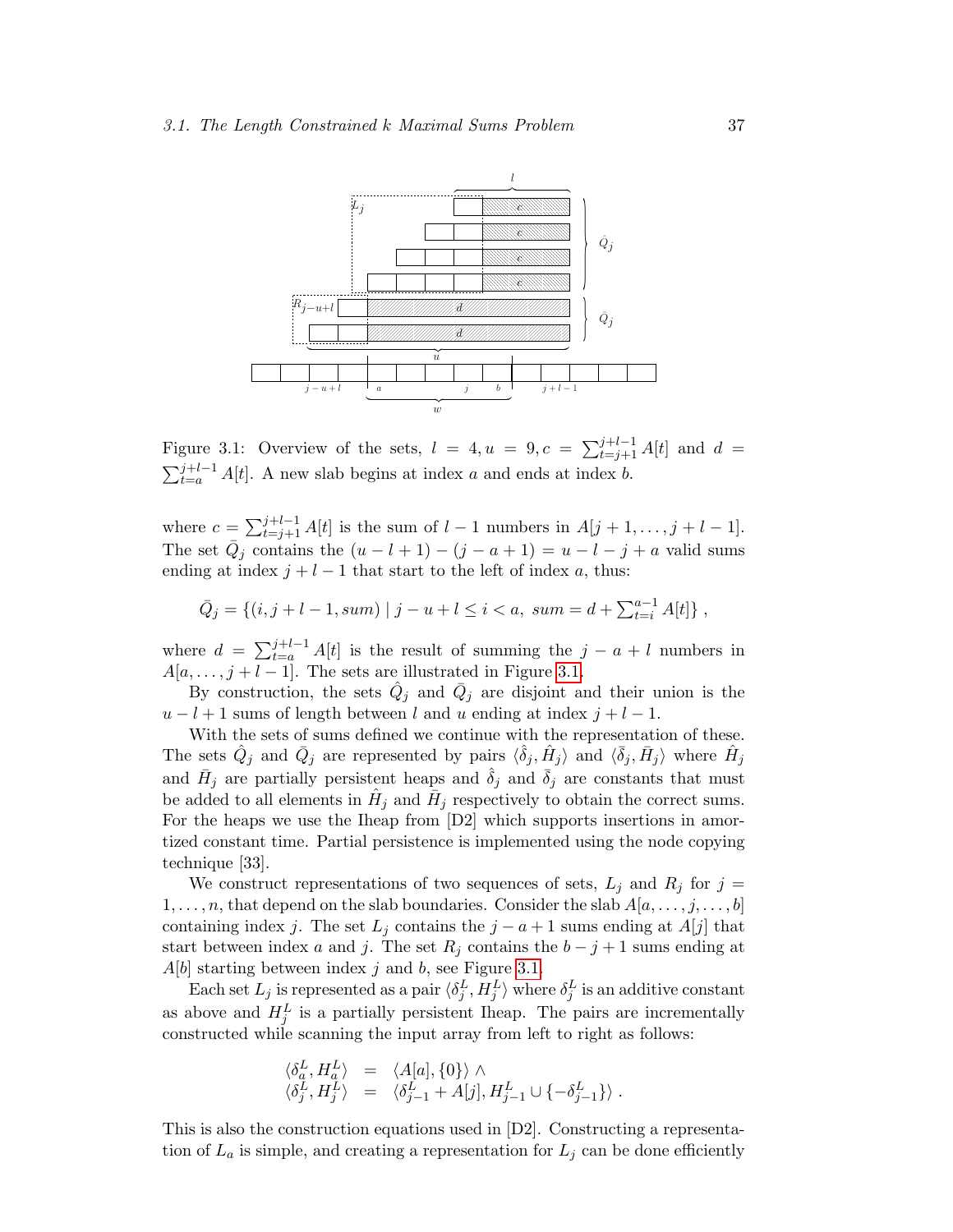given a representation of  $L_{j-1}$ . The representation of  $L_j$  is constructed by implicitly adding  $A[j]$  to all elements from  $L_{j-1}$  by setting  $\delta_j^L = \delta_{j-1}^L + A[j]$  and inserting an element to represent the sum  $A[j]$ . Since  $\delta_{j-1}^L + A[j]$  needs to be added to all elements in the representation of  $L_j$ , an element with  $-\delta_{j-1}^L$  as key is inserted into  $H_{j-1}^L$ , yielding  $H_j^L$  ending the construction. Partial persistence ensures that the Iheap  $H_{j-1}^L$  used to represent  $L_{j-1}$  is not destroyed. By the above description and the cost of applying the node copying technique [33] the amortized time needed to construct a pair is  $O(1)$ .

The  $R_j$  sets are represented by partially persistent Iheaps  $H_j^R$ , and these representations are built by scanning the input array from right to left. We get the following incremental construction equations:

$$
H_b^R = \{A[b]\} \wedge H_f^R = H_{j+1}^R \cup \{\sum_{t=j}^b A[t]\}.
$$

Similar to the  $\langle \delta_j^L, H_j^L \rangle$  pairs, constructing a partial persistent Iheap  $H_j^R$  also takes  $O(1)$  time amortized. Therefore, the time needed to build the representation of the 2n sets  $L_j$  and  $R_j$  for  $j = 1, ..., n$  is  $O(n)$ .

We represent the sets  $\hat{Q}_j$  and  $\bar{Q}_j$  using the representations of the sets  $L_j$  and  $R_{j-u+l}$ . Figure [3.1](#page-48-0) illustrates the correspondence between  $\hat{Q}_j$  and  $L_j$  and  $\bar{Q}_j$ and  $R_{j-u+l}$ . Consider any index  $j \in \{1, \ldots, n-l+1\}$ , and let  $A[a, \ldots, j, \ldots, b]$ be the current slab containing  $j$ . The set  $\hat{Q}_j$  contains the sums of length between l and u that start in the current slab and end at index  $j + l - 1$ . The set  $L_j$ contains the  $j - a + 1$  sums that start in the current slab and end at  $A[j]$ . Therefore, adding the sum of the  $l-1$  numbers in  $A[j+1,\ldots,j+l-1]$  to each element in  $L_j$  gives  $\hat{Q}_j$  and thus:

$$
\hat{Q}_j = \langle c + \delta_j^L, H_j^L \rangle \;,
$$

where  $c = \sum_{t=j+1}^{j+l-1} A[t]$ .

Similarly, the set  $\overline{Q}_j$  contains the  $u - l + 1 - (j - a + 1) = u - l - j + a$ sums of length between l and u ending at  $A[j + l - 1]$  starting in the previous slab. The set  $R_{j-u+l}$  contains the  $u-l-j-a$  shortest sums ending at the last index in the previous slab. Therefore, adding the sum of the  $j + l - a$  numbers in  $A[a, \ldots, j+l-1]$  to each element in  $R_{j-u+l}$  gives  $\overline{Q}_j$  and thus:

$$
\bar{Q}_j = \langle d, H_{j-u+l}^R \rangle \;,
$$

where  $d = \sum_{t=a}^{j+l-1} A[t]$ .

**Lemma 3.1** Constructing the  $2(n-l+1)$  pairs that represent  $\hat{Q}_j$  and  $\bar{Q}_j$  for  $j = 1, \ldots, n - l + 1$  takes  $O(n)$  time.

*Proof.* Constructing all  $\langle \delta_j^L, H_j^L \rangle$  pairs and all  $H_j^R$  partial persistent Iheaps takes  $O(n)$  time, and calculating sums c and d takes constant time using a prefix array. Constructing the prefix array takes  $O(n)$  time. Therefore, constructing  $\hat{Q}_j$  and  $\bar{Q}_j$  for  $j = 1, \ldots, n - l + 1$  takes  $O(n)$  time.  $\Box$  After constructing the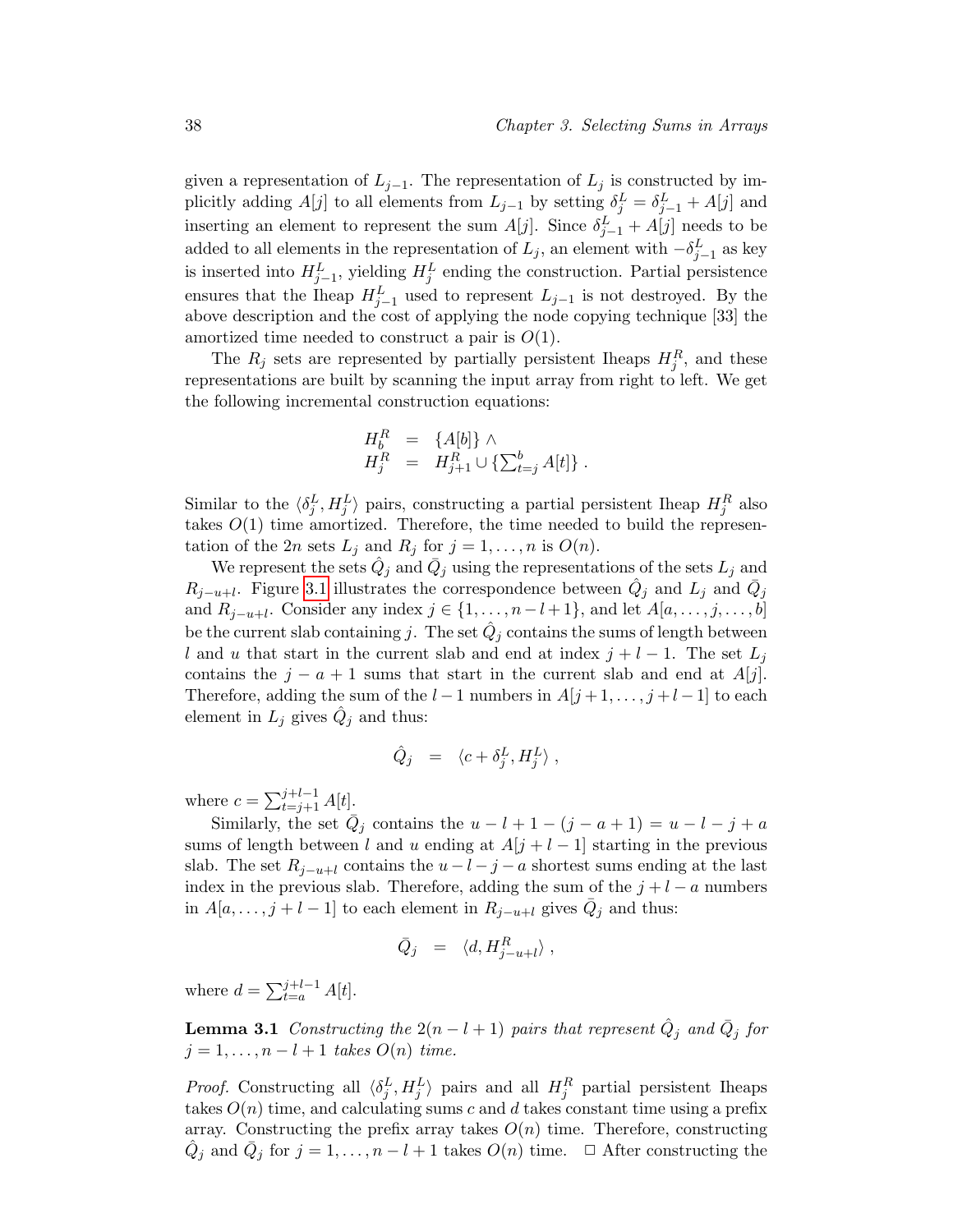$2(n-l+1)$  pairs, they are assembled into one large heap using  $2(n-l+1)-1$ dummy  $\infty$  keys as in [D2]. The largest  $2(n-l+1)-1+k$  elements are then extracted from the assembled heap in  $O(n + k)$  time using Fredericksons heap selection algorithm. The implicit sums given by adding  $\delta$  values are explicitly computed while Fredericksons algorithm explores the final heap top down in the way described in [D2]. The  $2(n-l+1)-1$  dummy elements are discarded.

**Theorem 3.1** The algorithm described reports the k largest sums with length between l and u in an array of length n in  $O(n+k)$  time.

## <span id="page-50-0"></span>3.2 Sum Selection Problem

In this section we prove an  $\Theta(n \log(k/n))$  time bound for the sum selection problem by designing an  $O(n \log(k/n))$  time algorithm that selects the k'th largest sum in an array of size  $n$  and by proving a matching lower bound.

The idea of the algorithm is to reduce the problem to selection in a collection of sorted arrays and weight balanced search trees [10, 72]. The trees and the sorted arrays are constructed using the ideas from Section [3.1](#page-47-0) and [D2]. Selecting the  $k<sup>i</sup>$ th largest element from a set of trees and sorted arrays is done using an essential part of the sorted column matrix selection algorithm of Frederickson and Johnson [42]. The part of Frederickson and Johnsons algorithm that we use is an iterative procedure named Reduce. In a round of the Reduce algorithm each array, A, is represented by the  $1 + |\alpha|A|$  largest element stored in the array, and a constant fraction of the elements in each array may be eliminated. This can be approximated in weight balanced search trees and the complexity analysis from [42] remains valid.

The lower bound is proved using a reduction from the  $X + Y$  cartesian sum selection problem [42].

We note that if  $k \leq n$  then the k maximal sums algorithm from [D2] can be used to solve the problem optimally in  $O(n)$  time.

To construct the sorted arrays efficiently, we use a heap data structure, that is a generalization of the Iheap, which we name Bheap. The Bheap is a heap ordered binary tree where each node of the tree contains a sorted array of size B. By heap order, we mean that all elements in a child of a node  $v$  must be smaller than the smallest element stored in  $v$ . Sorted arrays of  $B$  elements are required to be inserted in  $O(B)$  time amortized. Our Bheap implementation is based on ideas from the functional random access lists in [73] and simple bubble up/down procedures based on merging sorted arrays.

#### 3.2.1 The Bheap

To construct the sorted arrays efficiently, we use a heap data structure, that is a generalization of the Iheap, which we name Bheap. The Bheap is a heap ordered binary tree where each node of the tree contains a sorted array of size B. By heap order, we mean that all elements in a child of a node  $v$  must be smaller than the smallest element stored in  $v$ . Sorted arrays of  $B$  elements are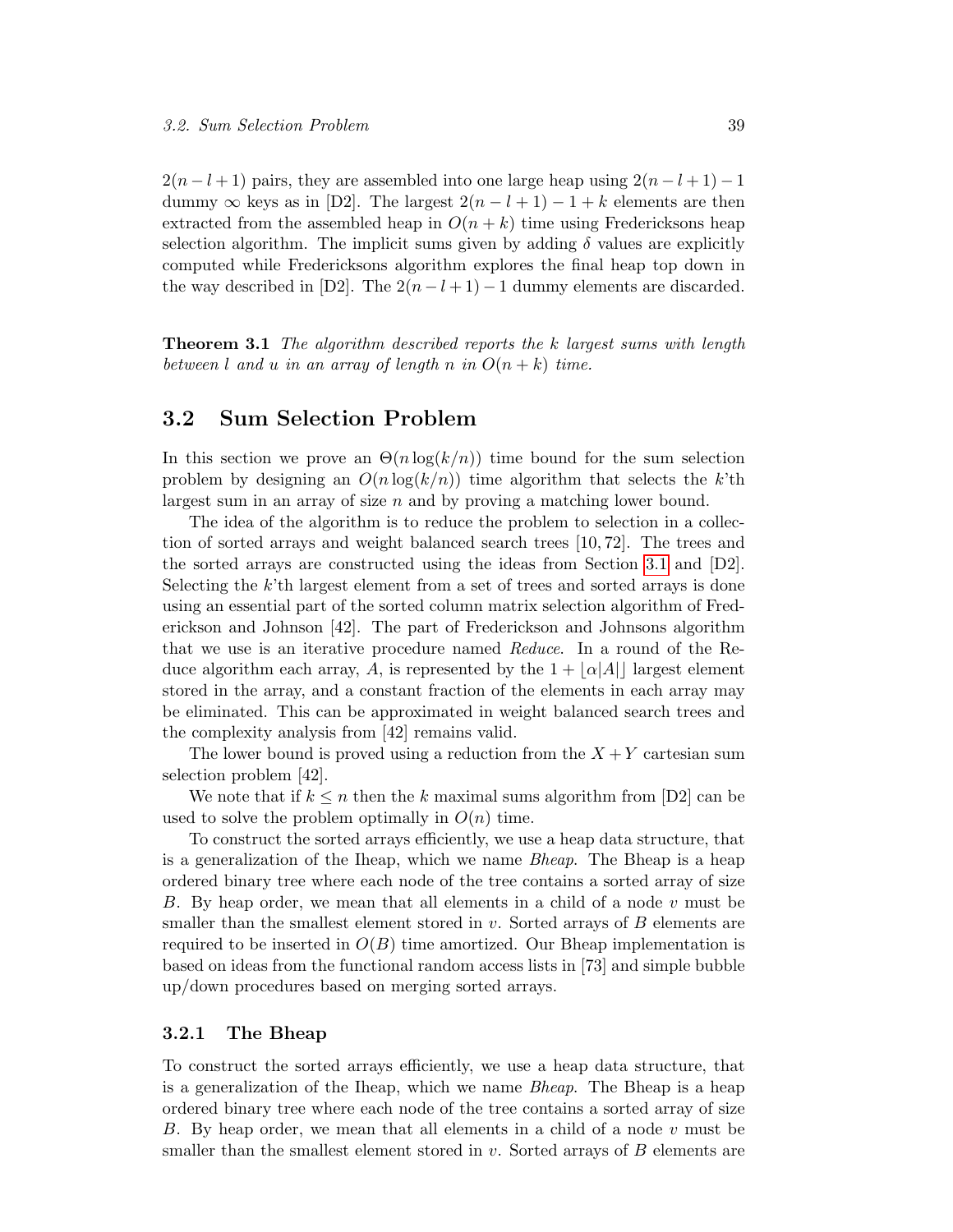required to be inserted in  $O(B)$  time amortized. Our Bheap implementation is based on ideas from the functional random access lists in [73] and simple bubble up/down procedures based on merging sorted arrays.

Merging Complete Heaps The main operation used by the Bheap is an algorithm for merging two complete heaps  $H_1, H_2$  each containing  $(2^i-1)$  nodes, using a node  $v$  storing  $B$  sorted elements. The operation works as follows.  $H_1, H_2$  are set as the children of v. Let the roots of  $H_1, H_2$  be  $R_1, R_2$  and let  $s_1, s_2$  be the smallest element of  $R_1, R_2$  respectively. Assume without loss of generality, that  $s_1 \leq s_2$ . The algorithm merges the elements in  $R_1, R_2$ , and v into one sorted sequence S. The largest B elements are put in  $v$ , the next B elements are put into  $R_1$ , and the remaining B are put into  $R_2$ .

Since  $s_1 \leq s_2$ , there are at least 2B elements at least as large as  $s_1$  in  $R_1 \cup R_2$ , and therefore the smallest element from S put in  $R_1$  is greater than or equal to  $s_1$ . This means that the binary tree rooted at  $R_1$ , is still heap ordered. The root clearly contains the largest elements, thus only the heap order of the subtree rooted at  $R_2$  needs to be restored which is done recursively.

**Lemma 3.2** Merging two complete heaps of size  $2^{i}-1$  using a block of B sorted elements takes  $O(iB)$  time.

*Proof.* The algorithm merges 3 sorted arrays of size B at most i times  $\Box$ 

Structure of the Bheap The data structure is a tree, where the rightmost path is a spine. The root is given rank 0, and any other node on the spine has rank equal to 1 plus rank of its parent. Let  $v_i$  denote the node on the spine with rank i. If  $v_i$  has a left child, then it is a complete heap with  $2^i - 1$  nodes or  $2^{i+1} - 1$  nodes. The latter can occur if  $v_{i+1}$ , the right child of  $v_i$ . also has a left child of size  $2^{i+1} - 1$ . Remark that the root only has a left child if  $v_1$  has a left child.

Inserting a sorted array  $b$  of size  $B$  is done as follows. A new node  $v$ containing b is created. If the Bheap does not contain any nodes,  $v$  becomes the root. If the Bheap only contains one element,  $v$  is set as right child of the root. A bubble-up process starting from  $v$  is then initiated. The elements stored in v are merged with the elements stored in v's parent,  $p(v)$ . The largest elements are put in  $p(v)$  and the remaining in v. The process is then repeated in  $p(v)$  and stops when it has reached the root. If the last two nodes on the spine both have left children and they contain the same number of elements, the spine is extended by one by inserting  $v$  at the end. The bubble-up procedure is then invoked on v. If there are two nodes  $v_i, v_{i+1}$  that both have left children storing  $2^{i+1} - 1$  nodes, these two complete heaps are merged into a complete heap h of size  $2^{i+2} - 1$  using v. The resulting complete heap is then inserted as a left child of  $v_{i+2}$  if this node does not already have a left child. If  $v_{i+2}$  does have a left child it is set as the left child of  $v_{i+1}$ . The bubble-up procedure is then invoked on the root of h. Otherwise, v is inserted as a left child of  $v_1$  if  $v_1$ does not have a left child, and as a left child of the root otherwise. Again the bubble-up procedure is invoked on  $v$  to restore heap order.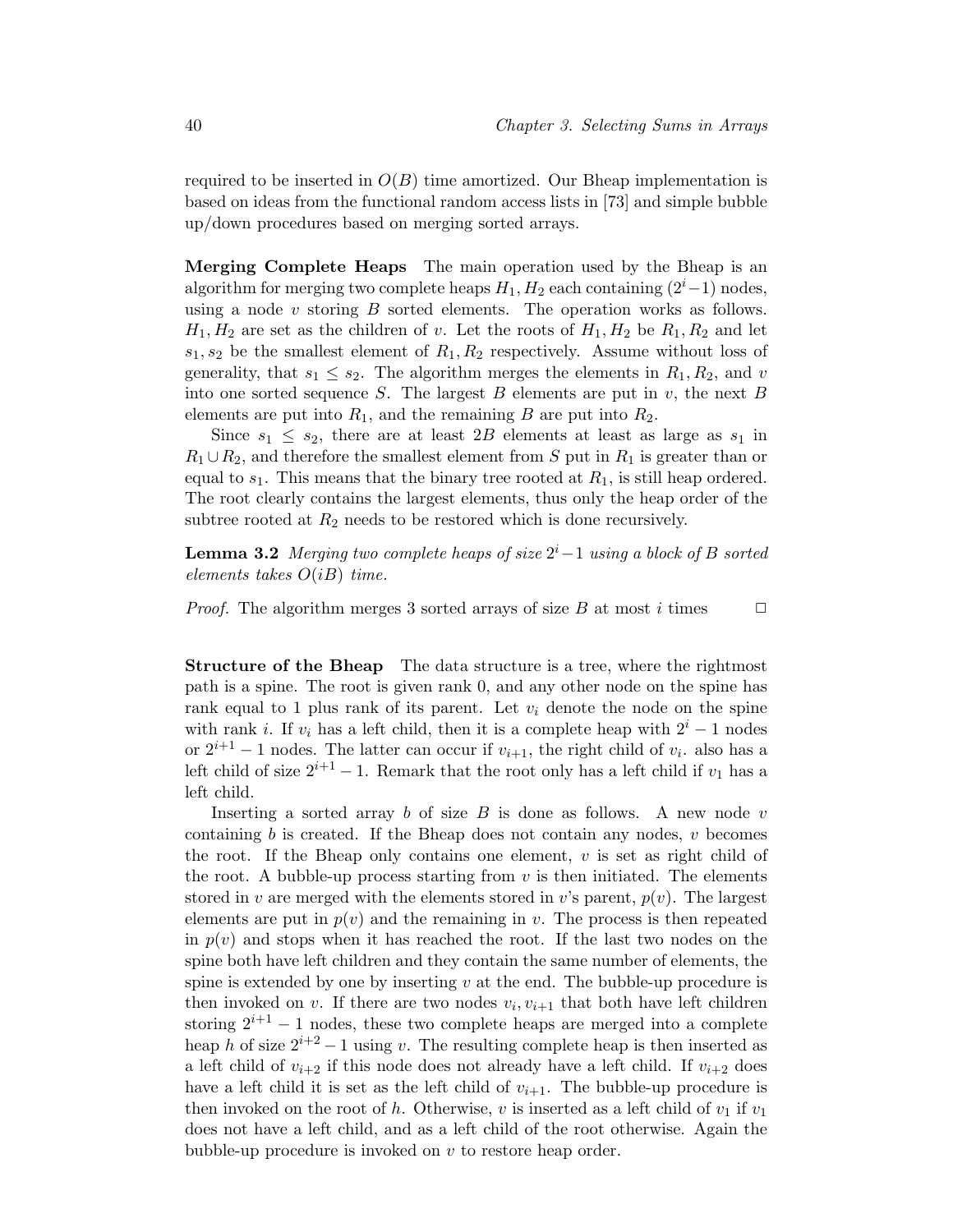**Lemma 3.3** Inserting B sorted elements into the Bheap takes  $O(B)$  time amortized

*Proof.* Two complete heaps of size  $2^{i} - 1$  are merged every  $2^{i+1} - 1$  insertions in  $O(iB)$  time. The bubble-up procedure performed after the merging also takes  $O(iB)$  time. The spine is extended by one to length  $i+1$  one insertion before two heaps of size  $2^{i+1}-1$  are merged for the first time, and it takes  $O(iB)$  time. By summing over all insertions the amortized cost becomes  $O(B)$ .  $\Box$ 

#### <span id="page-52-0"></span>3.2.2 An  $O(n \log(k/n))$  Time Algorithm

In this section we reduce the sum selection problem to selection in a set of trees and sorted arrays. We use the weight balanced B-trees of Arge and Vitter [10] with degree  $B = O(1)$ . Similar to the grouping of sums in Section [3.1,](#page-47-0) each index j, for  $j = 1, \ldots, n$ , is associated with data structures representing all possible sums ending at  $A[j]$ . The set representing all sums ending at index j is defined as follows:

$$
Q_j = \left\{ (i, j, sum) \mid 1 \le i \le j, sum = \sum_{t=i}^j A[t] \right\} .
$$

The input array is divided into slabs of size  $w = \lfloor k/n \rfloor$ , and the set  $Q_i$  is represented by two disjoint sets  $WB<sub>j</sub>$  and  $BH<sub>j</sub>$  that depend on the slab boundaries. The set  $WB<sub>j</sub>$  contains the sums ending at index j beginning in the current slab, and  $BH<sub>j</sub>$  contains the sums ending at index j not beginning in the current slab. Let  $a = 1 + \left| \frac{j-1}{w} \right|$  $\frac{-1}{w}$  w, i.e. the first index in the slab containing index j, then:

$$
WB_j = \left\{ (i, j, sum) \mid a \le i \le j, sum = \sum_{t=i}^{j} A[t] \right\} \wedge
$$
  
\n
$$
BH_j = \left\{ (i, j, sum) \mid 1 \le i < a, sum = c + \sum_{t=i}^{a-1} A[t] \right\},\
$$

where  $c = \sum_{t=a}^{j} A[t]$  is the sum of the  $j - a + 1$  numbers in  $A[a, \ldots, j]$ . The sets  $WB_j$  and  $BH_j$  are disjoint, and  $WB_j \cup BH_j = Q_j$  by construction. The sets are illustrated in Figure [3.2.](#page-53-0)

The set  $WB_i$  is represented as a pair  $\langle \tau_i, T_i \rangle$  where  $T_i$  is a partial persistent weight balanced B-tree and  $\tau_j$  is an additive constant that must be added to all elements in  $T_j$  to obtain the correct sums. The set  $BH_j$  is represented as a pair  $\langle \delta_j, H_j \rangle$  where  $\delta_j$  is an additive constant and  $H_j$  is a partial persistent Bheap with  $B = w$ .

The pairs  $\langle \tau_j, T_j \rangle$  are constructed as follows. If j is the first index of a slab, i.e.  $j = 1 + tw$  for some natural number t, then:

$$
\langle \tau_j, T_j \rangle = \langle A[j], \{0\} \rangle.
$$

This is the start of a new slab, and a new partial persistent weight balanced B-tree representing  $A[j]$ , the first element in the slab, is created. If j is not the first index in a slab then:

$$
\langle \tau_j, T_j \rangle = \langle \tau_{j-1} + A[j], T_{j-1} \cup \{-\tau_{j-1}\} \rangle ,
$$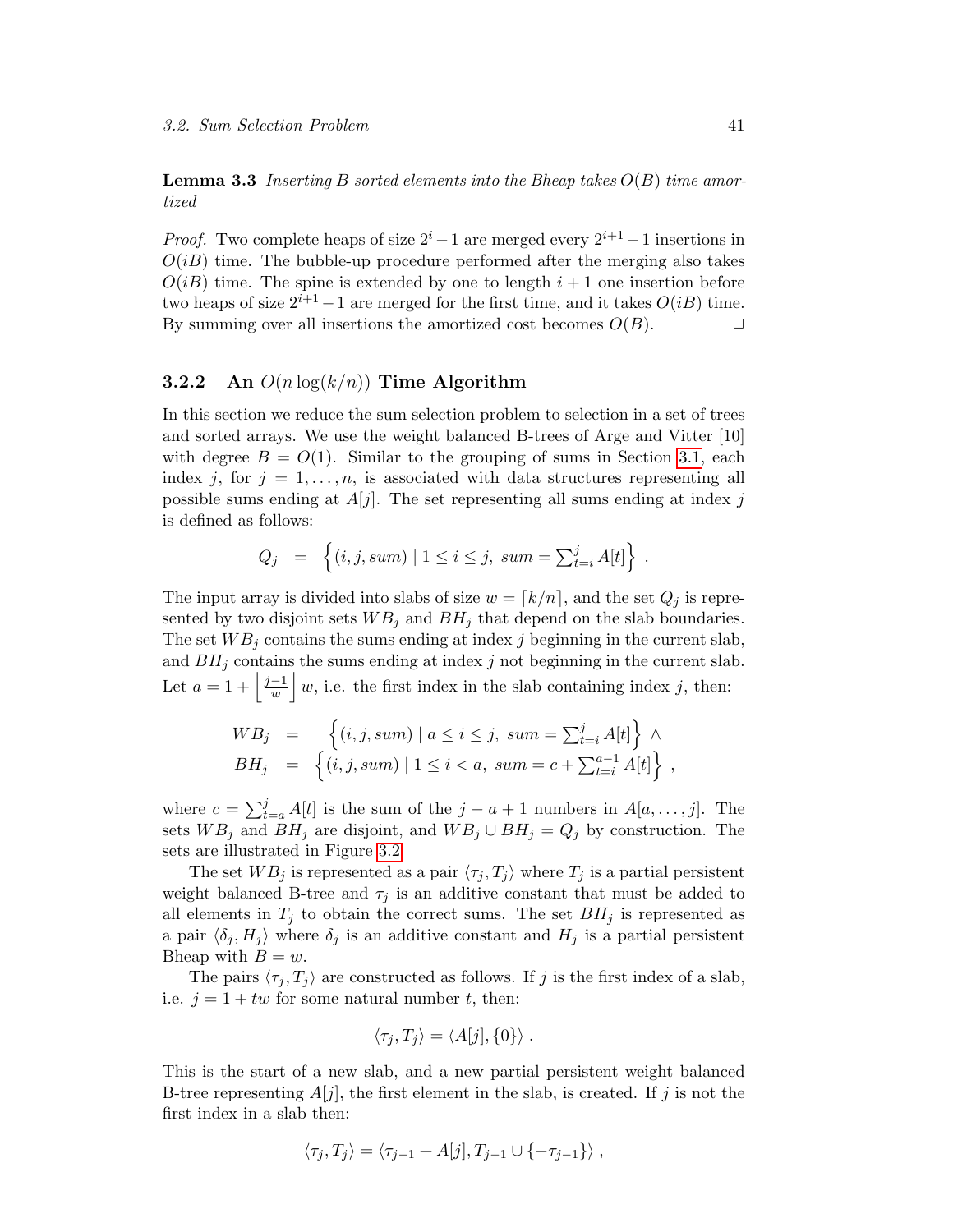

<span id="page-53-0"></span>Figure 3.2: Overview of the sets. Slab size  $w = 5$ , and  $A[a, \ldots, b]$  is the slab containing index  $j$ .

i.e. we change the additive constant and insert  $-\tau_{j-1}$  into the weight balanced tree  $T_{i-1}$ . These construction equations are identical to the construction equa-tions from Section [3.1,](#page-47-0) and partial persistence ensures that  $T_{j-1}$  is not destroyed by constructing  $T_i$ .

For the  $\langle \delta_j, H_j \rangle$  pairs representing the sets  $\hat{Q}_j$ , we observe that if  $j \leq w$ then  $BH_i = \emptyset$ , thus:

$$
\langle \delta_j, H_j \rangle = \langle 0, \emptyset \rangle \ .
$$

If  $j > w$  and j is not the first index in a slab, then adding  $A[j]$  to all elements from the previous set yields the new set, thus:

$$
\langle \delta_j, H_j \rangle = \langle \delta_{j-1} + A[j], H_{j-1} \rangle .
$$

If j is the first index of a slab, i.e.  $j = 1 + tw$  for some integer  $t \ge 1$ , all w sums represented in  $\langle \tau_{j-1}, T_{j-1} \rangle$  are inserted into a sorted array S and each sum explicitly calculated. This sorted array then contains all sums starting in the previous slab ending at index  $j-1$ . For each element in S the additive constant  $\delta_{j-1}$  is subtracted and S is inserted into the Bheap  $H_{j-1}$ . The construction equation becomes:

$$
\langle \delta_j, H_j \rangle = \langle \delta_{j-1} + A[j], H_{j-1} \cup S \rangle ,
$$

where

$$
S = \left\{ (i, j, s - \delta_{j-1}) \mid j - w \le i < j, s = \sum_{t=i}^{j-1} A[t] \right\} .
$$

Again, partial persistence ensures that the previous version of the Bheap,  $H_{j-1}$ , is not destroyed.

**Lemma 3.4** Constructing the pairs  $\langle \delta_i, H_i \rangle$  and  $\langle \tau_i, T_i \rangle$  for  $j = 1, ..., n$  takes  $O(n \log(k/n))$  time.

Proof. The Bheap and the weight balanced B-trees have constant in and outdegree. Therefore, partial persistence can be implemented for both using the node copying technique [33].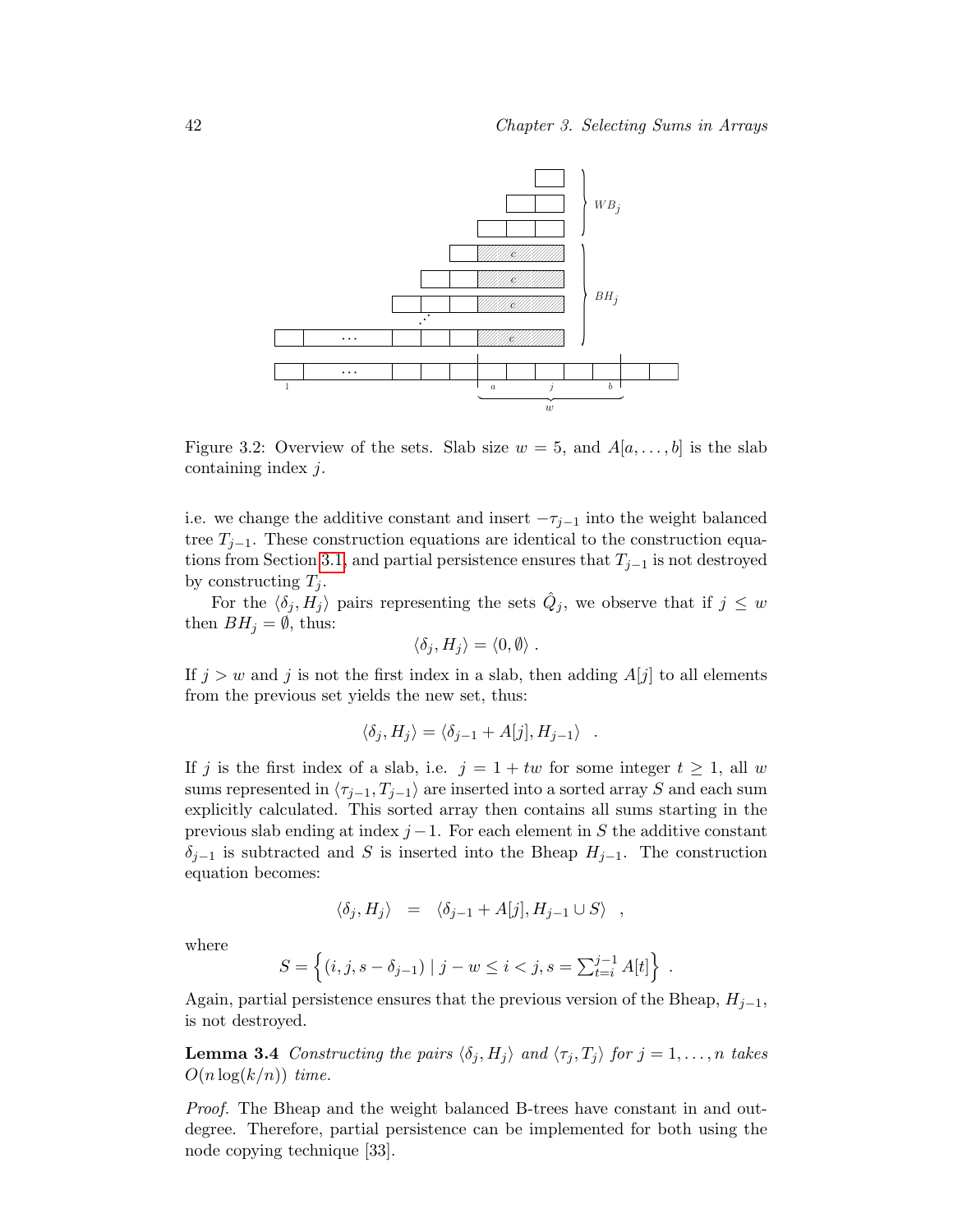For the Bheap, amortized  $O(1)$  pointers and arrays are changed per insertion. The extra cost for applying the node copying technique is  $O(B) = O(w)$ time amortized per insert operation. Constructing the sorted array S from a weight balanced B-tree takes  $O(w)$  time. An insert in a Bheap is only performed every w'th step, and calculating additive constants in each step takes constant time. Therefore, the time used for constructing all  $\langle \delta_i, H_i \rangle$  pairs is  $O(n+\frac{n}{w}w)=O(n).$ 

Each insert in a weight balanced B-tree is performed on a tree containing at most w elements using  $O(\log w)$  time. Therefore, the extra cost of using the node copying technique is  $O(\log w)$  time amortized per insert operation. Calculating an additive constant  $\tau_j$  takes constant time, thus, constructing all  $\langle \tau_i, T_i \rangle$  pairs takes  $O(n \log(k/n))$  time.

After the *n* pairs,  $\langle \delta_i, H_i \rangle$ , storing Bheaps are constructed, they are assembled into one large heap in the same way as in Section [3.1.](#page-47-0) That is, we construct a complete heap on top of the pairs using  $n - 1$  dummy nodes storing the same array of w dummy  $\infty$  elements. We then use Fredericksons heap selection algorithm in the same way as in Section [3.1](#page-47-0) where the representative for each node is the smallest element in the sorted array stored in it. Using Fredericksons heap selection algorithm the  $2n-1$  nodes with the maximal smallest element and their 2n children are extracted. This takes  $O(n)$  time and the nodes extracted from the Bheap gives 3n sorted arrays by discarding the  $n-1$  dummy nodes.

**Lemma 3.5** The 3n nodes found as described above contain the k largest sums contained in the n pairs  $\langle \delta_i, H_i \rangle$ .

*Proof.* The  $4n - 1$  nodes found by the heap selection algorithm forms a connected subtree  $T$  of the heap rooted at the root of the heap. Any element  $e$ stored in a node  $v_e \notin T$  is smaller than all elements stored in any internal node  $v \in T$  since, by heap order, e is smaller than the smallest element in the leaf of T that is on the path from  $v_e$  to the root. The smallest element in a leaf is smaller than the smallest element in any internal node since the leaf was not picked by the heap selection algorithm. There are  $2n-1$  internal nodes in T and  $n$  of these does not store dummy elements. Therefore, for each element not residing in T there at least  $nw = n\left[\frac{k}{n}\right]$  $\left\lfloor \frac{k}{n} \right\rfloor \geq k$  larger elements in the 3*n* found  $\Box$  nodes.  $\Box$ 

These 3n sorted arrays of size w and the n pairs  $\langle \tau_i, T_i \rangle$  storing weight balanced B-trees of size at most w contain at most  $4nw = 4n\left[\frac{k}{n}\right]$  $\frac{k}{n}$ ]  $\leq 4(k+n)$ sums. The  $3n$  arrays and the n weight balanced B-trees are given as input to the adapted sorted column matrix selection algorithm, which extracts the  $k$ <sup>th</sup> largest element from these in  $O(n \log(k/n))$  time. The fact that the weight balanced B-trees are partially persistent versions of the same tree and contain additive constants is handled by expanding the trees and computing the sums explicitly during the top down traversals performed by the selection algorithm as in Section [3.1](#page-47-0) and [D2].

**Theorem 3.2** The algorithm described selects the k'th largest sum in an array of size n in  $O(n \log(k/n))$  time.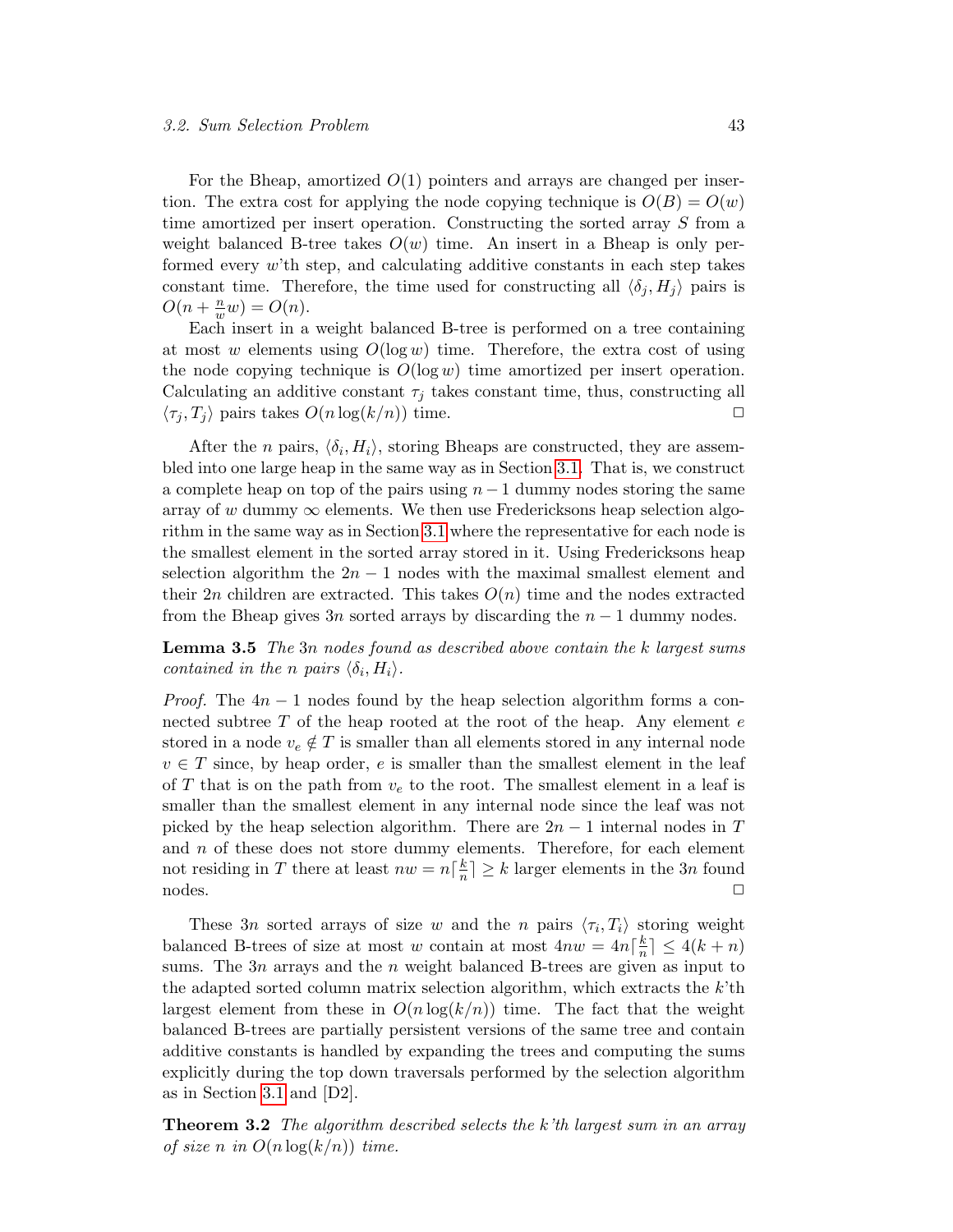#### 3.2.3 Selection in Weight Balanced Trees

Frederickson and Johnson [42] designed an optimal algorithm for selection in a matrix with sorted columns i.e. an optimal algorithm for selection in a set of sorted arrays. The algorithm is based on two procedures, CUT and REDUCE, but for the purpose of our algorithm, only the REDUCE algorithm is needed. However, the REDUCE algorithm also need to be applied to trees, not only sorted arrays.

The input to the REDUCE algorithm is n sorted arrays. The i'th array has size  $n_i$  and  $N = \sum_{i=1}^n n_i \leq 9k/2$ . In one iteration of the REDUCE algorithm where  $k > N/2$ , the  $1 + \lfloor \alpha n \rfloor$ 'th smallest element is found for each array, and in some of the arrays all elements up to and including the  $1 + |\alpha n|$ 'th element are discarded. This is all done in constant time per sorted array. The case where  $k \leq N/2$  is similar.

The same thing can be done approximately in a weight balanced tree. We use the leaf oriented weight balanced b-trees of Arge and Vitter [10], where all leaves are at the same level. There are two weight parameters  $b, k \geq 8$ .

The weight  $w(v)$ , of a node v is the number of elements in the leafs of the subtree rooted at  $v$ . In a weight balanced b-tree the following conditions hold:

- All leaves are on the same level (0) and each leaf u has weight  $\frac{1}{4}k \leq$  $w(u) \leq k$
- An internal node v on l has, has weight  $w(v) \leq b^l k$ .
- Except for the root, an internal node v at level l has weight  $\frac{1}{4}b^lk \leq w(v)$ .
- The root has more than one child

Each node of the tree stores the smallest and the largest element stored in each its children.

In a weight balanced b-tree, an element with rank  $\beta n$ , where  $\alpha_1 = \alpha/c \leq$  $\beta \leq \alpha = \alpha_2$  for some constant c, can be located by finding the subtree with the  $\beta n$  smallest elements. This subtree is found by traversing the leftmost path in the tree. Eventually the weight of the leftmost child,  $v_a$ , of the current node, v, at level l becomes smaller than  $\alpha_2 n$  and the traversal stops. However,  $w(v) \geq \alpha_2 n$  since we did not stop at v's parent, and the weight of the root is  $n > \alpha_2 n$ . Therefore,  $w(v_a) \leq \alpha_2 n < w(v)$ .

The tree rooted at  $v_a$  is only valid if  $\alpha_1 n \leq w(v_a) \leq \alpha_2 n$  is satisfied. Therefore, if we set  $\alpha_1 = \frac{\alpha_2}{4b}$  then

$$
\alpha_1 n = \alpha_2 n/4b \le b^l k/4b = \frac{1}{4}b^{l-1}k \le w(v_a)
$$
,

and  $w(v_a)$  is in the correct interval.

If  $\alpha_2$  is chosen as a small constant, this takes constant time, since only a constant number of steps is required before  $\frac{1}{4}b^lk \leq \alpha_2n$  when the root has two children and the weight constraints are valid. Discarding all elements with rank at most  $\beta n$  is done by discarding the subtree found above, and then apply rebalancing to maintain the tree weight balanced.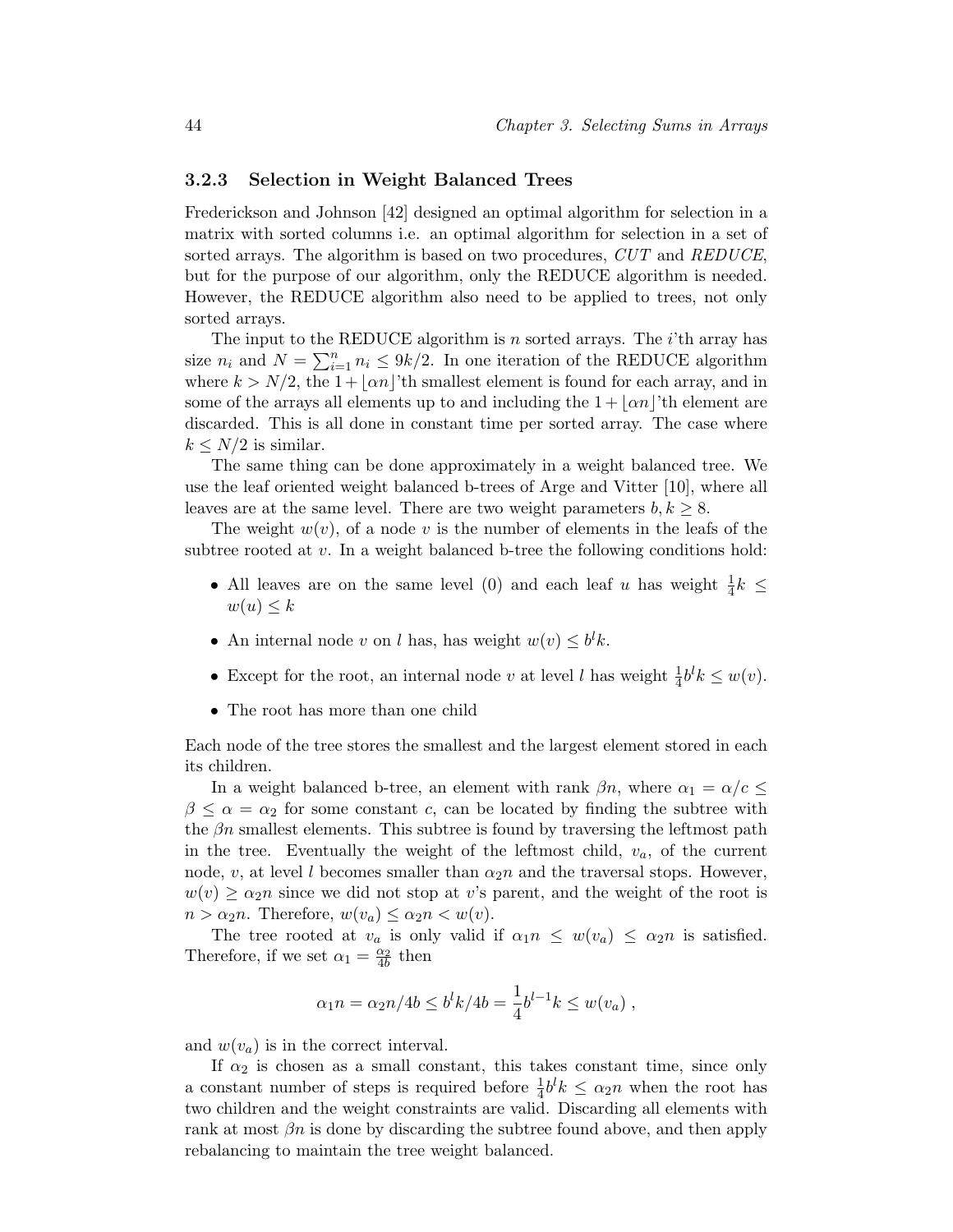Usually when a node,  $v$ , at level,  $l$ , needs rebalancing after deleting an element, the weight,  $w(v)$ , is only one smaller than what is required, i.e.  $w(v) =$ 1  $\frac{1}{4}b^l k-1$ . However, in this case an entire subtree is deleted, and the weight  $w(v)$ of the node may be as much as  $b^{l-1}k$  to small, i.e.  $\frac{1}{4}b^{l}k - b^{l-1}k \leq w(v)$  is the only guarantee on  $w(v)$  after the cut of a subtree.

If the weight constraint is violated, i.e.  $w(v) < \frac{1}{4}$  $\frac{1}{4}$ b<sup>l</sup>k, v is fused with its leftmost sibling s. Since s satisfies the weight constraint,  $\frac{1}{4}b^l k \leq w(s)$ . By adding up  $w(v)$  and  $w(s)$  we get:

$$
w(s) + w(v) \le 2 \cdot \frac{1}{4} b^l k - b^{l-1} k = b^{l-1} k \left( \frac{1}{2} b - 1 \right) \ge \frac{1}{4} b^l k
$$
,

for  $b \geq 4$ , and the fused node satisfies the lower weight constraint. If the merged node is heavier than  $b^l k$  after the merge it is split as usual. The path to the root is then traversed and nodes are fused and split similarly if they are unbalanced.

The REDUCE algorithm uses the linear time weighted selection algorithm of [59] to find a partition  $(Q_1, x_i, Q_2)$  of a set  $Q$  consistent with the weighted selection of an M'th weighted element. Let the j'th element in  $Q$  be denoted  $q_j$  and have weight  $w_j$ . The weighed selection algorithm partitions Q into three disjoint sets  $(Q_1, Q_2, \{q_i\})$  such that  $\sum_{j \in Q_1} w_j < M \leq w_i + \sum_{j \in Q_1} w_j$ , where  $j \in Q_1$  implies  $q_j \leq q_i$  and  $j' \in Q_2$  implies  $q_i \leq q_{j'}$ .

The REDUCE procedure is used iteratively as in  $[42]$ . The *n* weight balanced b-trees  $T_1, \ldots, T_n$  has size  $n_1, \ldots, n_n$  respectively. Instead of an element with rank  $1 + \lfloor \alpha n_i \rfloor$  where  $\alpha \leq 1 - \sqrt{1/2 + 1/N}$  is a small constant, an element with rank  $\beta_i n_i$  is used where  $\alpha_1 \leq \beta_i \leq \alpha_2$  for tree  $T_i$  for  $i = 1, \ldots, n$  with  $\alpha_1 = \frac{\alpha}{4b}$  and  $\alpha_2 = \alpha$ . When only  $O(n)$  elements remain, the k'th largest is found using linear selection.

Therefore, the analysis of the REDUCE procedure which is presented in Lemma 3 in [42] is done again. Following this analysis, we focus on the case where  $k > N/2$ . Let  $\beta_i n$  be the actual rank of the element  $x_i$  used in tree  $T_i$ where  $\alpha_1 n_i \leq \beta_i n_i \leq \alpha_2 n_i$ . First we analyze how many elements the algorithm discards in each round. Let  $(Q_1, x_i, Q_2)$  be the weighted selection for the  $\alpha_2 N$ 'th weighed element, where  $x_i \in T_i$ . From all trees  $T_j \in Q_1 \cup \{T_i\}$  all elements ranked smaller as well as the  $\beta_i$ 'th ranked element are discarded, and we get the following bound on the number of elements discarded in an iteration:

$$
\beta_i n_i + \sum_{j \in Q_1} \beta_j n_j \ge \alpha_1 \left( n_i + \sum_{j \in Q_1} n_j \right) \ge \alpha_1 \alpha_2 N
$$

since  $n_i + \sum_{j \in Q_1} n_j \ge \alpha_2 N$  by weighed selection and  $\beta_j \ge \alpha_1$  for all j. Therefore, each round discards a constant fraction of the remaining elements.

The largest element removed by the cut is  $x_i$ . Therefore, if the number of elements at least as large as  $x_i$  after the cut is at least  $N/2 > k$ , then the k'th largest element remains. No elements from trees in  $Q_2$  are cut. For each tree  $T_j \in Q_2$  all elements larger than the  $\beta_j n_j$ 'th element are at least as large as  $x_i$ by weighed selection. Clearly this is also true for the remaining elements in  $T_i$ .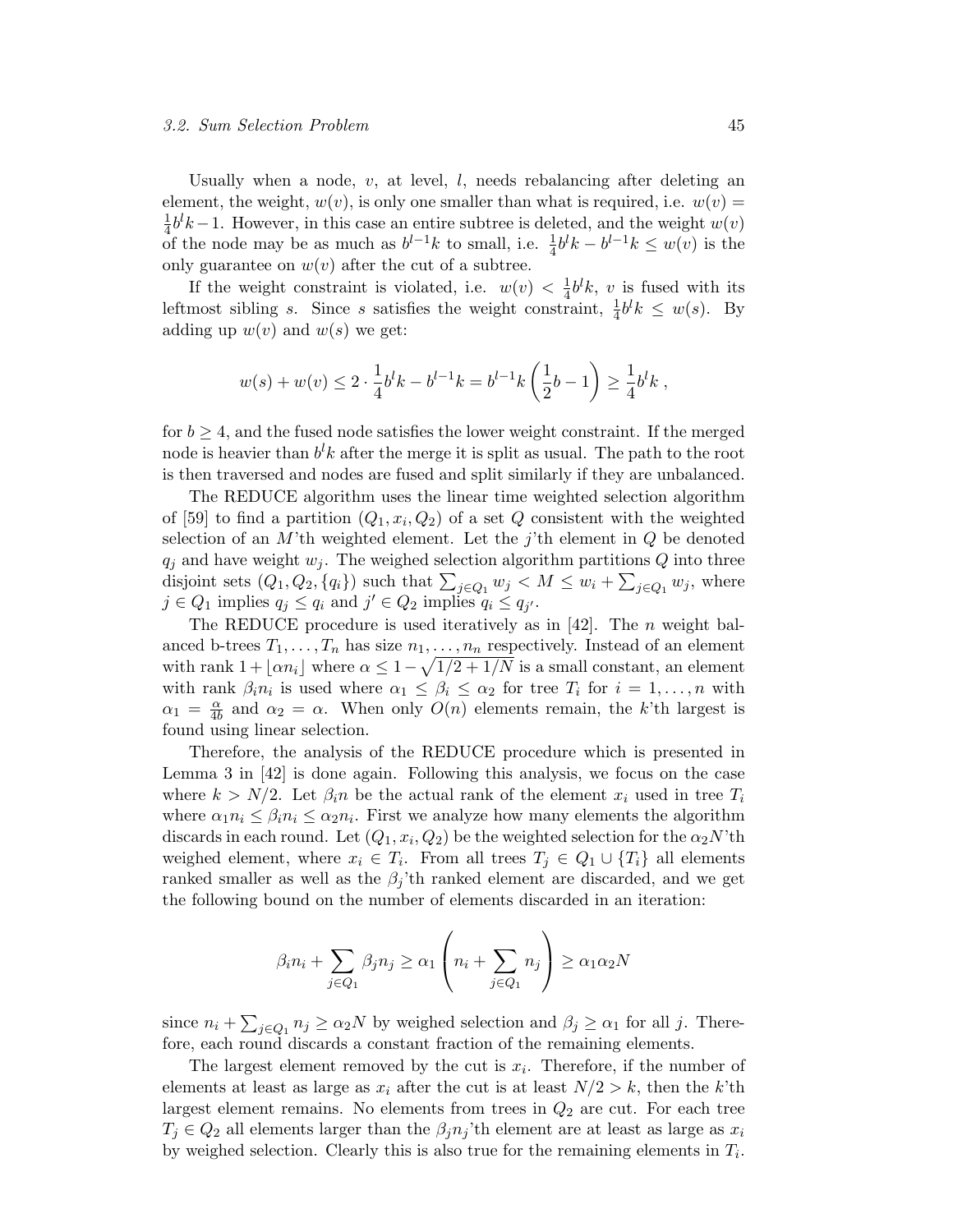We get the following bound on the number of elements left larger than  $x_i$ 

$$
(1 - \beta_i)n_i + \sum_{j \in Q_2} (1 - \beta_j)n_j \ge (1 - \alpha_2) \left( n_i + \sum_{j \in Q_2} n_j \right) \ge (1 - \alpha_2)^2 N
$$

The last inequality follows from the fact that

$$
n_i + \sum_{j \in Q_2} n_j = N - \sum_{j \in Q_1} n_j \ge N - \alpha_2 N = (1 - \alpha_2)N
$$

since  $\sum_{j \in Q_1} n_j < \alpha_2 N$  by weighed selection. Because  $(1 - \alpha_2)^2 N - 1 \ge N/2$  for  $\alpha_2 \leq 1 - \sqrt{1/2 + 1/N}$  we conclude that the k'th largest element is not deleted in an iteration of REDUCE.

**Theorem 3.3** Selecting the k'th largest element from a set of  $n \leq k$  weight balanced b-trees and sorted arrays containing  $O(k)$  elements in total takes  $\Theta(n+1)$  $n \log k/n$  time.

Proof. The REDUCE algorithm is run iteratively as in [42] and stops when only  $O(n)$  elements remain. In each iteration the trees are handled as described above and the sorted arrays as in [42]. The time bound follows from the above analysis, the fact that  $\alpha_1$  is only a constant smaller than  $\alpha_2 = \alpha$ , and [42].  $\Box$ 

#### <span id="page-57-0"></span>3.2.4 Lower Bound

In this section we prove a matching lower bound of  $\Omega(n \log(k/n))$  time for the sum selection problem via a reduction from the  $X + Y$  cartesian sum selection problem. In the  $X + Y$  cartesian sum selection problem as defined in [42], the input is two unsorted arrays  $X$  and  $Y$  and an integer  $k$ , and the task is to select the k'th largest element in the cartesian sum  $\{x + y \mid x \in X, y \in Y\}.$ 

Given an instance of the  $X + Y$  cartesian sum selection problem,  $X =$  ${x_1, \ldots, x_n}$ ,  $Y = {y_1, \ldots, y_m}$ , and k, construct the following array A:

|  |  | $ x_1-x_2   x_2-x_3  \cdots  x_{n-1}-x_n  x_n+\infty+y_1  y_2-y_1  \cdots  y_m-y_{m-1} $ |  |  |
|--|--|------------------------------------------------------------------------------------------|--|--|
|  |  |                                                                                          |  |  |

where  $\infty$  is a number larger than  $(n+m) \cdot \max\{|x| \mid x \in X\} \cup \{|y| \mid y \in Y\}.$ The sums in A have the following properties:

- A sum ranging from *i* to *j* where  $i \leq n \leq j$  represents the sum  $\left(\sum_{t=i}^{n-1} A[t]\right)$ +  $x_n + \infty + y_1 + (\sum_{t=n+1}^j A[t]) = x_i + y_{j-n+1} + \infty.$
- A sum including  $A[n] = x_n + \infty + y_1$  is larger than any sum that does not

There are more sums in the sum selection instance than there are in the  $X + Y$  cartesian sum instance since any sum not containing  $A[n]$  does not correspond to an element in the cartesian sum. However, the k'th largest sum does contain  $A[n]$  and corresponds to the k'th largest sum in the cartesian sum instance. Therefore, any algorithm that selects the k'th largest sum in an array can be used to select the k'th largest element in the cartesian sum.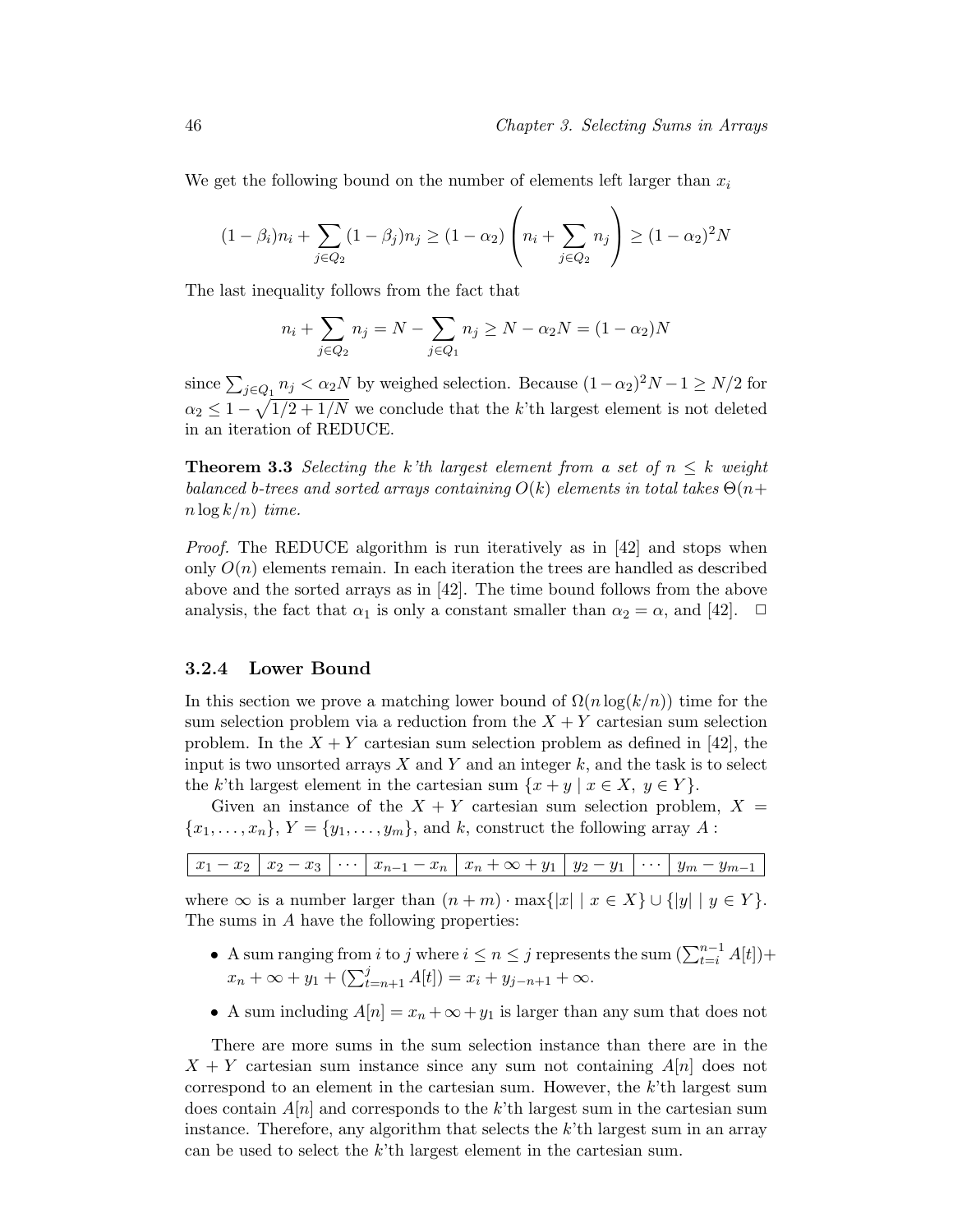

<span id="page-58-1"></span>Figure 3.3: Combining ideas - The sums associated with index  $i$ . A new slab of length  $u - l$  starts at index a and a new subslab of length  $\lceil k/n \rceil = 4$  starts at index b.  $c = \sum_{t=j+1}^{j+l-1} A[t]$ ,  $d = \sum_{t=b}^{j+l-1} A[t]$ ,  $e = \sum_{t=a}^{j+l-1} A[t]$  and  $f =$  $\sum_{t=x}^{j+l-1} A[t]$  where x is the first index in the subslabular following the subslab containing index  $j - u + l$ . The set  $\hat{Q}_j$  is split into  $\hat{T}_j$ , represented by a weight balanced tree, and  $\widehat{BH_j}$ , represented by a Bheap. The set  $\bar{Q}_j$  is split similarly.

The lower bound for selecting the k'th largest element in the cartesian sum  $(X + Y)$  is  $\Omega(m + p \log(k/p))$  comparisons where  $|X| = n, |Y| = m$  with  $n \leq m$ and  $p = \min\{k, m\}$  [42]. In the reduction the size of the array A is  $n + m - 1$ , which is  $\Theta(n+m) = \Theta(m)$ , and it can be built in  $O(m)$  time.

**Theorem 3.4** Any algorithm that selects the k'th largest sum in an array of size n uses  $\Omega(n \log(k/n))$  comparisons.

## <span id="page-58-0"></span>3.3 Length Constrained Sum Selection

In this section we sketch how to select the  $k<sup>th</sup>$  largest sum consisting of at least l and at most u numbers from an array of size n in  $O(n \log(k/n))$  time. The algorithm combines the ideas from Section [3.1](#page-47-0) and Section [3.2.](#page-50-0) Similar to Section [3.2](#page-50-0) the algorithm works by reducing the problem to selection in a collection of weight balanced search trees and sorted arrays. It should be noted that a deterministic algorithm with running time  $O(n \log(u - l))$  can be achieved by using weight balanced B-trees instead of Iheaps in the algorithm from Section [3.1,](#page-47-0) and using these as input to the adapted sorted column matrix selection algorithm instead of the heap selection algorithm.

To achieve  $O(n \log(k/n))$  time, we constrain the lengths of the sums considered and divide the input array into slabs of size  $u - l$  as in Section [3.1.](#page-47-0) Subsequently, we efficiently construct representations of the sets  $\hat{Q}_j$  and  $\bar{Q}_j$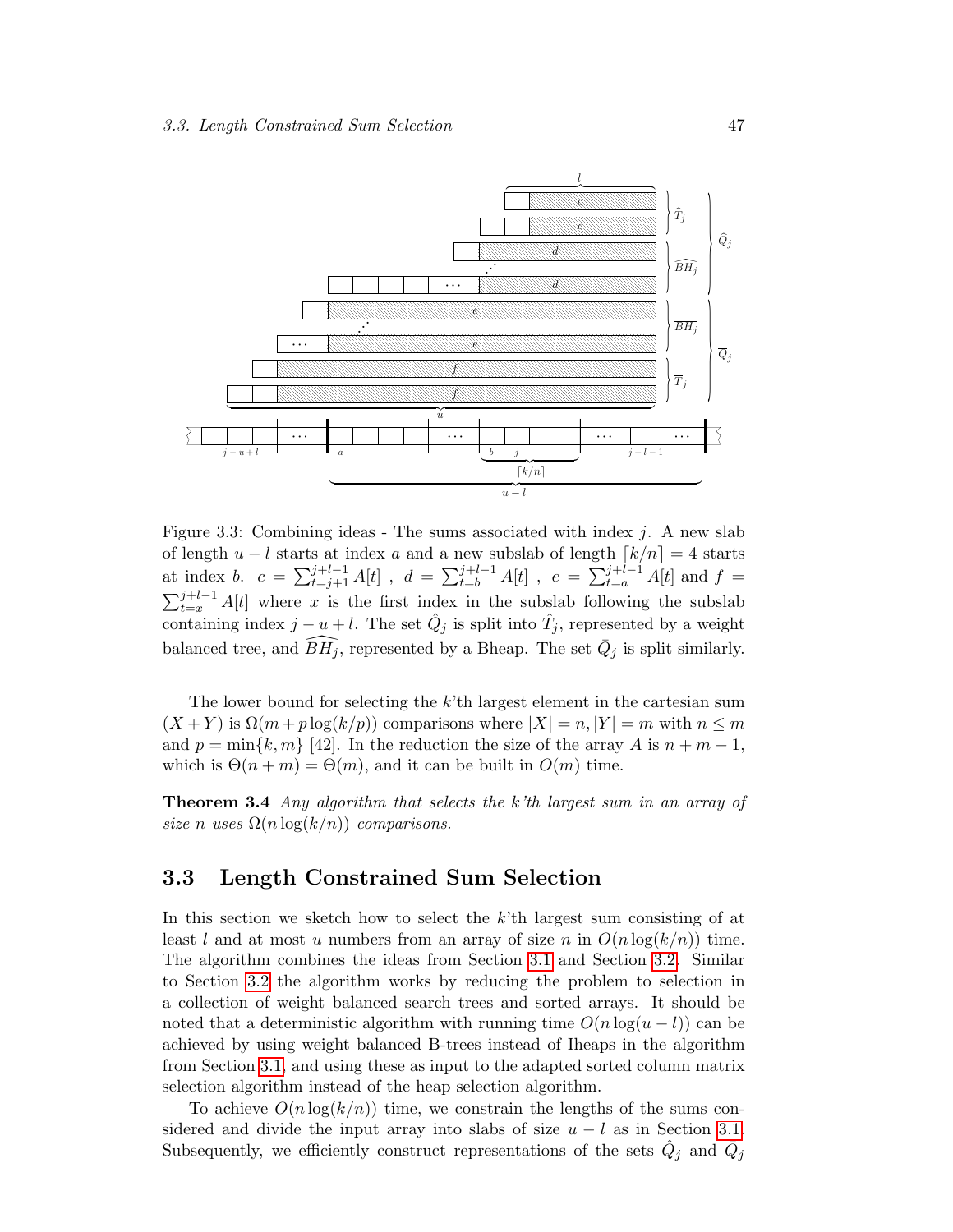defined in Section [3.1](#page-47-0) using weight balanced trees and Bheaps by subdividing each slab into sub-slabs of size  $\lceil \frac{k}{n} \rceil$  $\frac{k}{n}$  as in Section [3.2,](#page-50-0) recall  $k/n \le u - l + 1$ . Weight balanced B-trees are used to represent sums residing inside a sub-slab, and Bheaps are used to represent sums covering multiple sub-slabs. The sums are illustrated in Figure [3.3.](#page-58-1) The Bheaps and the weight balanced B-trees are constructed efficiently as in Section [3.2](#page-50-0) using partial persistence.

After the representations of the sets  $\hat{Q}_j$  and  $\bar{Q}_j$  are constructed, the al-gorithm continues as in Section [3.2.](#page-50-0) The sorted arrays storing the  $k$  largest sums stored in the Bheaps are extracted using Fredericksons heap selection algorithm. The sorted arrays and the weight balanced B-trees are then given as input to the adapted sorted column matrix selection algorithm that selects the  $k$ <sup>th</sup> largest sum.

**Theorem 3.5** The k'th largest sum of length between l and u in an array of size n can be selected in  $O(n \log(k/n))$  time.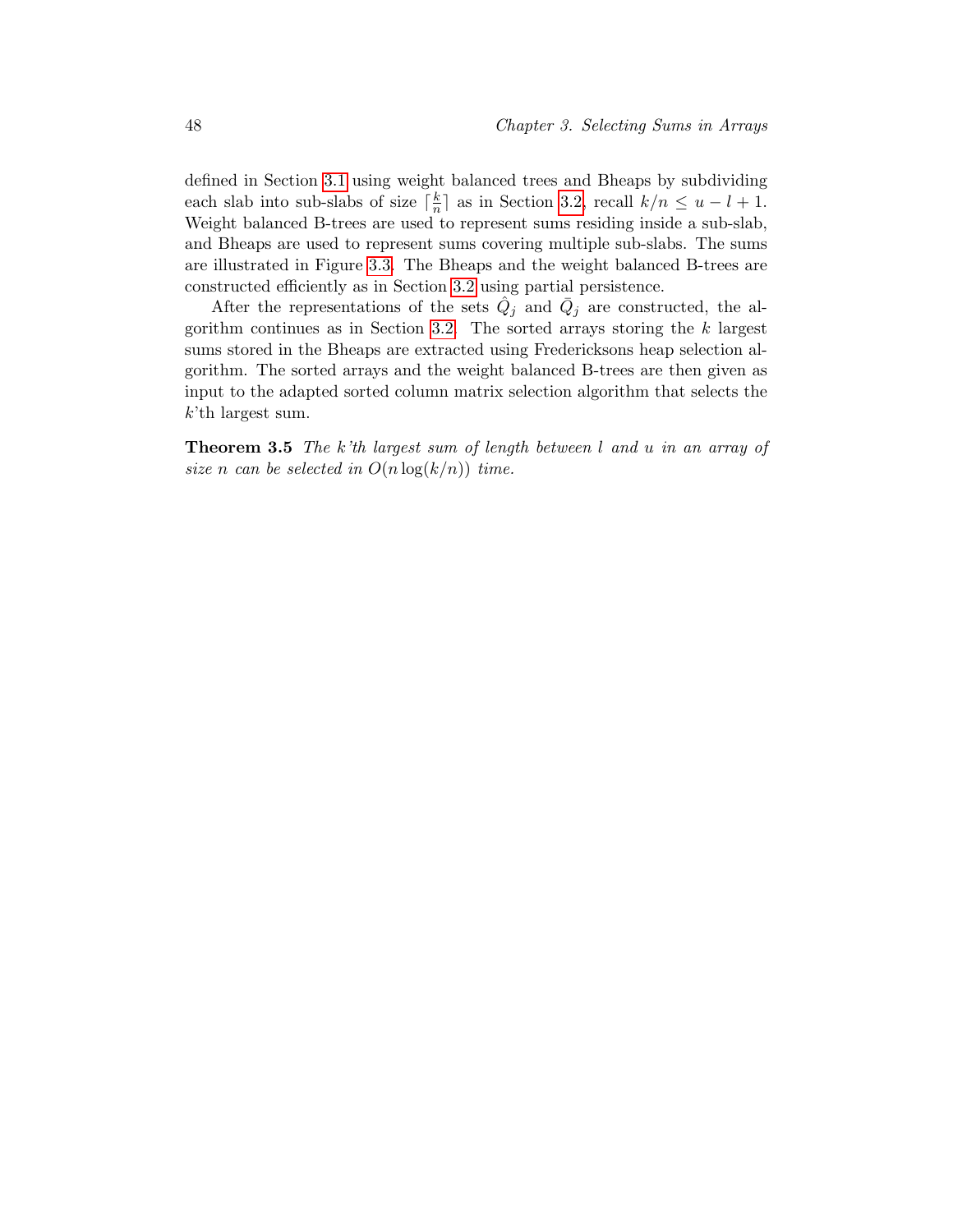Part II Range Queries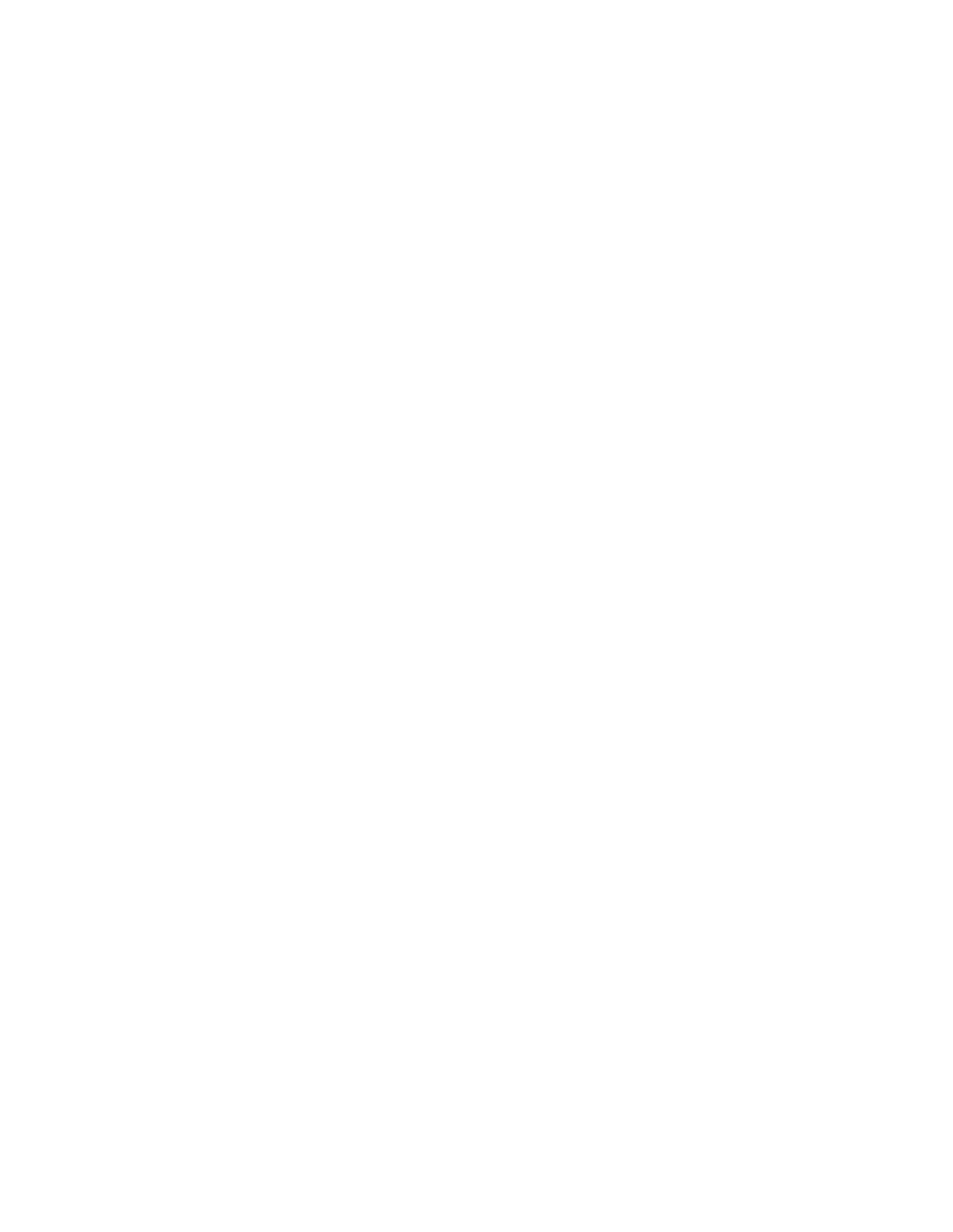# Chapter 4

# Data Structures for Range Median Queries

The median of a set S of size n is an element in S that is larger than  $\lfloor \frac{n-1}{2} \rfloor$ other elements from S and smaller than  $\lceil \frac{n-1}{2} \rceil$  other elements from S. In the range median problem one must preprocess an input array  $A$  of size  $n$  into a data structure that given indices i and j,  $1 \leq i \leq j \leq n$ , a query must return an index  $i', i \leq i' \leq j$ , such that  $A[i']$  is the median of the elements in the subarray  $A[i, j] = [A[i], A[i+1], \ldots, A[j]]$ . This range median problem is considered in [45,47,62,78,79]. In the batched case, the input is an array of size n and a set of k queries,  $(i_1, j_1), \ldots, (i_k, j_k)$ , and the output is the answer to these k queries [50]. Range median queries are naturally generalized to range selection, given indices i, j and s, return the index of the s'th smallest element in  $A[i, j]$ . A related problem is *range dominance* (or *range rank*) queries, given indices i, j and a value e, return the number of elements from  $A[i, j]$  that are less than or equal to  $e$  (dominated by  $e$ ). This corresponds to 3-sided range counting queries for a set of points.

Previously, the best linear space data structure supported range selection queries in  $O(\log n)$  time [45, 47]. In the dynamic case the only known data structure uses  $O(n \log n)$  space and supports updates and queries in  $O(\log^2 n)$ time [47]. For dominance queries, linear space data structures supporting queries in  $O(\log n / \log \log n)$  time is known, as well as a matching lower bound [57, 75, 76]. In the dynamic case [71] describes an  $O(n)$  space data structure that supports dominance queries in  $O((\log n/\log \log n)^2)$  time and updates in  $O(\log^{9/2} n/(\log \log n)^2)$  time. A query lower bound of  $\Omega((\log n/\log \log n)^2)$  for data structures with  $O(\log^{O(1)} n)$  update time is proved in [75].

Our Results In this chapter we use the RAM model of computation with word-size  $\Theta(\log n)$ . We design a static linear space data structure that supports both range selection and range rank queries in  $O(\log n / \log \log n)$  time. This is the best known for range median data structures using  $O(n \log^{O(1)} n)$ space, and for range dominance queries this is optimal. Our dynamic data structure uses  $O(n \log n / \log \log n)$  space and supports queries and updates in  $O((\log n/\log \log n)^2)$  time. For dominance queries this query time is optimal. We prove an  $\Omega(\log n / \log \log n)$  time lower bound on range median queries for data structures that can be updated in  $O(\log^{O(1)} n)$  time using a reduction from the marked ancestor problem [4], leaving a significant gap to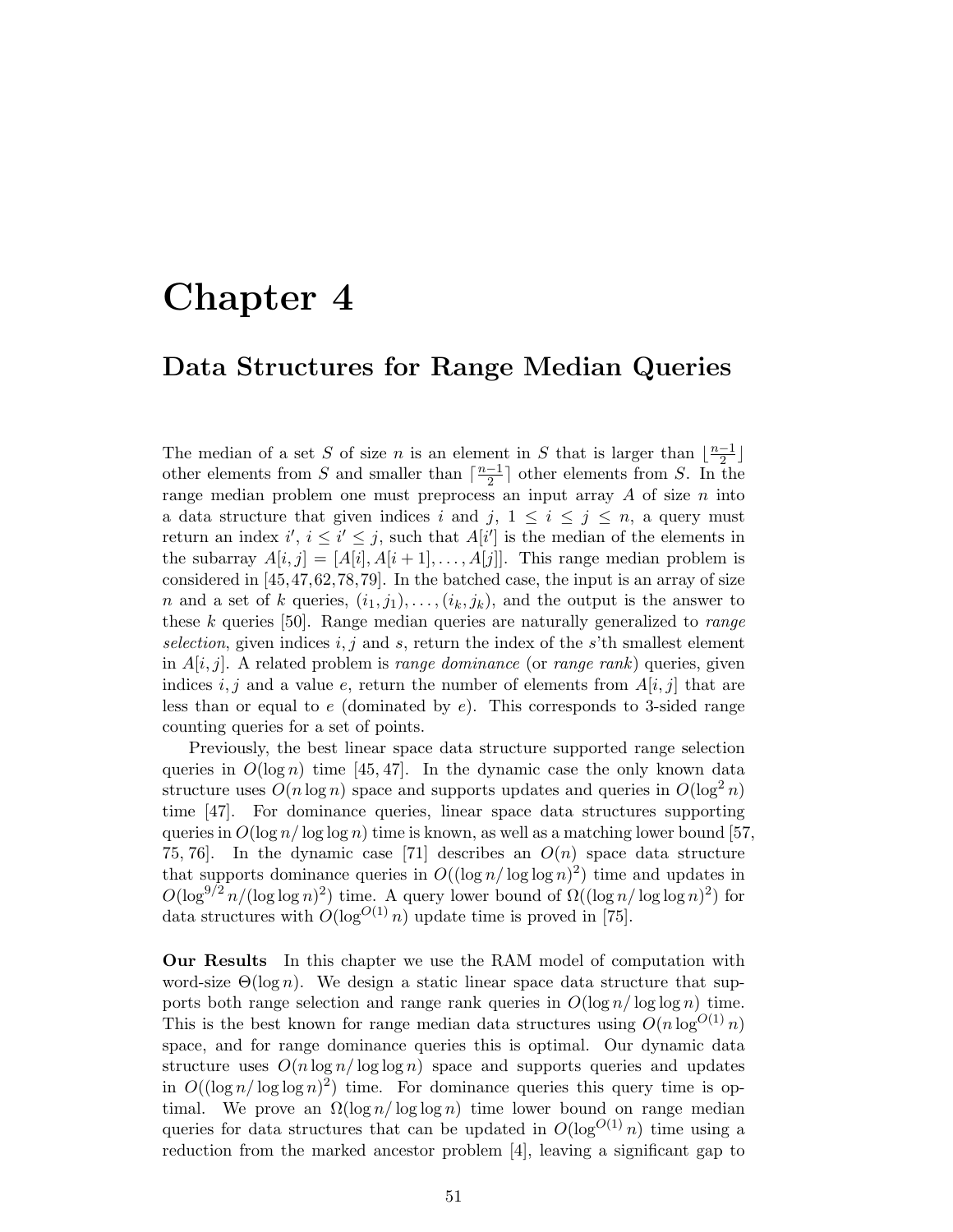the achieved upper bound. With our static data structure we improve the  $O(n \log k + k \log n)$  time bound for the batched range median problem achieved  $O(n \log k + k \log n)$  time bound for the battled range median problem atmeved<br>in [47] to  $O(n \log k + k \log n / \log \log n)$  time. If  $k > \sqrt{n}$  we construct our static data structure in  $O(n \log n) = O(n \log k)$  time and perform k queries. This takes  $O(n \log n + k \log n / \log \log n) = O(n \log k + k \log n / \log \log n)$  time. If takes  $O(h \log h + k \log h / \log \log h) = O(h \log k + k \log h)$ <br> $k < \sqrt{n}$  then  $O(n \log k)$  time is already achieved by [47,50].

## <span id="page-63-0"></span>4.1 Simple Range Selection Data Structure

In this section we describe the data structure of Gfeller and Sanders [47], which uses linear space and supports queries in  $O(\log n)$  time. First, we describe a data structure that uses  $O(n \log n)$  space and supports queries in  $O(\log n)$  time. Then the space is reduced to  $O(n)$  using standard techniques. The main idea is the following. Sort the input elements and place them in the leaves of a binary search tree. Consider a search for the s'th smallest element in  $A[i, j]$ . If the left subtree of the root contains s or more elements from  $A[i, j]$  then it contains the s'th smallest element from  $A[i, j]$ . If not, it is in the right subtree. We augment each node of the tree with prefix sums such that the number of elements from  $A[1, j]$  contained in the left subtree can be determined for any j, and we use fractional cascading [28] to avoid a search for the needed prefix sums in each node.

#### 4.1.1 Basic Structure

Let  $A = [y_1, \ldots, y_n]$  be the input array. We sort A and build a complete binary search tree  $T$  that stores the  $n$  elements in the leaves in sorted order. We introduce the following notation. For a node v in  $T$ , let  $T_v$  denote the subtree rooted at v, and  $|T_v|$  the number of leaves in  $T_v$ . The x-predecessor of an index (*x*-coordinate) *i* in  $T_v$  is the largest index *i'* such that  $i' \leq i$  and  $y_{i'} \in T_v$ . If no such index exists the x-predecessor of i is zero. The x-rank of an index i in  $T_v$ is the number of elements from  $A[1, i]$  contained in  $T_v$ . An x-rank is essentially a prefix sum. If we know the x-rank of  $i-1$  and j in  $T_v$ , we know the number of elements from  $A[i, j]$  in  $T_v$  since this is the difference between the two. Notice that in  $T_v$ , the x-rank of j and the x-rank of the x-predecessor of j are equal.

Each node v of T stores two indices for each element  $y_i \in T_v$  in an array  $A_v$ of size  $|T_v|$ . Let  $y_i \in T_v$  and  $r_i$  be the x-rank of i in  $T_v$ . The  $r_i$ 'th pair of indices stored in  $A_v$  is the x-rank of i in the left subtree, and the x-rank of i in the right subtree of v. These are fractional cascading indices, meaning that the x-rank of  $i$  in the left (right) subtree is the position of the indices stored for the x-predecessor of i in the left (right) subtree. The structure is illustrated in Figure [4.1.](#page-64-0)

The arrays are constructed by scanning  $A$ , starting with  $y_1$ , and *inserting* the elements,  $y_i$ , in increasing i order into T. For each element  $y_i$ , the search path to  $y_i$  is traversed, and in each visited node v the pair of indices for  $y_i$  are appended to  $A_v$ . The data structure can be built in  $O(n \log n)$  time and uses  $O(n \log n)$  words of space.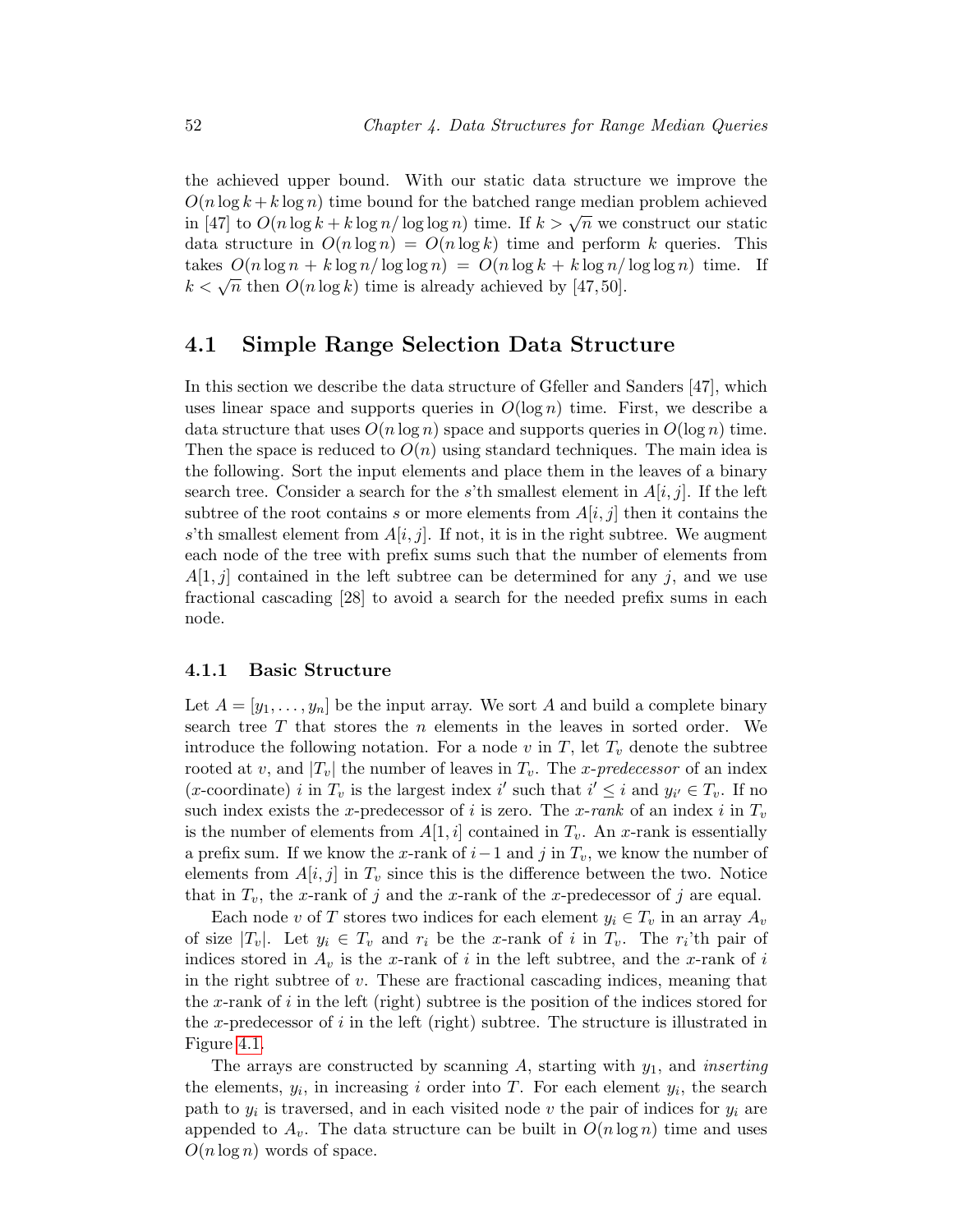

<span id="page-64-0"></span>Figure 4.1: Range Selection Data Structure. The position of all elements between 11 and 37 are shown in A. The arrows are added to demonstrate how the x-ranks work as fractional cascading indices. The search path and  $x$ -ranks used by a query with indices i,j and  $s=3$  are shown in italic. In  $A_v$  the query uses the x-ranks defined by the elements 23 and 29, since these are define the x-predecessor of  $i-1$  and j in  $T_v$  respectively. Since there are  $3 = 4-1$  elements from  $A[i, j]$  in  $T_{v_l}$  the search continues in  $T_{v_l}$ . In  $A_{v_l}$  the x-ranks stored for the (potentially new) x-predecessors are used. These are the x-ranks defined by the elements 11 and 16, since the positions of these in  $A$  are the x-predecessors of  $i-1$  and j in  $T_{v_l}$  respectively. The positions of these in  $A_{v_l}$  are given by the x-ranks (fractional cascading indexes) defined by the elements 23 and 29 in  $A_v$ .

**Range Selection Query** A range selection query is given two indices i and j, and an integer s, where  $1 \leq i \leq j \leq n$ , and must return the s'th smallest element in  $A[i, j]$ . In a node v of T the search is guided using the x-ranks stored for the x-predecessor of  $i-1$  and j in  $T_v$ . In the root this is the  $i-1$ 'th and j'th pair stored in the root's array. By subtracting the x-ranks for the left subtree we learn how many elements,  $s'$ , from  $A[i, j]$  the left subtree of v contains. If  $s \leq s'$  the search continues in the left subtree. Otherwise, we set  $s = s - s'$  and continue the search in the right subtree. Notice that each step learns the x-ranks of  $i-1$  and j in the children nodes, which are needed to lookup the indices stored for the x-predecessors of  $i-1$  and j in the subsequent step. A query takes  $O(\log n)$  time since each step takes constant time. Given indices i and j in a range median query we return the  $s = \lfloor \frac{j-i}{2} \rfloor$  $\frac{-i}{2}$  + 1'th smallest element in  $A[i, j]$ . Given indices  $i, j$  and a value e in a range rank query, we do a predecessor search for  $e$  in  $T$ : in each step where the search continues to the right child, the number of elements from  $A[i, j]$  in the left subtree is computed as above, and these are added up. When a leaf is reached this sum is the rank of e in  $A[i, j]$ .

#### <span id="page-64-1"></span>4.1.2 Getting Linear Space

We reduce the space usage of the data structure to  $O(n)$  by replacing the arrays stored in each node by simple rank and select data structures [56] as follows. In each node v, the array  $A_v$  is partitioned into chunks of size  $\log n$ . The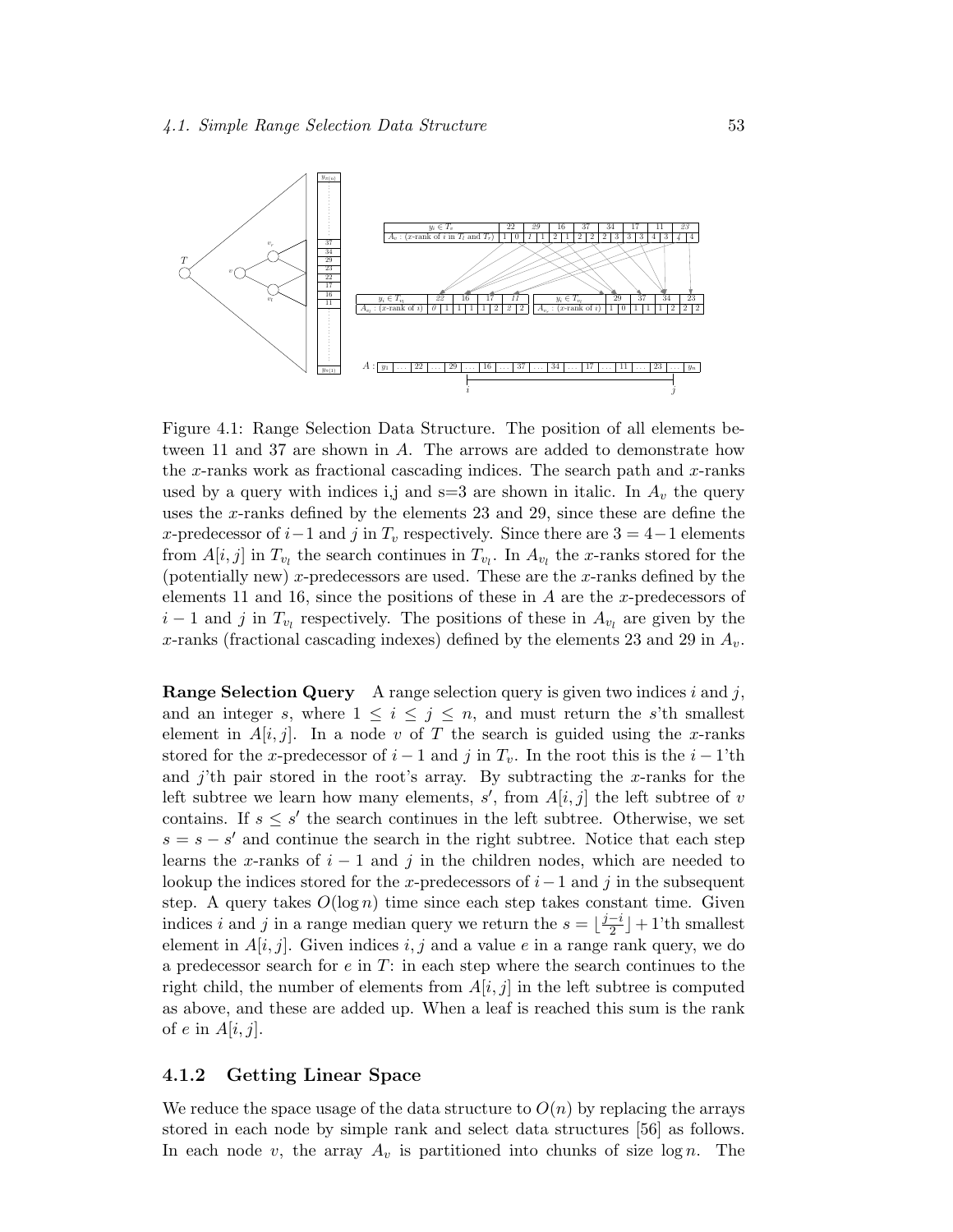last entry of each chunk, i.e. every  $\log n$ 'th entry of  $A_v$ , is stored as before. For the remaining entries of a chunk, one bit is stored, indicating whether the corresponding element resides in the left or right subtree. These bits are packed in order into one word, which we denote a direction word. This reduces the space to  $O(n)$  bits per level of T. Even though v no longer stores an x-rank for each element in  $T_v$ , a needed x-rank is easily computed from the stored chunks in constant time. Let  $r_j$  be the x-rank of j in  $T_v$ , and let  $j' = \lfloor j / \log n \rfloor$ . The indices stored in the  $j'-1$ 'th chunk yields the x-rank,  $r_{\lambda}$ , in the left subtree of  $y_{\lambda} \in T_v$ . The first  $r_j - j' \log n$  bits in the direction word from the j''th chunk determines how many elements from  $A[\lambda + 1, j]$  that reside in the left subtree. The sum of these is the x-rank of  $j$  in the left subtree. The latter is computed using complete tabulation. The extra table needed for this uses  $O(n)$  additional space.

## 4.2 Improving Query Time

In this section we generalize the data structure from Section [4.1](#page-63-0) and obtain a linear space data structure that supports range selection and range counting queries in  $O(\log n/\log \log n)$  time. First, we describe a data structure that supports queries in  $O(\log n/\log \log n)$  time but uses slightly more than  $O(n)$  space. Then we reduce the space to  $O(n)$  by generalizing the ideas from Section [4.1.2.](#page-64-1)

#### 4.2.1 Structure

The data structure is a balanced search tree  $T$  storing the  $n$  elements from  $A = [y_1, \ldots, y_n]$  in the leaves in sorted order. The fan-out of T is  $f =$  $\lceil \log^{\epsilon} n \rceil$  for some constant  $0 < \epsilon < 1$ . The height of T is  $O(\log n / \log f) =$  $O(\log n/\log \log n)$ . Each node  $v \in T$  contains  $f \cdot |T_v|$  prefix sums: For each element,  $y_i \in T_v$ , and for each child index,  $1 \leq \ell \leq f$ , v stores the number of elements from  $A[1, i]$  that reside in the first  $\ell$  subtrees of  $T_v$ . We denote by  $t^i_{\ell}$ such a prefix sum. These prefix sums are stored in  $|T_v|$  bit-matrices, one matrix  $M_i$  for each  $y_i \in T_v$ . The  $\ell$ 'th row of bits in  $M_i$  is the number  $t_{\ell}^i$ . The rows form a non-decreasing sequence of numbers by construction. The matrices are stored consecutively in an array  $A_v$  as above, i.e.  $M_i$  is stored before  $M_j$  if  $i < j$ , and the x-rank of i in  $T_v$  defines the position of  $M_i$  in  $A_v$ . If  $y_j \notin T_v$ then v does not store a matrix  $M_j$ , but it is still well defined and equal to the matrix  $M_{j'}$ , that is stored in v, where j' is the x-predecessor of j in  $T_v$ . Each matrix is stored in two different ways. In the first copy each row is stored in one word. In the second copy each matrix is divided into sections of  $q = \lfloor \log n/f \rfloor$ columns. The first section contains the first  $g$  bits of each of the  $f$  rows, and these are stored in one word. This is the  $q$  most significant bits of each prefix sum stored in the matrix. The second section contains the last three bits of the first section and then the following  $q - 3$  bits, and so on. The reason for this overlap of three bits will become clear later. We think of each section as an  $f \times g$  bit matrix. For technical reasons, we ensure that the first column of each matrix only contain zero entries by prepending a column of zeroes to all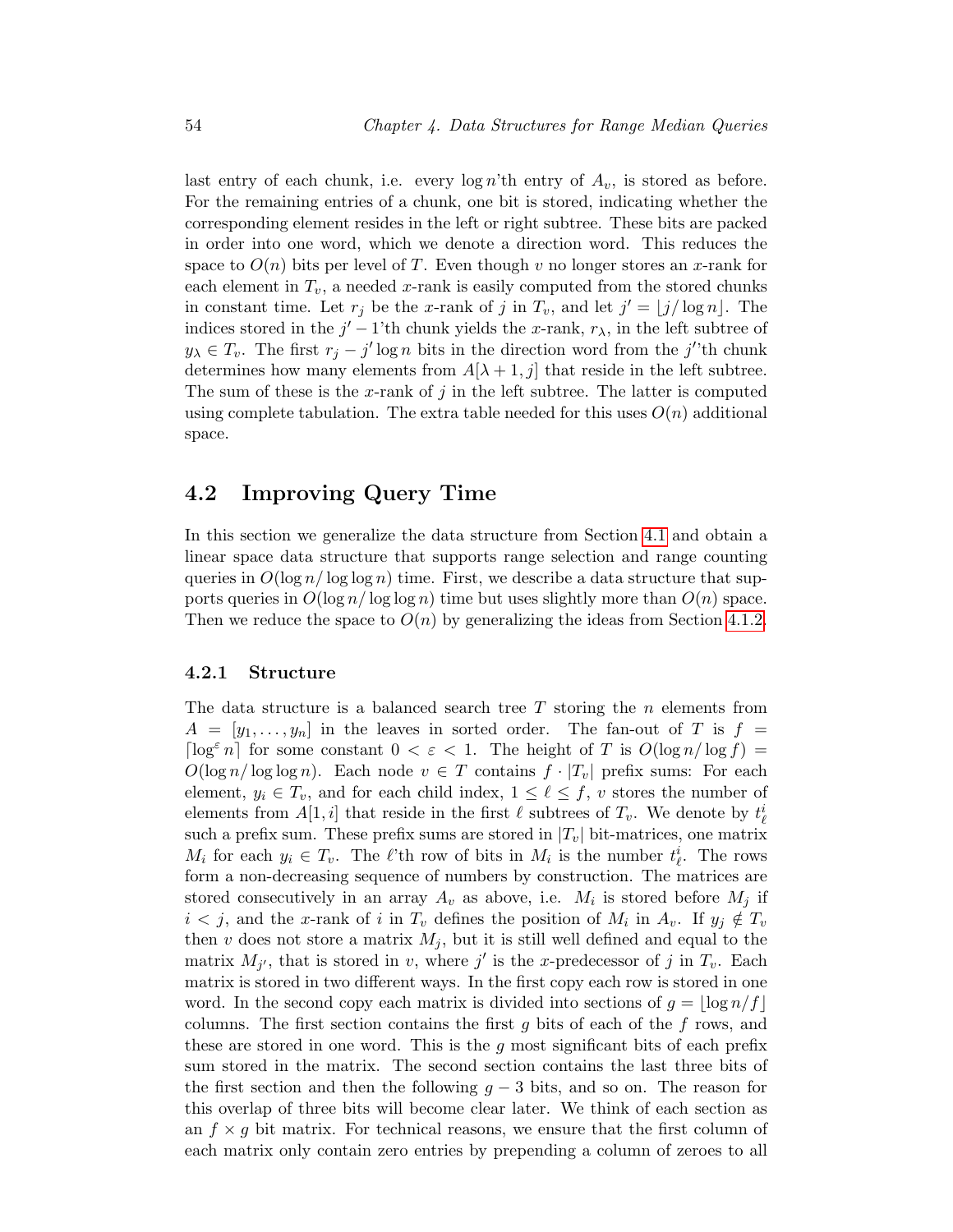

<span id="page-66-0"></span>Figure 4.2: A graphic overview of the data structure. As showed in the tree,  $y_d < y_b < y_e < y_a < y_c$  and they are all contained in  $T_v$ . A concrete example of a matrix is shown in Figure [4.3.](#page-68-0)

matrices before the division into sections. An overview of the data structure is shown in Figure [4.2.](#page-66-0)

#### 4.2.2 Range Selection Query

A query is given indices i, j and s and locates the s'th smallest element in  $A[i, j]$ . In each node we consider the matrix  $M' = M_j - M_{i-1}$  (row-wise subtraction). The  $\ell$ 'th row of  $M'$  is  $t_{\ell}^{j} - t_{\ell}^{i-1}$  $\ell^{i-1}$ , i.e. the number of elements from  $A[i, j]$  contained in the first  $\ell$  subtrees. We compute the smallest  $\ell$  such that the  $\ell$ 'th row in  $M'$  stores a number greater than or equal to s, and this defines the subtree containing the s'th smallest element in  $T_v$ . In the following pages we describe how to compute  $\ell$  without explicitly constructing the entire matrix  $M'$ .

The intuitive idea to guide a query in a given node,  $v$ , is as follows. Let  $K = |T_v \cap A[i, j]|$  be the number of elements from  $A[i, j]$  contained in  $T_v$ . We consider the section from  $M'$  containing the  $\lceil \log K \rceil$ 'th least significant bit of each row. All the bits stored in  $M'$  before this section are zero and thus not important. Using word-level parallelism we find an interval  $[\ell_1, \ell_2] \subseteq$  $[1, f]$ , where the g bits of M' match the corresponding g bits of s and the following row. These indices define the subtrees of  $T_v$  that can contain the s'th smallest element in  $T_v$ . We then try to determine which of these subtrees contain the  $s$ 'th smallest element. First, we consider the children of  $v$  defined by the endpoints of the interval,  $\ell_1$  and  $\ell_2$ . If neither of these contain the s'th smallest element in  $A[i, j]$ , we know that the subtree of  $T_v$  containing the s'th smallest element stores approximately a factor of  $2<sup>g</sup>$  elements from  $A[i, j]$ fewer than  $T_v$ , since the g most significant bits of the **prefix** sum of the row corresponding to this subtree are the same as the bits in the preceding row. Stated differently, the number of elements in this subtree does not influence the g most important bits of the prefix sum, and thus it must be small. In this case we determine  $\ell$  in  $O(\log \log n)$  time using a standard binary search. The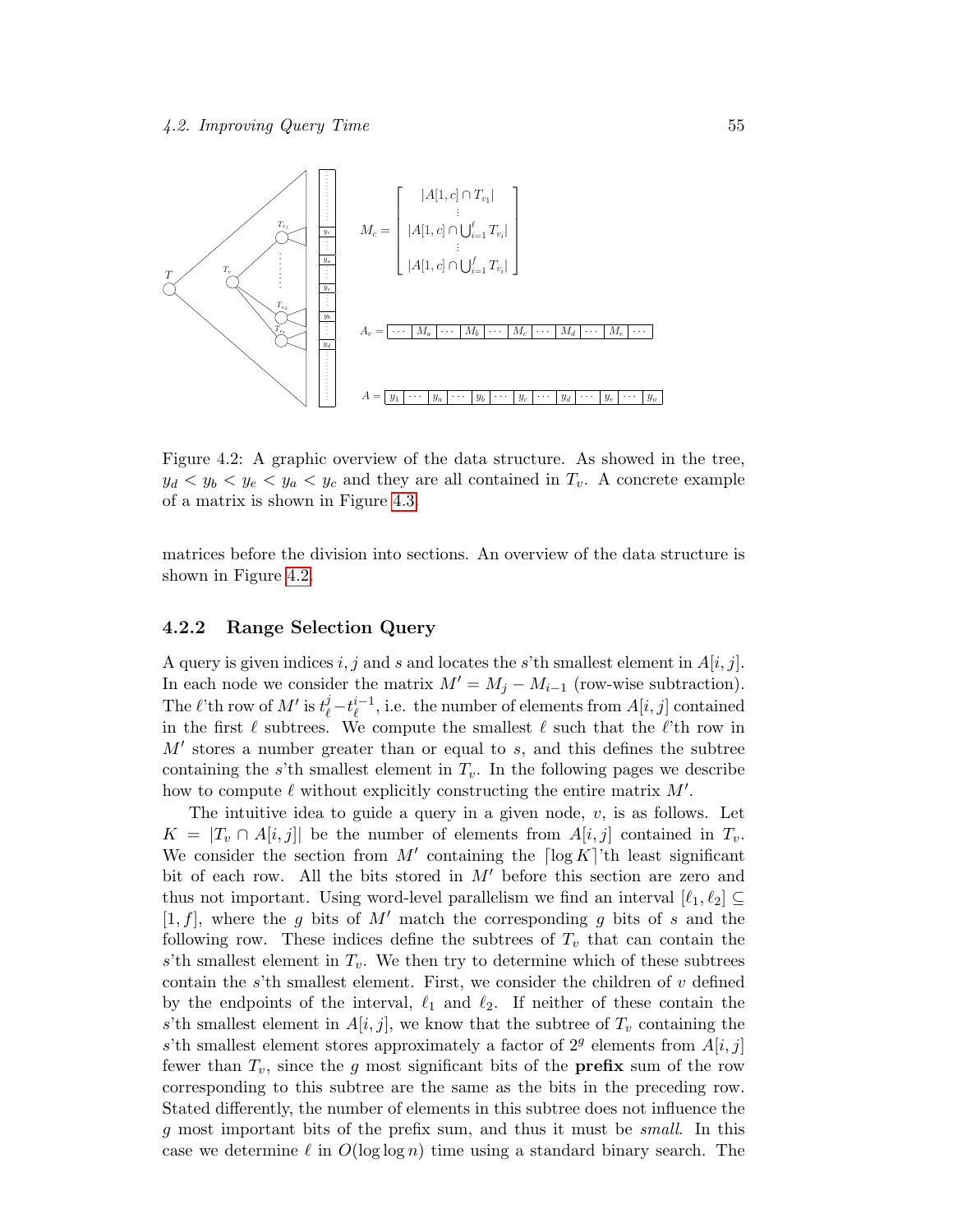point is that this can only occur  $O(\log n/g)$  times, and the total cost of these searches is  $O(\log n \log \log n/f) = O(\log^{1-\epsilon} n \log \log n) = o(\log n/\log \log n)$ . In the remaining nodes we use constant time.

There are several technical issues that must be worked out. The most important is that we cannot actually produce the needed section of  $M'$  in constant time. Instead, we compute an approximation where the number stored in the g bits of each row of the section is at most one too large when compared to the  $g$  bits of that row in  $M'$ . The details are as follows.

In a node  $v \in T$  the search is guided using  $M_{p_i}$  and  $M_{p_j}$  where  $p_i$  is the xpredecessor of  $i-1$  in  $T_v$  and  $p_j$  is the x-predecessor of j in  $T_v$ . For clarity we use  $M_{i-1}$  and  $M_i$  for the description. A query maintains an index c, initially one, defining which section of the bit-matrices that is currently in use i.e.  $c$  defines the section of  $M'$  containing the  $\lceil \log K \rceil$ 'th least significant bit. We maintain the following invariant regarding the  $c$ 'th section of  $M'$  in the remaining subtree: in  $M'$ , all bits before the c'th section are zero, i.e. the important bits of  $M'$  are stored in the  $c<sup>i</sup>$ th section or to the right of it. For technical reasons, we ensure that the most important bit of the  $c'$ th section of  $M'$  is zero. This is true before the query starts since the first bit in each row of each stored matrix is zero.

**Computing an approximation of**  $M'$  We compute the approximation of the c'th section of M' from the c'th section of  $M_j$  and  $M_i$ . This approximation we denote  $w^{i,j}$  and think of it as an  $f \times g$  bit-matrix. Basically, the word containing the c'th section of bits from  $M_{i-1}$  is subtracted from the corresponding word in  $M_j$ . However, subtracting the c'th section of g bits of  $t_{\ell}^{i-1}$  $\int_{\ell}^{i-1}$  from the corresponding g bits of  $t_{\ell}^{j}$  $\ell$  does not encompass a potential cascading carry from the lower order bits when comparing the result with the matching  $q$  bits of  $t^j_\ell-t^{i-1}_\ell$  $\ell^{i-1}_{\ell}$ , the  $\ell$ 'th row of M'. This means that in the c'th section, the  $\ell$ 'th row of  $M_{i-1}$  could be larger than  $\ell$ 'th row of  $M_i$ . To ensure that each pair of rows is subtracted independently in the computation of  $w^{i,j}$ , we prepend an extra one bit to each row of  $M_i$  and an extra zero bit to each row of  $M_i$  to deal with cascading carries. Then we subtract the c section of  $M_{i-1}$  from the c'th section of  $M_j$ , and obtain  $w^{i,j}$ . After the subtraction we ignore the value of the most significant bit of each row in  $w^{i,j}$  (it is masked out). After this computation, each row in  $w^{i,j}$  contain a number that either matches the corresponding g bits of  $M'$ , or a number that is one larger. Since the most important bit of the  $c$ 'th section of  $M'$  is zero, we know that the computation does not *overflow*. If all bits in  $w^{i,j}$  are zero the algorithm never needs to consider the current section again, and it is skipped in the remaining subtree by increasing c by one, without breaking the invariant, and  $w^{i,j}$  is recomputed.

An example of this computation is showed in Figure [4.3.](#page-68-0)

**Searching**  $w^{i,j}$  Let  $s_b = s_1, \ldots, s_g$  be the g bits of s defined by the c'th section, initially the  $g$  most important bits of  $s$ . If we had actually computed the c'th section of  $M'$  then only rows matching  $s_b$  and the first row containing an even larger number can define the subtree containing the s'th smallest element. However, since the rows can contain numbers that are one to large, we also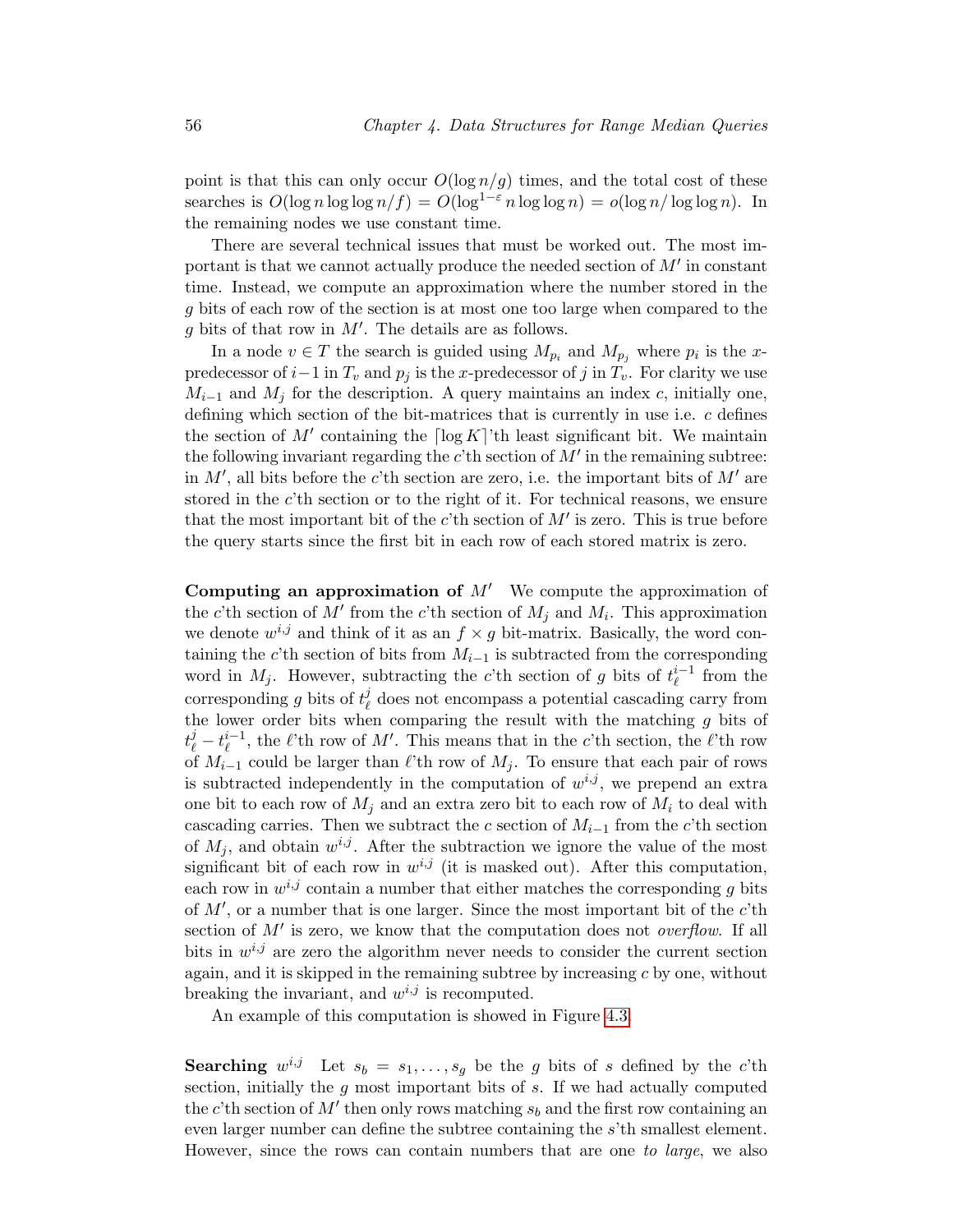

<span id="page-68-0"></span>Figure 4.3: A concrete example of the matrices used. In this example,  $f = 4$ and  $g = 5$ . The figure shows the matrices  $M_L, M_R$  and  $M'$ , how they appear when they are divided into sections. The figure also shows the  $f \times g$  matrix  $w^{L,R}$  a query produces. Notice that the third row of  $w^{L,R}$  stores a number one larger than the corresponding bits in matching section of  $M'$ .

consider all rows matching  $s_b + 1$ , and the first row storing a number even larger. Therefore, the algorithm locates the first row of  $w^{i,j}$  storing a number greater than or equal to  $s_b$  and the first row greater than  $s_b + 1$ . The indices of these rows we denote  $\ell_1$  and  $\ell_2$ , and the subtree containing the s'th smallest element corresponds to at row between  $\ell_1$  and  $\ell_2$ . Subsequently, it is checked whether the  $\ell_1$ 'th or  $\ell_2$ 'th subtree contains the s'th smallest element in  $T_v$  using the first copy of the matrices (where the rows are stored separately). If this is not the case, then the index of the correct subtree is between  $\ell_1 + 1$  and  $\ell_2 - 1$ , and it is determined by a binary search. The binary search uses the first copy of the matrices. In the c'th section of M', the g bits from the  $\ell_1 + 1$ 'th row represents at number that is at least  $s_b - 1$ , and the  $\ell_2 - 1'$ th row a number that is at most  $s_b + 1$ . Therefore, the difference between the numbers stored in row  $\ell_1-1$  and  $\ell_2-1$  in M' is at most two. This means that in the remaining subtree, the c'th section of bits from  $M'$   $(t^j_{\ell} - \frac{i-1}{\ell})$  $\ell^{i-1}$  for  $1 \leq \ell \leq f$ ) is a number between zero and two. Since the following section stores the last three bits of the current section, the algorithm safely skips the current section in the remaining subtree, by increasing  $c$  by one, without violating the invariant. We need two bits to express a number between zero and two, and the third bit ensures that the most significant bit of the c'th section of  $M'$  is zero. After the subtree,  $T_{\ell}$ , containing the s'th smallest element is located s is updated as before,  $s = s - (t_{\ell-1}^j - t_{\ell-1}^{i-1})$  $_{\ell-1}^{i-1}).$ Let  $r_{i-1} = t_{\ell}^{i-1} - t_{\ell-1}^{i-1}$  $\ell_{\ell-1}^{i-1}$ , be the x-rank of  $i-1$  in  $T_{\ell}$ , and  $r_j = t_{\ell}^j - t_{\ell}^j$  $^j_{\ell-1}$ , the x-rank of j in  $T_{\ell}$ . In the subsequent node the algorithm uses the  $r_{i-1}$ 'th and the  $r_j$ 'th stored matrix to guide the search. This corresponds to the matrix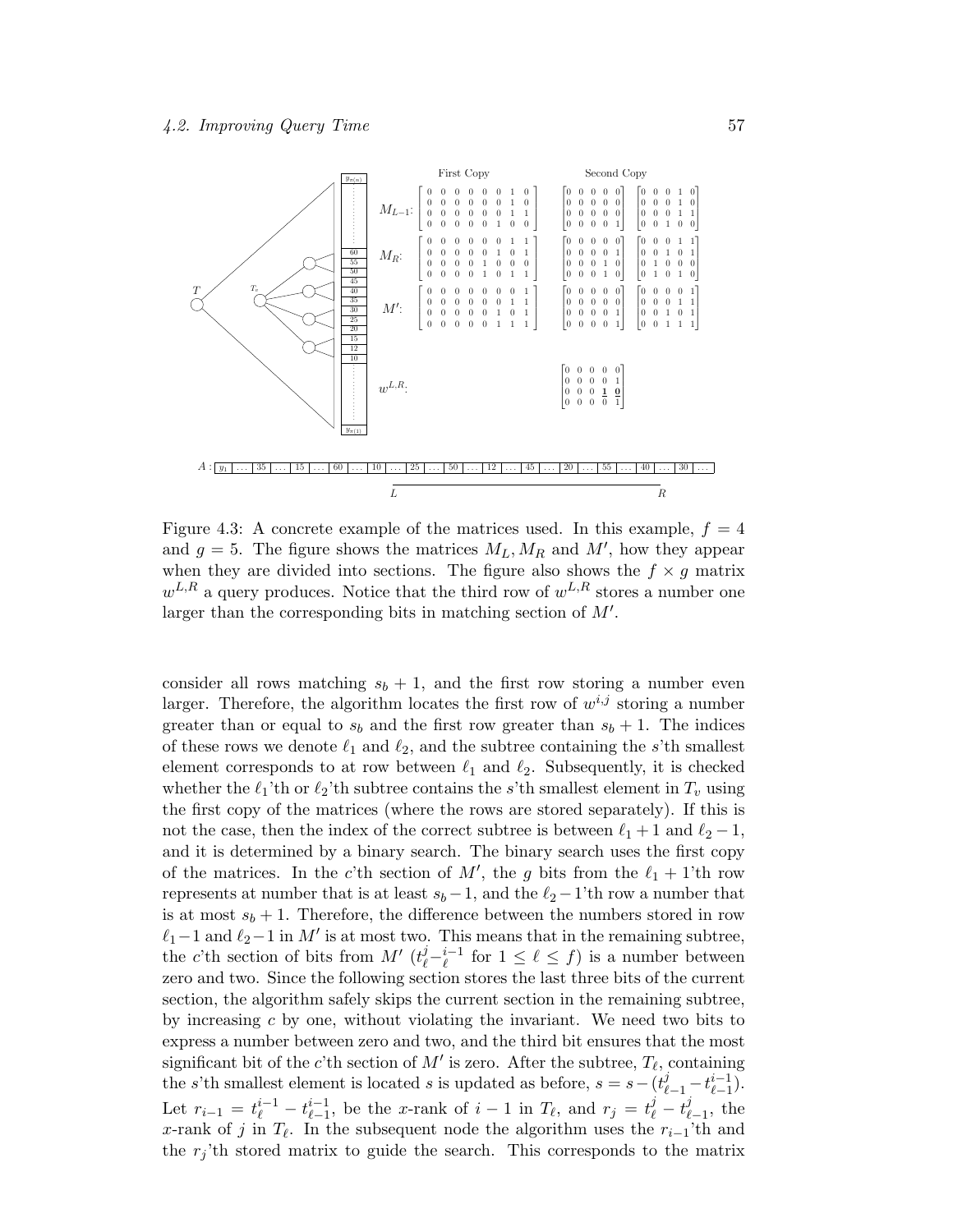stored for the x-predecessor of  $i - 1$  and the x-predecessor of j in  $T_\ell$  (fractional cascading).

In the next paragraph we explain how to determine  $\ell_1$  and  $\ell_2$  in constant time. Thus, if the search continues in the  $\ell_1$ 'th or  $\ell_2$ 'th subtree, the algorithm used  $O(1)$  time in the node. Otherwise, a binary search is performed, which takes  $O(\log f)$  time, but in the remaining subtree an additional section is skipped. An additional section may be skipped at most  $\lceil 1 + \log n/(g - 3) \rceil$  =  $O(f)$  times. When the search is guided using the last section there will not be any problems with cascading carries. This means that the search continues in the subtree corresponding to the first row of  $w^{i,j}$  where the number stored is at least as large as  $s_b$ , and a binary search is never performed in this case. We conclude that a query takes  $O(\log n / \log \log n + f \log f) = O(\log n / \log \log n)$ time.

Given  $i, j$  and e in a rank query we use a linear space predecessor data structure (van Emde Boas tree [91]) that in  $O(\log \log n)$  time yields the predecessor  $e_p$  of e in the sorted order of A. Then, the path from  $e_p$  to the root in T is traversed, and during this walk the number of elements from  $A[i, j]$  in subtrees hanging of to the left are added up using the first copy of the bit matrices. The data structures uses  $O(n f \log n / \log \log n) = O(n \log^{1+\epsilon} n / \log \log n)$  space.

**Determining**  $\ell_1$  and  $\ell_2$  The remaining issue is to compute  $\ell_1$  and  $\ell_2$ . A query maintains a search word,  $s_w$ , that contains f independent blocks of the g bits from s that corresponds to the c'th section. Initially, this is the g most important bits of s. To compute  $s_w$  we store a table that maps each g-bit number to a word that contains f copies of these g bits. After updating s we update  $s_w$  using a bit-mask and a table look-up. A query knows  $w^{i,j} = v_1^1, \ldots, v_g^1, \ldots, v_1^d, \ldots, v_g^d$ and  $s_w$  which is  $s_b = s_1, \ldots, s_g$  concatenated f times. The g-bit block  $v_1^{\ell}, \ldots, v_g^{\ell}$ from  $w^{i,j}$  we denote  $w^{i,j}_{\ell}$  $e^{i,j}$  and the  $\ell$ 'th block of  $s_1, \ldots, s_g$  from  $s_w$  we denote  $s_w^{\ell}$ . We only describe how to find  $\ell_1$ ,  $\ell_2$  can be found similarly. Remember that  $\ell_1$  is the index of the first row in  $w^{i,j}$  that stores a number greater than or equal to  $s_b$ . We make room for an extra bit in each block and make it the most significant. We set the extra bit of each  $w_{\ell}^{i,j}$  $\ell$ <sup>t,j</sup> to one and the extra bit of each  $s_w^{\ell}$  to zero. This ensures that  $w_{\ell}^{i,j}$  $\ell$ <sup>i,j</sup> is larger than  $s_w^{\ell}$ , for all  $\ell$ , when both are considered  $g + 1$  bit numbers.  $s_w$  is subtracted from  $w^{i,j}$  and because of the extra bit, this operation subtracts  $s_w^{\ell}$  from  $w_{\ell}^{i,j}$  $\ell^{i,j}_{\ell}$ , for  $1 \leq \ell \leq f$ , independently of the other blocks. Then, all but the most significant (fake) bit of each block are masked out. The first one-bit in this word reveals the index  $\ell$  of the first block where  $w_{\ell}^{i,j}$  $\ell^{i,j}$  is at least as large as  $s_w^{\ell}$ . This bit is found using complete tabulation.

#### 4.2.3 Getting Linear Space

In this section we reduce the space usage of our data structure to  $O(n)$  words. The previous data structure stores a matrix for each element on each level of the tree, and every matrix uses  $O(f \log n)$  bits of space. Instead we only store a matrix for every  $t = \int f \log n$ 'th element. In each node, the sequence of matrices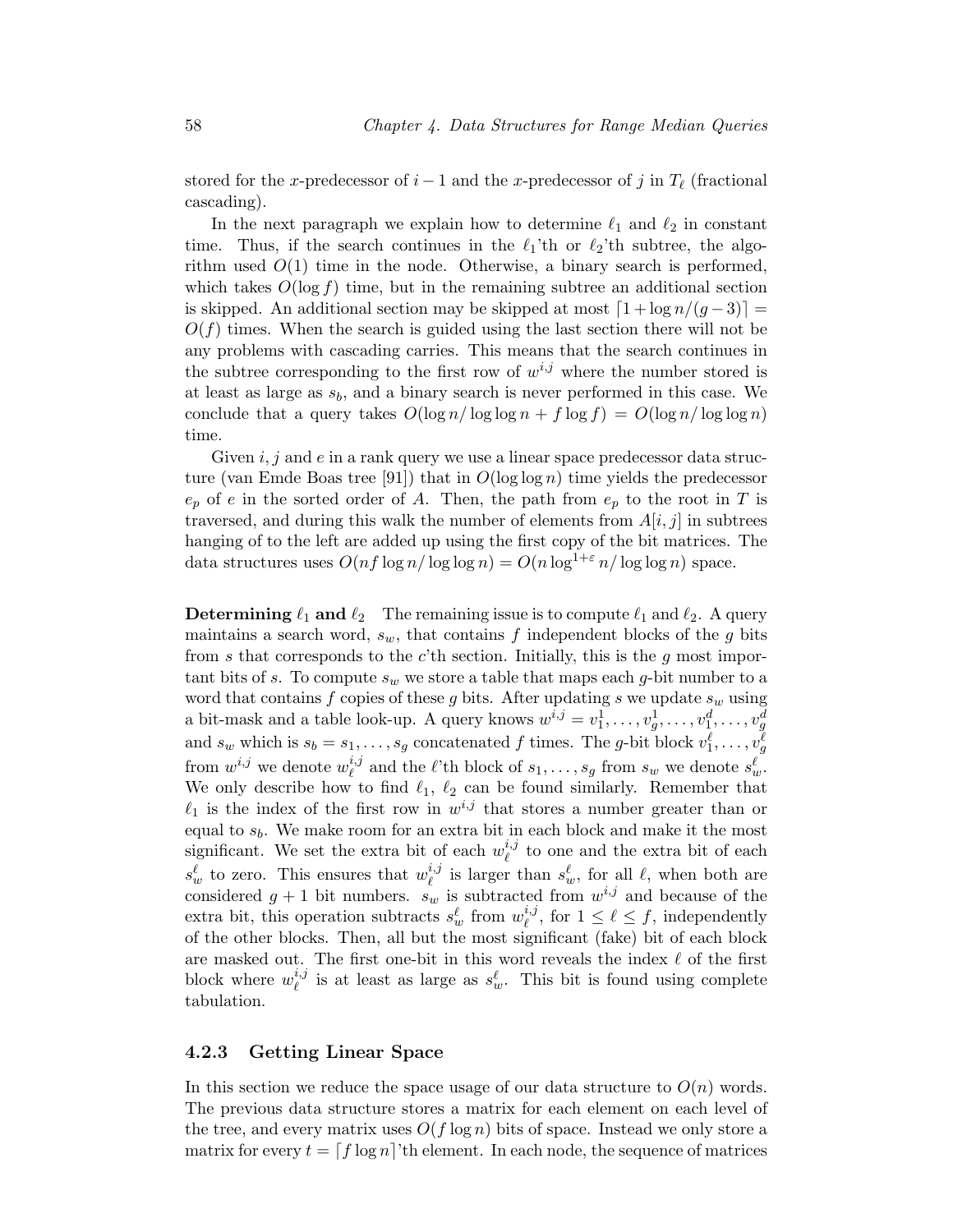is divided into chunks of size  $t$  and only the last matrix of each chunk is explicitly stored. For each of the remaining elements in a chunk,  $\lceil \log f \rceil$  bits are used to describe in which subtree it resides. The description for  $d = \lfloor \log n / \lceil \log f \rceil \rfloor$ elements are stored in one word, which we denote a direction word. Prefix sums are stored after each direction word summing up all previous directions words in the chunk, i.e. storing how many elements that was inserted in the first  $\ell$ subtrees for  $\ell = 1, \ldots, f$ . Since each chunk stores the direction of t elements, at most  $\lceil f \log t / \log n \rceil = O(1)$  words are needed to store these f prefix sums. We denote it a prefix word. The data structure uses  $O(n)$  words of space.

Range Selection Query The query works similarly to above. The main difference is that we do not use the matrices  $M_{i-1}$  and  $M_j$  to compute  $w^{i,j}$  since they are not necessarily stored. Instead, we use two matrices that are stored which are *close* to  $M_{i-1}$  and  $M_i$ . The direction and update words enables us to exactly compute any row of  $M_i$  and  $M_{i-1}$  in constant time. Therefore, the main difference compared to the previous data structure, is that the potential difference between  $w^{i,j}$ , that we compute, and the c'th section of M' is marginally larger, and for this reason the overlap between blocks is increased to four.

In a node  $v \in T$  a query is guided as follows. Let  $r_i$  be the x-rank of  $i-1$ and  $r_j$  the x-rank of j in  $T_v$ . Let  $i' = \lfloor r_i/t \rfloor$  and  $j' = \lfloor r_j/t \rfloor$ . The matrices stored in the  $i'$ <sup>th</sup> and  $j'$ <sup>th</sup> chunk respectively are used to guide the search. These matrices we denote  $M_a$  and  $M_b$ .

Since v stores a matrix for every t'th element in  $T_v$ , we have  $t_{\ell}^R - t_{\ell}^b \leq t$  for any  $1 \leq \ell \leq f$ . Now consider the matrix  $\overline{M} = M_b - M_a$ , the analog to M' for a, b. Then the  $\ell$ 'th row of  $\overline{M}$  is at most t smaller than or larger than the  $\ell$ 'th row of  $M'$ . If we add the difference between the  $\ell$ 'th row of  $\overline{M}$  and  $M'$  to the  $\ell$ 'th of M and ignore cascading carries then only the least  $\lceil \log t \rceil = \lceil (1 + \varepsilon) \log \log n \rceil$ significant bits change. Stated differently, unless we use the last section, the number stored in the  $\ell$ 'th row of the c'th section of M is at most one from the corresponding number stored in  $M'$ .

We can obtain the value of any row in  $M_R$  as follows. For each  $\ell$  between 1 and f, we compute how many of the first  $r_R - R't$  elements represented in the  $R' + 1$ 'th chunk that are contained in the first  $\ell$  children from the direction and prefix words. These are the elements considered in  $M<sup>R</sup>$  but not in  $M<sup>b</sup>$ . Formally, the  $p = \lfloor (r_R - R't)/d \rfloor$ 'th prefix word stores how many of the first pd elements from the chunk reside in the first  $\ell$  children for  $1 \leq \ell \leq f$ . Using complete tabulation on the following direction word, we obtain a word storing how many of the following  $r_R - R't - pd$  elements from the chunk reside in the first  $\ell$  children for all  $\ell, 1 \leq \ell \leq f$ . Adding this to the p'th prefix word yields the difference between the  $\ell$ 'th row of  $M_R$  and  $M_b$ , for all  $1 \leq \ell \leq f$ . The difference between  $M_a$  and  $M_{L-1}$  can be computed similarly. Thus, any row of  $M_R$  and  $M_{L-1}$ , and the last section of  $M_R$  and  $M_{L-1}$  can be computed in constant time.

If the last section is used it is computed exactly in constant time and the search is guided as above. Otherwise, we compute the difference between each row in the c'th section of  $M_a$  and  $M_b$ , yielding  $w^{a,b}$ . As above, the computation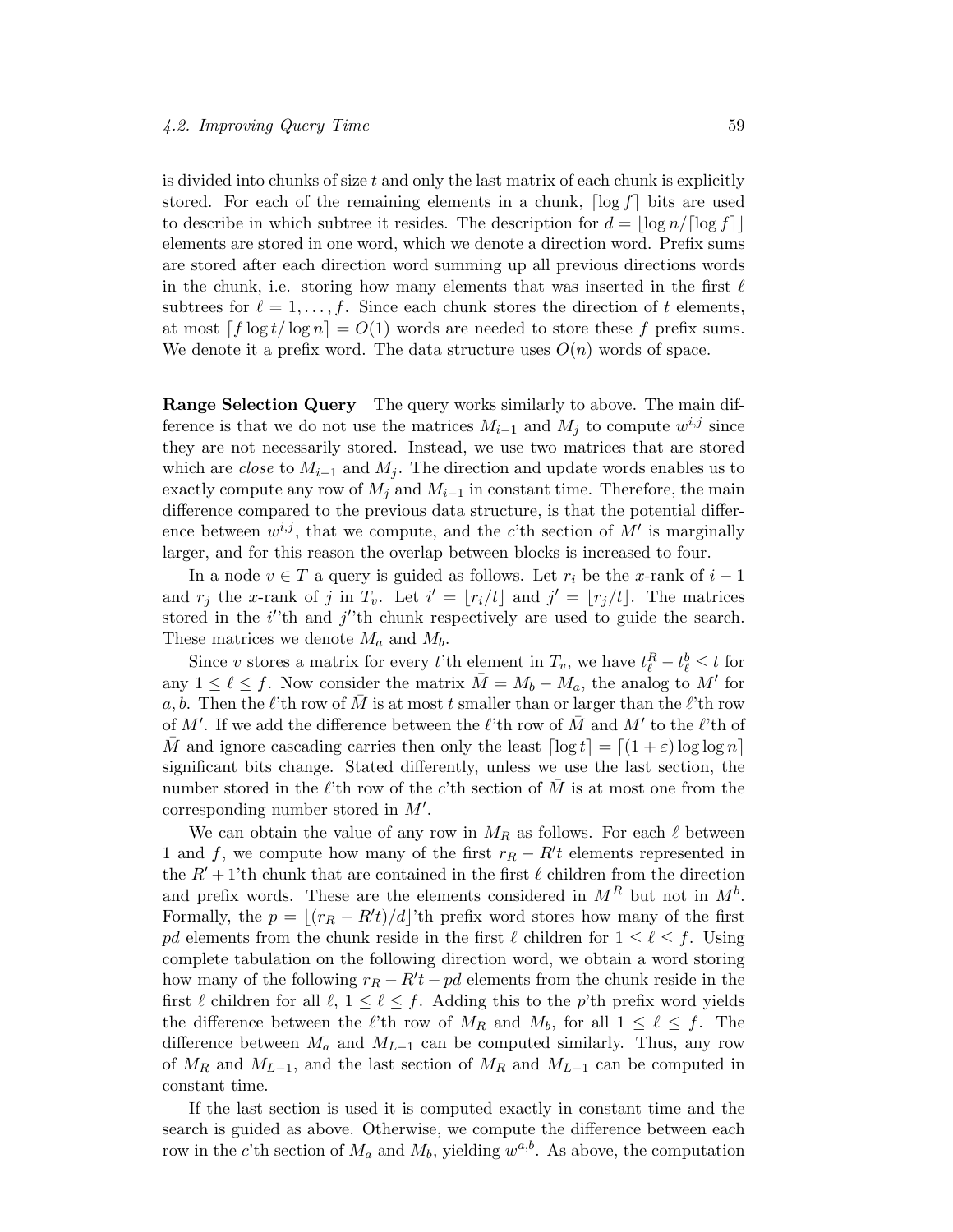of  $w^{a,b}$  does not consider cascading carries from lower order bits and for this reason the  $\ell$ 'th row of  $w^{a,b}$  may be one too large when compared to the same bits in  $\overline{M}$ . Furthermore, the number stored in the  $\ell$ 'th row of  $\overline{M}$  could be one larger or one smaller than the corresponding bits of  $M'$ .

We locate the first row of  $w^{a,b}$  that is at least  $s_b - 1$  and the first row greater than  $s_b + 2$  as above, and the subtree we are searching for is defined by a row between these two, and if it is none of these, a binary search is used to determine it. In this case, by the same arguments as earlier, each row in the  $c$ <sup>th</sup> section of  $M'$  in the remaining subtree, represents a number between zero and six. Since we have an overlap of four bits between sections, we safely move to the next section after every binary search.

Range rank queries are supported similarly to above.

Lemma 4.1 The data structure described uses linear space and supports range selection and range rank queries in  $O(\log n / \log \log n)$  time.

#### 4.2.4 Construction in  $O(n \log n)$  Time

In this section we describe how to construct the linear space data structure from the previous section in  $O(n \log n)$  time. We sort the input elements, and build a tree with fan-out  $f$  on top of them. Then we construct the nodes of the tree level by level starting with the leafs.

In each node v, we scan the elements in  $T_v$  in chunks of size t ordered by their positions in A, and write the direction and prefix words. After processing each chunk, we construct its corresponding matrix. We use an array C of length f, there is one entry in  $C$  for each child of  $v$ . We scan the elements by their position in A, and if  $y_i$  is contained in the  $\ell$ 'th subtree then we add one to  $C[\ell],$ and append  $\ell$  to the description word using  $\lceil \log f \rceil$  bits. After  $\lceil \log n / \lceil \log f \rceil \rceil$ steps we build a prefix word by making an array D such that  $D[i] = \sum_{\ell=1}^{i} C[i]$ and store it in  $O(1)$  words. After t steps we store D as a matrix, i.e., the  $\ell$ 'th row of the matrix stores the number  $D[\ell]$ . We make the second copy of the matrix by repeatedly extracting the needed bits from the first copy. For the next chunk we reset  $C$  and repeat. When we build the next matrix we add the numbers stored in  $D$  to the previously built matrix, and get the first copy. The second copy is computed as before.

Merging the f lists of elements from the children takes  $O(|T_v| \log f)$  time. Adding a number to a direction word takes constant time. Constructing a prefix word takes  $O(f)$  time and we do that for every  $O(\log(n)/\log f)$ 'th element. Constructing the matrices takes  $O(f)$  time for the first copy and  $O(f^2)$  time for the second, and we do this for every  $O(f \log n)$ 'th element. We conclude that we use  $O(n \log f) = O(n \log \log n)$  time per level of the tree, and there are  $O(\log n/\log\log n)$  levels.

**Theorem 4.1** The data structure described uses linear space, supports range selection and range rank queries in  $O(\log n / \log \log n)$  time, and it can be constructed in  $O(n \log n)$  time.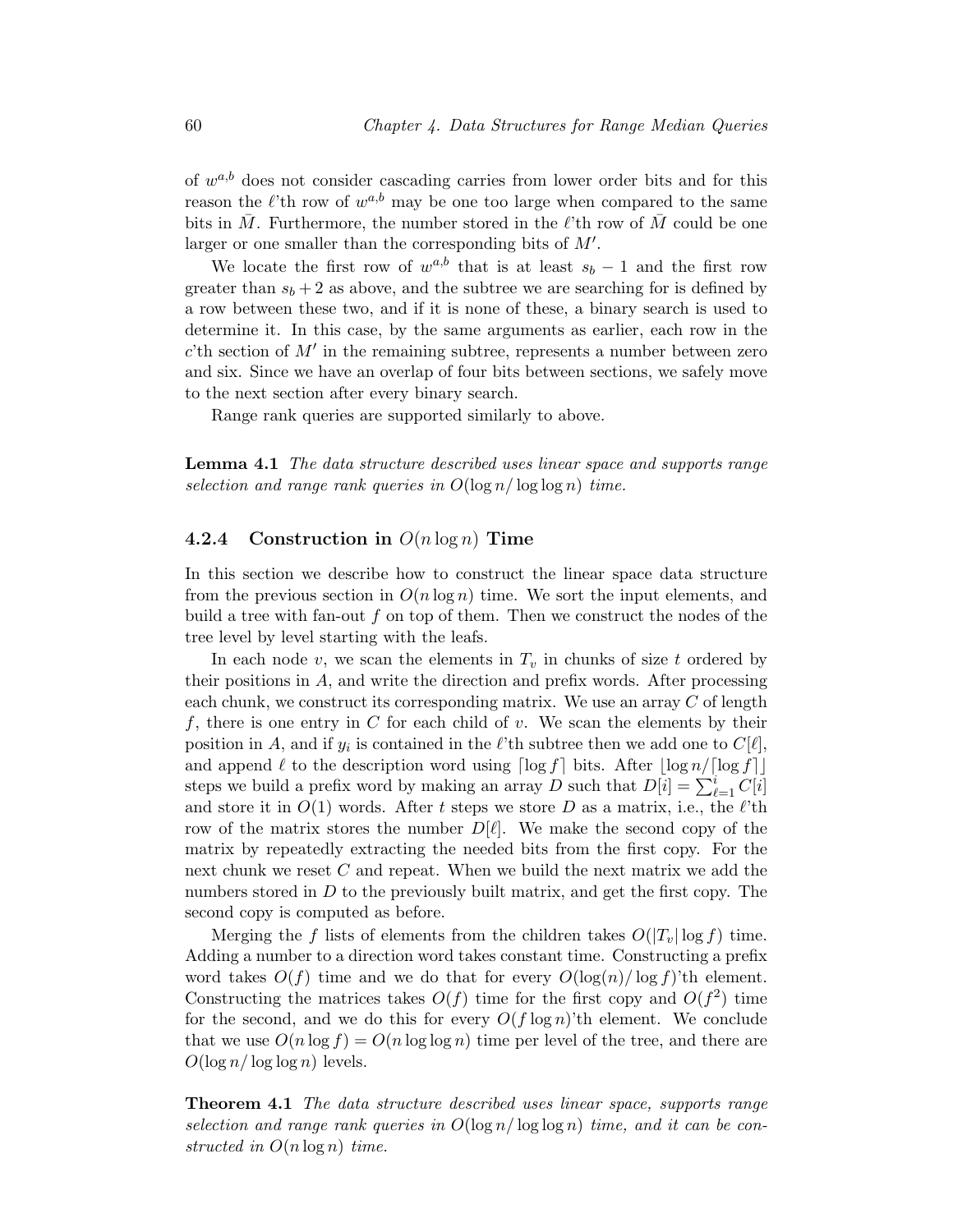### 4.3 Dynamic Range Selection

In this section we show how our data structure can be made dynamic. Our dynamic data structure uses  $O(n \log n / \log \log n)$  space and supports queries and updates in  $O((\log n/\log \log n)^2)$  time, worst case and amortized respectively.

Our data structure maintains a set of points,  $S = \{(x_i, y_i)\}\$ , under insertions and deletions. A query is given values  $x_l, x_r$  and an integer s and returns the point with the s'th smallest y value among the points in  $S$  with x-value between  $x_l$  and  $x_r$ . We store the points from S in a weight-balanced search tree [10,72], ordered by y-coordinate. In each node of the tree we maintain the bit-matrices, defined in the static structure, dynamically using a weight-balanced search tree over the points in the subtree, ordered by  $x$ -coordinate. The main issue is efficient generation of the needed sections of the bit-matrices used by queries. The quality of the approximation is worse than in the static data structure, and we increase the overlap between sections to  $O(\log \log n)$ . Otherwise, a search works as in the static data structure.

### 4.3.1 Structure

The data structure is a weight-balanced B-tree T with  $B = \lceil \log^{\epsilon} n \rceil$ , where  $0 <$  $\varepsilon < \frac{1}{2}$ , containing the *n* points in *S* in the leaves, ordered by their *y*-coordinates. Each internal node  $v \in T$  stores a *ranking tree*  $R_v$ . This is also a weightbalanced B-tree with  $B = \lceil \log^{\varepsilon} n \rceil$ , containing the points stored in  $T_v$ , ordered by their x-coordinates. Each leaf in a ranking tree stores  $\Theta(B^2)$  elements. Since the data structure depends on n, it is rebuilt every  $\Theta(n)$  updates. Let  $h = O(\log_B n)$  be the maximal height the trees can get and  $f = O(B)$  the maximal fan-out of a node (until the next rebuild).

Let v be a node in T and denote the  $a \leq f$  subtrees of v by  $T_1, \ldots, T_a$ . The ranking tree  $R_v$  stored in v is structured as follows. Let u be a node in  $R_v$ and denote its  $b \leq f$  subtrees by  $R_1, \ldots, R_b$ . The node u stores a bit-matrices  $M_1^u, \ldots, M_a^u$ . In the matrix  $M_q^u$  the p'th row stores the number of elements from  $\bigcup_{1 \leq i \leq q} R_i$  that are contained in  $\bigcup_{1 \leq i \leq p} T_i$ . Additionally, u also stores up to  $B<sup>2</sup>$  updates, each describing from which subtree of v the update came, from which subtree of  $u \in R_v$  the update came, and whether it was an insert or a delete. These updates are stored in  $O(B^2 \log B / \log n) = O(1)$  words.

As in the static case, each matrix is stored in two ways. In the first copy each row is stored in one word. For the second copy, each matrix is divided into sections of  $g = \log n/f$  bits, and each section is stored in one word. These sections have  $\log(2h + 2) + 1 = O(\log \log n)$  bits of overlap.

Finally, a linear space dynamic predecessor data structure [16] containing the  $|T_v|$  elements in  $R_v$ , ordered by x, is also stored.

If we ignore the updates stored in update blocks, each matrix  $M_i$ , as defined in the static data structure, corresponds to the row-wise sum of at most  $h$ matrices from  $R_v$ . Consider the path from the root of  $R_v$  to the leaf storing the point in  $T_v$  with maximal x coordinate smaller than or equal to j, i.e. the predecessor of j in  $T_v$  when the points are ordered by their x coordinates. Starting with the zero matrix we add up matrices as follows. If the path continues in the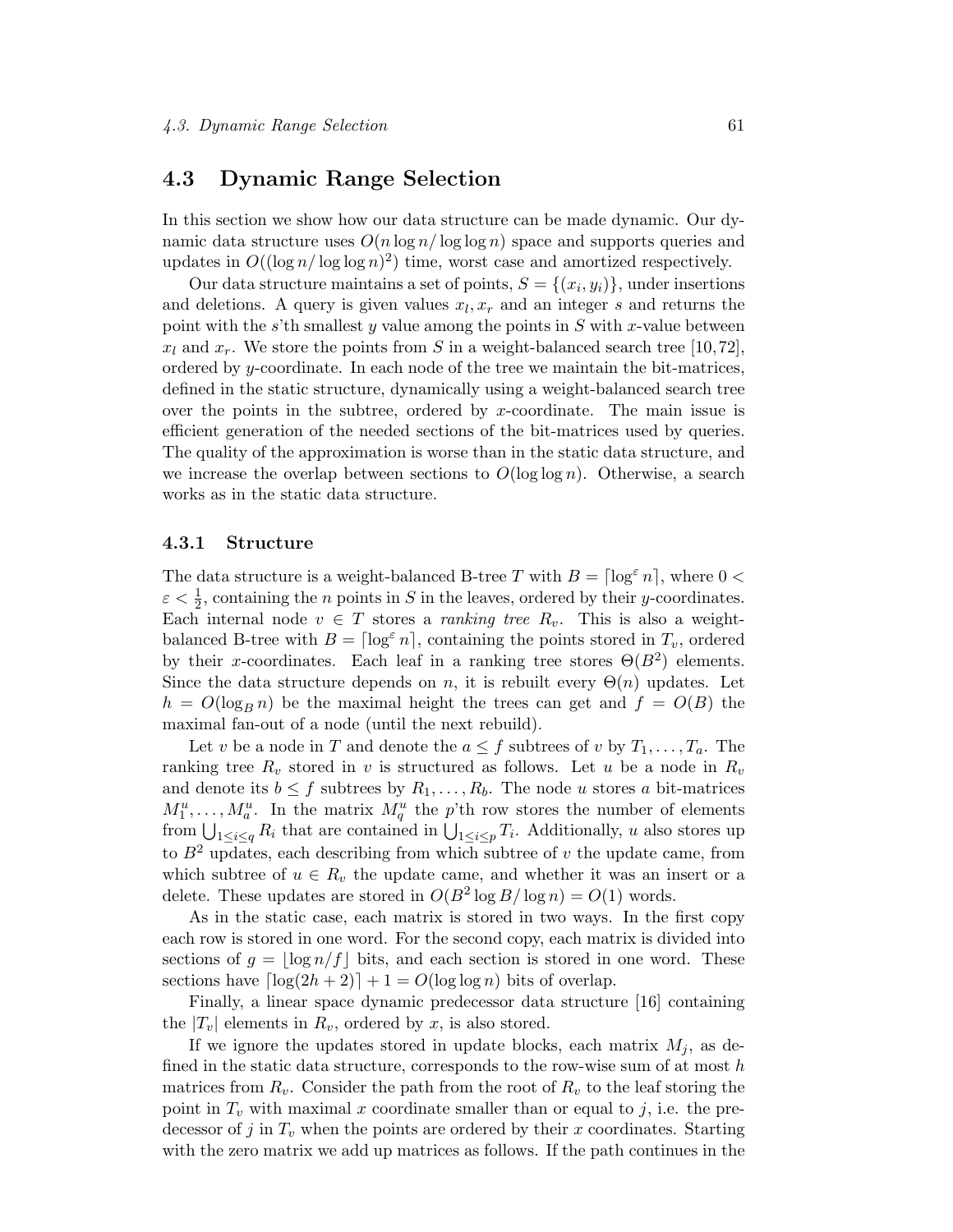$\ell$ 'th subtree at the node u, then we add the  $\ell - 1$ 'th matrix stored at u  $(M_{\ell-1}^u)$ to the sum. Summing up, the  $p'$ th row of the computed matrix is the number of points,  $(x, y) \in T_v$  where  $x \leq j$ , contained in the first p subtrees of  $T_v$ , and this is exactly the definition of  $M_j$  in the static data structure.

### 4.3.2 Range Selection Query

Given values  $L, R$  and an index s in a query, we perform a topdown search in T. As in the static data structure, we maintain an index c that defines which section of the matrices is currently in use and approximate the  $c<sup>i</sup>$ th section of the matrix  $M'$  (as defined in the static data structure).

In a node  $v \in T$ , we compute an approximation,  $w^{L,R}$ , of the c'th section of  $M'$  from the associated ranking tree as follows. First, we locate the leafs of the ranking tree containing the points with maximal  $x$ -coordinates less than  $L-1$  and R using the dynamic predecessor data structure. Then we traverse the paths from these two leafs in parallel until the paths merge, which happens at the latest at the root. We call them the left and right path.

Initially, we set  $w^{L,R}$  to the zero matrix. Assume that we reach node  $u<sub>L</sub>$ from its  $p_L$ 'th child on the left path and the node  $u_R$  from its  $p_R$ 'th child on the right path. Then we subtract the c'th section from the  $p_L - 1$ 'th matrix stored in  $u<sub>L</sub>$  from the c'th section of the  $p<sub>R</sub> - 1$ 'th matrix stored in  $u<sub>R</sub>$ . The subtraction of sections is performed as in the static data structure. We add the result to  $w^{L,R}$ . If the paths are at the same node we stop, otherwise, we continue up the tree.

Since we do not consider cascading carries each subtraction might produce a section containing rows that are one to large. Similarly, we add a section to  $w^{L,R}$  in each step, which ignores cascading carries from the lower order bits, giving numbers that could be one to small. Furthermore, we ignore up to  $B<sup>2</sup>$ updates in each step.

Now consider the difference between  $w^{L,R}$  and the c'th section of M'. First of all we have ignored up to  $B^2$  updates in two nodes on each level of T, which means that in the matrices we consider the combined number that is stored in the  $\ell$ 'th row may differ by up to  $2hB^2$  compared to M'. As in the static data structure, unless we are using the last section, this only affects the number stored in each row by one.

Furthermore, in the computation of  $w^{L,R}$  we do h subtractions and h additions of sections and each of these operations ignores the lower order bits. Combining this with the ignored updates, we get that each row of  $w^{L,R}$  is at most  $h$  smaller or larger than the corresponding value in  $M'$ .

Let  $s_b$  be the number defined by the c'th section of g bits from s. The query locates the first row that is at least  $s_b - h$  and the first row greater than  $s_b + h$ . Then the algorithm checks whether either of these corresponds to the subtree containing the answer. If not, the c'th section of the remaining matrices store a number between zero and  $2h$ , and for this reason the overlap between sections is set to  $\lfloor \log(2h + 1) \rfloor + 1 = O(\log \log n)$  bits. In this case we use a binary search that in each step traverses  $R_v$  as above (path up from leaves containing the maximal x-coordinate less than  $L - 1$  and R) to compute the needed rows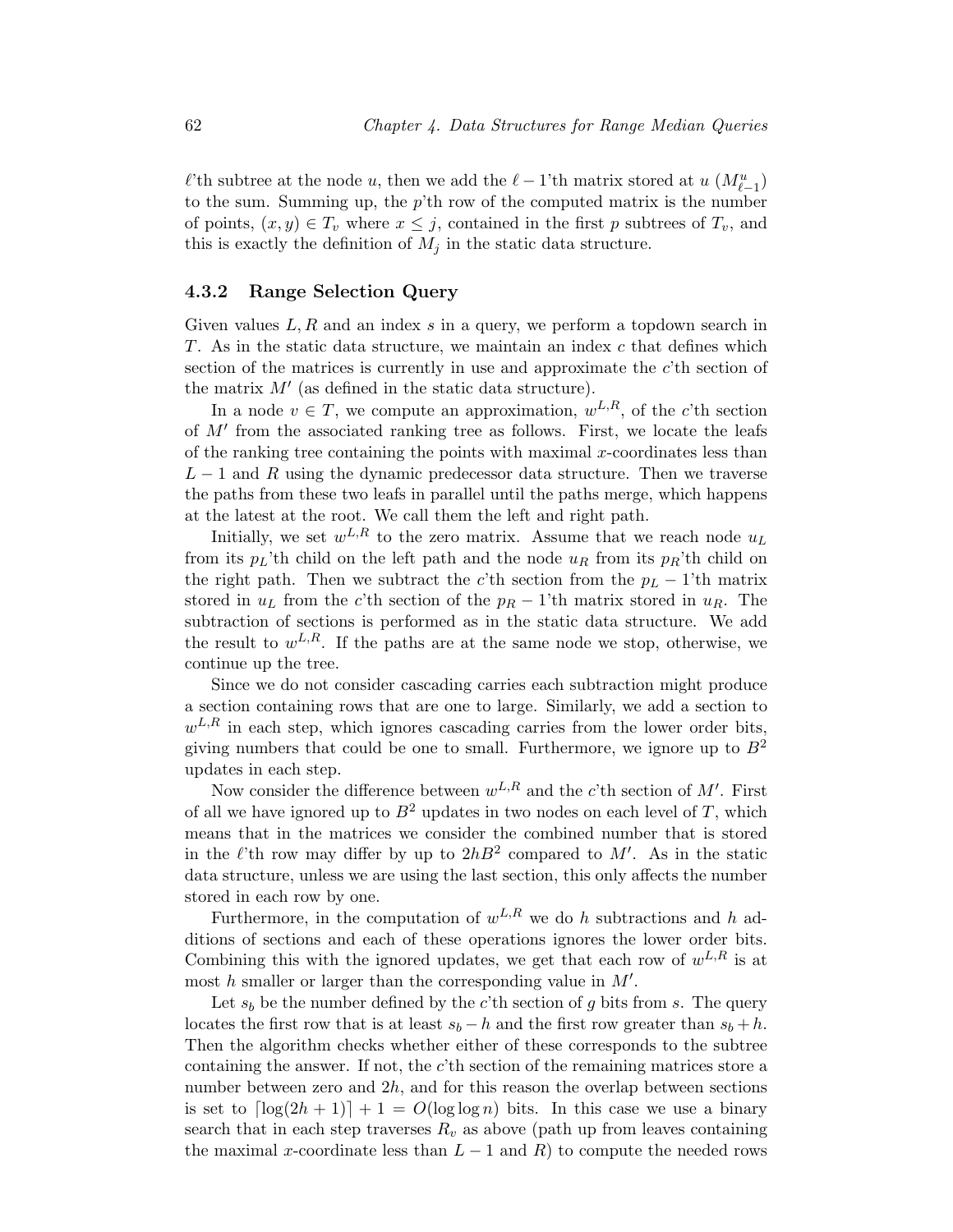of  $M'$  exactly using the first copy of the stored matrices and the information stored in the update words. Extracting information from update words is done by complete tabulation on each of the  $O(1)$  update words.

If we are using the last section, there will not be problems with the lower order bits in the additions and subtractions of sections. We add the changes stored in the update words on the paths and obtain the last section of  $M'$ exactly, and a binary search is never performed in this case.

As before, the current section is skipped in the remaining subtree in this case.

### 4.3.3 Updates

An element e is inserted into the data structure as follows. First, e is added to  $T$ . If a node in  $T$  splits, two new structures are built from the existing one, and the parent node is rebuilt. Then, we traverse path from  $e$  to the root. In each node  $v \in T$  on this path, e is inserted into the ranking tree  $R_v$ , and the dynamic predecessor data structure. If a node splits in  $R_v$ , two new nodes are constructed from the old one, and the parent rebuilt. After  $R_v$  has been updated,  $e$  is inserted in each node in  $R_v$  on the path from  $e$  to the root, by appending a description of the update to the update words. When  $B<sup>2</sup>$  updates have been appended to a node in a ranking tree, all bit-matrices in this node are recomputed and the update words are cleared. Deletes are handled similarly, except that updates to the base tree and ranking trees are handled using global rebuilding.

**Theorem 4.2** The data structure uses  $O(n \log n / \log \log n)$  space and queries and updates are supported in  $O((\log n/\log \log n)^2)$  time worst case and amortized respectively.

*Proof.* The height of T is  $O(\log n/\log B) = O(\log n/\log \log n)$  and in each node on a path we traverse a ranking tree of height  $O(\log n/\log B)$  =  $O(\log n/\log \log n)$ . We do a binary search  $O(\log n/B)$  times and each binary search takes  $O(\log B \log n / \log \log n) = O(\log n)$  time. The combined time for all binary searches is  $O(\log^2 n/B) = o((\log n/\log \log n)^2)$  time.

Updating the base tree T (splitting nodes) takes  $O(B)$  time amortized per update. Updating a ranking also takes  $O(B)$  time amortized per update and  $O(\log n/\log B)$  ranking trees are changed in each update. Furthermore, an update is appended to a node on each level of a ranking tree, on each level of  $T$ . This means that  $O((\log n/\log \log n)^2)$  update words are changed. The matrices stored in a node in a ranking tree can be recomputed in  $O(f^2) = O(B^2)$  time. This amounts to  $O(1)$  time amortized per update added to the node. Each element defines a node in a ranking tree on each level of T. A node in a ranking tree stores at most  $f$  bit-matrices, each storing  $f$  numbers, and up to  $B<sup>2</sup>$  updates, each using  $O(\log B)$  bits of space. Thus, a node in the ranking tree uses  $O(f^2 + B^2 \log B / \log n) = O(B^2)$  words of space, and each ranking tree,  $R_v$ , contains  $O(|T_v|/B^2)$  nodes.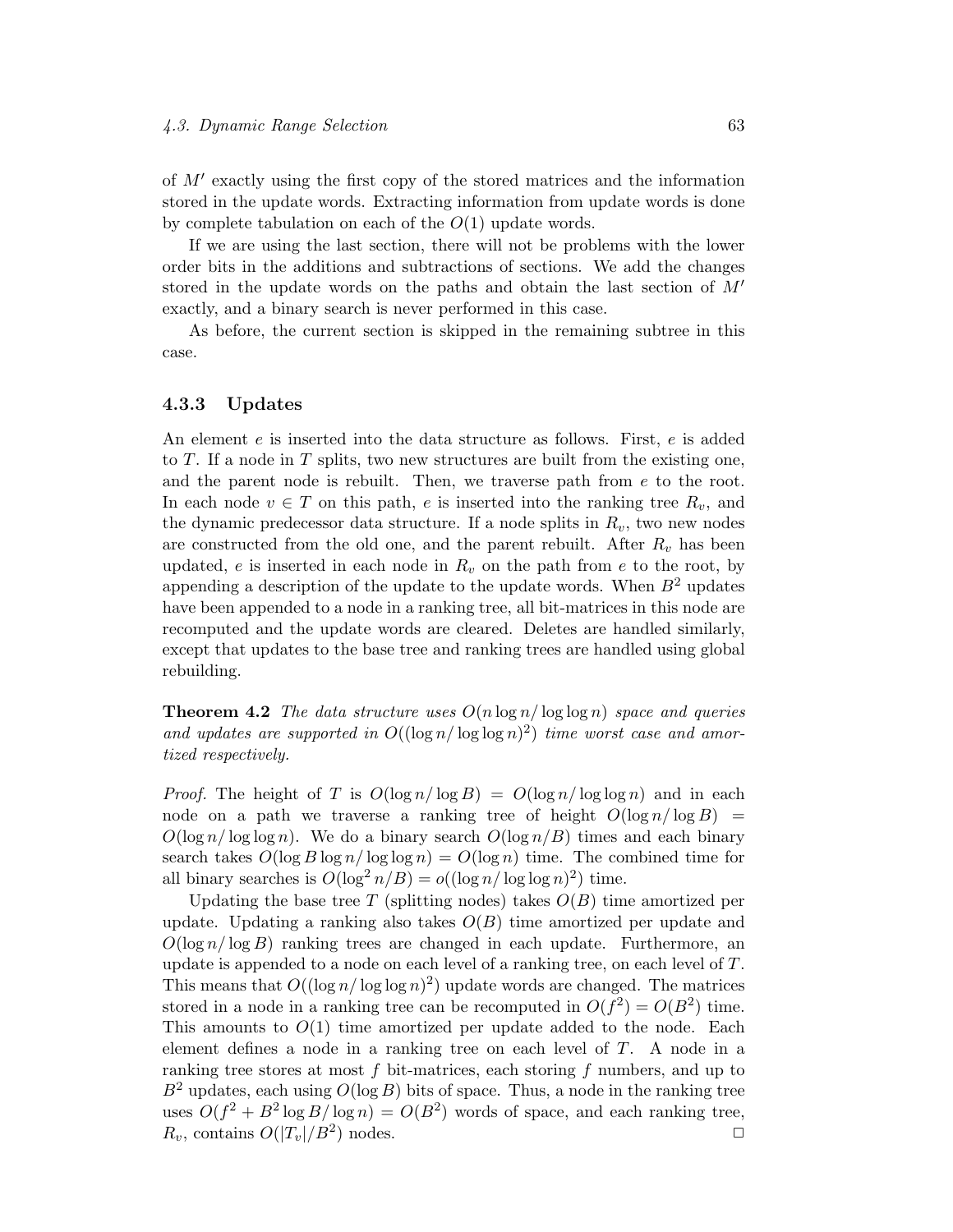### 4.4 Lower Bound for Dynamic Data Structures

In this section we describe a reduction from the marked ancestor problem to a dynamic range median data structure. In the marked ancestor problem the input is a complete tree of degree  $b$  and height  $h$ . An update marks or unmarks a node of the tree, initially all nodes are unmarked. A query is provided a leaf v of the tree and must return whether there exist a marked ancestor of v. Let  $t_q$  and  $t_u$  be the query and update time for a marked ancestor data structure. Alstrup et al. proved the following lower bound trade-off for the problem,  $t_q = \Omega(\frac{\log n}{\log(t_u w \log n)})$  [4], where w is the word size.

**Reduction** Let  $T$  denote a marked ancestor tree of height  $h$  and degree  $b$ . For each node  $v$  in  $T$  we associate two pairs of elements, which we denote  $start$ -mark and end-mark. We translate T into an array of size  $4|T|$  by a recursive traversal of  $T$ , where we for each node  $v$  outputs its start-mark, then recursively visit each of  $v$ 's children, and then output  $v$ 's end-mark. Start-marks are used to mark a node, and end-marks ensure that markings only influences the answer for queries in the marked subtree. When a node  $v$  is unmarked, start-mark=endmark= $(0,1)$  and when v is marked, start-mark is set to  $(1,1)$  and end-mark to  $(0,0).$ 

**Query** A marked ancestor query for a leaf  $v$  is answered by returning yes if and only if the range median from the subarray ranging from the beginning of the array to the start-mark element associated with  $v$  is one. If zero nodes are marked, the array is on the form  $[0, 1, \ldots, 0, 1]$ . Since the median in any range that can be considered by a query is zero, any marked ancestor query returns no. If v or one of its ancestors is marked there will be more ones than zeros in the range for  $v$ , and the query answers yes. A node  $u$  that is not an ancestor of v has its start-mark and end-mark placed either before v's marks or after  $v$ 's marks, and independently of whether  $u$  is marked or not, it contributes and equal number of zeroes and ones to  $v$ 's query range. Since the reduction requires an overhead of  $O(1)$  for both queries and updates we get the following lower bound.

**Theorem 4.3** Any data structure that supports updates in  $O(\log^{O(1)} n)$  time uses  $\Omega(\log n / \log \log n)$  time to support a range median query.

### 4.5 Main Open Problems

There are two main open problems. First, what is the lower bound on the query time for range selection queries in static  $O(n \log^{O(1)} n)$  space data structures? We can prove that any  $O(n \log^{O(1)} n)$  space data structure needs  $\Theta(\log n / \log \log n)$  time for three-sided range median queries by a reduction from two dimensional rectangle-stabbing [76]. Furthermore, there is a gap between the upper and lower bounds for the batched range median problem for  $k = \Omega(n^{1+\epsilon})$ , and the lower bound [50] is only valid in the comparison model.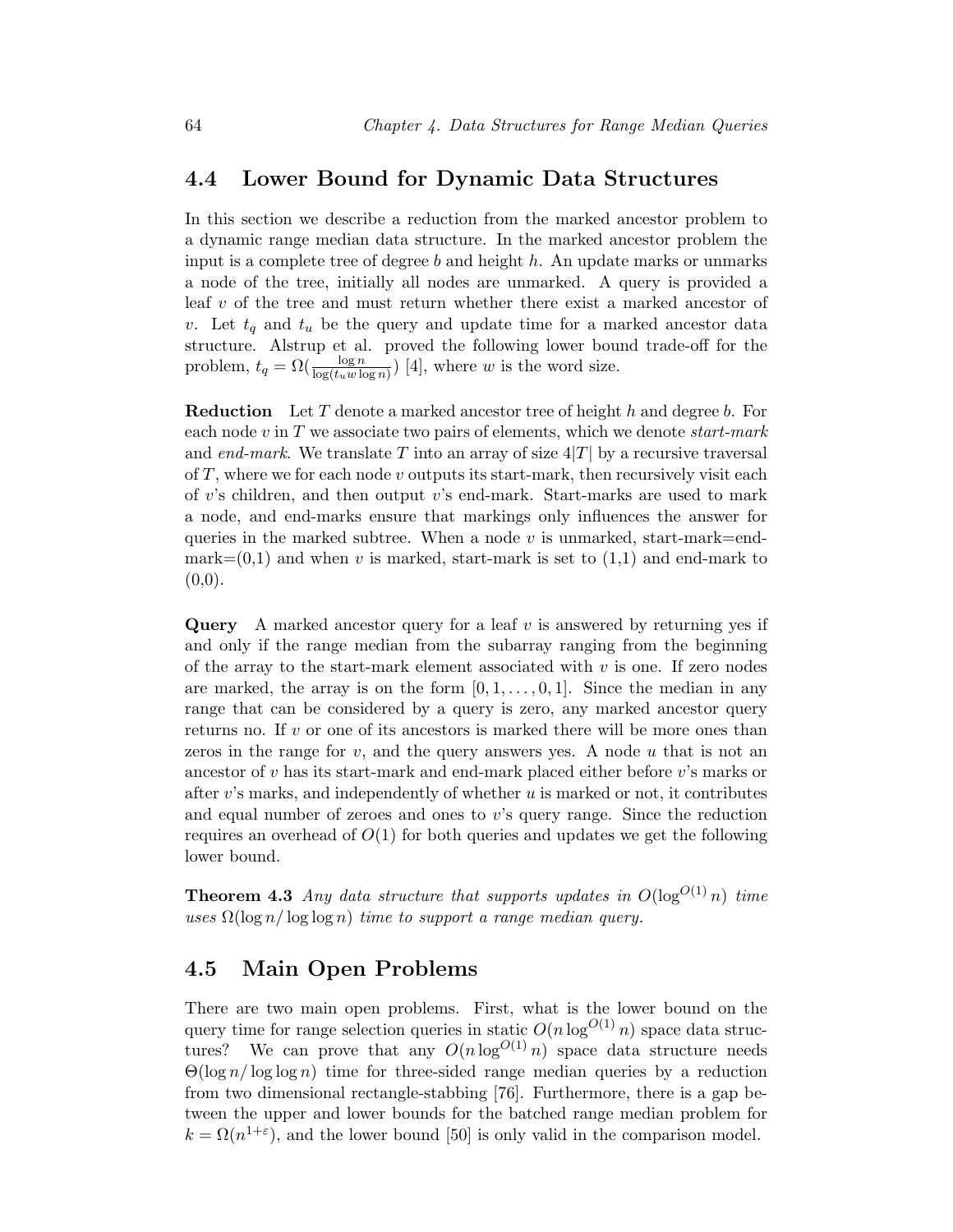# Chapter 5

## Cell Probe Lower Bounds and Approximations for Range Mode

In this chapter we consider the range mode problem, the range  $k$ -frequency problem, and the c-approximate range mode problem. The frequency of a label  $l$  in a multiset S of labels, is the number of occurrences of  $l$  in  $S$ . The mode of S is the most frequent label in S. In case of ties, any of the most frequent labels in S can be designated the mode.

For all the problems we consider the input is an array  $A$  of length  $n$  containing labels. For simplicity we assume that each label is an integer between one and n. In the range mode problem, we must preprocess  $A$  into a data structure that given indices i and j,  $1 \leq i \leq j \leq n$ , returns the mode,  $M_{i,j}$ , in the subarray  $A[i, j] = A[i], A[i + 1], \ldots, A[j]$ . We let  $F_{i,j}$  denote the frequency of  $M_{i,j}$  in  $A[i, j]$ . In the c-approximate range mode problem, a query is given indices i and j,  $1 \le i \le j \le n$ , and returns a label that has a frequency of at least  $F_{i,j}/c$ . In the range k-frequency problem, a query is given indices i and j,  $1 \leq i \leq j \leq n$ , and returns whether there is a label occurring precisely k times in  $A[i, j]$ .

For the upper bounds we consider the unit cost RAM, and let  $w = \Theta(\log n)$ denote the word size. For lower bounds we consider the cell probe model of Yao [96]. In this model of computation a random access memory is divided into cells of  $w$  bits. The complexity of an algorithm is the number of memory cells the algorithm accesses and all other computations are free.

Previous Results. The first data structure for the range mode problem achieving constant query time was developed in [62]. This data structure uses  $O(n^2 \log \log n / \log n)$  space. This was subsequently improved to  $O(n^2 / \log n)$ space in [78] and finally to  $O(n^2 \log \log n / \log^2 n)$  in [79]. For non-constant query time, the first developed data structure uses  $O(n^{2-2\varepsilon})$  space and answers queries in  $O(n^{\varepsilon} \log n)$  time, where  $0 < \varepsilon \leq \frac{1}{2}$  $\frac{1}{2}$  is a query-space tradeoff constant [62]. The query time was later improved to  $O(n^{\epsilon})$  without changing the space bound [78].

Given the rather large bounds for the range mode problem, the approximate variant of the problem was considered in [22]. With constant query time, they solve 2-approximate range mode with  $O(n \log n)$  space, 3-approximate range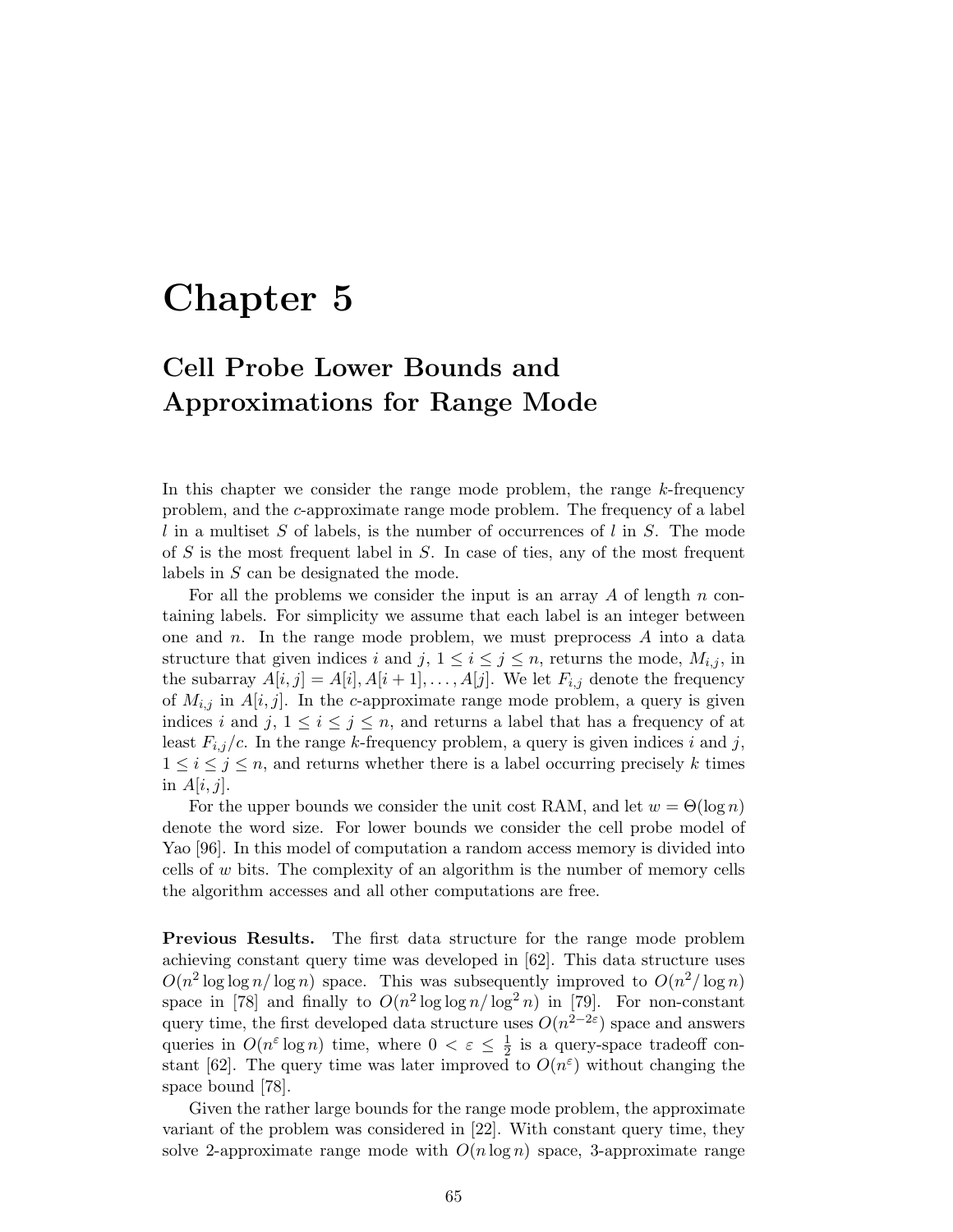mode with  $O(n \log \log n)$  space, and 4-approximate range mode with linear space. For  $(1 + \varepsilon)$ -approximate range mode, they describe a data structure that uses  $O(\frac{n}{\varepsilon})$  $(\frac{n}{\varepsilon})$  space and answers queries in  $O(\log \log_{(1+\varepsilon)} n) = O(\log \log n + \log \frac{1}{\varepsilon})$ time. This data structure gives a linear space solution with  $O(\log \log n)$  query time for c-approximate range mode when c is constant.

There are no non-trivial lower bounds for the any of the problems we consider.

Our Results In this chapter we show the first lower bounds for range mode data structures and range k-frequency data structures and provide new upper bounds for the c-approximate range mode problem and the range k-frequency problem.

In Section [5.1](#page-78-0) we prove our lower bound for range mode data structures. Specifically, we prove that any data structure that uses  $S$  cells and supports range mode queries must have a query time of  $\Omega(\frac{\log n}{\log(Sw/n)})$ . This means that any data structure that uses  $O(n \log^{O(1)} n)$  space needs  $\Omega(\log n / \log \log n)$  time to answer a range mode query. Similarly, any data structure that supports range mode queries in constant time needs  $\Omega(n^{1+\Omega(1)})$  space. We suspect that the actual lower bound for near-linear space data structures for the range mode problem is significantly larger. However a fundamental obstacle in the cell probe model is to prove lower bounds for static data structures that are higher than the number of bits needed to describe the query. The highest known lower bounds are achieved by the techniques in [76, 77] that uses reductions from problems in communication complexity. We use this technique to obtain our lower bound and our bound matches the highest lower bound achieved with this technique.

Actually our construction proves the same lower bound for queries on the form, is there an element with frequency at least (or precisely) k in  $A[i, j]$ , where  $k$  is given at query time. In the scenario where  $k$  is fixed for all queries it is trivial to give a linear space data structure with constant query time for determining whether there is an element with frequency at least  $k$ . In Section [5.2](#page-81-0) we consider the case of determining whether there is an element with frequency exactly  $k$ , which we denote the range  $k$ -frequency problem. To the best of our knowledge, we are the first to consider this problem. We show that 2D rectangle stabbing reduces to range k-frequency for any constant  $k > 1$ . This reduction proves that any data structure that uses S space, needs  $\Omega(\log n / \log(Sw/n))$  time for a query [75, 76], for any constant  $k > 1$ . Secondly, we reduce range kfrequency to 2D rectangle stabbing. This reduction works for any  $k$ . This immediately gives a data structure for range k-frequency that uses linear space, and answers queries in optimal  $O(\log n / \log \log n)$  time [57] (we note that 2D rectangle stabbing reduces to 2D range counting). In the restricted case where  $k = 1$ , this problem corresponds to determining whether there is a unique label in a subarray. The reduction from 2D rectangle stabbing only applies for  $k > 1$ . We show, somewhat surprisingly, that determining whether there is a label occurring exactly twice (or  $k > 1$  times) in a subarray, is exponentially harder than determining if there is a label occurring exactly once. Specifically,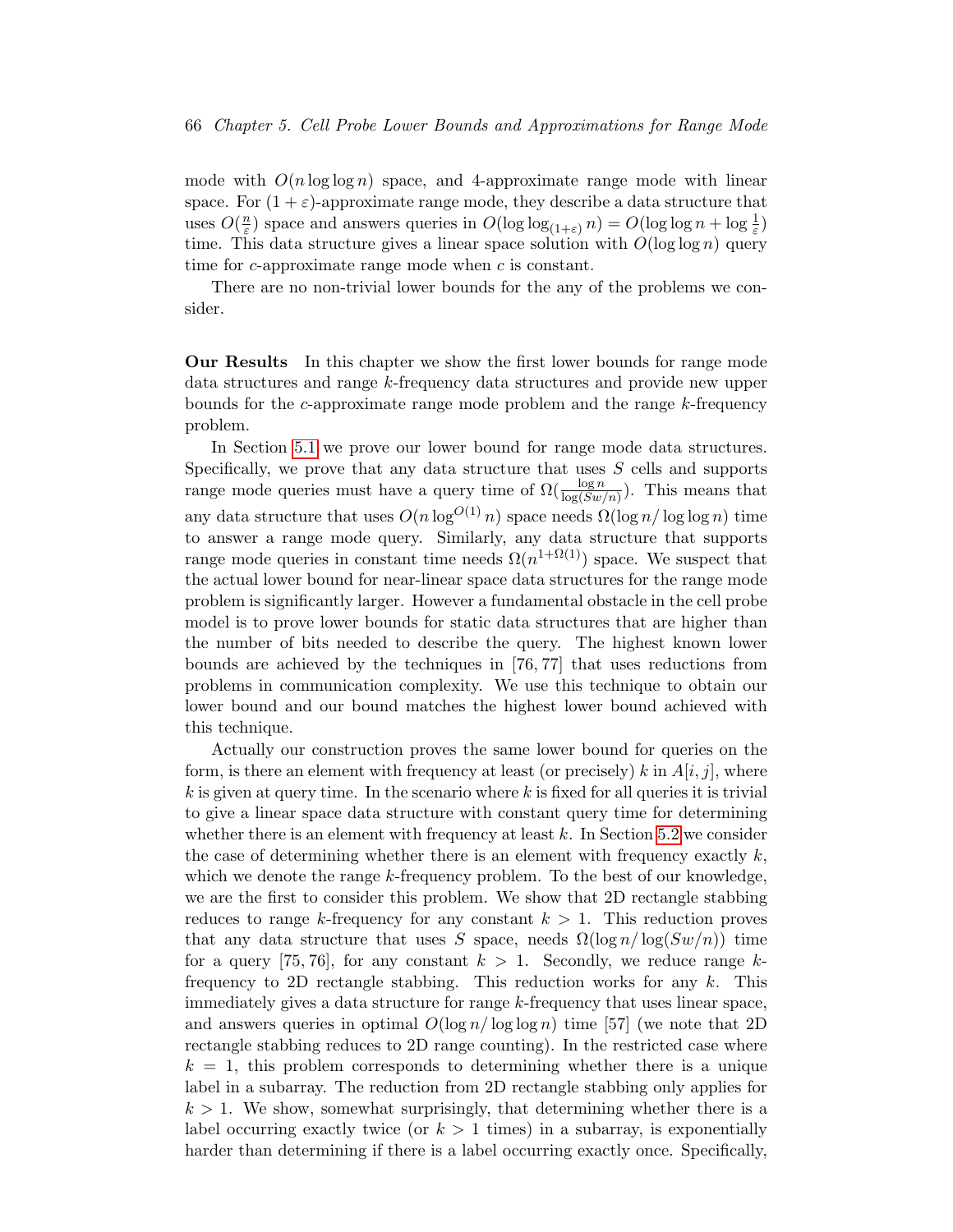we reduce range 1-frequency to four-sided 3D orthogonal range emptiness, which can be solved with  $O(\log^2 \log n)$  query time and  $O(n \log n)$  space by a slight modification of the data structure presented in [1].

In Section [5.3](#page-83-0) we present a simple data structure for the 3-approximate range mode problem. The data structure uses linear space and answers queries in constant time. In Section [5.4](#page-84-0) we develop a data structure for  $(1 + \varepsilon)$ approximate range mode. This data structure uses  $O(\frac{n}{\epsilon})$  $\frac{n}{\varepsilon}$ ) space and answers queries in  $O(\log \frac{1}{\varepsilon})$  time.

### <span id="page-78-0"></span>5.1 Cell Probe Lower Bound for Range Mode

In this section we show a query lower bound of  $\Omega(\log n / \log \log n)$  for any range mode data structure that uses  $O(n \log^{O(1)} n)$  space for an input array of size n.

We prove the lower bound for the slightly different problem of determining the frequency of the mode. Since the frequency of an element can be determined in any range in  $O(\log \log n)$  time (two predecessor searches) the lower bound for range mode follows.

Communication Complexity and Lower Bounds In communication complexity we have two players Alice and Bob. Alice receives as input a bit string x and Bob a bit string y. Given some predefined function,  $f$ , the goal for Alice and Bob is to compute  $f(x, y)$  while communicating as few bits as possible.

Lower bounds on the communication complexity of various functions have been turned into lower bounds for static data structure problems in the cell probe model. The idea is as follows [70]: Assume we are given a static data structure problem and consider the function  $f(q, D)$  that is defined as the answer to a query q on an input set  $D$  for this problem. If we have a data structure for the problem that uses  $S$  memory cells and supports queries in time  $t$  we get a communication protocol for f where Alice sends  $t \log S$  bits and Bob sends two bits. In this protocol Alice receives  $q$  and Bob receives  $D$ . Bob constructs the data structure on D and Alice simulates the query algorithm. In each step Alice sends log S bits specifying the memory cell of the data structure she needs and Bob replies with the w bits of this cell. Finally, Alice outputs  $f(q, D)$ . Thus, a communication lower bound for  $f$  gives a lower bound tradeoff between  $S$ and t.

This construction can only be used to distinguish between polynomial and exponential space data structures. Since range mode queries are trivially solvable in constant time with  $O(n^2)$  space, we need a different technique to obtain lower bounds for near-linear space data structures. Pătrașcu and Thorup [76,77] developed a technique for distinguishing between near linear and polynomial space by considering reductions from communication complexity problems to  $k$  parallel data structure queries. The main insight is that Alice can simulate all k queries in parallel and only send log  $\binom{S}{k}$  $\binom{S}{k} = O(k \log \frac{S}{k})$  bits to define the k cells she need in each step. For the right values of  $k$  this is significantly less than  $k \log S$  bits which Alice would need in each step for performing the queries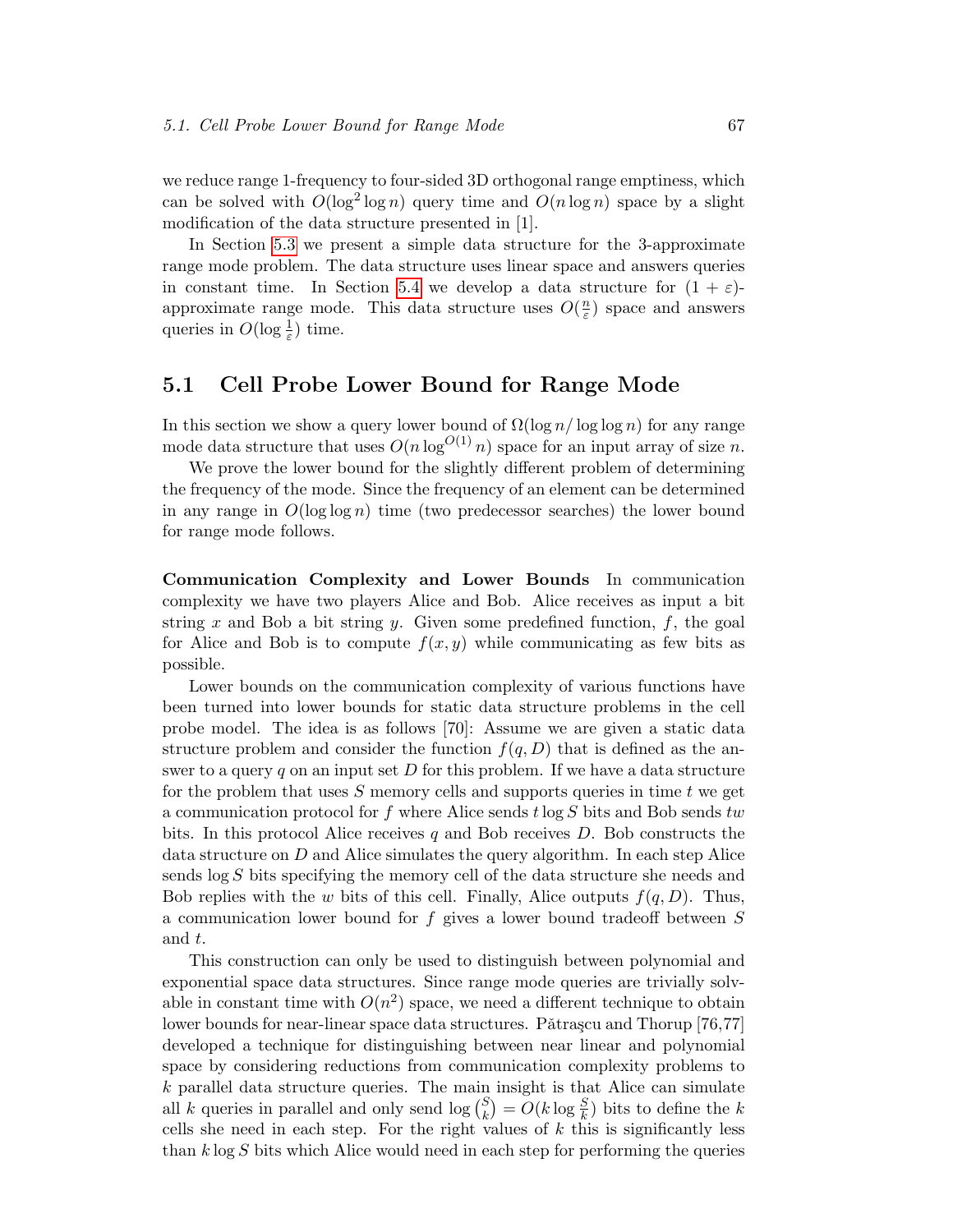#### sequentially.

Lopsided Set Disjointness (LSD) In LSD Alice and Bob receive subsets  $S$  and  $T$  of a universe  $U$ . The goal for Alice and Bob is to compute whether  $S \cap T \neq \emptyset$ . LSD is parameterized with the size  $|S| = N$  of Alice's set and the fraction between the size of the universe and  $N$ , which is denoted  $B$ , e.g.  $|U| = NB$ . Notice that the size of Bob's set is arbitrary and could be as large as NB. We use [X] to denote the set  $\{1, 2, ..., X\}$ . There are other versions of LSD where the input to Alice has more structure. For our purpose we need Blocked-LSD. For this problem the universe is considered as the cartesian product of [N] and [B], e.g.  $U = [N] \times [B]$  and Alice receives a set S such that  $\forall j \in [N]$  there exists a unique  $b_j \in [B]$  such that  $(j, b_j) \in S$ , e.g. S is of the form  $\{(1, b_1), (2, b_2), \ldots, (N, b_N) \mid b_i \in [B]\}\$ . The following lower bound applies for this problem [76].

<span id="page-79-0"></span>**Theorem 5.1** Fix  $\delta > 0$ . In a bounded-error protocol for Blocked-LSD, either Alice sends  $\Omega(N \log B)$  bits or Bob sends  $\Omega(NB^{1-\delta})$  bits.

Blocked-LSD reduces to  $N/k$  parallel range mode queries Given n, we describe a reduction from Blocked-LSD with a universe of size  $n (n = NB)$ to  $N/k$  parallel range mode queries on an input array A of size  $\Theta(n)$ . The size of  $A$  may not be exactly  $n$  but this will not affect our result. The parameters k and B are fixed later in the construction. From a high level perspective we construct an array of permutations of  $|kB|$ . A query consists of a suffix of one permutation, a number of complete permutations, and a prefix of another permutation. They are chosen such that the suffix determines a subset of Bob's set and the prefix a subset of Alice's set. The frequency of the mode is equal to two plus the number of complete permutations spanned by the query if and only if the two sets intersect.

Bob will store a range mode data structure and Alice will simulate the query algorithm. First we describe the array  $A$  that Bob constructs when he receives his input. Let  $T \subseteq [N] \times [B]$  be this set. The array Bob constructs consists of two parts which are described separately. We let  $\cdot$  denote concatenation of lists. We also use this operator on sets and in this case we treat the set as a list by placing the elements in lexicographic order. Bob partitions  $[N]$  into  $N/k$ consecutive chunks of k elements, e.g. the i'th chunk is  $\{(i-1)k+1,\ldots, ik\}$ for  $i = 1, \ldots, N/k$ . With the *i*'th chunk Bob associates the subset  $L_i$  of T with first coordinate in that chunk, e.g.  $L_i \subseteq \{(i-1)k+t \mid t=1,\ldots,k\} \times [B]$ . Each  $L_i$  is mapped to a permutation of  $[kB]$ .

We define the mapping  $f : (x, y) \rightarrow (x - 1 \mod k)B + y$  and let the permutation be  $(|kB| \setminus f(L_i)) \cdot f(L_i)$ . The first part of A is the concatenation of the permutations defined for each chunk  $L_i$  ordered by i, e.g.  $([kB] \setminus f(L_1)) \cdot f(L_1) \cdots ([kB] \setminus f(L_{N/k})) \cdot f(L_{N/k}).$  The second part of A consists of  $B^k$  permutations of  $[kB]$ . There is one permutation for each way of picking a set of the form  $\{(1, b_1), \ldots, (k, b_k) \mid b_i \in [B]\}$ . Let  $R_1, \ldots, R_{B^k}$  denote the  $B<sup>k</sup>$  sets on this form ordered lexicographically. The second part of the array becomes  $f(R_1) \cdot (kB \mid \{f(R_1)) \cdots f(R_{B^k}) \cdot (kB \mid \{f(R_{B^k})\}).$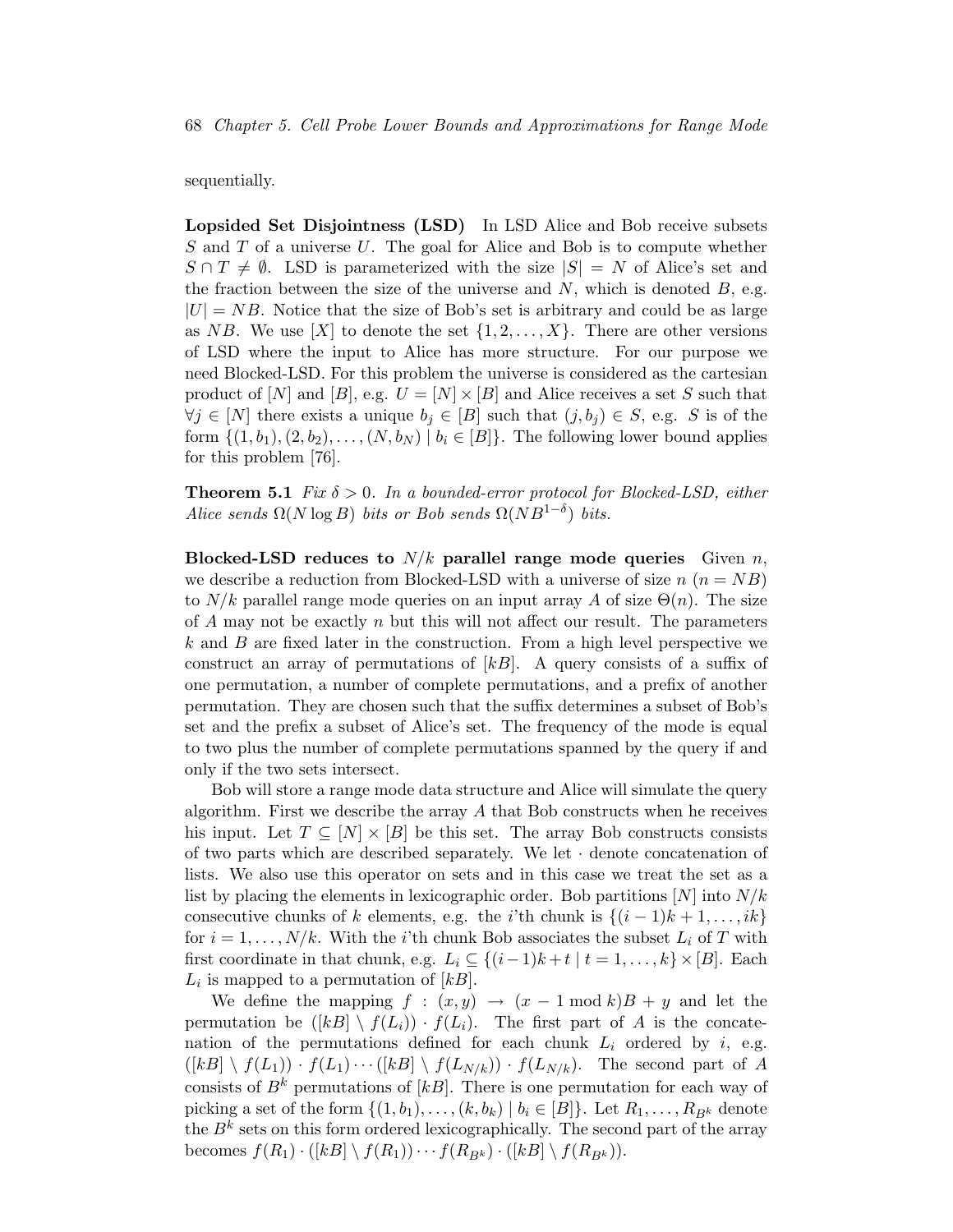| Alice's set $S$                                                                                                                                       | Bob's set $T$ |  |                                                                                       |  |
|-------------------------------------------------------------------------------------------------------------------------------------------------------|---------------|--|---------------------------------------------------------------------------------------|--|
| $Q_1 = \begin{cases} (1,3) \\ (2,2) \\ (3,1) \\ (4,2) \\ (5,4) \\ (6,1) \end{cases}$ $f(Q_2) = \begin{bmatrix} 3 \\ 6 \\ 9 \\ 8 \\ (9) \end{bmatrix}$ |               |  | $L_1 = \begin{cases} (1,1), (1,2) \ (2,1), (2,3), (2,4) \ (3,2) \end{cases}$          |  |
|                                                                                                                                                       |               |  | $L_2 = \left\{ \begin{aligned} & (5,2), (5,3), (5,4) \ & (6,2) \end{aligned} \right.$ |  |
| $f(L_1)$<br>$f([kb] \setminus L_1)$<br>$\overline{[3,\ldots,1,2,5,7,8,10,\ldots,6,7,8,10,1,5,9,\ldots,2,8,9,\ldots,3,6,9,\ldots]}$                    |               |  | $f(L_2)$ $f(R_1)$ $f(R_{28})$ $f(R_{36})$                                             |  |
|                                                                                                                                                       |               |  |                                                                                       |  |

Figure 5.1: An example of the array Bob creates and the queries Alice simulates. In this example  $N = 6, B = 4$  and  $k = 3$ .

We now show how Alice and Bob can determine whether  $S \cap T \neq \emptyset$  from this array. Bob constructs a range mode data structure for  $A$  and sends  $|L_i|$  for  $i = 1, \ldots, N/k$  to Alice. Alice then simulates the query algorithm on the range mode data structure for  $N/k$  queries in parallel. The *i*'th query determines whether the k elements  $Q_i = \{((i-1)k+1, b_{(i-1)k+1}), \ldots, (ik, b_{ik})\}$  from S have an empty intersection with T (actually  $L_i$ ) as follows.

Alice determines the end index of  $f(Q_i)$  in the second part of A. We note that  $f(Q_i)$  always exists in the second part of A by construction and Alice can determine the position without any communication with Bob. Alice also determines the start index of  $f(L_i)$  in the first part of A from the sizes she initially received from Bob. The *i*'th query computes the frequency  $R_i$  of the mode between these two indices. Let p be the number of permutations of  $[k]$ stored between the end of  $f(L_i)$  and the beginning of  $f(Q_i)$  in A, then  $F_i-p=2$ if and only if  $Q_i \cap T \neq \emptyset$ , and  $F_i - p = 1$  otherwise. Since each permutation of  $[kB]$  contributes one to  $F_i$ ,  $F_i - p$  is equal to two if and only if at least one of the elements from  $Q_i$  is in  $L_i$  meaning that  $S \cap T \neq \emptyset$ . We conclude that Blocked-LSD reduces to  $N/k$  range mode queries in an array of size  $NB + B^k kB$ .

To obtain a lower bound for range mode data structures we consider the parameters k and B and follow the idea from [76]. Let S be the size of Bob's range mode data structure and let  $t$  be the query time. In our protocol for Blocked-LSD Alice sends  $t \log {S \choose N/k} = O(t \frac{N}{k})$  $\frac{N}{k} \log \frac{Sk}{N}$  bits and Bob sends  $twN/k + N/k \log(kB)$  bits. By Theorem [5.1,](#page-79-0) either Alice sends  $\Omega(N \log B)$ bits or Bob sends  $\Omega(NB^{1-\delta})$ . Fix  $\delta = \frac{1}{2}$  $\frac{1}{2}$ . Since  $N/k \log(kB) = o(N)$ ישµ  $\frac{o(N\sqrt{B})}{\sqrt{D}}$ we obtain that either  $t\frac{N}{k}$  $\frac{N}{k} \log(\frac{Sk}{N}) = \Omega(N \log B)$  or  $twN/k = \Omega(N\sqrt{B})$ . We constrain B such that  $B \geq w^2$  and  $\log B \geq \frac{1}{2}$  $\frac{1}{2}\log(\frac{Sk}{N}) \Rightarrow B \geq \frac{Sk}{n}$  $\frac{dk}{n}$  and obtain  $t = \Omega(k)$ . Since  $|A| = NB + B^k kB$  and we require  $|A| = \Theta(n)$ , we set  $k = \Theta(\log_B n)$ . To maximize k we choose  $B = \max\{w^2, \frac{Sk}{n}\}$  $\frac{5k}{n}$ . We obtain that  $t = \Omega(k) = \Omega(\log N/\log \frac{Swk}{n}) = \Omega(\log n/\log \frac{Sw}{n})$  since  $w > k$ .

**Theorem 5.2** Any data structure that uses S space needs  $\Omega(\frac{\log n}{\log(\frac{Sw}{n})})$  time for a range mode query.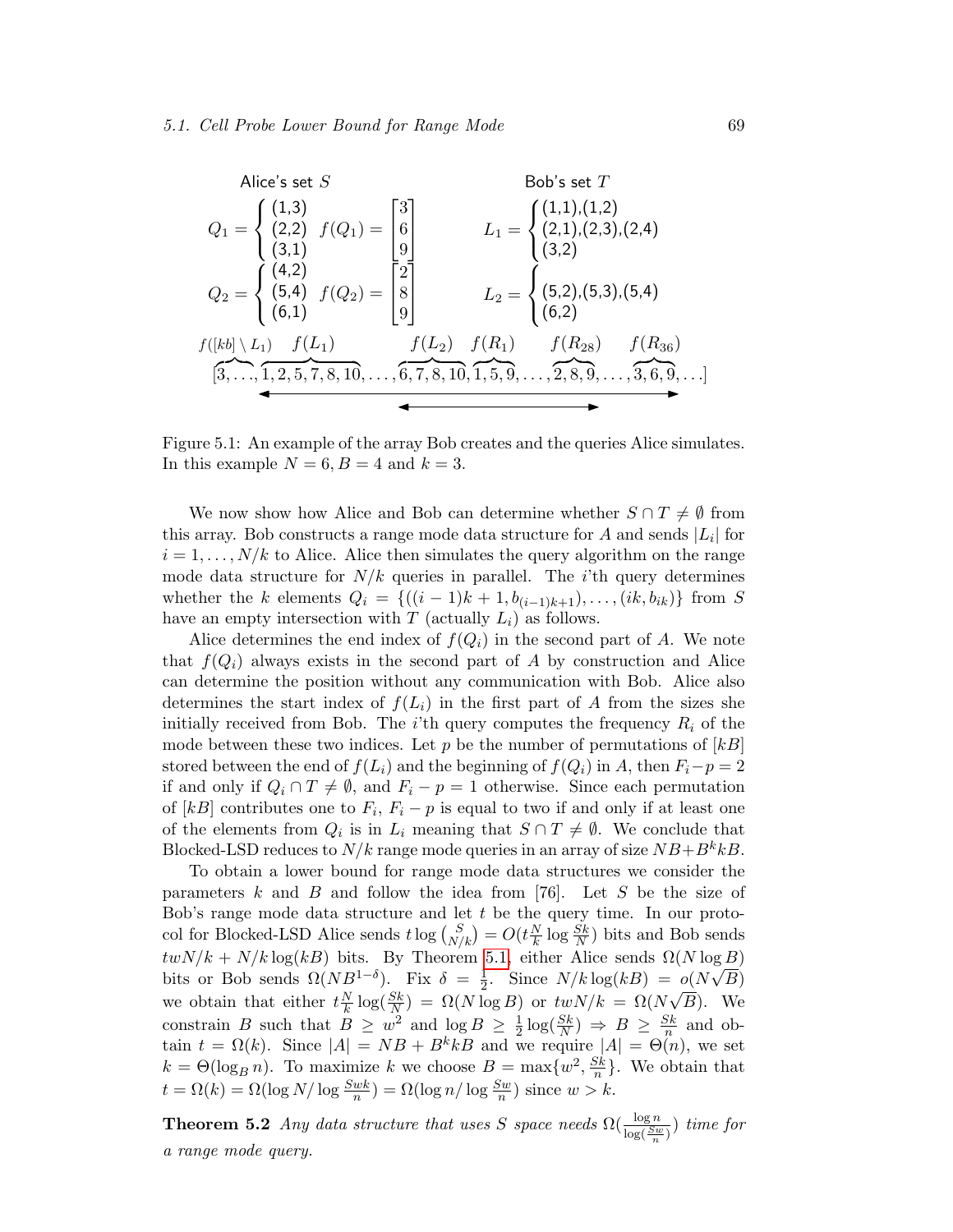### <span id="page-81-0"></span>5.2 Range k-Frequency

In this section, we consider the *range k-frequency* problem and its connection to classic geometric data structure problems. We show that the range  $k$ -frequency problem is equivalent to 2D rectangle stabbing for any fixed constant  $k > 1$ , and that for  $k = 1$  the problem reduces to four-sided 3D orthogonal range emptiness.

In the 2D rectangle stabbing problem the input is  $n$  axis-parallel rectangles. A query is given a point,  $(x, y)$ , and must return whether this point is contained<sup>1</sup> in at least one of the *n* rectangles in the input. A query lower bound of  $\Omega(\log n / \log \log n)$  for data structures using  $O(n \log^{O(1)} n)$  space is proved in [76], and a linear space static data structure with this query time can be found in [57].

In four-sided 3D orthogonal range emptiness, we are given a set  $P$  of n points in 3D, and must preprocess  $P$  into a data structure, such that given an openended four-sided rectangle  $R = [-\infty, x] \times [y_1, y_2] \times [z, \infty]$ , the data structure returns whether R contains a point  $p \in P$ . Currently, the best solution for this problem uses  $O(n \log n)$  space and supports queries in  $O(\log^2 \log n)$  time [1].

For simplicity, we assume that each coordinate is a unique integer between one and  $2n$  (rank space).

### Theorem 5.3 The range k-frequency problem reduces to 2D rectangle stabbing.

*Proof.* Let A be the input to the range k-frequency problem. We translate the ranges of A where there is a label with frequency k into  $O(n)$  rectangles as follows. Fix a label  $x \in A$ , and let  $s_x \geq k$  denote the number of occurrences of x in A. If  $s_x < k$  then x is irrelevant and we discard it. Otherwise, let  $i_1 < i_2 < \ldots < i_s$  be the positions of x in A, and let  $i_0 = 0$  and  $i_{s+1} = n+1$ . Consider the ranges of  $A$  where  $x$  has frequency  $k$ . These are the subarrays,  $A[a, b]$ , where there exists an integer  $\ell$  such that  $i_{\ell} < a \leq i_{\ell+1}$  and  $i_{\ell+k} \leq b <$  $i_{\ell+k+1}$  for  $0 \leq \ell \leq s_x - k$ . This defines  $s_x - k + 1$  two dimensional rectangles,  $[i_{\ell} + 1, i_{\ell+1}] \times [i_{\ell+k}, i_{\ell+k+1} - 1]$  for  $\ell = 0, \ldots, s_x - k$ , such that x has frequency k in A[i, j] if and only if the point  $(i, j)$  stabs one of the  $s_x - k + 1$  rectangles defined by x. By translating the ranges of  $A$  where a label has frequency k into the corresponding rectangles for all distinct labels in  $A$ , we get a 2D rectangle stabbing instance with  $O(n)$  rectangles.  $\Box$ 

This means that we get a data structure for the range k-frequency problem that uses  $O(n)$  space and supports queries in  $O(\log n / \log \log n)$  time.

**Theorem 5.4** For  $k = 1$ , the range k-frequency problem reduces to four-sided orthogonal range emptiness queries in 3D.

*Proof.* For each distinct label  $x \in A$ , we map the ranges of A where x has frequency one (it is unique in the range) to a 3D point. Let  $i_1 < i_2 < \ldots < i_s$  be the positions of x in A, and let  $i_0 = 0$  and  $i_{s+1} = n+1$ . The label x has frequency one in  $A[a, b]$  if there exist an integer  $\ell$  such that  $i_{\ell-1} < a \leq i_{\ell} \leq b < i_{\ell+1}$ .

<sup>1</sup>points on the border of a rectangle are contained in the rectangle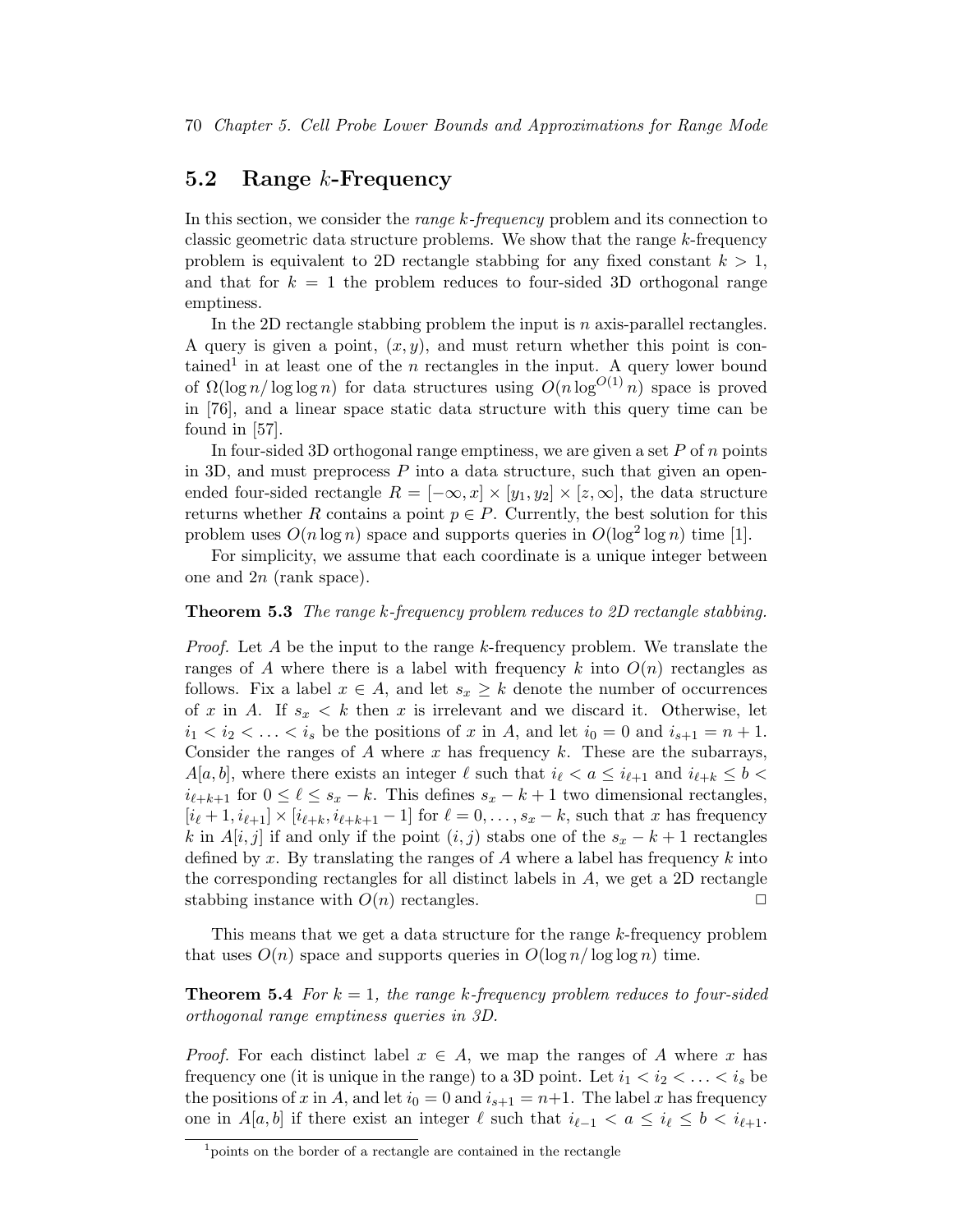We define s points,  $P_x = \{(i_{\ell-1} + 1, i_{\ell}, i_{\ell+1} - 1) | 1 \leq \ell \leq s\}$ . The label x has frequency one in the range  $A[a, b]$  if and only if the four-sided orthogonal range query  $[-\infty, a] \times [a, b] \times [b, \infty]$  contains a point from  $P_x$  (we say that x is inside range  $[x_1, x_2]$  if  $x_1 \le x \le x_2$ ). Therefore, we let  $P = \bigcup_{x \in A} P_x$  and get a four-sided 3D orthogonal range emptiness instance with  $O(n)$  points.  $\Box$ 

Thus, we get a data structure for the range 1-frequency problem that uses  $O(n \log n)$  space and supports queries in  $O(\log^2 \log n)$  time.

### **Theorem 5.5** Let k be a constant greater than one. The 2D rectangle stabbing problem reduces to the range k-frequency problem.

*Proof.* We show the reduction for  $k = 2$  and then generalize this construction to any constant value  $k > 2$ .

Let  $R_1, \ldots, R_n$  be the input to the rectangle stabbing problem. We construct a range 2-frequency instance with  $n$  distinct labels each of which is duplicated exactly 6 times. Let  $R_\ell$  be the rectangle  $[x_{\ell_0}, x_{\ell_1}] \times [y_{\ell_0}, y_{\ell_1}]$ . For each rectangle,  $R_\ell$ , we add the pairs  $(x_{\ell_0}, \ell), (x_{\ell_1}, \ell)$  and  $(x_{\ell_1}, \ell)$  to a list X. Similarly, we add the pairs  $(y_{\ell_0}, \ell), (y_{\ell_1}, \ell),$  and  $(y_{\ell_1}, \ell)$  to a list Y. We sort X in descending order and Y in ascending order by their first coordinates. Since we assumed all coordinates are unique, the only ties are amongst pairs originating from the same rectangle, here we break the ties arbitrarily. The concatenation of X and Y is the range 2-frequency instance and we denote it  $A$ , i.e. the second component of each pair are the actual entries in A, and the first component of each pair is ignored.

We translate a 2D rectangle stabbing query,  $(x, y)$ , into a query for the range 2-frequency instance as follows. Let  $p_x$  be the smallest index where the first coordinate of  $X[p_x]$  is x, and let  $q_y$  be the largest index where the first coordinate of  $Y[p_y]$  is y. If  $A[p_x] = A[p_x + 1]$ , two consecutive entries in A are defined by the right endpoint of the same rectangle, we set  $i_x = p_x + 2$  (we move  $i_x$  to the right of the two entries), otherwise we set  $i_x = p_x$ . Similarly for the y coordinates, if  $A[|X|+q_y] = A[|X|+q_y-1]$  we set  $j_y = q_y-2$  (move  $j_y$  left of the two entries), otherwise we set  $j_y = q_y$ . Finally we translate  $(x, y)$  to the range 2-frequency query  $[i_x, |X| + j_y]$  on A, see Figure [5.2.](#page-83-1) Notice that in the range 2-frequency queries that can be considered in the reduction, the frequency of a label is either one, two, three, four or six. The frequency of label  $\ell$  in  $A[i_x, |X|]$ is one if  $x_{\ell_0} \leq x \leq x_{\ell_1}$ , three if  $x > x_{\ell_1}$  and zero otherwise. Similar, the frequency of  $\ell$  in  $A[|X| + 1, |X| + j_y]$  is one if  $y_{\ell_0} \le y \le y_{\ell_1}$ , three if  $y > y_{\ell_1}$  and zero otherwise. We conclude that the point  $(x, y)$  stabs rectangle  $R_\ell$  if and only if the label  $\ell$  has frequency two in  $A[i_x, |X| + j_y]$ . Since  $x, y \in \{1, ..., 2n\}$ , we can store a table with the translations from x to  $i_x$  and y to  $j_y$ . Thus, we can translate 2D rectangle stabbing queries to range 2-frequency queries in constant time.

For  $k > 2$  we place  $k-2$  copies of each label between X and Y and translate the queries accordingly.  $\Box$ 

We conclude that for data structures using  $O(n \log^{O(1)} n)$  space, the range k-frequency problem is exponentially harder for  $k > 1$  than for  $k = 1$ .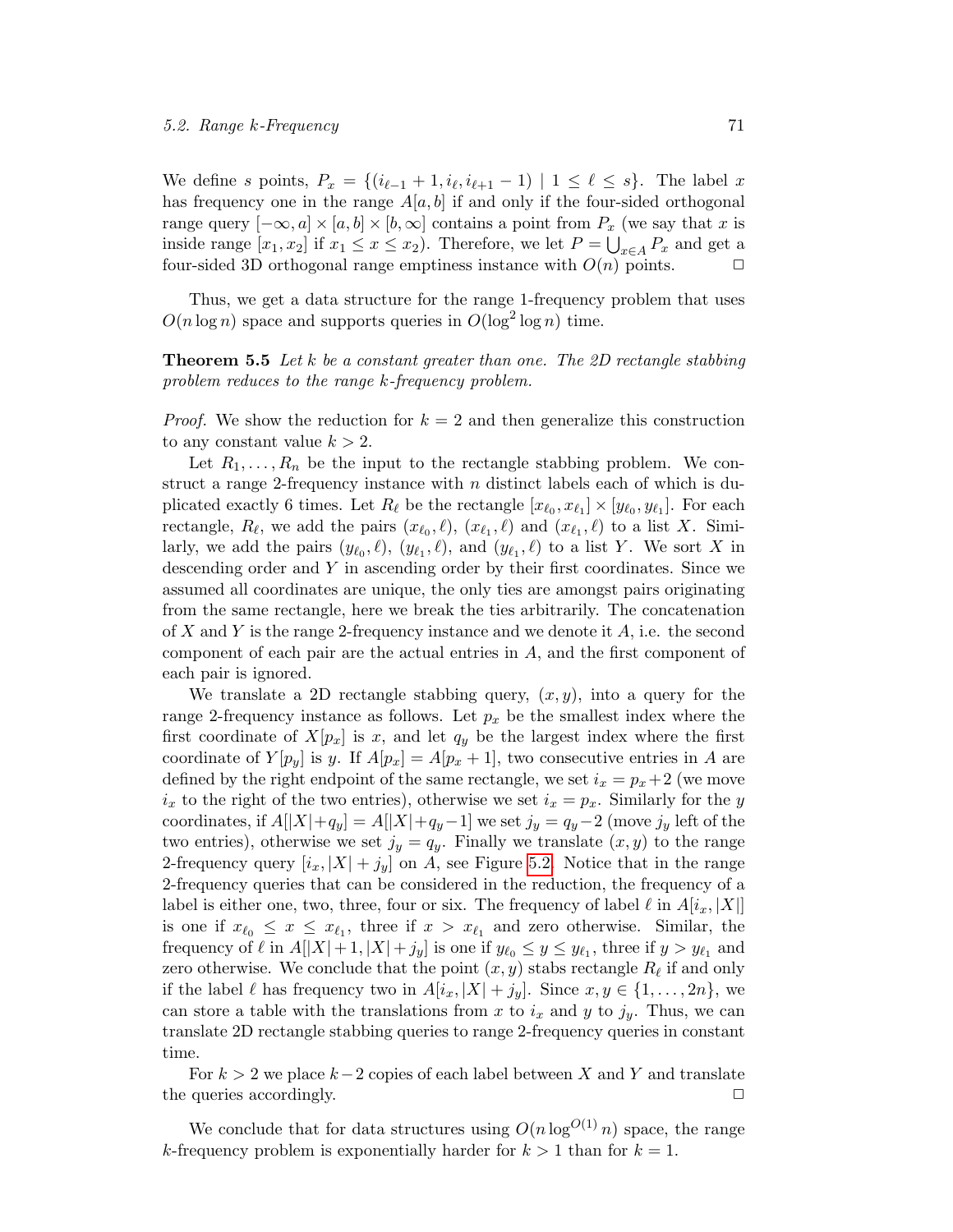

<span id="page-83-1"></span>Figure 5.2: Reduction from 2D rectangle stabbing to range 2-frequency. The  $\times$ marks a stabbing query,  $(5, 3)$ . This query is mapped to the range 2-frequency query  $[i_5, |X| + j_3]$  in A, which is highlighted. Notice that  $i_5 = p_5 + 2$  since  $A[p_5] = A[p_5 + 1].$ 

## <span id="page-83-0"></span>5.3 3-Approximate Range Mode

In this section, we construct a data structure that given a range  $[i, j]$  computes a 3-approximation of  $F_{i,j}$ .

We use the following observation from [22]. If we can cover  $A[i, j]$  with three disjoint subintervals  $A[i, x], A[x + 1, y]$  and  $A[y + 1, j]$  for which we know  $F_{i,x}, F_{x+1,y}$  and  $F_{y+1,j}$ , then

$$
\frac{1}{3}F_{i,j} \le \max\{F_{i,x}, F_{x+1,y}, F_{y+1,j}\} \le F_{i,j}.
$$

First, we describe a data structure that uses  $O(n \log \log n)$  space, and then we show how to reduce the space to  $O(n)$ . The data structure consists of a tree T of polynomial fanout where the *i*'th leaf stores  $A[i]$ , for  $i = 1, \ldots, n$ . For a node v let  $T_v$  denote the subtree rooted at v and let  $|T_v|$  denote the number of leaves in  $T_v$ . The fanout of node v is  $f_v = \lceil \sqrt{|T_v|} \rceil$ . The height of T is  $\Theta(\log \log n)$ . Along with T, we store a lowest common ancestor (LCA) data structure, which given indices  $i$  and  $j$ , finds the LCA of the leaves corresponding to i and j in T in constant time  $|51|$ .

For every node  $v \in T$ , let  $R_v = A[a, b]$  denote the consecutive range of entries stored in the leaves of  $T_v$ . The children  $c_1, \ldots, c_{f_v}$  of v partition  $R_v$ into  $f_v$  disjoint subranges  $R_{c_1} = A[a_{c_1}, b_{c_1}], \ldots, R_{c_{f_v}} = A[a_{c_{f_v}}, b_{c_{f_v}}]$  each of size  $O(\sqrt{|T_v|})$ . For every pair of children  $c_r$  and  $c_s$  where  $r < s - 1$ , we store  $F_{a_{c_r+1},b_{c_{s-1}}}$ . Furthermore, for every child range  $R_{c_i}$  we store  $F_{a_{c_i},k}$  and  $F_{k,b_{c_i}}$  for every prefix and suffix range of  $R_{c_i}$  respectively. To compute a 3-approximation of  $F_{i,j}$ , we find the LCA of i and j. This is the node v in T for which i and j lie in different child subtrees, say  $T_{c_x}$  and  $T_{c_y}$  with ranges  $R_{c_x} = [a_{c_x}, b_{c_x}]$  and  $R_{c_y} = [a_{c_y}, b_{c_y}]$ . We then lookup the frequency  $F_{a_{c_{x+1}}, b_{c_{y-1}}}$  stored for the pair of children  $c_x$  and  $c_y$ , as well as the suffix frequency  $F_{i,bc_x}$  stored for the range  $A[i, b_{c_x}]$  and the prefix frequency  $F_{a_{c_y}, j}$  stored for  $A[a_{c_y}, j]$ , and return the max of these.

Each node  $v \in T$  uses  $O(|T_v|)$  space for the frequencies stored for each of the  $O(|T_v|)$  pairs of children, and  $O(|T_v|)$  for all the prefix and suffix range frequencies. Since each node v uses  $O(|T_v|)$  space and the LCA data structure uses  $O(n)$  space, our data structure uses  $O(n \log \log n)$  space. A query makes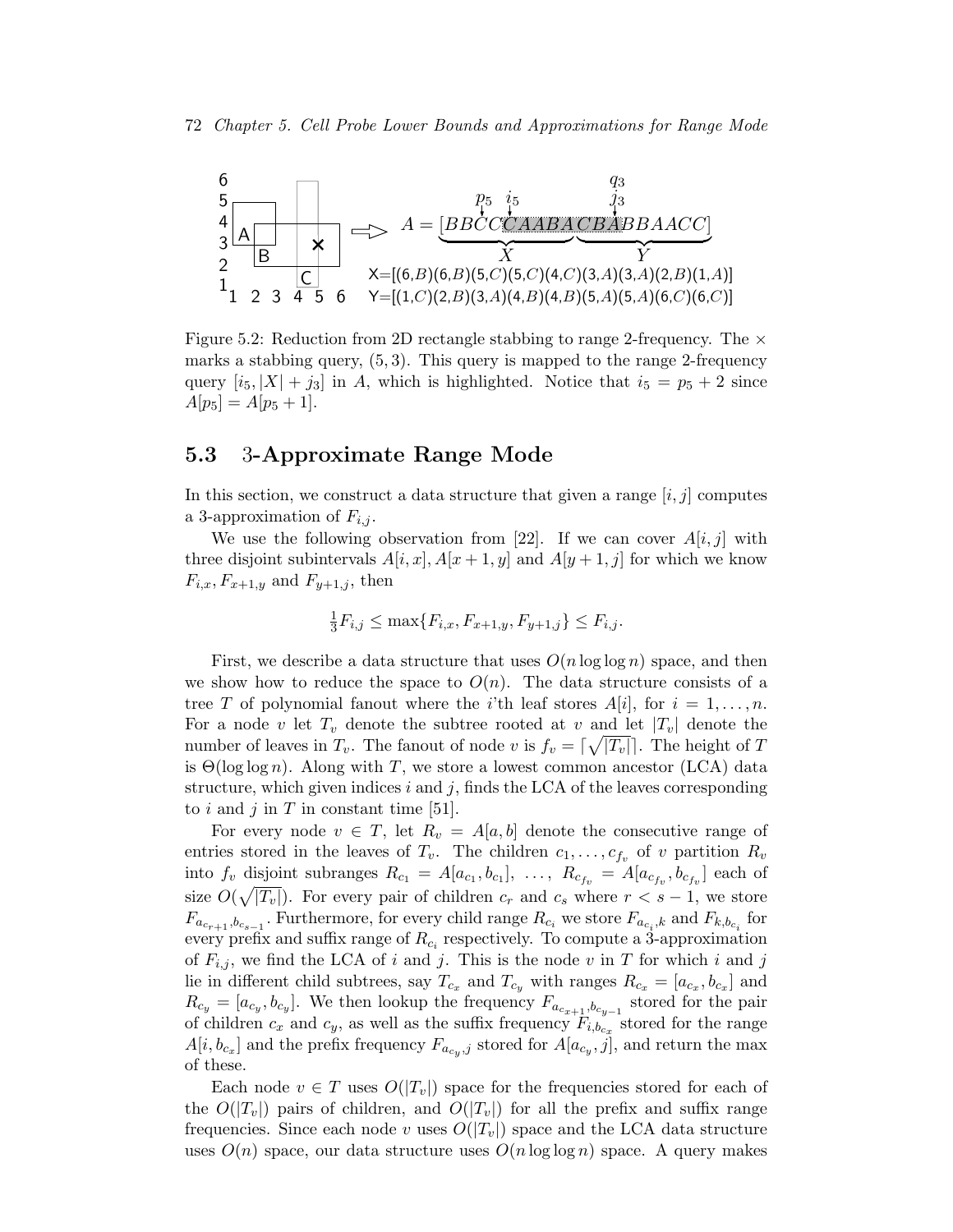one LCA query and computes the max of three numbers which takes constant time.

We just need one observation to bring the space down to  $O(n)$ . Consider a node  $v \in T$ . The largest possible frequency that can be stored for any pair of children of v, or for any prefix or suffix range of a child of v is  $|T_v|$ , and each such frequency can be represented by  $b = 1 + |\log |T_v||$  bits. We divide the frequencies stored in v into chunks of size  $\lfloor \frac{\log n}{b} \rfloor$  $\frac{g n}{b}$  and pack each of them in one word. This reduces the total space usage of the nodes on level i to  $O(n/2<sup>i</sup>)$ . We conclude that the data structure uses  $O(n)$  space and supports queries in constant time.

**Theorem 5.6** There exists a data structure for the 3-approximate range mode problem that uses  $O(n)$  space and supports queries in constant time.

## <span id="page-84-0"></span>5.4  $(1 + \varepsilon)$ -Approximate Range Mode

In this section, we describe a data structure using  $O(\frac{n}{\epsilon})$  $(\frac{n}{\varepsilon})$  space that given a range  $[i, j]$ , computes a  $(1 + \varepsilon)$ -approximation of  $F_{i,j}$  in  $O(\log \frac{1}{\varepsilon})$  time. We use that  $\frac{1}{\log(1+\varepsilon)} = O(\frac{1}{\varepsilon})$  $(\frac{1}{\varepsilon})$  for any  $0 < \varepsilon \leq 1$ .

Our data structure consists of two parts. The first part solves all queries  $[i, j]$  where  $F_{i,j} \leq \lceil \frac{1}{\varepsilon} \rceil$ , and the latter solves the remaining. The first data structure also decides whether  $F_{i,j} \leq \lceil \frac{1}{\varepsilon} \rceil$ .

**Small Frequencies** For  $i = 1, ..., n$  we store a table,  $Q_i$ , of length  $\lceil \frac{1}{\varepsilon} \rceil$  $\frac{1}{\varepsilon}$ , where the value in  $Q_i[k]$  is the largest integer  $j \geq i$  such that  $F_{i,j} = k$ . To answer a query  $[i, j]$  we do a successor search for j in  $Q_i$ . If j does not have a successor in  $Q_i$  then  $F_{i,j} > \lceil \frac{1}{\varepsilon} \rceil$  $\frac{1}{\varepsilon}$ , and we query the second data structure. Otherwise, let s be the index of the successor of j in  $Q_i$ , then  $F_{i,j} = s$ . The data structure uses  $O(\frac{n}{\varepsilon})$  $(\frac{n}{\varepsilon})$  space and supports queries in  $O(\log \frac{1}{\varepsilon})$  time.

**Large Frequencies** For every index  $1 \leq i \leq n$ , define a list  $T_i$  of length  $t = \lceil \log_{1+\varepsilon}(\varepsilon n) \rceil$ , with the following invariant: For all j, if  $T_i[k-1] < j \leq T_i[k]$ then  $\lceil \frac{1}{\varepsilon} \rceil$  $\frac{1}{\varepsilon}(1+\varepsilon)^k$  is a  $(1+\varepsilon)$ -approximation of  $F_{i,j}$ . The following assignment of values to the lists  $T_i$  satisfies this invariant:

Let  $m(i,k)$  be the largest integer  $j \geq i$  such that  $F_{i,j} \leq \lceil \frac{1}{\varepsilon} (1+\varepsilon)^{k+1} \rceil - 1$ . For  $T_1$  we set  $T_1[k] = m(1, k)$  for all  $k = 1, \ldots, t$ . For the remaining  $T_i$  we set

$$
T_i[k] = \begin{cases} T_{i-1}[k] & \text{if } F_{i,T_{i-1}[k]} \ge \lceil \frac{1}{\varepsilon} (1+\varepsilon)^k \rceil + 1\\ m(i,k) & \text{otherwise} \end{cases}
$$

The *n* lists are sorted by construction. For  $T_1$ , it is true since  $m(i, k)$  is increasing in k. For  $T_i$ , it follows that  $F_{i,T_i[k]} \leq \lceil \frac{1}{\varepsilon} (1+\varepsilon)^{k+1} \rceil - 1 \leq F_{i,T_i[k+1]}$ , and thus  $T_i[k] < T_i[k+1]$  for any k.

Let s be the index of the successor of j in  $T_i$ . We know that  $F_{i,T_i[s]} \leq$  $\lceil \frac{1}{\varepsilon} \rceil$  $\frac{1}{\varepsilon}(1+\varepsilon)^{s+1}$  | - 1,  $F_{i,T_i[s-1]} \geq \lceil \frac{1}{\varepsilon}(1+\varepsilon)^{s-1} \rceil + 1$  and  $T_i[s-1] < j \leq T_i[s]$ . It follows that

<span id="page-84-1"></span>
$$
\lceil \frac{1}{\varepsilon} (1 + \varepsilon)^{s-1} \rceil + 1 \le F_{i,j} \le \lceil \frac{1}{\varepsilon} (1 + \varepsilon)^{s+1} \rceil - 1 \tag{5.1}
$$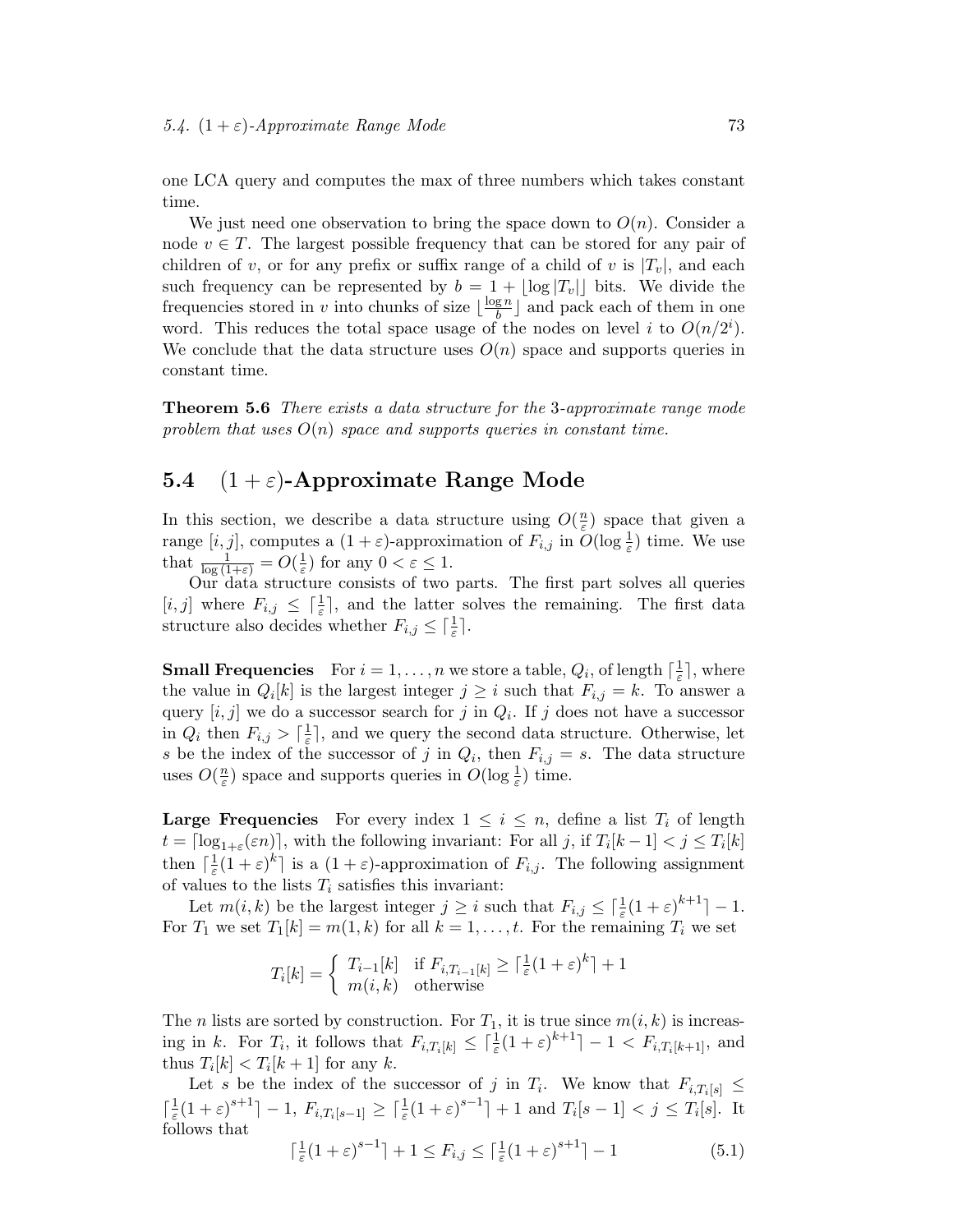### 74 Chapter 5. Cell Probe Lower Bounds and Approximations for Range Mode

and that  $\lceil \frac{1}{\varepsilon} \rceil$  $\frac{1}{\varepsilon}(1+\varepsilon)^s$  is a  $(1+\varepsilon)$ -approximation of  $F_{i,j}$ .

The second important property of the *n* lists, is that they only store  $O(\frac{n}{\epsilon})$  $\frac{n}{\varepsilon})$ different indices, which allows for a space-efficient representation. If  $T_{i-1}[k] \neq$  $T_i[k]$  then the following  $\lceil \frac{1}{\varepsilon} \rceil$  $\frac{1}{\varepsilon}(1+\varepsilon)^{k+1}]-1-\lceil\frac{1}{\varepsilon}(1+\varepsilon)^{k}\rceil-1\geq\lfloor(1+\varepsilon)^{k}\rfloor-3$ entries,  $T_{i+a}[k]$  for  $a=1,\ldots, \lfloor (1+\varepsilon)^k \rfloor -3$ , are not changed, hence we store the same index at least  $\max\{1, \lfloor (1 + \varepsilon)^k \rfloor - 2\}$  times. Therefore, the number of changes to the *n* lists, starting with  $T_1$ , is bounded by

$$
\sum_{k=1}^{t} \frac{n}{\max\{1, \lfloor (1+\varepsilon)^k \rfloor - 2\}} = O(\tfrac{n}{\varepsilon}).
$$

This was observed in [22], where similar lists are maintained in a partially persistent search tree [33]. This data structure uses  $O(\frac{n}{\epsilon})$  $\frac{n}{\varepsilon}$ ) space and supports queries in  $O(\log \log_{1+\varepsilon} n)$  time.

We maintain these lists without persistence such that we can access any entry in any list  $T_i$  in constant time. Let  $I = \{1, 1 + t, \ldots, 1 + \lfloor (n-1)/t \rfloor t\}.$ For every  $\ell \in I$  we store  $T_{\ell}$  explicitly as an array  $S_{\ell}$ . Secondly, for  $\ell \in I$  and  $k = 1, \ldots, \lceil \log_{1+\varepsilon} t \rceil$  we define a bit vector  $B_{\ell,k}$  of length t and a change list  $C_{\ell,k}$ , where

$$
B_{\ell,k}[a] = \begin{cases} 0 & \text{if } T_{\ell+a-1}[k] = T_{\ell+a}[k] \\ 1 & \text{otherwise} \end{cases}
$$

Given a bit vector L, define  $\text{sel}(L, b)$  as the index of the b'th one in L. We set

$$
C_{\ell,k}[a] = T_{\ell+\text{sel}(B_{\ell,k},a)}[k].
$$

Finally, for every  $\ell \in I$  and for  $k = 1 + \lceil \log_{1+\varepsilon} t \rceil, \ldots, t$  we store  $D_{\ell}[k]$  which is the smallest integer  $z > \ell$  such that  $T_z[k] \neq T_\ell[k]$ . We also store  $E_\ell[k] = T_{D_\ell[k]}[k]$ . We store each bit vector in a rank and select data structure [56] that uses  $O(\frac{n}{m})$  $\frac{n}{w}$ space for a bit vector of length n, and supports  $rank(i)$  in constant time. A rank(i) query returns the number of ones in the first i bits of the input.

Each change list,  $C_{l,k}$  and every  $D_{\ell}$  and  $E_{\ell}$  list is stored as an array. The bit vectors indicate at which indices the contents of the first  $\lceil \log_{1+\varepsilon} t \rceil$  entries of  $T_{\ell}, \ldots, T_{\ell+t-1}$  change, and the change lists store what the entries change to. The  $D_\ell$  and  $E_\ell$  arrays do the same thing for the last  $t - \lceil \log_{1+\varepsilon} t \rceil$  entries, exploiting that these entries change at most once in an interval of length  $t$ .

Observe that the arrays,  $C_{\ell,k}, D_{\ell}[k]$  and  $E_{\ell}[k]$ , and the bit vectors,  $B_{\ell,k}$ allow us to retrieve the contents of any entry,  $T_i[k]$  for any  $i, k$ , in constant time as follows. Let  $\ell = \lfloor i/t \rfloor t$ . If  $k > \lceil \log_{1+\varepsilon} t \rceil$  we check if  $D_{\ell}[k] \leq i$ , and if so we return  $E_{\ell}[k]$ , otherwise we return  $S_{\ell}[k]$ . If  $k \leq \lceil \log_{1+\varepsilon} t \rceil$ , we determine  $r = \text{rank}(i-\ell)$  in  $B_{\ell,k}$  using the rank and select data structure. We then return  $C_{\ell,k}[r]$  unless  $r = 0$  in which case we return  $S_{\ell}[k]$ .

We argue that this correctly returns  $T_i[k]$ . In the case where  $k > \lceil \log_{1+\varepsilon} t \rceil$ , comparing  $D_\ell[k]$  to i indicates whether  $T_i[k]$  is different from  $T_\ell[k]$ . Since  $T_z[k]$ for  $z = \ell, \ldots, i$  can only change once,  $T_i[k] = E_{\ell}[k]$  in this case. Otherwise,  $S_{\ell}[k] = T_{\ell}[k] = T_{i}[k]$ . If  $k \leq \lceil \log_{1+\varepsilon} t \rceil$ , the rank r of  $i-\ell$  in  $B_{\ell,k}$ , is the number of changes that has occurred in the k'th entry from list  $T_{\ell}$  to  $T_i$ . Since  $C_{\ell,k}[r]$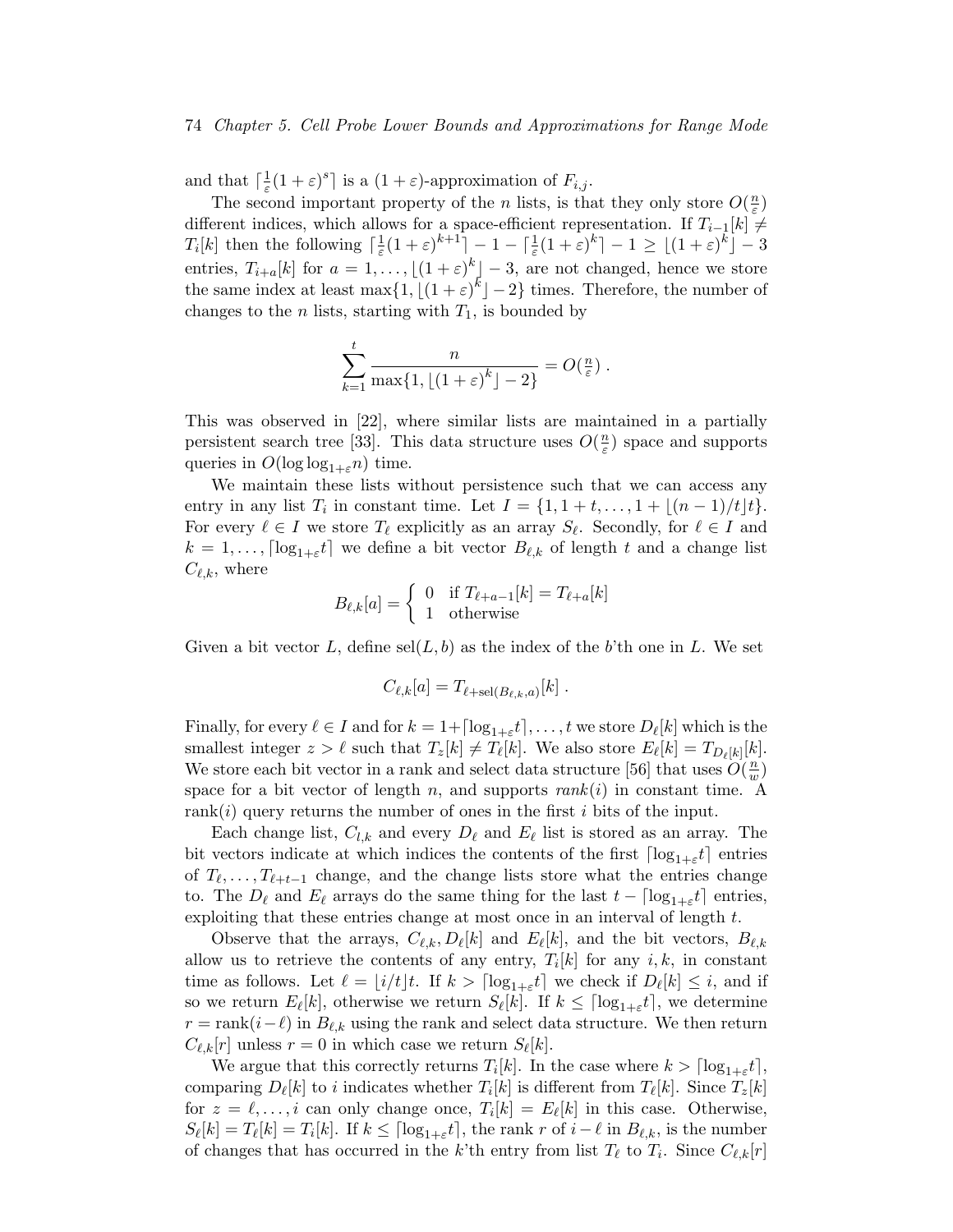stores the value of the k'th entry after the r'th change,  $C_{\ell,k}[r] = T_i[k]$ , unless  $r = 0$  in which case  $T_i[k] = S_{\ell}[k]$ .

The space used by the data structure is  $O(\frac{n}{\epsilon})$  $\frac{n}{\varepsilon}$ ). We store  $3\lceil \frac{n}{t} \rceil$  $\frac{n}{t}$  arrays,  $S_{\ell}, D_{\ell}$ and  $E_\ell$  for  $\ell \in I$ , each using t space, in total  $O(n)$ . The total size of the change lists,  $C_{\ell,k}$ , is bounded by the number of changes across the  $T_i$  lists, which is  $O(\frac{n}{\varepsilon})$  $\frac{n}{\varepsilon}$ ) by the arguments above. Finally, the rank and select data structures,  $B_{\ell,k}$ , each occupy  $O(\frac{t}{u})$  $\frac{t}{w}$ ) =  $O(\frac{t}{\log n})$  words, and we store a total of  $\lceil \frac{n}{t} \rceil$  $\frac{n}{t}$ ]  $\lceil \log_{1+\varepsilon} t \rceil$ such structures, thus the total space used by these is bounded by

$$
O\left(\frac{t}{\log n} \frac{n}{t} \log_{1+\varepsilon} t\right) = O\left(n \frac{\log_{1+\varepsilon} t}{\log n}\right) = O\left(\frac{n}{\varepsilon} \frac{\log t}{\log n}\right)
$$

$$
= O\left(\frac{n}{\varepsilon} \frac{\log \frac{\log(\varepsilon n)}{\varepsilon}}{\log n}\right) = O\left(\frac{n}{\varepsilon} \frac{\log(n \log(\varepsilon n))}{\log n}\right) = O\left(\frac{n}{\varepsilon}\right).
$$

In the last line we used that if  $\lceil \frac{1}{\varepsilon} \rceil$  $\frac{1}{\varepsilon}$   $\geq$  *n* then we only store the small frequency data structure. We conclude that our data structures uses  $O\left(\frac{n}{\varepsilon}\right)$  $\frac{n}{\varepsilon}$ ) space.

To answer a query  $[i, j]$ , we first compute a 3-approximation of  $F_{i,j}$  in constant time using the data structure from Section [5.3.](#page-83-0) Thus, we find  $f_{i,j}$ satisfying  $f_{i,j} \leq F_{i,j} \leq 3f_{i,j}$ . Choose k such that  $\lceil \frac{1}{\varepsilon} \rceil$  $\frac{1}{\varepsilon}(1+\varepsilon)^k$ ] + 1  $\leq f_{i,j}$   $\leq$  $\lceil \frac{1}{\varepsilon} \rceil$  $\frac{1}{\varepsilon}(1+\varepsilon)^{k+1}$  – 1 then the successor of j in  $T_i$  must be in one of the entries,  $T_i[k], \ldots, T_i[k+O(\log_{1+\varepsilon}3)]$ . As stated earlier, the values of  $T_i$  are sorted in increasing order, and we find the successor of  $j$  using a binary search on an interval of length  $O(\log_{1+\epsilon}3)$ . Since each access to  $T_i$  takes constant time, we use  $O(\log \log_{1+\varepsilon} 3) = O(\log \frac{1}{\varepsilon})$  time.

**Theorem 5.7** There exists a data structure for  $(1 + \varepsilon)$ -approximate range mode that uses  $O(\frac{n}{\varepsilon})$  $\frac{n}{\varepsilon}$ ) space and supports queries in  $O(\log \frac{1}{\varepsilon})$  time.

The careful reader may have noticed that our data structure returns a frequency, and not a label that occurs approximately  $F_{i,j}$  times. We can augment our data structure to return a label instead as follows.

We set  $\varepsilon' = \sqrt{(1+\varepsilon)} - 1$ , and construct our data structure from above. The small frequency data structure is augmented such that it stores the label  $M_{i,Q_i[k]}$  along with  $Q_i[k]$ , and returns this in a query. The *large frequency* data structure is augmented such that for every update of  $T_i[k]$  we store the label that caused the update. Formally, let  $a > 0$  be the first index such that  $T_{i+a}[k] \neq T_i[k]$ . Next to  $T_i[k]$  we store the label  $L_i[k] = A[i+a-1]$ . In a query,  $[i, j]$ , let s be the index of the successor of j in  $T_i$  computed as above. If  $s > 1$ we return the label  $L_i[s-1]$ , and if  $s=1$  we return  $M_{i,Q_i[[1/\varepsilon']]}$ , which is stored in the small frequency data structure.

In the case where  $s = 1$  we know that  $\left[\frac{1}{s}\right]$  $\frac{1}{\varepsilon'}$ ]  $\leq F_{i,j} \leq \lceil \frac{1}{\varepsilon'} (1 + \varepsilon')^2 \rceil - 1 =$  $\lceil \frac{1}{\varepsilon'} \rceil$  $\frac{1}{\varepsilon'}(1+\varepsilon)$  – 1 and we know that the frequency of  $M_{i,Q_i[[1/\varepsilon']]}$  in  $A[i,j]$  is at least  $\lceil \frac{1}{\varepsilon'} \rceil$  $\frac{1}{\epsilon'}$ . We conclude that the frequency of  $M_{i,Q_i[[1/\epsilon']]}$  in  $A[i,j]$  is a  $(1+\epsilon)$ approximation of  $F_{i,j}$ .

In the case where  $s > 1$ , we know that  $\left[\frac{1}{s}\right]$  $\frac{1}{\varepsilon'}(1+\varepsilon')^{s-1}$  + 1  $\leq F_{i,j}$   $\leq$  $\lceil \frac{1}{\varepsilon'} \rceil$  $\frac{1}{\varepsilon'}(1+\varepsilon')^{s+1}$  - 1 by equation [\(5.1\)](#page-84-1), and that the frequency,  $f_L$ , of the label  $L_i[s-1]$  in  $A[i,j]$  is at least  $\lceil \frac{1}{s'} \rceil$  $\frac{1}{\varepsilon'}(1+\varepsilon')^{s-1}$  + 1. This means that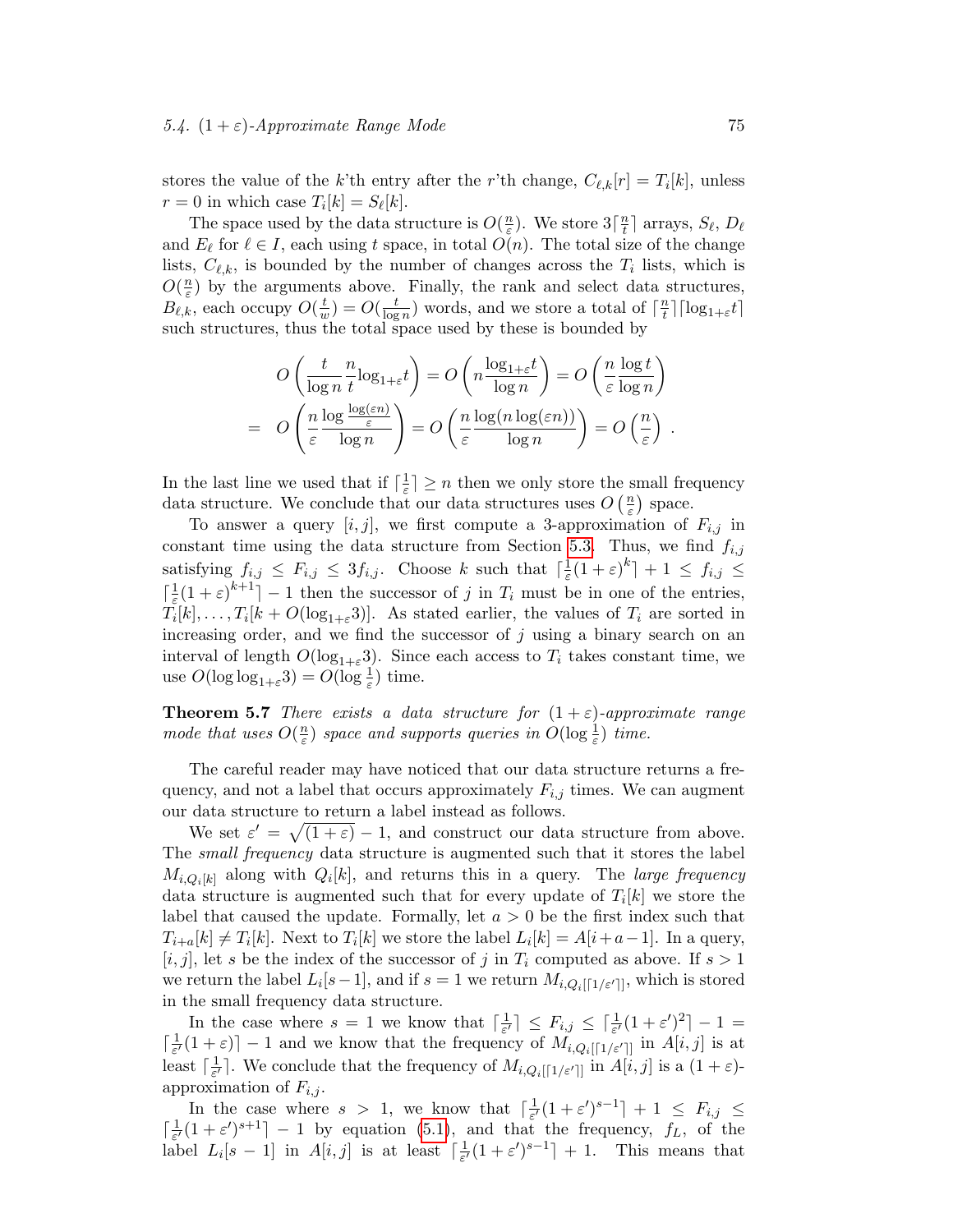### 76 Chapter 5. Cell Probe Lower Bounds and Approximations for Range Mode

 $F_{i,j} \leq \frac{1}{\varepsilon'}$  $\frac{1}{\varepsilon'}(1+\varepsilon')^{s+1} \leq (1+\varepsilon')^2 f_L = (1+\varepsilon)f_L$ , and we conclude that  $f_L$  is a  $(1+\varepsilon)$ -approximation of  $F_{i,j}$ .

The space needed for this data structure is  $O(\frac{n}{\epsilon})$  $\frac{n}{\varepsilon'}) = O(\frac{n(\sqrt{1+\varepsilon}+1)}{\varepsilon})$  $\frac{+\varepsilon+1)}{\varepsilon}$ ) =  $O(\frac{n}{\varepsilon})$  $\frac{n}{\varepsilon}$ ), The space needed for this data structure is  $O(\frac{1}{\varepsilon}) = O(\frac{\varepsilon}{\varepsilon}) = O$ <br>and a query takes  $O(\log \frac{1}{\varepsilon'}) = O(\log \frac{1}{\varepsilon} + \log(\sqrt{1+\varepsilon} + 1)) = O(\log \frac{1}{\varepsilon})$  time.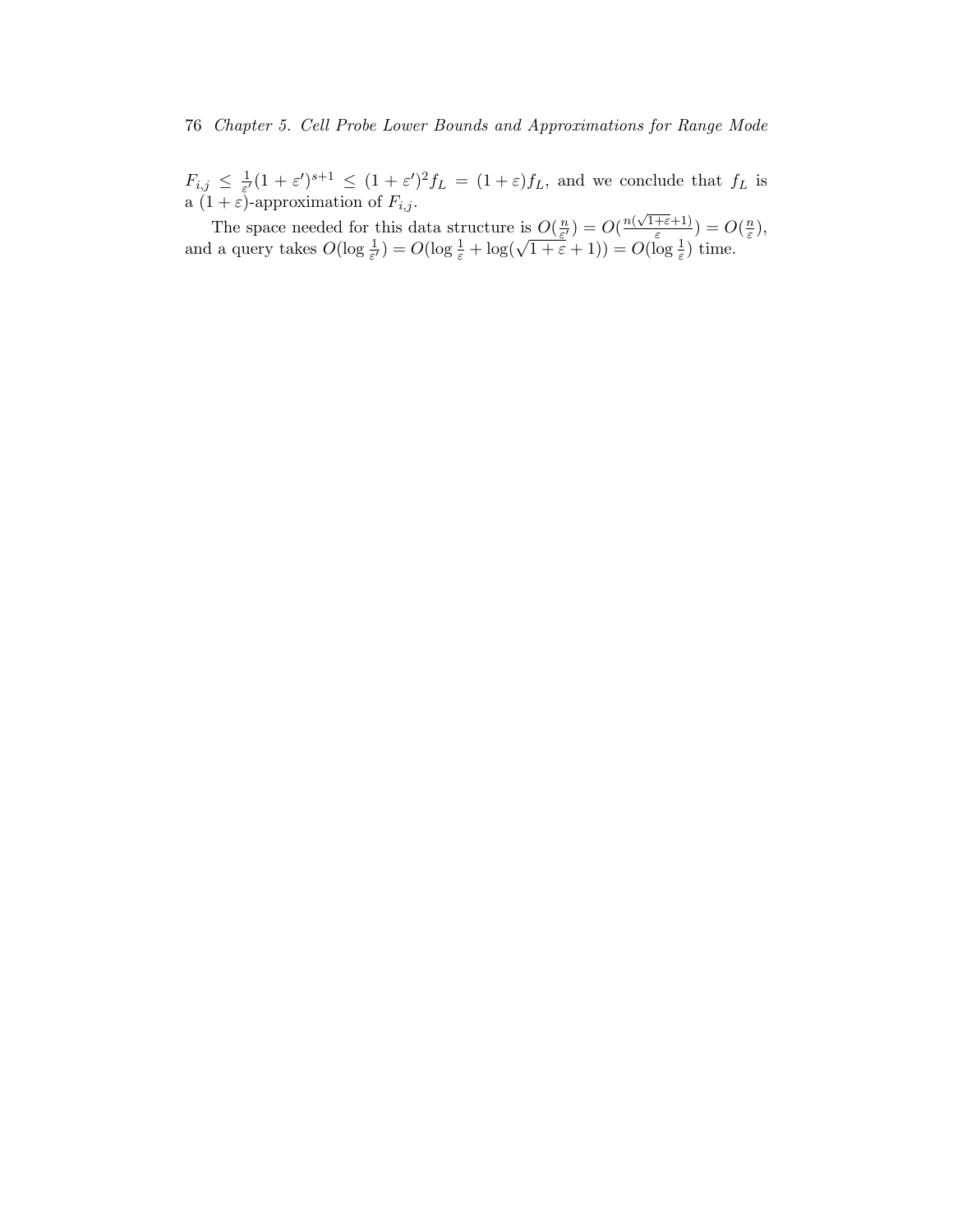# Part III

# Fault Tolerant Algorithms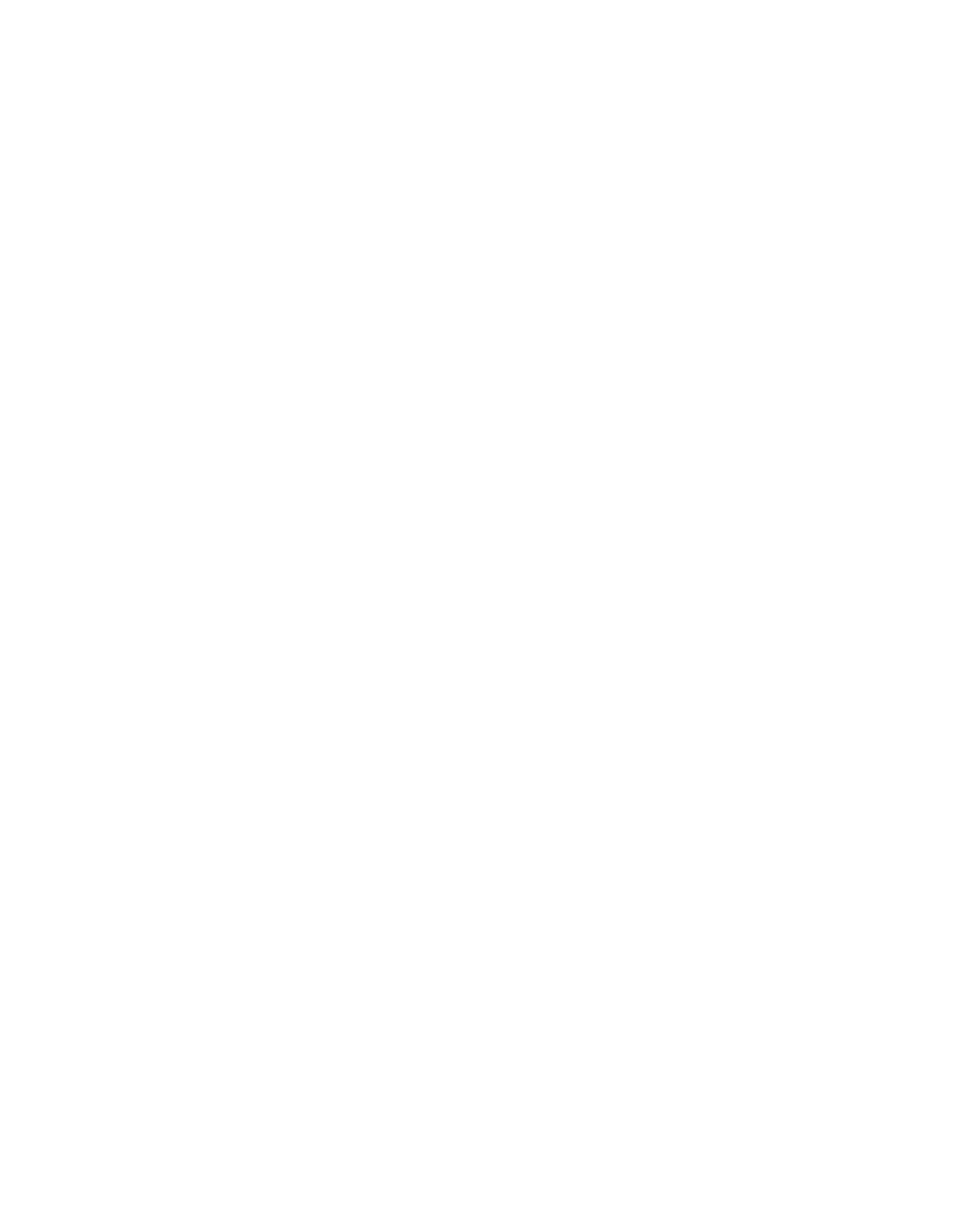# Chapter 6

## Priority Queue Resilient to Memory Faults

In this chapter we design and analyze a priority queues in the faulty-memory RAM model.

**Our Results** We design a data structure that uses  $O(n)$  space for storing n elements and performs both INSERT and DELETEMIN in  $O(\log n + \delta)$  time amortized. Our priority queue matches the bounds for an optimal comparison based priority queue in the RAM model while tolerating  $O(\log n)$  corruptions. It is a significant improvement over using the resilient search tree in [38] as a priority queue, since it uses  $O(\log n + \delta^2)$  time amortized per operation and thus only tolerates  $O(\sqrt{\log n})$  corruptions to preserve the  $O(\log n)$  bound per operation. Our priority queue is the first resilient data structure allowing  $O(\log n)$ corruptions, while still matching optimal bounds in the RAM model. Our priority queue does not store elements in reliable memory between operations, only structural information like pointers and indices. We prove that any comparison based resilient priority queue behaving this way requires worst case  $\Omega(\log n+\delta)$ time for either INSERT or DELETEMIN.

The resilient priority queue is based on the cache-oblivious priority queue by Arge et al. [9]. The main idea is to gather elements in large sorted groups of increasing size, such that expensive updates do not occur too often. The smaller groups contain the smaller elements, so they can be retrieved faster by Deletemin operations. We extensively use the resilient merging algorithm in [36] to move elements among the groups. Due to the large sizes of the groups, the extra work required to deal with corruptions in the merging algorithm becomes insignificant compared to the actual work done.

Outline The remainder of the paper is structured as follows. We give a detailed description of the resilient priority queue in Section [6.1,](#page-91-0) while in Section [6.2](#page-94-0) we prove its correctness and complexity bounds. Finally, in Section [6.3](#page-97-0) we prove matching lower bounds for resilient priority queues.

**Preliminaries** Given two sequences X and Y, we let XY denote the *concatenation* of  $X$  and  $Y$ . A sequence  $X$  is *faithfully ordered* if its uncorrupted keys appear in non-decreasing order.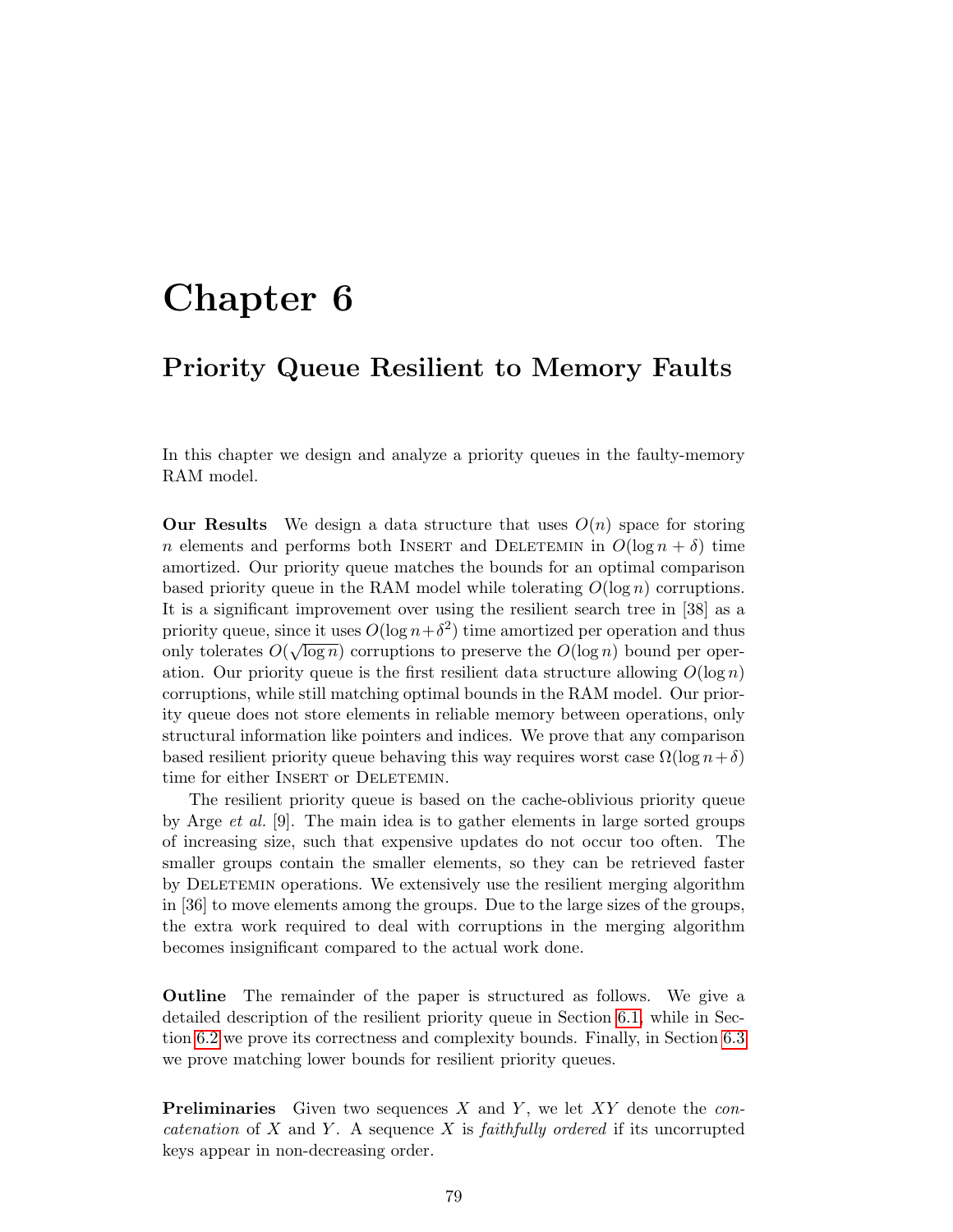Definition 6.1 A resilient priority queue maintains a set of elements under the operations INSERT and DELETEMIN. An INSERT adds an element and a DELETEMIN deletes and returns the minimum uncorrupted element or a corrupted one.

We note that our definition of a resilient priority queue is consistent with the resilient sorting algorithms introduced in [39]. Given a sequence of  $n$  elements, inserting all of them into a resilient priority queue followed by  $n$  DELETEMIN operations yields a faithfully ordered sequence.

### <span id="page-91-0"></span>6.1 Fault Tolerant Priority Queue

In this section we introduce the resilient priority queue. It resembles the cacheoblivious priority queue by Arge  $et$  al. [9]. The elements are stored in faithfully ordered lists and are moved using two fundamental primitives, Push and Pull, based on faithful merging. We describe the structure of the priority queue in Section [6.1.1](#page-91-1) and then introduce the Push and Pull primitives in Section [6.1.2.](#page-92-0) Finally, in Section [6.1.3,](#page-93-0) we describe the INSERT and DELETEMIN operations.

### <span id="page-91-1"></span>6.1.1 Structure

The resilient priority queue consists of an insertion buffer I together with a number of layers  $L_0, \ldots, L_k$ , with  $k = O(\log n)$ . Each layer  $L_i$  contains an up-buffer  $U_i$  and a down-buffer  $D_i$ , represented as arrays. Intuitively, the upbuffers contain large elements that are on their way to the upper layers in the priority queue, whereas the down-buffers contain small elements, on their way to lower layers. The buffers in the priority queue are stored as a doubly linked list  $U_0, D_0, \ldots, U_k, D_k$ , see Figure [6.1.](#page-92-1) For each up and down buffer we reliably store the pointers to their adjacent buffers in the linked list and their size. In the reliable memory we store pointers to I,  $U_0$  and  $D_0$ , together with |I|. Since the position of the first element in  $U_0$  and  $D_0$  is not always the first memory cell of the corresponding buffer, we also store the index of the first element in these buffers in reliable memory. The insertion buffer I contains up to  $b = \delta + \log n + 1$  elements. For layer  $L_i$  we define the threshold  $s_i$  by  $s_0 = 2 \cdot (\delta^2 + \log^2 n)$  and  $s_i = 2s_{i-1} = 2^{i+1} \cdot (\delta^2 + \log^2 n)$ , where *n* is the number of elements in the priority queue. We use these thresholds to decide whether an up buffer contains too many elements or whether a down buffer has too few. For the sake of simplicity, the up and down buffers are grown and shrunk as needed during the execution such that they don't use any extra space.

To structure the priority queue, we maintain the following invariants for the up and down buffers.

- Order invariants:
	- 1. All buffers are faithfully ordered.
	- 2.  $D_i D_{i+1}$  and  $D_i U_{i+1}$  are faithfully ordered, for  $0 \leq i \leq k$ .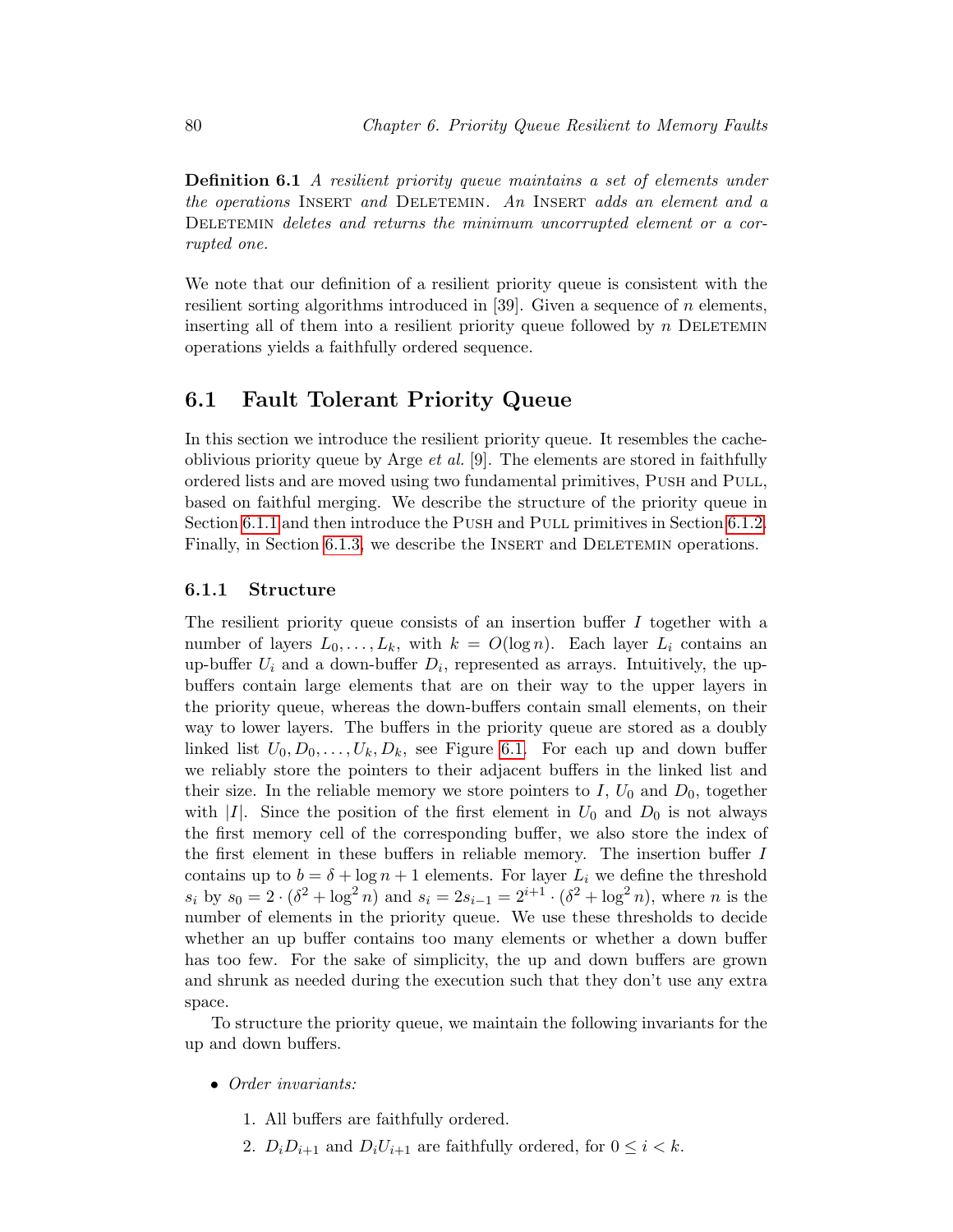

<span id="page-92-1"></span>Figure 6.1: The structure of the priority queue. The buffers are stored in a doubly linked list using reliably stored pointers. Additionally, the size of each buffer is stored reliably.

• Size invariants:

3. 
$$
s_i/2 \leq |D_i| \leq s_i
$$
, for  $0 \leq i < k$ .

4.  $|U_i| \leq s_i/2$ , for  $0 \leq i < k$ .

By maintaining all the up and down buffers faithfully ordered, it is possible to move elements between neighboring layers efficiently, using faithful merging. By invariant 2, all uncorrupted elements in  $D_i$  are smaller than all uncorrupted elements in both  $D_{i+1}$  and  $U_{i+1}$ . This ensures that small elements belong to the lower layers of the priority queue. We note that there is no assumed relationship between the elements in the up and down buffers in the same layer. Finally, the size invariants allow the sizes of the buffers to vary within a large range. This way,  $\Omega(s_i)$  INSERT or DELETEMIN operations occur between two operations on the same buffer in  $L_i$ , yielding the desired amortized bounds.

Since the  $s_i$  values depend on n, whenever the size of the priority queue increases or decreases by  $\Theta(n)$ , we perform a global rebuilding. This rebuilding is done by collecting all elements, sorting them with an optimal resilient sorting algorithm [36], and redistributing the output into the down buffers of all the layers starting with  $L_0$ . After the global rebuilding, the up buffers are empty and the down buffers full, except possibly the last down buffer.

### <span id="page-92-0"></span>6.1.2 Push and Pull Primitives

We now introduce the two fundamental primitives used by the priority queue. The Push primitive is invoked when an up buffer contains too many elements, breaking invariant 4. It "pushes" elements upwards, repairing the size invariants locally. The Pull operation is invoked when a down buffer contains too few elements, breaking invariant 3. It fills this down buffer by "pulling" elements from the layer above, again locally repairing the size invariants. Both operations faithfully merge consecutive buffers in the priority queue and redistribute the resulting sequence among the participating buffers. After merging, we deallocate the old buffers and allocate new arrays for the new buffers.

**Push** The PUSH primitive is invoked when an up buffer  $U_i$  breaks invariant 4, *i.e.* when it contains more than  $s_i/2$  elements. In this case we merge  $U_i$ ,  $D_i$ and  $U_{i+1}$  into a sequence M using the resilient merging algorithm in [36]. We then distribute the elements in M by placing the first  $|D_i|$  –  $\delta$  elements in a new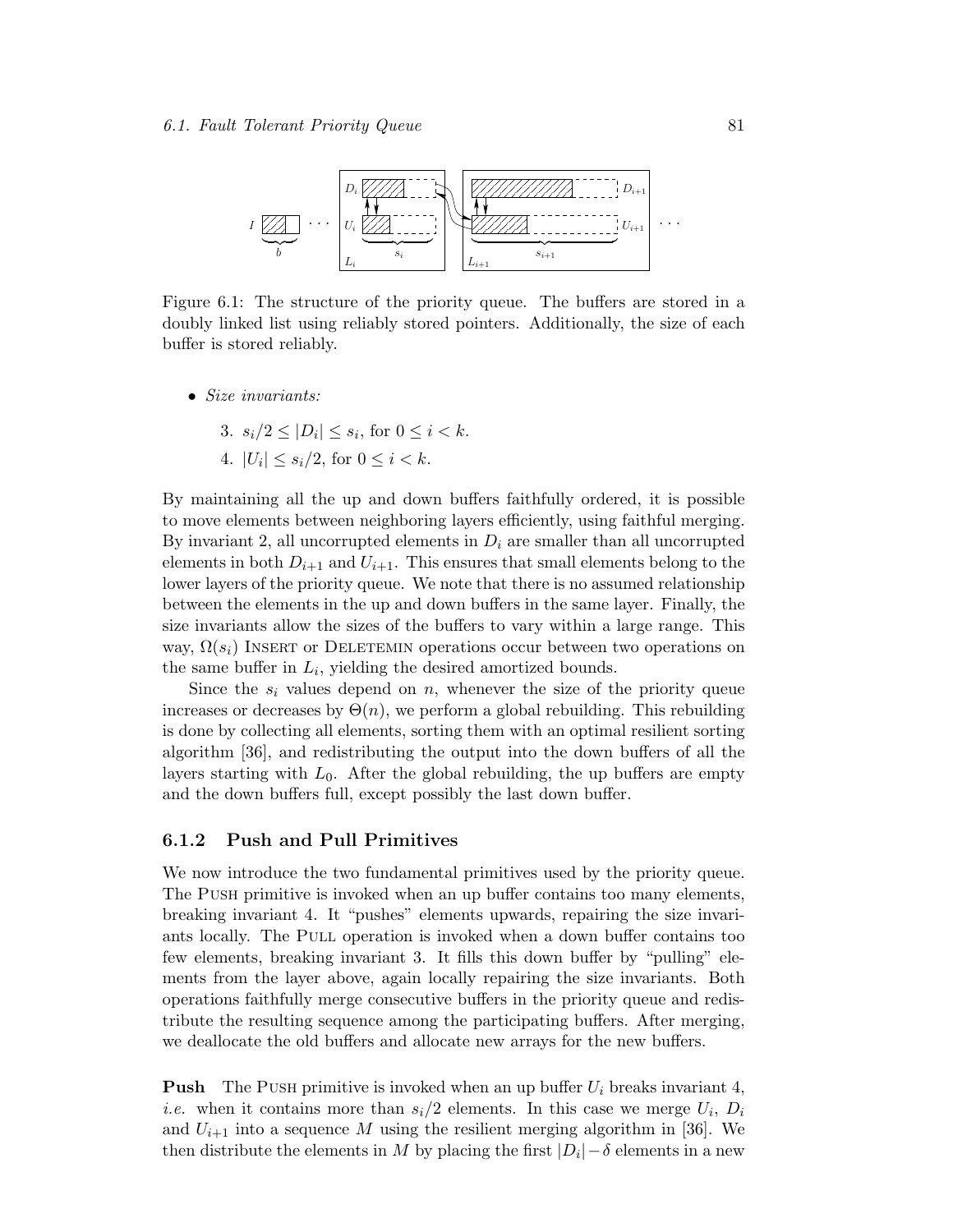buffer  $D'_i$ , and the remaining  $|U_{i+1}| + |U_i| + \delta$  elements in a new buffer  $U'_{i+1}$ . After the merge, we create an empty buffer,  $U_i'$ , and deallocate the old buffers. If  $U'_{i+1}$  contains too many elements, breaking invariant 4, the Push primitive is invoked on  $U'_{i+1}$ . When  $L_i$  is the last layer, we fill  $D'_i$  with the first elements of M and create a new layer  $L_{i+1}$  placing the remaining elements of M into  $D'_{i+1}$ instead of  $U'_{i+1}$ . Since  $|D'_i|$  is smaller than  $|D_i|$ , it could violate invariant 3. This situation is handled by using the PULL operation and is described after introducing PULL.

Unlike the priority queue in [9], the PUSH operation decreases the size of a down buffer. This is required to preserve invariant 2, in spite of corruptions. After a PUSH call,  $D'_i$  can contain elements from  $U_i \cup U_{i+1}$ . Since there is no assumed relationship between elements in  $U_i \cup U_{i+1}$  and those in  $D_{i+1} \cup U_{i+2}$ , we need to ensure that each element in  $D_i'$  originating from  $U_i \cup U_{i+1}$  is faithfully smaller than the elements in  $D_{i+1} \cup U_{i+2}$ . Assume the size of  $D_i$  is preserved, *i.e.*  $|D'_i| = |D_i|$ . Consider a corruption that alters an element in  $D_i$  to some large value before the PUSH. This corrupted value could be placed in  $U'_{i+1}$  and, since  $|D'_i| = |D_i|$ , an element from  $U_i \cup U_{i+1}$  must be placed in  $D'_i$ . This new element in  $D_i'$  potentially violates invariant 2.

**Pull** The PULL operation is called on a down buffer  $D_i$  when it contains less than  $s_i/2$  elements, breaking invariant 3. In this case, the buffers  $D_i$ ,  $U_{i+1}$ , and  $D_{i+1}$  are merged into a sequence M using the resilient merging algorithm in [36]. The first  $s_i$  elements from M are written to a new buffer  $D'_i$ , and the next  $|D_{i+1}| - (s_i - |D_i|) - \delta$  elements are written to  $D'_{i+1}$ . The remaining elements of M are written to  $U'_{i+1}$ . A PULL is invoked on  $D'_{i+1}$ , if it is too small.

Similar to the PUSH operation, the extra  $\delta$  elements lost by  $D_{i+1}$  ensure that the order invariants hold in spite of possible corruptions. That is, a corruption of an element in  $D_i \cup D_{i+1}$  to a very large value may cause an element from  $U_{i+1}$  to take the place of the corrupted element in  $D'_{i+1}$  and this element is possibly larger than some uncorrupted element in  $D_{i+2} \cup U_{i+2}$ .

After the merge,  $U'_{i+1}$  contains  $\delta$  more elements than  $U_{i+1}$  had before the merge, and thus it is possible that it has too many elements, breaking invariant 4. We handle this situation as follows. Consider a maximal series of subsequent PULL invocations on down buffers  $D_i, D_{i+1}, \ldots, D_j, 0 \leq i < j < k$ . After the first PULL call on  $D_i$  and before the call on  $D_{i+1}$  we store a pointer to  $D_i$  in the reliable memory. After all the PULL calls we investigate all the affected up buffers, by simply following the pointers between the buffers starting from  $D_i$ , and invoke the PUSH primitive wherever necessary. The case when Push operations cause down buffers to underflow is handled similarly.

### <span id="page-93-0"></span>6.1.3 Insert and Deletemin

An element is inserted in the priority queue by simply appending it to the insertion buffer I. If I gets full, its elements are added to  $U_0$  by first faithfully sorting I and then faithfully merging I and  $U_0$ . If  $U_0$  breaks invariant 4, we invoke the Push primitive. If  $L_0$  is the only layer of the priority queue and  $D_0$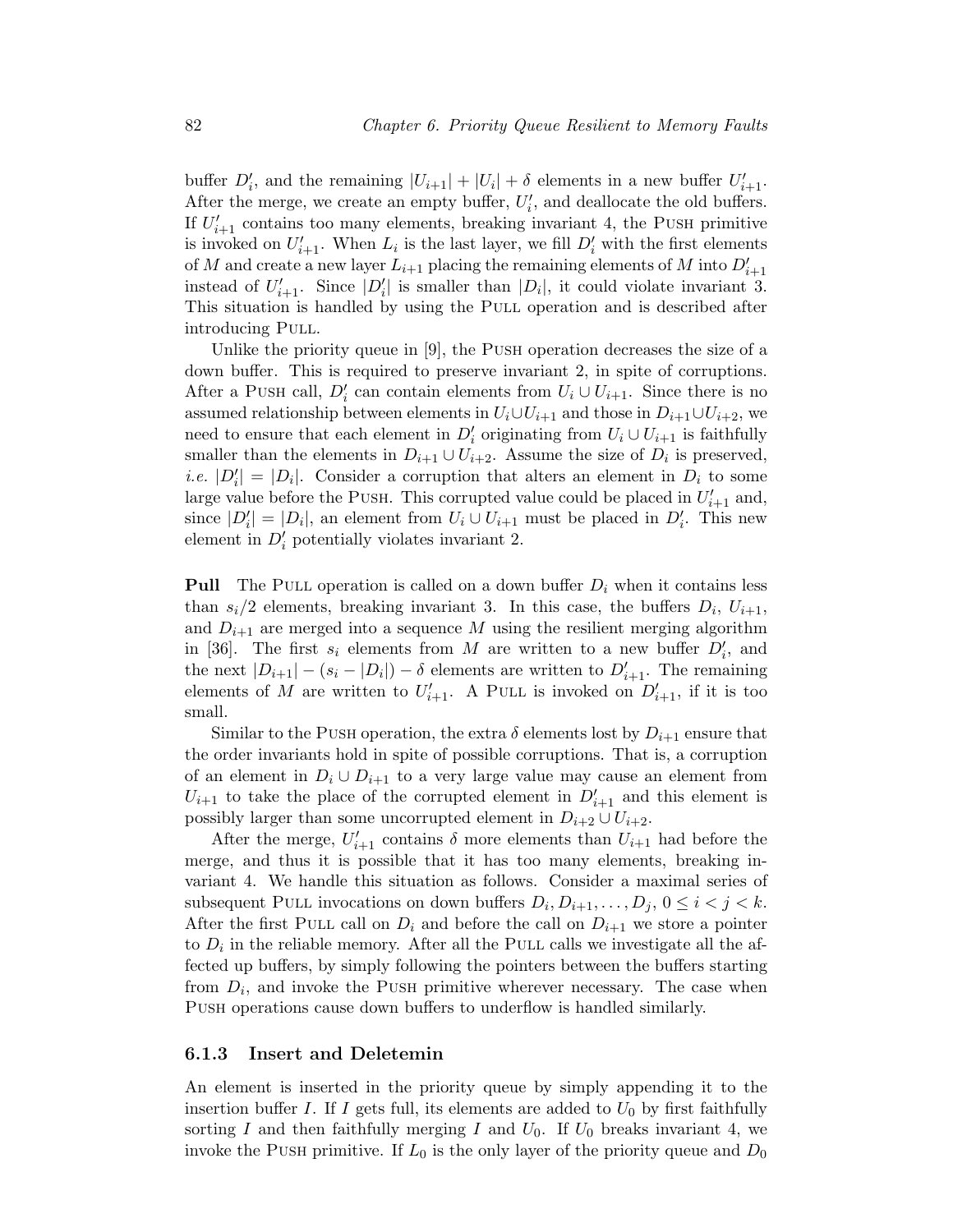

<span id="page-94-2"></span>Figure 6.2: The distribution of M into buffers.

violates the size constraint, we faithfully merge the elements in I with  $D_0$ instead.

To delete the minimum element in the priority queue, we first find the minimum of the first  $\delta + 1$  values in  $D_0$ , the minimum of the first  $\delta + 1$  values in  $U_0$ , and the minimum element in I. We then take the minimum of these three elements, delete it from the appropriate buffer and return it. After deleting the minimum, we right-shift all the elements in the affected buffer from the beginning up to the position of the minimum. This way we ensure that elements in any buffer are stored consecutively. If  $D_0$  underflows, we invoke the PULL primitive on  $D_0$ , unless  $L_0$  is the only layer in the priority queue. If  $U_0$  or  $D_0$ contains  $\Theta(\log n+\delta)$  empty cells, we create a new buffer and copy the elements from the old buffer to the new one.

### <span id="page-94-0"></span>6.2 Analysis

In this section we analyze the resilient priority queue. We prove the correctness in Section [6.2.1](#page-94-1) and analyze the time and space complexity in Section [6.2.2.](#page-95-0)

### <span id="page-94-1"></span>6.2.1 Correctness

To prove correctness of the resilient priority queue, we show that the DELETEMIN operation returns the minimum uncorrupted value or a corrupted value. We first prove that the order invariants are maintained by the Pull and PUSH operations.

**Lemma 6.1** The PULL and PUSH primitives preserve the order invariants.

*Proof.* Recall that in a PULL invocation on buffer  $D_i$ , the buffers  $D_i$ ,  $U_{i+1}$ , and  $D_{i+1}$  are faithfully merged into a sequence M. The elements in M are then distributed into three new buffers  $D'_i$ ,  $U'_{i+1}$ , and  $D'_{i+1}$ , see Figure [6.2.](#page-94-2) To argue that the order invariants are satisfied we need to show that the elements of the down buffer on layer  $L_i$ , for  $0 \leq j \leq k$ , are faithfully smaller than the elements of the buffers on layer  $L_{j+1}$ , where k is the index of the last layer. The invariants hold trivially for unaffected buffers. The faithful merge guarantees that  $D_i'D_{i+1}'$  as well as  $D_i'U_{i+1}'$  are faithfully ordered, and thus the individual buffers are also faithfully ordered. Since invariant 2 holds for the original buffers all uncorrupted elements in  $D_{i+1}$  and  $U_{i+1}$  are larger than the uncorrupted elements in  $D_i$ , guaranteeing that  $D_{i-1}D_i'$  is faithfully ordered. Finally, we now show that  $D_{i+1}D_{i+2}$  and  $D_{i+1}U_{i+2}$  are faithfully ordered.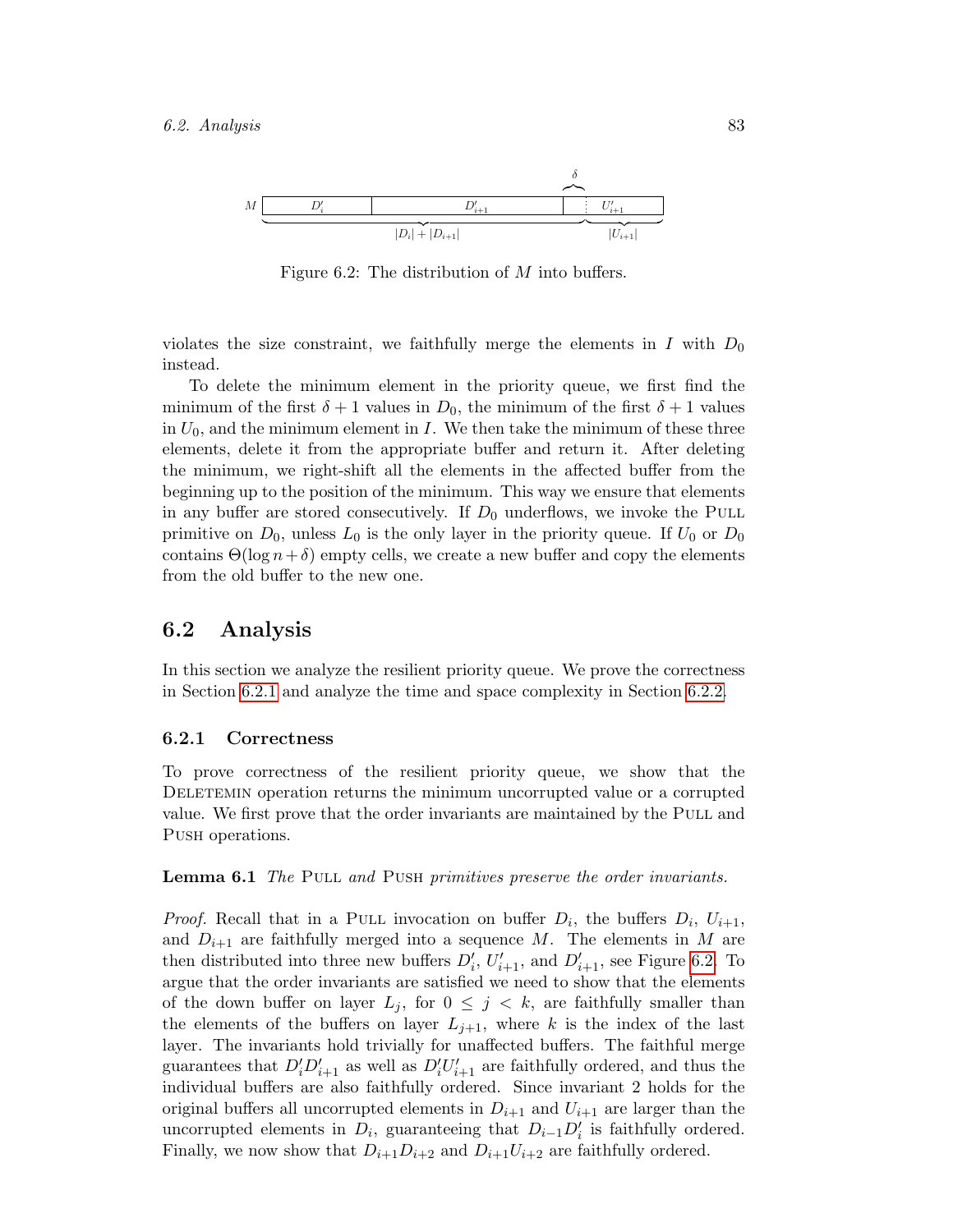Let m be the minimum uncorrupted element in  $D_{i+2} \cup U_{i+2}$ . We need to show that all uncorrupted elements in  $D'_{i+1}$  are smaller than m. If no uncorrupted element from  $U_{i+1}$  is placed in  $D'_{i+1}$ , the invariant holds by the order invariants before the operation. Otherwise, assume that an uncorrupted element  $y \in U_{i+1}$ is moved to  $D'_{i+1}$ . Since  $|U'_{i+1}| = |U_{i+1}| + \delta$  and y is moved to  $D'_{i+1}$ , at least  $\delta + 1$ elements originating from  $D_i \cup D_{i+1}$  are contained in  $U'_{i+1}$ . Since there can be at most  $\delta$  corruptions, there exists at least one uncorrupted element, x, among these. By faithful merging, all uncorrupted elements in  $D'_{i+1}$  are smaller than x, which means that  $y \leq x$ . Since x originates from  $D_i \cup D_{i+1}$ , it is smaller than m. We obtain  $y \leq m$ .

A similar argument proves correctness of the Push operation. We conclude that both order invariants are preserved by Pull and Push operations.

 $\Box$ 

Having proved that the order invariants are maintained at all times, we now prove the correctness of the resilient priority queue.

**Lemma 6.2** The DELETEMIN operation returns the minimum uncorrupted value in the priority queue or a corrupted value.

Proof. We recall that the DELETEMIN operation computes the minimum of the first  $\delta + 1$  elements of  $U_0$  and  $D_0$ . It compares these values with the minimum of I, found in a scan, and returns the smallest of these elements. Since  $U_0$ and  $D_0$  are faithfully ordered, the minimum of their first  $\delta + 1$  elements is either the minimum uncorrupted value in these buffers, or a corrupted value even smaller. Furthermore, according to the order invariants, all the values in layers  $L_1, \ldots, L_k$  are faithfully larger than the minimum in  $D_0$ . Therefore, the element reported by DELETEMIN is the minimum uncorrupted value or a corrupted value.

### <span id="page-95-0"></span>6.2.2 Complexity

In this section we show that our resilient priority queue uses  $O(n)$  space and that INSERT and DELETEMIN take  $O(\log n + \delta)$  amortized time. We first prove that the Pull and Push primitives restore the size invariants.

**Lemma 6.3** If a size invariant is broken for a buffer in  $L_0$ , invoking PULL or Push on that buffer restores the invariants. Furthermore, during this operation Pull and Push are invoked on the same buffer at most once. No other invariants are broken before or after this operation.

*Proof.* Assume that PUSH is invoked on  $U_0$ , and that it is called iteratively up to some layer  $L_l$ . By construction of PUSH, the size invariants for all the up buffers now hold. Since a PUSH steals  $\delta$  elements from the down buffers, the layers  $L_0, \ldots, L_l$  are traversed again and PULL is invoked on these as needed. The last of these PULL operations might proceed past layer  $L_l$ . Similarly, a Pull may cause an up buffer to overflow. However, since the cascading Push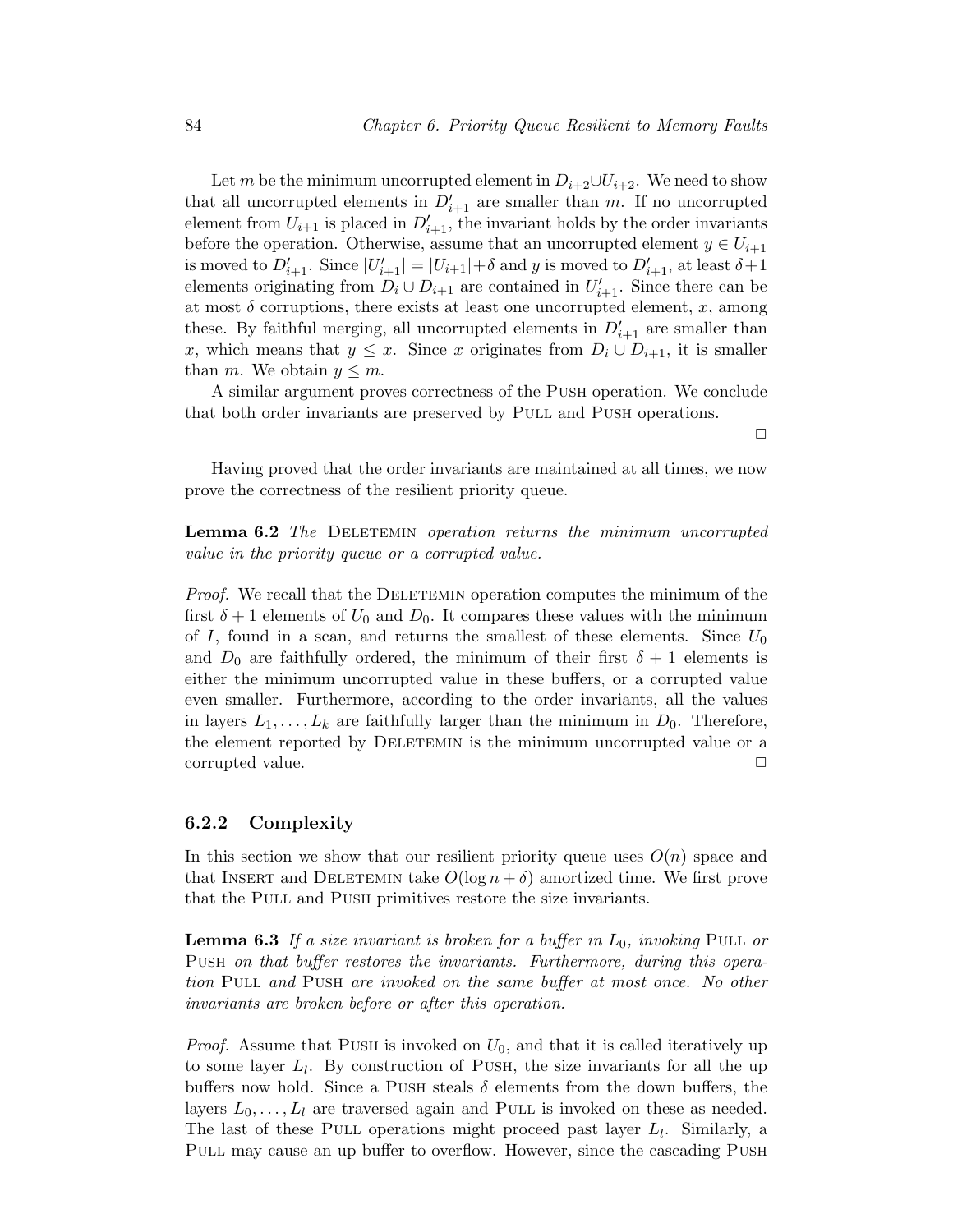operations left  $|U_i| = 0$  for  $i \leq l$ , any new PUSH are invoked on up buffers only on layer  $L_{l+1}$  or higher, thus PUSH is invoked on each buffer at most once. A similar argument works for the PULL operation.

**Lemma 6.4** The resilient priority queue uses  $O(n + \delta)$  space to store n elements.

*Proof.* The insertion buffer always uses  $O(\log n + \delta)$  space. We prove that the remaining layers use  $O(n)$  space. For each layer we use  $O(\delta)$  space for storing structural information reliably. In all layers, except the last one, the down buffer contains  $\Omega(\delta^2)$  elements by invariant 3. This means that for each of these layers the elements stored in the down buffer dominate the space complexity. The structural information of the last layer requires additional  $O(\delta)$  space.  $\Box$ 

The space complexity of the priority queue can be reduced to  $O(n)$  without affecting the time complexity, by storing the structural information of  $L_0$  in safe memory, and by doubling or halving the insertion buffer during the lifetime of the algorithm such that it always uses  $O(|I|)$  space.

**Lemma 6.5** Each INSERT and DELETEMIN takes  $O(\log n + \delta)$  amortized time.

Proof. We define the potential function:

$$
\Phi = \sum_{i=1}^{k} (c_1 \cdot (\log n - i) \cdot |U_i| + c_2 \cdot i \cdot |D_i|)
$$

We use  $\Phi$  to analyze the amortized cost of a Push operation. In a Push operation on  $U_i$ , buffers  $U_i$ ,  $D_i$ , and  $U_{i+1}$  are merged. The elements are then distributed into new buffers  $U'_i, D'_i$ , and  $U'_{i+1}$ , such that  $|U'_i| = 0, |D'_i| = |D_i| - \delta$ , and  $|U'_{i+1}| = |U_{i+1}| + |U_i| + \delta$ . This gives the following change in potential  $\Delta \Phi$ :

$$
\Delta \Phi = -|U_i| \cdot c_1 \cdot (\log n - i) - \delta \cdot c_2 \cdot i + (|U_i| + \delta) \cdot c_1 (\log n - (i + 1))
$$
  
= -c\_1 \cdot |U\_i| + \delta(-c\_2 \cdot i + c\_1 \cdot \log n - c\_1 \cdot i - c\_1).

Since the PUSH is invoked on  $U_i$ , invariant 4 is not valid for  $U_i$  and therefore  $|U_i| \geq \frac{s_i}{2} = 2^i (\log^2 n + \delta^2)$ . Thus:

<span id="page-96-0"></span>
$$
\Delta \Phi \le -c_1 \cdot |U_i| + c_1 \cdot \delta \cdot \log n \le -c_1 \cdot 2^i \cdot (\log^2 n + \delta^2) + c_1 \cdot \delta \cdot \log n \le -c_1 \cdot c' \cdot |U_i| \;,
$$
\n(6.1)

for some constant  $c' > 0$ .

Since faithfully merging two sequences of size *n* takes  $O(n + \delta^2)$  time [36], the time used for a Push on  $U_i$  is upper bounded by  $c_m \cdot (|U_i| + |D_i| + |U_{i+1}| + \delta^2)$ , where  $c_m$  depends on the resilient merge. This includes the time required for retrieving reliably stored variables. Adding the time and the change in potential we are able to get the amortized cost less than zero by tweaking  $c_1$  based on equation [\(6.1\)](#page-96-0). This is because  $|U_i|$  is  $\Omega(\delta^2)$  and at most a constant fraction smaller than the participants in the merge.

 $\Box$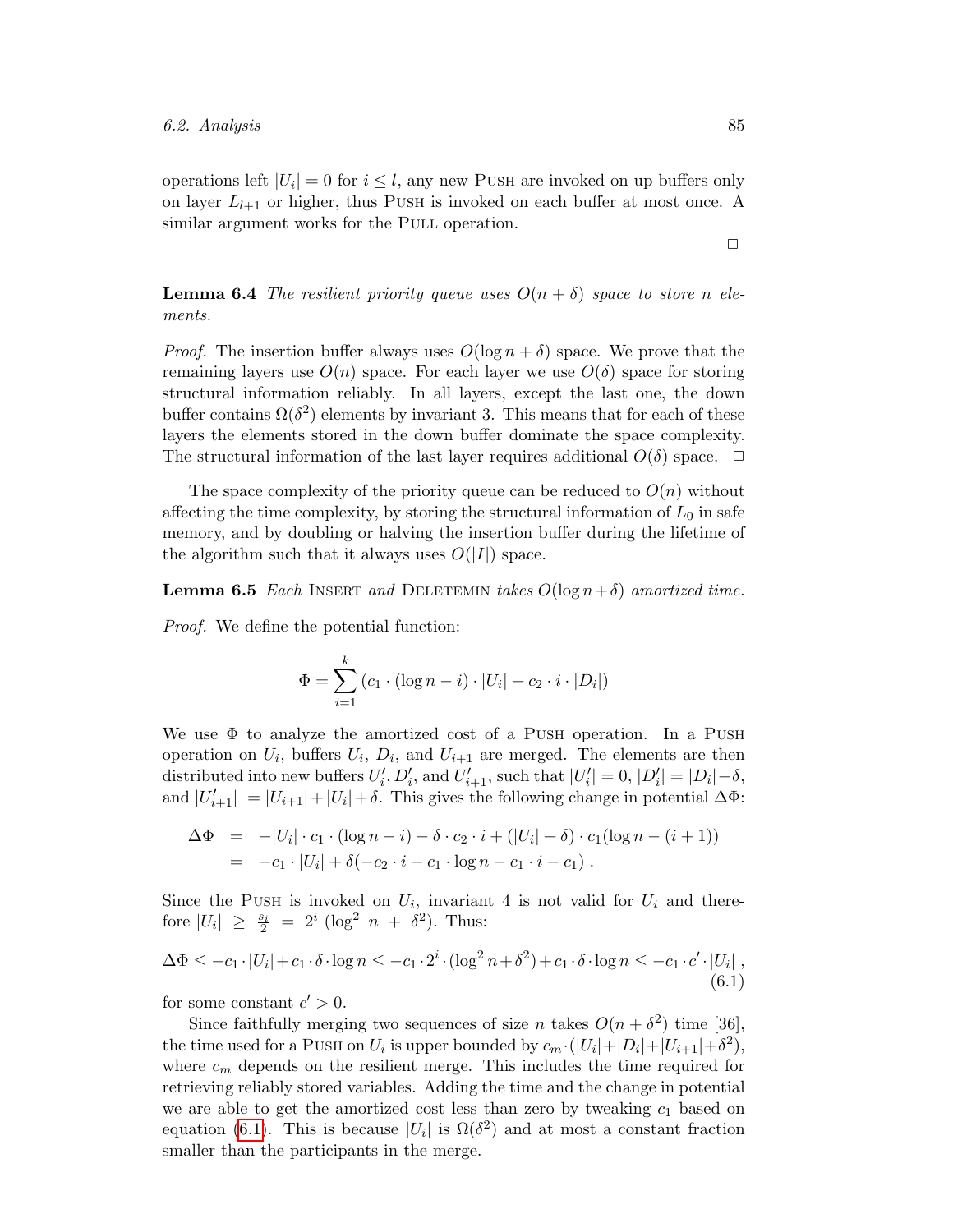A similar analysis works for the Pull primitive. We now calculate the amortized cost of Insert and Deletemin. We ignore any Push or Pull operations since their amortized costs are negative. The amortized time for inserting an element in I, sorting I, and merging it with  $U_0$  is  $O(\log n + \delta)$ per operation. The change in potential when adding elements to  $L_0$  is  $O(\log n)$ per element. The time needed to find the smallest element in a DELETEMIN is  $O(\log n + \delta)$ , and the change in potential when an element is deleted from  $L_0$ is negative.

The cost of global rebuilding is dominated by the cost of sorting, which is  $O(n \log n + \delta^2)$ . There are  $\Theta(n)$  operations between each rebuild, which leads to  $O(\log n + \delta)$  time per operation, since  $\delta \leq n$ , and this concludes the proof.  $\Box$ 

**Theorem 6.1** The resilient priority queue takes  $O(n)$  space and uses amortized  $O(\log n + \delta)$  time per operation.

### <span id="page-97-0"></span>6.3 Lower bound

In this section we prove that any resilient priority queue takes  $\Omega(\log n + \delta)$ time for either Insert or Deletemin in the comparison model, under the assumption that no elements are stored in reliable memory between operations. This implies optimality of our resilient priority queue under these assumptions. We note that the reliable memory may contain any structural information, e.g. pointers, sizes, indices.

**Theorem 6.2** A resilient priority queue containing n elements, with  $n > \delta$ , uses  $\Omega(\log n + \delta)$  comparisons to perform an INSERT followed by DELETEMIN.

*Proof.* Consider a priority queue Q with n elements, with  $n > \delta$ , that uses less than  $\delta$  comparisons for an INSERT followed by a DELETEMIN. Also,  $Q$  does not store elements in reliable memory between operations. Assume that no corruptions have occurred so far. Without loss of generality we assume that all the elements in  $Q$  are distinct. We prove there exists a series of corruptions  $C$ ,  $|C| \leq \delta$ , such that the result of an INSERT of an element e followed by a DELETEMIN returns the same element regardless of the choice of  $e$ .

Let  $k < \delta$  be the number of comparisons performed by Q during the two operations. We force the result of each comparison to be the same regardless of e by suitable corruptions. In all the comparisons involving  $e$ , we ensure that  $e$  is the smallest. We do so by corrupting the value which  $e$  is compared against if necessary, by adding some positive constant  $c \geq e$  to the other value. If two elements different than  $e$  are compared, we make sure the outcome is the same as if no corruptions had happened. If one of them was corrupted, adding c to the other one reestablishes their previous ordering. If both of them were corrupted by adding c, their ordering is unchanged and no corruptions are needed. Forcing any comparison to give the desired outcome requires at most one corruption, and therefore  $|C| \leq k < \delta$ .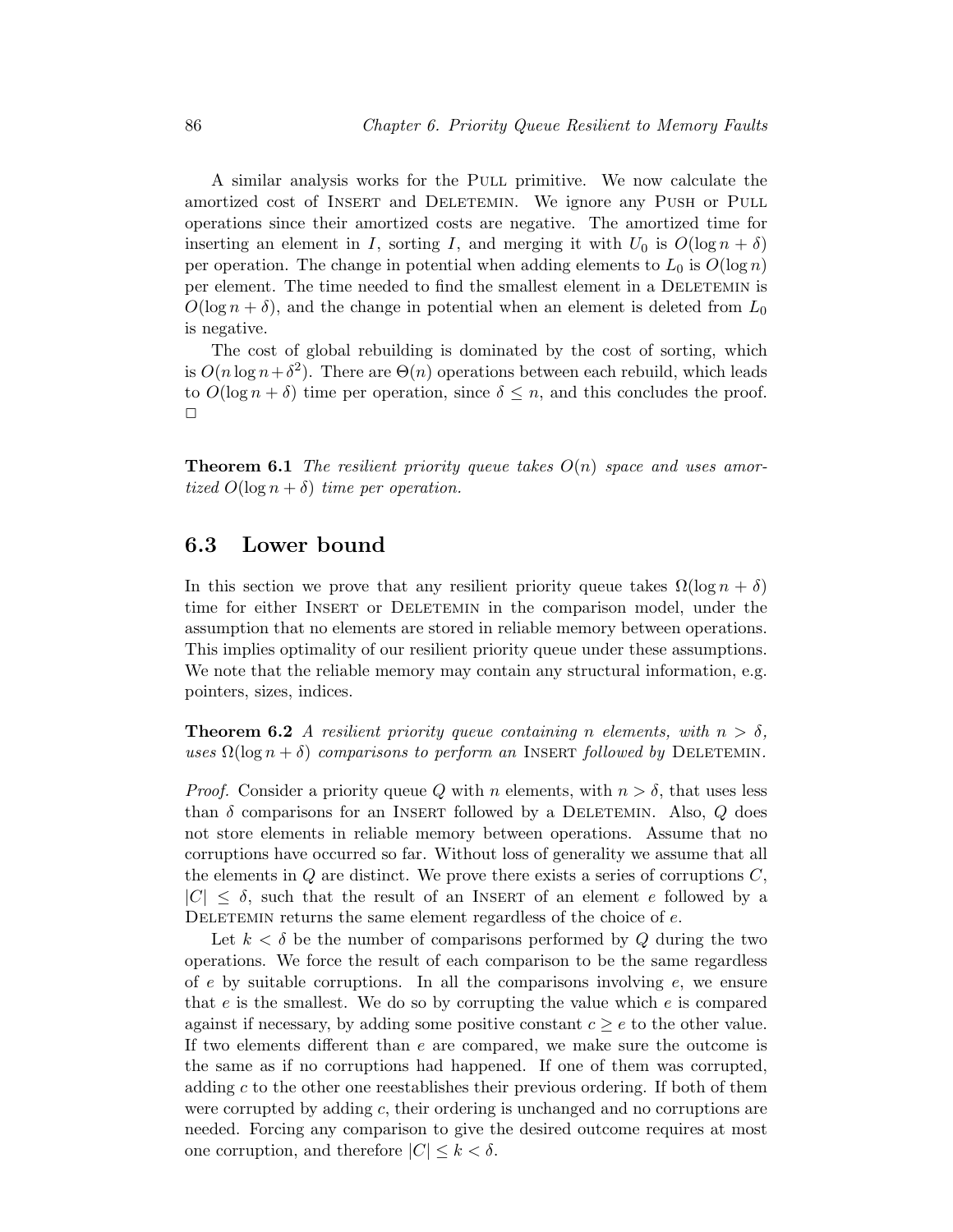We now consider the value  $e'$  returned by DELETEMIN on Q. If  $e = e'$  then we choose e to be larger than some element  $x \in Q$  not affected by a corruption in C. Such a value exists because the size of the priority queue is larger than δ. Since  $e = e' > x$ , Q returned an uncorrupted element that was not the minimum uncorrupted element in Q. If  $e \neq e'$  we choose e to be smaller than any element in  $Q$ . With such a choice of  $e$ , no corruptions are required and the value returned by  $Q$  was not corrupted, but still larger than  $e$ . This proves  $Q$ is not resilient.

Adding the classical  $\Omega(\log n)$  bound for priority queues in the comparison model the result follows.  $\hfill \Box$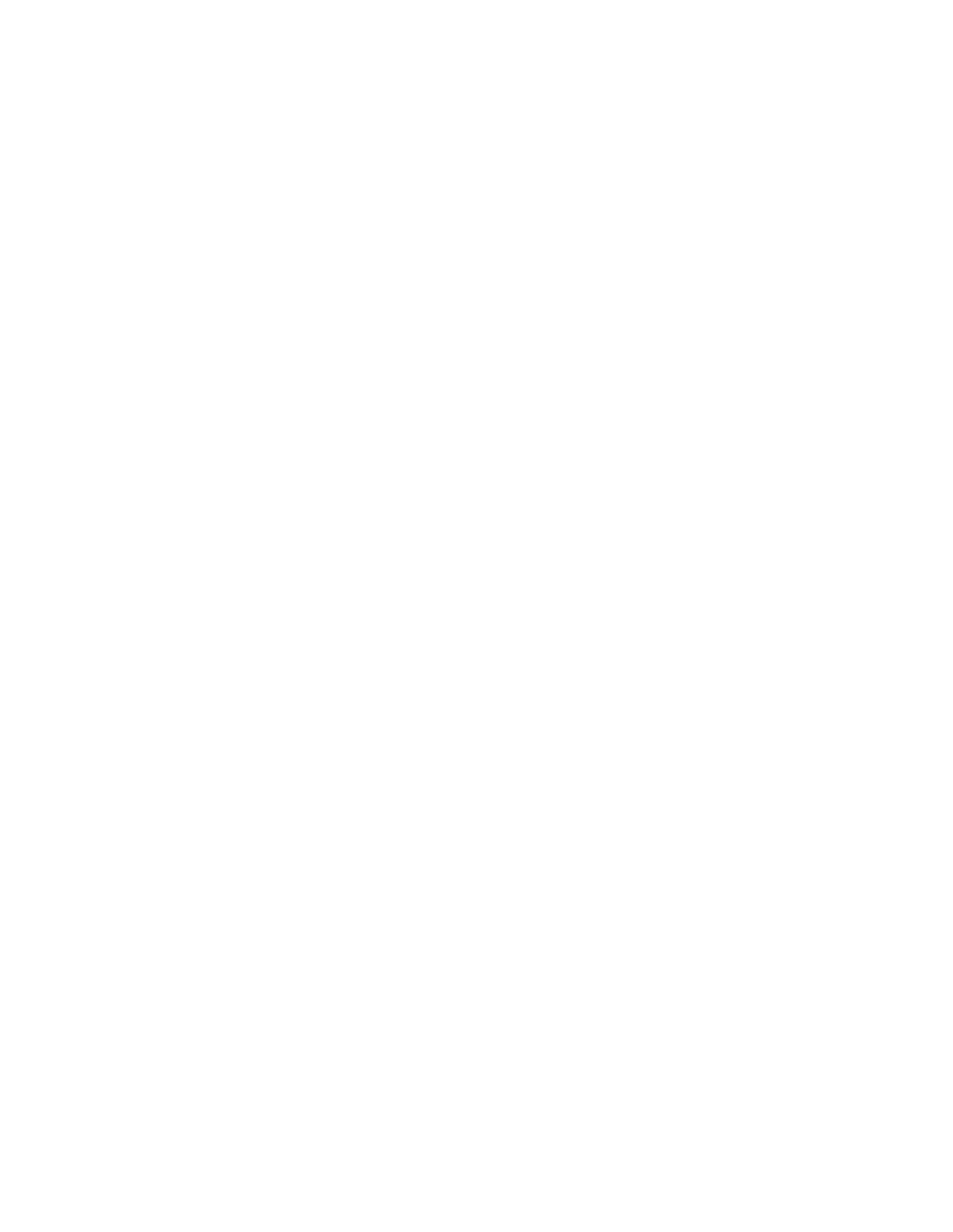# Chapter 7

## Optimal Resilient Dictionaries

In this chapter we investigate comparison based search algorithm in the faulty memory RAM. A resilient searching algorithm must return a positive answer if there exists an uncorrupted element in the input equal to the search key. If there is no element, corrupted or uncorrupted, matching the search key, the algorithm must return a negative answer. If there is a corrupted value equal to the search key, the answer can be both positive or negative.

Our Results We propose two optimal resilient static dictionaries, a randomized one and a deterministic one, as well as a dynamic dictionary.

- Randomized static dictionary: We introduce a resilient randomized static dictionary that support searches in  $O(\log n + \delta)$  time, matching the bounds for randomized searching in [36]. We note however that our dictionary is somewhat simpler and uses only  $O(\log \delta)$  worst case random bits, whereas the algorithm in [36] uses expected  $O(\log \delta \cdot \log n)$  random bits. On the downside, our dictionary assumes that the corruptions are performed by a non-adaptive adversary, i.e. an adversary that does not perform corruptions based on the behavior of the algorithm. Given the motivation of the model, i.e. corruptions performed by cosmic rays or alpha particles, the assumption is reasonable.
- Deterministic static dictionary: We give the first optimal resilient static deterministic dictionary. It supports searches in a sorted array in  $O(\log n + \delta)$ time in the worst case, matching the lower bounds from [39]. Unlike its randomized counterpart, the deterministic dictionary does not make any assumptions regarding the way in which corruptions are performed. Previously, the best deterministic dictionary, supported searches in  $O(\log n + \delta^{1+\epsilon})$  time [36].
- Dynamic dictionary: We introduce a deterministic dynamic dictionary that significantly improves over the resilient search trees by Finocchi et al. [38]. It supports searches in  $O(\log n + \delta)$  in the worst case, and insertions and deletions in  $O(\log n + \delta)$  time amortized. Also, it supports range queries in  $O(\log n + \delta + k)$  time, where k is the output size.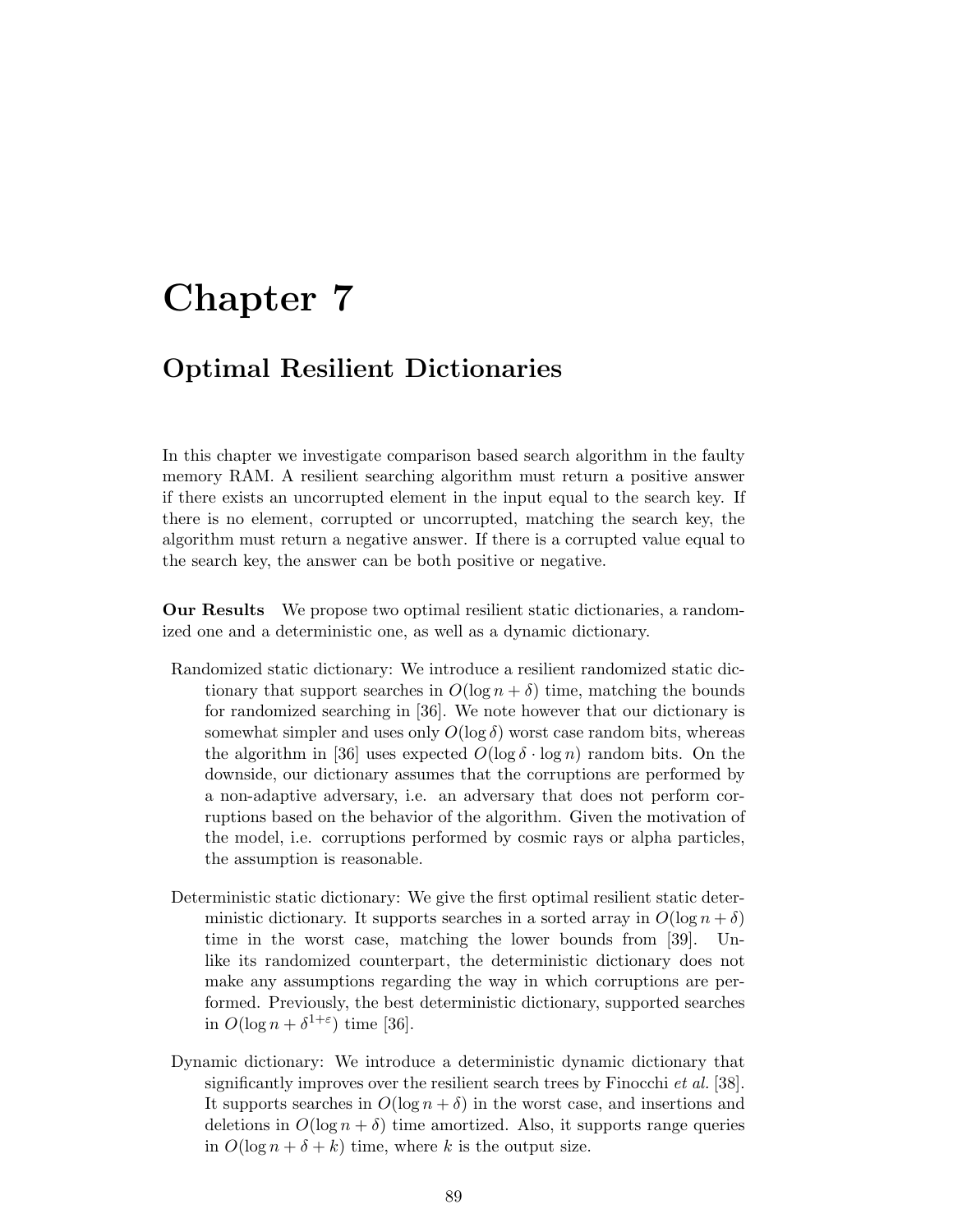### 7.1 Optimal Randomized Static Dictionary

In this section we introduce a simple randomized resilient search algorithm. It searches for a given element in a sorted array using worst case  $O(\log \delta)$  random bits and expected time  $O(\log n+\delta)$ , assuming that corruptions are performed by a non-adaptive adversary. The running time matches the algorithm by Finocchi et al. [36], which, however, uses expected  $O(\log n \cdot \log \delta)$  random bits. The main idea of our algorithm is to implicitly divide the sorted input array in  $2\delta$ disjoint sorted sequences  $S_0, \ldots, S_{2\delta-1}$ , each of size at most  $\lceil n/2\delta \rceil$ . The j'th element of  $S_i$ ,  $S_i[j]$ , is the element at position  $pos_i(j) = 2\delta j + i$  in the input array. Intuitively, this divides the input array into  $\lceil n/2\delta \rceil$  consecutive blocks of size  $2\delta$ , where  $S_i[j]$  is the *i*'th element of the *j*'th block. Note that, since  $2\delta$ disjoint sequences are defined from the input array and at most  $\delta$  corruptions are possible, at least half of the sorted sequences  $S_0, \ldots, S_{2\delta-1}$  do not contain any corrupted elements.

The algorithm generates a random number  $k \in \{0, \ldots, 2\delta-1\}$  and performs an iterative binary search on  $S_k$ . We store in safe memory k, the search key e, and the left and right indices,  $l$  and  $r$ , used by the binary search. The binary search terminates when l and r are adjacent in  $S_k$ , and therefore  $2\delta$  elements apart in the input array, since  $pos_k(r) - pos_k(l) = 2\delta$  when  $r = l + 1$ . If the binary search was not misled by corruptions, then the location of  $e$  is between  $pos_k(l)$  and  $pos_k(r)$  in the input array. To check whether the search was misled, we perform the following verification procedure. Consider the neighborhoods  $N_l$  and  $N_r$ , containing the  $2\delta + 1$  elements in the input array situated to the left of  $pos_k(l)$  and to the right of  $pos_k(r)$  respectively. We compute the number  $s_l = |\{z \in N_l \mid z \leq e\}|$  of elements in  $N_l$  that are smaller than e in  $O(\delta)$ time by scanning  $N_l$ . Similarly, we compute the number  $s_r$  of elements in  $N_r$ that are larger than e. If  $s_l \geq \delta + 1$  and  $s_r \geq \delta + 1$ , and the search key is not encountered in  $N_l$  or  $N_r$ , we decide whether it lies in the array or not by scanning the  $2\delta - 1$  elements between  $pos_k(l)$  and  $pos_k(r)$ . If  $s_l$  or  $s_r$  is smaller than  $\delta + 1$ , a corruption has misguided the search. In this case, a new k is randomly selected and the binary search is restarted.

**Theorem 7.1** The randomized dictionary supports searches in  $O(\log n + \delta)$ expected time and uses  $O(\log \delta)$  expected random bits.

*Proof.* We first prove the correctness of the algorithm. Assume that  $s_l \geq \delta + 1$ and  $e \notin N_l$ . Since only  $\delta$  corruptions are possible, there exists an uncorrupted element in  $N_l$  strictly smaller than  $e$ . Because the input array is sorted, no uncorrupted elements to the left of  $pos_k(l)$  in the input array are equal to e. By a similar argument, if  $s_r \geq \delta + 1$  and  $e \notin N_r$ , then no uncorrupted elements to the right of  $pos_k(r)$  in the input array are equal to e. If no corrupted elements are encountered during the binary search, all the uncorrupted elements of  $N_l$ are smaller than e, and therefore  $s_l \geq \delta + 1$ . Similarly, we have  $s_r \geq \delta + 1$ , and the algorithm terminates after scanning the elements between  $l$  and  $r$ .

We now analyze the running time. Each iteration generates a random number  $k \in \{0, \ldots, 2\delta - 1\}$ , using  $O(\log \delta)$  random bits. The sorted sequences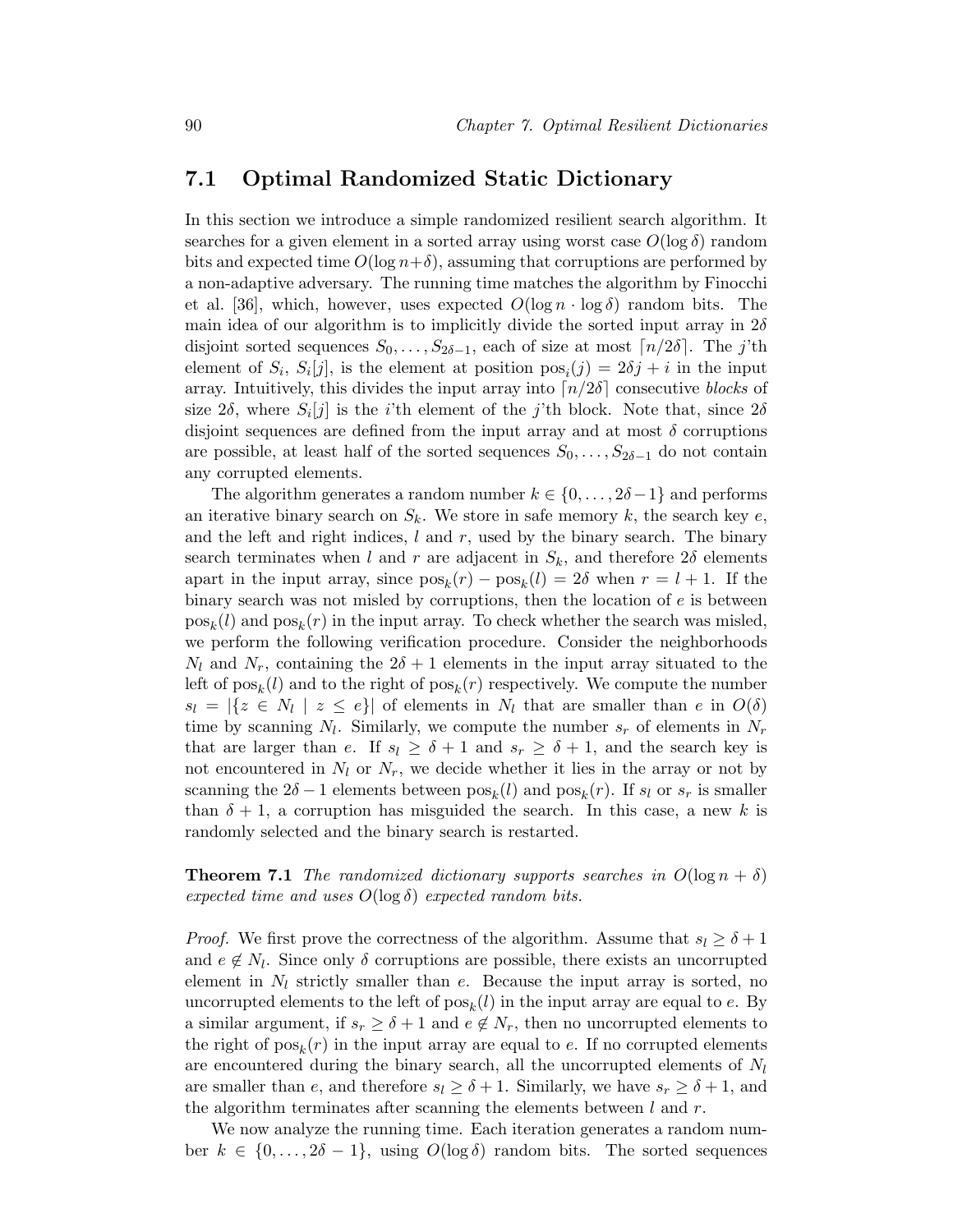induced by different k's are disjoint, thus at most  $\delta$  of them may contain corruptions. Since there are  $2\delta$  sorted sequences, the probability of selecting a value k that leads to a corruption-free sequence is at least  $1/2$ , and therefore the expected number of iterations is at most two. Each iteration uses  $O(\log n)$ time for the binary search and  $O(\delta)$  time for the verification. We conclude that a search uses expected  $O(\log \delta)$  random bits and  $O(\log n + \delta)$  expected time.  $\Box$ 

We note that for each iteration an adaptive adversary can learn about the subsequence  $S_k$  on which we perform the binary search by investigating the elements accessed. Subsequently a single corruption suffices to force the search path to end far enough from its correct position such that the verification fails. In this situation, the algorithm performs  $O(\delta)$  iterations and therefore  $O(\delta(\log n+\delta))$  time regardless of the random choices of subsequences on which to perform the binary search.

We obtain a worst case bound of  $O(\log \delta)$  random bits by using a standard derandomization technique. In the *i*'th iteration we perform the binary search on sequence  $S_{h(i)}$ , for  $h(i) = (r_0 + ir_1 + i^2r_2 + i^3r_3) \mod k$ , where k is a prime number with  $2\delta \leq k < 4\delta$ , and  $r_i$  are chosen uniformly at random in  $\{0, \ldots, k-1\}$ . By construction  $h(i)$  is a 4-wise independent hash function [58], which suffices to obtain an expected constant number of iterations for our algorithm [81].

### <span id="page-102-0"></span>7.2 Optimal Static Dictionary

In this section we close the gap between lower and upper bounds for deterministic resilient searching algorithms. We present a resilient algorithm that searches for an element in a sorted array in  $O(\log n + \delta)$  time in the worst case, which is optimal [39]. It is an improvement of the previously published best deterministic dictionary, which supports searches in  $O(\log n + \delta^{1+\epsilon})$  time [36]. We reuse the idea presented in the design of the randomized algorithm and define disjoint sorted sequences to be used by a binary search algorithm. Similarly to the randomized algorithm, we design a verification procedure to check the result of the binary search. We design the adapted binary search and the verification procedure such that we are guaranteed to advance only one level in the binary search for each corrupted element misleading the search. We count the number of detected corruptions and adjust our algorithm accordingly to ensure that no element is used more than once, excepting a final scan performed only once on two adjacent blocks. The total time used for verification is  $O(\delta)$ .

We divide the input array into implicit blocks. Each block consists of  $5\delta + 1$ consecutive elements of the input and is structured in three segments: the left verification segment, LV, consists of the first  $2\delta$  elements, the next  $\delta + 1$ elements form the *query segment*,  $Q$ , and the *right verification segment*,  $RV$ , consists of the last  $2\delta$  elements of the block, see Figure [7.1.](#page-103-0) The left and right verification segments,  $LV$  and  $RV$ , are used only by the verification procedure. The elements in the query segment are used to define the sorted sequences  $S_0, \ldots, S_\delta$ , similarly to the randomized dictionary previously introduced. The j'th element of sequence  $S_i$ ,  $S_i[j]$ , is the *i*'th element of the query segment of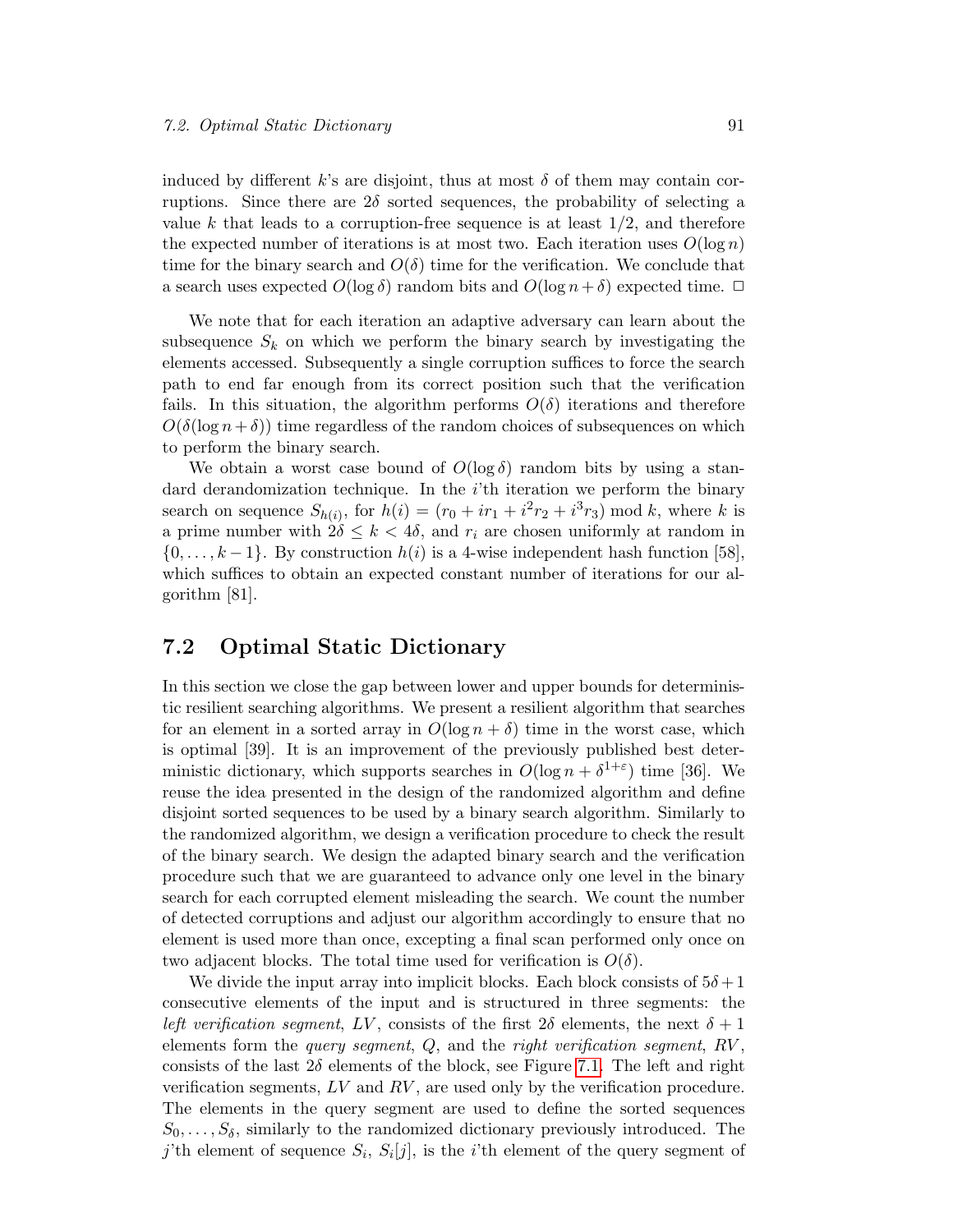

<span id="page-103-0"></span>Figure 7.1: The structure of a block. The left and right verification segments, LV and RV, contain  $2\delta$  elements each, and the query segment Q contains  $\delta + 1$ elements.

<span id="page-103-2"></span>

Figure 7.2: Example of binary search on a sequence  $S_k$ , for the search key 21. The arrows show the direction of the search. The emphasized element is corrupted.

the j'th block, and is located at position  $pos_i(j) = (5\delta + 1)j + 2\delta + i$  in the input array.

We store a value  $k \in \{0, \ldots, \delta\}$  in safe memory identifying the sequence  $S_k$  on which we currently perform the binary search. Also, k identifies the number of corruptions detected. Whenever we detect a corruption, we change the sequence on which we perform the search by incrementing  $k$ . Since there are  $\delta + 1$  disjoint sequences, there exists at least one sequence without any corruptions.

**Binary search** The binary search is performed on the elements of  $S_k$ . Similarly to the randomized algorithm, we store in safe memory the search key, e, and the left and right sequence indices,  $l$  and  $r$ , used by the binary search. Initially,  $l = -1$  is the position of an implicit  $-\infty$  element. Similarly, r is the position of an implicit  $\infty$  to the right of the last element. Since each element in  $S_k$  belongs to a distinct block, l and r also identify two blocks,  $B_l$  and  $B_r$ .

Each step in the binary search compares the search key e against the element at position  $i = |(l + r)/2|$  in  $S_k$ . Assume without loss of generality that this element is smaller than  $e$ . We set  $l$  to  $i$  and decrement  $r$  by one. We then compare e with  $S_k[r]$ . If this element is larger than e, the search continues. Otherwise, if no corruptions have occurred, the position of the search element is in block  $B_r$  or  $B_{r+1}$  in the input array. When two adjacent elements are identified as in the case just described, or when  $l$  and  $r$  become adjacent, we invoke a verification procedure on the corresponding blocks. The pseudo-code description of the binary search is given in Algorithm [1,](#page-103-1) and a working example is shown in Figure [7.2.](#page-103-2)

<span id="page-103-1"></span>The verification procedure determines whether the two adjacent blocks, denoted  $B_i$  and  $B_{i+1}$ , are correctly identified. If the verification succeeds, the binary search is completed, and all the elements in the two corresponding adjacent blocks,  $B_i$  and  $B_{i+1}$  are scanned. The search returns true if e is found during the scan, and false otherwise. If the verification fails, the search may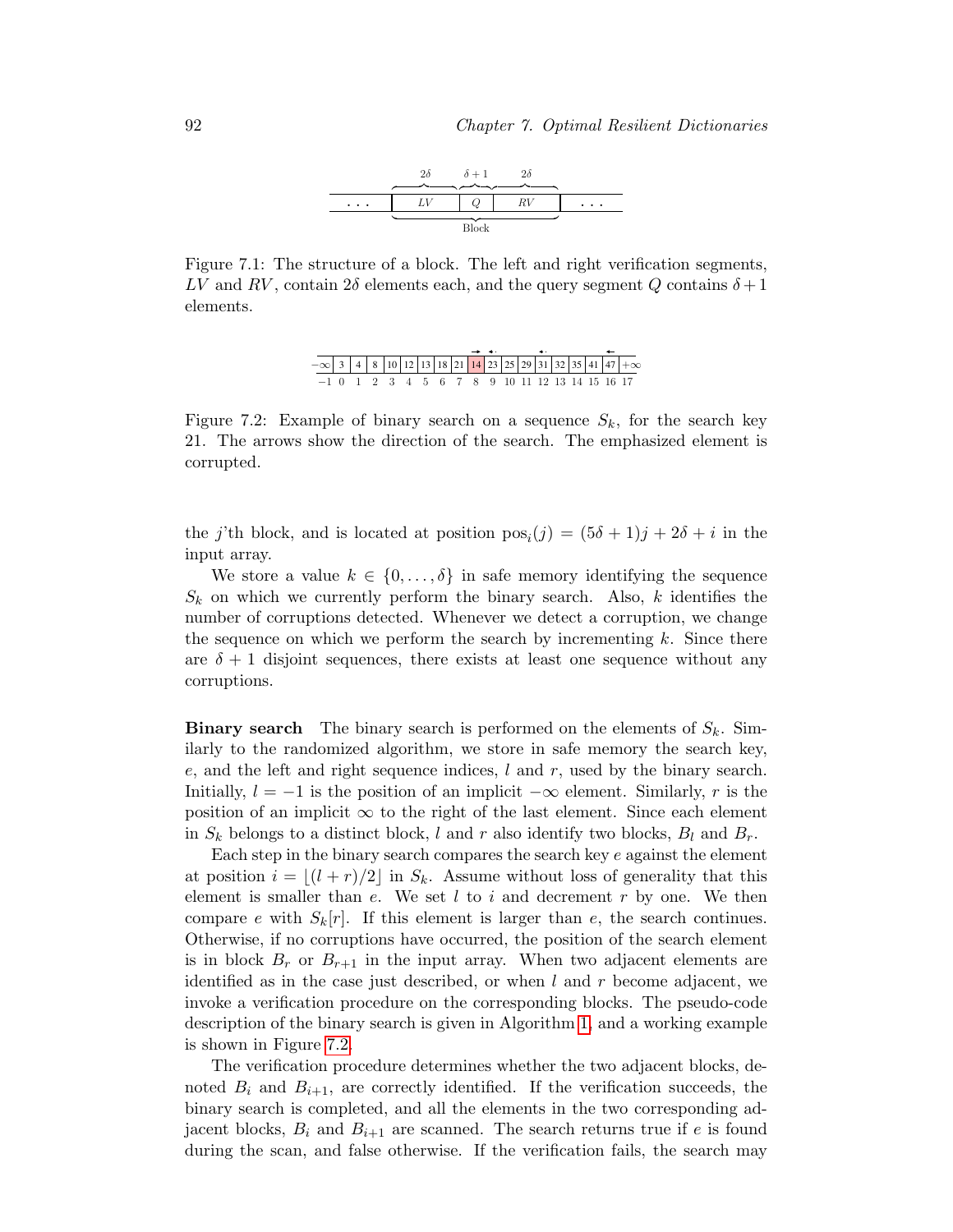Algorithm 1: Pseudo-code for the binary search procedure.

```
l \leftarrow -1r \leftarrowlast-block+1
while r - l > 1 do
     i \leftarrow \lceil \frac{l+r}{2} \rceilif rep_k(\mathit{block}(i)) < e then
         l \leftarrow ir \leftarrow r - 1if rep_k(\mathit{block}(r)) < e then
              if verify(r,r+1) is successful then
                \mathsf{\mathsf{L}} return success
              else
               \Box Backtrack
     else if rep_k(\mathit{block}(i)) > e then
     Similar to previous case.
    else
     \mathcal{L} return success
if verify(l,r) is successful then
 \mathsf{\perp} return success
else
 Backtrack
```
have been misled by corruptions and we backtrack it two steps. To facilitate backtracking, we store two word-sized bit-vectors,  $d$  and  $f$  in safe memory. The i'th bit of d indicates the direction of the search and the i'th bit of f indicates whether there was a rounding in computing the middle element in the  $i$ <sup>th</sup> step of the binary search respectively. We can easily compute the values of  $l$  and  $r$ in the previous step of the binary search by retrieving the relevant bits of d and f. If the verification fails, it detects at least one corruption and therefore  $k$  is incremented, thus the search continues on a different sequence  $S_k$ .

**Verification phase** Verification is performed on two adjacent blocks,  $B_i$ and  $B_{i+1}$ . It either determines that e lies in  $B_i$  or  $B_{i+1}$  or detects corruptions. The verification is an iterative algorithm maintaining a value which expresses the confidence that the search key resides in  $B_i$  or  $B_{i+1}$ . We compute the *left* confidence,  $c_l$ , which is a value that quantifies the confidence that e is in  $B_i$  or to the right of it. Intuitively, an element in  $LV_i$  smaller than e is consistent with the thesis that e is in  $B_i$  or to the right of it. However an element in  $LV_i$ larger than  $e$  is inconsistent. Similarly, we compute the *right confidence*,  $c_r$ , to express the confidence that e is in  $B_{i+1}$  or to the left of it.

We compute  $c_l$  by scanning a sub-interval of the left verification segment,  $LV_i$ , of  $B_i$ . Similarly, the right confidence is computed by scanning the right verification segment,  $RV_{i+1}$ , of  $B_{i+1}$ . Initially, we set  $c_l = 1$  and  $c_r = 1$ . We scan  $LV_i$  from right to left starting at the element at index  $v_l = 2\delta - 2k$  in  $LV_i$ . Intuitively, by the choice of  $v_l$  we ensure that no element in  $LV_i$  is accessed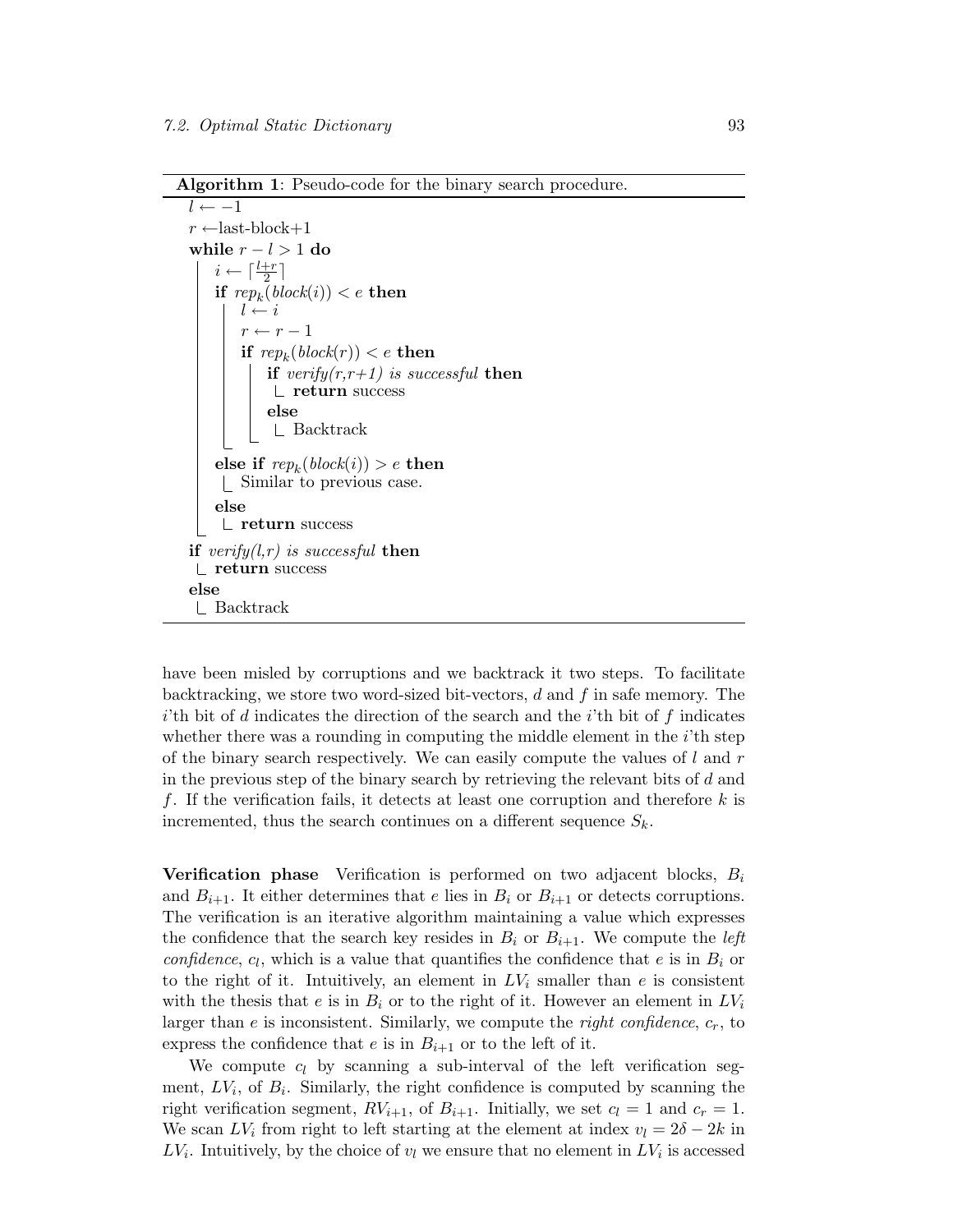Algorithm 2: Pseudo-code for the verification procedure.

input : k: Number of errors identified so far δ: maximum number of errors l:index of the left block r:index of the right block  $LV \leftarrow$  index of first element in  $LV_l$  $RV \leftarrow$  index of first element in  $RV_r$  $i_l \leftarrow LV + 2\delta - 2k$  $i_r \leftarrow RV + 2k$  $c_r, c_l \leftarrow 1$ while  $0 < \min(c_l, c_r) < \delta - k + 1$  do  $\mathbf{if}\,\, A[i_l] < e\,\, \mathbf{then}$  $c_l \leftarrow c_l + 1$ else  $\begin{array}{c} c_l \leftarrow c_l - 1 \end{array}$  $k \leftarrow k + 1$ if  $A[i_r] > e$  then  $c_r \leftarrow c_r + 1$ else  $c_r \leftarrow c_r - 1$  $k \leftarrow k + 1$  $i_l \leftarrow i_l - 1$  $i_r \leftarrow i_r + 1$ if  $\min(c_l, c_r) = 0$  then  $\mathsf{\perp}$  return failure else Scan left and right block and return result

more than once. Similarly, we scan  $RV_{i+1}$  from left to right beginning with the element at position  $v_r = 2k$ . In an iteration we compare  $LV_i[v_l]$  and  $RV_{i+1}[v_r]$ against e. If  $LV_i[v_l] \leq e$ ,  $c_l$  is increased by one, otherwise it is decreased by one and k is increased by one. Similarly, if  $RV_{i+1}[v_r] \geq e$ ,  $c_r$  is increased; otherwise, we decrease  $c_r$  and increase k. The verification procedure stops when  $min(c_r, c_l)$ equals  $\delta - k + 1$  or 0. The verification succeeds in the former case, and fails in the latter. The pseudo-code for the verification procedure is introduced in Algorithm [2,](#page-105-0) and a working example is shown in Figure [7.3.](#page-106-0)

<span id="page-105-0"></span>**Theorem 7.2** The resilient algorithm searches for an element in a sorted array in  $O(\log n + \delta)$  time.

*Proof.* We first prove that when  $c_l$  or  $c_r$  decrease during verification, a corruption has been detected. We increase  $c_l$  when an element smaller than e is encountered in  $LV_i$ , and decrease it otherwise. Intuitively,  $c_l$  can been seen as the size of a stack S. When we encounter an element smaller than  $e$ , we treat it as if it was pushed, and as if a pop occurred otherwise. Initially, the element g from the query segment of  $B_i$  used by the binary search is pushed in S. Since g was used to define the left boundary in the binary search,  $g < e$  at that time.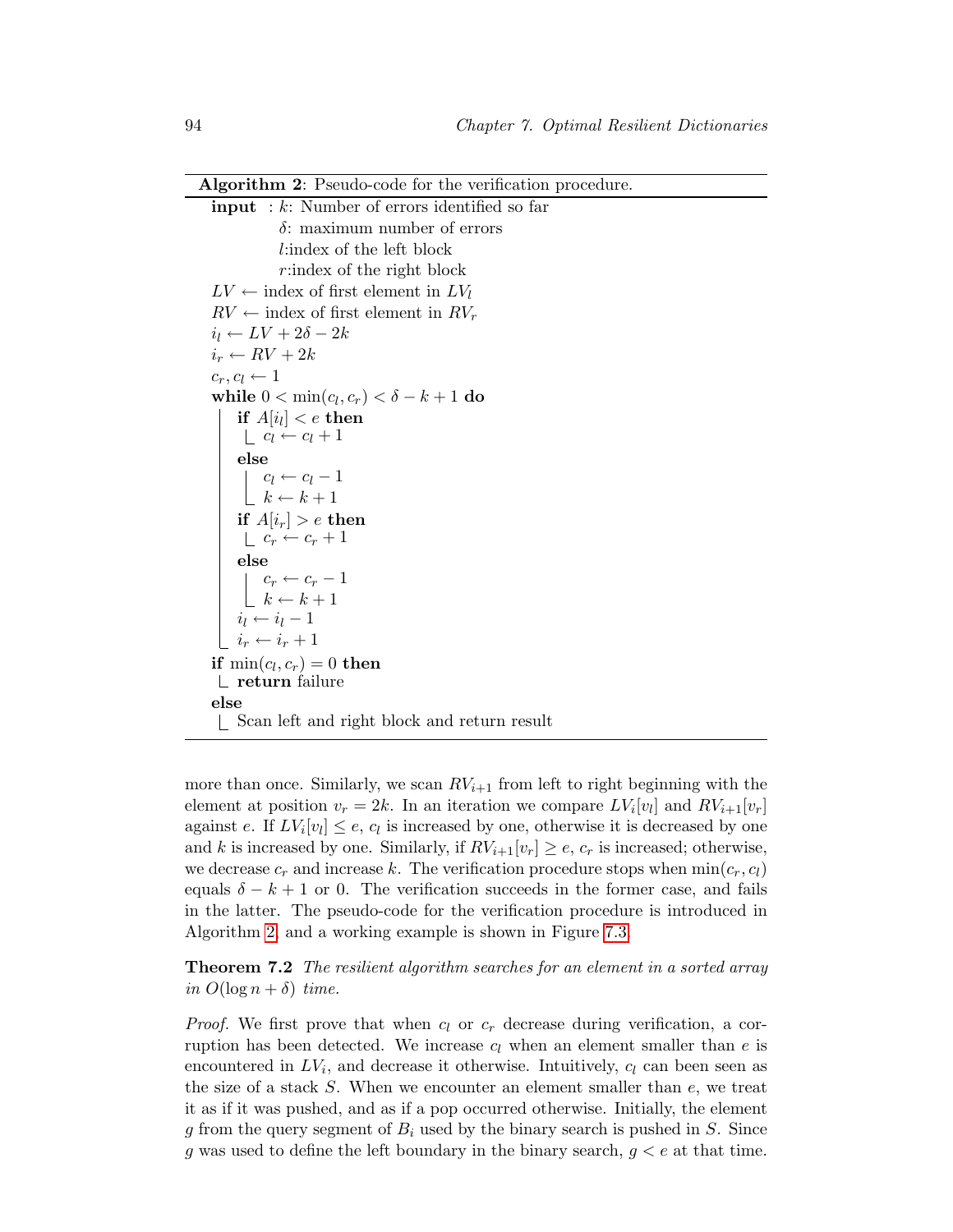

<span id="page-106-0"></span>Figure 7.3: A verification step for  $\delta = 3$ , with  $k = 1$  initially. The search key is 45. The verification algorithms stops with  $c_r = 0$ , reporting failure. The emphasized elements are corrupted.

Each time an element  $LV_i[v] < e$  is popped from the stack, it is *matched* with the current element  $LV_i[v_l]$ . Since  $LV_i[v] < e < LV_i[v_l]$  and  $v_l < v$ , at least one of  $LV_i[v_l]$  and  $LV_i[v]$  is corrupted, and therefore each match corresponds to detecting at least one corruption. It follows that if  $2t-1$  elements are scanned on either side during a failed verification, then at least  $t$  corruptions are detected.

We now argue that no single corrupted cell is counted twice. A corruption is detected if and only if two elements are matched during verification. Thus it suffices to argue that no element participates in more than one matching. We first analyze corruptions occurring in the left and right verification segments. Since the verification starts at index  $2(\delta - k)$  in the left verification segment and  $k$  is increased when a corruption is detected, no element is accessed twice, and therefore not matched twice either. A similar argument holds for the right verification segment. Each failed verification increments  $k$ , thus no element from a query segment is read more than once. In each step of the binary search both the left and the right indices are updated. Whenever we backtrack the binary search, the last two updates of  $l$  and  $r$  are reverted. Therefore, if the same block is used in a subsequent verification, a new element from the query segment is read, and this new element is the one initially on the stack. We conclude that elements in the query segments, which are initially placed on the stack, are never matched twice either.

To argue correctness we prove that if a verification is successful, and e is not found in the scan of the two blocks, then no uncorrupted element equal to  $e$ exists in the input. If a verification succeeds and e is not found in either block, then  $c_l \geq \delta - k + 1$ . Since only  $\delta - k$  more corruptions are possible, there is at least one uncorrupted element in  $LV_i$  smaller than e and thus there can be no uncorrupted elements equal to  $e$  to the left of  $B_i$  in the input array. By a similar argument, if  $c_r \geq \delta - k + 1$ , then all uncorrupted elements to the right of  $B_{i+1}$  in the input array are larger than e.

We now analyze the running time. We charge each backtracking of the binary search to the verification procedure that triggered it. Therefore, the total time of the algorithm is  $O(\log n)$  plus the time required by verifications. To bound the time used for all verification steps we use the fact that if  $O(f)$ time is used for a verification step, then  $\Omega(f)$  corruptions are detected or the algorithm ends. At most  $O(\delta)$  time is used in the last verification for scanning the two blocks.  $\Box$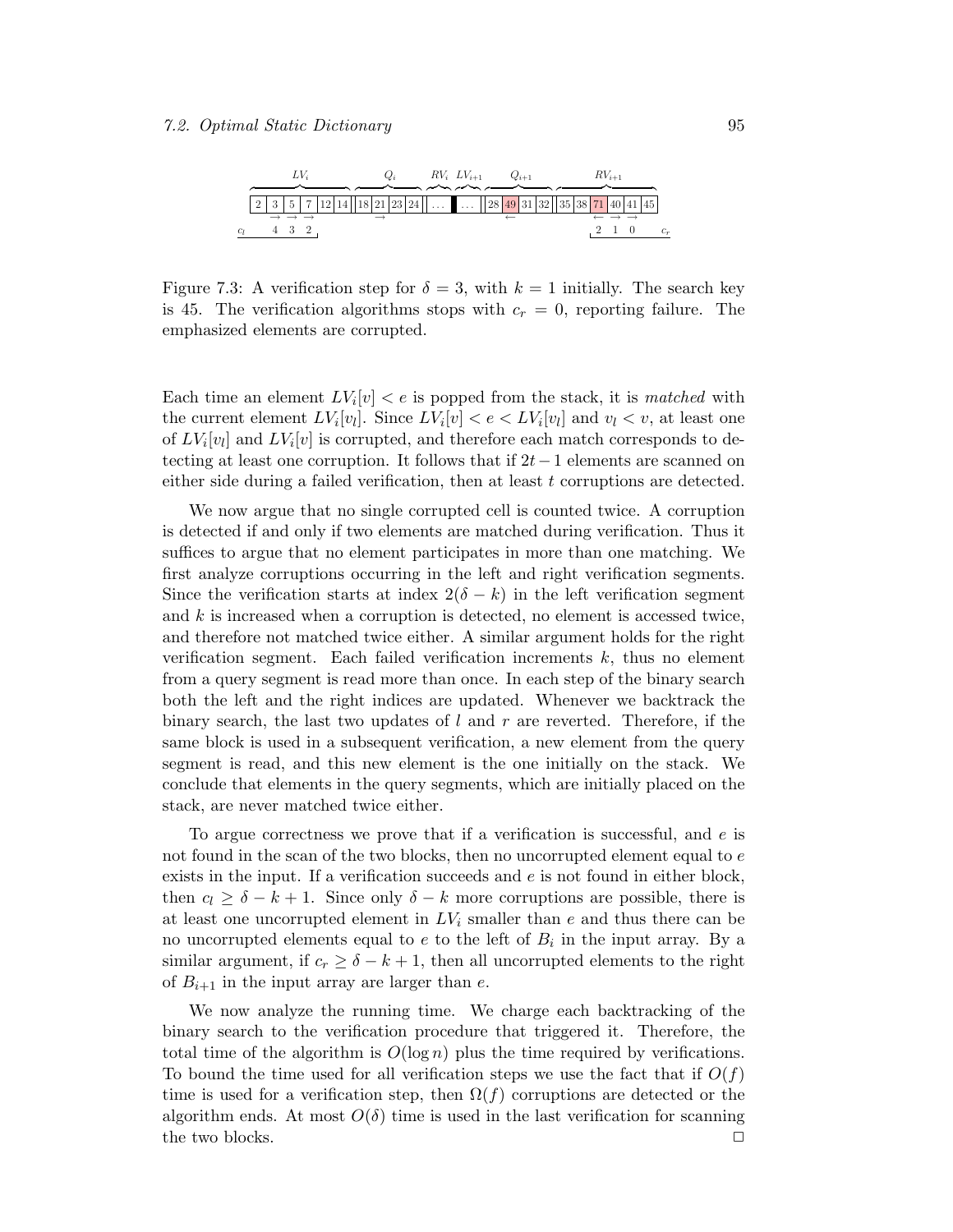

Figure 7.4: The structure of the dynamic dictionary.

### 7.3 Dynamic Dictionary

In this section we describe a linear space resilient deterministic dynamic dictionary supporting searches in optimal  $O(\log n + \delta)$  worst case time and range queries in optimal  $O(\log n + \delta + k)$  worst case time, where k is the size of the output. The amortized update cost is  $O(\log n + \delta)$ .

Structure The sorted sequence of elements is partitioned into a sequence of leaf structures, each storing  $\Theta(\delta \log n)$  elements. For each leaf structure we select a guiding element, and we place these  $O(n/(\delta \log n))$  guiding elements in the leaves of a reliably stored binary search tree. Each guiding element is chosen such that it is larger than all uncorrupted elements in the corresponding leaf structure.

For this reliable top tree  $T$ , we use the (non-resilient) binary search tree in [24], which consists of  $h = \log |T| + O(1)$  levels when containing [T] elements. In the full version [25] it is shown that the tree can be maintained such that the first  $h-2$  levels are complete. We lay the tree in memory in left-to-right breadth first order, as specified in [24]. It uses linear space, and an update costs amortized  $O(\log^2 |T|)$  time. A global rebuilding is performed when |T| changes by a constant factor.

All the elements and pointers in the top tree are stored reliably, using replication. Since a reliable value takes  $O(\delta)$  space,  $O(\delta|T|)$  space is used for the entire structure. The time used for storing and retrieving a reliable value is  $O(\delta)$ , and therefore the additional work required to handle the reliably stored values increases the amortized update cost to  $O(\delta \log^2 |T|)$  time.

The leaf structure consists of a top bucket B and b buckets,  $B_0, \ldots, B_{b-1}$ , where  $\log n \leq b \leq 4 \log n$ . Each bucket  $B_i$  contains between  $\delta$  and  $6\delta$  input elements, stored consecutively in an array of size  $6\delta$ , and uncorrupted elements in  $B_i$  are smaller than uncorrupted elements in  $B_{i+1}$ . For each bucket  $B_i$ , the top bucket  $B$  associates a guiding element larger than all elements in  $B_i$ , a pointer to  $B_i$ , and the size of  $B_i$ , all stored reliably. Since storing a value reliably uses  $O(\delta)$  space, the total space used by the top bucket is  $O(\delta \log n)$ . The guiding elements of  $B$  are stored as a sorted array to enable fast searches using the deterministic resilient search algorithm from Section [7.2.](#page-102-0)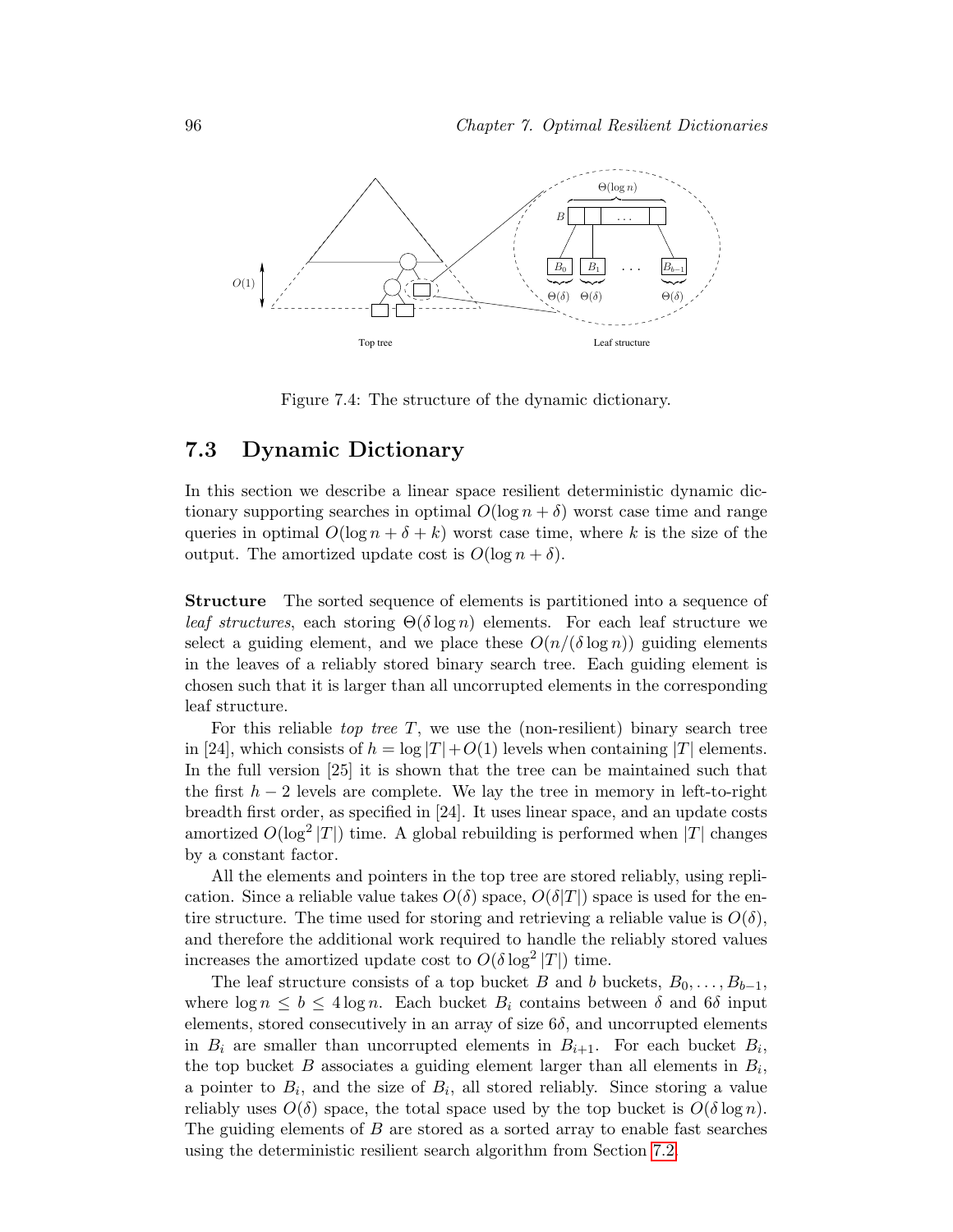#### **Lemma 7.1** The dynamic dictionary uses  $O(n)$  space to store n elements.

*Proof.* Since a leaf structure stores  $\Theta(\delta \log n)$  input elements, the top tree contains  $O(n/(\delta \log n))$  nodes, using  $O(\delta |T|) = O(\delta n/(\delta \log n)) = o(n)$  space. Each of the  $O(n/(\delta \log n))$  leaf structures uses  $O(\delta \log n)$  space and therefore the total space used for leaf structures is  $O(n)$ .

Searching The search operation consists of two steps. It first locates a leaf in the top tree  $T$ , and then searches the corresponding leaf structure. Let  $h$ denote the height of T. If  $h \leq 3$ , we perform a standard tree search from the root of T using the reliably stored guiding elements and pointers. Otherwise, we locate two internal nodes,  $v_1$  and  $v_2$ , with guiding elements  $q_1$  and  $q_2$ , such that  $g_1 < e \le g_2$ , where e is the search key. Since  $h-2$  is the last complete level of T, level  $\ell = h - 3$  is complete and contains only internal nodes. The breadth first layout of T ensures that elements of level  $\ell$  are stored consecutively in memory. The search operation locates  $v_1$  and  $v_2$  using the deterministic resilient search algorithm from Section [7.2](#page-102-0) on the array defined by level  $\ell$ . The search only considers the  $2\delta + 1$  cells in each node containing guiding elements and ignores memory used for auxiliary information, e.g. sizes and pointers. Although they are stored using replication, the guiding elements are considered as  $2\delta + 1$  regular elements in the search. Since the space used by the auxiliary information is the same for all nodes, these gaps in the memory layout of level  $\ell$  are easily excluded from the search. We modify the resilient searching algorithm previously introduced such that it reports two consecutive blocks with the property that if the search key is in the structure, it is contained in one of them. The reported two blocks, each of size  $5\delta + 1$ , span  $O(1)$  nodes of level  $\ell$  and the guiding elements of these are queried reliably to locate  $v_1$  and  $v_2$ . The appropriate leaf can be in either of the subtrees rooted at  $v_1$  and  $v_2$ , and we perform a standard tree search in both using the reliably stored guiding elements and pointers. Searching for an element in a leaf structure is performed by using the resilient search algorithm from Section [7.2](#page-102-0) on the top bucket, B, similar to the way  $v_1$  and  $v_2$  were found in T. The corresponding reliably stored pointer is then followed to a bucket  $B_i$ , which is scanned.

Range queries can be performed by scanning the level  $\ell$ , starting at v, and reporting relevant elements in the leaves below it.

**Lemma 7.2** The search operation of the dynamic dictionary uses  $O(\log n + \delta)$ worst case time. A range query reporting k elements is performed in worst case  $O(\log n + \delta + k)$  time.

*Proof.* The initial search in the top tree takes  $O(\log n + \delta)$  worst case time by Theorem [7.2.](#page-105-0) Traversing the  $O(1)$  levels to a leaf takes time  $O(\delta)$ . Searching in the top bucket of the leaf structures uses  $O(\log \log n + \delta)$  time, again using Theorem [7.2.](#page-105-0) The final scan of a bucket takes time  $O(\delta)$ .

In a range query, the elements reported in any leaf completely contained in the query range pay for the  $O(\delta \log n)$  time used for going through the bottom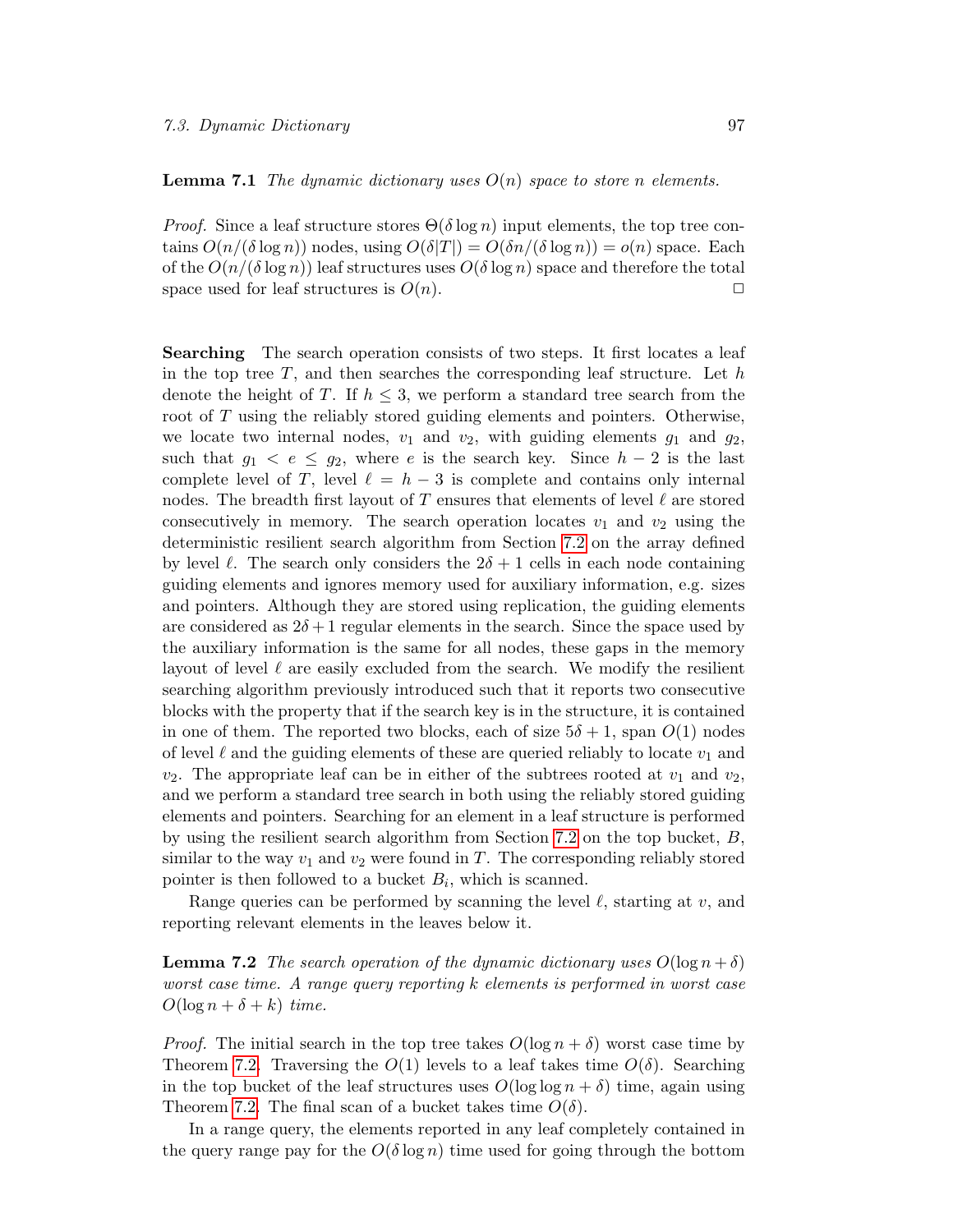part of the top tree and scanning the top bucket. The search pays for the rightmost traversed leaf.  $\Box$ 

Updates Efficiently updating the structure is performed using standard bucketing techniques. To insert an element into the dictionary, we first perform a search to locate the appropriate bucket  $B_i$  in a leaf structure, and then the element is appended to  $B_i$  and the size of  $B_i$  in the top bucket is updated. When the size of  $B_i$  increases to 6 $\delta$ , we split it into two buckets,  $B_s$  and  $B_g$ , of almost equal sizes. We compute a guiding element that splits  $B_i$  in  $O(\delta^2)$  time by repeatedly scanning  $B_i$  and extracting the minimum element. The element m returned by the last iteration is kept in safe memory. In each iteration, we select a new  $m$  which is the minimum element in  $B_i$  larger than the current m. Since at most  $\delta$  corruptions can occur,  $B_i$  contains at least  $2\delta$  uncorrupted elements smaller than m and  $2\delta$  uncorrupted elements larger, after  $|B_i|/2 = 3\delta$ iterations. The elements from  $B_i$  smaller than m are stored in  $B_s$ , and the remaining ones are stored in  $B_q$ . The guiding element for  $B_s$  is m, while  $B_q$ preserves the guiding element of  $B_i$ . The new split element is reliably inserted in the top bucket using an insertion sort step, by scanning and shifting the elements in  $B$  from right to left, and placing the new element at its appropriate position. Similarly, when the size of the top bucket becomes  $4 \log n$ , it is split in two new leaf structures. The first leaf structure consists of the first  $2 \log n$ bottom buckets, and the second leaf structure contains the rest. The second leaf structure is associated with the original guiding element, and the guiding element of the new leaf structure is the last guiding element in its top bucket. This new guiding element is inserted into the top tree.

Deletions are handled similarly by first searching for the element and then removing it from the appropriate bucket. When an element is deleted from a bucket, we ensure that the elements in the affected bucket are stored consecutively by swapping the deleted element with the last element. If the affected bucket holds fewer than  $\delta$  elements after the deletion, it is merged with a neighboring bucket. If the resulting bucket contains more than  $6\delta$  elements, it is split as described above. If the top bucket contains less than  $\log n$  guiding elements, it is merged with a neighboring leaf structure which is found using a search. Following this, the original leaf is deleted from the top tree.

Lemma 7.3 The insert and delete operations of the dynamic dictionary take  $O(\log n + \delta)$  amortized time each.

*Proof.* An update in the top tree takes  $O(\delta \log^2 n)$  time and requires  $\Omega(\delta \log n)$ updates in the leaf structures. Thus each update costs amortized  $O(\log n)$ time for operations in the top tree. Splitting and merging a bucket of a leaf structure takes time  $O(\delta \log n)$  for updates to the top bucket and  $O(\delta^2)$  time for computing a split element for a bucket. A bucket is split or merged every  $\Omega(\delta)$ operations resulting in an amortized update cost of  $O(\log n + \delta)$ . Appending or removing a single element to a bucket takes worst case time  $O(\delta)$  for updating the size. Adding the  $O(\log n + \delta)$  cost of the initial search concludes the proof.  $\Box$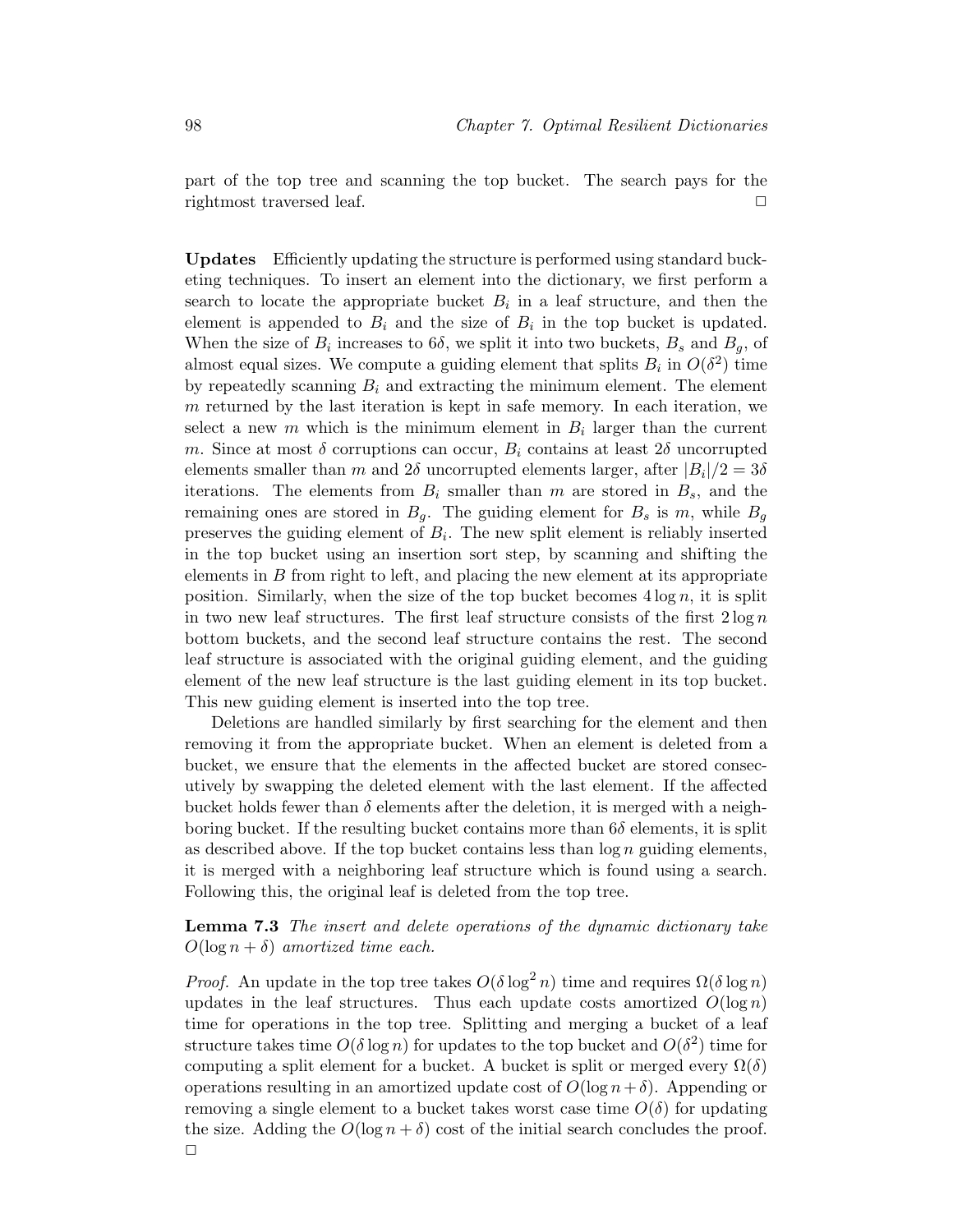**Theorem 7.3** The resilient dynamic dictionary structure uses  $O(n)$  space while supporting searches in  $O(\log n + \delta)$  time worst case with an amortized update cost of  $O(\log n+\delta)$ . Range queries with an output size of k is performed in worst case  $O(\log n + \delta + k)$  time.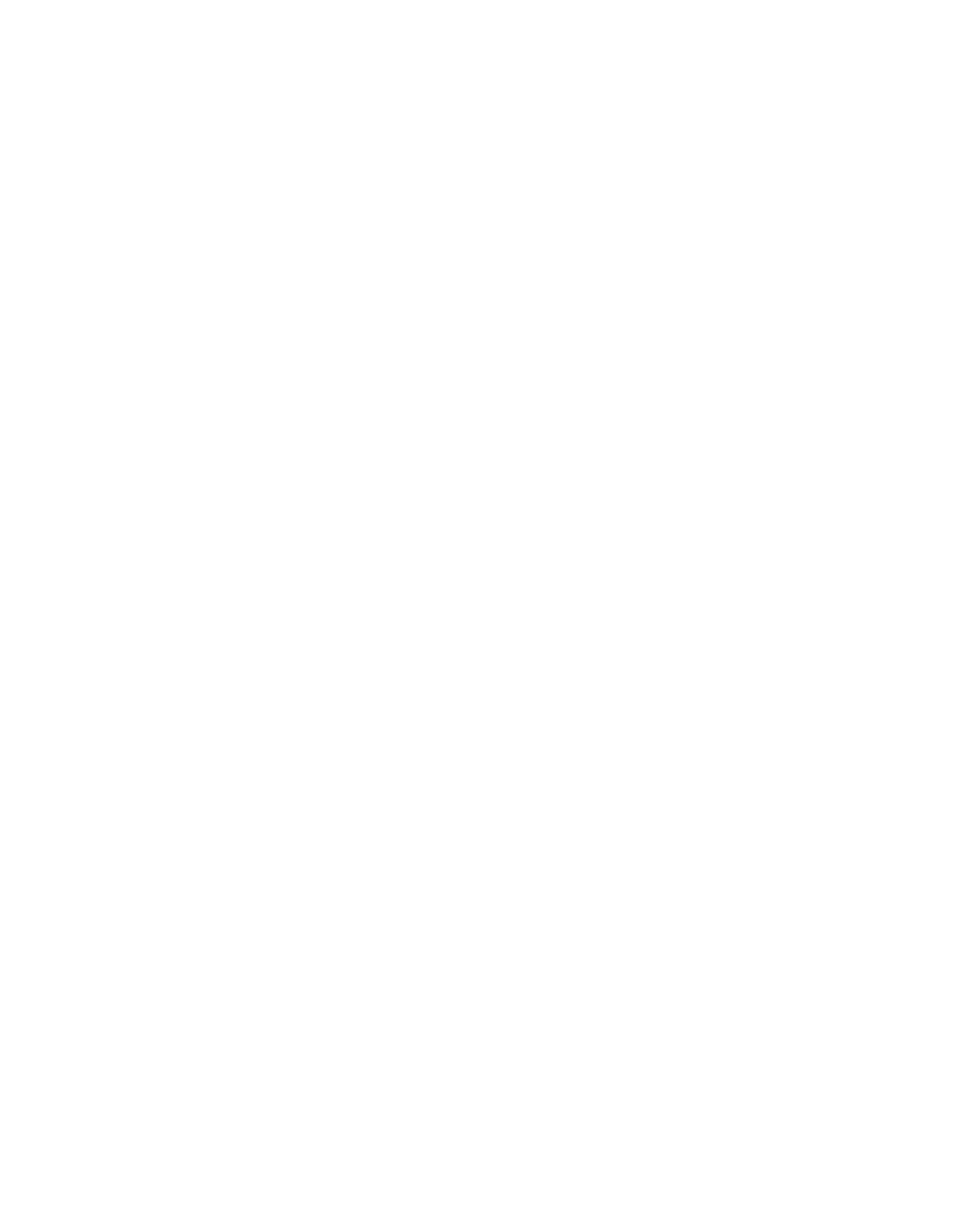# Chapter 8

# Fault Tolerant External Memory Algorithms

In this chapter we conduct the first study of external memory algorithms and data structures in the presence of an unreliable internal and external memory.

Our Contribution The work in this chapter combines the faulty memory RAM and the external memory model in the natural way. The model has three levels of memory: a disk, an internal memory of size  $M$ , and  $O(1)$  CPU registers. All computation takes place on elements placed in the registers. The content of any cell on disk or in internal memory can be corrupted at any time, but at most  $\delta$  corruptions can occur. Moving elements between memory and registers takes constant time and transferring a chunk of B consecutive elements between disk and memory costs one  $I/O$ . Transfers between the different levels are atomic, no data can be corrupted while it is being copied. Correctness of an algorithm is proved with the assumption that an adaptive adversary may perform corruptions during execution. For randomized algorithms we assume that the random bits are hidden from the adversary. In two natural variants of our model it is assumed that corruptions take place only on disk, or only in memory.

We present I/O-efficient solutions to all problems that, to the best of our knowledge, have previously been considered in the faulty memory RAM. It is not clear that resilient algorithms can be optimal both in time and in I/Ocomplexity. Most techniques for designing I/O-efficient algorithms naturally try to arrange data on disk such that few blocks need to be read in order to extract the information needed, whereas resilient algorithms try to put little emphasis on individual, potentially corrupted, memory cells.

It is known that any resilient comparison based search algorithm must examine  $\Omega(\log N + \delta)$  memory cells [40]. Combining this with the well-known  $\Omega(\log_B N)$  I/O lower bound on external memory comparison based searching, we get a simple lower bound of  $\Omega (\log_B N + \frac{\delta}{E})$  $\frac{\delta}{B}$ ) I/Os, and  $\Omega(\log N + \delta)$ time. In Section [8.1](#page-114-0) we prove a stronger lower bound of  $\Omega\left(\frac{1}{\varepsilon}\right)$  $\frac{1}{\varepsilon} \log_B N + \frac{\delta}{B^{1-\varepsilon}}$ I/Os for a search, for all  $\log_B N \leq \delta \leq B \log N$  and  $\varepsilon$  given by the equation  $\delta = \frac{B^{1-\varepsilon}}{\varepsilon}$  $\frac{1-\varepsilon}{\varepsilon} \log_B N$ . In the case where  $\delta = \Theta(\frac{B}{\log B} \log_{\log B} N)$ , setting  $\varepsilon = \frac{\log \log B}{\log B}$  $\log B$ gives a lower bound of  $\Omega(\log_{\log B} N + \frac{\delta}{E})$  $\frac{\delta}{B} \log B$ ) which is  $\omega(\log_B N + \frac{\delta}{E})$  $\frac{\delta}{B}$ ). We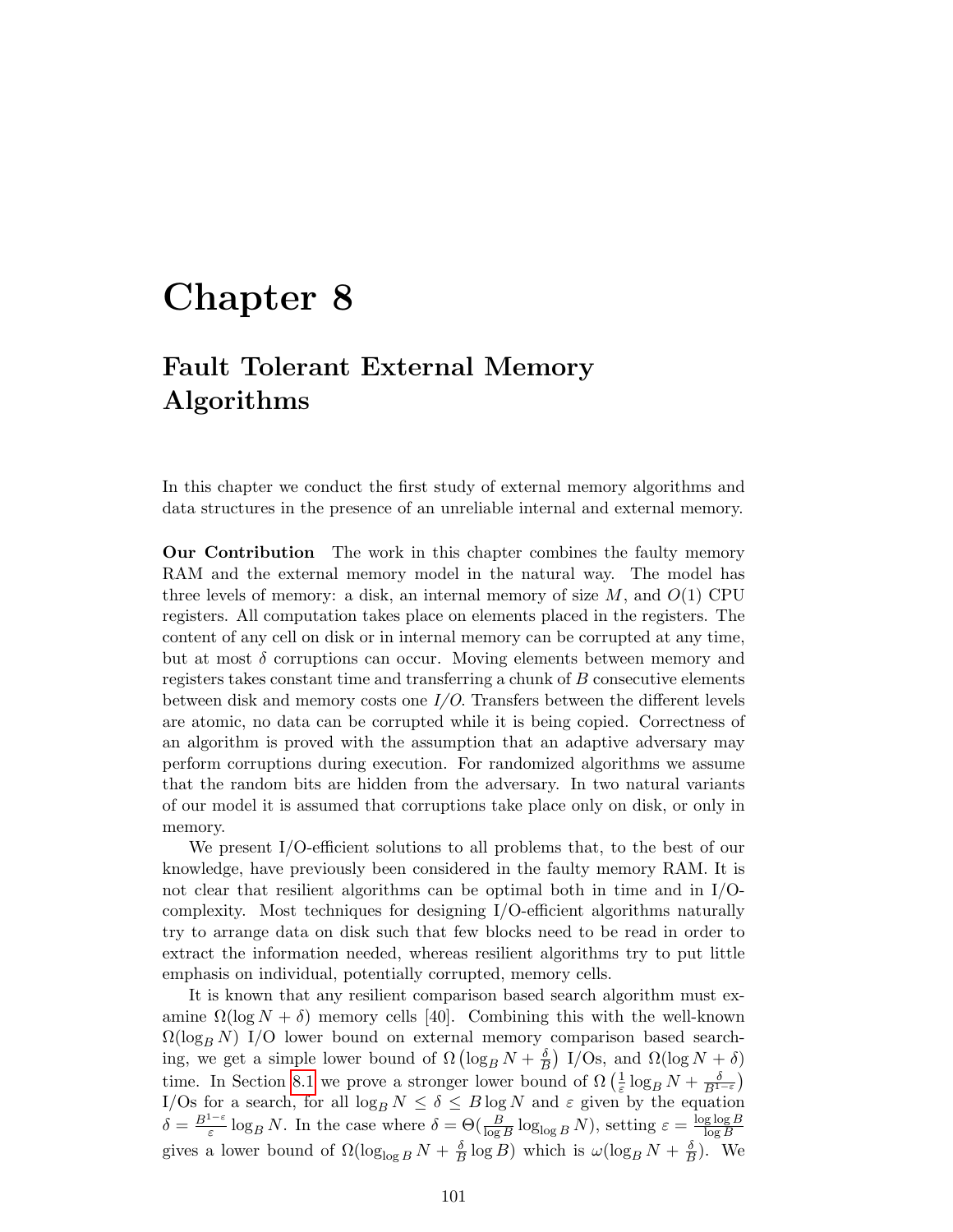|                             | $I/O$ Complexity                                                                 | Assumptions                                       | $I/O$ Tolerance<br>$(\text{max } \delta)$ | Time Tolerance<br>$(\text{max } \delta)$ |
|-----------------------------|----------------------------------------------------------------------------------|---------------------------------------------------|-------------------------------------------|------------------------------------------|
| Deterministic<br>Dictionary | $O\left(\frac{1}{\varepsilon}\log_B N + \frac{\delta}{B^{1-\varepsilon}}\right)$ | $\frac{1}{\log B} < \varepsilon < 1$              | $O(B^{1-\varepsilon} \log_B N)$           | $O(\log N)$                              |
| Randomized<br>Dictionary    | $O(\log_B N + \frac{\delta}{R})$                                                 | Memory Safe                                       | $O(B \log_B N)$                           | $O(\log N)$                              |
| Priority<br>Queue           | $O(\frac{1}{1-\varepsilon}\frac{1}{B}\log_{M/B}(\frac{N}{M}))$                   | $\delta \leq M^{\varepsilon}, \, \varepsilon < 1$ | $O(M^{\varepsilon})$                      | $O(\log N)$                              |
| Sorting                     | $O(\frac{1}{1-\epsilon}Sort(N))$                                                 | $\delta \leq M^{\varepsilon}, \varepsilon < 1$    | $O(M^{\varepsilon})$                      | $O(\sqrt{N}\log N)$                      |

<span id="page-113-0"></span>Table 8.1: The first column shows the I/O upper bounds presented in our paper with the assumptions shown in the second column. The third and fourth column shows how many corruptions the algorithms can tolerate while still matching the optimal algorithms in the I/O and comparison model respectively. Note that the restriction imposed by the time bounds are orders of magnitude stronger than the ones imposed by the I/O bounds for realistic values of  $M$ ,  $B$  and  $N$ .

come to the interesting conclusion that no deterministic resilient dictionary can obtain an I/O bound of  $O(\log_B N + \frac{\delta}{B})$  $\frac{\delta}{B}$ ) without some assumptions on  $\delta$ . The lower bound is valid for randomized algorithms as long as the internal memory is unreliable. For deterministic algorithms, the lower bound also holds if the internal memory is reliable and corruptions only occur on disk.

In Section [8.2](#page-115-0) we construct a resilient dictionary supporting searches using expected  $O\left(\log_B N + \frac{\delta}{E}\right)$  $\frac{\delta}{B}$ ) I/Os and  $O(\log N + \delta)$  time for any  $\delta$  if corruptions occur exclusively on disk. Thus, we have an interesting separation between the I/O complexity of resilient randomized and resilient deterministic searching algorithms. This also proves that it is important whether it is the disk or the internal memory that is unreliable.

In Section [8.3](#page-117-0) we present an optimal resilient static dictionary supporting queries in  $O\left(\frac{1}{c}\right)$  $\frac{1}{c}\log_B N + \frac{\alpha}{B^{1-c}} + \frac{\delta}{B}$  $\frac{\delta}{B}$ ) I/Os and  $O(\log N + \delta)$  time when  $\log N \le$  $\delta \leq B \log N$  and  $\frac{1}{\log B} \leq c \leq 1$ . Queries use  $O(\log_B N + \frac{\delta}{E})$  $\frac{\delta}{B}$ ) I/Os and  $O(\log n+\delta)$ time for  $\delta \leq \log N$  and  $\delta > B \log N$ . Additionally, we construct randomized and deterministic dynamic dictionaries with optimal query bounds using our static dictionaries.

Finally, in Section [8.5](#page-122-0) we describe a resilient multi-way merging algorithm. We use this algorithm to design an optimal resilient sorting algorithm using  $O(\frac{1}{1-\varepsilon}\text{Sort}(N))$  I/Os and  $O(N \log N + \alpha \delta)$  time under the assumption that  $\delta \leq M^{\varepsilon}$ , for  $0 \leq \varepsilon < 1$ . The multi-way merging algorithm is also used to design a resilient priority queue for the case  $\delta \leq M^{\varepsilon}$ , where  $0 \leq \varepsilon < 1$ . Our priority queue supports INSERT and DELETEMIN in optimal  $O(\frac{1}{1-\varepsilon}(1/B)\log_{M/B}(N/M))$ I/Os amortized, matching the bounds for non-resilient external memory priority queues. The amortized time bound for both operations is  $O(\log N + \delta)$  matching the time bounds of the optimal resilient priority queue of [D8].

Table [8.1](#page-113-0) shows an overview of the upper bounds in this paper. The two last columns in the table shows how many corruptions our algorithms can tolerate while still achieving optimal bounds in the I/O model and comparison model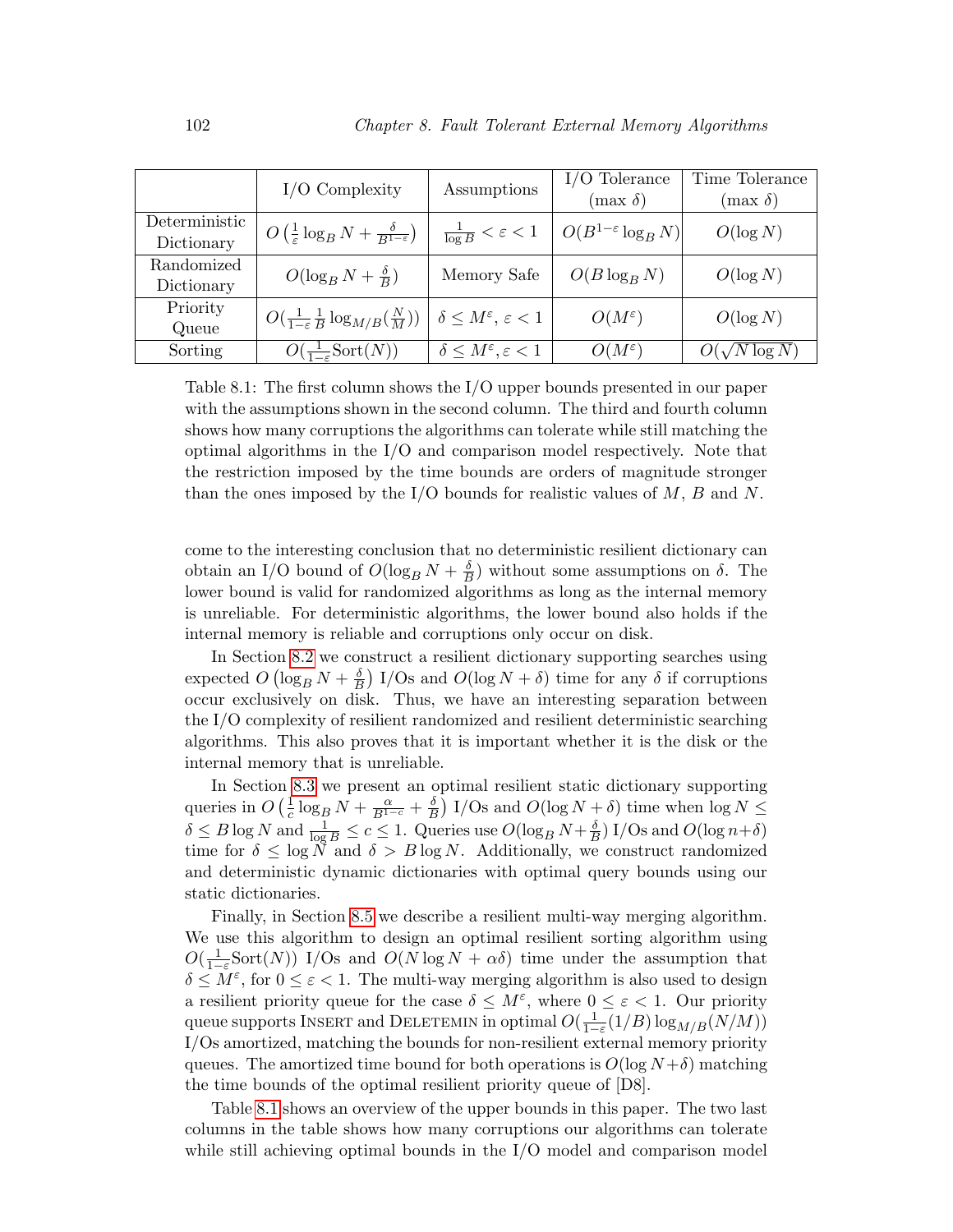respectively. Note that the bounds on  $\delta$  required to get optimal time are orders of magnitude smaller than the bounds required to get optimal I/O performance for realistic values of  $N$ ,  $M$  and  $B$ . We conclude that it is possible, under realistic assumptions, to get resilient algorithms that are optimal in both the I/O-model and the comparison model without restricting  $\delta$  more than what was required to obtain optimal time bounds in the faulty memory RAM.

## <span id="page-114-0"></span>8.1 Lower Bound for Dictionaries

Any resilient searching algorithm must examine  $\Omega(\log N + \delta)$  memory cells in the comparison model [40]. The  $\Omega(\log N)$  term follows from the comparison model lower bound for searching. It is well-known that comparison-based searching in the I/O model requires expected  $\Omega(\log_B N)$  I/Os. Since any resilient searching algorithm must read at least  $\Omega(\delta)$  elements to ensure at least some non-corrupted information is the basis for the output, we get the following trivial lower bound.

Lemma 8.1 For any comparison-based randomized resilient dictionary the average-case expected search cost is  $\Omega\left(\log_B N + \frac{\delta}{E}\right)$  $\frac{\delta}{B}$ ) I/Os.

In this section we prove a stronger lower bound on the worst-case number of I/Os required for any deterministic resilient static dictionary in the comparison model. We do not make any assumptions on the data structure used by the dictionary, nor on the space it uses. Additionally, we do not bound the amount of computation time used in a query and we assume that the total order of all elements stored in the dictionary are known by the algorithm initially. During the search for an element  $e$ , an algorithm gains information by performing block  $I/Os$ , each  $I/O$  reading B elements from disk. Before a block of B elements is read into memory the adversary can corrupt the elements in the block. The adversary is allowed to corrupt up to  $\delta$  elements during the query operation, but does not have to reveal when it chooses to do so. Also, the adversary adaptively decides what the rank of the search element has among the N dictionary elements. Of course, the rank must be consistent with the previous uncorrupted elements read by the algorithm.

<span id="page-114-1"></span>**Theorem 8.1** Given N and  $\delta$ , any deterministic resilient static dictionary requires worst-case  $\Omega\left(\frac{1}{\varepsilon}\right)$  $\frac{1}{\varepsilon} \log_B N$ ) I/Os for a search, for all  $\varepsilon$  where  $\frac{1}{\log B} \leq \varepsilon \leq 1$ and  $\delta \geq \frac{1}{\varepsilon} B^{1-\varepsilon} \log_B N$ .

Proof. We design an adversary that uses corruptions to control how much information any correct query algorithm gains from each block transfer.

Let  $\varepsilon$  be a constant such that  $\frac{1}{\log B} \leq \varepsilon \leq 1$ . The strategy of the adversary is as follows. For each  $I/O$ , the adversary narrows the *candidate interval* where e can be contained in by a factor  $B^{\varepsilon}$ . Initially, the candidate interval consists of all  $N$  elements. For each  $I/O$ , the adversary implicitly divides the sorted set of elements in the candidate interval into  $B^{\varepsilon}$  slabs of equal size. Since the search algorithm only reads  $B$  elements in an  $I/O$ , there must be at least one slab containing at most  $B^{1-\varepsilon}$  of these elements. The adversary corrupts these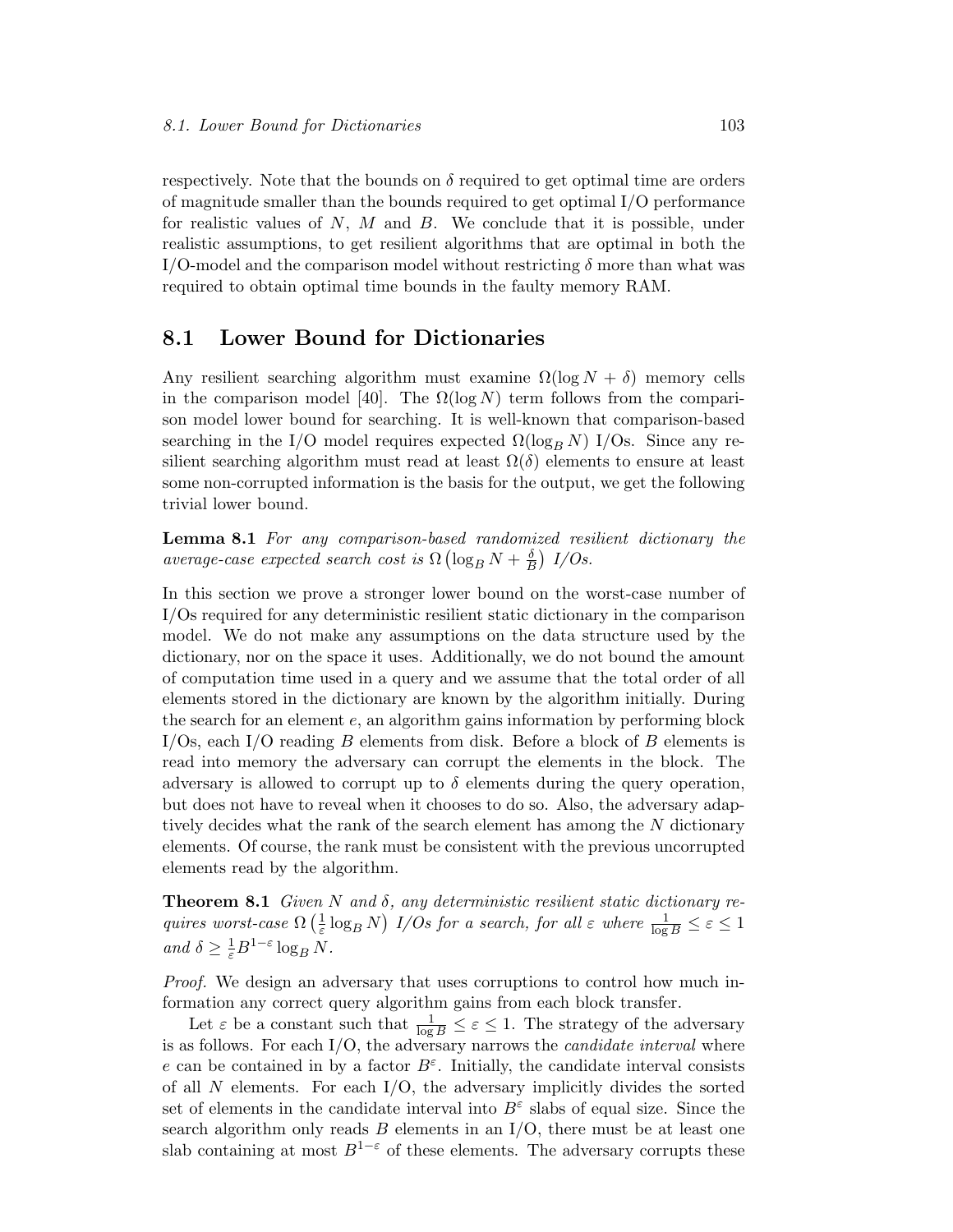elements, such that they do not reveal any information, and decides that the search element resides in this slab. The remaining elements transferred are not corrupted and are automatically consistent with the interval chosen for e. The game is then played recursively on the elements of the selected slab, until all elements in the final candidate interval have been examined.

For each I/O, the candidate interval decreases by a factor  $B^{\varepsilon}$ . The algorithm has no information regarding elements in the slab except for the corrupted elements from the I/Os performed so far. After  $k$  I/Os the candidate interval has size  $\frac{N}{(B^{\varepsilon})^k}$  and the adversary has introduced at most  $kB^{1-\varepsilon}$  corruptions. The game continues as long as there is at least one uncorrupted element among the elements remaining in the candidate interval, which the adversary can choose as the search element. All corrupted elements may reside in the current candidate interval, and the game ends when the size of the candidate interval,  $\frac{N}{(B^{\varepsilon})^k}$ , becomes smaller than or equal to the total number of introduced corruptions,  $kB^{1-\varepsilon}$ . It follows that at least  $\Omega\left(\log_{B_{\varepsilon}} \frac{N}{B^{1-\varepsilon}}\right) = \Omega\left(\frac{1}{\varepsilon}\right)$  $\frac{1}{\varepsilon}$  log<sub>B</sub> N) I/Os are required. The adversary introduces at most  $B^{1-\tilde{\varepsilon}}$  corruptions in each step. If  $\varepsilon$  satisfies  $\frac{1}{\varepsilon}B^{1-\varepsilon}\log_B N \le \delta$ , then the adversary can play the game for at least  $\frac{1}{\varepsilon}\log_B N$ rounds and the theorem follows.  $\Box$ 

For deterministic algorithms it does not matter whether elements can be corrupted on disk or in internal memory. Since the adversary is adaptive it knows which block of elements an algorithm will read into internal memory next, and may choose to corrupt the elements on disk just before they are loaded into memory, or corrupt the elements in internal memory just after they have been written there. In randomized algorithms where the adversary does not know the algorithm's random choices it cannot determine which block of elements will be fetched from disk before the transfer has started. Therefore, the adversary can follow the strategy above only if it can corrupt elements in internal memory.

By setting  $\delta = \frac{1}{\varepsilon} B^{1-\varepsilon} \log_B N$  in Theorem [8.1,](#page-114-1) we get the following corollary.

Corollary 8.1 Any deterministic resilient static dictionary requires worst-case  $\Omega(\frac{1}{\varepsilon}\log_B N) = \Omega(\frac{\delta}{B^{1-\varepsilon}})$  I/Os for a search, where  $\delta \in [\log_B N, B \log N]$ , and  $\varepsilon$ given by  $\delta = \frac{1}{\varepsilon} B^{1-\varepsilon} \log_B N$ .

The trivial I/O lower bound for a resilient searching algorithm is  $\Omega\left( \log_B N + \frac{\delta}{E} \right)$  $\frac{\delta}{B}$ ). Setting  $\varepsilon = \frac{\log \log B}{\log B}$  $\frac{\text{g} \log B}{\log B}$  in Theorem [8.1](#page-114-1) shows that this is not optimal.

Corollary 8.2 For  $\delta = \frac{B}{\log B} \log_{\log B} N$  any deterministic resilient static dictionary requires worst-case  $\Omega(\frac{\log B}{\log \log B}(\log_B N + \frac{\delta}{B}))$  $\frac{\delta}{B}$ )) I/Os for a search.

## <span id="page-115-0"></span>8.2 Randomized Static Dictionary

In this section we describe a simple I/O-efficient randomized static dictionary, that is resilient to corruptions on the disk. Corruptions in memory are not allowed, thus the adversarial lower bound in Theorem [8.1](#page-114-1) does not apply. The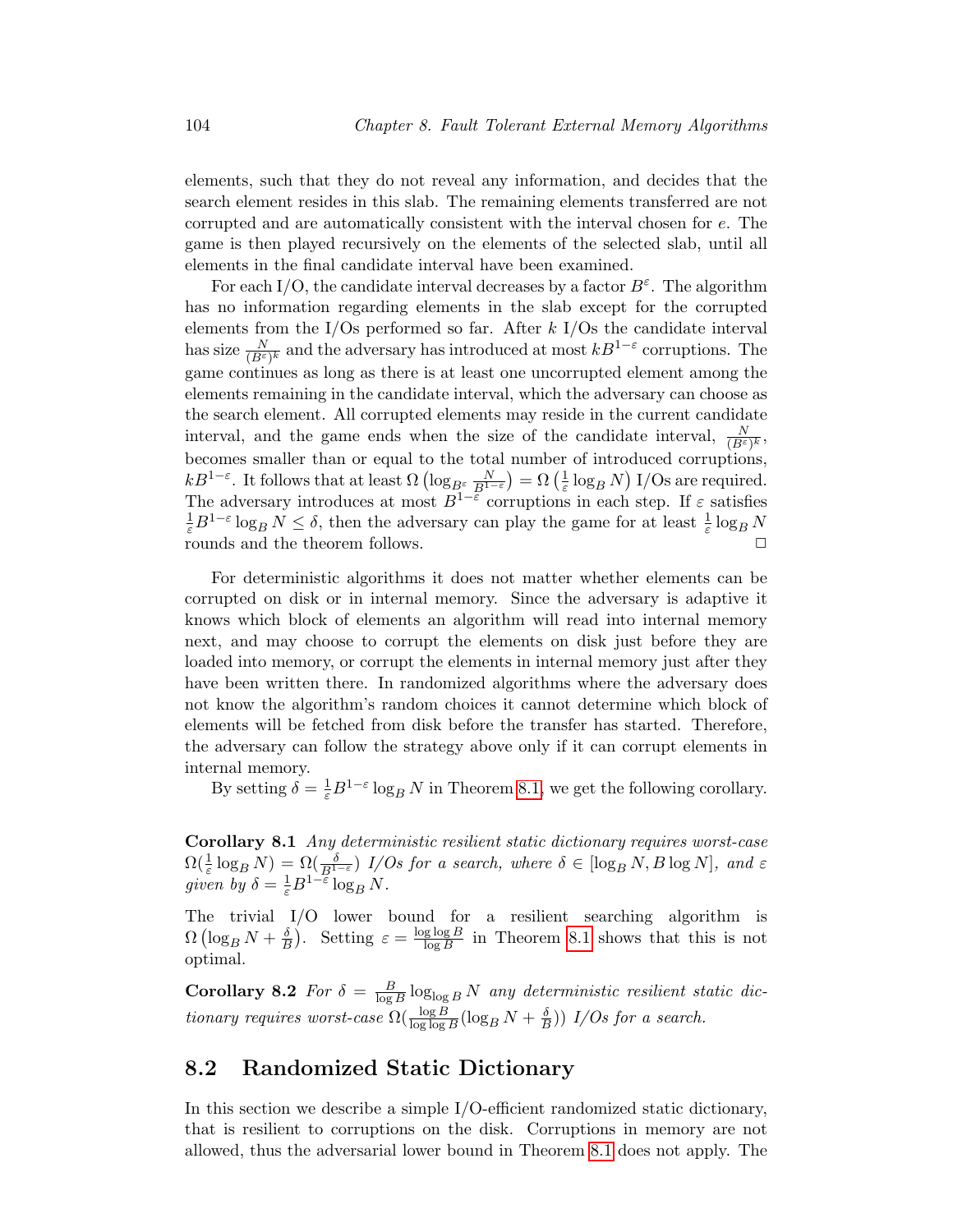dictionary supports queries using expected  $O\left(\log_B N + \frac{\delta}{E}\right)$  $\frac{\delta}{B}$ ) I/Os and  $O(\log N +$  $\delta$ ) time. The algorithm is similar to the randomized binary search algorithm in [40]. Remember that, if only elements on disk can be corrupted, the lower bound from Theorem [8.1](#page-114-1) also holds for deterministic algorithms. This means that deterministic and randomized algorithms are separated by the result in this section.

The idea is to store the  $N$  elements in the dictionary in sorted order in an array S and to build  $2\delta$  B-trees [15], denoted  $T_1, \ldots, T_{2\delta}$ , of size  $\lfloor \frac{N}{2\delta} \rfloor$ . The *i*'th B-tree  $T_i$  stores the  $2\delta j + i$ 'th element in S for  $j = 0, \ldots, \lfloor \frac{N}{2\delta} \rfloor - 1$ . Each node in each tree is represented by a faithfully ordered array of  $\Theta(B)$  search keys. The nodes of the B-tree are laid out in left to right breadth first order, to avoid storing pointers, i.e. the c'th child of the node at index  $k$  has index  $Bk + c - (B - 1).$ 

The search for an element e proceeds as follows. A random number  $r_1 \in$  $\{1,\ldots,2\delta\}$  is generated, and the root block of  $T_{r_1}$  is fetched into the internal memory. In this block, a binary search is performed among the search keys resulting in an index, i, of the child where the search should continue. A new random number  $r_2 \in \{1, \ldots, 2\delta\}$  is generated, and the *i*'th child of the root in tree  $T_{r_2}$  is fetched and the algorithm proceeds iteratively as above. The search terminates when a leaf is reached and two keys  $S[2\delta j+i]$  and  $S[2\delta (j+1)+i]$  have been identified such that  $S[2\delta j + i] \leq e < S[2\delta (j + 1) + i]$ . If the binary search was not mislead by corruptions of elements, then  $e$  is located in the subarray  $S[2\delta j + i, \ldots, 2\delta (j + 1) + i]$ . To check whether the search was mislead, the following verification procedure is performed. Consider the neighborhoods  $L =$  $S[2\delta(j-1)+i-1,\ldots,2\delta j+i-1]$  and  $R = S[2\delta(j+1)+i+1,\ldots,2\delta(j+2)+i+1],$ containing the  $2\delta+1$  elements in S situated to the left of  $S[2\delta j+i]$  and to the right of  $S[2\delta(j+1)+i]$  respectively. The number  $s_L = |\{z \in L \mid z \leq e\}|$  of elements in  $L$  that are smaller than  $e$  is computed by scanning  $L$ . Similarly, the number  $s_R$  of elements in R that are larger than e is computed. If  $s_L \geq$  $\delta + 1$  and  $s_R \geq \delta + 1$ , and the search key is not encountered in L or R, we decide whether it is contained in the dictionary or not by scanning the subarray  $S[2\delta j,\ldots,2\delta (j + 1)]$ . If  $s<sub>L</sub>$  or  $s<sub>R</sub>$  is smaller than  $\delta + 1$ , at least one corruption has misguided the search. In this case, the search algorithm is restarted.

Theorem 8.2 The data structure described is a linear space randomized dictionary supporting searches in expected  $O(\log_B N + \frac{\delta}{E})$  $\frac{\delta}{B}$ ) I/Os and  $O(\log N + \delta)$ time assuming that memory cells are incorruptible and block transfers are atomic.

Proof. The proof roughly follows the proof of [36]. First, we prove correctness of the algorithm. Assume that  $s_L \geq \delta + 1$  and  $e \notin L$ . Since only  $\delta$  corruptions are possible, there exists at least one uncorrupted element in  $L$  smaller than  $e$ . Because S is sorted, no uncorrupted elements to the left of  $S[2\delta j]$  in S can be equal to e. By a similar argument, if  $s_R \geq \delta + 1$  and  $e \notin R$ , then no uncorrupted elements to the right of  $S[2\delta(j+1)]$  in S are equal to e. If no corruptions are encountered during the B-tree search, all the uncorrupted elements of  $L$  are less than or equal to e, and therefore  $s_L \geq \delta + 1$ . Similarly, we have  $s_R \geq \delta + 1$ , and the algorithm terminates after scanning  $S[2\delta j,\ldots,2\delta(j+1)].$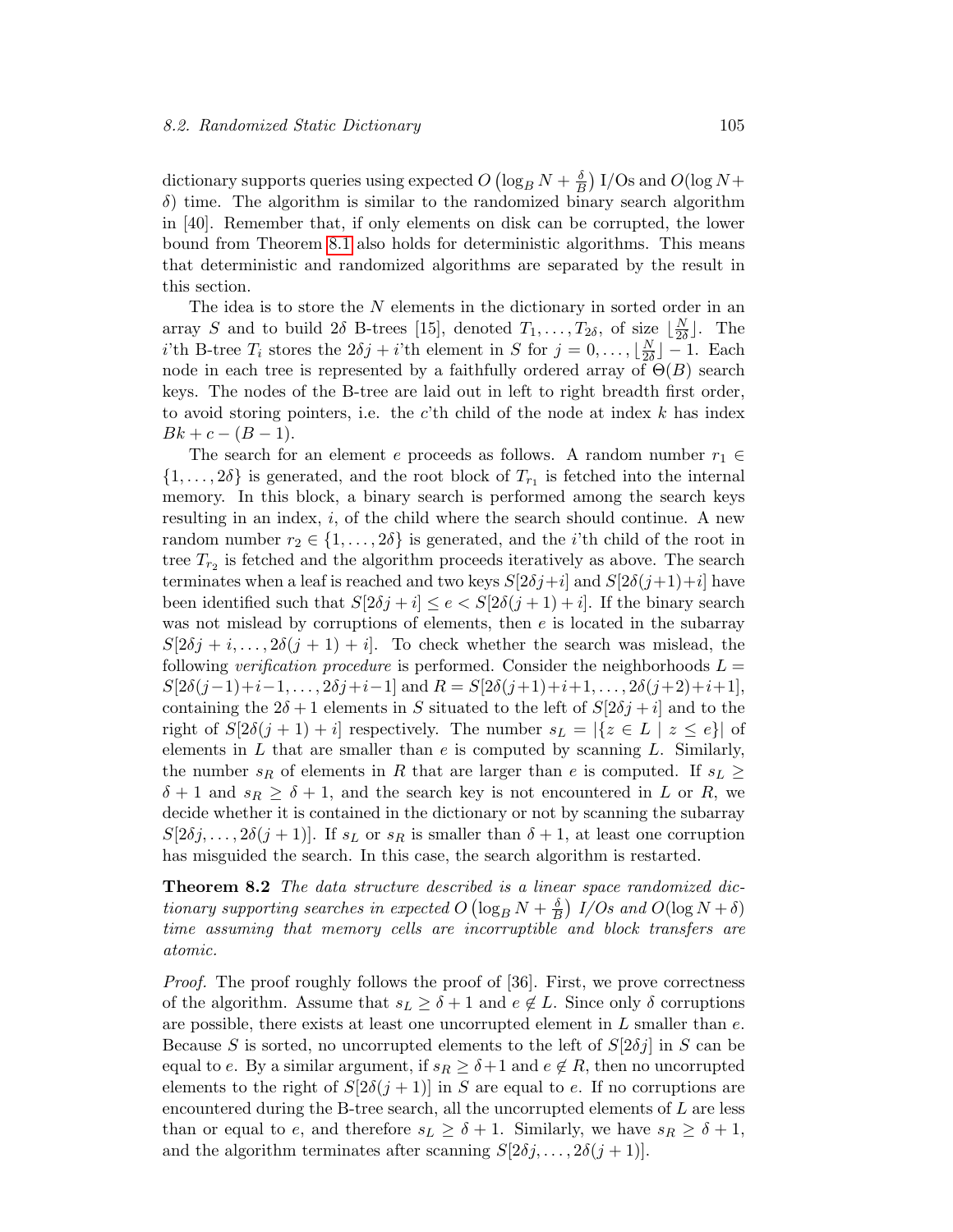In each step, the algorithm chooses a random B-tree among the  $2\delta$  B-trees, and loads the next node from the randomly chosen B-tree to guide the search. The adversary cannot know which B-tree that is used in any iteration, since he does not know the random bits and block reads are atomic. Let  $\beta_i$  be the number of nodes containing corruptions on level  $i$  in each of the B-trees. Then, the probability that the node used in iteration  $i$  contains corruptions is at most  $\frac{\beta_i}{2\delta}$  and thus the probability that the algorithm does not use any blocks containing corrupted elements is  $\prod_{i=1}^{\log_B N} \left(1 - \frac{\beta_i}{2\delta}\right)$  which is at least  $\frac{1}{2}$  [C1]. It follows that the expected number of restarts caused by misguided searches due to faults is at most 2.  $\Box$ 

If memory cells were corruptible the atomic transfer assumption would be of little use. The adversary could simply corrupt the elements in the internal memory after the block transfer completes, decreasing the benefit of the randomization.

## <span id="page-117-0"></span>8.3 Optimal Deterministic Static Dictionary

In this section we present a linear space deterministic resilient static dictionary. Let c be a constant such that  $\frac{1}{\log B} \le c \le 1$ . The dictionary supports queries in  $O\left(\frac{1}{c}\right)$  $\frac{1}{c} \log_B N + \frac{\alpha}{B^{1-c}} + \frac{\delta}{B}$  $\frac{\delta}{B}$  I/Os and  $O(\log N + \delta)$  time. In Section [8.1](#page-114-0) we proved a lower bound on the I/O complexity of resilient dictionaries, and by choosing c in the above bound to minimize the expression for  $\alpha = \delta$ , this bound matches the lower bound. Thus, this dictionary is optimal.

Our data structure is based on the B-tree and the resilient binary search algorithm from Chapter [7.](#page-100-0) In a standard B-tree search one corrupted element can misguide the algorithm, forcing at least one  $I/O$  in the *wrong* part of the tree. To circumvent this problem, each guiding element in each internal node is determined by taking majority of  $B^{1-c}$  copies. This gives a trade-off between the number of corruptions required to misguide a search, and the fan-out of the tree, which becomes  $B^c$ . Additionally, each node stores  $2\delta + 1$  copies of the minimum and maximum element contained in the subtree, such that the search algorithm can reliably check whether it is on the correct path in each step. We ensure that the query algorithm avoids reading the same corrupted element twice by ensuring that any element is read at most once. The exact layout of the tree and the details of the search operation are as follows.

Structure: Let S be the set of elements contained in the dictionary and let N denote the size of S. The dictionary is a  $B^c$ -ary search tree T built on  $\frac{N}{\delta}$ leaves. The elements of S are distributed to the leaves in faithful order such that each leaf contains  $\delta$  elements. Each leaf is represented by a *guiding element* which is smaller than the smallest uncorrupted element in the leaf and larger than the largest uncorrupted element in the preceding leaf. The top tree is built using these guiding elements. The tree is stored in a breadth-first left-to-right layout on disk, such that no pointers are required.

Each internal node  $u$  in  $T$  stores three types of elements; guiding elements, minimum elements, and maximum elements, stored consecutively on disk. The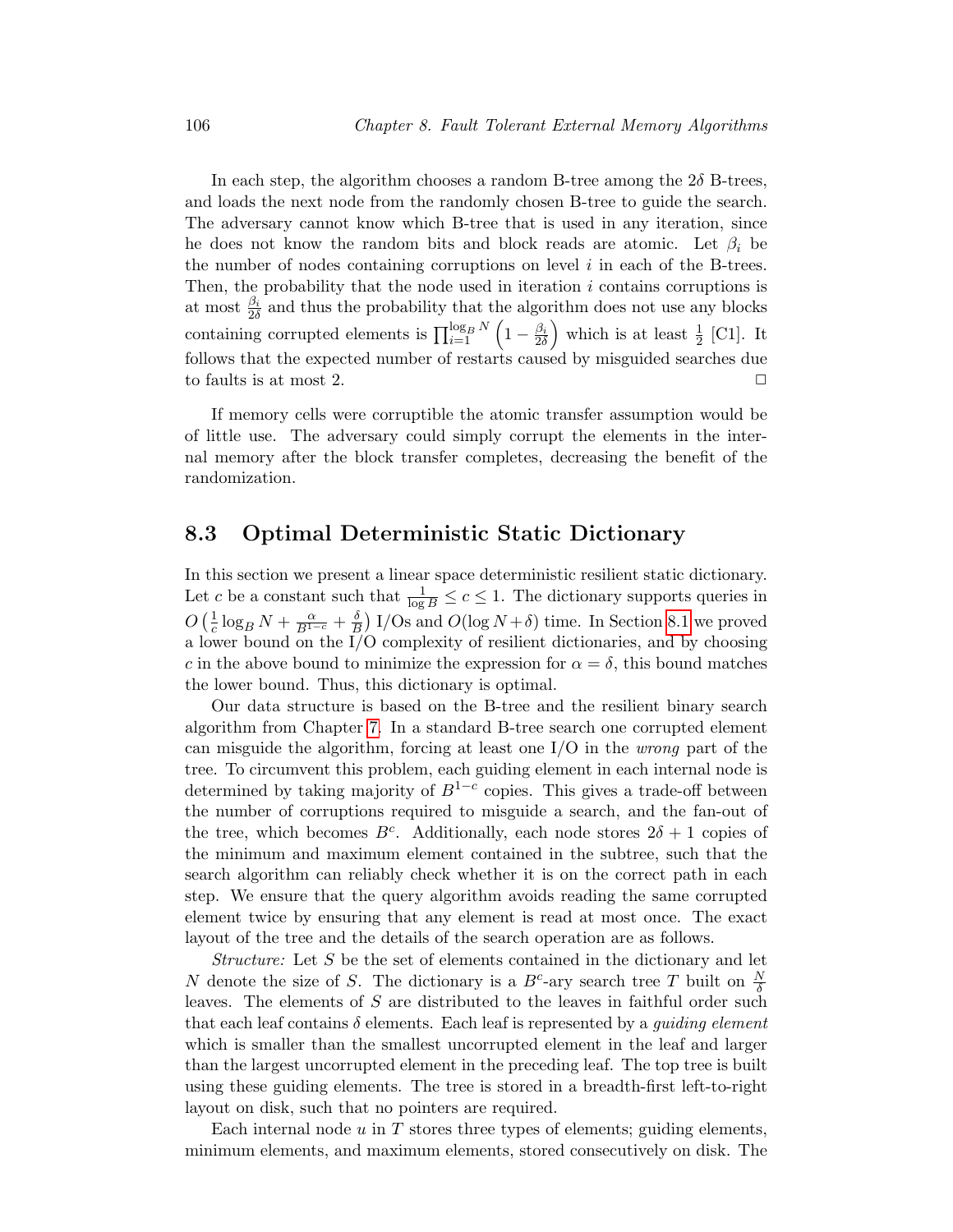guiding elements are stored in  $\left[ (2\delta + 1)/B^{1-c} \right]$  identical blocks. Each block contains  $B^{1-c}$  copies of each of the  $B^c$  guiding elements in sorted order such that the first  $B^{1-c}$  elements are copies of the smallest guiding element. This means that each guiding element is stored  $2\delta + 1$  times and can be retrieved reliably. The minimum elements are  $2\delta + 1$  copies of the guiding element for the leftmost leaf in the subtree defined by u, stored consecutively in  $\lceil \frac{2\delta+1}{B} \rceil$  $\frac{B}{B}$  blocks. Similarly the maximum elements are  $2\delta + 1$  copies of the guiding element for the leaf following the rightmost leaf in the subtree defined by  $u$ , stored consecutively in  $\lceil \frac{2\delta+1}{B} \rceil$  $\frac{B+1}{B}$  blocks. Additionally, minimum and maximum elements are stored with each leaf. The minimum are  $4\delta$  copies of the guiding element representing the leaf, stored consecutively in  $\frac{4\delta}{B}$  blocks, and the maximum elements are  $4\delta$  copies of the guiding element representing the subsequent leaf, stored consecutively in  $4\delta$  $\frac{4\delta}{B}$  blocks. These are used to verify that the algorithm found the only leaf that may store an uncorrupted element matching the search element.

Query: A query operation for an element q, uses an index k that indicates how many chunks of  $B^{1-c}$  elements the algorithm has discarded during the search, initially  $k = 0$ . Intuitively, a chunk is discarded if the algorithm detects that  $\Omega(B^{1-c})$  of its elements are corrupted. The query operation traverses the tree top-down, storing in safe memory the index k, and  $O(1)$  extra variables required to traverse the tree using the knowledge of its layout on disk. In an internal node  $u$ , the algorithm starts by checking whether  $u$  is on the correct path in the tree using the copies of the minimum and maximum elements stored in u. This is done by scanning  $B^{1-c}$  of the  $2\delta+1$  copies of the minimum element starting with the  $kB^{1-c}$ <sup>th</sup> copy, counting how many of these that are larger than q. If  $B^{1-c}/2$  or more copies of the minimum element are larger than q the block is discarded by incrementing  $k$  and the search is restarted (backtracked) at node v, where  $v = u$  if u is root of the tree and the parent of u otherwise. The maximum elements are checked similarly. If the algorithm backtracks, k is increased ensuring that the same element is never read more than once.

If the checks succeed the k'th block storing copies of the  $B<sup>c</sup>$  guiding elements of u is scanned from left to right. The majority value of each of the  $B^{1-c}$ copies of each guiding element is extracted in sorted order using the majority algorithm  $[23]$  and compared to q, until a retrieved guiding element larger than  $q$  is found or the entire block is read. The traversal then continues to the corresponding child. If any invocation of the majority algorithm fails to select a value, or two fetched guiding elements are out of order, the block is discarded as above by increasing k and backtracking the search to the parent node.

Upon reaching a leaf, the algorithm verifies whether the search found the correct leaf. This is achieved by running a variant of the verification procedure designed for the same purpose in Chapter [7.](#page-100-0) Counters  $c_l$  and  $c_r$ , which are initially 1, are stored in safe memory. Then the copies of the minimum and maximum element are scanned in chunks of  $B^{1-c}$  elements, starting from the  $2kB^{1-c}$ <sup>th</sup> element. If the majority of elements in a chunk of  $B^{1-c}$  copies of the minimum element are smaller than the search element,  $c_l$  is increased by 1. Otherwise,  $c_l$  is decreased and k increased by one. The copies of maximum elements are treated similarly. Note that every decrement of  $c_l$  or  $c_r$  signals that at least  $\frac{B^{1-c}}{2}$  corruptions have been found. Thus,  $c_l$  represents the number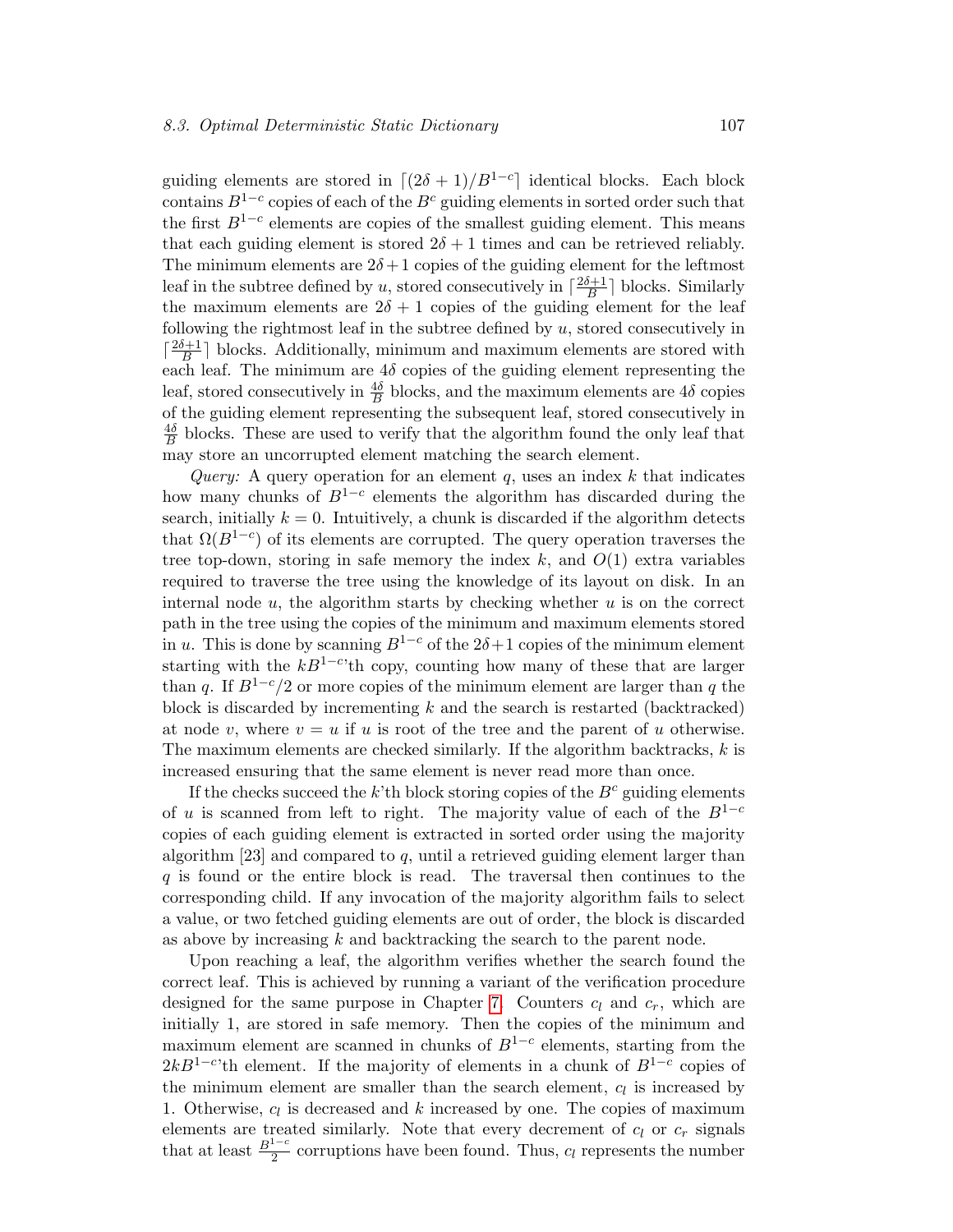of chunks scanned that has not yet been contradicted, where the majority of copies indicates that the search element is in the current leaf or in leafs to the right. Similar for  $c_r$ . If  $\min\{c_l, c_r\}$  reaches 0, we backtrack to the parent of the leaf as above. If  $\min\{c_l, c_r\} \frac{B^{1-c}}{2}$  gets larger than  $\delta - k(\frac{B^{1-c}}{2}) + 1$  the verification succeeds. The algorithm finishes by scanning the  $\delta$  elements stored in the leaf, returning whether it finds q or not.

<span id="page-119-0"></span>Lemma 8.2 The data structure is a linear space resilient dictionary supporting queries in  $O\left(\frac{1}{c}\right)$  $\frac{1}{c} \log_B N + \frac{\alpha}{B^{1-c}} + \frac{\delta}{B}$  $\frac{\delta}{B}$  I/Os, for any 1/ $\log B \leq c \leq 1$ .

*Proof.* A value is only erroneously retrieved when at least  $\frac{B^{1-c}}{2}$  of the copies used to determine it are corrupted. If  $k$  is incremented because of a failed check in an internal node  $u$ , then at least one value in the parent of  $u$  was erroneously retrieved or at least  $\frac{B^{1-c}}{2}$  copies of the minimum or maximum value read at u were corrupted. If  $k$  is increased during a verification of a leaf, the majority of elements in one chunk of  $B^{1-c}$  copies of the minimum (maximum) element was larger (smaller) than the search element and in another the majority was smaller (larger) than the search element. Therefore,  $k$  is only increased when  $\frac{B^{1-c}}{2}$  corruptions are detected. Since k increases before any backtracking is performed, the algorithm never reads the same element twice, proving that all corruptions counted are distinct.

The algorithm finishes when  $\min\{c_l, c_r\} \frac{B^{1-c}}{2} \ge \delta - k \frac{B}{2} + 1$  during the verification of a leaf. Since the adversary has at most  $\delta - k \frac{B}{2}$  corruptions left, in at least one chunk of  $B^{1-c}$  copies of the minimum element read during the verification, more than half of the elements are uncorrupted. Since the majority of copies in this block are smaller than the search element, no uncorrupted elements matching the search key can be in leafs to the left. Similar for the blocks containing copies of the maximum, proving that the correct leaf is found.

To bound the I/O complexity, we count how many nodes of the tree the algorithm visits, that are not on the correct root to leaf path. If a search is guided in the wrong direction (away from the correct root to leaf path), the majority of  $B^{1-c}$  copies of a guiding element in the relevant block are corrupted. For each additional step performed by the algorithm after a wrong turn, either the minimum or the maximum chunk scanned must contain  $\frac{B^{1-c}}{2}$  corruptions.

In the verification step, each time a minimum and a maximum block is scanned either k or  $\min\{c_l, c_r\}$  is increased. Therefore, if  $2t - 1$  I/Os were performed by a failed verification k increased by t, meaning that  $\frac{tB^{1-c}}{2}$  corruptions were detected. We conclude that the algorithm uses  $O(\log_{B_c} N + \frac{\alpha}{B^{1-c}} + \frac{\delta}{E})$  $\frac{\delta}{B}$ ) =  $O(\frac{1}{c})$  $\frac{1}{c} \log_B N + \frac{\alpha}{B^{1-c}} + \frac{\delta}{B}$  $\frac{\delta}{B}$ ) I/Os.

<span id="page-119-1"></span>To obtain optimal time bounds for the dictionary, we use the resilient binary search algorithm from Chapter [7](#page-100-0) on each block, instead of scanning it. If more than  $\frac{B^{1-\epsilon}}{2}$  corruptions are discovered during the search of a block, it is discarded as above. Otherwise,  $\frac{B^{1-c}}{2}$  supporting elements are found on both sides of an element, and the algorithm continues to the corresponding child as before. This reduces the time used per node to  $O(\log B + B^{1-c})$ . Verification takes  $O(\delta)$  time in total.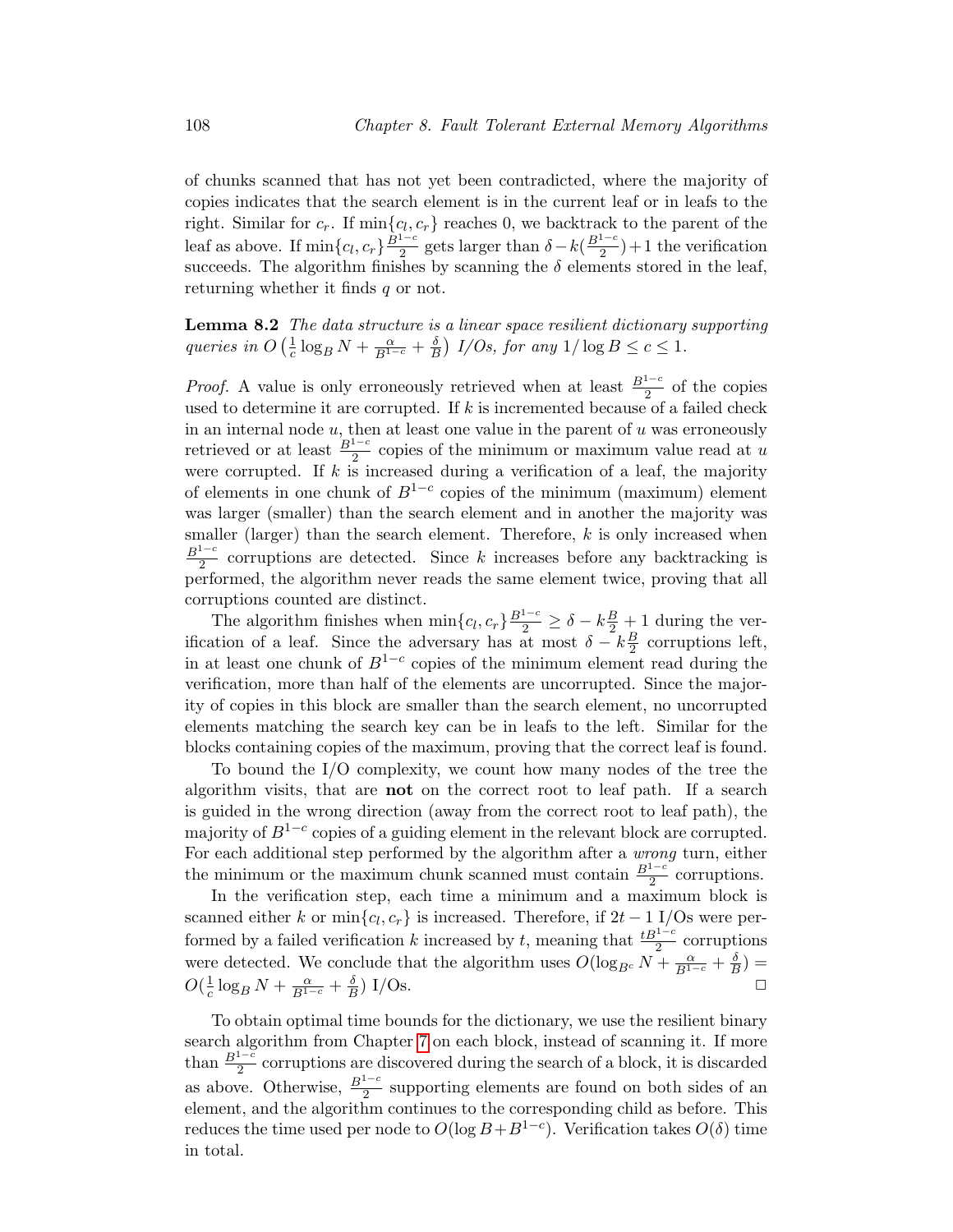**Lemma 8.3** For any  $\frac{1}{\log B} \le c \le 1$ , queries use  $O((B^{1-c} + \log B)(\frac{1}{c} \log_B N +$  $\frac{\alpha}{B^{1-c}}$  $)+ \delta$  $time.$ 

**Corollary 8.3** If  $\delta > B \log N$ , queries use  $O(\frac{\delta}{R})$  $\frac{\delta}{B}$ ) I/Os and O( $\delta$ ) time.

*Proof.* Follows from Lemma [8.2](#page-119-0) and [8.3](#page-119-1) by setting  $c = \frac{1}{\log a}$  $\frac{1}{\log B}$  in Lemma [8.2](#page-119-0) and [8.3,](#page-119-1) i.e.  $T$  is a binary tree.

Corollary 8.4 If  $\delta < \log N$ , queries use  $O(\log_B N)$  I/Os and  $O(\log N)$  time.

*Proof.* Follows from Lemma [8.2](#page-119-0) and [8.3](#page-119-1) by setting  $c = 1 - \frac{\log \log B}{\log B}$  $\frac{\text{g log } B}{\log B}$  i.e. T has degree  $\frac{B}{\log B}$ . ✷

**Corollary 8.5** If  $\log N \le \delta \le B \log N$  for any  $\frac{1}{\log B} \le c \le 1$ , queries use  $O(\frac{1}{c})$  $\frac{1}{c} \log_B N + \frac{\alpha}{B^{1-c}} + \frac{\delta}{B}$  $\frac{\delta}{B}$ ) I/Os and  $O(\log N + \delta)$  time.

*Proof.* Follows from Lemma [8.2](#page-119-0) and [8.3](#page-119-1) by selecting  $c \in \left[\frac{1}{\log n}\right]$  $\frac{1}{\log B}$ ,  $1-\frac{\log \log B}{\log B}$  $\frac{\lg\log B}{\log B}]$  such that  $\frac{1}{c} \log_B N = \frac{\delta}{B^{1-c}}$ . ✷

## 8.4 Dynamic Dictionaries

In this section we present a dynamic I/O-efficient resilient dictionary based on the techniques in used for the dynamic dictionary in Chapter [7](#page-100-0) and the static dictionary presented in Section [8.3.](#page-117-0) The dynamic dictionary supports queries and updates in  $O(\frac{1}{c})$  $\frac{1}{c} \log_B N + \frac{\alpha}{B^{1-c}} + \frac{\delta}{B}$  $\frac{\delta}{B}$ ) I/Os and  $O(\log N + \delta)$  time, worst-case and amortized respectively for any fixed constant c in the range  $\frac{1}{\log B} \le c \le 1$ .

### 8.4.1 Structure

The data structure consists of a search tree,  $T$ , constructed on a set of  $\Theta(N/(\delta \log^3 N))$  leaf structures, each containing  $\Theta(\delta \log^3 N)$  elements.

The top-level search tree  $T$  is based on the binary trees of Brodal et al. [24], with all elements and pointers replicated  $2\delta + 1$  times. We maintain T such that all levels of the tree, except possibly the last  $O(1)$  levels, are complete [24]. Additionally, we maintain an auxiliary static dictionary  $D_T$ , described in Section [8.3,](#page-117-0) containing the replicated guiding elements stored in the lowest level of T that is guaranteed to be complete.

A leaf structure contains  $\Theta(\delta \log^3 N)$  elements distributed, in sorted order, into  $\Theta(\log^3 N)$  buffers of size  $\Theta(\delta)$ . The buffers are the leaves of a three level search tree  $L_T$  with fan-out  $\Theta(\log N)$ . Similar to T the components of  $L_T$  are stored reliably. Finally, the  $2\delta + 1$  copies of each of the  $\Theta(\log N)$  elements in each internal node of  $L_T$  are stored in a static dictionary (Section [8.3\)](#page-117-0). Note that the elements in the buffers stored in the leaves of  $L_T$ , however, are not replicated.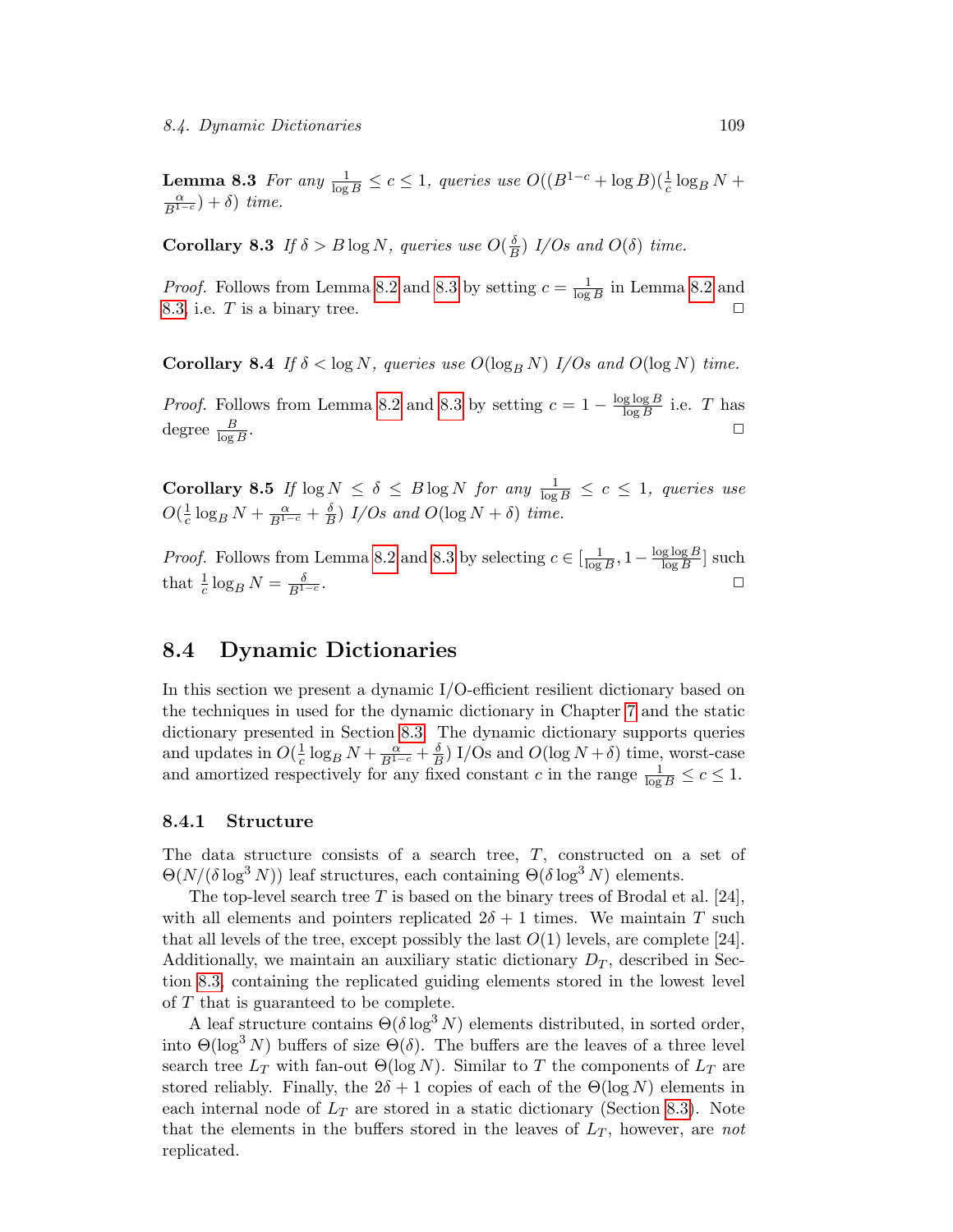#### 8.4.2 Operations

A query operation for an element q initially queries the dictionary  $D_T$ . The constant sized subtrees of T rooted at the nodes returned by this query are traversed by reliably determining the replicated pointers and guiding elements. This traversal identifies a leaf structure. The corresponding tree  $L_T$  is traversed starting from the root, using the static dictionaries stored in the internal nodes of  $L<sub>T</sub>$  to guide the search, and retrieving the replicated pointers to traverse the tree reliably. Upon reaching a leaf in  $L_T$ , its associated buffer is scanned and the query returns true if  $q$  is found, otherwise it returns false.

To delete an element e from the dictionary it is first removed from the buffer that contains it. If the buffer becomes too small it is merged with a neighboring buffer, and the representative of the merged buffer becomes the largest of the two guiding elements associated with the respective buffers before the merge. The smaller guiding element is then removed from all ancestors of the merged leafs in  $L_T$  by completely rebuilding them. If the leaf structure  $L$  now contains too few elements it is merged with a neighboring leaf structure in T and rebuild. In this case the top tree T is also updated using the algorithm of  $[24]$  and the reliably stored elements and structural information. This update may alter the set of elements stored in the lowest complete level of T. Each new element in the lowest complete level overwrites the element it replaced in the static dictionary  $D_T$ . An insert is handled similarly.

Theorem 8.3 The data structure described is a deterministic dynamic resilient dictionary supporting searches and updates in  $O(\frac{1}{c})$  $\frac{1}{c} \log_B N + \frac{\alpha}{B^{1-c}} + \frac{\delta}{E}$  $\frac{\delta}{B}$ ) I/Os and  $O(\log N + \delta)$  time, worst-case and amortized respectively.

*Proof.* The top tree T uses  $O(|T|\delta/B) = O(N/B)$  blocks and the size of each leaf structure is dominated by the elements stored in the leaf buffers.

In a query, one static dictionary storing  $O(\frac{N}{\log^3 N})$  elements and three static dictionaries storing  $O(\delta \log N)$  elements are searched,  $O(1)$  replicated values are retrieved reliably, and a buffer storing  $O(\delta)$  elements is scanned.

Completely rebuilding a static dictionary from a sorted set of N replicated elements takes  $O(\delta N/B)$  I/Os and  $O(\delta N)$  time. Therefore, rebuilding three nodes in  $L_T$  during an update takes  $O(\delta \log N)$  time and  $O(\frac{\delta}{E})$  $\frac{\delta}{B} \log N$  I/Os. Since the size of the buffers in the leaves can vary by a constant factor, this is only needed every  $\Theta(\delta)$  updates, meaning that the amortized cost of updating  $L_T$  is  $O(\frac{\log N}{B})$  $\frac{g N}{B}$ ) I/Os and  $O(\log N)$  time. Rebuilding an entire leaf structure from a sorted set of buffers takes  $O(\frac{\delta}{R})$  $\frac{\delta}{B} \log^3 N$  I/Os and  $O(\delta \log^3 N)$  time and this only happens every  $\Theta(\delta \log^3 N)$  updates. Thus, the amortized cost of updating a leaf structure is  $O(\frac{1}{R})$  $\frac{1}{B}$ ) I/Os and  $O(1)$  time.

The update time for the top tree T as presented in [24] is  $O(\log^2 N)$ . Since all components of T are stored reliably, updating T takes  $O(\delta \log^2 N)$  time and  $O(\lceil \frac{\delta}{\overline{E}}\rceil$  $\frac{\delta}{B}$ log<sup>2</sup> N) I/Os. When T is updated, all elements that have been replaced at the lowest guaranteed complete level of  $T$  are overwritten by the value replacing them in this level in the auxiliary static dictionary  $D_T$ . In the static dictionary from Section [8.3,](#page-117-0) an element can exist replicated  $O(1)$  times on each level of the tree. Therefore, it takes  $O(\delta \frac{1}{c})$  $\frac{1}{c} \log_B N$ ) time and  $O(\lceil \frac{\delta}{B^{1-c}} \rceil \frac{1}{c})$  $\frac{1}{c} \log_B N$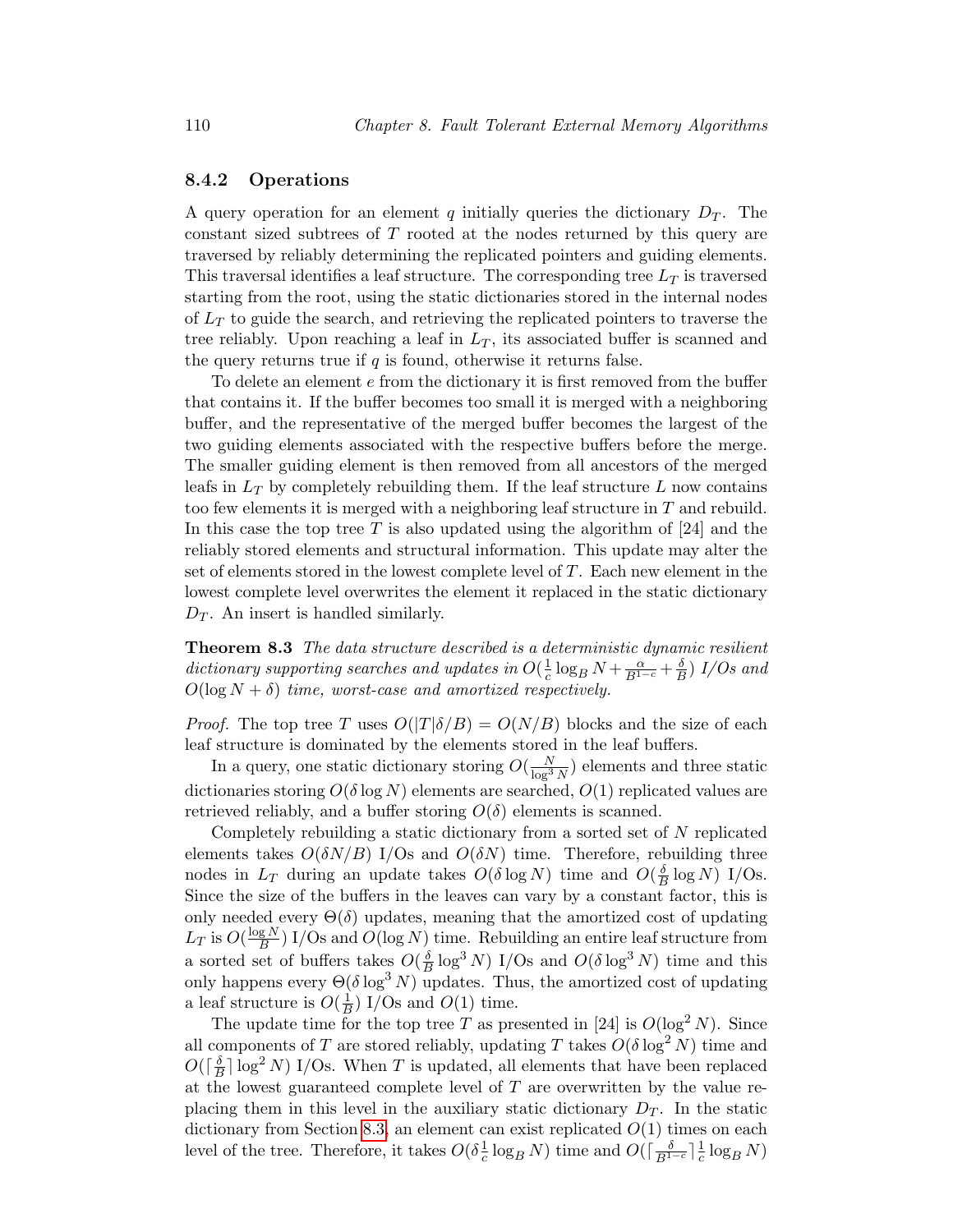I/Os to update such a value, and amortized  $O(\log^2 N)$  elements are changed in each update of  $T$ . Again, since the size of the leaf structures can vary within a constant fraction, updates to T are only needed every  $\Theta(\delta \log^3 N)$  update, thus the amortized update cost for T is  $O(1)$  I/Os and  $O(1)$  time.  $\Box$ 

## <span id="page-122-0"></span>8.5 Sorting

In this section we present a resilient multi-way merging algorithm and use it to design a resilient I/O-efficient sorting algorithm. It is also used in the next section to design a resilient I/O-efficient priority queue. First we show how to merge  $\gamma$  faithfully ordered lists of total size x when  $\gamma \le \min\{\frac{M}{B}\}$  $\frac{M}{B}, \frac{M}{\delta}$  $\frac{M}{\delta}\}$ .

### 8.5.1 Multi-way Merging

Initially, the algorithm constructs a perfectly balanced binary tree, T, in memory on top of the  $\gamma$  buffers being merged. Each edge of the binary tree is equipped with a buffer of size  $5\delta + 1$ . Each internal node  $u \in T$  stores the state of a running instance of the *PurifyingMerge* resilient binary merging algorithm from [36]. In each round  $O(\delta)$  elements from both input buffers are read and the next  $\delta$  elements in the faithful order are output. If corrupted elements are found, these are moved to a fail buffer and the round is restarted. The algorithm merges elements from the buffers on u's left child edge and right child edge into the buffer of  $u$ 's parent edge. The states and sizes of all buffers are stored as reliable variables. The entire tree including all buffers and state variables are stored in internal memory, along with one block from each of the  $\gamma$  input streams and one block for the output stream of the root. Instead of storing a fail buffer for each instance of *PurifyingMerge*, a global shared fail buffer  $F$  is stored containing all detected corrupted elements.

Let  $b_l$  and  $b_r$  be the buffers on the edges to the left and right child respectively and let b denote the buffer on the edge from u to its parent. If u is the root, b is the output buffer. The elements are merged using the fill operation, which operates on u, as follows. First, it checks whether  $b_l$  and  $b_r$  contain at least  $4\delta + 1$  elements, and if not they are filled recursively. Then, the stored instance of the *PurifyingMerge* algorithm is resumed by running a round of the algorithm outputting the next  $\delta$  elements to its output stream. The multi-way merging algorithm is initiated by invoking  $\text{fill}$  on the root of T which runs until all elements have been output. Then, the elements moved to  $F$  during the fill are merged into the output using NaiveSort and UnbalancedMerge as in [40].

<span id="page-122-1"></span>**Lemma 8.4** Merging  $\gamma = \min\{\frac{M}{B}\}$  $\frac{M}{B}, \frac{M}{\delta}$  $\frac{M}{\delta}$ } buffers of total size  $x \geq M$  uses  $O(x/B)$ I/Os and  $O(x \log \gamma + \alpha \delta)$  time.

*Proof.* The correctness follows from Lemma 1 in [40]. The size of T is  $O(\gamma(\delta +$  $B$ )) =  $O(\min\{\frac{M}{B}\})$  $\frac{M}{B}, \frac{M}{\delta}$  $\left(\frac{M}{\delta}\right)(\delta + B)$  =  $O(M)$ . We use  $\gamma$  I/Os to load the first block in each leaf of T and  $O(x/B)$  I/Os for reading the entire input and writing the output. The final merge with F takes  $O(x/B)$  I/Os. Since T fits completely in memory we perform no other I/Os.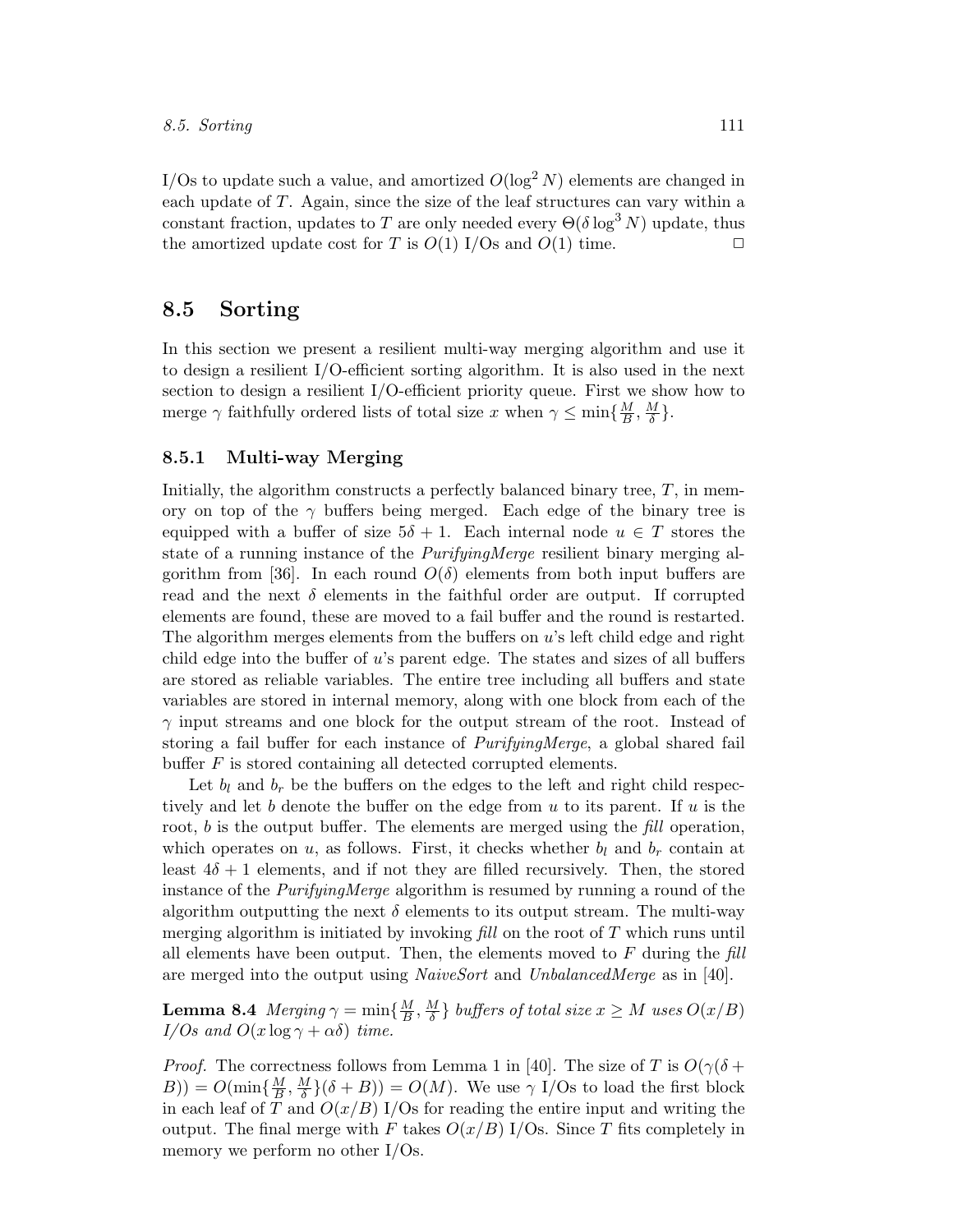Merging two buffers of total size n using *PurifyingMerge* takes  $O(n + \alpha \delta)$ time where  $\alpha$  is the number of detected corruptions in the input buffers. Since detected corruptions are moved to the global fail buffer each corruption is only charged once. Each element passes through  $\log \gamma$  nodes of T and the final merge using *NaiveSort* and *UnbalancedMerge* takes  $O(x + \alpha \delta)$  time.

### 8.5.2 Sorting

Assuming  $\delta \leq M^{\varepsilon}$  for  $0 \leq \varepsilon < 1$ , we can use the multi-way merging algorithm to implement the standard external memory  $M^{1-\varepsilon}$ -way merge sort from [2] matching the optimal external memory sorting bound for constant  $\varepsilon$ .

**Theorem 8.4** Our resilient sorting algorithm uses  $O(\frac{1}{1-\varepsilon}Sort(N))$  I/Os and  $O(N \log N + \alpha \delta)$  time assuming  $\delta \leq M^{\varepsilon}$ .

## 8.6 Priority Queue

In this section we describe a comparison-based resilient priority queue which is optimal with respect to both time and I/O performance assuming that  $\delta \leq$  $M^{\varepsilon}$ . An optimal I/O-efficient priority queue uses  $\Theta(1/B \log_{M/B}(N/M))$  I/Os amortized per operation [2]. An  $\Omega(\log N + \delta)$  time lower bound for comparisonbased resilient priority queues was proved in Chapter [6.](#page-90-0)

Our priority queue is based on an amortized version of the worst-case optimal external memory priority queue of [26] and uses our new multi-way merging algorithm to move elements between disk and internal memory.

The priority queue consists of a part on disk, denoted  $\mathcal{L}$ , and three structures,  $D, I$  and  $F$ , in internal memory. We maintain that  $D$  stores the smallest elements in the priority queue and that I stores newly inserted elements. We maintain that D has more than  $\delta + 1$  elements and that both I and D have at most  $M + \delta + 1$  elements, the former ensures that there is at least one uncorrupted element in D. Finally, the buffer  $F$ , of size  $2\delta$ , stores possibly corrupted elements.

The structure on disk,  $\mathcal L$  is a linked list of levels. Each level consists of a number of faithfully ordered sequences, represented by linked lists of blocks of size max $\{B,\delta\}$ , stored in a linked list. Let  $N_\ell$  denote the number of buffers at level  $\ell$ , and let  $\mathcal{L}_{\ell}^{i}$ ,  $0 \leq i \leq N_{\ell}$  denote the *i*'th buffer of level  $\ell$ . The elements at level  $\ell$  is  $\mathcal{L}_{\ell} = \mathcal{L}_{\ell}^0 \cup \cdots \cup \mathcal{L}_{\ell}^{N_i}$ . We define the parameter  $\gamma = \min(M/B, M/\delta)$ and maintain that  $N_{\ell} < \gamma$  and that  $|\mathcal{L}_{\ell}| < \gamma^{\ell+1}M$ . Let h denote the index of the highest level, the first level is level 0. The pointers in the linked lists as well as buffer offsets and sizes are stored as reliable variables. We describe two operations, PULL and PUSH on  $\mathcal L$  that extracts and adds M elements to  $\mathcal L$ respectively.

<span id="page-123-0"></span>We will need the following result on selection in the faulty memory RAM: We say that element x in a buffer X has faithful-rank r if there is at least  $r - \alpha - \delta$  uncorrupted elements in X smaller than x and at most  $|X| - r + \alpha + \delta$ uncorrupted elements of  $X$  larger than  $x$ .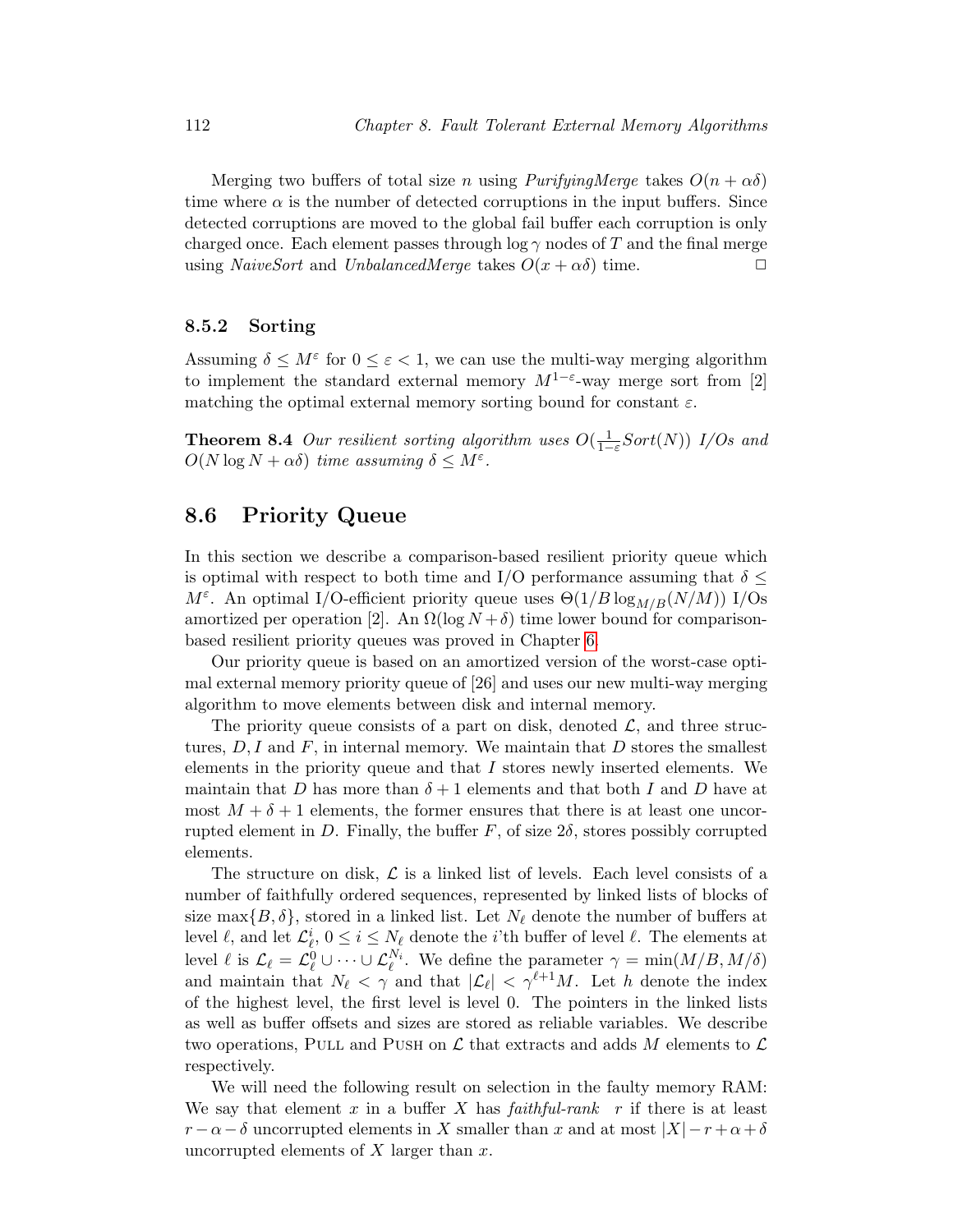**Lemma 8.5** Given an integer k and a faithfully ordered sequence  $S, |S| < M$ , an element with a faithful-rank k in S can be selected in  $O((\alpha+1)\delta)$  time. The element returned has index  $i \in \{k, \ldots, k + \alpha\}$  in S.

*Proof.* The algorithm maintains an index  $k'$ , initialized to  $k$  in safe memory. Initially  $S[k']$  i copied into a safe memory variable. The algorithm then checks whether the majority of the  $2\delta + 1$  elements immediately to the left of  $S[k']$  are smaller than  $S[k']$ , and whether the majority of the  $2\delta + 1$  immediately to the right are larger than  $S[k']$ . If this is the case  $S[k']$  is returned. Otherwise, the algorithm increments the value of  $k'$  by one and restarts. The complexity of the algorithm depends on the number of iterations. An iteration fails to select an element if the element at  $S[k']$  is corrupted to a value larger than  $\delta + 1$  of the  $2\delta + 1$  preceding elements or a value smaller than the  $\delta + 1$  of the  $2\delta + 1$ succeeding elements. If  $S[k']$  is uncorrupted the algorithm always terminates and returns  $S[k']$  and thus at most  $\alpha$  iterations are performed. These arguments also prove correctness of the algorithm.  $\Box$ 

#### 8.6.1 Operations on  $\mathcal{L}$

This section describes the basic operations used to manipulate  $\mathcal{L}$ . Let  $merger(\ell, x)$  denote an invocation of the multi-way merging algorithm that extracts x elements from level  $\ell$ . Let T be the binary tree with  $N_{\ell}$  leaves used in the merging algorithm.

If  $x < |\mathcal{L}_\ell|$  we do not output all the elements of  $\mathcal{L}_\ell$ . In that case we run the merger without fetching new elements from the leaves of  $T$  once  $x$  elements have been output. This empties all the buffers of T. The extra elements are gathered into a buffer E of size at most  $6M$ . We prepend E to a buffer of level  $\ell$  making sure this buffer remains faithfully ordered. If there is a buffer,  $\mathcal{L}_{\ell}^{j}$  with  $|\mathcal{L}_{\ell}^{j}| < 6\delta$  we simply append this buffer to E and sort the result using the resilient sorting algorithm. If no such buffer exist we use the selection algorithm from Lemma [8.5](#page-123-0) with  $k = 2\delta + 2$  for all  $N_\ell$  buffers of level  $\ell$  in turn - remembering the maximum element returned so far in the reliable memory. The algorithm from Lemma [8.5](#page-123-0) works by repeatedly trying different elements and checking whether or not it is consistently ordered with the  $2\delta + 1$  elements to its left and the  $2\delta + 1$  elements to its right. If not it tries the neighboring elements and continues in this fashion. We modify the algorithm such that a candidate element that doesn't work are moved to our global fail buffer  $F$  and the front of the list is compacted. Since each round and the compaction take  $O(\delta)$  time, the entire operation takes  $O(\alpha' \delta)$  time where  $\alpha'$  is the number of corrupted elements we sample. By moving corrupted elements to  $F$ , we ensure that we never spend  $\delta$  time in the selection algorithm for the same corruption more than once.

<span id="page-124-0"></span>If the maximum element is from buffer  $\mathcal{L}^j_\ell$  we take the first 6 $\delta$  elements of  $\mathcal{L}_\ell^j$  $\ell$  and merge them with E, using the complete binary merging algorithm [36] and prepend the resulting buffer to  $\mathcal{L}^j_\ell$  $\ell$ . Finally, the extracted elements are returned.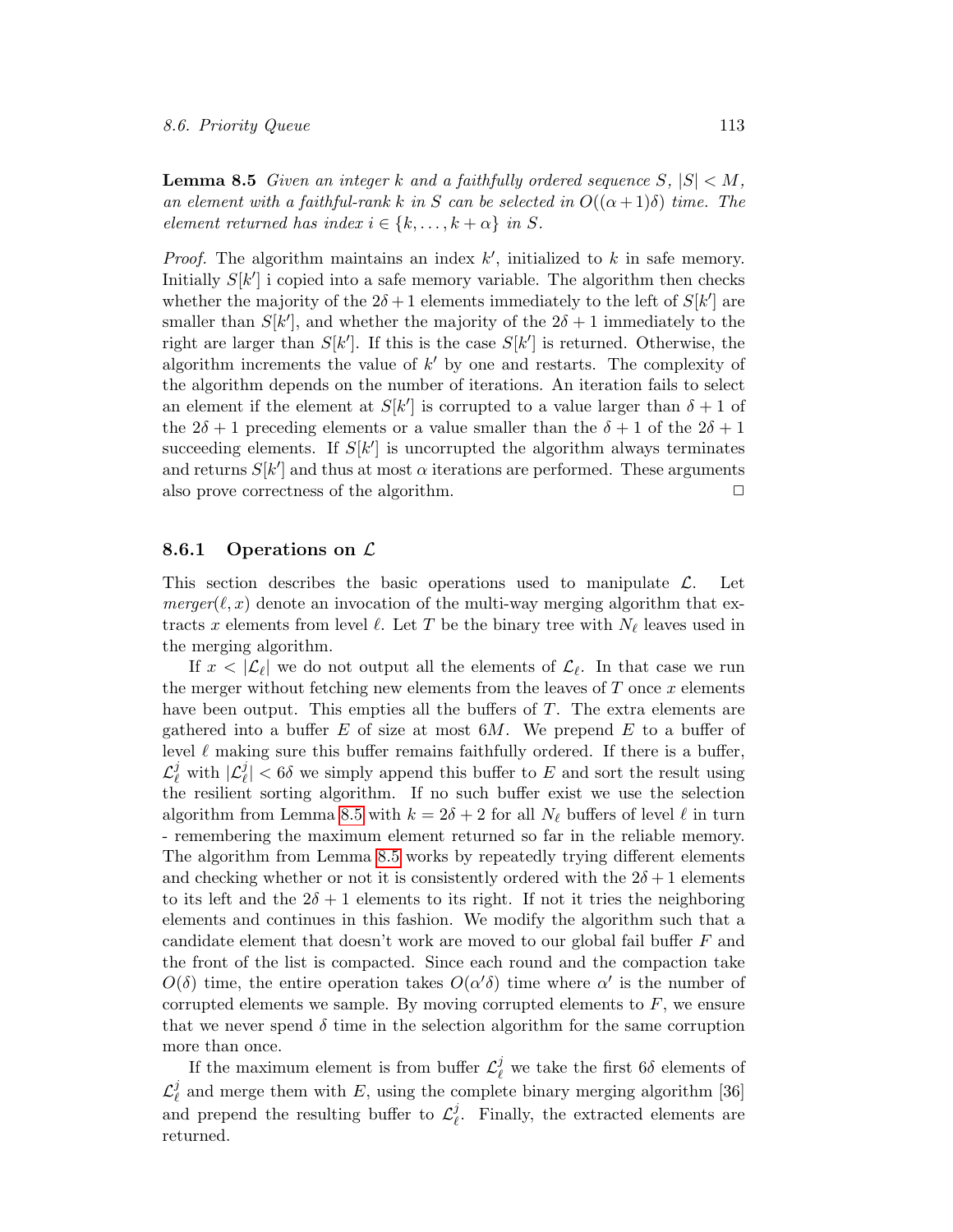**Lemma 8.6** An invocation of merger( $\ell, x$ ) for  $x \geq M$  returns the x faithfully smallest elements from  $\mathcal{L}_{\ell}$  using  $O(x/B)$  I/Os and  $O(x \log N_{\ell} + \alpha \delta)$  time and leaves all buffers of  $\mathcal{L}_{\ell}$  faithfully ordered.

*Proof.* The I/O-complexity follows from Lemma [8.4.](#page-122-1) Extracting the x elements from the merger and emptying the remaining elements into E uses  $O(x \log N_f +$  $\alpha\delta$ ) time by Lemma [8.4.](#page-122-1) The  $O(N_\ell)$  invocations of the selection algorithm and performing compactions use  $O(N_{\ell}\delta + \alpha'\delta) = O(M + \alpha'\delta) = O(x + \alpha'\delta)$  time where  $\alpha'$  is the number of corrupted elements chosen as selection candidates.

We empty the merger into a buffer  $E$  and locate a buffer  $m$  in which  $E$ added to. Finding this list involves using selection  $N_\ell$  times and merging the first 6δ elements of the buffer with the elements of E, for a total cost of  $O(N_{\ell} \delta +$  $\delta \alpha + M = O(M + \delta \alpha) = O(x + \delta \alpha).$ 

We must also prove that the faithful ordering of the buffer  $\mathcal{L}_{\ell}^{j}$  $\ell$  in which we insert the elements of E is maintained. Recall that  $\mathcal{L}^j_{\ell}$  was the buffer in which the selection algorithm from Lemma [8.5](#page-123-0) returned the largest element  $r$  when invoked with  $k = 2\delta + 2$ . Let y be the maximum uncorrupted element of E, we now prove that  $y \leq r$ .

Let  $\mathcal{L}_{\ell}^p$  $\ell$  be the buffer from which y originated and let c be the element returned by the selection algorithm for  $\mathcal{L}_{\ell}^p$ <sup>*p*</sup>. Since *c* has faithful-rank  $2\delta + 2$  there must be at least one uncorrupted element in  $\mathcal{L}_{\ell}^{p}$  $_{\ell}^{p}$  smaller than c, this element is also smaller than y and thus  $y \leq c$ . Since r was the maximum among all the selections we know that  $r \geq c$  and thus we conclude that  $y \leq c \leq r$ .

#### Pushing elements to  $\mathcal L$

The PUSH operation inserts a buffer, A, of size M into  $\mathcal{L}$ . It does so by simply adding it as a new list of level  $i = 0$  and incrementing  $N_i$  by one. If  $N_i = \gamma$  all elements of level *i* are merged into a new list,  $A' = merger(i, |\mathcal{L}_i|)$  which is then recursively inserted into level  $i + 1$ , level i is now empty.

**Lemma 8.7** The PUSH operation adds M elements to  $\mathcal{L}$  and maintains that  $N_{\ell} < \gamma$  and  $|\mathcal{L}_{\ell}| < \gamma^{\ell+1}M$  for  $0 \leq \ell \leq h$  and that all buffers in  $\mathcal L$  remain faithfully ordered. For each visited level,  $\ell$ , it uses  $O(|\mathcal{L}_\ell| \log \gamma + \alpha \delta + N_\ell \delta)$  time and  $O(|\mathcal{L}_{\ell}|/B)$  I/Os while pushing  $|\mathcal{L}_{\ell}|$  elements to the next level.

Proof. By construction, the number of buffers in each level is maintained by PUSH. We now prove that  $|\mathcal{L}_{\ell}| < \gamma^{\ell+1}$  for all levels  $\ell$  after the operation.

This claim is proved by induction. Initially, all lists on level 0 has size  $M$ , since they are inserted when the I buffer is full and we push  $M$  elements into  $\mathcal{L}$ . Now assume that the claim holds for level i. PUSH is invoked on level i, only when  $N_i = \gamma$ . Since all buffers have size  $\gamma^i$  and there are  $\gamma$  of them, the size of merger(i,  $|\mathcal{L}_i|$ ) is at most  $|\mathcal{L}_i| = \gamma^{i+1}$  and thus, the list inserted on level  $i+1$ is not to large. Elements moved to the fail buffer only makes levels smaller. The correctness of the multi-way merger proves that the buffers of  $\mathcal L$  remain faithfully ordered.  $\Box$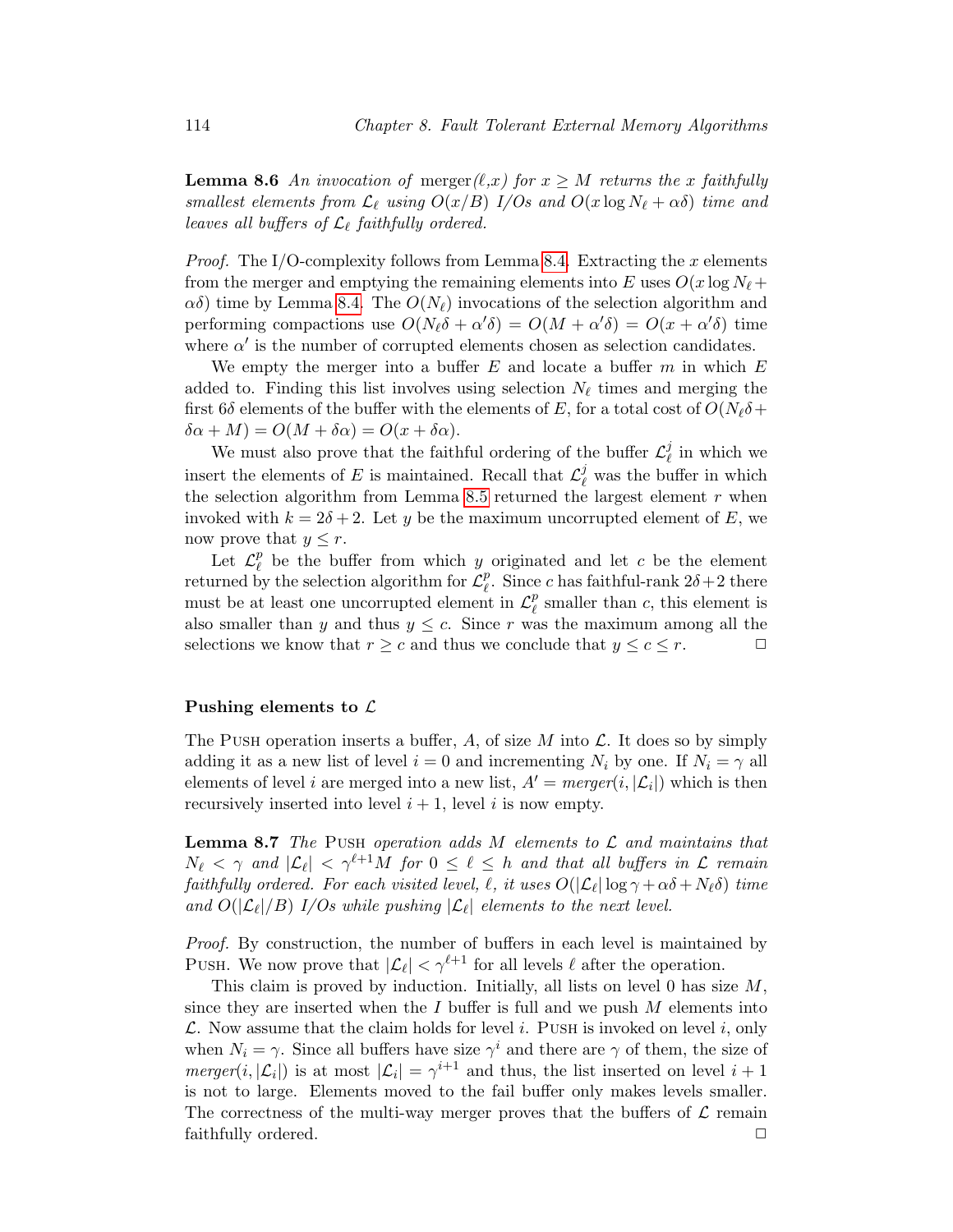#### Pulling elements from  $\mathcal L$

The PULL operation iterates from level  $i = 0$  to level h and maintains a faithfully ordered buffer S of size  $M+\delta$  which contains elements that are faithfully smaller than elements in  $\mathcal{L}_0 \cup \cdots \cup \mathcal{L}_{i-1}$ . Furthermore, an index  $\ell \leq i$  is maintained with the property that  $|\mathcal{L}_j|$  is unchanged for  $j \leq i, j \neq \ell$ , and  $\mathcal{L}_\ell$  contains  $M + \delta$ fewer elements than before the PULL.

Initially  $S = merger(0, M + \delta), i = 1$  and  $\ell = 0$ . Each iteration proceeds as follows. First the  $M+\delta$  faithfully smallest elements from level i are extracted by invoking  $A = \text{merger}(i, M + \delta)$ . The complete binary merging algorithm from [36] is then invoked on A and S to produce a buffer C of size  $2(M+\delta)$ . We now split C into two halves  $C_1 = C[1, \ldots, M+\delta]$  and  $C_2 = C[M+\delta+1, \ldots, 2(M+\delta)].$ We set  $S = C_1$ . We place  $C_2$  in level  $\ell$  or level i. To do this we perform the same operation we used to put E back into  $\mathcal L$  in the multi-way merging algorithm. The only difference is that we look at all buffers on level i and on level  $\ell$ . If  $C_2$ is placed on level  $\ell$  we set  $\ell = i$  for the next iteration. When all levels have been visited, the first  $M$  elements of  $A$  are merged with  $D$ . The remaining elements are inserted into I.

**Lemma 8.8** The PULL returns  $M + \delta$  elements in faithful order and the M first are the faithfully smallest elements of  $\mathcal{L}$ . All buffers in  $\mathcal{L}$  remain sorted. Ignoring the  $O(\alpha)$  elements moved to the fail buffer, the size of all but one level remains the same, and the last level contains  $M + \delta$  fewer elements. A PULL uses  $O(h\frac{M}{B})$  $\frac{M}{B}$ ) I/Os and  $O(hM \log N_{\ell} + \alpha \delta)$  time.

*Proof.* We first prove, that the M smallest uncorrupted elements of  $\mathcal{L}$  are extracted, we then prove that buffers in  $\mathcal L$  remain sorted, and finally we prove the time and I/O bounds.

1. To prove (1) we basically need to prove that the following invariant holds: After performing an iteration of the PuLL algorithm at level i the  $M-\delta-\alpha$ smallest uncorrupted elements of A are smaller than any uncorrupted element in  $\mathcal{L}_0 \cup \cdots \cup \mathcal{L}_i$ . Since  $|A| = M + \delta$ , this invariant implies that the  $M$  first elements of  $A$  are smaller than any uncorrupted elements in  $\mathcal{L}_0 \cup \cdots \cup \mathcal{L}_i.$ 

Before proving the invariant we need to prove that the smallest  $M +$  $\delta - \alpha$  uncorrupted elements of C are in  $C_1$  which become the new S. Let X denote the set containing the  $M + \delta - \alpha$  smallest uncorrupted elements in C and let  $m = \max\{x \in X\}$ . Since C is faithfully ordered, all elements of  $X$  appear faithfully ordered in  $C$  and there are no uncorrupted elements larger than m in positions before m by definition of X. Thus, the only elements not in  $X$  that can be stored in  $C$  before  $m$  are corrupted elements. There are at most  $\alpha$  of these and thus, the index of m is smaller than  $M + \delta - \alpha + \alpha = M + \delta$ , implying that all of X is in  $C_1 = C[1, \ldots, M + \delta].$ 

We prove that the invariant holds by induction. It holds in the base case by Lemma [8.6.](#page-124-0) For the general case, assume that we have just completed the iteration at level i and let  $\alpha'$  denote the number of corruptions before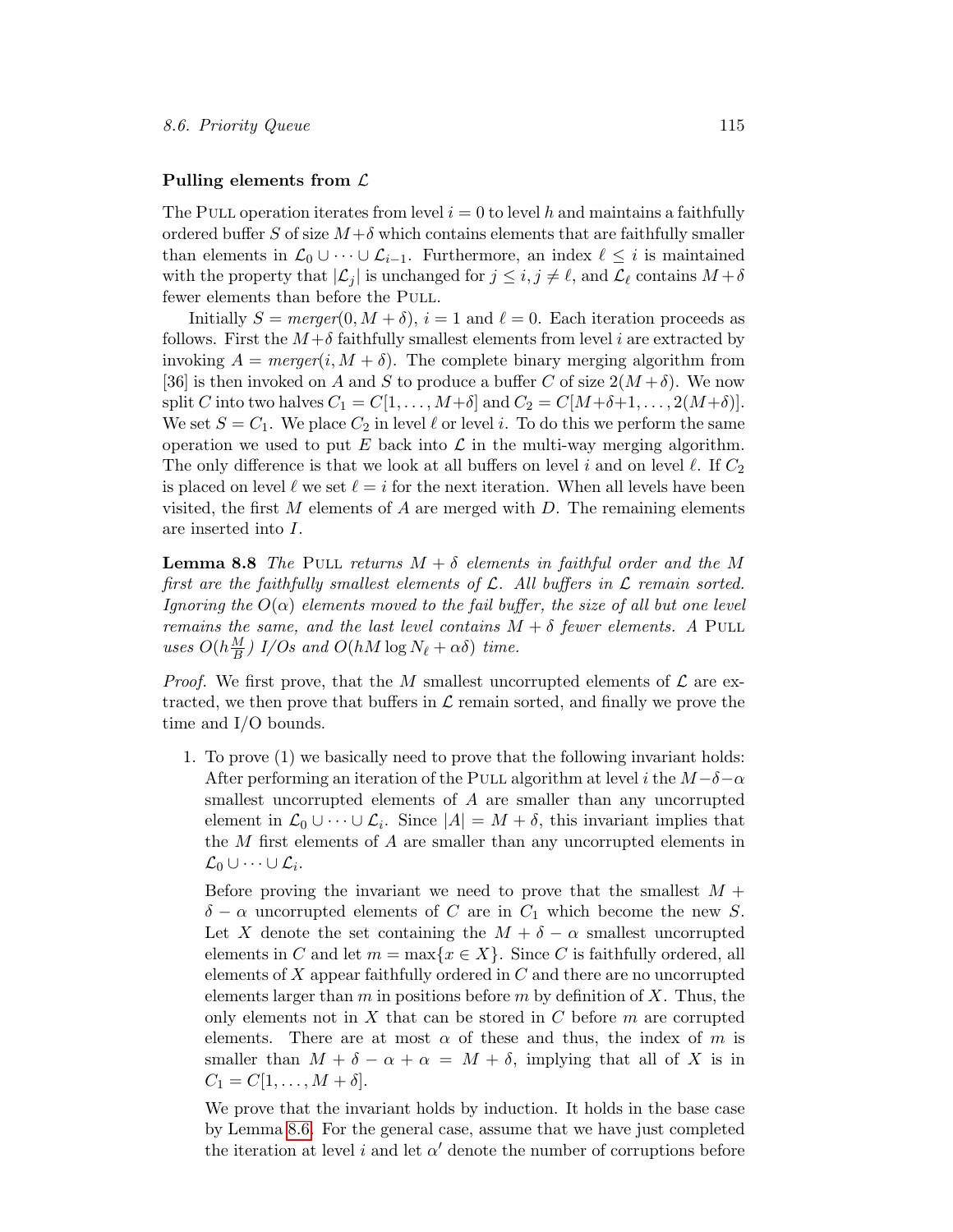the most recent iteration, and  $\alpha \geq \alpha'$  the number of corruption after the iteration. Let X' be the  $M + \delta - \alpha$  smallest elements after the iteration and X the  $M + \delta - \alpha'$  smallest elements before. We need to prove that any element in  $X'$  is smaller than any uncorrupted element in  $\mathcal{L}_0, \ldots, \mathcal{L}_i$  under the assumption that any element from  $X$  is smaller than any uncorrupted element in  $\mathcal{L}_0, \ldots, \mathcal{L}_{i-1}$ . Since all the elements of X' are uncorrupted, it is enough to prove that the largest element,  $m \in X'$  is smaller than all uncorrupted elements in  $\mathcal{L}_0 \cup \cdots \cup \mathcal{L}_i$ .

We split the proof in two cases.

- $m \in X' X$ : In this case m originates from  $A \subset \mathcal{L}_i$ . By the correctness of the merger,  $m$  is smaller than everything remaining in  $\mathcal{L}_i$ . *m* is also, by definition of X', smaller than everything in  $A - X'$ . We need to prove that m is also smaller than everything in  $\mathcal{L}_0 \cup \cdots \cup$  $\mathcal{L}_{i-1}$ . Assume there is an element  $x \in X$  larger than m. If so, we have that  $m \leq x \leq y$  for any uncorrupted element  $y \in \mathcal{L}_0 \cup \cdots \cup \mathcal{L}_{i-1}$ , by the induction hypothesis. We now prove that it is impossible for m to be larger than all elements of  $X$ , we do this by contradiction and assume that m is bigger than all  $x \in X$ . Thus, for m to be the  $M + \delta - \alpha'$  largest uncorrupted in  $C_1$  it must be smaller than at least  $|X| - |X'| + 1 = \alpha' - \alpha + 1$  elements from X. But since  $m$  is uncorrupted and larger than all the elements of  $X$  which are uncorrupted, each of the elements from  $X$  that are not in  $X'$  must be corrupted instead. Thus  $\alpha' - \alpha + 1$  elements needs to have been corrupted in  $S$  or corrupted during the merge, which is impossible by definition of  $\alpha$  and  $\alpha'$ .
- $m \in X \cap X'$ : By the induction hypothesis, x is smaller than all uncorrupted elements of  $\mathcal{L}_0 \cup \cdots \cup \mathcal{L}_{i-1}$ . It remains to be shown that m is also smaller than all elements of  $\mathcal{L}_i$ . Since m was from X, and thus *not* from  $A$ , we know that the number of elements in  $S$ , but not in X', is  $|S - (X' \cap S)| \ge |S| - |X'| + 1 = \alpha' + 1$  and by definition of  $\alpha'$ , there is at least one uncorrupted element of S not in X' and the smallest of these elements are smaller than  $x$  by definition of  $X'$ , but larger than all remaining uncorrupted elements in  $S - S \cup X'$  and  $\mathcal{L}_i$ by Lemma [8.6.](#page-124-0)
- 2. We need to prove that all lists remain sorted after Pull. The only change to the lists happen when elements are removed from the lists by the merger, and when the elements left in the merger are re-inserted in level  $\ell$  or level i. Removing elements from a buffer does not change the order of the remaining elements. The second part was proved in Lemma [8.6.](#page-124-0)
- 3. The complexity of the Pull operation is upper bounded by the invocations of  $\text{merger}(\ell, M + \delta)$  for  $0 \leq \ell \leq h$ .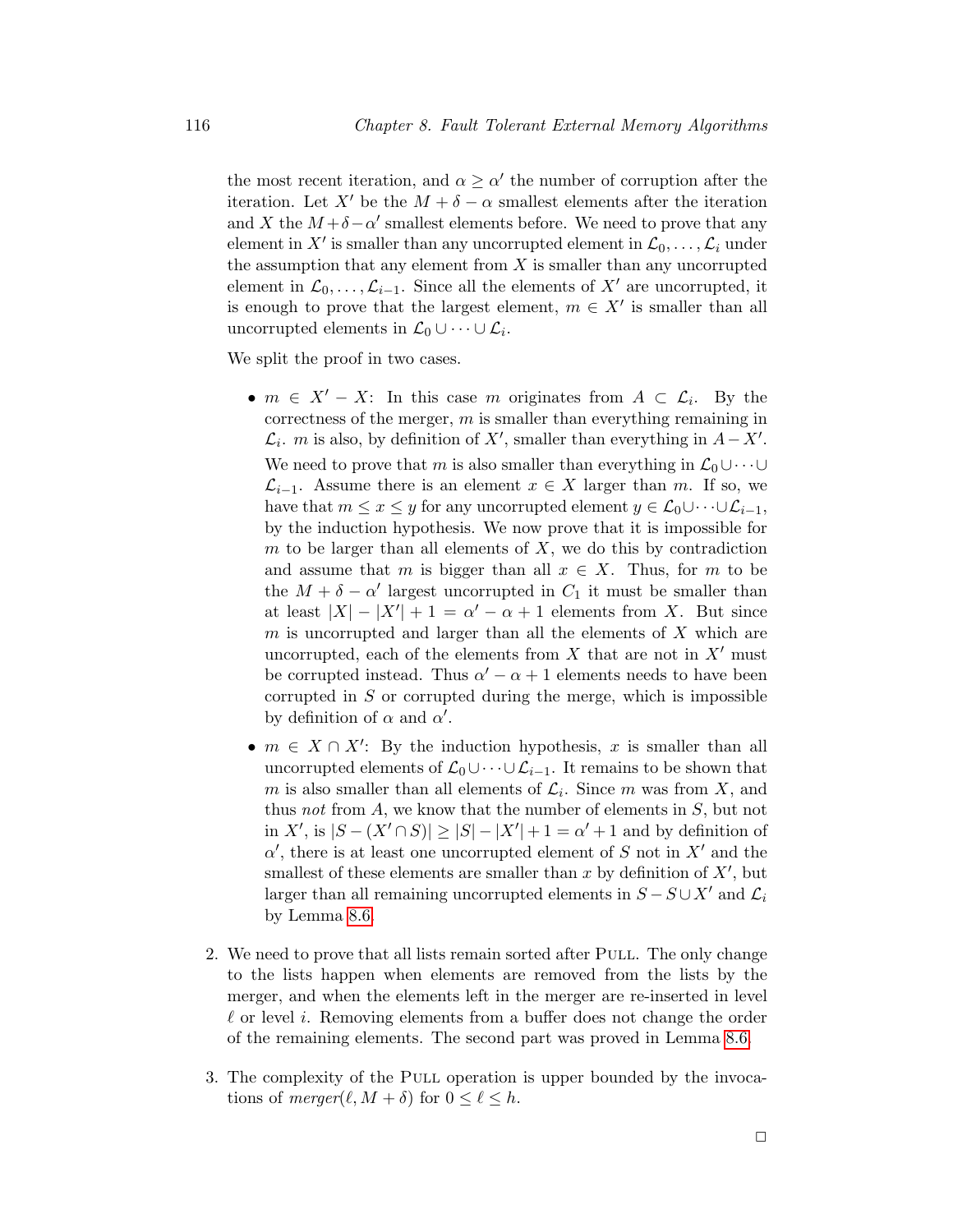#### 8.6.2 Operations on Internal Buffers

The internal data structures,  $D$  and  $I$ , are implemented using the optimal internal memory resilient dynamic dictionaries presented in Chapter [7.](#page-100-0) Recall that these dictionaries maintain  $n$  elements under updates and searches in amortized  $O(\log n + \delta)$  time per operation and use  $O(n)$  space.

To insert x into the priority queue, we simply insert it into  $I$ . If  $I$  grows to size M we push M elements into  $\mathcal{L}$ . We do this by using the resilient binary merging algorithm to merge I and D into a new buffer E. We now re-insert the first  $|D| - \delta$  elements of E into a D, the next  $\delta$  are put in I and the remaining M elements are pushed to  $\mathcal L$  using the PUSH operation. If  $|D| < \delta + 1$  now it is filled by a PULL operation.

A DELETEMIN finds the minimum element in F, in the first  $\delta + 1$  elements of D and of the first  $\min(\delta + 1, |I|)$  elements of I and returns the minimum of these three, the element is deleted from its buffer. To find the  $\delta + 1$  smallest elements from D and I respectively, we need to extract the  $\delta + 1$  minimum elements from the resilient dictionaries in Chapter [7.](#page-100-0) This dictionary stores the elements in buffers of size  $\Theta(\delta)$  and one can move between successor and predecessor buffers in  $O(\delta)$  time. If a DELETEMIN causes D to become smaller than  $\delta + 1$ , we pull  $M + \delta$  from  $\mathcal L$  and fill D with the M first elements. The last  $\delta$  elements are put into I. If this causes I to become larger than M we empty I into  $\mathcal L$  as above.

Since h, the number of levels of  $\mathcal{L}$ , might not decrease even if DELETEMIN is invoked many times, we use global rebuilding and rebuild the entire data structure every  $\Theta(N)$  operations.

**Theorem 8.5** Our data structure is a linear space resilient priority queue supporting operations INSERT and DELETEMIN in amortized  $O(\frac{1}{1-\varepsilon}(1/B)\log_{M/B}(N/M))$  I/Os and  $O(\log N + \delta)$  time, assuming  $\delta \leq M^{\varepsilon}$ for  $0 \leq \varepsilon < 1$ .

Proof. To bound the cost of DELETEMIN and INSERT we bound the number of levels in  $\mathcal{L}$ . Since a level  $\mathcal{L}_{\ell}$  is pushed to higher levels only if it is full and since we use global rebuilding, the highest level in the priority queue is  $h = O(\log_{\gamma}(N/M))$ . Both Push and Pull use  $O(1/B)$  I/Os and  $O(\log \gamma)$  time per element they touch on each level. Therefore, the total time, including the operations on I and D is  $O(h \log \gamma + \log M + \delta) = O(\log N + \delta)$  per element. Furthermore, we use a total of  $O(\alpha \delta)$  time to cope with corrupted elements. Thus, the total time used to perform N operations is  $O(N((log<sub>\gamma</sub>(N/M))(\log \gamma)+$  $\log M + \delta + \alpha \delta = O(N \log N + \delta N + \alpha \delta)$ , or amortized  $O(\log N + \alpha \delta / N + \delta) =$  $O(\log N + \delta)$  per operation.

The total I/O cost per element is  $O(\frac{1}{R})$  $\frac{1}{B}h$ ) =  $O(\frac{1}{B})$  $\frac{1}{B} \log_{\gamma}(N/M)$ ). Thus, the I/O complexity for N operations is  $O(N(\frac{1}{R}))$  $\frac{1}{B}$ )  $\log_{\gamma}(N/M)) = O(\frac{1}{1-\varepsilon}\text{Sort}(N)),$  or  $O(\frac{1}{1-\varepsilon}(1/B)\log_{M/B}(N/M))$  amortized per element.  $\Box$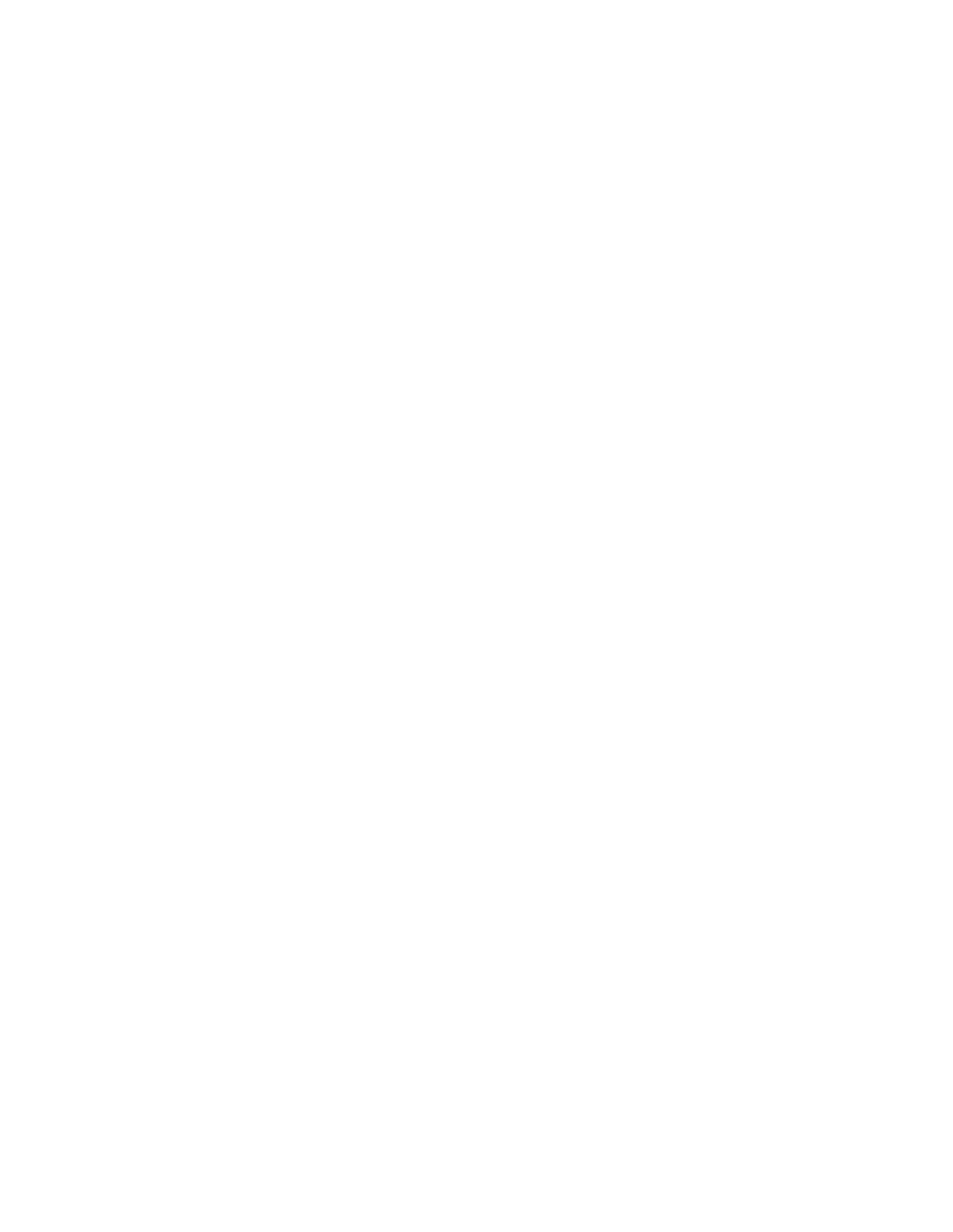# Chapter 9

## Counting in Unreliable Memory

In this chapter we investigate the fundamental problem of counting in faulty memory. Keeping many reliable counters in the faulty memory is easily done by replicating the value of each counter  $\Theta(\delta)$  times and paying  $\Theta(\delta)$  time every time a counter is queried or incremented. We decrease the expensive increment cost to  $o(\delta)$  and present upper and lower bound tradeoffs decreasing the increment time at the cost of the accuracy of the counters.

**Definition 9.1** A resilient counter with additive error  $\gamma$  is a data structure with an increment *operation* and a query *operation*. The *guery operation re*turns an integer between  $v - \gamma$  and  $v + \gamma$  where v is the number of increment operations preceding the query.

We investigate upper and lower bound tradeoffs between the time needed for  $n$ increase operations and the additive error of the counter. We only consider data structures where no information is stored in safe memory between operations, therefore the counters are stored completely in unreliable memory. Our results are summarized in Table [9.1.](#page-131-0)

Our results In Section [9.1](#page-131-1) we prove that any resilient counter with non-trivial additive error must use  $\Omega(\delta)$  space, and that a deterministic query operation requires  $\Omega(\delta)$  time. Furthermore, we prove a lower bound tradeoff between the increment time and the additive error, stating that if an increment operation takes  $t \leq \delta$  time, the additive error is at least  $|\delta/t|$  in the worst case, i.e. (increment time)  $\times$  (additive error)  $\geq \delta$ . The lower bounds suggest that an optimal resilient counting data structure is characterized by an  $O(\delta)$  space bound,  $O(t)$  increment time,  $O(\alpha/t)$  additive error and  $O(\delta)$  query time.

In Section [9.2.1](#page-132-0) and [9.2.3](#page-134-0) we provide deterministic data structures where both the increment time and the additive error depend on  $\alpha$ . The first result in Section [9.2.1](#page-132-0) provides a tradeoff between the increment time and the additive error that does not blow up the space used by the data structure nor the query time. Given any  $t \geq 1$  the data structure has additive error  $\alpha/t$  and supports n increments in  $O(nt \log(\delta/t) + \alpha \log(\alpha/t))$  time. A small change to this data structure gives a data structure with additive error  $\alpha \log \delta$  that supports n increments in  $O(n+\alpha \log \alpha)$  time. In Section [9.2.3](#page-134-0) we describe a data structure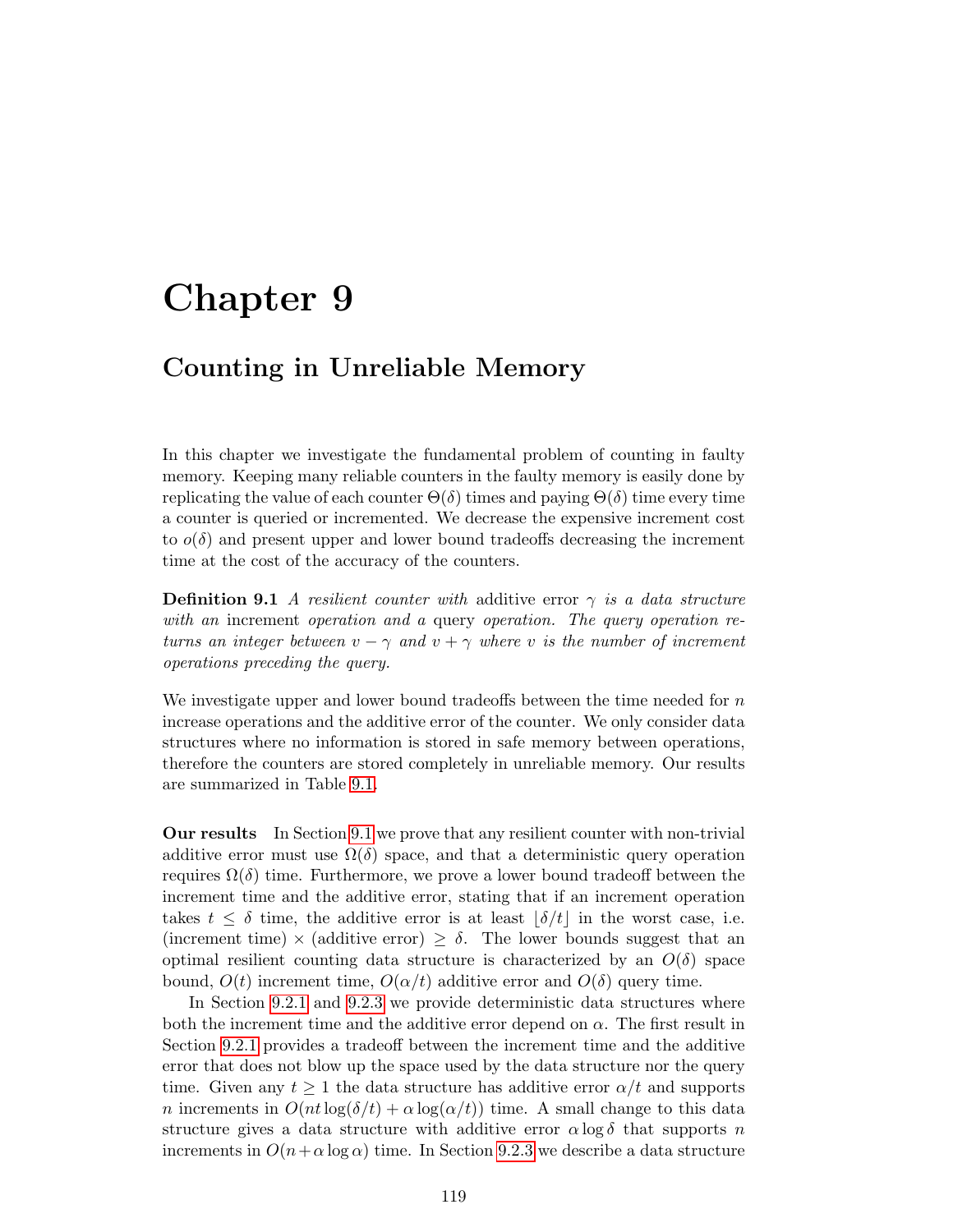| Time $(n$ increments)                          | Query time  | Additive error       | Space       | Section |
|------------------------------------------------|-------------|----------------------|-------------|---------|
| $O(\delta n)$                                  | $O(\delta)$ |                      | $O(\delta)$ |         |
| $O(nt \log(\delta/t) + \alpha \log(\alpha/t))$ | $O(\delta)$ | $\alpha/t$           | $O(\delta)$ | 9.2.1   |
| $O(n + \alpha \log \alpha)$                    | OΘ          | $\alpha \log \delta$ | $O(\delta)$ | 9.2.1   |
| O(n)                                           |             | $O(\alpha^2)$        | $O(\delta)$ | 9.2.2   |
| $O(n + \alpha \sqrt{\delta})$                  | $O(\delta)$ | $\alpha$             | $O(\delta)$ | 9.2.3   |
| Expected $O(n)$                                |             | $\alpha$             | $O(\delta)$ | 9.2.4   |

<span id="page-131-0"></span>Table 9.1: Overview of our upper bounds.

with additive error  $\alpha$  that supports n increments in  $O(n + \alpha)$ √  $\alpha$  that supports *n* increments in  $O(n + \alpha\sqrt{\delta})$  time. This is optimal for  $n = \Omega(\alpha \sqrt{\delta}).$ 

In Section [9.2.2](#page-133-0) we describe a deterministic data structure where the time used by an increment is independent of the number of possible corruptions. The data structure supports increments in  $O(1)$  time in the worst case. The additive error of the data structure is  $O(\alpha^2)$  and queries are supported in  $O(\delta^2)$ time.

Finally, in Section [9.2.4](#page-136-0) we present a randomized data structure with additive error  $\alpha$ , that supports n increments in  $O(n)$  time in expectation and supports queries in  $O(\delta)$  time in the worst case. This is optimal up to constant factors.

The additive error of any of our resilient counters can be reduced by a factor of t by using t counters. Each increment operation increments all t counters and the query operation returns the sum of all  $t$  counters divided by  $t$ . However, this produces a new tradeoff by increasing the increment time and space by a factor of t. Similarly, any of our resilient counters can be used to create a new counter that supports both decrement and increment operations with the same additive error. This is achieved by using two counters; one to count the number of increment operations and one to count the number of decrement operations.

## <span id="page-131-1"></span>9.1 Lower Bounds and Tradeoffs

We present some simple lower bounds on space and time for resilient counters. Space. Any resilient counter data structure with non-trivial additive error must use more than  $\delta$  space. If the data structure uses  $\delta$  space or less, the adversary can corrupt the entire structure and force a query operation to return any arbitrary value.

Deterministic Query. Any deterministic algorithm uses at least  $\delta$  probes in the worst case for a query. If a query algorithm reads at most  $\delta$  memory cells the adversary can simulate any value by corrupting  $\delta$  cells. This means that the adversary can completely control the value returned by a query, making it impossible to get a non-trivial bound on the additive error.

Deterministic Increment. If an increment takes k time the adversary can roll back the changes to the data structure done by the last  $\delta/k$  increments, or do the changes to the data structure corresponding to  $\delta/k$  increments. Thus, the counter has additive error at least  $\left|\delta/k\right|$  in the worst case.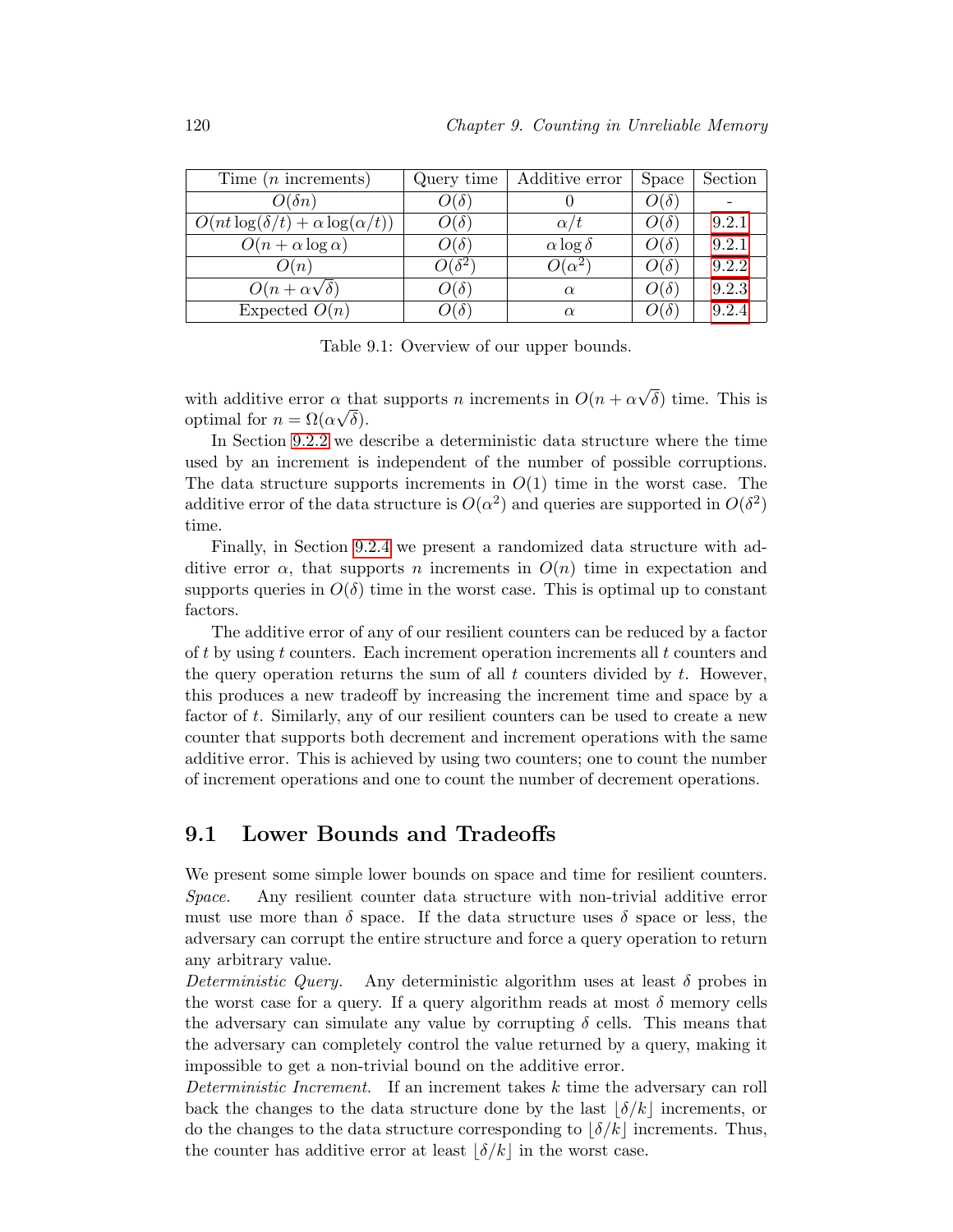## 9.2 Data Structures

#### <span id="page-132-0"></span>9.2.1 Replicating Bits

In this section we describe a data structure that is parameterized with an integer  $t, 1 \leq t \leq \delta$ . The data structure uses  $O(\delta)$  space and has additive error  $\lceil \alpha / t \rceil$ . The time used for n increments is  $O(nt \log(\delta/t) + \alpha \log(\alpha/t))$ , and queries take  $O(\delta)$  time.

Structure. The data structure maintains the bits of the binary representation of the counter value separately, each bit replicated depending on its significance as follows. For  $i = 0, \ldots, \lfloor \log(\delta/t) \rfloor$  the *i*'th least significant bit is replicated  $t2^{i+1}$ times in  $t2^{i+1}$  different memory cells. The value of the remaining  $w-\lfloor \log(\delta/t)\rfloor$ most significant bits are stored in a reliable variable  $v$ . The memory cells are stored in one array of size  $O(\delta)$ .

Increment. Increments are implemented as binary addition, where we consider the *i*'th bit to be one if at least  $t2^i$  of the  $t2^{i+1}$  copies of it are non-zero. The i'th bit is set by writing the value of the bit in all of the  $t2^{i+1}$  copies.

Query. The query algorithm reliably retrieves the value of the  $w - |\log(\delta/t)|$ bits stored in v. For the lower order bits, we add  $2^i$  to the sum, for  $i =$  $[0, \ldots, \lfloor \log(\delta/t) \rfloor]$ , if at least  $t2^i$  of the  $t2^{i+1}$  copies of the *i*'th least significant bit are non-zero.

Additive Error. Since the value of the i'th bit is given by the majority value of  $t2^{i+1}$  copies, the adversary must use  $t2^i$  corruptions to alter the *i*'th bit. Changing the *i*'th bit changes the value stored in the data structure by  $2^i$ , yielding an additive error of  $\lfloor \alpha/t \rfloor$ .

Complexity. If no corruptions occur, we update the *i*'bit of the counter every  $2^i$ increments, taking  $O(t2<sup>i</sup>)$  time. Similarly, we update v after  $\Theta(\delta/t)$  increments in  $O(\delta)$  time. Therefore, if we ignore corruptions, the time used for *n* increments is  $O(nt \log(\delta/t)).$ 

The only way corruptions can influence the running time of increment operations is by changing the value of a bit. Assume the adversary corrupts the *i*'th bit, using  $t2^i$  corruptions. After a number of increments a cascading carry affects this (corrupted) bit and the increment operation writes the  $t2^{i+1}$ copies of the  $i + 1$ 'th bit. We charge the work needed to move the  $t2^i$  corrupted bits to the corruptions that caused them. These corrupted bits can be charged in  $\log(\delta/t) - i$  such cascading carries. However, when k increments have been performed, where  $kt > \alpha$ , the time used by the increments alone is  $O(kt \log \delta / t)$  dwarfing the time needed to deal with corruptions. Otherwise, the number stored in the data structure is at most  $k + \alpha/t \leq 2\alpha/t$ . Thus, the most significant bit written in an increment operation is the  $\lceil \log(\alpha/t) \rceil$  least significant bit. We conclude that the extra time needed to deal with corruptions is  $O(\alpha \log(\alpha/t)).$ 

**Theorem 9.1** The counter structure uses  $O(\delta)$  space and has additive error  $\alpha/t$ . The time used for n increments is  $O(nt \log(\delta/t)+\alpha \log(\alpha/t))$  and queries take  $O(\delta)$  time.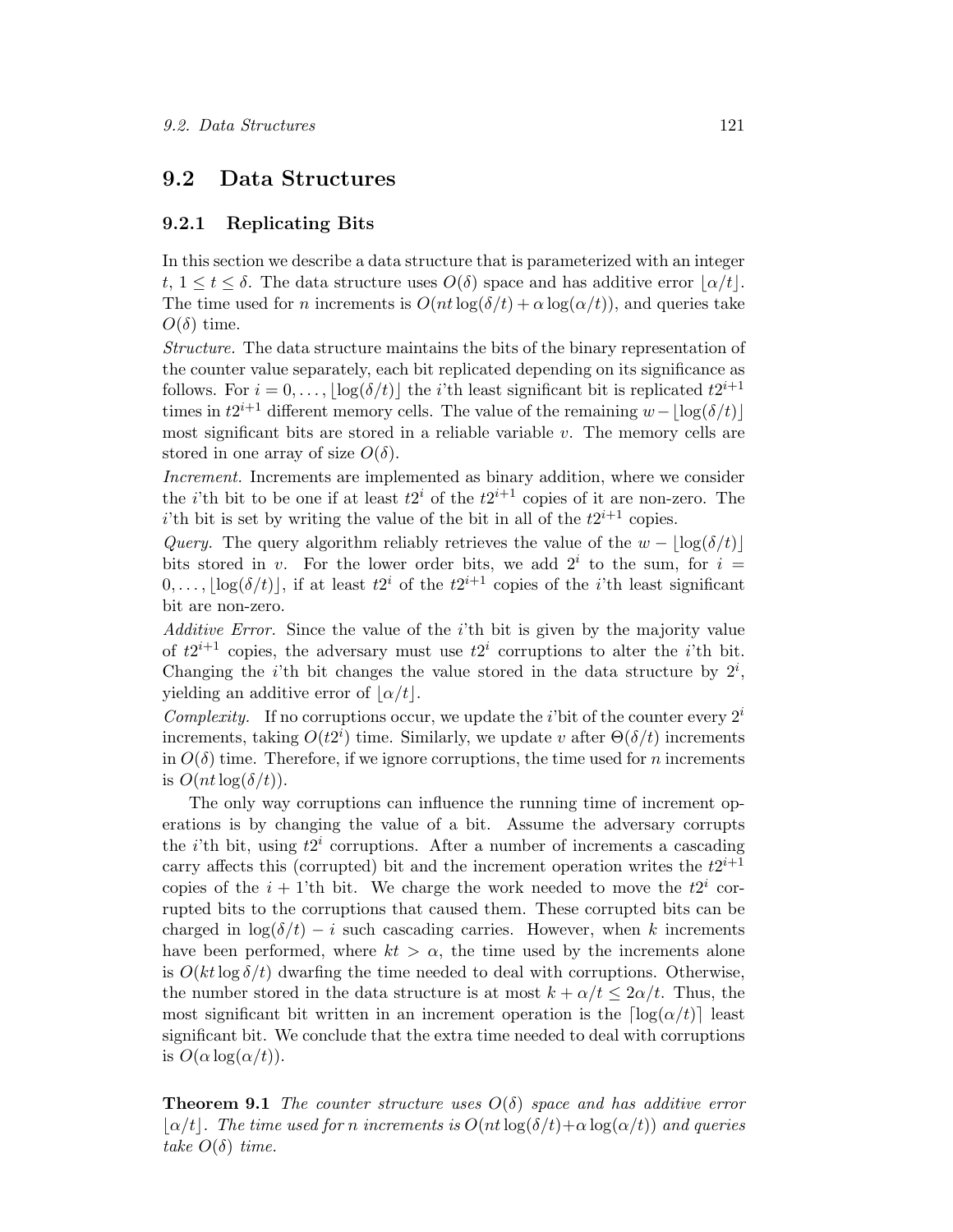Trading off Additive Error for Increment Time We can reduce the time for n increments to  $O(n + \alpha \log \alpha)$  by storing the  $\log \log \delta$  least significant bits in the same memory cell. For  $i = |\log \log \delta| + 1, \ldots, \log \delta$  the *i*'th least significant bit is replicated in  $2^{i+1}/\lfloor \log \delta \rfloor$  memory cells. The remaining bits are stored in a reliable value v as before. One corruption can change the  $\log \log \delta$ least significant bits causing an additive error of at most  $|\log \delta|$ , and  $2^{i}/|\log \delta|$ corruptions are needed to corrupt the i'th bit. The increment and the query are basically the same.

**Corollary 9.1** The counter structure uses  $O(\delta)$  space and has additive error  $\alpha \log \delta$ . The time used for n increments is  $O(n + \alpha \log \alpha)$  and queries use  $O(\delta)$ time.

### <span id="page-133-0"></span>9.2.2 Round-Robin Counting

In this section we describe a data structure that uses  $O(\delta)$  space and has  $O(\alpha^2)$ additive error. Increments are supported in constant time, and queries use  $O(\delta^2)$  time.

Structure. The data structure consists of an array A of  $k = 2\delta + 3$  integers  $C_1, \ldots, C_k$  used as counters, and a round-robin index *i*. The structure is initialized by setting all counters to zero and  $i$  to one. We denote by *corrupted* counter a counter that has been changed directly by the adversary.

Increment. If i is not in the range  $1, \ldots, k$ , it has been corrupted and we reset it to one. Next, we increment first  $C_i$  and then i. If i becomes  $k+1$  we set it to one. Note that i could have been corrupted to a value in  $1, \ldots, k$ , but we do not check if this happened.

Let  $v_j$  be the number of times the increment algorithm has incremented  $C_j$ , and let  $v = \sum_{j=1}^{k} v_j$  denote the correct value of the counter. If no corruption has taken place, then  $C_1 = \cdots = C_r = d+1$  and  $C_{r+1} = \cdots = C_k = d$ , where  $d = \lfloor v/k \rfloor$  and  $r = v \mod k$ . Furthermore, if no counter has been corrupted,  $v = \sum_{j=1}^{k} C_j$ , regardless of corruptions of the round robin index *i*.

Query. Let  $\alpha_i$  be the number of times i has been corrupted. The key observation for the query algorithm is that for any two uncorrupted counters,  $C_a$  and  $C_b$ , we have  $|v_a - v_b| \leq \alpha_i + 1$ , which means that  $|v/k - v_a| \leq \alpha_i + 1$ .

First, we compute a value  $m$  larger than or equal to at least one uncorrupted counter, and smaller than or equal to at least one uncorrupted counter. Since the difference between two uncorrupted counters is at most  $\alpha_i + 1, m \in \{\frac{v}{k} - \frac{1}{k}\}$  $\alpha_i - 1, \frac{v}{k} + \alpha_i + 1$ . After computing m, simply returning mk yields an additive error of  $O((\alpha+1)k) = O((\alpha+1)\delta)$ . To improve the additive error we locate  $O(\alpha)$  counters which are too far from m and ignore them.

We store m in safe memory and compute it as in  $\lbrack C1 \rbrack$  as follows. Initially, we set m to  $-\infty$ . The k counters are scanned [k/2] times. In each iteration we update m to the minimum counter larger than the current m. Since  $k = 2\delta + 3$ , after  $\lfloor k/2 \rfloor$  iterations there exist two uncorrupted counters, such that one is smaller and one is larger than  $m$ .

Next, we find a bound,  $x$ , on the number of the counters that are too far away from  $m$  as follows. Initially, we set  $x$  to one. Then, the number of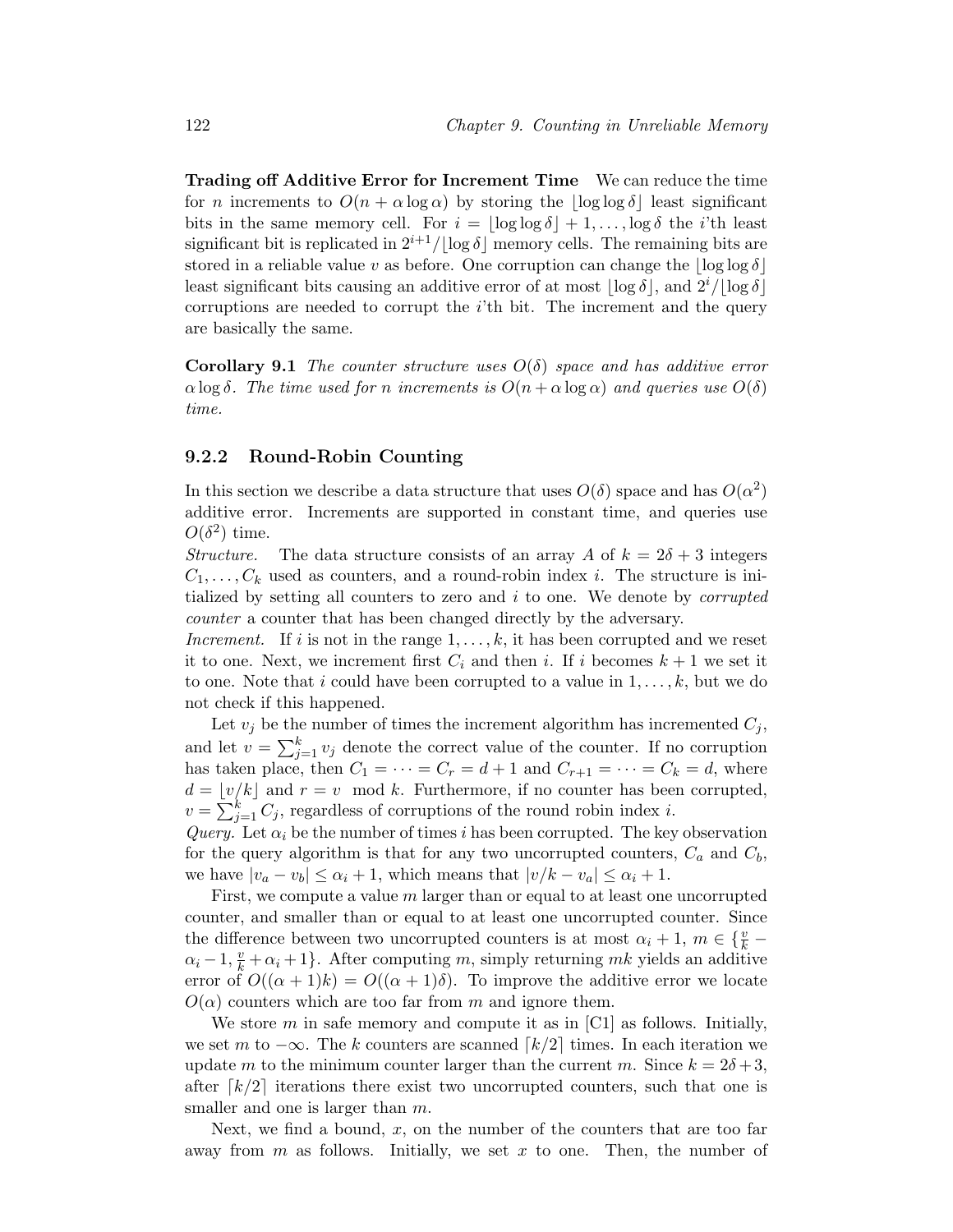counters c outside the range  $\{m - x, \ldots, m + x\}$  is counted in a scan. If  $c \geq x$ we increment  $x$  and recompute  $c$ . This process ends when  $x$  becomes larger than  $c$ . Finally, we scan the  $k$  counters maintaining a sum, initially zero, in safe memory. If a counter stores a value in the range  ${m-x, m+x}$  we add it to the sum. If a counter is outside the range, it is far from  $m$ , and we add  $m$ to the sum. Finally, we return the computed sum.

Additive Error. Let  $\alpha_c$  be the number of times a counter was corrupted by the adversary. By definition,  $\alpha_i + \alpha_c = \alpha \leq \delta$ . First we recall that for any two uncorrupted counters,  $C_a$  and  $C_b$ , we have  $|v_b - v_a| \leq 1 + \alpha_i$ , and that the value of m is in the range  $\{\frac{v}{k} - \alpha_i - 1, \frac{v}{k} + \alpha_i + 1\}$ . Therefore, if  $x \ge \alpha_i + 1$  in the above algorithm, then  $c$ , the number of counters that are not in the range  ${m-x, m+x}$ , is at most  $\alpha_c$ , the number of counter corruptions. At most  $\alpha_c$  corrupted counters can be counted by c, and we conclude that when the algorithm terminates, then  $x \leq \alpha_i + \alpha_c + 1$ .

Let S be the set of counters not counted by  $c$ , i.e. all counters in the range  ${m-x, m+x}$ . All uncorrupted counters in S are unchanged and do not contribute to the error. Let  $C_j$  be a corrupted counter in S. By definition of m and x we know that  $|v_j - C_j| \le |v_j - m| + |m - C_j| \le \alpha_i + 1 + x \le 2\alpha + 1$ . Therefore, each corrupted counter in S can affect the additive error by  $O(\alpha)$ . We add m to the result for all counters outside the range  $\{m-x, m+x\}$ . By definition of m, the value for uncorrupted counters not in  $S$  differs from m by at most  $\alpha_i + 1$ . Similarly, for any corrupted counter  $C_i$  not in S the difference between m and  $v_i$  is at most  $\alpha_i + 1$ . There are at most  $x = O(\alpha)$  counters not in S, and at most  $\alpha_c$  corrupted counters in S, leading to an additive error of  $O(\alpha^2)$ .

Complexity. The increment operation uses  $O(1)$  time to update a counter and the round robin index. The query time is given by the time used to compute m and x, that is  $O(\delta^2)$ .

**Theorem 9.2** The counter data structure described uses  $O(\delta)$  space and has an additive error of  $O(\alpha^2)$ . Increments are supported in  $O(1)$  time and queries in  $O(\delta^2)$  time.

#### <span id="page-134-0"></span>9.2.3 Counting by Scanning Bits

We describe a counter data structure that uses  $O(\delta)$  space with additive error  $\alpha$ . It performs *n* increments in  $O(n + \alpha \sqrt{\delta})$  time, and answers queries in  $O(\delta)$ time. First, we describe a simpler data structure with an additive error of  $\alpha$ that supports *n* increments in  $O(n + \alpha\delta)$  time. Subsequently, we reduce the cost for *n* increments to  $O(n + \alpha\sqrt{\delta}).$ 

Structure. The data structure stores an array A of  $\delta$  memory cells, a reliable variable v, and a round-robin index i. Each cell of  $A$  is used to store a single bit. We initialize all values in  $A$  to zero,  $v$  to zero, and  $i$  to one.

Increment. If  $A[i] = 0$  we set  $A[i] = 1$  and set  $i = 1 + (i+1 \mod \delta)$ . Otherwise, we count the number of non-zero entries in A. We add this number plus one (for the current increment) to  $v$  and set all entries in  $A$  to zero.

Query. We count the number  $v'$  of non-zero entries in A, retrieve v, and return  $v + v'$ .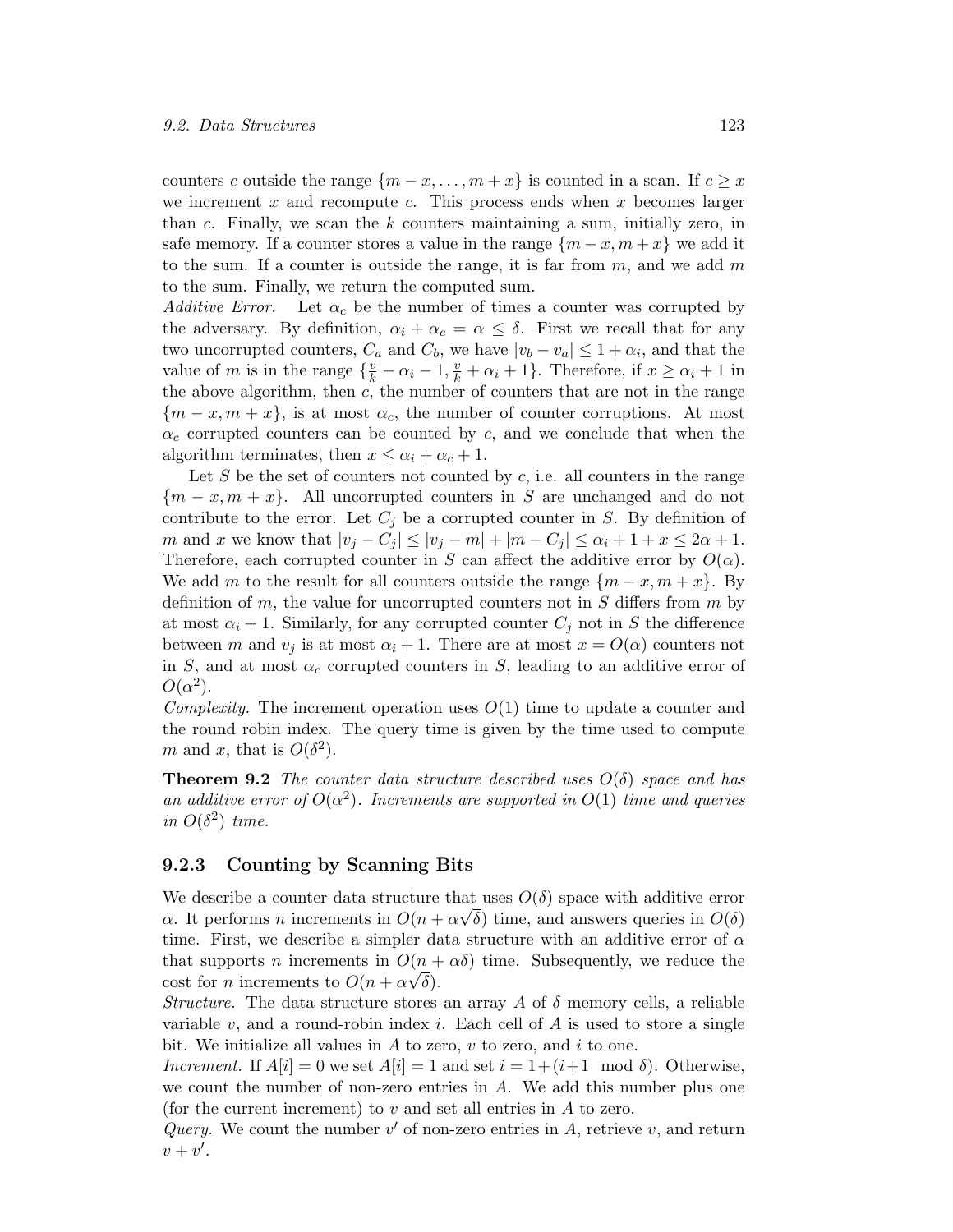Additive Error. Every time we add a value, k, to the reliable value v in an increment we have seen  $k-1$  non-zero entries in A. The only way a cell in A can be non-zero is if it was set to one by an earlier increment operation, or the adversary corrupted it. Conversely, a cell is set to zero either after updating the reliable value or by a corruption. Thus, the number returned by a query differs by at most  $\alpha$  from the actual number of increments performed.

Complexity. If no corruptions occur, the increment operation takes  $O(1)$  amortized time, since setting a value in A to one takes  $O(1)$  time and updating v takes  $O(\delta)$  time and occurs every  $\delta + 1$  increments. Every corruption to the round robin index i or an element of A can force us to scan A and reliably add a value to v, and this takes  $O(|A| + \delta) = O(\delta)$  time. Therefore, n increments take  $O(n + \alpha \delta)$  time.

**Improving Increment Time by Packing** We improve the time used for  $n<sub>o</sub>$ increments to  $O(n + \alpha \sqrt{\delta})$  by packing elements in A to an auxiliary array. In addition to the reliable value v and the array A of size  $\delta$ , we store an array P of size δ, which is logically divided into  $\Theta(\sqrt{\delta})$  blocks of  $\sqrt{\delta}$  consecutive memory cells.

Increment. First, we test if i is in the range  $\{1,\ldots,\delta\}$ . If not then i has been corrupted and we set it to one. Then, we test whether  $A[i] = 0$  and if so, we set  $A[i] = 1$  and increment i. If i becomes  $\delta + 1$  we set i to one. However, unlike the simpler data structure, if  $A[i] \neq 0$ , a packing phase is initiated. In the packing phase we scan A from left to right starting from  $A[1]$  until we encounter a zero, or the end of  $A$  is reached. During the scan we count the amount,  $c$ , of non-zero entries read and set all these entries to zero. After the scan  $i$  is set to one. Then, we set c entries in P to one as follows. Let  $d_i$  be the index in P of the first element in the j'th logical block. We scan P from  $d_1$ . If we see an entry storing a zero, we set it to one, and decrement c. If we see something else we go to the start of the following logical block and continue. We stop the packing phase when c reaches zero or a non-zero element, or the boundary of the last block is found. If  $c > 0$  after the packing phase, we count the amount of non-zero elements in  $A$  and  $P$  in a scan and set all entries to zero. This count summed with  $c$  is added to  $v$ .

*Query.* The query operation returns the sum of v and the number of ones in A and P.

Additive Error. Similarly to the simpler data structure, each corruption can only change the value of the data structure by one. It follows that the additive error is  $\alpha$ .

Complexity. We analyze the time used between two consecutive updates of  $v$ and this time-frame we denote a round. The array A consists of a number of sections of non-zero elements separated by zeros. Note that the packing phase removes at least one section. If no corruptions occur, increments can only extend sections. A corruption, of a cell in  $A$  or of the index  $i$ , may extend a section, connect two sections, create a section or split an existing section in two. The same things can happen in an increment following a corruption of the index i. Thus, the number of sections created during a round is bounded by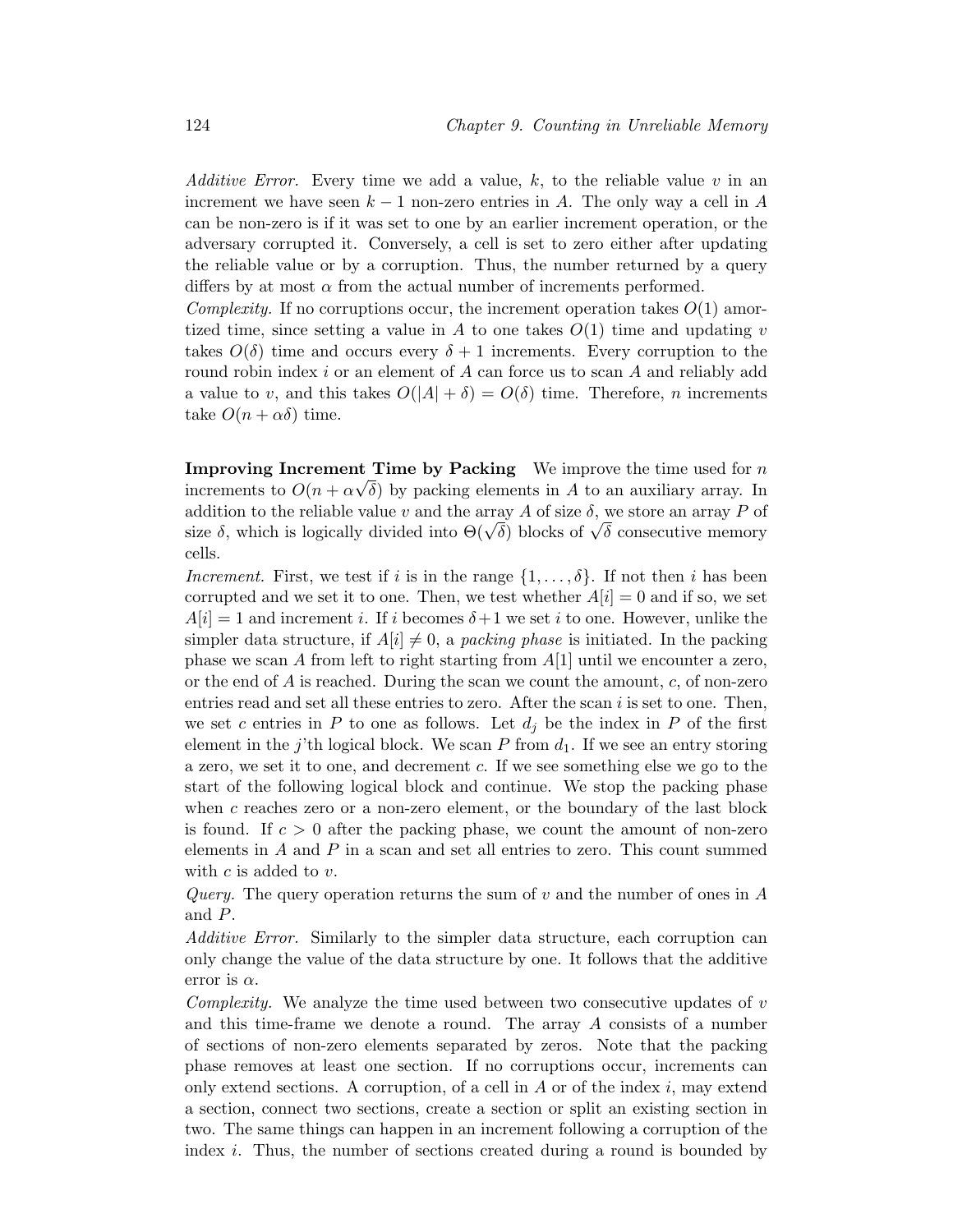one plus the number of corruptions, and a section is moved only once in  $P$ .

Moving t non-zero entries from A to P in a packing phase takes  $O(t + \sqrt{\delta})$ time, and the clean ending the round takes  $O(\delta)$  time. Let  $c_p$  be the number of increments and  $\alpha_p$  be the number of corruptions in the p'th round. Since the packing phase is called at most  $\alpha_p + 1$  times, the time used in the p'th round is  $O(c_p + \alpha_p \sqrt{\delta} + \delta)$ . We show that the  $O(\delta)$  time used for the clean can be payed for by the  $c_p$  increments and the  $\alpha_p$  corruptions, by charging  $O(1)$  per increment and  $O(\sqrt{\delta})$  per corruption.

If we copy elements to the  $i$ <sup>th</sup> logical block in  $P$  in a packing phase and If we copy elements to the *t* th logical block in  $P$  in a packing phase and encounter a non-zero entry before filling all the  $\sqrt{\delta}$  cells, at least one cell in the block is corrupted. Furthermore, we never put elements in the  $i$ <sup>th</sup> block again unless a new corruption occur, setting a zero in the first entry of the block. This means that the only block that is changed by a packing phase that is not completely filled or has a cell that has been corrupted since the last time it was updated, is the last block considered in the phase.

When an increment performs a clean, ending the round, the first block of all logical blocks contained a non-zero entry during the packing phase. We an identical blocks contained a non-zero entry during the packing phase. We<br>categorize the  $\sqrt{\delta}$  logical blocks as *filled* blocks, *corrupted* blocks, and *last* blocks. A filled block is a logical block which a packing phase has filled with  $\bar{\mathcal{L}}$  $\sqrt{\delta}$  non-zero entries, a corrupted block contains a cell that has been corrupted during the round and which is not filled, and a last block is a block that does not contain a corrupted cell, but was not completely filled during the packing phase that put a one in the first entry of the block.

There are at most  $\alpha_p + 1$  packing phases in a round, thus at most  $\alpha_p + 1$ last blocks, and at most  $\alpha_p$  corrupted blocks. If there are f filled blocks then we have performed at least  $f\sqrt{\delta-\alpha_p}$  increments in the round. This means that we nave performed at least  $f \vee \sigma - \alpha_p$  increments in the round. This means that there are  $\sqrt{\delta} - f$  other blocks (corrupted, last) and since there are  $O(\alpha_p)$  blocks there are  $\sqrt{v} - f$  other blocks (corrupted, last) and since there are  $O(\alpha_p)$  blocks that are not filled,  $\sqrt{\delta} - f = O(\alpha_p)$ . We have charged each increment  $\Theta(1)$ , which means that the increments have payed at least  $f\sqrt{\delta} - \alpha_p$ . It remains which means that the increments have payed at least  $f \vee \theta - \alpha_p$ . It remains<br>to charge  $\delta - (f \sqrt{\delta} - \alpha_p) = \sqrt{\delta} (\sqrt{\delta} - f) + \alpha_p$  to the  $\alpha_p$  corruptions. Since charge  $\delta - (J\sqrt{\delta} - \alpha_p) = \sqrt{\delta(\sqrt{\delta} - J)} + \alpha_p$  to the  $\alpha_p$  corruptions. Since  $\delta - f = O(\alpha_p)$ , we have charged enough if each corruption pays  $\Theta(\sqrt{\delta})$ . We conclude that *n* increments take  $O(n + \alpha\sqrt{\delta})$  time.

**Theorem 9.3** The counter data structure uses  $O(\delta)$  space and has additive error  $\alpha$ . The time used for n increments is  $O(n+\alpha\sqrt{\delta})$  and queries are answered in  $O(\delta)$  time.

#### <span id="page-136-0"></span>9.2.4 Using Randomization to Obtain Fast Increments

In this section we describe a randomized data structure that uses  $O(\delta)$  space and has additive error  $\alpha$ . The expected time used for n increments is  $O(n)$ , and queries are supported in  $O(\delta)$  time in the worst case. The data structure is similar to the data structures in Section [9.2.3](#page-134-0) but randomization is used to find an empty cell fast.

Structure. The data structure stores an array A of size  $k = 3\delta$  and a resilient variable  $v$ . Initially,  $v$  and all entries in  $A$  are set to zero.

Increment. We pick a random index  $r \in \{1, \ldots, k\}$  and probe  $A[r]$ . If  $A[r] = 0$ , we set  $A[r] = 1$  and return. Otherwise, the probe *failed* and we do one of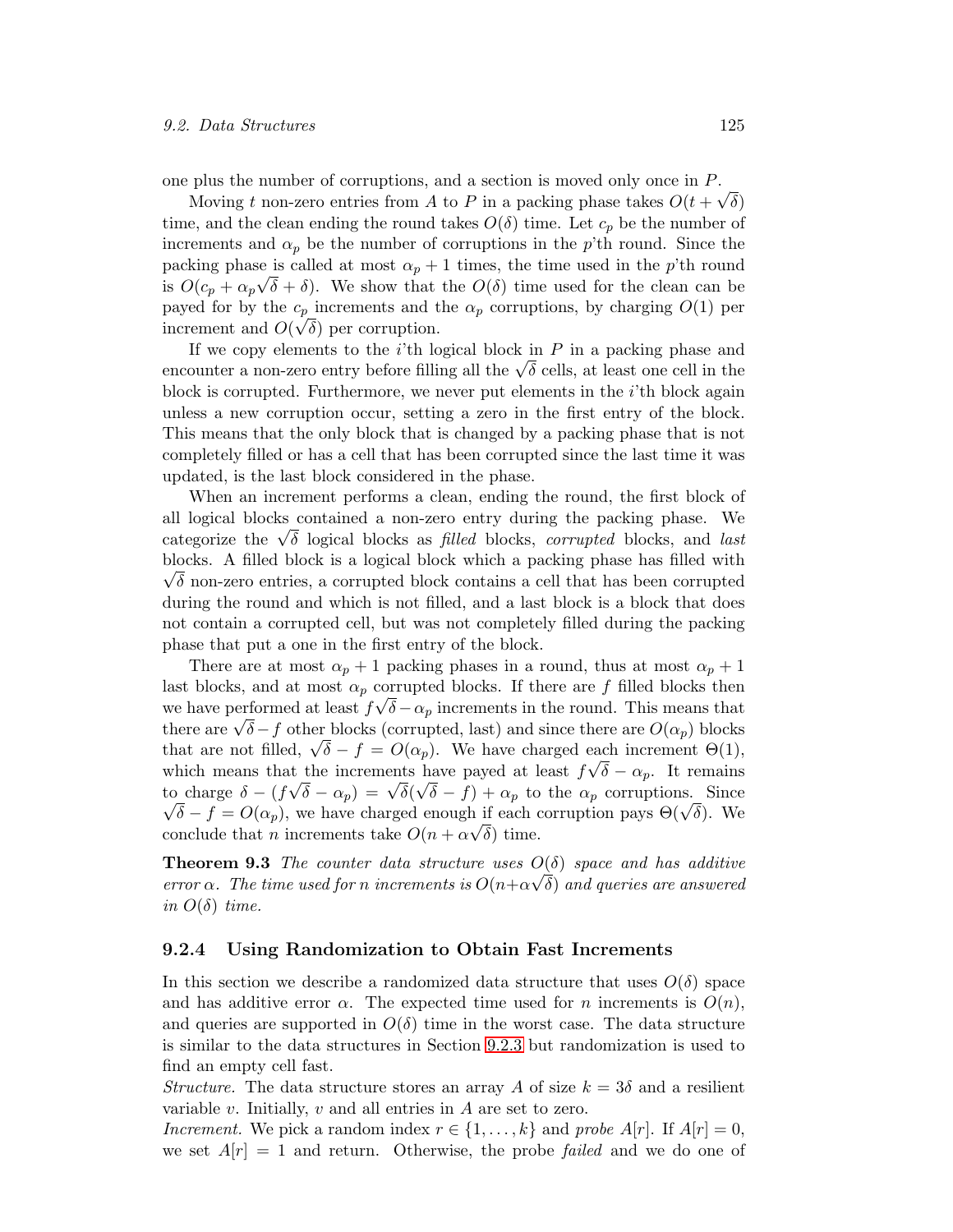two things: with probability  $\frac{k-1}{k}$  we restart the increment operation and with probability  $\frac{1}{k}$  we clean the array. The clean operation counts the number of non-zero entries in A and adds this plus one (the current increment) to the reliable value  $v$ , then it sets all entries in  $A$  to zero.

Query. The query operation is the same as the one in Section [9.2.3,](#page-134-0) it simply counts the number of non-zero entries in A and returns the sum of this number and v.

Additive Error. As in Section [9.2.3](#page-134-0) the additive error is  $\alpha$  since each unreliable array entry contributes at most one to the result.

Complexity. The query operation simply scans A and retrieves v in  $O(\delta)$  time. The expected time analysis of the increment operation is more involved. The sequence of n increments is logically divided into  $n/t$  rounds of  $t = \lfloor \delta/2 \rfloor$ increments. We prove that the expected cost of each round is  $O(t)$ , and then the bounds follow from linearity of expectation. We split each full round in two parts, the first part consists of the increments performed before the first clean in the round, and the remaining increments are the second part. If a round does not do a clean, we additionally charge for repeatedly doing failed probes until a clean would be performed. When the first part starts, the state of the array A could be anything. When the second part starts, the array stores only zero values. We divide the cost of the t increments into three.

The cost of successful probes, the cost of failed probes and the cost of doing cleans. The cost of the successful probes is  $O(t)$ . The cost of failed probes, is divided into two, a cost for the failed probes in the first part and a cost for the failed probes in the second part. The first part ends when the first clean is performed. We charge the first failed probe in each increment to the increment itself. The remaining number of failed probes is upper bounded by the number of times we restart the increment operation before we clean, and a clean is performed with probability  $\frac{k-1}{k}$ . Thus, the probability of doing exactly f additional failed probes is  $(\frac{k-1}{k})^f \frac{1}{k}$ . This means that the expected cost of failed probes in the first part is bounded by  $t + \sum_{f=0}^{\infty} f(\frac{k-1}{k})$  $\frac{-1}{k}$ ) $f(\frac{1}{k})$  $\frac{1}{k}$ ) =  $O(t)$ . In the second part we place at most  $t$  ones in  $A$  and the adversary can at most introduce  $\delta$  non-zero entries. Therefore, during each increment in the second part, half of the entries in A contains a zero. This means that for each increment in the second part we expect to do one failed probe implying that the expected cost of failed probes in the second part is linear in the number of increments. Each round makes one clean in the first part, and for each increment in the second part, the probability of doing a clean is at most  $\frac{1}{2} \sum_{f=1}^{\infty} \frac{1}{2^j}$  $\frac{1}{2^f}$  $\left(\frac{k-1}{k}\right)$  $(\frac{-1}{k})^{f-1} \frac{1}{k} \leq$  $2/k$ . Thus, the expected cost for doing cleans in the second part is  $O(1)$  per increment, we conclude that the expected cost of a full round is  $O(t)$ .

Only the last round remains. If this is the first round, it has no first part, and by the analysis above the cost of this round is linear in the number of increments. If the last round is not the first round, the expected cost is  $O(\delta)$ even if zero increments has been performed. We charge this cost to the second to last round.

**Theorem 9.4** The counter data structure described uses  $O(\delta)$  space and has additive error  $\alpha$ . The expected time used for n increments is  $O(n)$ , and queries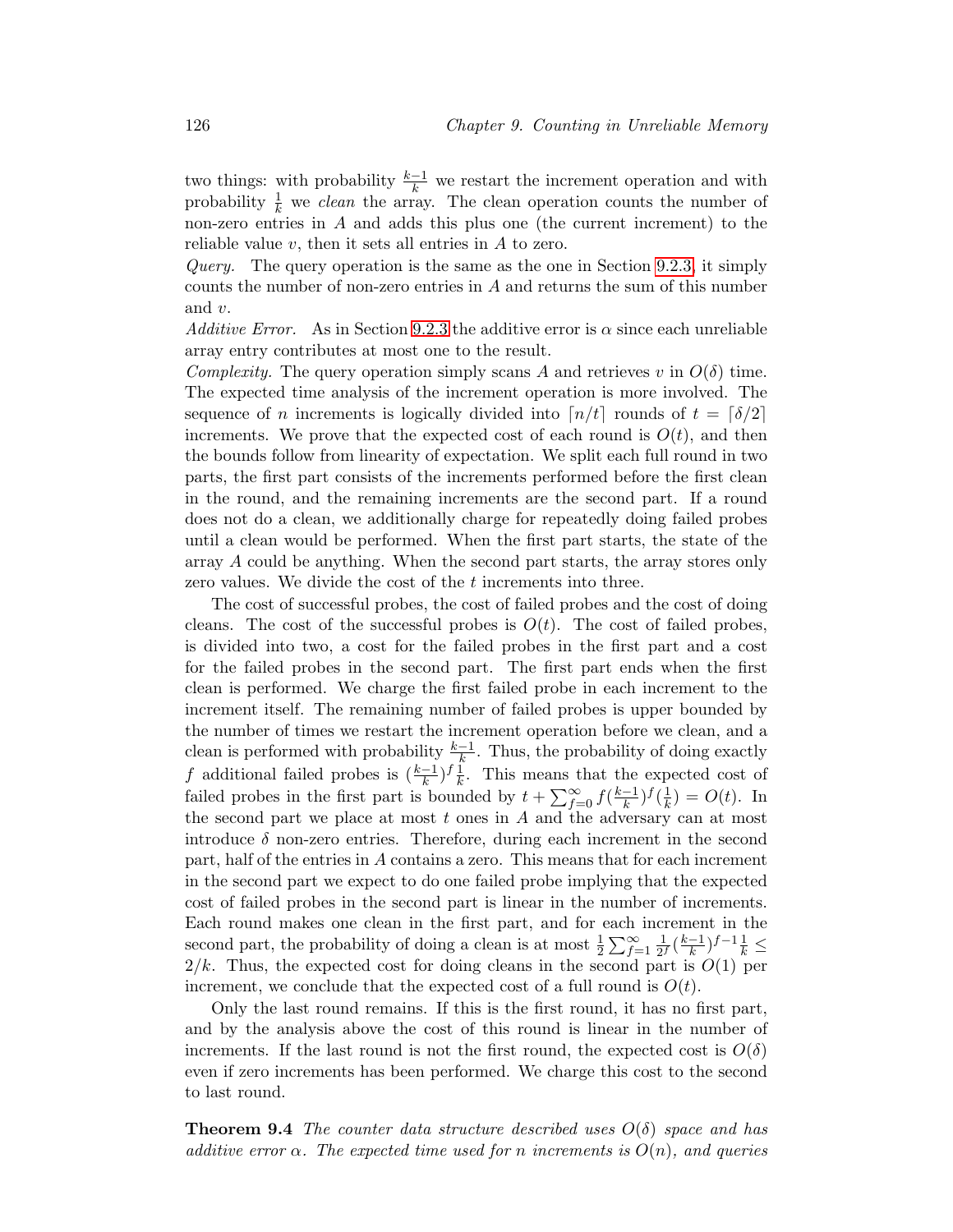use  $O(\delta)$  time.

## 9.3 Open Problems

The main open problem is whether there exists a data structure that given any  $t \geq 1$  has additive error  $O(\alpha/t)$ , supports increments in  $O(t)$  time and queries in  $O(\delta)$  time. One resilient counter needs  $\Omega(\delta)$  space. It would be interesting to see if one can store k counters using  $o(k\delta)$  space with each counter having a non-trivial bound on the additive error. Most of the counters presented require  $\Theta(\delta)$  space for a reliable variable which seems hard to share among several counters. It may be interesting to see if one can use the safe memory to store some state to achieve this and possibly circumventing the lower bound tradeoff between increments and additive error.

Most resilient algorithms use the majority algorithm from [23] to implement reliable variables. The majority algorithm is defined for promise problems where we know that a majority element exists in the input. It would be interesting to solve the more general problem of finding the mode (most frequently occurring element). An  $o(\delta^2)$  algorithm for this problem could help improve the query time of the counter from Section [9.2.2.](#page-133-0) We have considered counters that can increment and decrement by one. A natural extension of this is to consider general counters where an increment operation is parameterized by a value  $\Delta$ to be added to the counter. Similar lower bounds apply: if  $\Delta$  is unbounded and the update time is  $o(\delta)$  then adversary is able to simulate an addition of an arbitrary variable. We therefore need to find a different error metric for general counters or alternatively investigate if there are efficient algorithms when  $\Delta < \delta$ .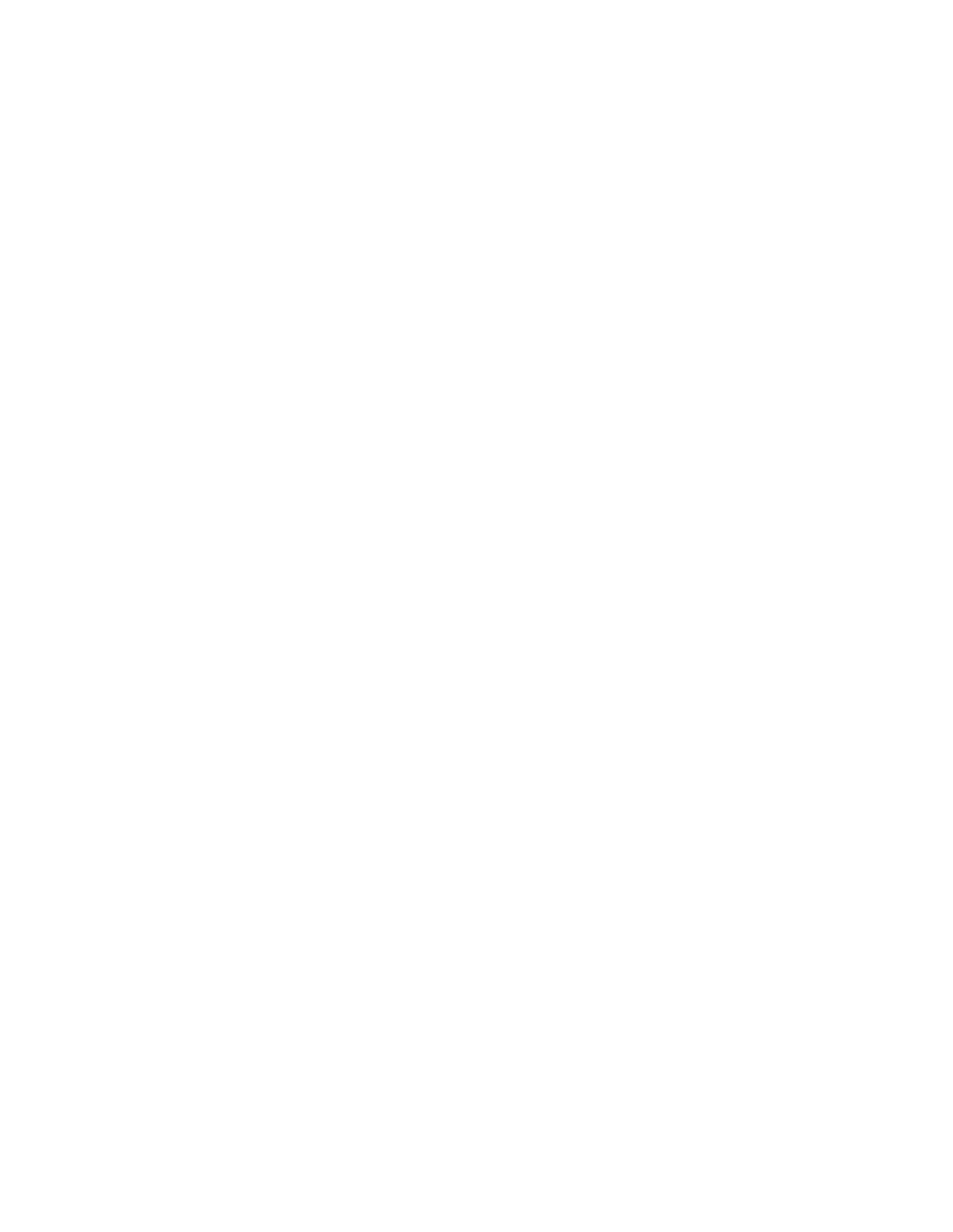# Bibliography

## Papers included in this thesis

- [D1] G. S. Brodal, R. Fagerberg, A. G. Jørgensen, G. Moruz, and T. Mølhave. Optimal resilient dynamic dictionaries. Technical report, DAIMI PB-585, Department of Computer Science, Aarhus University, 2007.
- [D2] G. S. Brodal and A. G. Jørgensen. A linear time algorithm for the k maximal sums problem. In Proceedings of the 32nd International Symposium Mathematical Foundations of Computer Science, pages 442–453, 2007.
- [D3] G. S. Brodal and A. G. Jørgensen. Selecting sums in arrays. In Proceedings of the 19th International Symposium on Algorithms and Computation, pages 100–111, 2008.
- [D4] G. S. Brodal and A. G. Jørgensen. Data structures for range median queries. In Proceedings of the 20th International Symposium on Algorithms and Computation, pages 822–832, 2009.
- [D5] G. S. Brodal, A. G. Jørgensen, and T. Mølhave. Fault tolerant external memory algorithms. In Proc. of the 11th International Symposium on Algorithms and Data Structures, pages 411–422, 2009.
- [D6] G. S. Brodal, A. G. Jørgensen, G. Moruz, and T. Mølhave. Counting in the presence of memory faults. In Proc. of the 20th International Symposium on Algorithms and Computation, pages 842–851, 2009.
- [D7] M. Greve, A. G. Jørgensen, K. D. Larsen, and J. Truelsen. Cell probe lower bounds and approximations for range mode. Submitted.
- [D8] A. G. Jørgensen, G. Moruz, and T. Mølhave. Priority queues resilient to memory faults. In Proc. of the 10th International Workshop on Algorithms and Data Structures, pages 127–138, 2007.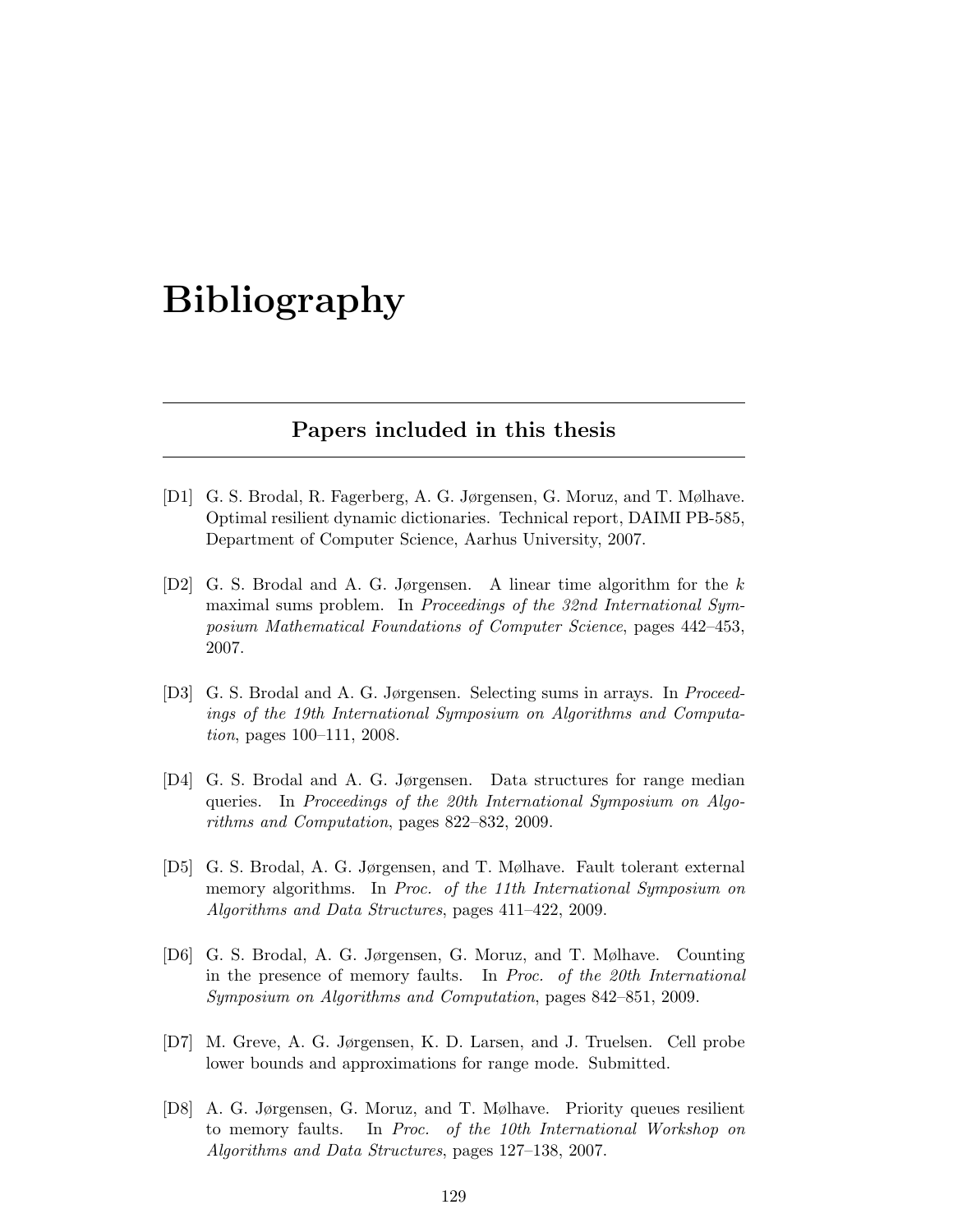## Other papers co-authered by the author

[C1] G. S. Brodal, R. Fagerberg, I. Finocchi, F. Grandoni, G. F. Italiano, A. G. Jørgensen, G. Moruz, and T. Mølhave. Optimal resilient dynamic dictionaries. In Proceedings of the 15th Annual European Symposium on Algorithms, pages 347–358, 2007.

## Other references

- [1] P. Afshani. On dominance reporting in 3D. In Proceedings of the 16th Annual European Symposium on Algorithms, pages 41–51, 2008.
- [2] A. Aggarwal and J. S. Vitter. The input/output complexity of sorting and related problems. Commun. ACM, 31:1116–1127, 1988.
- [3] L. Allison. Longest biased interval and longest non-negative sum interval. Bioinformatics, 19(10):1294–1295, 2003.
- [4] S. Alstrup, T. Husfeldt, and T. Rauhe. Marked ancestor problems. In Proceedings of the 39th Annual Symposium on Foundations of Computer Science, pages 534–543, Washington, DC, USA, 1998. IEEE Computer Society.
- [5] S. F. Altschul, W. Gish, W. Miller, E. W. Myers, and D. J. Lipman. Basic local alignment search tool. Journal of Molecular Biology, 215(3):403– 410, 1990.
- [6] R. Anderson and M. Kuhn. Tamper resistance a cautionary note. In Proc. of the 2nd Usenix Workshop on Electronic Commerce, pages 1–11, 1996.
- [7] R. Anderson and M. Kuhn. Low cost attacks on tamper resistant devices. In International Workshop on Security Protocols, pages 125–136, 1997.
- [8] L. Arge. External memory data structures. In J. Abello, P. M. Pardalos, and M. G. C. Resende, editors, Handbook of Massive Data Sets, pages 313–358. Kluwer Academic Publishers, 2002.
- [9] L. Arge, M. A. Bender, E. D. Demaine, B. Holland-Minkley, and J. I. Munro. Cache-oblivious priority queue and graph algorithm applications. In Proc. of the 34th Annual ACM Symposium on Theory of Computing, pages 268–276, 2002.
- [10] L. Arge and J. S. Vitter. Optimal external memory interval management. SIAM Journal on Computing, 32(6):1488–1508, 2003.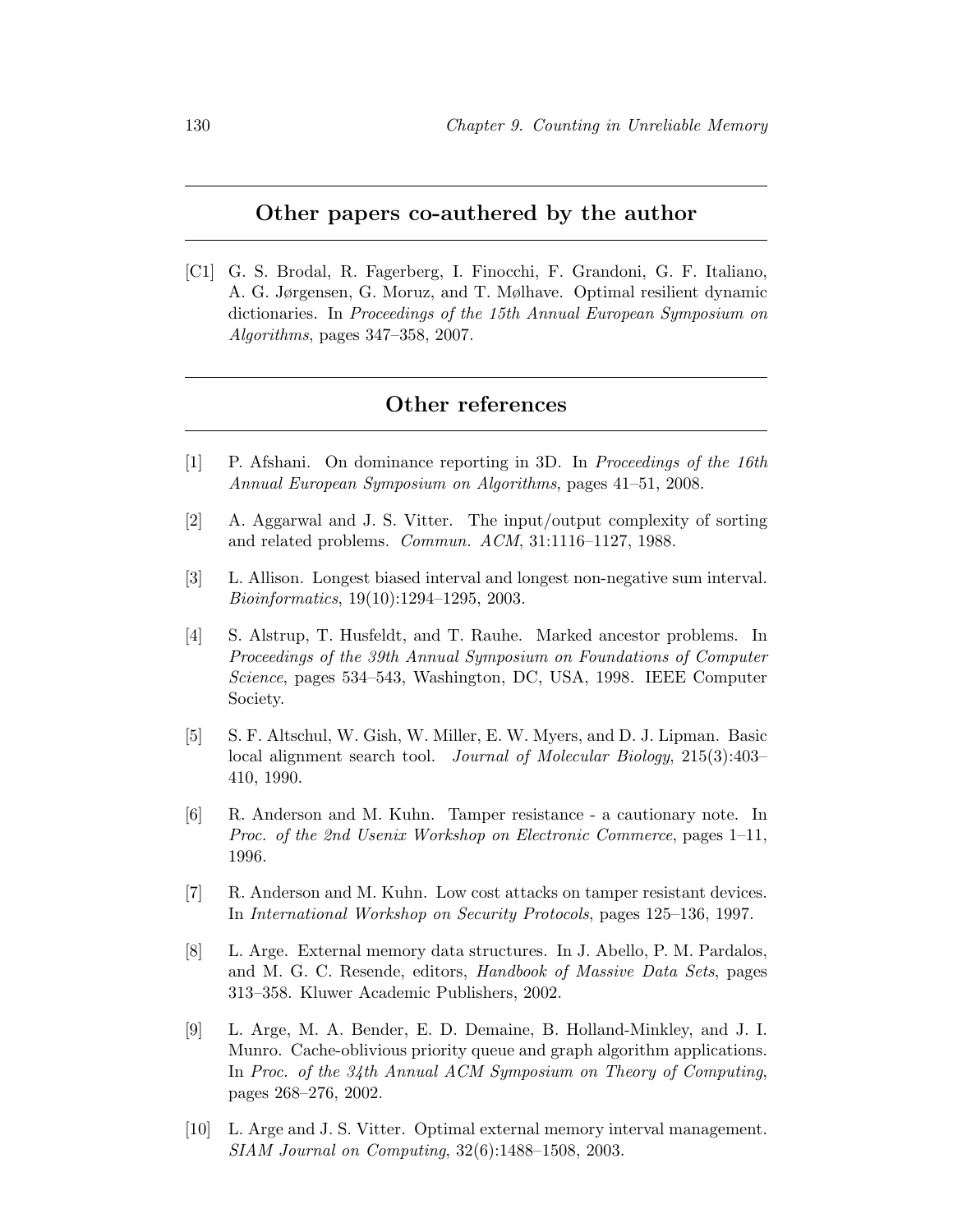- [11] Y. Aumann and M. A. Bender. Fault tolerant data structures. In Proc. of the 37th Annual Symposium on Foundations of Computer Science, pages 580–589, 1996.
- [12] S. E. Bae and T. Takaoka. Algorithms for the problem of k maximum sums and a vlsi algorithm for the k maximum subarrays problem. In Proceedings of the 7th International Symposium on Parallel Architectures, Algorithms, and Networks, pages 247–253. IEEE Computer Society, 2004.
- [13] S. E. Bae and T. Takaoka. Improved algorithms for the k-maximum subarray problem for small  $k$ . In Proceedings of the 11th Annual International Conference on Computing and Combinatorics, pages 621–631, 2005.
- [14] S. E. Bae and T. Takaoka. Improved algorithms for the k-maximum subarray problem. Comput. J., 49(3):358–374, 2006.
- [15] R. Bayer and E. McCreight. Organization and maintenance of large ordered indexes. Acta Informatica, 1:173–189, 1972.
- [16] P. Beame and F. E. Fich. Optimal bounds for the predecessor problem and related problems. Journal of Computer and System Sciences,  $65(1):38 - 72, 2002.$
- [17] F. Bengtsson and J. Chen. Efficient algorithms for k maximum sums. In Proc. of the 15th International Symposium on Algorithms and Computation, pages 137–148, 2004.
- [18] J. Bentley. Programming pearls: algorithm design techniques. Commun. ACM, 27(9):865–873, 1984.
- [19] M. Blum, R. W. Floyd, V. R. Pratt, R. L. Rivest, and R. E. Tarjan. Time bounds for selection. J. Comput. Syst. Sci., 7(4):448–461, 1973.
- [20] D. Boneh, R. A. DeMillo, and R. J. Lipton. On the importance of checking cryptographic protocols for faults. In Eurocrypt, pages 37–51, 1997.
- [21] R. S. Borgstrom and S. R. Kosaraju. Comparison-based search in the presence of errors. In Proc. of the 25th Annual ACM symposium on Theory of Computing, pages 130–136, 1993.
- [22] P. Bose, E. Kranakis, P. Morin, and Y. Tang. Approximate range mode and range median queries. In Proceedings of the 22nd Symposium on Theoretical Aspects of Computer Science, pages 377–388, 2005.
- [23] R. S. Boyer and J. S. Moore. MJRTY: A fast majority vote algorithm. In Automated Reasoning: Essays in Honor of Woody Bledsoe, pages 105– 118, 1991.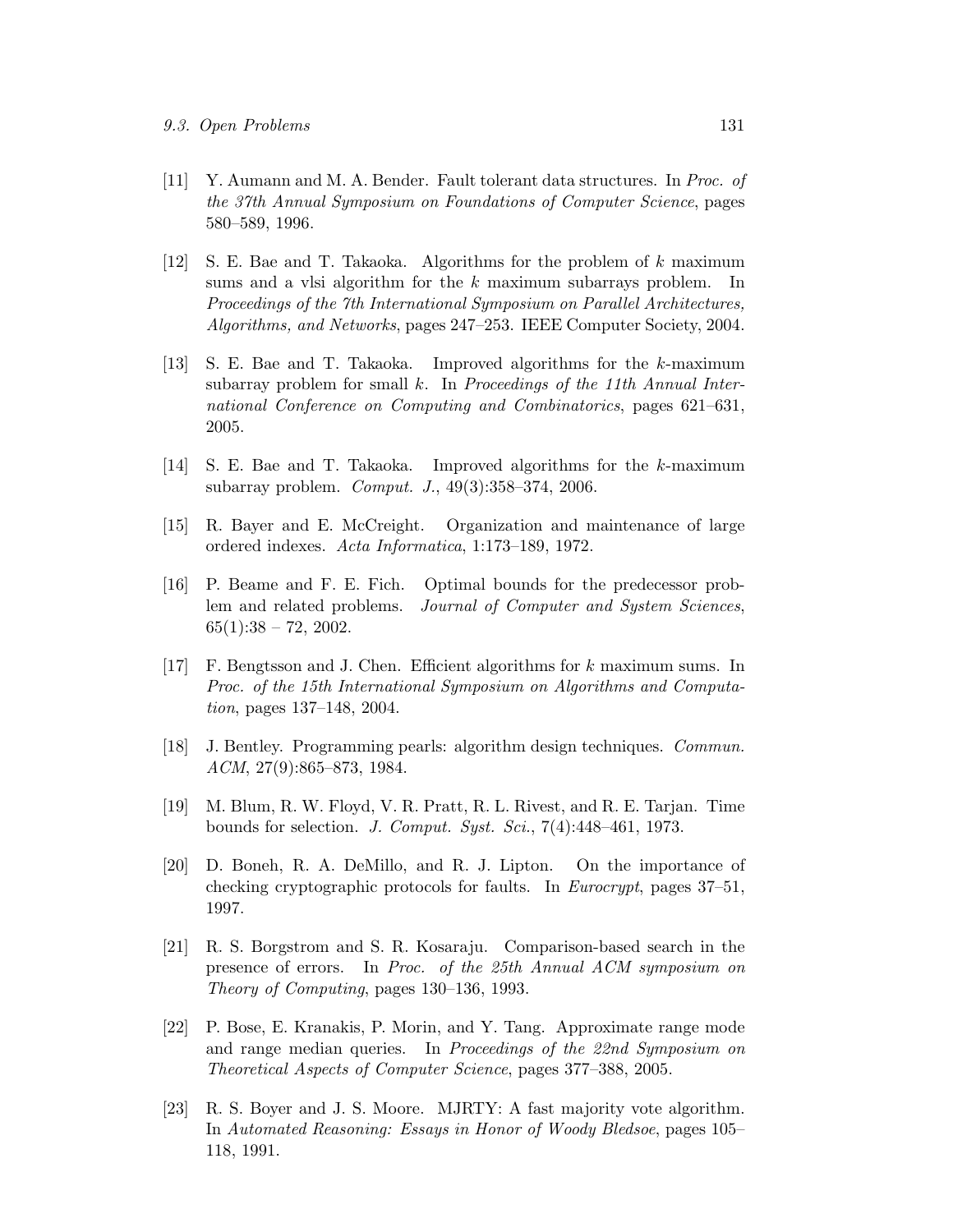- [24] G. S. Brodal, R. Fagerberg, and R. Jacob. Cache-oblivious search trees via binary trees of small height. In Proc. of the 13th Annual ACM-SIAM Symposium on Discrete Algorithms, pages 39–48, 2002.
- [25] G. S. Brodal, R. Fagerberg, and R. Jacob. Cache-oblivious search trees via trees of small height. Technical Report ALCOMFT-TR-02-53, ALCOM-FT, May 2002.
- [26] G. S. Brodal and J. Katajainen. Worst-case efficient external-memory priority queues. In Proc. of the 6th Scandinavian Workshop on Algorithm Theory, volume 1432 of Lecture Notes in Computer Science, pages 107– 118. Springer Verlag, Berlin, 1998.
- [27] K.-M. Chao and H.-F. Liu. Personal communication, February 2007.
- [28] B. Chazelle and L. J. Guibas. Fractional cascading: I. A data structuring technique.  $Algorithmica$ ,  $1(2):133-162$ , 1986.
- [29] C.-H. Cheng, K.-Y. Chen, W.-C. Tien, and K.-M. Chao. Improved algorithms for the k maximum-sums problems. Theoretical Computer Science, 362(1-3):162–170, 2006.
- [30] C. Constantinescu. Trends and challenges in VLSI circuit reliability. IEEE micro, 23(4):14–19, 2003.
- [31] C. A. Crane. Linear lists and priority queues as balanced binary trees. Technical Report STAN-CS-72-259, Dept. of Computer Science, Stanford University, 1972.
- [32] K. Diks and A. Pelc. Optimal adaptive broadcasting with a bounded fraction of faulty nodes (extended abstract). In Proc. of the 5th Annual European Symposium on Algorithms, pages 118–129, 1997.
- [33] J. R. Driscoll, N. Sarnak, D. D. Sleator, and R. E. Tarjan. Making data structures persistent. Journal of Computer and System Sciences, 38(1):86–124, 1989.
- [34] D. Eppstein. Finding the k shortest paths. SIAM J. Comput., 28(2):652– 673, 1999.
- [35] T.-H. Fan, S. Lee, H.-I. Lu, T.-S. Tsou, T.-C. Wang, and A. Yao. An optimal algorithm for maximum-sum segment and its application in bioinformatics. In Proceedings of the 8th International Conference on Implementation and Application of Automata, pages 46–66, 2003.
- [36] I. Finocchi, F. Grandoni, and G. F. Italiano. Optimal resilient sorting and searching in the presence of memory faults. In Proceedings of the 33rd International Colloquium on Automata, Languages and Programming, volume 4051 of *Lecture Notes in Computer Science*, pages 286–298. Springer, 2006.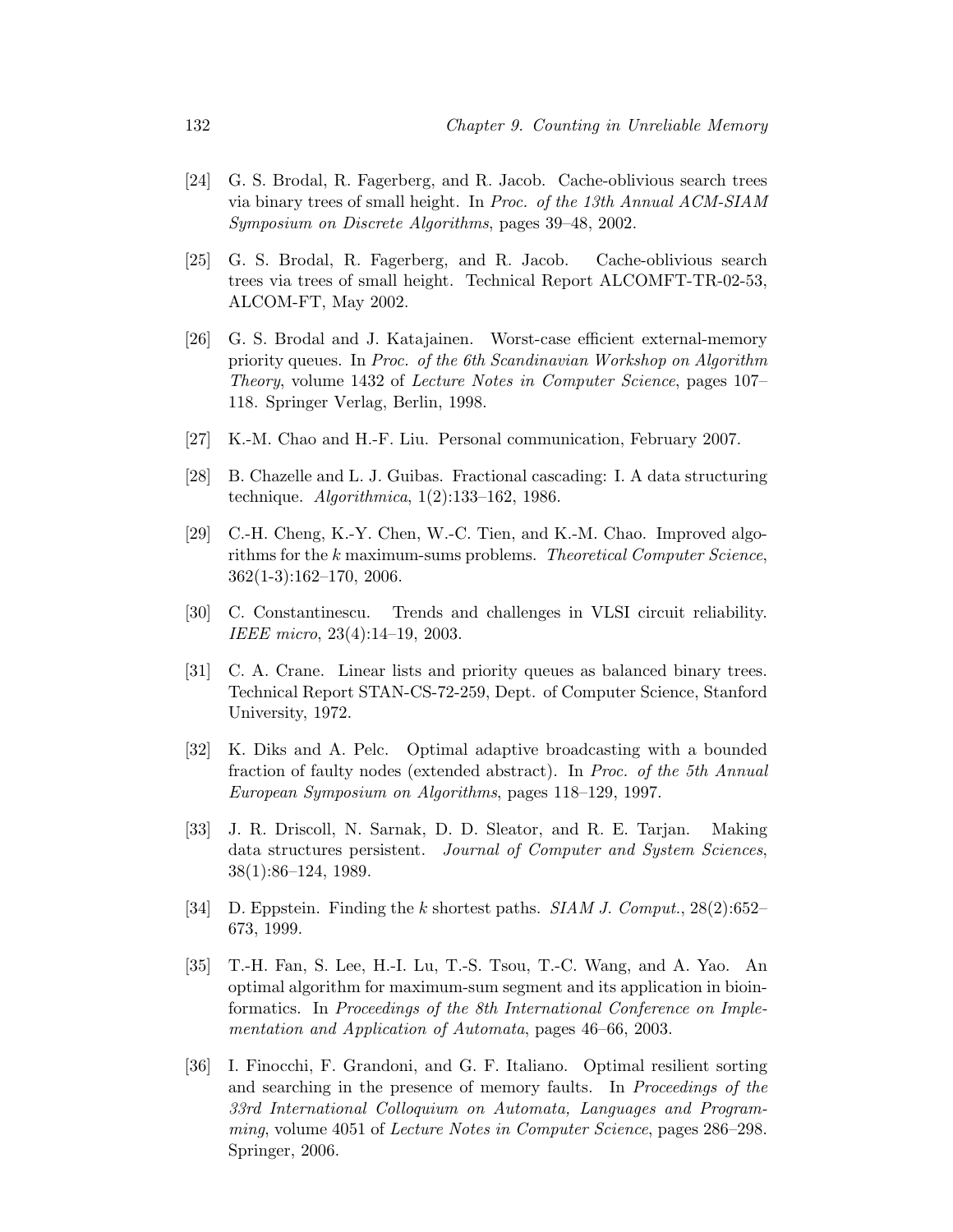- [37] I. Finocchi, F. Grandoni, and G. F. Italiano. Designing reliable algorithms in unreliable memories. Computer Science Review, 1(2):77–87, 2007.
- [38] I. Finocchi, F. Grandoni, and G. F. Italiano. Resilient search trees. In Proc. of the 18th ACM-SIAM Symposium on Discrete Algorithms, pages 547–553, 2007.
- [39] I. Finocchi and G. F. Italiano. Sorting and searching in the presence of memory faults (without redundancy). In Proc. of the 36th Annual ACM Symposium on Theory of Computing, pages 101–110, 2004.
- [40] I. Finocchi and G. F. Italiano. Sorting and searching in faulty memories. Algorithmica, 52(3):309–332, 2008.
- [41] G. N. Frederickson. An optimal algorithm for selection in a min-heap. Inf. Comput., 104(2):197–214, 1993.
- [42] G. N. Frederickson and D. B. Johnson. The complexity of selection and ranking in  $x+y$  and matrices with sorted columns. J. Comput. Syst.  $Sci., 24(2):197-208, 1982.$
- [43] T. Fukuda, Y. Morimoto, S. Morishita, and T. Tokuyama. Data mining with optimized two-dimensional association rules. ACM Trans. Database  $Syst., 26(2):179-213, 2001.$
- [44] H. N. Gabow, J. L. Bentley, and R. E. Tarjan. Scaling and related techniques for geometry problems. In Proceedings of the 16th annual ACM Symposium on Theory of Computing, pages 135–143, 1984.
- [45] T. Gagie, S. J. Puglisi, and A. Turpin. Range quantile queries: Another virtue of wavelet trees. In Proceedings of the 16th String Processing and Information Retrieval Symposium, pages 1–6, 2009.
- [46] L. Gasieniec and A. Pelc. Broadcasting with a bounded fraction of faulty nodes. Journal of Parallel and Distributed Computing, 42(1):11–20, 1997.
- [47] B. Gfeller and P. Sanders. Towards optimal range medians. In Proceedings of the 36th International Colloquium on Automata, Languages and Programming, pages 475–486, 2009.
- [48] S. Govindavajhala and A. W. Appel. Using memory errors to attack a virtual machine. In IEEE Symposium on Security and Privacy, pages 154–165, 2003.
- [49] S. Hannenhalli and S. Levy. Promoter prediction in the human genome. Bioinformatics, 17:S90–96, 2001.
- [50] S. Har-Peled and S. Muthukrishnan. Range medians. In Proceedings of the 16th Annual European Symposium on Algorithms, pages 503–514, 2008.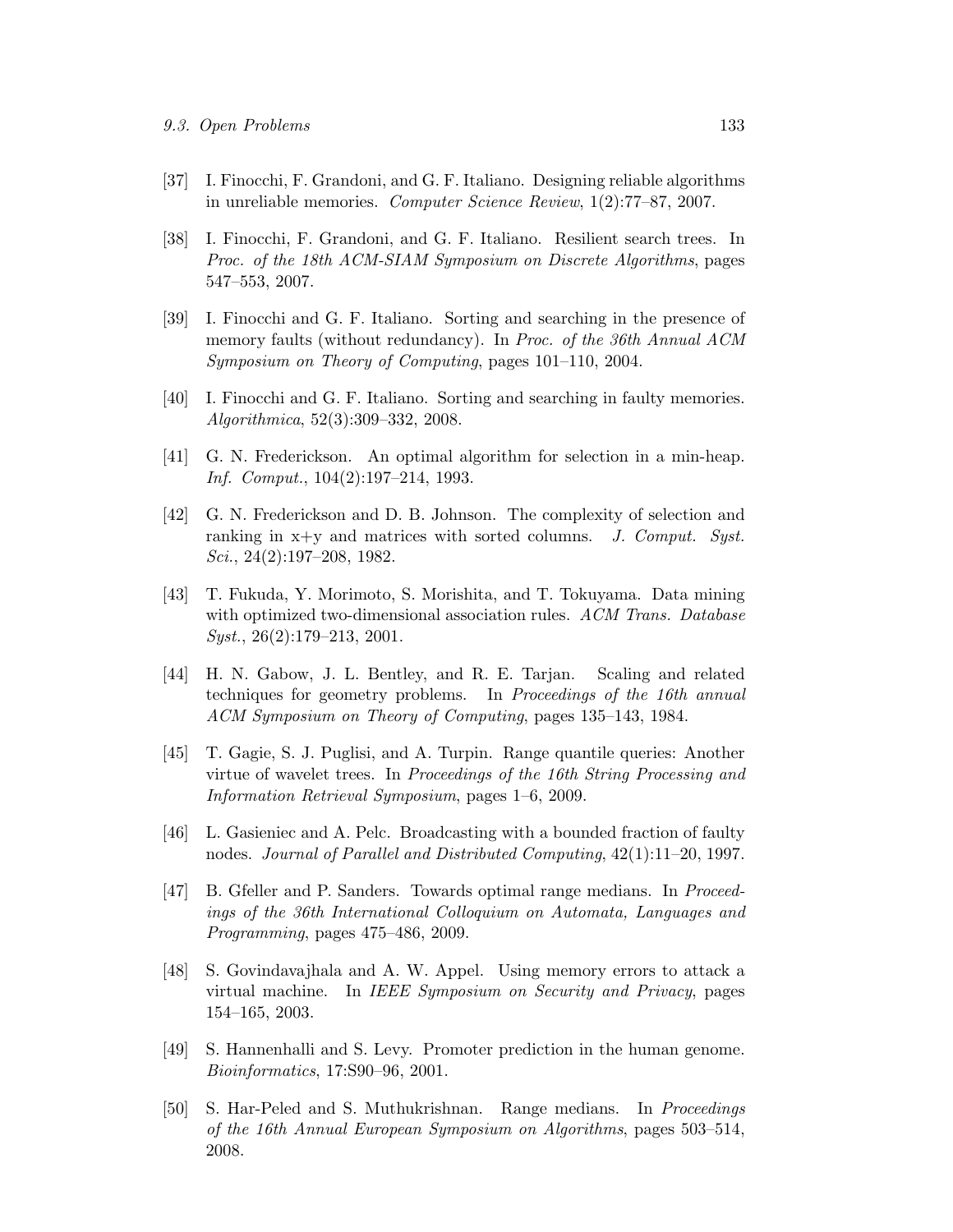- [51] D. Harel and R. E. Tarjan. Fast algorithms for finding nearest common ancestors. SIAM J. Comput., 13(2):338–355, 1984.
- [52] J. Hastad and T. Leighton. Fast computation using faulty hypercubes. In Proc. of the 21st Annual ACM Symposium on Theory of Computing, pages 251–263, 1989.
- [53] J. Hastad, T. Leighton, and M. Newman. Reconfiguring a hypercube in the presence of faults. In Proc. of the 19th Annual ACM Symposium on Theory of Computing, pages 274–284, 1987.
- [54] K. H. Huang and J. A. Abraham. Algorithm-based fault tolerance for matrix operations. IEEE Transactions on Computers, 33:518–528, 1984.
- [55] X. Huang. An algorithm for identifying regions of a dna sequence that satisfy a content requirement. Computer Applications in the Biosciences, 10(3):219–225, 1994.
- [56] G. J. Jacobson. Succinct static data structures. PhD thesis, Carnegie Mellon University, Pittsburgh, PA, USA, 1988.
- [57] J. JáJá, C. W. Mortensen, and Q. Shi. Space-efficient and fast algorithms for multidimensional dominance reporting and counting. In Proceedings of the 15th International Symposium on Algorithms and Computation, pages 558–568, 2004.
- [58] A. Joffe. On a set of almost deterministic k-independent random variables. Annals of Probability,  $2(1):161-162$ , 1974.
- [59] D. B. Johnson and T. Mizoguchi. Selecting the kth element in  $X + Y$ and  $X_1 + X_2 + \cdots + X_m$ . SIAM J. Comput., 7(2):147-153, 1978.
- [60] C. Kaklamanis, A. R. Karlin, F. T. Leighton, V. Milenkovic, P. Raghavan, S. Rao, C. D. Thomborson, and A. Tsantilas. Asymptotically tight bounds for computing with faulty arrays of processors (extended abstract). In Proc. of the 31st Annual Symposium on Foundations of Computer Science, pages 285–296, 1990.
- [61] D. E. Knuth. The art of computer programming, volume 3: (2nd ed.) sorting and searching. Addison Wesley Longman Publishing Co., Inc., 1998.
- [62] D. Krizanc, P. Morin, and M. H. M. Smid. Range mode and range median queries on lists and trees. *Nord. J. Comput.*,  $12(1):1-17$ ,  $2005$ .
- [63] S. Kutten and D. Peleg. Fault-local distributed mending. Journal of Algorithms, 30(1):144–165, 1999.
- [64] S. Kutten and D. Peleg. Tight fault locality. SIAM Journal on Comput $ing, 30(1):247-268, 2000.$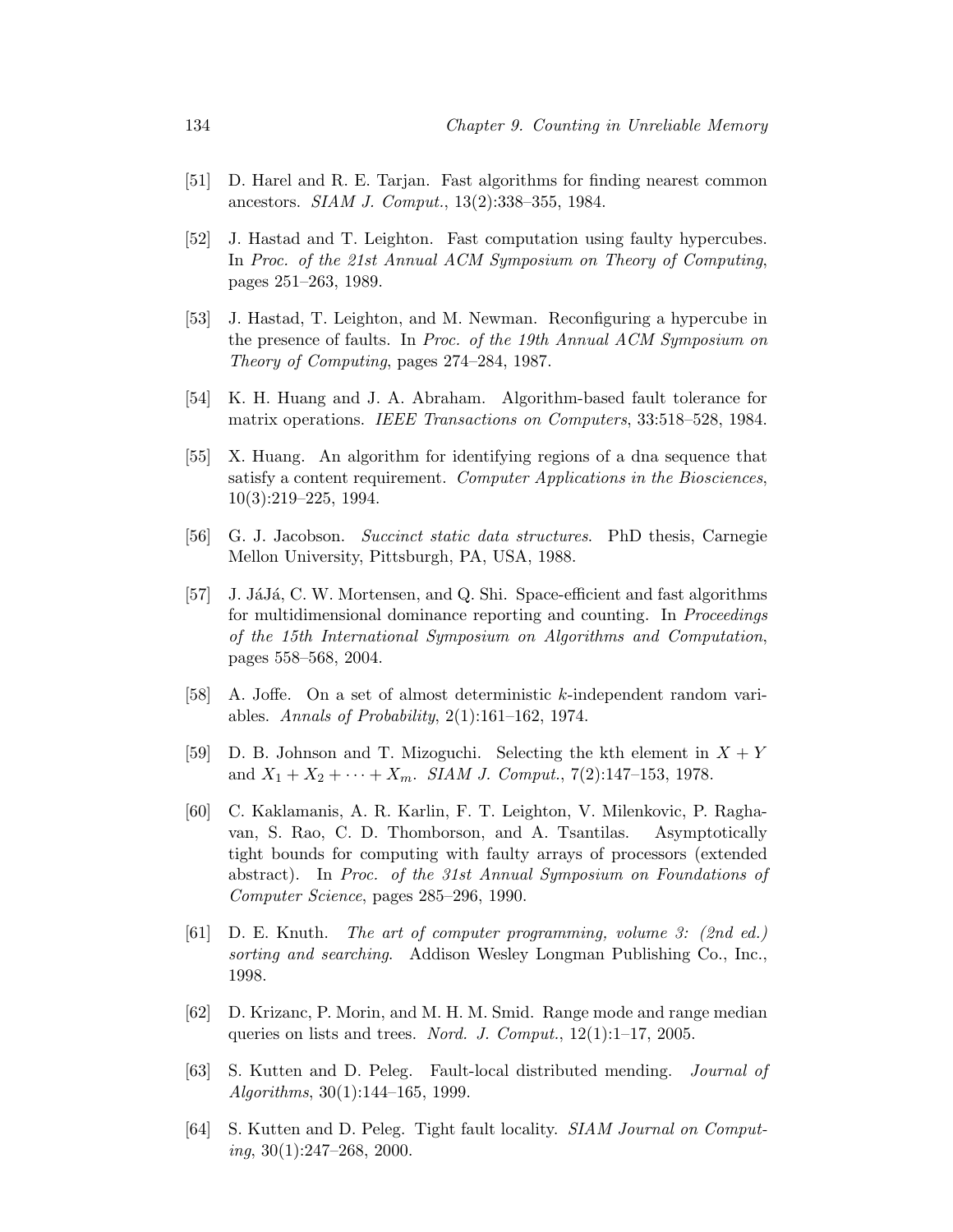## 9.3. Open Problems 135

- [65] K. B. Lakshmanan, B. Ravikumar, and K. Ganesan. Coping with erroneous information while sorting. IEEE Transactions on Computers, 40(9):1081–1084, 1991.
- [66] F. T. Leighton and B. M. Maggs. Expanders might be practical: Fast algorithms for routing around faults on multibutterflies. In Proc. of the 30th Annual Symposium on Foundations of Computer Science, pages 384–389, 1989.
- [67] T.-C. Lin and D. T. Lee. Efficient algorithms for the sum selection problem and k maximum sums problem. In Proceedings of the 17th International Symposium on Algorithms and Computations, pages 460– 473, 2006.
- [68] T.-C. Lin and D. T. Lee. Randomized algorithm for the sum selection problem. Theor. Comput. Sci., 377(1-3):151–156, 2007.
- [69] Y.-L. Lin, T. Jiang, and K.-M. Chao. Efficient algorithms for locating the length-constrained heaviest segments, with applications to biomolecular sequence analysis. In Proc. of the 27th International Symposium of Mathematical Foundations of Computer Science, pages 459–470, 2002.
- [70] P. B. Miltersen, N. Nisan, S. Safra, and A. Wigderson. On data structures and asymmetric communication complexity. J. Comput. Syst. Sci., 57(1):37–49, 1998.
- [71] Y. Nekrich. Orthogonal range searching in linear and almost-linear space. In Proceedings of the 10th International Workshop on Algorithms and Data Structures, pages 15–26, 2007.
- [72] J. Nievergelt and E. M. Reingold. Binary search trees of bounded balance. In Proceedings of the 4th Annual ACM symposium on Theory of computing, pages 137–142, 1972.
- [73] C. Okasaki. Purely functional random-access lists. In Functional Programming Languages and Computer Architecture, pages 86–95, 1995.
- [74] S. Park and B. Bose. All-to-all broadcasting in faulty hypercubes. IEEE Transactions on Computers, 46(7):749–755, 1997.
- [75] M. Pǎtraṣcu. Lower bounds for 2-dimensional range counting. In Proceedings of the 39th ACM Symposium on Theory of Computing, pages 40–46, 2007.
- [76] M. Pǎtrascu. (Data) STRUCTURES. In Proceedings of the 49th Annual IEEE Symposium on Foundations of Computer Science, pages 434–443, 2008.
- [77] M. Patrascu and M. Thorup. Higher lower bounds for near-neighbor and further rich problems. In Proceedings of the 47th Annual IEEE Symposium on Foundations of Computer Science, pages 646–654, 2006.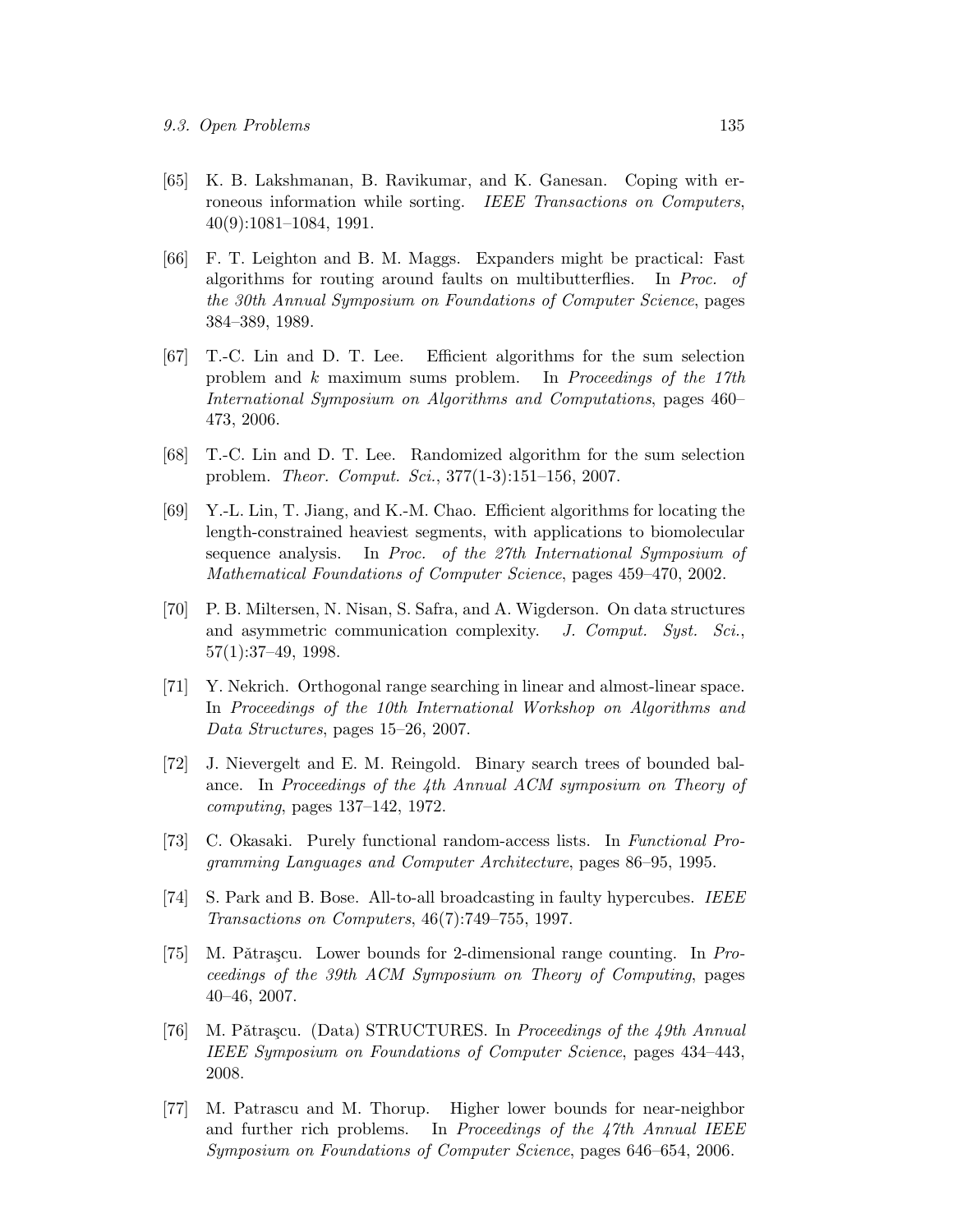- [78] H. Petersen. Improved bounds for range mode and range median queries. In Proceedings of the 34th Conference on Current Trends in Theory and Practice of Computer Science, pages 418–423, 2008.
- [79] H. Petersen and S. Grabowski. Range mode and range median queries in constant time and sub-quadratic space. Inf. Process. Lett., 109(4):225– 228, 2008.
- [80] U. F. Petrillo, I. Finocchi, and G. F. Italiano. The price of resiliency: a case study on sorting with memory faults. In Proc. of the 14th Annual European Symposium on Algorithms, pages 768–779, 2006.
- [81] S. Pettie and V. Ramachandran. Minimizing randomness in minimum spanning tree, parallel connectivity, and set maxima algorithms. In Proc. of the 13th Annual ACM-SIAM Symposium on Discrete Algorithms, pages 713–722, 2002.
- [82] D. K. Pradhan. Fault-tolerant computer system design. Prentice-Hall, Inc., 1996.
- [83] B. Ravikumar. A fault-tolerant merge sorting algorithm. In Proc. of the 8th Annual International Conference on Computing and Combinatorics, pages 440–447, 2002.
- [84] M. Z. Rela, H. Madeira, and J. G. Silva. Experimental evaluation of the fail-silent behaviour in programs with consistency checks. In Proc. of the 26th Annual International Symposium on Fault-Tolerant Computing, pages 394–403, 1996.
- [85] S. P. Skorobogatov and R. J. Anderson. Optical fault induction attacks. In Proc. of the 4th International Workshop on Cryptographic Hardware and Embedded Systems, pages 2–12, 2002.
- [86] D. D. Sleator and R. E. Tarjan. Self adjusting heaps. SIAM J. Comput.,  $15(1):52-69, 1986.$
- [87] T. Takaoka. Efficient algorithms for the maximum subarray problem by distance matrix multiplication. Electr. Notes Theor. Comput. Sci., 61, 2002.
- [88] H. Tamaki and T. Tokuyama. Algorithms for the maximum subarray problem based on matrix multiplication. In Proceedings of the ninth annual ACM-SIAM symposium on Discrete algorithms, pages 446–452, Philadelphia, PA, USA, 1998. Society for Industrial and Applied Mathematics.
- [89] Tezzaron Semiconductor. Soft errors in electronic memory a white paper. http://www.tezzaron.com/about/papers/papers.html, 2004.
- [90] A. J. van de Goor. Testing Semiconductor Memories: Theory and Practice. ComTex Publishing, Gouda, The Netherlands, 1998. ISBN 90- 804276-1-6.